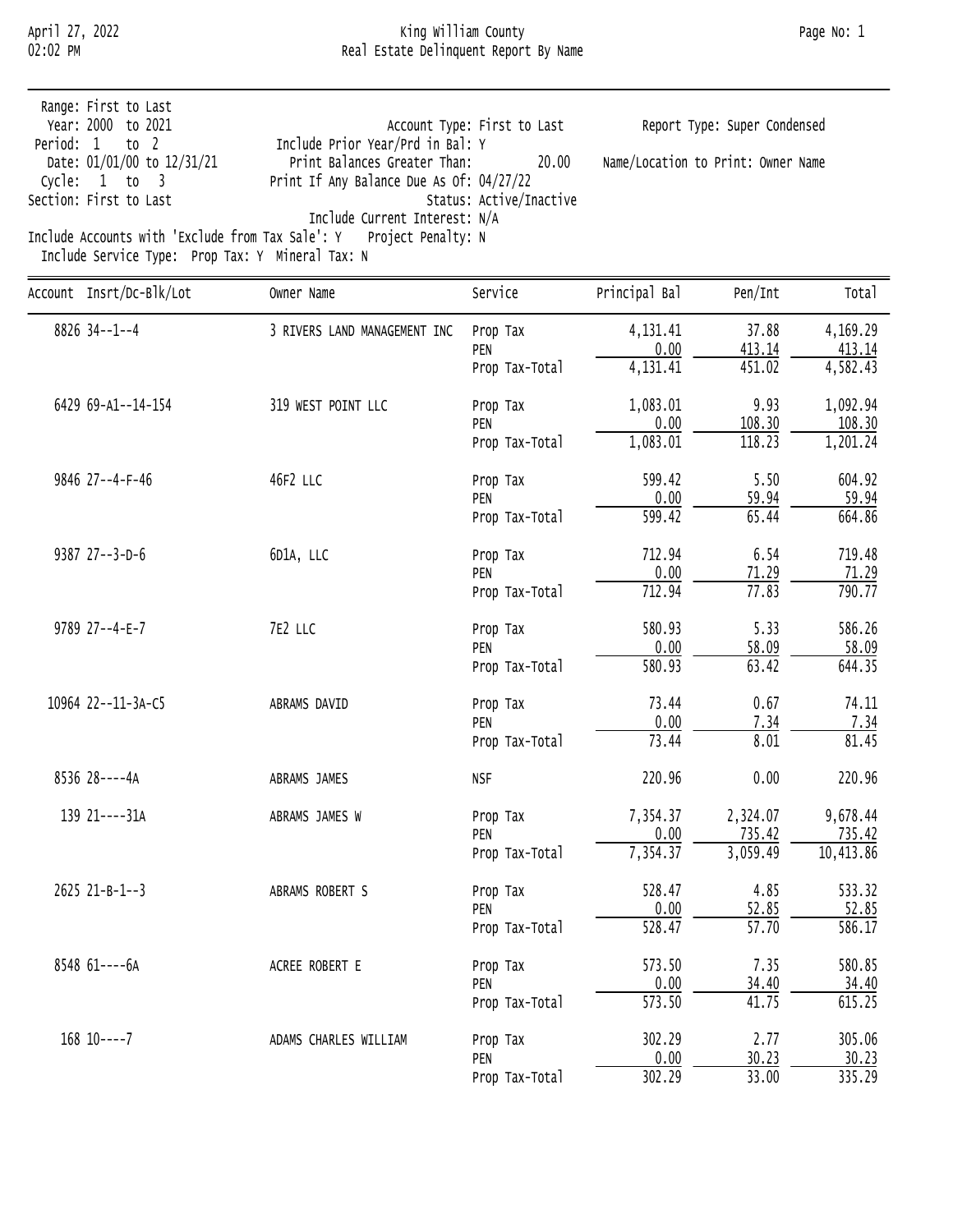# April 27, 2022 King William County Page No: 2 02:02 PM Real Estate Delinquent Report By Name

| Account Insrt/Dc-Blk/Lot | Owner Name                                                                                                                                                                                                                                                                                                                                                                                                                                                                                                                                                                                                                                                                                                                                                                                                                                                                                                                                                                                                                                                                                                                                                                                                                                                                                                                                                                                                                        | Service            | Principal Bal | Pen/Int | Tota <sub>1</sub> |
|--------------------------|-----------------------------------------------------------------------------------------------------------------------------------------------------------------------------------------------------------------------------------------------------------------------------------------------------------------------------------------------------------------------------------------------------------------------------------------------------------------------------------------------------------------------------------------------------------------------------------------------------------------------------------------------------------------------------------------------------------------------------------------------------------------------------------------------------------------------------------------------------------------------------------------------------------------------------------------------------------------------------------------------------------------------------------------------------------------------------------------------------------------------------------------------------------------------------------------------------------------------------------------------------------------------------------------------------------------------------------------------------------------------------------------------------------------------------------|--------------------|---------------|---------|-------------------|
| 4860 69-A1--46-616       | ADAMS DANIEL AUSTIN                                                                                                                                                                                                                                                                                                                                                                                                                                                                                                                                                                                                                                                                                                                                                                                                                                                                                                                                                                                                                                                                                                                                                                                                                                                                                                                                                                                                               | Prop Tax           | 309.70        | 2.84    | 312.54            |
|                          |                                                                                                                                                                                                                                                                                                                                                                                                                                                                                                                                                                                                                                                                                                                                                                                                                                                                                                                                                                                                                                                                                                                                                                                                                                                                                                                                                                                                                                   | PEN                | 0.00          |         | 30.97             |
|                          | 30.97<br>309.70<br>33.81<br>Prop Tax-Total<br>108.71<br>1,185.08<br>ADAMS KENNETH F<br>Prop Tax<br>0.00<br>118.52<br>PEN<br>227.23<br>1,185.08<br>Prop Tax-Total<br>446.03<br>2,413.08<br>ADAMS LINDA MARIE<br>Prop Tax<br>0.00<br>241.33<br>PEN<br>687.36<br>2,413.08<br>Prop Tax-Total<br>52.41<br>1.50<br>ADKINS, SPENCER<br>Prop Tax<br>0.00<br>4.88<br>PEN<br>$\overline{52.41}$<br>6.38<br>Prop Tax-Total<br>3.92<br>106.40<br>ADKINS, SPENCER<br>Prop Tax<br>0.00<br>10.64<br>PEN<br>106.40<br>14.56<br>Prop Tax-Total<br>22.28<br>2,103.63<br>ALEXANDER JAMES M JR<br>Prop Tax<br>0.00<br>60.72<br>PEN<br>83.00<br>2,103.63<br>Prop Tax-Total<br>2,019.72<br>38.50<br>ALEXANDER JAMES M JR<br>Prop Tax<br>0.00<br>59.94<br>PEN<br>2,019.72<br>98.44<br>Prop Tax-Total<br>107.94<br>2,800.93<br>ALEXANDER JANET<br>Prop Tax<br>0.00<br>56.03<br>PEN<br>163.97<br>2,800.93<br>Prop Tax-Total<br>2,357.26<br>21.61<br>ALLEN WILLIAM B<br>Prop Tax<br>0.00<br>235.73<br>PEN<br>2,357.26<br>257.34<br>Prop Tax-Total<br>0.00<br>153.08<br>ALLMOND, CASEY DANIELLE<br>Prop Tax<br>0.00<br>153.08<br>Prop Tax<br>ALLMOND, MILTON W<br>14,084.45<br>7,153.77<br>AMISS ROBERT C<br>Prop Tax<br>0.00<br>1,260.66<br>PEN<br>14,084.45<br>8,414.43<br>Prop Tax-Total<br>2.21<br>240.80<br>ANDERSON ETHEL<br>Prop Tax<br>0.00<br>24.08<br>PEN<br>240.80<br>26.29<br>Prop Tax-Total<br>78.26<br>690.27<br>ANDERSON GLADYS E<br>Prop Tax | 343.51             |               |         |                   |
| 155 28----36B            |                                                                                                                                                                                                                                                                                                                                                                                                                                                                                                                                                                                                                                                                                                                                                                                                                                                                                                                                                                                                                                                                                                                                                                                                                                                                                                                                                                                                                                   |                    |               |         | 1,293.79          |
|                          | 0.00<br><u>71.82</u><br>PEN                                                                                                                                                                                                                                                                                                                                                                                                                                                                                                                                                                                                                                                                                                                                                                                                                                                                                                                                                                                                                                                                                                                                                                                                                                                                                                                                                                                                       | 118.52             |               |         |                   |
|                          |                                                                                                                                                                                                                                                                                                                                                                                                                                                                                                                                                                                                                                                                                                                                                                                                                                                                                                                                                                                                                                                                                                                                                                                                                                                                                                                                                                                                                                   |                    |               |         | 1,412.31          |
| 1294 29 ---- 45          |                                                                                                                                                                                                                                                                                                                                                                                                                                                                                                                                                                                                                                                                                                                                                                                                                                                                                                                                                                                                                                                                                                                                                                                                                                                                                                                                                                                                                                   |                    |               |         | 2,859.11          |
|                          | 690.27<br>150.08<br>Prop Tax-Total                                                                                                                                                                                                                                                                                                                                                                                                                                                                                                                                                                                                                                                                                                                                                                                                                                                                                                                                                                                                                                                                                                                                                                                                                                                                                                                                                                                                | 241.33             |               |         |                   |
|                          |                                                                                                                                                                                                                                                                                                                                                                                                                                                                                                                                                                                                                                                                                                                                                                                                                                                                                                                                                                                                                                                                                                                                                                                                                                                                                                                                                                                                                                   |                    |               |         | 3,100.44          |
| 4991 63-A3-5--353        |                                                                                                                                                                                                                                                                                                                                                                                                                                                                                                                                                                                                                                                                                                                                                                                                                                                                                                                                                                                                                                                                                                                                                                                                                                                                                                                                                                                                                                   |                    |               |         | 53.91             |
|                          |                                                                                                                                                                                                                                                                                                                                                                                                                                                                                                                                                                                                                                                                                                                                                                                                                                                                                                                                                                                                                                                                                                                                                                                                                                                                                                                                                                                                                                   |                    |               |         | 4.88              |
|                          |                                                                                                                                                                                                                                                                                                                                                                                                                                                                                                                                                                                                                                                                                                                                                                                                                                                                                                                                                                                                                                                                                                                                                                                                                                                                                                                                                                                                                                   | $\overline{58.79}$ |               |         |                   |
| 6132 63-A3-5--351        |                                                                                                                                                                                                                                                                                                                                                                                                                                                                                                                                                                                                                                                                                                                                                                                                                                                                                                                                                                                                                                                                                                                                                                                                                                                                                                                                                                                                                                   |                    |               |         | 110.32            |
|                          |                                                                                                                                                                                                                                                                                                                                                                                                                                                                                                                                                                                                                                                                                                                                                                                                                                                                                                                                                                                                                                                                                                                                                                                                                                                                                                                                                                                                                                   |                    |               |         | 10.64             |
|                          |                                                                                                                                                                                                                                                                                                                                                                                                                                                                                                                                                                                                                                                                                                                                                                                                                                                                                                                                                                                                                                                                                                                                                                                                                                                                                                                                                                                                                                   |                    |               |         | 120.96            |
| 945 21----65B            |                                                                                                                                                                                                                                                                                                                                                                                                                                                                                                                                                                                                                                                                                                                                                                                                                                                                                                                                                                                                                                                                                                                                                                                                                                                                                                                                                                                                                                   |                    |               |         | 2,125.91          |
|                          |                                                                                                                                                                                                                                                                                                                                                                                                                                                                                                                                                                                                                                                                                                                                                                                                                                                                                                                                                                                                                                                                                                                                                                                                                                                                                                                                                                                                                                   |                    |               |         | 60.72             |
|                          |                                                                                                                                                                                                                                                                                                                                                                                                                                                                                                                                                                                                                                                                                                                                                                                                                                                                                                                                                                                                                                                                                                                                                                                                                                                                                                                                                                                                                                   |                    |               |         | 2,186.63          |
| $3776$ $34---7$          |                                                                                                                                                                                                                                                                                                                                                                                                                                                                                                                                                                                                                                                                                                                                                                                                                                                                                                                                                                                                                                                                                                                                                                                                                                                                                                                                                                                                                                   |                    |               |         | 2,058.22          |
|                          |                                                                                                                                                                                                                                                                                                                                                                                                                                                                                                                                                                                                                                                                                                                                                                                                                                                                                                                                                                                                                                                                                                                                                                                                                                                                                                                                                                                                                                   |                    |               |         | 59.94             |
|                          |                                                                                                                                                                                                                                                                                                                                                                                                                                                                                                                                                                                                                                                                                                                                                                                                                                                                                                                                                                                                                                                                                                                                                                                                                                                                                                                                                                                                                                   |                    |               |         | 2,118.16          |
| 7982 14----32L           |                                                                                                                                                                                                                                                                                                                                                                                                                                                                                                                                                                                                                                                                                                                                                                                                                                                                                                                                                                                                                                                                                                                                                                                                                                                                                                                                                                                                                                   |                    |               |         | 2,908.87          |
|                          |                                                                                                                                                                                                                                                                                                                                                                                                                                                                                                                                                                                                                                                                                                                                                                                                                                                                                                                                                                                                                                                                                                                                                                                                                                                                                                                                                                                                                                   |                    |               |         | 56.03             |
|                          |                                                                                                                                                                                                                                                                                                                                                                                                                                                                                                                                                                                                                                                                                                                                                                                                                                                                                                                                                                                                                                                                                                                                                                                                                                                                                                                                                                                                                                   |                    |               |         | 2,964.90          |
| $903860--1--3$           |                                                                                                                                                                                                                                                                                                                                                                                                                                                                                                                                                                                                                                                                                                                                                                                                                                                                                                                                                                                                                                                                                                                                                                                                                                                                                                                                                                                                                                   |                    |               |         | 2,378.87          |
|                          |                                                                                                                                                                                                                                                                                                                                                                                                                                                                                                                                                                                                                                                                                                                                                                                                                                                                                                                                                                                                                                                                                                                                                                                                                                                                                                                                                                                                                                   |                    |               |         | 235.73            |
|                          |                                                                                                                                                                                                                                                                                                                                                                                                                                                                                                                                                                                                                                                                                                                                                                                                                                                                                                                                                                                                                                                                                                                                                                                                                                                                                                                                                                                                                                   |                    |               |         | 2,614.60          |
| 11229 13----31E          |                                                                                                                                                                                                                                                                                                                                                                                                                                                                                                                                                                                                                                                                                                                                                                                                                                                                                                                                                                                                                                                                                                                                                                                                                                                                                                                                                                                                                                   |                    |               |         | 153.08            |
| 11228 13----31D          |                                                                                                                                                                                                                                                                                                                                                                                                                                                                                                                                                                                                                                                                                                                                                                                                                                                                                                                                                                                                                                                                                                                                                                                                                                                                                                                                                                                                                                   |                    |               |         | 153.08            |
| 2807 19----65B           |                                                                                                                                                                                                                                                                                                                                                                                                                                                                                                                                                                                                                                                                                                                                                                                                                                                                                                                                                                                                                                                                                                                                                                                                                                                                                                                                                                                                                                   |                    |               |         | 21,238.22         |
|                          |                                                                                                                                                                                                                                                                                                                                                                                                                                                                                                                                                                                                                                                                                                                                                                                                                                                                                                                                                                                                                                                                                                                                                                                                                                                                                                                                                                                                                                   |                    |               |         | 1,260.66          |
|                          |                                                                                                                                                                                                                                                                                                                                                                                                                                                                                                                                                                                                                                                                                                                                                                                                                                                                                                                                                                                                                                                                                                                                                                                                                                                                                                                                                                                                                                   |                    |               |         | 22,498.88         |
| 234 10----28C            |                                                                                                                                                                                                                                                                                                                                                                                                                                                                                                                                                                                                                                                                                                                                                                                                                                                                                                                                                                                                                                                                                                                                                                                                                                                                                                                                                                                                                                   |                    |               |         | 243.01            |
|                          |                                                                                                                                                                                                                                                                                                                                                                                                                                                                                                                                                                                                                                                                                                                                                                                                                                                                                                                                                                                                                                                                                                                                                                                                                                                                                                                                                                                                                                   |                    |               |         | 24.08             |
|                          |                                                                                                                                                                                                                                                                                                                                                                                                                                                                                                                                                                                                                                                                                                                                                                                                                                                                                                                                                                                                                                                                                                                                                                                                                                                                                                                                                                                                                                   |                    |               |         | 267.09            |
|                          |                                                                                                                                                                                                                                                                                                                                                                                                                                                                                                                                                                                                                                                                                                                                                                                                                                                                                                                                                                                                                                                                                                                                                                                                                                                                                                                                                                                                                                   |                    |               |         |                   |
| 244 10----23             |                                                                                                                                                                                                                                                                                                                                                                                                                                                                                                                                                                                                                                                                                                                                                                                                                                                                                                                                                                                                                                                                                                                                                                                                                                                                                                                                                                                                                                   |                    |               |         | 768.53            |
|                          |                                                                                                                                                                                                                                                                                                                                                                                                                                                                                                                                                                                                                                                                                                                                                                                                                                                                                                                                                                                                                                                                                                                                                                                                                                                                                                                                                                                                                                   |                    |               |         | 71.82             |
|                          |                                                                                                                                                                                                                                                                                                                                                                                                                                                                                                                                                                                                                                                                                                                                                                                                                                                                                                                                                                                                                                                                                                                                                                                                                                                                                                                                                                                                                                   |                    |               |         | 840.35            |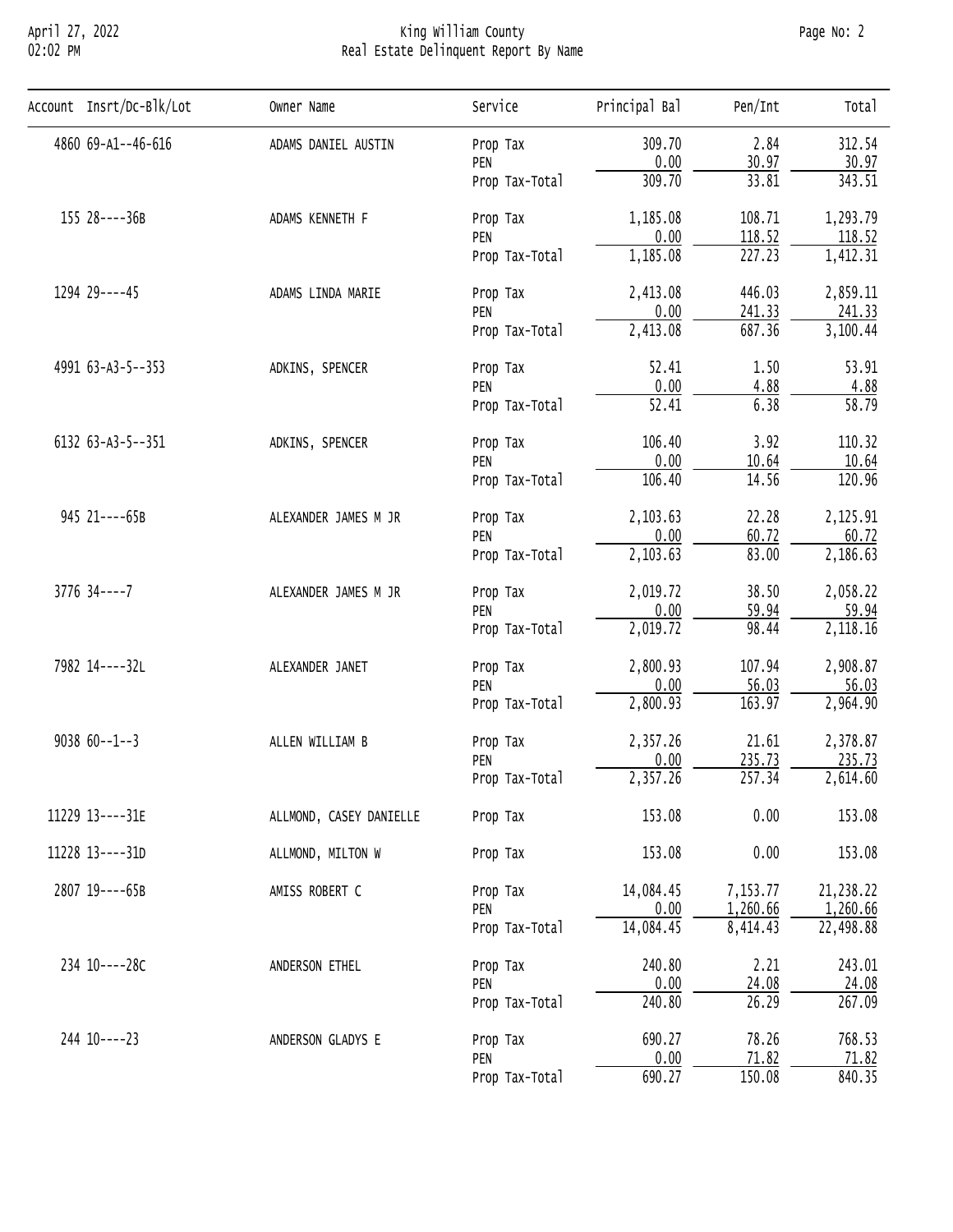# April 27, 2022 King William County Page No: 3 02:02 PM Real Estate Delinquent Report By Name

| 7826 18--3--1D<br>339.70<br>352.18<br>12.48<br>ANDERSON HAROLD<br>Prop Tax<br>0.00<br>33.98<br>33.98<br>PEN<br>46.46<br>339.70<br>386.16<br>Prop Tax-Total<br>348.92<br>4.22<br>353.14<br>9587 21 ---- 90A<br>Prop Tax<br>ANDERSON KEVIN F<br>0.00<br>46.01<br>46.01<br>PEN<br>$\overline{50.23}$<br>348.92<br>399.15<br>Prop Tax-Total<br>246 11----7B<br>2,949.07<br>491.13<br>3,440.20<br>ANDERSON SALLIE<br>Prop Tax<br>294.94<br>294.94<br>PEN<br>0.00<br>3,735.14<br>786.07<br>2,949.07<br>Prop Tax-Total<br>258 10----8A<br>120.40<br>121.50<br>1.10<br>ANDERSON SARAH I<br>Prop Tax<br>0.00<br>12.04<br>12.04<br>PEN<br>13.14<br>133.54<br>120.40<br>Prop Tax-Total<br>8481 18--4--3C<br>499.56<br>24.38<br>523.94<br>ANDERSON THANAYI N<br>Prop Tax<br>0.00<br>49.96<br>49.96<br>PEN<br>74.34<br>499.56<br>573.90<br>Prop Tax-Total<br>222 38----39L<br>43.61<br>11.30<br>54.91<br>ANDERSON WILLIAM E<br>Prop Tax<br>0.00<br>4.36<br>4.36<br>PEN<br>43.61<br>15.66<br>59.27<br>Prop Tax-Total<br>221 38----37<br>999.56<br>210.00<br>1,209.56<br>ANDERSON WILLIAM L<br>Prop Tax<br>99.96<br>99.96<br>0.00<br>PEN<br>1,309.52<br>999.56<br>309.96<br>Prop Tax-Total<br>233 11----62G<br>504.34<br>37.21<br>541.55<br>ANDERSON WILLIE O<br>Prop Tax<br>0.00<br>50.43<br>50.43<br>PEN<br>87.64<br>504.34<br>591.98<br>Prop Tax-Total<br>1090 $62 - B - -5$<br>1,139.93<br>0.00<br>1,139.93<br>APEX PROPERTIES OF VIRGINIA, L Prop Tax<br>450.21<br>454.34<br>1743 27-A-1--15<br>APPLE GROVE NURSERY LLC<br>4.13<br>Prop Tax<br>0.00<br>45.02<br>45.02<br>PEN<br>450.21<br>49.15<br>499.36<br>Prop Tax-Total<br>24 PS-52-30--<br>5,092.05<br>46.68<br>5,138.73<br>AQUA VIRGINIA INC<br>Prop Tax<br>509.21<br>509.21<br>0.00<br>PEN<br>5,092.05<br>555.89<br>5,647.94<br>Prop Tax-Total<br>0.00<br>3.01<br>3190 37 ---- 71<br>3.01<br>ASPEN GROVE HOLDINGS<br>Prop Tax<br>0.00<br>32.81<br>32.81<br>PEN<br>0.00<br>35.82<br>35.82<br>Prop Tax-Total<br>4.65<br>2435 37----56<br>0.00<br>4.65<br>ASPEN GROVE HOLDINGS LP<br>Prop Tax<br>0.00<br>50.74<br>50.74<br>PEN<br>0.00<br>55.39<br>55.39<br>Prop Tax-Total<br>2834 37----58<br>0.00<br>25.46<br>25.46<br>ASPEN GROVE HOLDINGS LP<br>Prop Tax<br>277.65<br>277.65<br>0.00<br>PEN<br>303.11<br>0.00<br>303.11 |                          |                             |                                      |  |  |       |
|-----------------------------------------------------------------------------------------------------------------------------------------------------------------------------------------------------------------------------------------------------------------------------------------------------------------------------------------------------------------------------------------------------------------------------------------------------------------------------------------------------------------------------------------------------------------------------------------------------------------------------------------------------------------------------------------------------------------------------------------------------------------------------------------------------------------------------------------------------------------------------------------------------------------------------------------------------------------------------------------------------------------------------------------------------------------------------------------------------------------------------------------------------------------------------------------------------------------------------------------------------------------------------------------------------------------------------------------------------------------------------------------------------------------------------------------------------------------------------------------------------------------------------------------------------------------------------------------------------------------------------------------------------------------------------------------------------------------------------------------------------------------------------------------------------------------------------------------------------------------------------------------------------------------------------------------------------------------------------------------------------------------------------------------------------------------------------------------------------------------------------------------------------------------------------------------------------------------------------------------------------------------------|--------------------------|-----------------------------|--------------------------------------|--|--|-------|
|                                                                                                                                                                                                                                                                                                                                                                                                                                                                                                                                                                                                                                                                                                                                                                                                                                                                                                                                                                                                                                                                                                                                                                                                                                                                                                                                                                                                                                                                                                                                                                                                                                                                                                                                                                                                                                                                                                                                                                                                                                                                                                                                                                                                                                                                       | Account Insrt/Dc-Blk/Lot |                             |                                      |  |  | Total |
|                                                                                                                                                                                                                                                                                                                                                                                                                                                                                                                                                                                                                                                                                                                                                                                                                                                                                                                                                                                                                                                                                                                                                                                                                                                                                                                                                                                                                                                                                                                                                                                                                                                                                                                                                                                                                                                                                                                                                                                                                                                                                                                                                                                                                                                                       |                          |                             |                                      |  |  |       |
|                                                                                                                                                                                                                                                                                                                                                                                                                                                                                                                                                                                                                                                                                                                                                                                                                                                                                                                                                                                                                                                                                                                                                                                                                                                                                                                                                                                                                                                                                                                                                                                                                                                                                                                                                                                                                                                                                                                                                                                                                                                                                                                                                                                                                                                                       |                          |                             |                                      |  |  |       |
|                                                                                                                                                                                                                                                                                                                                                                                                                                                                                                                                                                                                                                                                                                                                                                                                                                                                                                                                                                                                                                                                                                                                                                                                                                                                                                                                                                                                                                                                                                                                                                                                                                                                                                                                                                                                                                                                                                                                                                                                                                                                                                                                                                                                                                                                       |                          |                             |                                      |  |  |       |
|                                                                                                                                                                                                                                                                                                                                                                                                                                                                                                                                                                                                                                                                                                                                                                                                                                                                                                                                                                                                                                                                                                                                                                                                                                                                                                                                                                                                                                                                                                                                                                                                                                                                                                                                                                                                                                                                                                                                                                                                                                                                                                                                                                                                                                                                       |                          |                             |                                      |  |  |       |
|                                                                                                                                                                                                                                                                                                                                                                                                                                                                                                                                                                                                                                                                                                                                                                                                                                                                                                                                                                                                                                                                                                                                                                                                                                                                                                                                                                                                                                                                                                                                                                                                                                                                                                                                                                                                                                                                                                                                                                                                                                                                                                                                                                                                                                                                       |                          |                             |                                      |  |  |       |
|                                                                                                                                                                                                                                                                                                                                                                                                                                                                                                                                                                                                                                                                                                                                                                                                                                                                                                                                                                                                                                                                                                                                                                                                                                                                                                                                                                                                                                                                                                                                                                                                                                                                                                                                                                                                                                                                                                                                                                                                                                                                                                                                                                                                                                                                       |                          |                             |                                      |  |  |       |
|                                                                                                                                                                                                                                                                                                                                                                                                                                                                                                                                                                                                                                                                                                                                                                                                                                                                                                                                                                                                                                                                                                                                                                                                                                                                                                                                                                                                                                                                                                                                                                                                                                                                                                                                                                                                                                                                                                                                                                                                                                                                                                                                                                                                                                                                       |                          |                             |                                      |  |  |       |
|                                                                                                                                                                                                                                                                                                                                                                                                                                                                                                                                                                                                                                                                                                                                                                                                                                                                                                                                                                                                                                                                                                                                                                                                                                                                                                                                                                                                                                                                                                                                                                                                                                                                                                                                                                                                                                                                                                                                                                                                                                                                                                                                                                                                                                                                       |                          |                             |                                      |  |  |       |
|                                                                                                                                                                                                                                                                                                                                                                                                                                                                                                                                                                                                                                                                                                                                                                                                                                                                                                                                                                                                                                                                                                                                                                                                                                                                                                                                                                                                                                                                                                                                                                                                                                                                                                                                                                                                                                                                                                                                                                                                                                                                                                                                                                                                                                                                       |                          |                             |                                      |  |  |       |
|                                                                                                                                                                                                                                                                                                                                                                                                                                                                                                                                                                                                                                                                                                                                                                                                                                                                                                                                                                                                                                                                                                                                                                                                                                                                                                                                                                                                                                                                                                                                                                                                                                                                                                                                                                                                                                                                                                                                                                                                                                                                                                                                                                                                                                                                       |                          |                             |                                      |  |  |       |
|                                                                                                                                                                                                                                                                                                                                                                                                                                                                                                                                                                                                                                                                                                                                                                                                                                                                                                                                                                                                                                                                                                                                                                                                                                                                                                                                                                                                                                                                                                                                                                                                                                                                                                                                                                                                                                                                                                                                                                                                                                                                                                                                                                                                                                                                       |                          |                             |                                      |  |  |       |
|                                                                                                                                                                                                                                                                                                                                                                                                                                                                                                                                                                                                                                                                                                                                                                                                                                                                                                                                                                                                                                                                                                                                                                                                                                                                                                                                                                                                                                                                                                                                                                                                                                                                                                                                                                                                                                                                                                                                                                                                                                                                                                                                                                                                                                                                       |                          |                             |                                      |  |  |       |
|                                                                                                                                                                                                                                                                                                                                                                                                                                                                                                                                                                                                                                                                                                                                                                                                                                                                                                                                                                                                                                                                                                                                                                                                                                                                                                                                                                                                                                                                                                                                                                                                                                                                                                                                                                                                                                                                                                                                                                                                                                                                                                                                                                                                                                                                       |                          |                             | Service<br>Pen/Int<br>Prop Tax-Total |  |  |       |
|                                                                                                                                                                                                                                                                                                                                                                                                                                                                                                                                                                                                                                                                                                                                                                                                                                                                                                                                                                                                                                                                                                                                                                                                                                                                                                                                                                                                                                                                                                                                                                                                                                                                                                                                                                                                                                                                                                                                                                                                                                                                                                                                                                                                                                                                       |                          |                             |                                      |  |  |       |
|                                                                                                                                                                                                                                                                                                                                                                                                                                                                                                                                                                                                                                                                                                                                                                                                                                                                                                                                                                                                                                                                                                                                                                                                                                                                                                                                                                                                                                                                                                                                                                                                                                                                                                                                                                                                                                                                                                                                                                                                                                                                                                                                                                                                                                                                       |                          |                             |                                      |  |  |       |
|                                                                                                                                                                                                                                                                                                                                                                                                                                                                                                                                                                                                                                                                                                                                                                                                                                                                                                                                                                                                                                                                                                                                                                                                                                                                                                                                                                                                                                                                                                                                                                                                                                                                                                                                                                                                                                                                                                                                                                                                                                                                                                                                                                                                                                                                       |                          |                             |                                      |  |  |       |
|                                                                                                                                                                                                                                                                                                                                                                                                                                                                                                                                                                                                                                                                                                                                                                                                                                                                                                                                                                                                                                                                                                                                                                                                                                                                                                                                                                                                                                                                                                                                                                                                                                                                                                                                                                                                                                                                                                                                                                                                                                                                                                                                                                                                                                                                       |                          |                             |                                      |  |  |       |
|                                                                                                                                                                                                                                                                                                                                                                                                                                                                                                                                                                                                                                                                                                                                                                                                                                                                                                                                                                                                                                                                                                                                                                                                                                                                                                                                                                                                                                                                                                                                                                                                                                                                                                                                                                                                                                                                                                                                                                                                                                                                                                                                                                                                                                                                       |                          |                             |                                      |  |  |       |
|                                                                                                                                                                                                                                                                                                                                                                                                                                                                                                                                                                                                                                                                                                                                                                                                                                                                                                                                                                                                                                                                                                                                                                                                                                                                                                                                                                                                                                                                                                                                                                                                                                                                                                                                                                                                                                                                                                                                                                                                                                                                                                                                                                                                                                                                       |                          | Principal Bal<br>Owner Name |                                      |  |  |       |
|                                                                                                                                                                                                                                                                                                                                                                                                                                                                                                                                                                                                                                                                                                                                                                                                                                                                                                                                                                                                                                                                                                                                                                                                                                                                                                                                                                                                                                                                                                                                                                                                                                                                                                                                                                                                                                                                                                                                                                                                                                                                                                                                                                                                                                                                       |                          |                             |                                      |  |  |       |
|                                                                                                                                                                                                                                                                                                                                                                                                                                                                                                                                                                                                                                                                                                                                                                                                                                                                                                                                                                                                                                                                                                                                                                                                                                                                                                                                                                                                                                                                                                                                                                                                                                                                                                                                                                                                                                                                                                                                                                                                                                                                                                                                                                                                                                                                       |                          |                             |                                      |  |  |       |
|                                                                                                                                                                                                                                                                                                                                                                                                                                                                                                                                                                                                                                                                                                                                                                                                                                                                                                                                                                                                                                                                                                                                                                                                                                                                                                                                                                                                                                                                                                                                                                                                                                                                                                                                                                                                                                                                                                                                                                                                                                                                                                                                                                                                                                                                       |                          |                             |                                      |  |  |       |
|                                                                                                                                                                                                                                                                                                                                                                                                                                                                                                                                                                                                                                                                                                                                                                                                                                                                                                                                                                                                                                                                                                                                                                                                                                                                                                                                                                                                                                                                                                                                                                                                                                                                                                                                                                                                                                                                                                                                                                                                                                                                                                                                                                                                                                                                       |                          |                             |                                      |  |  |       |
|                                                                                                                                                                                                                                                                                                                                                                                                                                                                                                                                                                                                                                                                                                                                                                                                                                                                                                                                                                                                                                                                                                                                                                                                                                                                                                                                                                                                                                                                                                                                                                                                                                                                                                                                                                                                                                                                                                                                                                                                                                                                                                                                                                                                                                                                       |                          |                             |                                      |  |  |       |
|                                                                                                                                                                                                                                                                                                                                                                                                                                                                                                                                                                                                                                                                                                                                                                                                                                                                                                                                                                                                                                                                                                                                                                                                                                                                                                                                                                                                                                                                                                                                                                                                                                                                                                                                                                                                                                                                                                                                                                                                                                                                                                                                                                                                                                                                       |                          |                             |                                      |  |  |       |
|                                                                                                                                                                                                                                                                                                                                                                                                                                                                                                                                                                                                                                                                                                                                                                                                                                                                                                                                                                                                                                                                                                                                                                                                                                                                                                                                                                                                                                                                                                                                                                                                                                                                                                                                                                                                                                                                                                                                                                                                                                                                                                                                                                                                                                                                       |                          |                             |                                      |  |  |       |
|                                                                                                                                                                                                                                                                                                                                                                                                                                                                                                                                                                                                                                                                                                                                                                                                                                                                                                                                                                                                                                                                                                                                                                                                                                                                                                                                                                                                                                                                                                                                                                                                                                                                                                                                                                                                                                                                                                                                                                                                                                                                                                                                                                                                                                                                       |                          |                             |                                      |  |  |       |
|                                                                                                                                                                                                                                                                                                                                                                                                                                                                                                                                                                                                                                                                                                                                                                                                                                                                                                                                                                                                                                                                                                                                                                                                                                                                                                                                                                                                                                                                                                                                                                                                                                                                                                                                                                                                                                                                                                                                                                                                                                                                                                                                                                                                                                                                       |                          |                             |                                      |  |  |       |
|                                                                                                                                                                                                                                                                                                                                                                                                                                                                                                                                                                                                                                                                                                                                                                                                                                                                                                                                                                                                                                                                                                                                                                                                                                                                                                                                                                                                                                                                                                                                                                                                                                                                                                                                                                                                                                                                                                                                                                                                                                                                                                                                                                                                                                                                       |                          |                             |                                      |  |  |       |
|                                                                                                                                                                                                                                                                                                                                                                                                                                                                                                                                                                                                                                                                                                                                                                                                                                                                                                                                                                                                                                                                                                                                                                                                                                                                                                                                                                                                                                                                                                                                                                                                                                                                                                                                                                                                                                                                                                                                                                                                                                                                                                                                                                                                                                                                       |                          |                             |                                      |  |  |       |
|                                                                                                                                                                                                                                                                                                                                                                                                                                                                                                                                                                                                                                                                                                                                                                                                                                                                                                                                                                                                                                                                                                                                                                                                                                                                                                                                                                                                                                                                                                                                                                                                                                                                                                                                                                                                                                                                                                                                                                                                                                                                                                                                                                                                                                                                       |                          |                             |                                      |  |  |       |
|                                                                                                                                                                                                                                                                                                                                                                                                                                                                                                                                                                                                                                                                                                                                                                                                                                                                                                                                                                                                                                                                                                                                                                                                                                                                                                                                                                                                                                                                                                                                                                                                                                                                                                                                                                                                                                                                                                                                                                                                                                                                                                                                                                                                                                                                       |                          |                             |                                      |  |  |       |
|                                                                                                                                                                                                                                                                                                                                                                                                                                                                                                                                                                                                                                                                                                                                                                                                                                                                                                                                                                                                                                                                                                                                                                                                                                                                                                                                                                                                                                                                                                                                                                                                                                                                                                                                                                                                                                                                                                                                                                                                                                                                                                                                                                                                                                                                       |                          |                             |                                      |  |  |       |
|                                                                                                                                                                                                                                                                                                                                                                                                                                                                                                                                                                                                                                                                                                                                                                                                                                                                                                                                                                                                                                                                                                                                                                                                                                                                                                                                                                                                                                                                                                                                                                                                                                                                                                                                                                                                                                                                                                                                                                                                                                                                                                                                                                                                                                                                       |                          |                             |                                      |  |  |       |
|                                                                                                                                                                                                                                                                                                                                                                                                                                                                                                                                                                                                                                                                                                                                                                                                                                                                                                                                                                                                                                                                                                                                                                                                                                                                                                                                                                                                                                                                                                                                                                                                                                                                                                                                                                                                                                                                                                                                                                                                                                                                                                                                                                                                                                                                       |                          |                             |                                      |  |  |       |
|                                                                                                                                                                                                                                                                                                                                                                                                                                                                                                                                                                                                                                                                                                                                                                                                                                                                                                                                                                                                                                                                                                                                                                                                                                                                                                                                                                                                                                                                                                                                                                                                                                                                                                                                                                                                                                                                                                                                                                                                                                                                                                                                                                                                                                                                       |                          |                             |                                      |  |  |       |
|                                                                                                                                                                                                                                                                                                                                                                                                                                                                                                                                                                                                                                                                                                                                                                                                                                                                                                                                                                                                                                                                                                                                                                                                                                                                                                                                                                                                                                                                                                                                                                                                                                                                                                                                                                                                                                                                                                                                                                                                                                                                                                                                                                                                                                                                       |                          |                             |                                      |  |  |       |
|                                                                                                                                                                                                                                                                                                                                                                                                                                                                                                                                                                                                                                                                                                                                                                                                                                                                                                                                                                                                                                                                                                                                                                                                                                                                                                                                                                                                                                                                                                                                                                                                                                                                                                                                                                                                                                                                                                                                                                                                                                                                                                                                                                                                                                                                       |                          |                             |                                      |  |  |       |
|                                                                                                                                                                                                                                                                                                                                                                                                                                                                                                                                                                                                                                                                                                                                                                                                                                                                                                                                                                                                                                                                                                                                                                                                                                                                                                                                                                                                                                                                                                                                                                                                                                                                                                                                                                                                                                                                                                                                                                                                                                                                                                                                                                                                                                                                       |                          |                             |                                      |  |  |       |
|                                                                                                                                                                                                                                                                                                                                                                                                                                                                                                                                                                                                                                                                                                                                                                                                                                                                                                                                                                                                                                                                                                                                                                                                                                                                                                                                                                                                                                                                                                                                                                                                                                                                                                                                                                                                                                                                                                                                                                                                                                                                                                                                                                                                                                                                       |                          |                             |                                      |  |  |       |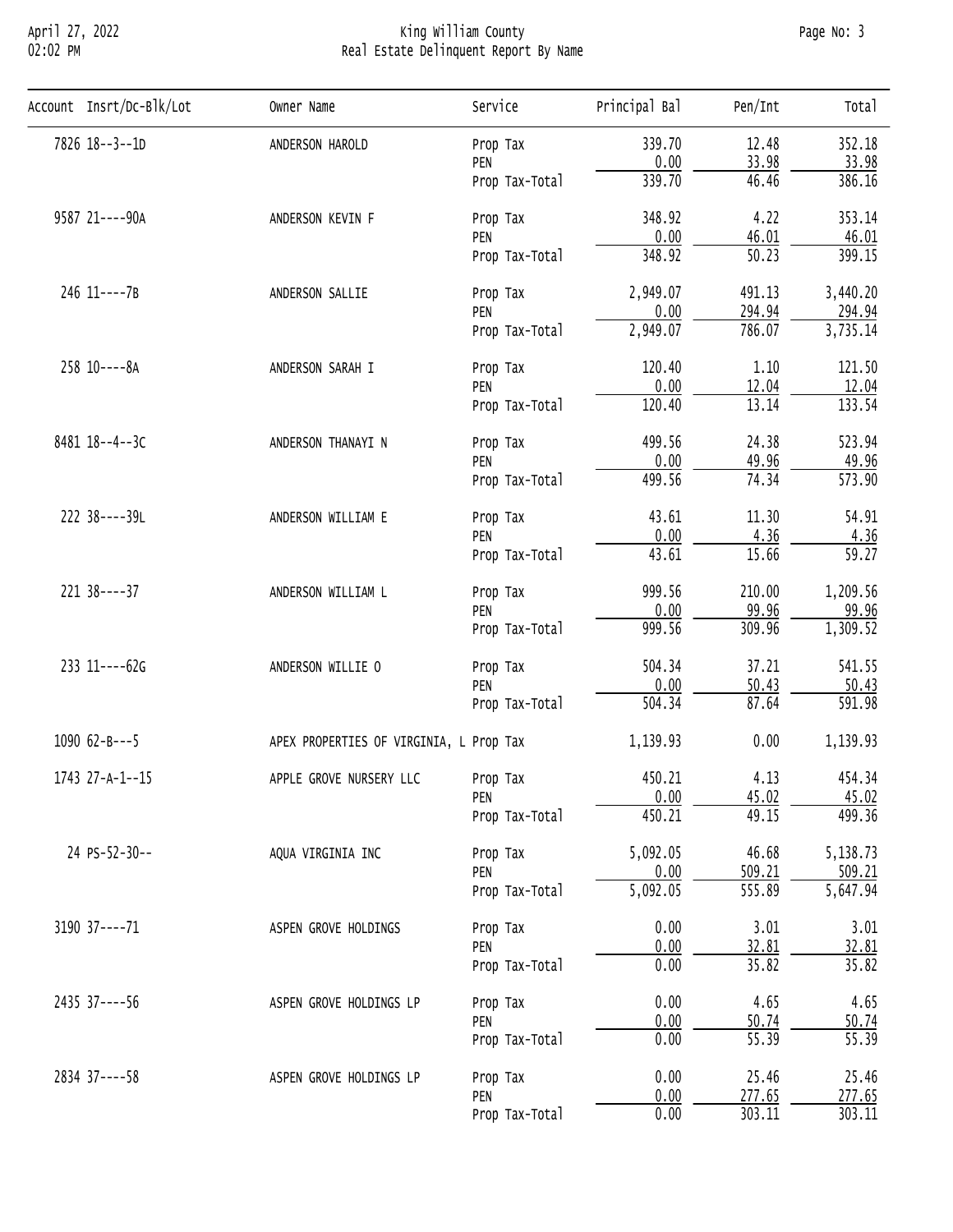# April 27, 2022 King William County Page No: 4 02:02 PM Real Estate Delinquent Report By Name

| Account Insrt/Dc-Blk/Lot                                                                                     | Owner Name                                                                                                                                                                                                                                                                                                                                                                                                                                                                                                                                                                                                                                                                                                                                                                                                                                                                                                                                                                                                                                                                                                                                                                                                                                                                                                                                             | Service                                                   | Principal Bal | Pen/Int | Total    |
|--------------------------------------------------------------------------------------------------------------|--------------------------------------------------------------------------------------------------------------------------------------------------------------------------------------------------------------------------------------------------------------------------------------------------------------------------------------------------------------------------------------------------------------------------------------------------------------------------------------------------------------------------------------------------------------------------------------------------------------------------------------------------------------------------------------------------------------------------------------------------------------------------------------------------------------------------------------------------------------------------------------------------------------------------------------------------------------------------------------------------------------------------------------------------------------------------------------------------------------------------------------------------------------------------------------------------------------------------------------------------------------------------------------------------------------------------------------------------------|-----------------------------------------------------------|---------------|---------|----------|
| 3104 37----62A                                                                                               | ASPEN GROVE HOLDINGS LP                                                                                                                                                                                                                                                                                                                                                                                                                                                                                                                                                                                                                                                                                                                                                                                                                                                                                                                                                                                                                                                                                                                                                                                                                                                                                                                                | Prop Tax                                                  | 260.58        | 2.39    | 262.97   |
|                                                                                                              |                                                                                                                                                                                                                                                                                                                                                                                                                                                                                                                                                                                                                                                                                                                                                                                                                                                                                                                                                                                                                                                                                                                                                                                                                                                                                                                                                        | PEN                                                       |               | 26.06   | 26.06    |
|                                                                                                              |                                                                                                                                                                                                                                                                                                                                                                                                                                                                                                                                                                                                                                                                                                                                                                                                                                                                                                                                                                                                                                                                                                                                                                                                                                                                                                                                                        | Prop Tax-Total                                            | 260.58        | 28.45   | 289.03   |
| 3311 44 ---- 35                                                                                              | ASPEN GROVE HOLDINGS LP                                                                                                                                                                                                                                                                                                                                                                                                                                                                                                                                                                                                                                                                                                                                                                                                                                                                                                                                                                                                                                                                                                                                                                                                                                                                                                                                | Prop Tax                                                  | 0.00          | 2.39    | 2.39     |
|                                                                                                              |                                                                                                                                                                                                                                                                                                                                                                                                                                                                                                                                                                                                                                                                                                                                                                                                                                                                                                                                                                                                                                                                                                                                                                                                                                                                                                                                                        |                                                           |               |         | 26.10    |
|                                                                                                              | 0.00<br>0.00<br>26.10<br>PEN<br>0.00<br>28.49<br>Prop Tax-Total<br>0.00<br>2.44<br>ASPEN GROVE HOLDINGS LP<br>Prop Tax<br>0.00<br>26.66<br>PEN<br>0.00<br>29.10<br>Prop Tax-Total<br>847.53<br>7.77<br>ATKINS JAMES M JR<br>Prop Tax<br>0.00<br>84.75<br>PEN<br>92.52<br>847.53<br>Prop Tax-Total<br>229.56<br>2.17<br>ATKINS, RAYMOND L<br>Prop Tax<br>0.00<br>22.75<br>PEN<br>$\overline{24.92}$<br>229.56<br>Prop Tax-Total<br>730.14<br>6.69<br>ATKINSON JONATHAN W SHOUSE<br>Prop Tax<br>0.00<br>73.01<br>PEN<br>730.14<br>79.70<br>Prop Tax-Total<br>222.11<br>2.04<br>ATKINSON, MELIISA DANSEY<br>Prop Tax<br>0.00<br>22.21<br>PEN<br>222.11<br>24.25<br>Prop Tax-Total<br>190.92<br>1.75<br>ATWOOD, FREDERICK TRUSTEE<br>Prop Tax<br>0.00<br>19.09<br>PEN<br>190.92<br>20.84<br>Prop Tax-Total<br>1,203.14<br>44.15<br>AUSTIN STEVEN T<br>Prop Tax<br>120.32<br>0.00<br>PEN<br>164.47<br>1,203.14<br>Prop Tax-Total<br>809.67<br>51.90<br>AYLETT PROPERTIES, LLC<br>Prop Tax<br>0.00<br>80.97<br>PEN<br>809.67<br>132.87<br>Prop Tax-Total<br>426.99<br>27.33<br>AYLETT PROPERTIES, LLC<br>Prop Tax<br>0.00<br>42.69<br>PEN<br>426.99<br>70.02<br>Prop Tax-Total<br>6,123.20<br>729.77<br>BABER HEATHER LYNN<br>Prop Tax<br>612.30<br>0.00<br>PEN<br>6, 123.20<br>1,342.07<br>Prop Tax-Total<br>420.54<br>27.04<br>BACHINI GAYLE A<br>Prop Tax | 28.49                                                     |               |         |          |
| 4360 37----76                                                                                                |                                                                                                                                                                                                                                                                                                                                                                                                                                                                                                                                                                                                                                                                                                                                                                                                                                                                                                                                                                                                                                                                                                                                                                                                                                                                                                                                                        | 2.44                                                      |               |         |          |
|                                                                                                              |                                                                                                                                                                                                                                                                                                                                                                                                                                                                                                                                                                                                                                                                                                                                                                                                                                                                                                                                                                                                                                                                                                                                                                                                                                                                                                                                                        |                                                           |               |         | 26.66    |
|                                                                                                              |                                                                                                                                                                                                                                                                                                                                                                                                                                                                                                                                                                                                                                                                                                                                                                                                                                                                                                                                                                                                                                                                                                                                                                                                                                                                                                                                                        | 29.10                                                     |               |         |          |
| 287 29----6D                                                                                                 |                                                                                                                                                                                                                                                                                                                                                                                                                                                                                                                                                                                                                                                                                                                                                                                                                                                                                                                                                                                                                                                                                                                                                                                                                                                                                                                                                        |                                                           | 855.30        |         |          |
|                                                                                                              |                                                                                                                                                                                                                                                                                                                                                                                                                                                                                                                                                                                                                                                                                                                                                                                                                                                                                                                                                                                                                                                                                                                                                                                                                                                                                                                                                        | 0.00<br>42.06<br>PEN<br>420.54<br>69.10<br>Prop Tax-Total | 84.75         |         |          |
|                                                                                                              |                                                                                                                                                                                                                                                                                                                                                                                                                                                                                                                                                                                                                                                                                                                                                                                                                                                                                                                                                                                                                                                                                                                                                                                                                                                                                                                                                        |                                                           | 940.05        |         |          |
| 2470 30----66<br>7818 26--3--5<br>5237 69-A3--85-1306<br>$8728$ 3----2A<br>2589 21-D-2-E-11<br>1833 22----46 | 231.73                                                                                                                                                                                                                                                                                                                                                                                                                                                                                                                                                                                                                                                                                                                                                                                                                                                                                                                                                                                                                                                                                                                                                                                                                                                                                                                                                 |                                                           |               |         |          |
|                                                                                                              |                                                                                                                                                                                                                                                                                                                                                                                                                                                                                                                                                                                                                                                                                                                                                                                                                                                                                                                                                                                                                                                                                                                                                                                                                                                                                                                                                        |                                                           |               |         | 22.75    |
|                                                                                                              |                                                                                                                                                                                                                                                                                                                                                                                                                                                                                                                                                                                                                                                                                                                                                                                                                                                                                                                                                                                                                                                                                                                                                                                                                                                                                                                                                        | 254.48                                                    |               |         |          |
|                                                                                                              |                                                                                                                                                                                                                                                                                                                                                                                                                                                                                                                                                                                                                                                                                                                                                                                                                                                                                                                                                                                                                                                                                                                                                                                                                                                                                                                                                        |                                                           |               |         | 736.83   |
|                                                                                                              |                                                                                                                                                                                                                                                                                                                                                                                                                                                                                                                                                                                                                                                                                                                                                                                                                                                                                                                                                                                                                                                                                                                                                                                                                                                                                                                                                        |                                                           |               |         | 73.01    |
|                                                                                                              |                                                                                                                                                                                                                                                                                                                                                                                                                                                                                                                                                                                                                                                                                                                                                                                                                                                                                                                                                                                                                                                                                                                                                                                                                                                                                                                                                        |                                                           |               |         | 809.84   |
|                                                                                                              |                                                                                                                                                                                                                                                                                                                                                                                                                                                                                                                                                                                                                                                                                                                                                                                                                                                                                                                                                                                                                                                                                                                                                                                                                                                                                                                                                        |                                                           |               |         | 224.15   |
|                                                                                                              |                                                                                                                                                                                                                                                                                                                                                                                                                                                                                                                                                                                                                                                                                                                                                                                                                                                                                                                                                                                                                                                                                                                                                                                                                                                                                                                                                        |                                                           |               |         | 22.21    |
|                                                                                                              |                                                                                                                                                                                                                                                                                                                                                                                                                                                                                                                                                                                                                                                                                                                                                                                                                                                                                                                                                                                                                                                                                                                                                                                                                                                                                                                                                        |                                                           |               |         | 246.36   |
|                                                                                                              |                                                                                                                                                                                                                                                                                                                                                                                                                                                                                                                                                                                                                                                                                                                                                                                                                                                                                                                                                                                                                                                                                                                                                                                                                                                                                                                                                        |                                                           |               |         | 192.67   |
|                                                                                                              |                                                                                                                                                                                                                                                                                                                                                                                                                                                                                                                                                                                                                                                                                                                                                                                                                                                                                                                                                                                                                                                                                                                                                                                                                                                                                                                                                        |                                                           |               |         | 19.09    |
|                                                                                                              |                                                                                                                                                                                                                                                                                                                                                                                                                                                                                                                                                                                                                                                                                                                                                                                                                                                                                                                                                                                                                                                                                                                                                                                                                                                                                                                                                        |                                                           |               |         | 211.76   |
|                                                                                                              |                                                                                                                                                                                                                                                                                                                                                                                                                                                                                                                                                                                                                                                                                                                                                                                                                                                                                                                                                                                                                                                                                                                                                                                                                                                                                                                                                        |                                                           |               |         | 1,247.29 |
|                                                                                                              |                                                                                                                                                                                                                                                                                                                                                                                                                                                                                                                                                                                                                                                                                                                                                                                                                                                                                                                                                                                                                                                                                                                                                                                                                                                                                                                                                        |                                                           |               |         | 120.32   |
|                                                                                                              |                                                                                                                                                                                                                                                                                                                                                                                                                                                                                                                                                                                                                                                                                                                                                                                                                                                                                                                                                                                                                                                                                                                                                                                                                                                                                                                                                        |                                                           |               |         | 1,367.61 |
|                                                                                                              |                                                                                                                                                                                                                                                                                                                                                                                                                                                                                                                                                                                                                                                                                                                                                                                                                                                                                                                                                                                                                                                                                                                                                                                                                                                                                                                                                        | 861.57                                                    |               |         |          |
|                                                                                                              |                                                                                                                                                                                                                                                                                                                                                                                                                                                                                                                                                                                                                                                                                                                                                                                                                                                                                                                                                                                                                                                                                                                                                                                                                                                                                                                                                        |                                                           |               |         | 80.97    |
|                                                                                                              |                                                                                                                                                                                                                                                                                                                                                                                                                                                                                                                                                                                                                                                                                                                                                                                                                                                                                                                                                                                                                                                                                                                                                                                                                                                                                                                                                        |                                                           |               |         | 942.54   |
| 6926 22----46A                                                                                               |                                                                                                                                                                                                                                                                                                                                                                                                                                                                                                                                                                                                                                                                                                                                                                                                                                                                                                                                                                                                                                                                                                                                                                                                                                                                                                                                                        |                                                           |               |         | 454.32   |
|                                                                                                              |                                                                                                                                                                                                                                                                                                                                                                                                                                                                                                                                                                                                                                                                                                                                                                                                                                                                                                                                                                                                                                                                                                                                                                                                                                                                                                                                                        |                                                           |               |         | 42.69    |
|                                                                                                              |                                                                                                                                                                                                                                                                                                                                                                                                                                                                                                                                                                                                                                                                                                                                                                                                                                                                                                                                                                                                                                                                                                                                                                                                                                                                                                                                                        |                                                           |               |         | 497.01   |
| $9558$ 30----75                                                                                              |                                                                                                                                                                                                                                                                                                                                                                                                                                                                                                                                                                                                                                                                                                                                                                                                                                                                                                                                                                                                                                                                                                                                                                                                                                                                                                                                                        |                                                           |               |         | 6,852.97 |
|                                                                                                              |                                                                                                                                                                                                                                                                                                                                                                                                                                                                                                                                                                                                                                                                                                                                                                                                                                                                                                                                                                                                                                                                                                                                                                                                                                                                                                                                                        |                                                           |               |         | 612.30   |
|                                                                                                              |                                                                                                                                                                                                                                                                                                                                                                                                                                                                                                                                                                                                                                                                                                                                                                                                                                                                                                                                                                                                                                                                                                                                                                                                                                                                                                                                                        |                                                           |               |         | 7,465.27 |
| 3416 48----11D                                                                                               |                                                                                                                                                                                                                                                                                                                                                                                                                                                                                                                                                                                                                                                                                                                                                                                                                                                                                                                                                                                                                                                                                                                                                                                                                                                                                                                                                        |                                                           |               |         | 447.58   |
|                                                                                                              |                                                                                                                                                                                                                                                                                                                                                                                                                                                                                                                                                                                                                                                                                                                                                                                                                                                                                                                                                                                                                                                                                                                                                                                                                                                                                                                                                        |                                                           |               |         | 42.06    |
|                                                                                                              |                                                                                                                                                                                                                                                                                                                                                                                                                                                                                                                                                                                                                                                                                                                                                                                                                                                                                                                                                                                                                                                                                                                                                                                                                                                                                                                                                        |                                                           |               |         | 489.64   |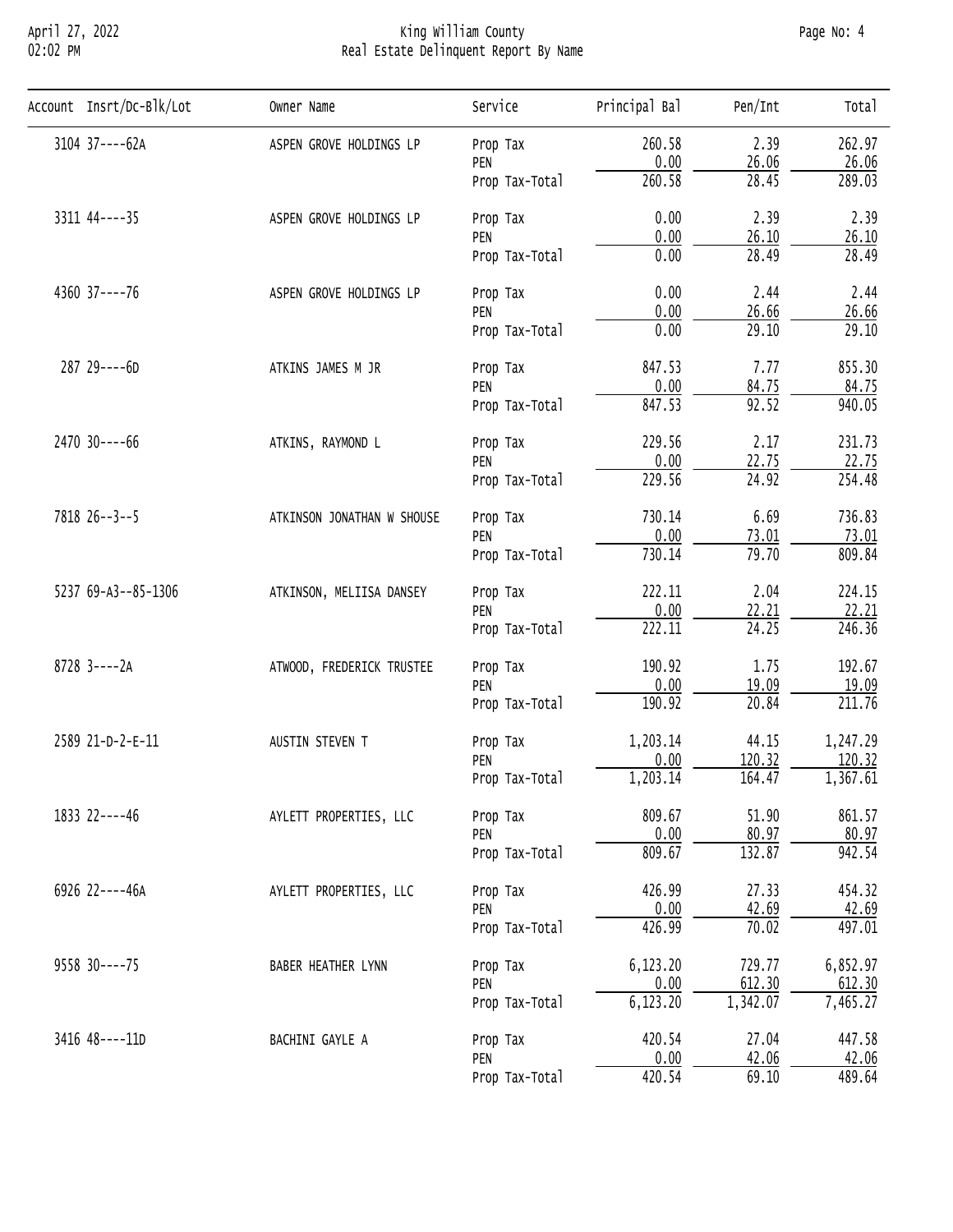#### April 27, 2022 King William County Page No: 5 02:02 PM Real Estate Delinquent Report By Name

| Account Insrt/Dc-Blk/Lot | Owner Name        | Service                                                                                                                                                                                                                                                                                                                                                                                                                                                                                                                                                                                                                                                                                                                                                                                                                                                                                                                                                                                                                                                                                                                                                                                                                                                                                                                                                                                                                         | Principal Bal   | Pen/Int | Tota <sub>1</sub>   |
|--------------------------|-------------------|---------------------------------------------------------------------------------------------------------------------------------------------------------------------------------------------------------------------------------------------------------------------------------------------------------------------------------------------------------------------------------------------------------------------------------------------------------------------------------------------------------------------------------------------------------------------------------------------------------------------------------------------------------------------------------------------------------------------------------------------------------------------------------------------------------------------------------------------------------------------------------------------------------------------------------------------------------------------------------------------------------------------------------------------------------------------------------------------------------------------------------------------------------------------------------------------------------------------------------------------------------------------------------------------------------------------------------------------------------------------------------------------------------------------------------|-----------------|---------|---------------------|
| 2637 28----45            | BAILEY JACKIE H   |                                                                                                                                                                                                                                                                                                                                                                                                                                                                                                                                                                                                                                                                                                                                                                                                                                                                                                                                                                                                                                                                                                                                                                                                                                                                                                                                                                                                                                 | 513.42          | 4.71    | 518.13              |
|                          |                   | PEN                                                                                                                                                                                                                                                                                                                                                                                                                                                                                                                                                                                                                                                                                                                                                                                                                                                                                                                                                                                                                                                                                                                                                                                                                                                                                                                                                                                                                             |                 |         | 51.34               |
|                          |                   | Prop Tax-Total                                                                                                                                                                                                                                                                                                                                                                                                                                                                                                                                                                                                                                                                                                                                                                                                                                                                                                                                                                                                                                                                                                                                                                                                                                                                                                                                                                                                                  |                 |         | $\overline{569.47}$ |
| $8161$ $18--5--7$        | BAKER ROBERT P JR | Prop Tax                                                                                                                                                                                                                                                                                                                                                                                                                                                                                                                                                                                                                                                                                                                                                                                                                                                                                                                                                                                                                                                                                                                                                                                                                                                                                                                                                                                                                        | 1,249.67        | 36.45   | 1,286.12            |
|                          |                   |                                                                                                                                                                                                                                                                                                                                                                                                                                                                                                                                                                                                                                                                                                                                                                                                                                                                                                                                                                                                                                                                                                                                                                                                                                                                                                                                                                                                                                 |                 |         | 113.61              |
|                          |                   | Prop Tax<br>0.00<br>51.34<br>$\overline{513.42}$<br>$\overline{56.05}$<br>113.61<br>0.00<br>PEN<br>1,249.67<br>150.06<br>Prop Tax-Total<br>6.89<br>175.44<br>BALDUCCI BUILDERS INC<br>Prop Tax<br>0.00<br>75.16<br>PEN<br>82.05<br>175.44<br>Prop Tax-Total<br>671.23<br>6.15<br>BALDUCCI RINO E JR<br>Prop Tax<br>0.00<br>$\frac{67.12}{73.27}$<br>PEN<br>671.23<br>Prop Tax-Total<br>5.46<br>595.12<br>BALDUCCI RINO E JR<br>Prop Tax<br>0.00<br>59.51<br>PEN<br>64.97<br>595.12<br>Prop Tax-Total<br>916.08<br>33.60<br>BALSINGER DONNA F<br>Prop Tax<br>0.00<br>91.60<br>PEN<br>916.08<br>125.20<br>Prop Tax-Total<br>232.48<br>1,950.05<br><b>BANKS FLOYD R</b><br>Prop Tax<br>0.00<br>195.00<br>PEN<br>427.48<br>1,950.05<br>Prop Tax-Total<br>2,269.57<br>6,220.28<br><b>BANKS SHEILA</b><br>Prop Tax<br>0.00<br>594.64<br>PEN<br>2,864.21<br>6,220.28<br>Prop Tax-Total<br>48.26<br>0.79<br><b>BARBOUR CHARLES S</b><br>Prop Tax<br>0.00<br>8.66<br>PEN<br>48.26<br>9.45<br>Prop Tax-Total<br>3.39<br>370.29<br>BARBOUR JAMES E<br>Prop Tax<br>0.00<br>37.03<br>PEN<br>370.29<br>40.42<br>Prop Tax-Total<br>6.16<br>656.12<br>BARD SCOTT<br>Prop Tax<br>0.00<br>65.02<br>PEN<br>71.18<br>656.12<br>Prop Tax-Total<br>5.76<br>628.23<br>BARKER BILLY WAYNE SR<br>Prop Tax<br>0.00<br>62.82<br>PEN<br>628.23<br>68.58<br>Prop Tax-Total<br>1.66<br>180.60<br>BARKER HICKMAN LINDA ANN<br>Prop Tax<br>0.00<br>18.06<br>PEN | 1,399.73        |         |                     |
| 11132 21 -- 13 -- 19     |                   | 182.33                                                                                                                                                                                                                                                                                                                                                                                                                                                                                                                                                                                                                                                                                                                                                                                                                                                                                                                                                                                                                                                                                                                                                                                                                                                                                                                                                                                                                          |                 |         |                     |
|                          |                   |                                                                                                                                                                                                                                                                                                                                                                                                                                                                                                                                                                                                                                                                                                                                                                                                                                                                                                                                                                                                                                                                                                                                                                                                                                                                                                                                                                                                                                 | 180.60<br>19.72 | 75.16   |                     |
|                          |                   | 257.49                                                                                                                                                                                                                                                                                                                                                                                                                                                                                                                                                                                                                                                                                                                                                                                                                                                                                                                                                                                                                                                                                                                                                                                                                                                                                                                                                                                                                          |                 |         |                     |
| 9796 27--4-E-14          |                   |                                                                                                                                                                                                                                                                                                                                                                                                                                                                                                                                                                                                                                                                                                                                                                                                                                                                                                                                                                                                                                                                                                                                                                                                                                                                                                                                                                                                                                 |                 |         | 677.38              |
|                          |                   |                                                                                                                                                                                                                                                                                                                                                                                                                                                                                                                                                                                                                                                                                                                                                                                                                                                                                                                                                                                                                                                                                                                                                                                                                                                                                                                                                                                                                                 |                 | 67.12   |                     |
|                          |                   |                                                                                                                                                                                                                                                                                                                                                                                                                                                                                                                                                                                                                                                                                                                                                                                                                                                                                                                                                                                                                                                                                                                                                                                                                                                                                                                                                                                                                                 |                 | 744.50  |                     |
| 9841 27--4-F-41          |                   |                                                                                                                                                                                                                                                                                                                                                                                                                                                                                                                                                                                                                                                                                                                                                                                                                                                                                                                                                                                                                                                                                                                                                                                                                                                                                                                                                                                                                                 |                 |         | 600.58              |
|                          |                   |                                                                                                                                                                                                                                                                                                                                                                                                                                                                                                                                                                                                                                                                                                                                                                                                                                                                                                                                                                                                                                                                                                                                                                                                                                                                                                                                                                                                                                 |                 | 59.51   |                     |
|                          |                   |                                                                                                                                                                                                                                                                                                                                                                                                                                                                                                                                                                                                                                                                                                                                                                                                                                                                                                                                                                                                                                                                                                                                                                                                                                                                                                                                                                                                                                 |                 |         | 660.09              |
| $373$ $20---4$           |                   |                                                                                                                                                                                                                                                                                                                                                                                                                                                                                                                                                                                                                                                                                                                                                                                                                                                                                                                                                                                                                                                                                                                                                                                                                                                                                                                                                                                                                                 |                 |         | 949.68              |
|                          | Prop Tax-Total    | 91.60                                                                                                                                                                                                                                                                                                                                                                                                                                                                                                                                                                                                                                                                                                                                                                                                                                                                                                                                                                                                                                                                                                                                                                                                                                                                                                                                                                                                                           |                 |         |                     |
|                          |                   |                                                                                                                                                                                                                                                                                                                                                                                                                                                                                                                                                                                                                                                                                                                                                                                                                                                                                                                                                                                                                                                                                                                                                                                                                                                                                                                                                                                                                                 |                 |         | 1,041.28            |
| 384 52----59C            |                   |                                                                                                                                                                                                                                                                                                                                                                                                                                                                                                                                                                                                                                                                                                                                                                                                                                                                                                                                                                                                                                                                                                                                                                                                                                                                                                                                                                                                                                 |                 |         | 2,182.53            |
|                          |                   |                                                                                                                                                                                                                                                                                                                                                                                                                                                                                                                                                                                                                                                                                                                                                                                                                                                                                                                                                                                                                                                                                                                                                                                                                                                                                                                                                                                                                                 |                 |         | 195.00              |
|                          |                   |                                                                                                                                                                                                                                                                                                                                                                                                                                                                                                                                                                                                                                                                                                                                                                                                                                                                                                                                                                                                                                                                                                                                                                                                                                                                                                                                                                                                                                 |                 |         | 2,377.53            |
| 1988 44----107           |                   |                                                                                                                                                                                                                                                                                                                                                                                                                                                                                                                                                                                                                                                                                                                                                                                                                                                                                                                                                                                                                                                                                                                                                                                                                                                                                                                                                                                                                                 |                 |         | 8,489.85            |
|                          |                   |                                                                                                                                                                                                                                                                                                                                                                                                                                                                                                                                                                                                                                                                                                                                                                                                                                                                                                                                                                                                                                                                                                                                                                                                                                                                                                                                                                                                                                 |                 |         | 594.64              |
|                          |                   |                                                                                                                                                                                                                                                                                                                                                                                                                                                                                                                                                                                                                                                                                                                                                                                                                                                                                                                                                                                                                                                                                                                                                                                                                                                                                                                                                                                                                                 |                 |         | 9,084.49            |
| 4811 69-A3--82-1090      |                   |                                                                                                                                                                                                                                                                                                                                                                                                                                                                                                                                                                                                                                                                                                                                                                                                                                                                                                                                                                                                                                                                                                                                                                                                                                                                                                                                                                                                                                 |                 | 49.05   |                     |
|                          |                   |                                                                                                                                                                                                                                                                                                                                                                                                                                                                                                                                                                                                                                                                                                                                                                                                                                                                                                                                                                                                                                                                                                                                                                                                                                                                                                                                                                                                                                 |                 |         | 8.66                |
|                          |                   |                                                                                                                                                                                                                                                                                                                                                                                                                                                                                                                                                                                                                                                                                                                                                                                                                                                                                                                                                                                                                                                                                                                                                                                                                                                                                                                                                                                                                                 |                 |         | $\overline{57.71}$  |
| 5189 63-A1-5-A-13        |                   | 373.68                                                                                                                                                                                                                                                                                                                                                                                                                                                                                                                                                                                                                                                                                                                                                                                                                                                                                                                                                                                                                                                                                                                                                                                                                                                                                                                                                                                                                          |                 |         |                     |
|                          |                   |                                                                                                                                                                                                                                                                                                                                                                                                                                                                                                                                                                                                                                                                                                                                                                                                                                                                                                                                                                                                                                                                                                                                                                                                                                                                                                                                                                                                                                 |                 |         | 37.03               |
|                          |                   | 410.71                                                                                                                                                                                                                                                                                                                                                                                                                                                                                                                                                                                                                                                                                                                                                                                                                                                                                                                                                                                                                                                                                                                                                                                                                                                                                                                                                                                                                          |                 |         |                     |
| $3585$ 5-A---4           |                   |                                                                                                                                                                                                                                                                                                                                                                                                                                                                                                                                                                                                                                                                                                                                                                                                                                                                                                                                                                                                                                                                                                                                                                                                                                                                                                                                                                                                                                 |                 |         | 662.28              |
|                          |                   |                                                                                                                                                                                                                                                                                                                                                                                                                                                                                                                                                                                                                                                                                                                                                                                                                                                                                                                                                                                                                                                                                                                                                                                                                                                                                                                                                                                                                                 |                 |         | 65.02               |
|                          |                   |                                                                                                                                                                                                                                                                                                                                                                                                                                                                                                                                                                                                                                                                                                                                                                                                                                                                                                                                                                                                                                                                                                                                                                                                                                                                                                                                                                                                                                 |                 |         | 727.30              |
| 1064 10-B---4A           |                   |                                                                                                                                                                                                                                                                                                                                                                                                                                                                                                                                                                                                                                                                                                                                                                                                                                                                                                                                                                                                                                                                                                                                                                                                                                                                                                                                                                                                                                 |                 |         | 633.99              |
|                          |                   |                                                                                                                                                                                                                                                                                                                                                                                                                                                                                                                                                                                                                                                                                                                                                                                                                                                                                                                                                                                                                                                                                                                                                                                                                                                                                                                                                                                                                                 |                 |         | 62.82               |
|                          |                   |                                                                                                                                                                                                                                                                                                                                                                                                                                                                                                                                                                                                                                                                                                                                                                                                                                                                                                                                                                                                                                                                                                                                                                                                                                                                                                                                                                                                                                 |                 |         | 696.81              |
| 2670 10-B---4            |                   |                                                                                                                                                                                                                                                                                                                                                                                                                                                                                                                                                                                                                                                                                                                                                                                                                                                                                                                                                                                                                                                                                                                                                                                                                                                                                                                                                                                                                                 |                 |         | 182.26              |
|                          |                   |                                                                                                                                                                                                                                                                                                                                                                                                                                                                                                                                                                                                                                                                                                                                                                                                                                                                                                                                                                                                                                                                                                                                                                                                                                                                                                                                                                                                                                 |                 |         | 18.06               |
|                          |                   |                                                                                                                                                                                                                                                                                                                                                                                                                                                                                                                                                                                                                                                                                                                                                                                                                                                                                                                                                                                                                                                                                                                                                                                                                                                                                                                                                                                                                                 |                 |         | $\overline{200.32}$ |
|                          |                   |                                                                                                                                                                                                                                                                                                                                                                                                                                                                                                                                                                                                                                                                                                                                                                                                                                                                                                                                                                                                                                                                                                                                                                                                                                                                                                                                                                                                                                 |                 |         |                     |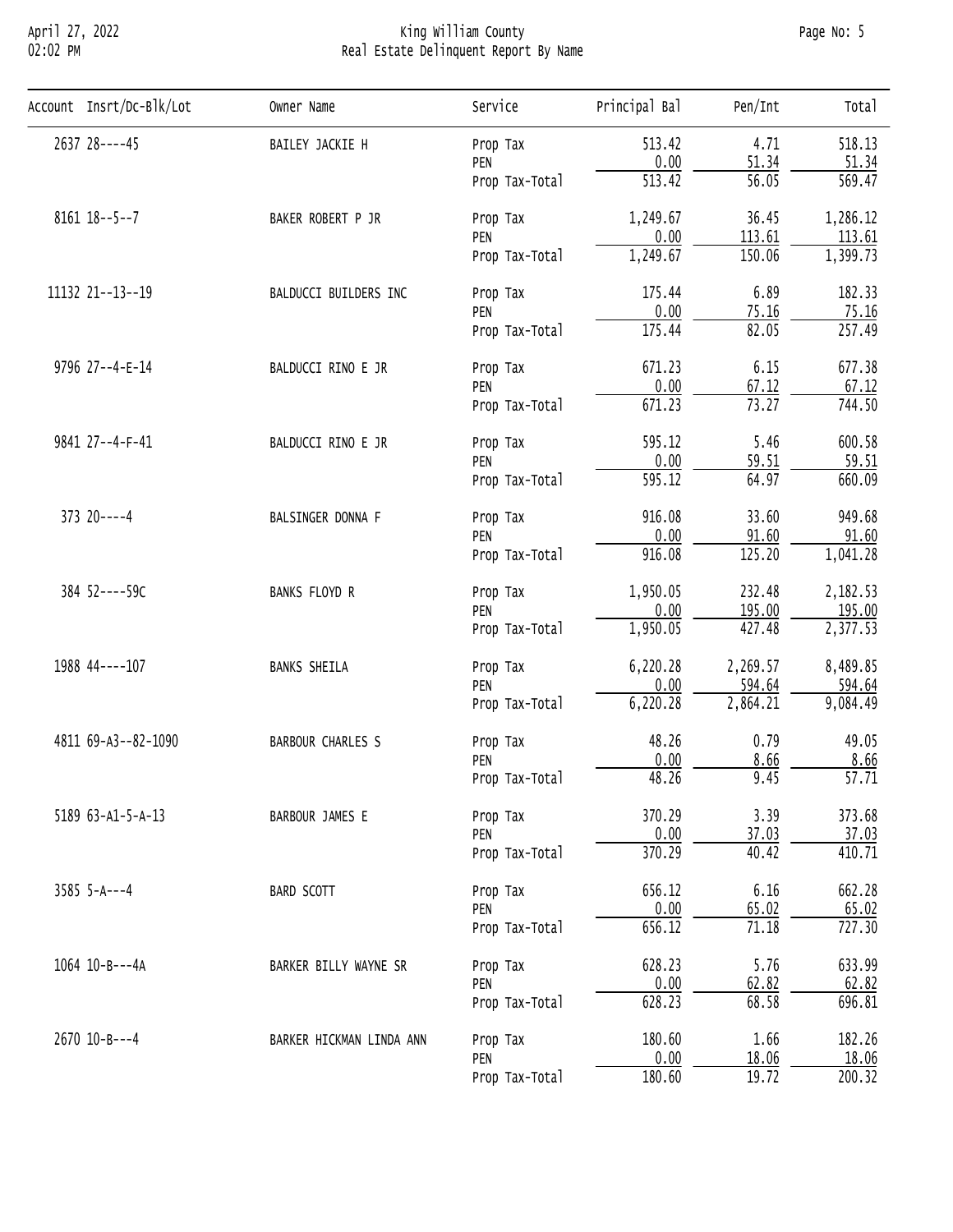# April 27, 2022 King William County Page No: 6 02:02 PM Real Estate Delinquent Report By Name

| Account Insrt/Dc-Blk/Lot | Owner Name                                                                                                                                                                                                                                                                                                                                                                                                                                                                                                                                                                                                                                                                                                                                                                                                                                                                                                                                                                                                                                                                                                                                                                                                                                                            | Service        | Principal Bal | Pen/Int             | Tota <sub>1</sub> |
|--------------------------|-----------------------------------------------------------------------------------------------------------------------------------------------------------------------------------------------------------------------------------------------------------------------------------------------------------------------------------------------------------------------------------------------------------------------------------------------------------------------------------------------------------------------------------------------------------------------------------------------------------------------------------------------------------------------------------------------------------------------------------------------------------------------------------------------------------------------------------------------------------------------------------------------------------------------------------------------------------------------------------------------------------------------------------------------------------------------------------------------------------------------------------------------------------------------------------------------------------------------------------------------------------------------|----------------|---------------|---------------------|-------------------|
| 3221 37----47            | BARLOW F WAYNE                                                                                                                                                                                                                                                                                                                                                                                                                                                                                                                                                                                                                                                                                                                                                                                                                                                                                                                                                                                                                                                                                                                                                                                                                                                        |                |               |                     | 33, 133.56        |
|                          |                                                                                                                                                                                                                                                                                                                                                                                                                                                                                                                                                                                                                                                                                                                                                                                                                                                                                                                                                                                                                                                                                                                                                                                                                                                                       | PEN            |               |                     | 2,605.80          |
|                          |                                                                                                                                                                                                                                                                                                                                                                                                                                                                                                                                                                                                                                                                                                                                                                                                                                                                                                                                                                                                                                                                                                                                                                                                                                                                       | Prop Tax-Total | 25, 211.72    | 10, 527.64          | 35,739.36         |
| 297 19 ---- 65           | BARLOW KEITH M                                                                                                                                                                                                                                                                                                                                                                                                                                                                                                                                                                                                                                                                                                                                                                                                                                                                                                                                                                                                                                                                                                                                                                                                                                                        | Prop Tax       | 49.45         | 0.45                | 49.90             |
|                          |                                                                                                                                                                                                                                                                                                                                                                                                                                                                                                                                                                                                                                                                                                                                                                                                                                                                                                                                                                                                                                                                                                                                                                                                                                                                       |                |               |                     | 4.95              |
|                          |                                                                                                                                                                                                                                                                                                                                                                                                                                                                                                                                                                                                                                                                                                                                                                                                                                                                                                                                                                                                                                                                                                                                                                                                                                                                       |                |               |                     | 54.85             |
| 11108 20----35           | BARLOW KEITH M                                                                                                                                                                                                                                                                                                                                                                                                                                                                                                                                                                                                                                                                                                                                                                                                                                                                                                                                                                                                                                                                                                                                                                                                                                                        | Prop Tax       | 0.00          | 2.81                | 2.81              |
|                          |                                                                                                                                                                                                                                                                                                                                                                                                                                                                                                                                                                                                                                                                                                                                                                                                                                                                                                                                                                                                                                                                                                                                                                                                                                                                       | PEN            |               |                     | 30.66             |
|                          |                                                                                                                                                                                                                                                                                                                                                                                                                                                                                                                                                                                                                                                                                                                                                                                                                                                                                                                                                                                                                                                                                                                                                                                                                                                                       | Prop Tax-Total |               |                     | 33.47             |
| 4002 47-A-1--4           |                                                                                                                                                                                                                                                                                                                                                                                                                                                                                                                                                                                                                                                                                                                                                                                                                                                                                                                                                                                                                                                                                                                                                                                                                                                                       |                | 196.94        | 1.81                | 198.75            |
|                          |                                                                                                                                                                                                                                                                                                                                                                                                                                                                                                                                                                                                                                                                                                                                                                                                                                                                                                                                                                                                                                                                                                                                                                                                                                                                       | PEN            | 0.00          |                     | 19.69             |
|                          |                                                                                                                                                                                                                                                                                                                                                                                                                                                                                                                                                                                                                                                                                                                                                                                                                                                                                                                                                                                                                                                                                                                                                                                                                                                                       | Prop Tax-Total | 196.94        | 21.50               | 218.44            |
| 7805 21-K-1--27          | 25, 211.72<br>7,921.84<br>Prop Tax<br>0.00<br>2,605.80<br>0.00<br>4.95<br>PEN<br>49.45<br>5.40<br>Prop Tax-Total<br>0.00<br>30.66<br>33.47<br>0.00<br>BARNACHE MIGUEL ANGEL RODRIGUE Prop Tax<br>19.69<br>4.20<br>457.95<br>BARNETTE EDWARD N<br>Prop Tax<br>0.00<br>45.80<br>PEN<br>$\overline{50.00}$<br>457.95<br>Prop Tax-Total<br>958.90<br>35.19<br>BASSETT BRUCE H<br>Prop Tax<br>95.90<br>0.00<br>PEN<br>958.90<br>131.09<br>Prop Tax-Total<br>7.23<br>788.88<br>BATEMAN DALE P<br>Prop Tax<br>0.00<br>78.89<br>PEN<br>86.12<br>788.88<br>Prop Tax-Total<br>295.83<br>19.64<br>BAYNHAM JASON ANTHONY<br>Prop Tax<br>0.00<br>29.60<br>PEN<br>295.83<br>49.24<br>Prop Tax-Total<br>8.76<br>955.03<br><b>BEACH EILEEN</b><br>Prop Tax<br>0.00<br>95.50<br>PEN<br>955.03<br>104.26<br>Prop Tax-Total<br>7.78<br>848.39<br>BECK LINDA W<br>Prop Tax<br>0.00<br>84.84<br>PEN<br>848.39<br>92.62<br>Prop Tax-Total<br>2.33<br>37.05<br>BEEBE, ERIN OBLE<br>Prop Tax<br>3.72<br>0.00<br>PEN<br>37.05<br>6.05<br>Prop Tax-Total<br>752.50<br>6.90<br>BELDA MICHAEL J<br>Prop Tax<br>0.00<br>$\frac{75.25}{82.15}$<br>PEN<br>752.50<br>Prop Tax-Total<br>1,042.07<br>13.59<br>BENGEL JOHN H<br>Prop Tax<br>0.00<br>93.18<br>PEN<br>1,042.07<br>106.77<br>Prop Tax-Total |                | 462.15        |                     |                   |
|                          |                                                                                                                                                                                                                                                                                                                                                                                                                                                                                                                                                                                                                                                                                                                                                                                                                                                                                                                                                                                                                                                                                                                                                                                                                                                                       |                |               |                     | 45.80             |
|                          |                                                                                                                                                                                                                                                                                                                                                                                                                                                                                                                                                                                                                                                                                                                                                                                                                                                                                                                                                                                                                                                                                                                                                                                                                                                                       |                |               | $\overline{507.95}$ |                   |
| $617$ 30----35           |                                                                                                                                                                                                                                                                                                                                                                                                                                                                                                                                                                                                                                                                                                                                                                                                                                                                                                                                                                                                                                                                                                                                                                                                                                                                       | 994.09         |               |                     |                   |
|                          |                                                                                                                                                                                                                                                                                                                                                                                                                                                                                                                                                                                                                                                                                                                                                                                                                                                                                                                                                                                                                                                                                                                                                                                                                                                                       |                |               |                     | 95.90             |
|                          |                                                                                                                                                                                                                                                                                                                                                                                                                                                                                                                                                                                                                                                                                                                                                                                                                                                                                                                                                                                                                                                                                                                                                                                                                                                                       | 1,089.99       |               |                     |                   |
| $5280$ $63 - A1 - 3 - B$ |                                                                                                                                                                                                                                                                                                                                                                                                                                                                                                                                                                                                                                                                                                                                                                                                                                                                                                                                                                                                                                                                                                                                                                                                                                                                       |                |               |                     | 796.11            |
|                          |                                                                                                                                                                                                                                                                                                                                                                                                                                                                                                                                                                                                                                                                                                                                                                                                                                                                                                                                                                                                                                                                                                                                                                                                                                                                       |                | 78.89         |                     |                   |
|                          |                                                                                                                                                                                                                                                                                                                                                                                                                                                                                                                                                                                                                                                                                                                                                                                                                                                                                                                                                                                                                                                                                                                                                                                                                                                                       |                |               |                     | 875.00            |
| 3659 18----19            |                                                                                                                                                                                                                                                                                                                                                                                                                                                                                                                                                                                                                                                                                                                                                                                                                                                                                                                                                                                                                                                                                                                                                                                                                                                                       |                |               |                     | 315.47            |
|                          |                                                                                                                                                                                                                                                                                                                                                                                                                                                                                                                                                                                                                                                                                                                                                                                                                                                                                                                                                                                                                                                                                                                                                                                                                                                                       |                |               |                     | 29.60             |
|                          |                                                                                                                                                                                                                                                                                                                                                                                                                                                                                                                                                                                                                                                                                                                                                                                                                                                                                                                                                                                                                                                                                                                                                                                                                                                                       |                |               |                     | 345.07            |
| 7589 12----24E           |                                                                                                                                                                                                                                                                                                                                                                                                                                                                                                                                                                                                                                                                                                                                                                                                                                                                                                                                                                                                                                                                                                                                                                                                                                                                       |                |               |                     | 963.79            |
|                          |                                                                                                                                                                                                                                                                                                                                                                                                                                                                                                                                                                                                                                                                                                                                                                                                                                                                                                                                                                                                                                                                                                                                                                                                                                                                       |                |               |                     | 95.50             |
|                          |                                                                                                                                                                                                                                                                                                                                                                                                                                                                                                                                                                                                                                                                                                                                                                                                                                                                                                                                                                                                                                                                                                                                                                                                                                                                       |                |               |                     | 1,059.29          |
| 9700 22--11-1-4          |                                                                                                                                                                                                                                                                                                                                                                                                                                                                                                                                                                                                                                                                                                                                                                                                                                                                                                                                                                                                                                                                                                                                                                                                                                                                       |                |               | 856.17              |                   |
|                          |                                                                                                                                                                                                                                                                                                                                                                                                                                                                                                                                                                                                                                                                                                                                                                                                                                                                                                                                                                                                                                                                                                                                                                                                                                                                       |                |               |                     | 84.84             |
|                          |                                                                                                                                                                                                                                                                                                                                                                                                                                                                                                                                                                                                                                                                                                                                                                                                                                                                                                                                                                                                                                                                                                                                                                                                                                                                       |                |               |                     | 941.01            |
| 6025 69-A1--53-735       |                                                                                                                                                                                                                                                                                                                                                                                                                                                                                                                                                                                                                                                                                                                                                                                                                                                                                                                                                                                                                                                                                                                                                                                                                                                                       |                |               |                     | 39.38             |
|                          |                                                                                                                                                                                                                                                                                                                                                                                                                                                                                                                                                                                                                                                                                                                                                                                                                                                                                                                                                                                                                                                                                                                                                                                                                                                                       | 3.72           |               |                     |                   |
|                          |                                                                                                                                                                                                                                                                                                                                                                                                                                                                                                                                                                                                                                                                                                                                                                                                                                                                                                                                                                                                                                                                                                                                                                                                                                                                       |                |               |                     | 43.10             |
| 447 53----63A            |                                                                                                                                                                                                                                                                                                                                                                                                                                                                                                                                                                                                                                                                                                                                                                                                                                                                                                                                                                                                                                                                                                                                                                                                                                                                       |                |               |                     | 759.40            |
|                          |                                                                                                                                                                                                                                                                                                                                                                                                                                                                                                                                                                                                                                                                                                                                                                                                                                                                                                                                                                                                                                                                                                                                                                                                                                                                       |                |               |                     | 75.25             |
|                          |                                                                                                                                                                                                                                                                                                                                                                                                                                                                                                                                                                                                                                                                                                                                                                                                                                                                                                                                                                                                                                                                                                                                                                                                                                                                       | 834.65         |               |                     |                   |
| $3153$ $10---13$         |                                                                                                                                                                                                                                                                                                                                                                                                                                                                                                                                                                                                                                                                                                                                                                                                                                                                                                                                                                                                                                                                                                                                                                                                                                                                       |                |               |                     | 1,055.66          |
|                          |                                                                                                                                                                                                                                                                                                                                                                                                                                                                                                                                                                                                                                                                                                                                                                                                                                                                                                                                                                                                                                                                                                                                                                                                                                                                       |                |               |                     | 93.18             |
|                          |                                                                                                                                                                                                                                                                                                                                                                                                                                                                                                                                                                                                                                                                                                                                                                                                                                                                                                                                                                                                                                                                                                                                                                                                                                                                       |                |               |                     | 1,148.84          |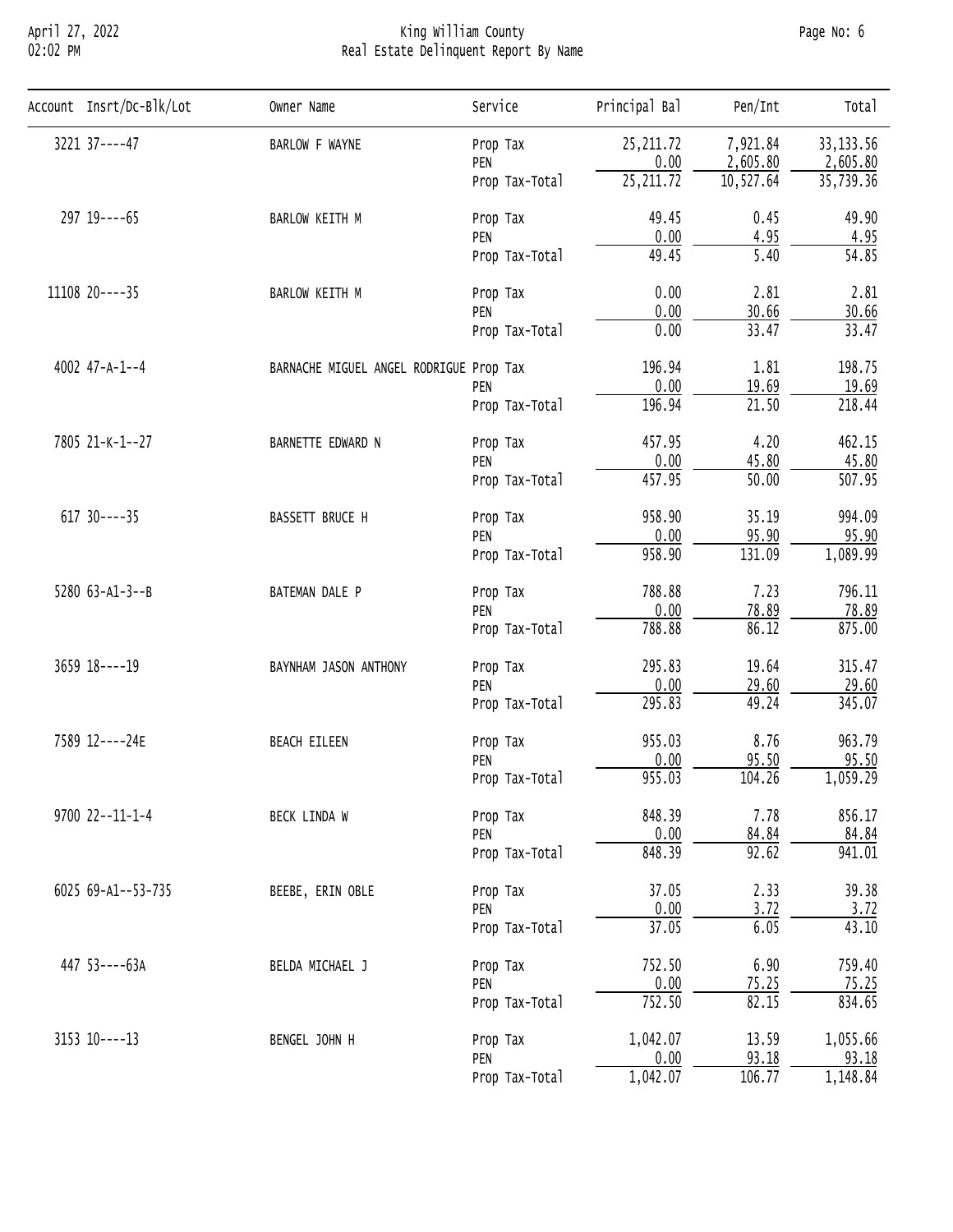# April 27, 2022 King William County Page No: 7 02:02 PM Real Estate Delinquent Report By Name

| Account Insrt/Dc-Blk/Lot | Owner Name                                                                                                                                          | Service        | Principal Bal                                                                                                                                                                                                                                                                                                                                                                                                                                                                                                                                                                                                                                                                                                                                                                                                                                                                                                                                                                                                                                                                                                                           | Pen/Int            | Total                 |
|--------------------------|-----------------------------------------------------------------------------------------------------------------------------------------------------|----------------|-----------------------------------------------------------------------------------------------------------------------------------------------------------------------------------------------------------------------------------------------------------------------------------------------------------------------------------------------------------------------------------------------------------------------------------------------------------------------------------------------------------------------------------------------------------------------------------------------------------------------------------------------------------------------------------------------------------------------------------------------------------------------------------------------------------------------------------------------------------------------------------------------------------------------------------------------------------------------------------------------------------------------------------------------------------------------------------------------------------------------------------------|--------------------|-----------------------|
| 5851 63-A4-5--4          | BENJAMIN PATSY D                                                                                                                                    | Prop Tax       | 275.50                                                                                                                                                                                                                                                                                                                                                                                                                                                                                                                                                                                                                                                                                                                                                                                                                                                                                                                                                                                                                                                                                                                                  | 2.53               | 278.03                |
|                          |                                                                                                                                                     | PEN            | 0.00                                                                                                                                                                                                                                                                                                                                                                                                                                                                                                                                                                                                                                                                                                                                                                                                                                                                                                                                                                                                                                                                                                                                    |                    | 27.55                 |
|                          |                                                                                                                                                     | Prop Tax-Total | 275.50                                                                                                                                                                                                                                                                                                                                                                                                                                                                                                                                                                                                                                                                                                                                                                                                                                                                                                                                                                                                                                                                                                                                  | 30.08              | 305.58                |
| 6932 44----42E           | BERKELEY CARL T                                                                                                                                     | Prop Tax       | 1,631.04                                                                                                                                                                                                                                                                                                                                                                                                                                                                                                                                                                                                                                                                                                                                                                                                                                                                                                                                                                                                                                                                                                                                | 26.46              | 1,657.50              |
|                          |                                                                                                                                                     |                |                                                                                                                                                                                                                                                                                                                                                                                                                                                                                                                                                                                                                                                                                                                                                                                                                                                                                                                                                                                                                                                                                                                                         |                    | 37.93                 |
|                          |                                                                                                                                                     | Prop Tax-Total | 27.55<br>0.00<br>37.93<br>PEN<br>1,631.04<br>64.39<br>542.43<br>58.03<br>Prop Tax<br>0.00<br>54.24<br>PEN<br>112.27<br>$\overline{542.43}$<br>Prop Tax-Total<br>0.18<br>19.65<br>Prop Tax<br>0.00<br>1.97<br>PEN<br>$\overline{2.15}$<br>19.65<br>Prop Tax-Total<br>0.00<br>3.55<br>Prop Tax<br>0.00<br>38.91<br>PEN<br>0.00<br>42.46<br>Prop Tax-Total<br>528.72<br>2,040.48<br>Prop Tax<br>0.00<br>204.02<br>PEN<br>732.74<br>2,040.48<br>Prop Tax-Total<br>2,085.60<br>86.14<br>Prop Tax<br>0.00<br>133.64<br>PEN<br>2,085.60<br>219.78<br>Prop Tax-Total<br>240.80<br>8.80<br>Prop Tax<br>0.00<br>24.08<br>PEN<br>240.80<br>32.88<br>Prop Tax-Total<br>7.14<br>778.73<br>Prop Tax<br>0.00<br>77.87<br>PEN<br>778.73<br>85.01<br>Prop Tax-Total<br>28.53<br>0.26<br>Prop Tax<br>0.00<br>2.85<br>PEN<br>28.53<br>3.11<br>Prop Tax-Total<br>4.90<br>534.06<br>Prop Tax<br>0.00<br>53.41<br>PEN<br>$\overline{58.31}$<br>534.06<br>Prop Tax-Total<br>2.42<br>264.48<br>Prop Tax<br>0.00<br>26.45<br>PEN<br>28.87<br>264.48<br>Prop Tax-Total<br>4.16<br>114.00<br>Prop Tax<br>0.00<br>11.40<br>PEN<br>15.56<br>114.00<br>Prop Tax-Total | 1,695.43           |                       |
| 8544 44----42F           | BERKELEY CARL T ET AL                                                                                                                               |                |                                                                                                                                                                                                                                                                                                                                                                                                                                                                                                                                                                                                                                                                                                                                                                                                                                                                                                                                                                                                                                                                                                                                         |                    | 600.46                |
|                          |                                                                                                                                                     |                |                                                                                                                                                                                                                                                                                                                                                                                                                                                                                                                                                                                                                                                                                                                                                                                                                                                                                                                                                                                                                                                                                                                                         |                    | 54.24                 |
|                          |                                                                                                                                                     |                |                                                                                                                                                                                                                                                                                                                                                                                                                                                                                                                                                                                                                                                                                                                                                                                                                                                                                                                                                                                                                                                                                                                                         | 654.70             |                       |
| 284 20----23A            | BERKLEY LEROY<br>BERKLEY LEROY<br>BERKLEY LOUISE<br>BERKLEY THURMAN P<br>BERRY CLEO<br>BERRY WILLIAM F JR<br>BETSY G FAMILANT LLC<br>BEYKE ROBERT J | 19.83          |                                                                                                                                                                                                                                                                                                                                                                                                                                                                                                                                                                                                                                                                                                                                                                                                                                                                                                                                                                                                                                                                                                                                         |                    |                       |
|                          |                                                                                                                                                     |                |                                                                                                                                                                                                                                                                                                                                                                                                                                                                                                                                                                                                                                                                                                                                                                                                                                                                                                                                                                                                                                                                                                                                         |                    | 1.97                  |
|                          |                                                                                                                                                     |                |                                                                                                                                                                                                                                                                                                                                                                                                                                                                                                                                                                                                                                                                                                                                                                                                                                                                                                                                                                                                                                                                                                                                         | $\overline{21.80}$ |                       |
| 452 13----20B            | 454 20----7I<br>463 22--1--C1<br>466 $27-A-3-C-6$<br>BHATIA ASHOKKUMAR T<br>BILLUPS GRAYSON                                                         | 3.55           |                                                                                                                                                                                                                                                                                                                                                                                                                                                                                                                                                                                                                                                                                                                                                                                                                                                                                                                                                                                                                                                                                                                                         |                    |                       |
|                          |                                                                                                                                                     |                |                                                                                                                                                                                                                                                                                                                                                                                                                                                                                                                                                                                                                                                                                                                                                                                                                                                                                                                                                                                                                                                                                                                                         |                    | 38.91                 |
|                          |                                                                                                                                                     |                | 42.46                                                                                                                                                                                                                                                                                                                                                                                                                                                                                                                                                                                                                                                                                                                                                                                                                                                                                                                                                                                                                                                                                                                                   |                    |                       |
|                          |                                                                                                                                                     |                |                                                                                                                                                                                                                                                                                                                                                                                                                                                                                                                                                                                                                                                                                                                                                                                                                                                                                                                                                                                                                                                                                                                                         |                    | 2,569.20              |
|                          |                                                                                                                                                     |                |                                                                                                                                                                                                                                                                                                                                                                                                                                                                                                                                                                                                                                                                                                                                                                                                                                                                                                                                                                                                                                                                                                                                         |                    | 204.02                |
|                          |                                                                                                                                                     |                |                                                                                                                                                                                                                                                                                                                                                                                                                                                                                                                                                                                                                                                                                                                                                                                                                                                                                                                                                                                                                                                                                                                                         |                    | $\overline{2,773.22}$ |
| 7464 13----11B           |                                                                                                                                                     |                |                                                                                                                                                                                                                                                                                                                                                                                                                                                                                                                                                                                                                                                                                                                                                                                                                                                                                                                                                                                                                                                                                                                                         |                    | 2,171.74              |
|                          |                                                                                                                                                     |                |                                                                                                                                                                                                                                                                                                                                                                                                                                                                                                                                                                                                                                                                                                                                                                                                                                                                                                                                                                                                                                                                                                                                         |                    | 133.64                |
|                          |                                                                                                                                                     |                |                                                                                                                                                                                                                                                                                                                                                                                                                                                                                                                                                                                                                                                                                                                                                                                                                                                                                                                                                                                                                                                                                                                                         |                    | 2,305.38              |
| 8865 44----29F           |                                                                                                                                                     |                |                                                                                                                                                                                                                                                                                                                                                                                                                                                                                                                                                                                                                                                                                                                                                                                                                                                                                                                                                                                                                                                                                                                                         |                    | 249.60                |
|                          |                                                                                                                                                     |                |                                                                                                                                                                                                                                                                                                                                                                                                                                                                                                                                                                                                                                                                                                                                                                                                                                                                                                                                                                                                                                                                                                                                         |                    | 24.08                 |
|                          |                                                                                                                                                     |                |                                                                                                                                                                                                                                                                                                                                                                                                                                                                                                                                                                                                                                                                                                                                                                                                                                                                                                                                                                                                                                                                                                                                         |                    | 273.68                |
|                          |                                                                                                                                                     |                | 785.87                                                                                                                                                                                                                                                                                                                                                                                                                                                                                                                                                                                                                                                                                                                                                                                                                                                                                                                                                                                                                                                                                                                                  |                    |                       |
|                          |                                                                                                                                                     |                |                                                                                                                                                                                                                                                                                                                                                                                                                                                                                                                                                                                                                                                                                                                                                                                                                                                                                                                                                                                                                                                                                                                                         |                    | 77.87                 |
|                          |                                                                                                                                                     |                |                                                                                                                                                                                                                                                                                                                                                                                                                                                                                                                                                                                                                                                                                                                                                                                                                                                                                                                                                                                                                                                                                                                                         |                    | 863.74                |
| 5366 69-A1--15-181       |                                                                                                                                                     | 28.79          |                                                                                                                                                                                                                                                                                                                                                                                                                                                                                                                                                                                                                                                                                                                                                                                                                                                                                                                                                                                                                                                                                                                                         |                    |                       |
|                          |                                                                                                                                                     |                |                                                                                                                                                                                                                                                                                                                                                                                                                                                                                                                                                                                                                                                                                                                                                                                                                                                                                                                                                                                                                                                                                                                                         |                    | 2.85                  |
|                          |                                                                                                                                                     |                |                                                                                                                                                                                                                                                                                                                                                                                                                                                                                                                                                                                                                                                                                                                                                                                                                                                                                                                                                                                                                                                                                                                                         |                    | 31.64                 |
|                          |                                                                                                                                                     |                |                                                                                                                                                                                                                                                                                                                                                                                                                                                                                                                                                                                                                                                                                                                                                                                                                                                                                                                                                                                                                                                                                                                                         |                    | 538.96                |
|                          |                                                                                                                                                     |                |                                                                                                                                                                                                                                                                                                                                                                                                                                                                                                                                                                                                                                                                                                                                                                                                                                                                                                                                                                                                                                                                                                                                         |                    | 53.41                 |
|                          |                                                                                                                                                     |                |                                                                                                                                                                                                                                                                                                                                                                                                                                                                                                                                                                                                                                                                                                                                                                                                                                                                                                                                                                                                                                                                                                                                         |                    | $\overline{592.37}$   |
| 5349 69-A3-17-3-2495     |                                                                                                                                                     |                |                                                                                                                                                                                                                                                                                                                                                                                                                                                                                                                                                                                                                                                                                                                                                                                                                                                                                                                                                                                                                                                                                                                                         |                    | 266.90                |
|                          |                                                                                                                                                     |                |                                                                                                                                                                                                                                                                                                                                                                                                                                                                                                                                                                                                                                                                                                                                                                                                                                                                                                                                                                                                                                                                                                                                         |                    | 26.45                 |
|                          |                                                                                                                                                     | 293.35         |                                                                                                                                                                                                                                                                                                                                                                                                                                                                                                                                                                                                                                                                                                                                                                                                                                                                                                                                                                                                                                                                                                                                         |                    |                       |
| 4760 69-A1--62-868       |                                                                                                                                                     |                |                                                                                                                                                                                                                                                                                                                                                                                                                                                                                                                                                                                                                                                                                                                                                                                                                                                                                                                                                                                                                                                                                                                                         |                    | 118.16                |
|                          |                                                                                                                                                     |                |                                                                                                                                                                                                                                                                                                                                                                                                                                                                                                                                                                                                                                                                                                                                                                                                                                                                                                                                                                                                                                                                                                                                         |                    | 11.40                 |
|                          |                                                                                                                                                     |                |                                                                                                                                                                                                                                                                                                                                                                                                                                                                                                                                                                                                                                                                                                                                                                                                                                                                                                                                                                                                                                                                                                                                         |                    | 129.56                |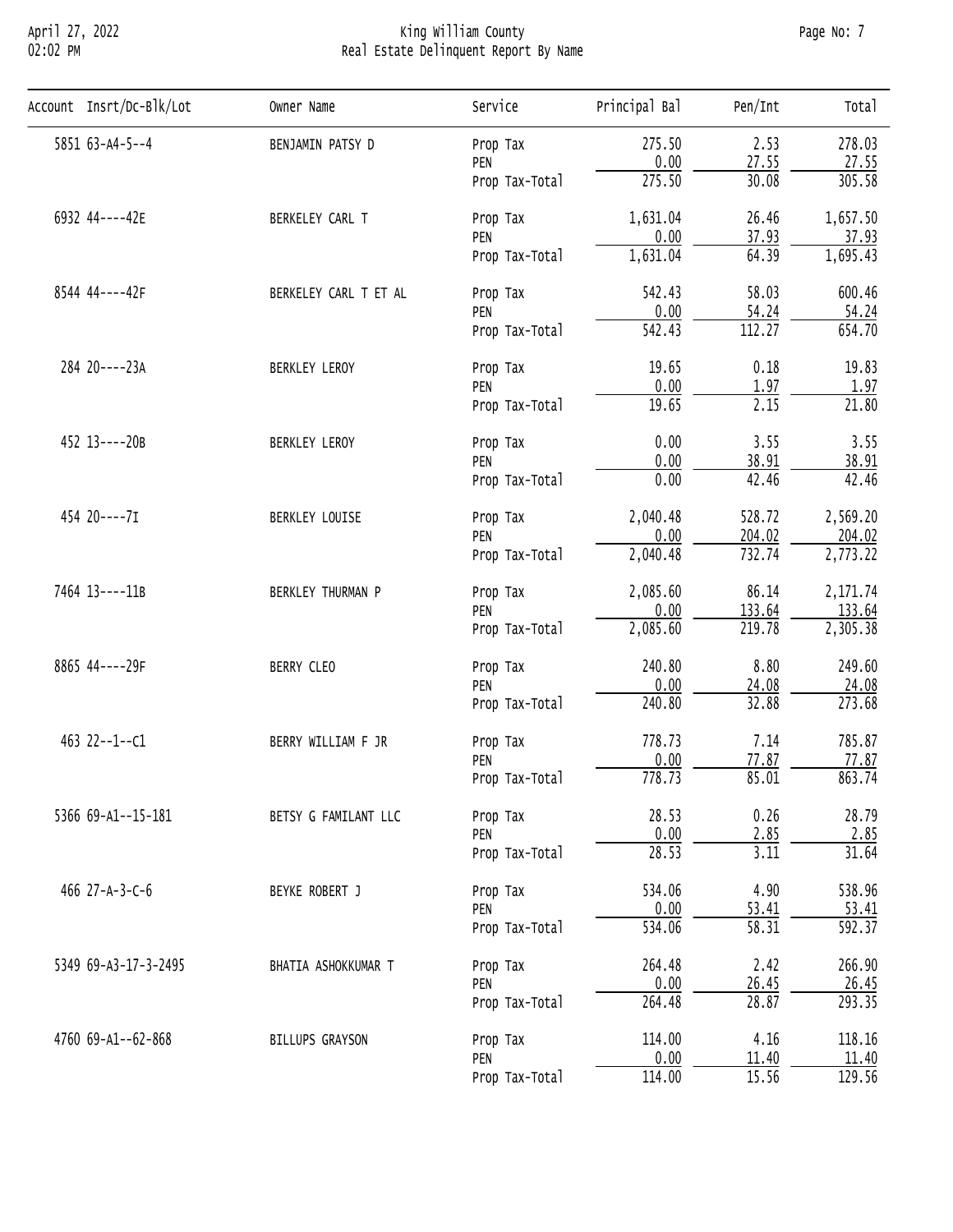## April 27, 2022 King William County Page No: 8 02:02 PM Real Estate Delinquent Report By Name

| Account Insrt/Dc-Blk/Lot | Owner Name                                                                                                                                                                                                                                                                                                                                                                                                                                                                                                                                                                                                                                                                                                                                                                                                                                                                                                                                                                                                                                                                                                                                                                                                                                                                                                                                                                       | Service                                                                                                     | Principal Bal | Pen/Int | Total    |
|--------------------------|----------------------------------------------------------------------------------------------------------------------------------------------------------------------------------------------------------------------------------------------------------------------------------------------------------------------------------------------------------------------------------------------------------------------------------------------------------------------------------------------------------------------------------------------------------------------------------------------------------------------------------------------------------------------------------------------------------------------------------------------------------------------------------------------------------------------------------------------------------------------------------------------------------------------------------------------------------------------------------------------------------------------------------------------------------------------------------------------------------------------------------------------------------------------------------------------------------------------------------------------------------------------------------------------------------------------------------------------------------------------------------|-------------------------------------------------------------------------------------------------------------|---------------|---------|----------|
| 8433 52----25B           | BING SHERRY HOLMES                                                                                                                                                                                                                                                                                                                                                                                                                                                                                                                                                                                                                                                                                                                                                                                                                                                                                                                                                                                                                                                                                                                                                                                                                                                                                                                                                               | Prop Tax                                                                                                    | 2,816.77      | 576.13  | 3,392.90 |
|                          |                                                                                                                                                                                                                                                                                                                                                                                                                                                                                                                                                                                                                                                                                                                                                                                                                                                                                                                                                                                                                                                                                                                                                                                                                                                                                                                                                                                  | PEN                                                                                                         |               |         | 293.75   |
|                          | 0.00<br>293.75<br>2,816.77<br>869.88<br>Prop Tax-Total<br>3.59<br>123.45<br>BIVINS BRYAN SCOTT<br>Prop Tax<br>0.00<br>11.22<br>PEN<br>123.45<br>14.81<br>Prop Tax-Total<br>8,323.07<br>76.32<br>BLAKE ANTHONY D<br>Prop Tax<br>0.00<br>40.33<br>PEN<br>8,323.07<br>116.65<br>Prop Tax-Total<br>68.80<br>0.63<br>BLANKENSHIP DAVID W<br>Prop Tax<br>0.00<br>6.88<br>PEN<br>7.51<br>68.80<br>Prop Tax-Total<br>1,576.38<br>57.83<br>BLILEY ROBERT STEPHEN<br>Prop Tax<br>0.00<br>157.64<br>PEN<br>215.47<br>1,576.38<br>Prop Tax-Total<br>165.12<br>1.51<br>BLILEY, SARA F<br>Prop Tax<br>0.00<br>16.51<br>PEN<br>165.12<br>18.02<br>Prop Tax-Total<br>598.97<br>85.80<br>BLUFORD DAVID E<br>Prop Tax<br>0.00<br>14.40<br>PEN<br>598.97<br>100.20<br>Prop Tax-Total<br>1,073.75<br>233.19<br>BLUFORD DAVID E JR<br>Prop Tax<br>0.00<br>107.40<br>PEN<br>1,073.75<br>340.59<br>Prop Tax-Total<br>2,049.84<br>881.23<br>BLUFORD DAVID JR<br>Prop Tax<br>204.98<br>0.00<br>PEN<br>1,086.21<br>2,049.84<br>Prop Tax-Total<br>759.74<br>7.49<br>BOLTZ TONYA J<br>Prop Tax<br>0.00<br>74.61<br>PEN<br>759.74<br>82.10<br>Prop Tax-Total<br>5.39<br>38.31<br>BONNIVILLE STEPHANIE ANN<br>Prop Tax<br>0.00<br>58.82<br>PEN<br>38.31<br>64.21<br>Prop Tax-Total<br>259.50<br>52.69<br>BOOKER RUDARTH ET ALS<br>Prop Tax<br>0.00<br><u>25.98</u><br>PEN<br>78.67<br>259.50<br>Prop Tax-Total | 3,686.65                                                                                                    |               |         |          |
| $471 28 - A - 1 - 6$     |                                                                                                                                                                                                                                                                                                                                                                                                                                                                                                                                                                                                                                                                                                                                                                                                                                                                                                                                                                                                                                                                                                                                                                                                                                                                                                                                                                                  |                                                                                                             |               |         | 127.04   |
|                          |                                                                                                                                                                                                                                                                                                                                                                                                                                                                                                                                                                                                                                                                                                                                                                                                                                                                                                                                                                                                                                                                                                                                                                                                                                                                                                                                                                                  | 175.56<br>11.31<br>BORINSKI MARK A<br>Prop Tax<br>0.00<br>17.55<br>PEN<br>175.56<br>28.86<br>Prop Tax-Total | 11.22         |         |          |
|                          |                                                                                                                                                                                                                                                                                                                                                                                                                                                                                                                                                                                                                                                                                                                                                                                                                                                                                                                                                                                                                                                                                                                                                                                                                                                                                                                                                                                  |                                                                                                             |               |         | 138.26   |
| 488 45----26             |                                                                                                                                                                                                                                                                                                                                                                                                                                                                                                                                                                                                                                                                                                                                                                                                                                                                                                                                                                                                                                                                                                                                                                                                                                                                                                                                                                                  |                                                                                                             |               |         | 8,399.39 |
|                          |                                                                                                                                                                                                                                                                                                                                                                                                                                                                                                                                                                                                                                                                                                                                                                                                                                                                                                                                                                                                                                                                                                                                                                                                                                                                                                                                                                                  |                                                                                                             |               |         | 40.33    |
|                          |                                                                                                                                                                                                                                                                                                                                                                                                                                                                                                                                                                                                                                                                                                                                                                                                                                                                                                                                                                                                                                                                                                                                                                                                                                                                                                                                                                                  | 8,439.72                                                                                                    |               |         |          |
| 9129 54----1B            |                                                                                                                                                                                                                                                                                                                                                                                                                                                                                                                                                                                                                                                                                                                                                                                                                                                                                                                                                                                                                                                                                                                                                                                                                                                                                                                                                                                  |                                                                                                             |               |         | 69.43    |
|                          |                                                                                                                                                                                                                                                                                                                                                                                                                                                                                                                                                                                                                                                                                                                                                                                                                                                                                                                                                                                                                                                                                                                                                                                                                                                                                                                                                                                  |                                                                                                             |               | 6.88    |          |
|                          |                                                                                                                                                                                                                                                                                                                                                                                                                                                                                                                                                                                                                                                                                                                                                                                                                                                                                                                                                                                                                                                                                                                                                                                                                                                                                                                                                                                  |                                                                                                             |               | 76.31   |          |
| 8464 1----1B             |                                                                                                                                                                                                                                                                                                                                                                                                                                                                                                                                                                                                                                                                                                                                                                                                                                                                                                                                                                                                                                                                                                                                                                                                                                                                                                                                                                                  |                                                                                                             |               |         | 1,634.21 |
|                          |                                                                                                                                                                                                                                                                                                                                                                                                                                                                                                                                                                                                                                                                                                                                                                                                                                                                                                                                                                                                                                                                                                                                                                                                                                                                                                                                                                                  |                                                                                                             | 157.64        |         |          |
|                          |                                                                                                                                                                                                                                                                                                                                                                                                                                                                                                                                                                                                                                                                                                                                                                                                                                                                                                                                                                                                                                                                                                                                                                                                                                                                                                                                                                                  |                                                                                                             |               |         | 1,791.85 |
| $10357$ 1--2--3          |                                                                                                                                                                                                                                                                                                                                                                                                                                                                                                                                                                                                                                                                                                                                                                                                                                                                                                                                                                                                                                                                                                                                                                                                                                                                                                                                                                                  |                                                                                                             |               |         | 166.63   |
|                          |                                                                                                                                                                                                                                                                                                                                                                                                                                                                                                                                                                                                                                                                                                                                                                                                                                                                                                                                                                                                                                                                                                                                                                                                                                                                                                                                                                                  |                                                                                                             |               |         | 16.51    |
|                          |                                                                                                                                                                                                                                                                                                                                                                                                                                                                                                                                                                                                                                                                                                                                                                                                                                                                                                                                                                                                                                                                                                                                                                                                                                                                                                                                                                                  |                                                                                                             |               |         | 183.14   |
| 4837 69-A3--65-927       |                                                                                                                                                                                                                                                                                                                                                                                                                                                                                                                                                                                                                                                                                                                                                                                                                                                                                                                                                                                                                                                                                                                                                                                                                                                                                                                                                                                  |                                                                                                             |               |         | 684.77   |
|                          |                                                                                                                                                                                                                                                                                                                                                                                                                                                                                                                                                                                                                                                                                                                                                                                                                                                                                                                                                                                                                                                                                                                                                                                                                                                                                                                                                                                  | 14.40                                                                                                       |               |         |          |
|                          |                                                                                                                                                                                                                                                                                                                                                                                                                                                                                                                                                                                                                                                                                                                                                                                                                                                                                                                                                                                                                                                                                                                                                                                                                                                                                                                                                                                  |                                                                                                             |               |         | 699.17   |
| 497 47----77A            |                                                                                                                                                                                                                                                                                                                                                                                                                                                                                                                                                                                                                                                                                                                                                                                                                                                                                                                                                                                                                                                                                                                                                                                                                                                                                                                                                                                  |                                                                                                             |               |         | 1,306.94 |
|                          |                                                                                                                                                                                                                                                                                                                                                                                                                                                                                                                                                                                                                                                                                                                                                                                                                                                                                                                                                                                                                                                                                                                                                                                                                                                                                                                                                                                  |                                                                                                             |               |         | 107.40   |
|                          |                                                                                                                                                                                                                                                                                                                                                                                                                                                                                                                                                                                                                                                                                                                                                                                                                                                                                                                                                                                                                                                                                                                                                                                                                                                                                                                                                                                  |                                                                                                             |               |         | 1,414.34 |
| 7154 48----10C           |                                                                                                                                                                                                                                                                                                                                                                                                                                                                                                                                                                                                                                                                                                                                                                                                                                                                                                                                                                                                                                                                                                                                                                                                                                                                                                                                                                                  | 2,931.07                                                                                                    |               |         |          |
|                          |                                                                                                                                                                                                                                                                                                                                                                                                                                                                                                                                                                                                                                                                                                                                                                                                                                                                                                                                                                                                                                                                                                                                                                                                                                                                                                                                                                                  |                                                                                                             |               |         | 204.98   |
|                          |                                                                                                                                                                                                                                                                                                                                                                                                                                                                                                                                                                                                                                                                                                                                                                                                                                                                                                                                                                                                                                                                                                                                                                                                                                                                                                                                                                                  |                                                                                                             |               |         | 3,136.05 |
| 4362 28-B-1-B-3          |                                                                                                                                                                                                                                                                                                                                                                                                                                                                                                                                                                                                                                                                                                                                                                                                                                                                                                                                                                                                                                                                                                                                                                                                                                                                                                                                                                                  |                                                                                                             |               |         | 767.23   |
|                          |                                                                                                                                                                                                                                                                                                                                                                                                                                                                                                                                                                                                                                                                                                                                                                                                                                                                                                                                                                                                                                                                                                                                                                                                                                                                                                                                                                                  |                                                                                                             |               |         | 74.61    |
|                          |                                                                                                                                                                                                                                                                                                                                                                                                                                                                                                                                                                                                                                                                                                                                                                                                                                                                                                                                                                                                                                                                                                                                                                                                                                                                                                                                                                                  |                                                                                                             |               |         | 841.84   |
| $10458$ 55--6--6         |                                                                                                                                                                                                                                                                                                                                                                                                                                                                                                                                                                                                                                                                                                                                                                                                                                                                                                                                                                                                                                                                                                                                                                                                                                                                                                                                                                                  |                                                                                                             |               |         | 43.70    |
|                          |                                                                                                                                                                                                                                                                                                                                                                                                                                                                                                                                                                                                                                                                                                                                                                                                                                                                                                                                                                                                                                                                                                                                                                                                                                                                                                                                                                                  |                                                                                                             |               |         | 58.82    |
|                          |                                                                                                                                                                                                                                                                                                                                                                                                                                                                                                                                                                                                                                                                                                                                                                                                                                                                                                                                                                                                                                                                                                                                                                                                                                                                                                                                                                                  |                                                                                                             |               |         | 102.52   |
| $507$ 30----34           |                                                                                                                                                                                                                                                                                                                                                                                                                                                                                                                                                                                                                                                                                                                                                                                                                                                                                                                                                                                                                                                                                                                                                                                                                                                                                                                                                                                  |                                                                                                             |               |         | 312.19   |
|                          |                                                                                                                                                                                                                                                                                                                                                                                                                                                                                                                                                                                                                                                                                                                                                                                                                                                                                                                                                                                                                                                                                                                                                                                                                                                                                                                                                                                  |                                                                                                             |               |         | 25.98    |
|                          |                                                                                                                                                                                                                                                                                                                                                                                                                                                                                                                                                                                                                                                                                                                                                                                                                                                                                                                                                                                                                                                                                                                                                                                                                                                                                                                                                                                  |                                                                                                             |               |         | 338.17   |
| 4852 63-A6-1--193E       |                                                                                                                                                                                                                                                                                                                                                                                                                                                                                                                                                                                                                                                                                                                                                                                                                                                                                                                                                                                                                                                                                                                                                                                                                                                                                                                                                                                  |                                                                                                             |               |         | 186.87   |
|                          |                                                                                                                                                                                                                                                                                                                                                                                                                                                                                                                                                                                                                                                                                                                                                                                                                                                                                                                                                                                                                                                                                                                                                                                                                                                                                                                                                                                  |                                                                                                             |               |         | 17.55    |
|                          |                                                                                                                                                                                                                                                                                                                                                                                                                                                                                                                                                                                                                                                                                                                                                                                                                                                                                                                                                                                                                                                                                                                                                                                                                                                                                                                                                                                  |                                                                                                             |               |         | 204.42   |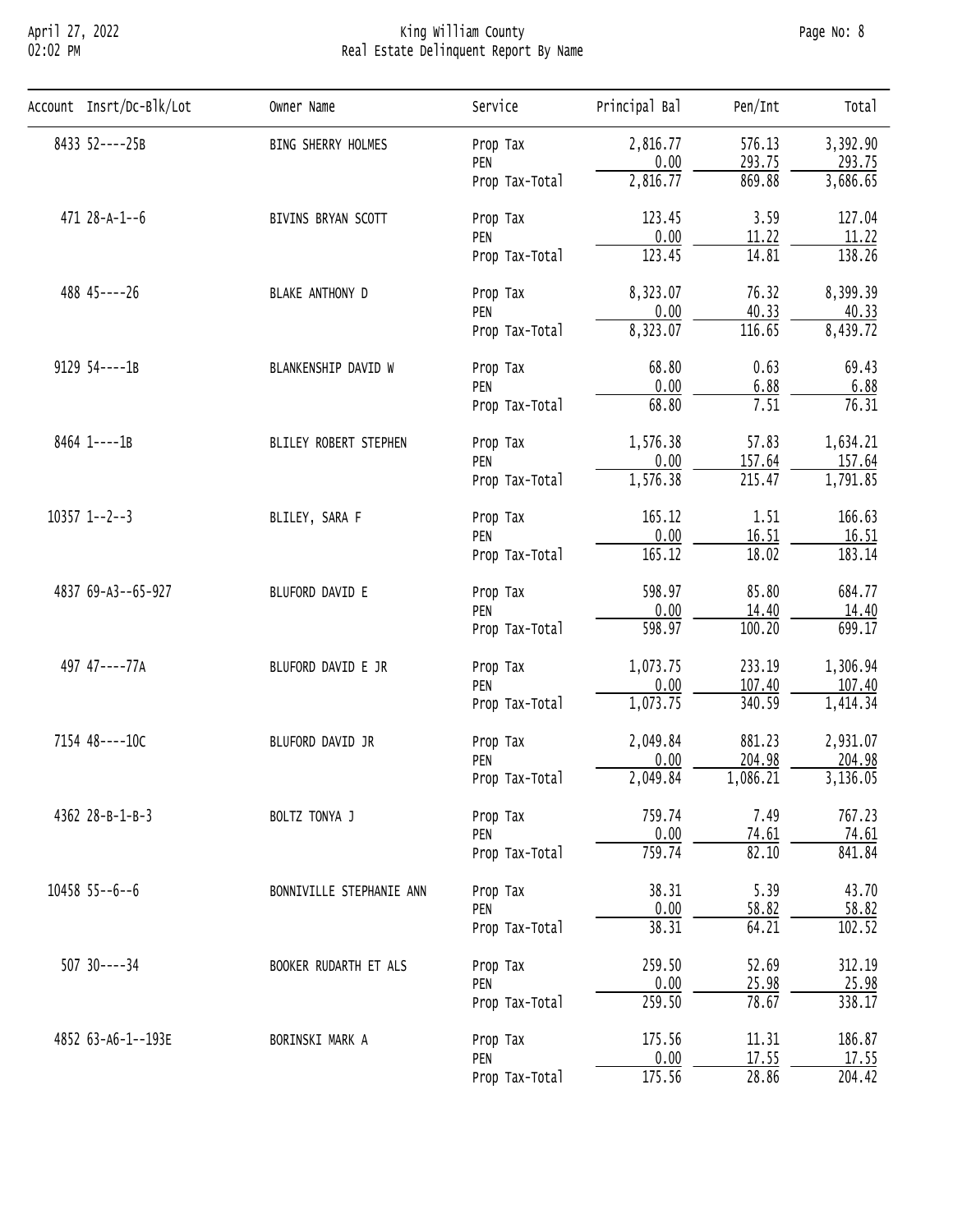#### April 27, 2022 King William County Page No: 9 02:02 PM Real Estate Delinquent Report By Name

| Account Insrt/Dc-Blk/Lot                                                                                                                                       | Owner Name                                                                                                                                                                                                                                                     | Service                                                                                                                                                                                                                                                                                                                                                                                                                                                                                                                                                                                                                                                                                                                                                                                                                                                                                                                                                                                                                                                                         | Principal Bal                     | Pen/Int | Total    |
|----------------------------------------------------------------------------------------------------------------------------------------------------------------|----------------------------------------------------------------------------------------------------------------------------------------------------------------------------------------------------------------------------------------------------------------|---------------------------------------------------------------------------------------------------------------------------------------------------------------------------------------------------------------------------------------------------------------------------------------------------------------------------------------------------------------------------------------------------------------------------------------------------------------------------------------------------------------------------------------------------------------------------------------------------------------------------------------------------------------------------------------------------------------------------------------------------------------------------------------------------------------------------------------------------------------------------------------------------------------------------------------------------------------------------------------------------------------------------------------------------------------------------------|-----------------------------------|---------|----------|
| 7928 63-A6-1--194                                                                                                                                              | BORINSKI MARK A                                                                                                                                                                                                                                                | Prop Tax                                                                                                                                                                                                                                                                                                                                                                                                                                                                                                                                                                                                                                                                                                                                                                                                                                                                                                                                                                                                                                                                        | 159.60                            | 10.27   | 169.87   |
|                                                                                                                                                                |                                                                                                                                                                                                                                                                | PEN                                                                                                                                                                                                                                                                                                                                                                                                                                                                                                                                                                                                                                                                                                                                                                                                                                                                                                                                                                                                                                                                             | 0.00                              |         | 15.96    |
|                                                                                                                                                                |                                                                                                                                                                                                                                                                | Prop Tax-Total                                                                                                                                                                                                                                                                                                                                                                                                                                                                                                                                                                                                                                                                                                                                                                                                                                                                                                                                                                                                                                                                  | 159.60                            | 26.23   | 185.83   |
| 2408 30----80                                                                                                                                                  | BORNO KAREN MCCAIN ET AL                                                                                                                                                                                                                                       | Prop Tax                                                                                                                                                                                                                                                                                                                                                                                                                                                                                                                                                                                                                                                                                                                                                                                                                                                                                                                                                                                                                                                                        | 219.30                            | 2.01    | 221.31   |
|                                                                                                                                                                |                                                                                                                                                                                                                                                                | PEN                                                                                                                                                                                                                                                                                                                                                                                                                                                                                                                                                                                                                                                                                                                                                                                                                                                                                                                                                                                                                                                                             |                                   |         | 21.93    |
|                                                                                                                                                                |                                                                                                                                                                                                                                                                | 15.96<br>0.00<br>21.93<br>219.30<br>23.94<br>Prop Tax-Total<br>553.84<br>5.08<br>Prop Tax<br>0.00<br>55.38<br>PEN<br>553.84<br>60.46<br>Prop Tax-Total<br>7.86<br>857.42<br>Prop Tax<br>0.00<br>85.74<br>PEN<br>857.42<br>93.60<br>Prop Tax-Total<br>2,005.60<br>519.79<br>Prop Tax<br>0.00<br>200.56<br>PEN<br>2,005.60<br>720.35<br>Prop Tax-Total<br>3,099.44<br>284.05<br>Prop Tax<br>309.96<br>0.00<br>PEN<br>3,099.44<br>594.01<br>Prop Tax-Total<br>519.08<br>47.59<br>Prop Tax<br>0.00<br>51.92<br>PEN<br>99.51<br>519.08<br>Prop Tax-Total<br>407.12<br>17.02<br>Prop Tax<br>0.00<br>40.72<br>PEN<br>$\overline{57.74}$<br>407.12<br>Prop Tax-Total<br>186.78<br>96.99<br>Prop Tax<br>0.00<br>18.66<br>PEN<br>186.78<br>115.65<br>Prop Tax-Total<br>329.84<br>12.08<br>Prop Tax<br>32.98<br>0.00<br>PEN<br>329.84<br>45.06<br>Prop Tax-Total<br>1.76<br>191.78<br>0.00<br>19.18<br>PEN<br>191.78<br>20.94<br>Prop Tax-Total<br>1,682.31<br>894.84<br>Prop Tax<br>0.00<br>168.21<br>PEN<br>1,682.31<br>1,063.05<br>Prop Tax-Total<br>4,697.62<br>43.07<br>178.83<br>PEN | 243.24                            |         |          |
| $513 55 - A - -4$                                                                                                                                              | BOSWELL RICHARD ALLEN                                                                                                                                                                                                                                          |                                                                                                                                                                                                                                                                                                                                                                                                                                                                                                                                                                                                                                                                                                                                                                                                                                                                                                                                                                                                                                                                                 |                                   |         | 558.92   |
|                                                                                                                                                                |                                                                                                                                                                                                                                                                |                                                                                                                                                                                                                                                                                                                                                                                                                                                                                                                                                                                                                                                                                                                                                                                                                                                                                                                                                                                                                                                                                 |                                   |         | 55.38    |
|                                                                                                                                                                |                                                                                                                                                                                                                                                                |                                                                                                                                                                                                                                                                                                                                                                                                                                                                                                                                                                                                                                                                                                                                                                                                                                                                                                                                                                                                                                                                                 | $\frac{0.00}{4,697.62}$<br>221.90 | 614.30  |          |
| 9717 22--11-1-21                                                                                                                                               | BOWEN, BRIAN                                                                                                                                                                                                                                                   |                                                                                                                                                                                                                                                                                                                                                                                                                                                                                                                                                                                                                                                                                                                                                                                                                                                                                                                                                                                                                                                                                 |                                   |         | 865.28   |
|                                                                                                                                                                |                                                                                                                                                                                                                                                                |                                                                                                                                                                                                                                                                                                                                                                                                                                                                                                                                                                                                                                                                                                                                                                                                                                                                                                                                                                                                                                                                                 |                                   |         | 85.74    |
|                                                                                                                                                                |                                                                                                                                                                                                                                                                |                                                                                                                                                                                                                                                                                                                                                                                                                                                                                                                                                                                                                                                                                                                                                                                                                                                                                                                                                                                                                                                                                 |                                   |         | 951.02   |
| $455$ 20----7                                                                                                                                                  | BOWLER WADE C<br>BOYER BURKET ESTATE OF<br>BRABRAND AMY L<br>BRABRAND JOHN PEYTON<br>BRADLEY CECILIA R<br><b>BRADSHAW</b><br>BRANCH BANKING AND TRUST COMPA Prop Tax<br>BRANCH GEORGE S JR ET ALS<br>BRANDMAHL DANIEL C III & SANDR Prop Tax<br>Prop Tax-Total | 2,525.39                                                                                                                                                                                                                                                                                                                                                                                                                                                                                                                                                                                                                                                                                                                                                                                                                                                                                                                                                                                                                                                                        |                                   |         |          |
|                                                                                                                                                                |                                                                                                                                                                                                                                                                |                                                                                                                                                                                                                                                                                                                                                                                                                                                                                                                                                                                                                                                                                                                                                                                                                                                                                                                                                                                                                                                                                 |                                   | 200.56  |          |
|                                                                                                                                                                |                                                                                                                                                                                                                                                                | 2,725.95                                                                                                                                                                                                                                                                                                                                                                                                                                                                                                                                                                                                                                                                                                                                                                                                                                                                                                                                                                                                                                                                        |                                   |         |          |
| $523$ $53---7$<br>5274 69-A1--40-539<br>6582 69-A1--10-101A<br>6068 69-A1--51-703<br>8819 69-A1--32-417<br>9262 28-B-3-A-25<br>3723 52----50<br>1015 22----17B |                                                                                                                                                                                                                                                                |                                                                                                                                                                                                                                                                                                                                                                                                                                                                                                                                                                                                                                                                                                                                                                                                                                                                                                                                                                                                                                                                                 |                                   |         | 3,383.49 |
|                                                                                                                                                                |                                                                                                                                                                                                                                                                | 309.96                                                                                                                                                                                                                                                                                                                                                                                                                                                                                                                                                                                                                                                                                                                                                                                                                                                                                                                                                                                                                                                                          |                                   |         |          |
|                                                                                                                                                                |                                                                                                                                                                                                                                                                |                                                                                                                                                                                                                                                                                                                                                                                                                                                                                                                                                                                                                                                                                                                                                                                                                                                                                                                                                                                                                                                                                 |                                   |         | 3,693.45 |
|                                                                                                                                                                |                                                                                                                                                                                                                                                                |                                                                                                                                                                                                                                                                                                                                                                                                                                                                                                                                                                                                                                                                                                                                                                                                                                                                                                                                                                                                                                                                                 |                                   |         | 566.67   |
|                                                                                                                                                                |                                                                                                                                                                                                                                                                | 51.92                                                                                                                                                                                                                                                                                                                                                                                                                                                                                                                                                                                                                                                                                                                                                                                                                                                                                                                                                                                                                                                                           |                                   |         |          |
|                                                                                                                                                                |                                                                                                                                                                                                                                                                |                                                                                                                                                                                                                                                                                                                                                                                                                                                                                                                                                                                                                                                                                                                                                                                                                                                                                                                                                                                                                                                                                 |                                   |         | 618.59   |
|                                                                                                                                                                |                                                                                                                                                                                                                                                                |                                                                                                                                                                                                                                                                                                                                                                                                                                                                                                                                                                                                                                                                                                                                                                                                                                                                                                                                                                                                                                                                                 |                                   |         | 424.14   |
|                                                                                                                                                                |                                                                                                                                                                                                                                                                |                                                                                                                                                                                                                                                                                                                                                                                                                                                                                                                                                                                                                                                                                                                                                                                                                                                                                                                                                                                                                                                                                 |                                   |         | 40.72    |
|                                                                                                                                                                |                                                                                                                                                                                                                                                                |                                                                                                                                                                                                                                                                                                                                                                                                                                                                                                                                                                                                                                                                                                                                                                                                                                                                                                                                                                                                                                                                                 |                                   |         | 464.86   |
|                                                                                                                                                                |                                                                                                                                                                                                                                                                |                                                                                                                                                                                                                                                                                                                                                                                                                                                                                                                                                                                                                                                                                                                                                                                                                                                                                                                                                                                                                                                                                 |                                   |         | 283.77   |
|                                                                                                                                                                |                                                                                                                                                                                                                                                                |                                                                                                                                                                                                                                                                                                                                                                                                                                                                                                                                                                                                                                                                                                                                                                                                                                                                                                                                                                                                                                                                                 |                                   |         | 18.66    |
|                                                                                                                                                                |                                                                                                                                                                                                                                                                |                                                                                                                                                                                                                                                                                                                                                                                                                                                                                                                                                                                                                                                                                                                                                                                                                                                                                                                                                                                                                                                                                 |                                   |         | 302.43   |
|                                                                                                                                                                |                                                                                                                                                                                                                                                                |                                                                                                                                                                                                                                                                                                                                                                                                                                                                                                                                                                                                                                                                                                                                                                                                                                                                                                                                                                                                                                                                                 | 341.92                            |         |          |
|                                                                                                                                                                |                                                                                                                                                                                                                                                                |                                                                                                                                                                                                                                                                                                                                                                                                                                                                                                                                                                                                                                                                                                                                                                                                                                                                                                                                                                                                                                                                                 |                                   |         | 32.98    |
|                                                                                                                                                                |                                                                                                                                                                                                                                                                | 374.90                                                                                                                                                                                                                                                                                                                                                                                                                                                                                                                                                                                                                                                                                                                                                                                                                                                                                                                                                                                                                                                                          |                                   |         |          |
|                                                                                                                                                                |                                                                                                                                                                                                                                                                |                                                                                                                                                                                                                                                                                                                                                                                                                                                                                                                                                                                                                                                                                                                                                                                                                                                                                                                                                                                                                                                                                 |                                   |         | 193.54   |
|                                                                                                                                                                |                                                                                                                                                                                                                                                                |                                                                                                                                                                                                                                                                                                                                                                                                                                                                                                                                                                                                                                                                                                                                                                                                                                                                                                                                                                                                                                                                                 |                                   |         | 19.18    |
|                                                                                                                                                                |                                                                                                                                                                                                                                                                |                                                                                                                                                                                                                                                                                                                                                                                                                                                                                                                                                                                                                                                                                                                                                                                                                                                                                                                                                                                                                                                                                 | 212.72                            |         |          |
|                                                                                                                                                                |                                                                                                                                                                                                                                                                |                                                                                                                                                                                                                                                                                                                                                                                                                                                                                                                                                                                                                                                                                                                                                                                                                                                                                                                                                                                                                                                                                 |                                   |         | 2,577.15 |
|                                                                                                                                                                |                                                                                                                                                                                                                                                                |                                                                                                                                                                                                                                                                                                                                                                                                                                                                                                                                                                                                                                                                                                                                                                                                                                                                                                                                                                                                                                                                                 |                                   |         | 168.21   |
|                                                                                                                                                                |                                                                                                                                                                                                                                                                | 2,745.36                                                                                                                                                                                                                                                                                                                                                                                                                                                                                                                                                                                                                                                                                                                                                                                                                                                                                                                                                                                                                                                                        |                                   |         |          |
|                                                                                                                                                                |                                                                                                                                                                                                                                                                |                                                                                                                                                                                                                                                                                                                                                                                                                                                                                                                                                                                                                                                                                                                                                                                                                                                                                                                                                                                                                                                                                 |                                   |         |          |
|                                                                                                                                                                |                                                                                                                                                                                                                                                                |                                                                                                                                                                                                                                                                                                                                                                                                                                                                                                                                                                                                                                                                                                                                                                                                                                                                                                                                                                                                                                                                                 |                                   |         | 4,740.69 |
|                                                                                                                                                                |                                                                                                                                                                                                                                                                |                                                                                                                                                                                                                                                                                                                                                                                                                                                                                                                                                                                                                                                                                                                                                                                                                                                                                                                                                                                                                                                                                 |                                   |         | 178.83   |
|                                                                                                                                                                |                                                                                                                                                                                                                                                                |                                                                                                                                                                                                                                                                                                                                                                                                                                                                                                                                                                                                                                                                                                                                                                                                                                                                                                                                                                                                                                                                                 |                                   |         | 4,919.52 |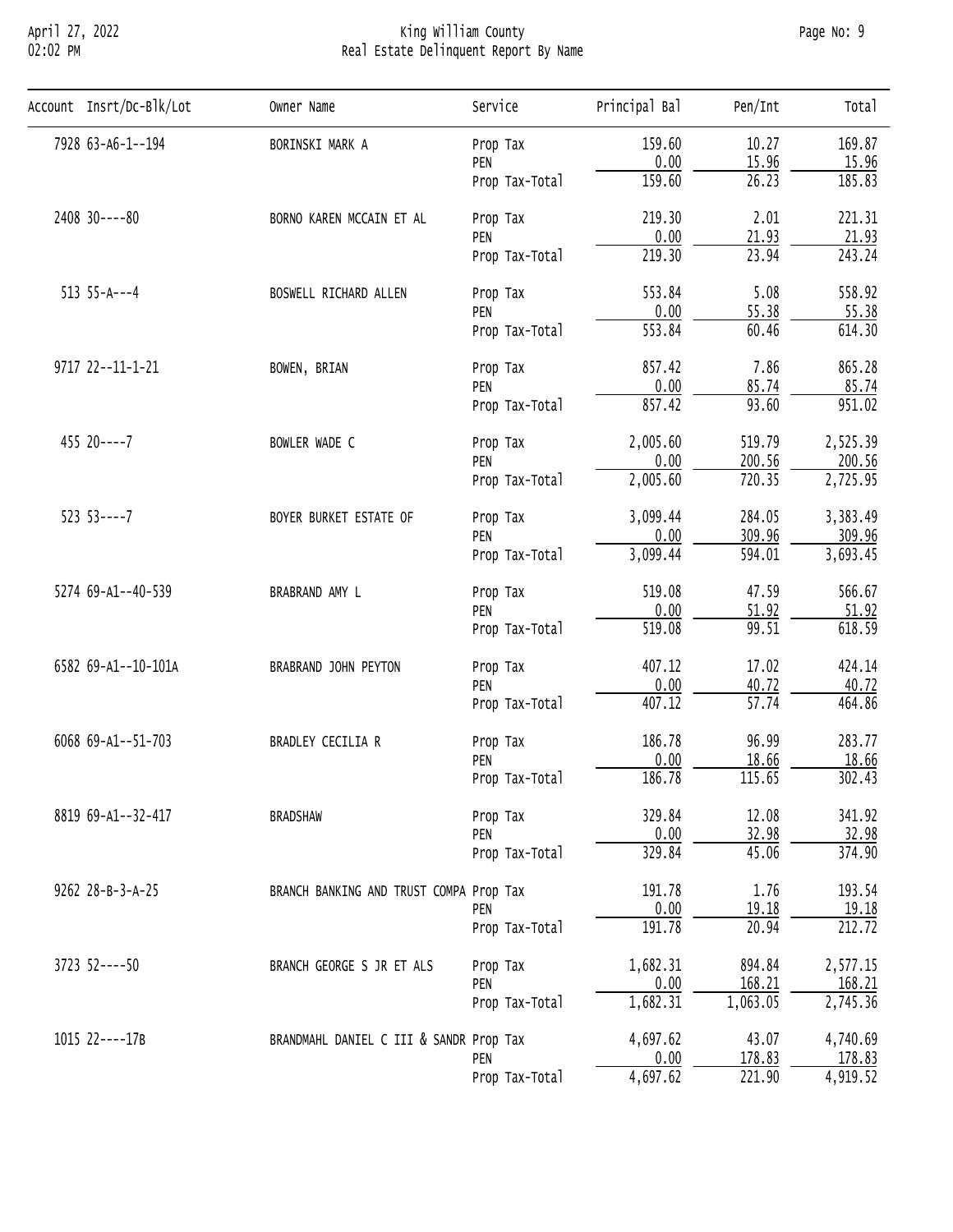# April 27, 2022 King William County Page No: 10 02:02 PM Real Estate Delinquent Report By Name

| Account Insrt/Dc-Blk/Lot | Owner Name                                                                                                                                                                                                                                                                                                                                                                                                                                                                                                                                                                                                                                                                                                                                                                                                                                                                                                                                                                                                                                                                                                                                            | Service | Principal Bal | Pen/Int | Total     |
|--------------------------|-------------------------------------------------------------------------------------------------------------------------------------------------------------------------------------------------------------------------------------------------------------------------------------------------------------------------------------------------------------------------------------------------------------------------------------------------------------------------------------------------------------------------------------------------------------------------------------------------------------------------------------------------------------------------------------------------------------------------------------------------------------------------------------------------------------------------------------------------------------------------------------------------------------------------------------------------------------------------------------------------------------------------------------------------------------------------------------------------------------------------------------------------------|---------|---------------|---------|-----------|
| 3219 36----28B           | 1,903.18<br>BRANDT, JONATHAN W<br>Prop Tax<br>0.00<br>PEN<br>1,903.18<br>Prop Tax-Total<br>284.20<br>BRANIC ANNIE<br>Prop Tax<br>0.00<br>PEN<br>284.20<br>Prop Tax-Total<br>294.19<br>BRANIC ANNIE M<br>Prop Tax<br>0.00<br>PEN<br>294.19<br>Prop Tax-Total<br>501.81<br>BRANNAN MARK A<br>Prop Tax<br>0.00<br>PEN<br>501.81<br>Prop Tax-Total<br>BRAT 17 LLC<br>347.37<br>Prop Tax<br>0.00<br>PEN<br>347.37<br>Prop Tax-Total<br><b>BRAXTON EMMETT R</b><br>2,741.05<br>Prop Tax<br>0.00<br>PEN<br>2,741.05<br>Prop Tax-Total<br>1,691.59<br>BRAXTON JAMES E<br>Prop Tax<br>0.00<br>PEN<br>1,691.59<br>Prop Tax-Total<br>2.42<br>BRAXTON, COREY VANCE<br>Prop Tax<br>0.00<br>PEN<br>2.42<br>Prop Tax-Total<br>342.00<br>BRIGGS MARCIA ANN ET ALS<br>Prop Tax<br>0.00<br>PEN<br>342.00<br>Prop Tax-Total<br>2.90<br>BRINTLEY CHARLES A JR<br>Prop Tax<br>0.00<br>PEN<br>2.90<br>Prop Tax-Total<br>11.78<br>BRINTLEY CHARLES A JR<br>Prop Tax<br>0.00<br>PEN<br>11.78<br>Prop Tax-Total<br>7,704.12<br>Prop Tax<br>BRISTOW CHRISTOPHER DEREK<br>0.00<br>PEN<br>7,704.12<br>Prop Tax-Total<br>2,805.32<br>BROADDUS MAXIE LEE<br>Prop Tax<br>0.00<br>PEN | 69.76   | 1,972.94      |         |           |
|                          |                                                                                                                                                                                                                                                                                                                                                                                                                                                                                                                                                                                                                                                                                                                                                                                                                                                                                                                                                                                                                                                                                                                                                       |         |               |         | 190.32    |
|                          |                                                                                                                                                                                                                                                                                                                                                                                                                                                                                                                                                                                                                                                                                                                                                                                                                                                                                                                                                                                                                                                                                                                                                       |         |               |         | 2,163.26  |
| 541 10----23A            |                                                                                                                                                                                                                                                                                                                                                                                                                                                                                                                                                                                                                                                                                                                                                                                                                                                                                                                                                                                                                                                                                                                                                       |         |               | 175.06  | 459.26    |
|                          | 190.32<br>260.08<br>120.31<br>295.37<br>18.90<br>29.41<br>48.31<br>4.60<br>50.18<br>54.78<br>3.18<br>34.74<br>37.92<br>195.99<br>109.07<br>305.06<br>1,002.09<br>169.22<br>1,171.31<br>1.70<br>18.50<br>20.20<br>50.08<br>34.20<br>84.28<br>1.45<br>15.87<br>17.32<br>5.89<br>64.29<br>70.18<br>2,369.09<br>794.29<br>3,163.38<br>257.17<br>280.52<br>2,805.32<br>537.69<br>Prop Tax-Total                                                                                                                                                                                                                                                                                                                                                                                                                                                                                                                                                                                                                                                                                                                                                            | 120.31  |               |         |           |
|                          |                                                                                                                                                                                                                                                                                                                                                                                                                                                                                                                                                                                                                                                                                                                                                                                                                                                                                                                                                                                                                                                                                                                                                       |         |               |         | 579.57    |
| $542$ 10----42           |                                                                                                                                                                                                                                                                                                                                                                                                                                                                                                                                                                                                                                                                                                                                                                                                                                                                                                                                                                                                                                                                                                                                                       |         |               |         | 313.09    |
|                          |                                                                                                                                                                                                                                                                                                                                                                                                                                                                                                                                                                                                                                                                                                                                                                                                                                                                                                                                                                                                                                                                                                                                                       |         | 29.41         |         |           |
|                          |                                                                                                                                                                                                                                                                                                                                                                                                                                                                                                                                                                                                                                                                                                                                                                                                                                                                                                                                                                                                                                                                                                                                                       | 342.50  |               |         |           |
| 7801 21-K-1--47          |                                                                                                                                                                                                                                                                                                                                                                                                                                                                                                                                                                                                                                                                                                                                                                                                                                                                                                                                                                                                                                                                                                                                                       |         |               |         | 506.41    |
|                          |                                                                                                                                                                                                                                                                                                                                                                                                                                                                                                                                                                                                                                                                                                                                                                                                                                                                                                                                                                                                                                                                                                                                                       |         | 50.18         |         |           |
|                          |                                                                                                                                                                                                                                                                                                                                                                                                                                                                                                                                                                                                                                                                                                                                                                                                                                                                                                                                                                                                                                                                                                                                                       |         |               | 556.59  |           |
| 6626 69-A3-1-28-1750     |                                                                                                                                                                                                                                                                                                                                                                                                                                                                                                                                                                                                                                                                                                                                                                                                                                                                                                                                                                                                                                                                                                                                                       | 350.55  |               |         |           |
|                          |                                                                                                                                                                                                                                                                                                                                                                                                                                                                                                                                                                                                                                                                                                                                                                                                                                                                                                                                                                                                                                                                                                                                                       |         |               |         | 34.74     |
|                          |                                                                                                                                                                                                                                                                                                                                                                                                                                                                                                                                                                                                                                                                                                                                                                                                                                                                                                                                                                                                                                                                                                                                                       |         |               |         | 385.29    |
| 547 54----87A            |                                                                                                                                                                                                                                                                                                                                                                                                                                                                                                                                                                                                                                                                                                                                                                                                                                                                                                                                                                                                                                                                                                                                                       |         |               |         | 2,937.04  |
|                          |                                                                                                                                                                                                                                                                                                                                                                                                                                                                                                                                                                                                                                                                                                                                                                                                                                                                                                                                                                                                                                                                                                                                                       |         |               |         | 109.07    |
|                          |                                                                                                                                                                                                                                                                                                                                                                                                                                                                                                                                                                                                                                                                                                                                                                                                                                                                                                                                                                                                                                                                                                                                                       |         |               |         | 3,046.11  |
| $549$ $13---22$          |                                                                                                                                                                                                                                                                                                                                                                                                                                                                                                                                                                                                                                                                                                                                                                                                                                                                                                                                                                                                                                                                                                                                                       |         |               |         | 2,693.68  |
|                          |                                                                                                                                                                                                                                                                                                                                                                                                                                                                                                                                                                                                                                                                                                                                                                                                                                                                                                                                                                                                                                                                                                                                                       |         |               |         | 169.22    |
|                          |                                                                                                                                                                                                                                                                                                                                                                                                                                                                                                                                                                                                                                                                                                                                                                                                                                                                                                                                                                                                                                                                                                                                                       |         |               |         | 2,862.90  |
| 10515 63-A7-2-B-11       |                                                                                                                                                                                                                                                                                                                                                                                                                                                                                                                                                                                                                                                                                                                                                                                                                                                                                                                                                                                                                                                                                                                                                       |         |               |         | 4.12      |
|                          |                                                                                                                                                                                                                                                                                                                                                                                                                                                                                                                                                                                                                                                                                                                                                                                                                                                                                                                                                                                                                                                                                                                                                       |         |               |         | 18.50     |
|                          |                                                                                                                                                                                                                                                                                                                                                                                                                                                                                                                                                                                                                                                                                                                                                                                                                                                                                                                                                                                                                                                                                                                                                       |         |               |         | 22.62     |
| 5481 69-A3--66-935       |                                                                                                                                                                                                                                                                                                                                                                                                                                                                                                                                                                                                                                                                                                                                                                                                                                                                                                                                                                                                                                                                                                                                                       | 392.08  |               |         |           |
|                          |                                                                                                                                                                                                                                                                                                                                                                                                                                                                                                                                                                                                                                                                                                                                                                                                                                                                                                                                                                                                                                                                                                                                                       |         |               |         | 34.20     |
|                          |                                                                                                                                                                                                                                                                                                                                                                                                                                                                                                                                                                                                                                                                                                                                                                                                                                                                                                                                                                                                                                                                                                                                                       |         |               |         | 426.28    |
| $538$ $52---19$          |                                                                                                                                                                                                                                                                                                                                                                                                                                                                                                                                                                                                                                                                                                                                                                                                                                                                                                                                                                                                                                                                                                                                                       | 4.35    |               |         |           |
|                          |                                                                                                                                                                                                                                                                                                                                                                                                                                                                                                                                                                                                                                                                                                                                                                                                                                                                                                                                                                                                                                                                                                                                                       |         |               |         | 15.87     |
|                          |                                                                                                                                                                                                                                                                                                                                                                                                                                                                                                                                                                                                                                                                                                                                                                                                                                                                                                                                                                                                                                                                                                                                                       |         |               | 20.22   |           |
| $8051$ 22--8--4          |                                                                                                                                                                                                                                                                                                                                                                                                                                                                                                                                                                                                                                                                                                                                                                                                                                                                                                                                                                                                                                                                                                                                                       |         |               |         | 17.67     |
|                          |                                                                                                                                                                                                                                                                                                                                                                                                                                                                                                                                                                                                                                                                                                                                                                                                                                                                                                                                                                                                                                                                                                                                                       |         |               |         | 64.29     |
|                          |                                                                                                                                                                                                                                                                                                                                                                                                                                                                                                                                                                                                                                                                                                                                                                                                                                                                                                                                                                                                                                                                                                                                                       |         |               |         | 81.96     |
| $8854$ 29--7--5          |                                                                                                                                                                                                                                                                                                                                                                                                                                                                                                                                                                                                                                                                                                                                                                                                                                                                                                                                                                                                                                                                                                                                                       |         |               |         | 10,073.21 |
|                          |                                                                                                                                                                                                                                                                                                                                                                                                                                                                                                                                                                                                                                                                                                                                                                                                                                                                                                                                                                                                                                                                                                                                                       |         |               |         | 794.29    |
|                          |                                                                                                                                                                                                                                                                                                                                                                                                                                                                                                                                                                                                                                                                                                                                                                                                                                                                                                                                                                                                                                                                                                                                                       |         |               |         | 10,867.50 |
| 10614 6----42B           |                                                                                                                                                                                                                                                                                                                                                                                                                                                                                                                                                                                                                                                                                                                                                                                                                                                                                                                                                                                                                                                                                                                                                       |         |               |         | 3,062.49  |
|                          |                                                                                                                                                                                                                                                                                                                                                                                                                                                                                                                                                                                                                                                                                                                                                                                                                                                                                                                                                                                                                                                                                                                                                       |         |               |         | 280.52    |
|                          |                                                                                                                                                                                                                                                                                                                                                                                                                                                                                                                                                                                                                                                                                                                                                                                                                                                                                                                                                                                                                                                                                                                                                       |         |               |         | 3,343.01  |
|                          |                                                                                                                                                                                                                                                                                                                                                                                                                                                                                                                                                                                                                                                                                                                                                                                                                                                                                                                                                                                                                                                                                                                                                       |         |               |         |           |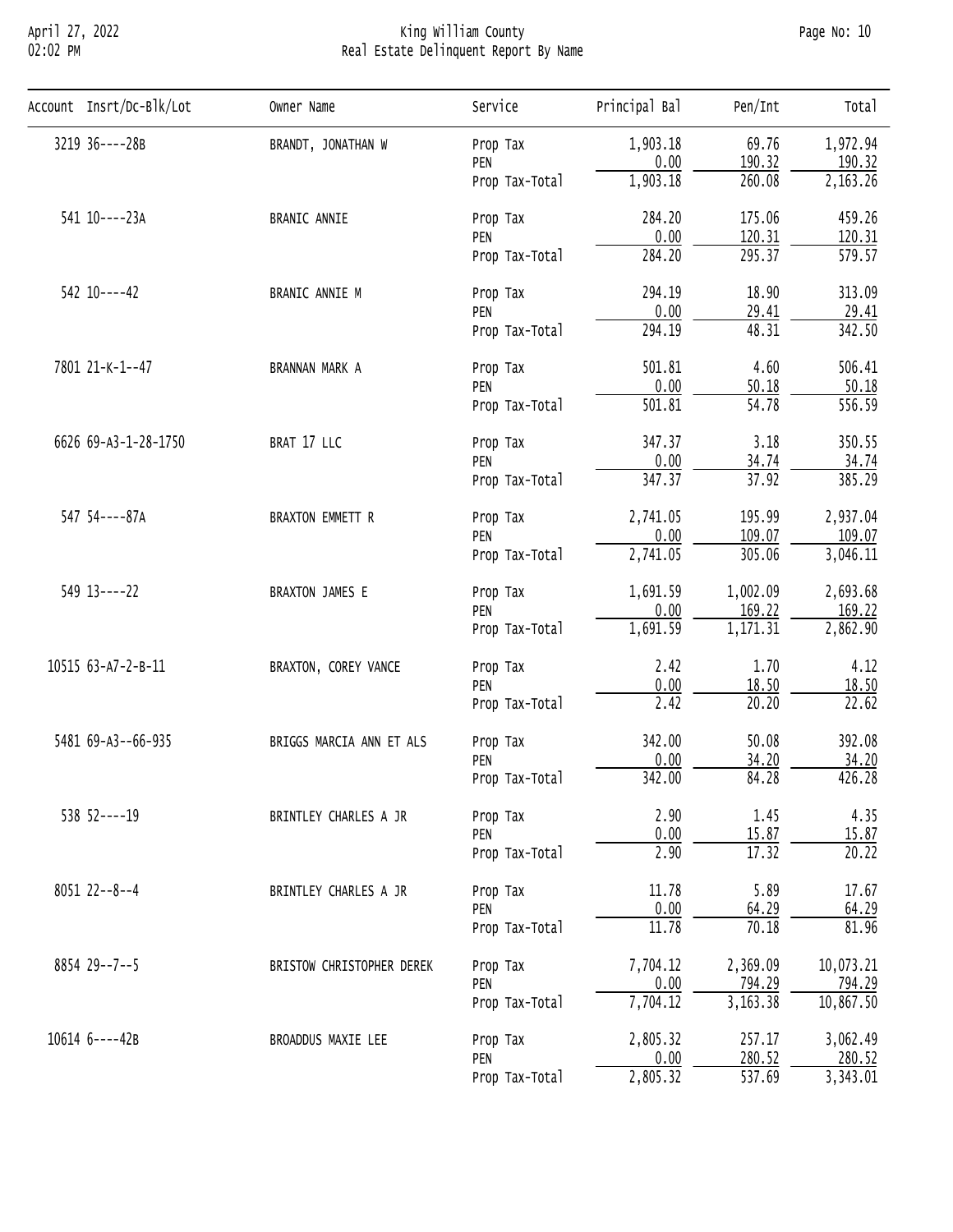# April 27, 2022 King William County Page No: 11 02:02 PM Real Estate Delinquent Report By Name

| Account Insrt/Dc-Blk/Lot | Owner Name                                                                                                                                                                                                                                                                                                                                                                                                                                                                                                                                                                                                                                                                                                                                                                                                                                                                                                                                                                                                                                                                                                                                                                                                             | Service        | Principal Bal                                                                                       | Pen/Int | Tota <sub>1</sub> |
|--------------------------|------------------------------------------------------------------------------------------------------------------------------------------------------------------------------------------------------------------------------------------------------------------------------------------------------------------------------------------------------------------------------------------------------------------------------------------------------------------------------------------------------------------------------------------------------------------------------------------------------------------------------------------------------------------------------------------------------------------------------------------------------------------------------------------------------------------------------------------------------------------------------------------------------------------------------------------------------------------------------------------------------------------------------------------------------------------------------------------------------------------------------------------------------------------------------------------------------------------------|----------------|-----------------------------------------------------------------------------------------------------|---------|-------------------|
| 7498 48----11G           | BROADDUS WANDA                                                                                                                                                                                                                                                                                                                                                                                                                                                                                                                                                                                                                                                                                                                                                                                                                                                                                                                                                                                                                                                                                                                                                                                                         | Prop Tax       | 1,316.99                                                                                            | 29.66   | 1,346.65          |
|                          |                                                                                                                                                                                                                                                                                                                                                                                                                                                                                                                                                                                                                                                                                                                                                                                                                                                                                                                                                                                                                                                                                                                                                                                                                        |                |                                                                                                     |         | 31.95             |
|                          |                                                                                                                                                                                                                                                                                                                                                                                                                                                                                                                                                                                                                                                                                                                                                                                                                                                                                                                                                                                                                                                                                                                                                                                                                        |                |                                                                                                     |         | 1,378.60          |
| $573$ $48---11B$         | 0.00<br>31.95<br>PEN<br>1,316.99<br>61.61<br>Prop Tax-Total<br>161.90<br>1.48<br>BROADDUS WILLIAM JR<br>Prop Tax<br>0.00<br>16.19<br>PEN<br>17.67<br>161.90<br>Prop Tax-Total<br>881.50<br>8.08<br>BROBJORG BRIAN W<br>Prop Tax<br>0.00<br>88.15<br>PEN<br>881.50<br>96.23<br>Prop Tax-Total<br>284.23<br>2.61<br>BROBJORG GREG A<br>Prop Tax<br>0.00<br>28.42<br>PEN<br>284.23<br>31.03<br>Prop Tax-Total<br>7.87<br>858.71<br>BROBJORG JAMES C<br>Prop Tax<br>0.00<br>PEN<br>85.87<br>93.74<br>858.71<br>Prop Tax-Total<br>73.52<br>2,005.52<br>BROOKS BARBARA T<br>Prop Tax<br>0.00<br>200.56<br>PEN<br>2,005.52<br>274.08<br>Prop Tax-Total<br>701.40<br>6.95<br>BROOKS LEON D JR<br>Prop Tax<br>0.00<br>15.18<br>PEN<br>$\overline{22.13}$<br>701.40<br>Prop Tax-Total<br>888.81<br>20.34<br>BROOM JOHN R<br>Prop Tax<br>0.00<br>113.31<br>PEN<br>888.81<br>133.65<br>Prop Tax-Total<br>979.54<br>8.98<br>BROWN CHRISTOPHER A<br>Prop Tax<br>0.00<br>97.95<br>PEN<br>979.54<br>106.93<br>Prop Tax-Total<br>1,653.78<br>60.64<br>BROWN EDWARD S JR<br>Prop Tax<br>0.00<br>165.38<br>PEN<br>1,653.78<br>226.02<br>Prop Tax-Total<br>3,476.61<br>2,477.27<br><b>BROWN HARRY</b><br>Prop Tax<br>0.00<br>347.67<br>PEN | 163.38         |                                                                                                     |         |                   |
|                          |                                                                                                                                                                                                                                                                                                                                                                                                                                                                                                                                                                                                                                                                                                                                                                                                                                                                                                                                                                                                                                                                                                                                                                                                                        |                |                                                                                                     |         | 16.19             |
|                          |                                                                                                                                                                                                                                                                                                                                                                                                                                                                                                                                                                                                                                                                                                                                                                                                                                                                                                                                                                                                                                                                                                                                                                                                                        |                |                                                                                                     |         | 179.57            |
| 10434 10----12F          | 3,476.61<br>2,824.94<br>Prop Tax-Total<br>2,123.63<br>1,044.44<br>BROWN VIOLA ROANE<br>Prop Tax<br>0.00<br>212.35<br>PEN                                                                                                                                                                                                                                                                                                                                                                                                                                                                                                                                                                                                                                                                                                                                                                                                                                                                                                                                                                                                                                                                                               | 889.58         |                                                                                                     |         |                   |
|                          |                                                                                                                                                                                                                                                                                                                                                                                                                                                                                                                                                                                                                                                                                                                                                                                                                                                                                                                                                                                                                                                                                                                                                                                                                        |                | 2,123.63<br>1,256.79<br>5,496.88<br>1,957.52<br>499.59<br>0.00<br>5,496.88<br>$\overline{2,457.11}$ | 88.15   |                   |
|                          |                                                                                                                                                                                                                                                                                                                                                                                                                                                                                                                                                                                                                                                                                                                                                                                                                                                                                                                                                                                                                                                                                                                                                                                                                        | Prop Tax-Total | 977.73                                                                                              |         |                   |
| 4613 10----12            |                                                                                                                                                                                                                                                                                                                                                                                                                                                                                                                                                                                                                                                                                                                                                                                                                                                                                                                                                                                                                                                                                                                                                                                                                        |                |                                                                                                     |         | 286.84            |
|                          |                                                                                                                                                                                                                                                                                                                                                                                                                                                                                                                                                                                                                                                                                                                                                                                                                                                                                                                                                                                                                                                                                                                                                                                                                        |                | 28.42                                                                                               |         |                   |
|                          |                                                                                                                                                                                                                                                                                                                                                                                                                                                                                                                                                                                                                                                                                                                                                                                                                                                                                                                                                                                                                                                                                                                                                                                                                        |                |                                                                                                     | 315.26  |                   |
| 10435 10----12G          |                                                                                                                                                                                                                                                                                                                                                                                                                                                                                                                                                                                                                                                                                                                                                                                                                                                                                                                                                                                                                                                                                                                                                                                                                        |                |                                                                                                     |         | 866.58            |
|                          |                                                                                                                                                                                                                                                                                                                                                                                                                                                                                                                                                                                                                                                                                                                                                                                                                                                                                                                                                                                                                                                                                                                                                                                                                        |                |                                                                                                     |         | 85.87             |
|                          |                                                                                                                                                                                                                                                                                                                                                                                                                                                                                                                                                                                                                                                                                                                                                                                                                                                                                                                                                                                                                                                                                                                                                                                                                        |                |                                                                                                     | 952.45  |                   |
| 10699 44-A---1A          | 2,079.04                                                                                                                                                                                                                                                                                                                                                                                                                                                                                                                                                                                                                                                                                                                                                                                                                                                                                                                                                                                                                                                                                                                                                                                                               |                |                                                                                                     |         |                   |
|                          |                                                                                                                                                                                                                                                                                                                                                                                                                                                                                                                                                                                                                                                                                                                                                                                                                                                                                                                                                                                                                                                                                                                                                                                                                        |                |                                                                                                     |         | 200.56            |
|                          |                                                                                                                                                                                                                                                                                                                                                                                                                                                                                                                                                                                                                                                                                                                                                                                                                                                                                                                                                                                                                                                                                                                                                                                                                        | 2,279.60       |                                                                                                     |         |                   |
| 9185 44----42G           |                                                                                                                                                                                                                                                                                                                                                                                                                                                                                                                                                                                                                                                                                                                                                                                                                                                                                                                                                                                                                                                                                                                                                                                                                        |                |                                                                                                     |         | 708.35            |
|                          |                                                                                                                                                                                                                                                                                                                                                                                                                                                                                                                                                                                                                                                                                                                                                                                                                                                                                                                                                                                                                                                                                                                                                                                                                        | 15.18          |                                                                                                     |         |                   |
|                          |                                                                                                                                                                                                                                                                                                                                                                                                                                                                                                                                                                                                                                                                                                                                                                                                                                                                                                                                                                                                                                                                                                                                                                                                                        |                |                                                                                                     |         | 723.53            |
| 7694 11--4--1B           |                                                                                                                                                                                                                                                                                                                                                                                                                                                                                                                                                                                                                                                                                                                                                                                                                                                                                                                                                                                                                                                                                                                                                                                                                        |                |                                                                                                     |         | 909.15            |
|                          |                                                                                                                                                                                                                                                                                                                                                                                                                                                                                                                                                                                                                                                                                                                                                                                                                                                                                                                                                                                                                                                                                                                                                                                                                        |                |                                                                                                     |         | 113.31            |
|                          |                                                                                                                                                                                                                                                                                                                                                                                                                                                                                                                                                                                                                                                                                                                                                                                                                                                                                                                                                                                                                                                                                                                                                                                                                        |                |                                                                                                     |         | 1,022.46          |
| 9331 45----10B           |                                                                                                                                                                                                                                                                                                                                                                                                                                                                                                                                                                                                                                                                                                                                                                                                                                                                                                                                                                                                                                                                                                                                                                                                                        | 988.52         |                                                                                                     |         |                   |
|                          |                                                                                                                                                                                                                                                                                                                                                                                                                                                                                                                                                                                                                                                                                                                                                                                                                                                                                                                                                                                                                                                                                                                                                                                                                        |                |                                                                                                     |         | 97.95             |
|                          |                                                                                                                                                                                                                                                                                                                                                                                                                                                                                                                                                                                                                                                                                                                                                                                                                                                                                                                                                                                                                                                                                                                                                                                                                        |                |                                                                                                     |         | 1,086.47          |
| $7165$ $7--1--7$         |                                                                                                                                                                                                                                                                                                                                                                                                                                                                                                                                                                                                                                                                                                                                                                                                                                                                                                                                                                                                                                                                                                                                                                                                                        | 1,714.42       |                                                                                                     |         |                   |
|                          |                                                                                                                                                                                                                                                                                                                                                                                                                                                                                                                                                                                                                                                                                                                                                                                                                                                                                                                                                                                                                                                                                                                                                                                                                        |                |                                                                                                     |         | 165.38            |
|                          |                                                                                                                                                                                                                                                                                                                                                                                                                                                                                                                                                                                                                                                                                                                                                                                                                                                                                                                                                                                                                                                                                                                                                                                                                        |                |                                                                                                     |         | 1,879.80          |
| 2889 54----30B1          |                                                                                                                                                                                                                                                                                                                                                                                                                                                                                                                                                                                                                                                                                                                                                                                                                                                                                                                                                                                                                                                                                                                                                                                                                        |                |                                                                                                     |         | 5,953.88          |
|                          |                                                                                                                                                                                                                                                                                                                                                                                                                                                                                                                                                                                                                                                                                                                                                                                                                                                                                                                                                                                                                                                                                                                                                                                                                        |                |                                                                                                     |         | 347.67            |
|                          |                                                                                                                                                                                                                                                                                                                                                                                                                                                                                                                                                                                                                                                                                                                                                                                                                                                                                                                                                                                                                                                                                                                                                                                                                        |                |                                                                                                     |         | 6, 301.55         |
| 623 44----91B            |                                                                                                                                                                                                                                                                                                                                                                                                                                                                                                                                                                                                                                                                                                                                                                                                                                                                                                                                                                                                                                                                                                                                                                                                                        |                |                                                                                                     |         | 3,168.07          |
|                          |                                                                                                                                                                                                                                                                                                                                                                                                                                                                                                                                                                                                                                                                                                                                                                                                                                                                                                                                                                                                                                                                                                                                                                                                                        |                |                                                                                                     |         | 212.35            |
|                          |                                                                                                                                                                                                                                                                                                                                                                                                                                                                                                                                                                                                                                                                                                                                                                                                                                                                                                                                                                                                                                                                                                                                                                                                                        |                |                                                                                                     |         | 3,380.42          |
| 612 44----91A            | BROWN WILLIE ANN                                                                                                                                                                                                                                                                                                                                                                                                                                                                                                                                                                                                                                                                                                                                                                                                                                                                                                                                                                                                                                                                                                                                                                                                       | Prop Tax       |                                                                                                     |         | 7,454.40          |
|                          |                                                                                                                                                                                                                                                                                                                                                                                                                                                                                                                                                                                                                                                                                                                                                                                                                                                                                                                                                                                                                                                                                                                                                                                                                        | PEN            |                                                                                                     |         | 499.59            |
|                          |                                                                                                                                                                                                                                                                                                                                                                                                                                                                                                                                                                                                                                                                                                                                                                                                                                                                                                                                                                                                                                                                                                                                                                                                                        | Prop Tax-Total |                                                                                                     |         | 7,953.99          |
|                          |                                                                                                                                                                                                                                                                                                                                                                                                                                                                                                                                                                                                                                                                                                                                                                                                                                                                                                                                                                                                                                                                                                                                                                                                                        |                |                                                                                                     |         |                   |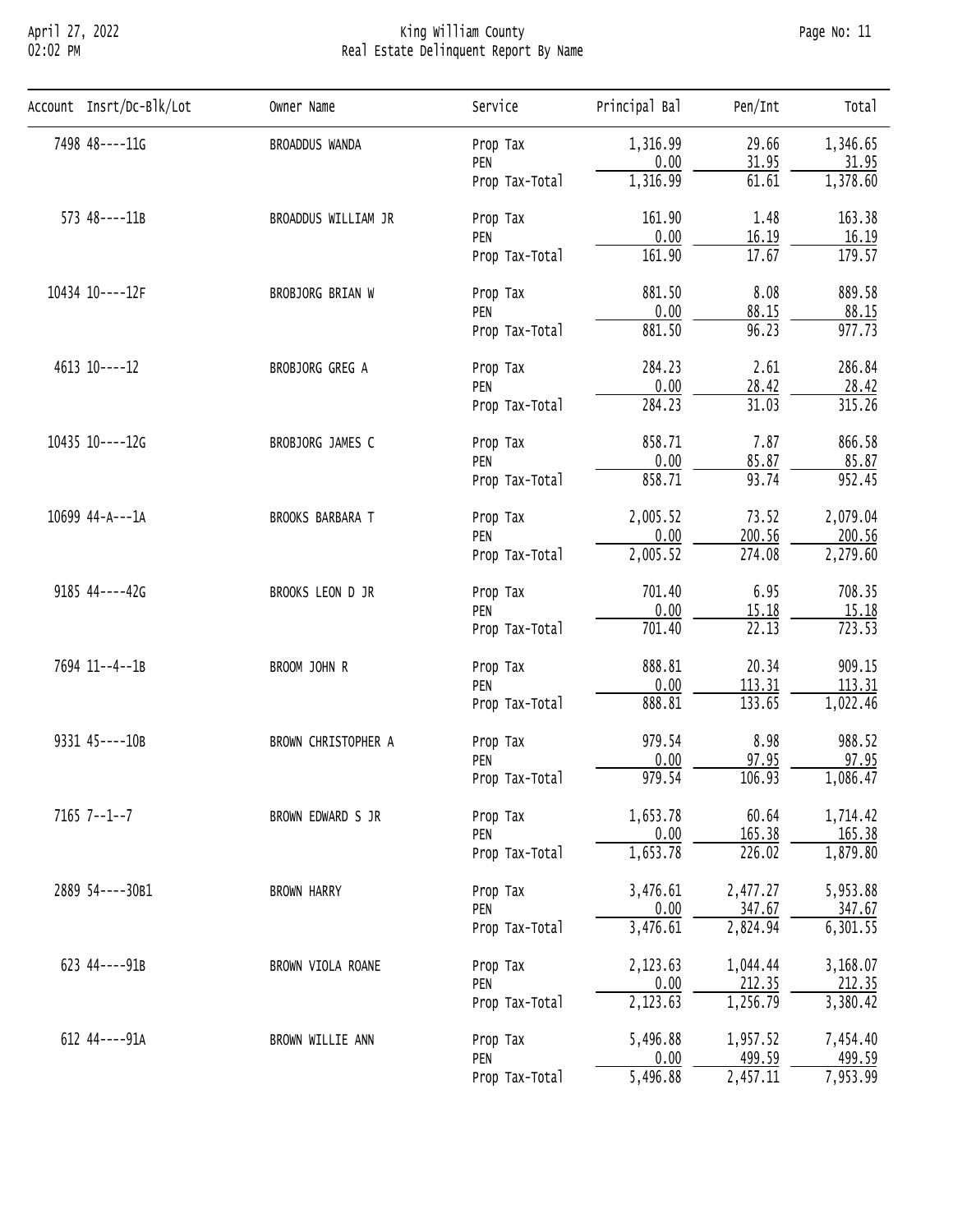# April 27, 2022 King William County Page No: 12 02:02 PM Real Estate Delinquent Report By Name

| Account Insrt/Dc-Blk/Lot | Owner Name                                                                                                                                                                                                                                                                                                                                                                                                                                                                                                                                                                                                                                                                                                                                                                                                                              | Service                                                                                                                                                                                                                                                                                                                                                                                                                                                                                                                                                                                                                | Principal Bal | Pen/Int | Total    |
|--------------------------|-----------------------------------------------------------------------------------------------------------------------------------------------------------------------------------------------------------------------------------------------------------------------------------------------------------------------------------------------------------------------------------------------------------------------------------------------------------------------------------------------------------------------------------------------------------------------------------------------------------------------------------------------------------------------------------------------------------------------------------------------------------------------------------------------------------------------------------------|------------------------------------------------------------------------------------------------------------------------------------------------------------------------------------------------------------------------------------------------------------------------------------------------------------------------------------------------------------------------------------------------------------------------------------------------------------------------------------------------------------------------------------------------------------------------------------------------------------------------|---------------|---------|----------|
| 1931 18 ---- 59          | BROWNING NEIL                                                                                                                                                                                                                                                                                                                                                                                                                                                                                                                                                                                                                                                                                                                                                                                                                           | Prop Tax                                                                                                                                                                                                                                                                                                                                                                                                                                                                                                                                                                                                               | 154.80        | 5.68    | 160.48   |
|                          |                                                                                                                                                                                                                                                                                                                                                                                                                                                                                                                                                                                                                                                                                                                                                                                                                                         | PEN                                                                                                                                                                                                                                                                                                                                                                                                                                                                                                                                                                                                                    |               |         | 15.48    |
|                          |                                                                                                                                                                                                                                                                                                                                                                                                                                                                                                                                                                                                                                                                                                                                                                                                                                         | Prop Tax-Total                                                                                                                                                                                                                                                                                                                                                                                                                                                                                                                                                                                                         |               |         | 175.96   |
| 3233 22--1--17           | 0.00<br>15.48<br>21.16<br>154.80<br>691.44<br>6.34<br>BRUCE ROBERT S JR<br>Prop Tax<br>0.00<br>69.14<br>PEN<br>75.48<br>691.44<br>Prop Tax-Total<br>1,126.56<br>72.30<br>BRUCE SCOTT AARON<br>Prop Tax<br>0.00<br>112.66<br>PEN<br>1,126.56<br>184.96<br>Prop Tax-Total<br>4.16<br>114.00<br>BRYANT JAMES R JR<br>Prop Tax<br>0.00<br>PEN<br>11.40<br>15.56<br>114.00<br>Prop Tax-Total<br>7.83<br>144.97<br>BRYANT JAMES R JR<br>Prop Tax<br>0.00<br>14.50<br>PEN<br>$\overline{22.33}$<br>144.97<br>Prop Tax-Total<br>191.35<br>1.75<br>BUCHANAN, DORVIN GLEN<br>Prop Tax<br>0.00<br>19.14<br>PEN<br>191.35<br>20.89<br>Prop Tax-Total<br>280.21<br>2.57<br>BURDEN'S OFFICE, LLC<br>Prop Tax<br>0.00<br>28.02<br>PEN<br>280.21<br>30.59<br>Prop Tax-Total<br>44.40<br>7.40<br>BURFORD DAVID WAYNE<br>Prop Tax<br>0.00<br>80.75<br>PEN | 697.78                                                                                                                                                                                                                                                                                                                                                                                                                                                                                                                                                                                                                 |               |         |          |
|                          |                                                                                                                                                                                                                                                                                                                                                                                                                                                                                                                                                                                                                                                                                                                                                                                                                                         | 88.15<br>44.40<br>Prop Tax-Total<br>94.60<br>0.87<br>BURNETTE PAUL CLIFFORD<br>Prop Tax<br>0.00<br>9.46<br>PEN<br>94.60<br>10.33<br>Prop Tax-Total<br>286.90<br>10.55<br>BURRELL JEANETTE B<br>Prop Tax<br>0.00<br>28.70<br>PEN<br>286.90<br>39.25<br>Prop Tax-Total<br>5.73<br>624.27<br>BURROUGHS JOHN E<br>Prop Tax<br>0.00<br>26.36<br>PEN<br>624.27<br>32.09<br>Prop Tax-Total<br>1,599.81<br>953.74<br>BUTLER ISABELL<br>Prop Tax<br>0.00<br>159.98<br>PEN<br>1,599.81<br>1,113.72<br>Prop Tax-Total<br>1,385.19<br>124.88<br>BUTLER JOHN HENRY<br>Prop Tax<br>138.53<br>0.00<br>PEN<br>263.41<br>Prop Tax-Total | 69.14         |         |          |
|                          |                                                                                                                                                                                                                                                                                                                                                                                                                                                                                                                                                                                                                                                                                                                                                                                                                                         |                                                                                                                                                                                                                                                                                                                                                                                                                                                                                                                                                                                                                        | 766.92        |         |          |
| 3537 14----32F           |                                                                                                                                                                                                                                                                                                                                                                                                                                                                                                                                                                                                                                                                                                                                                                                                                                         |                                                                                                                                                                                                                                                                                                                                                                                                                                                                                                                                                                                                                        |               |         | 1,198.86 |
|                          |                                                                                                                                                                                                                                                                                                                                                                                                                                                                                                                                                                                                                                                                                                                                                                                                                                         |                                                                                                                                                                                                                                                                                                                                                                                                                                                                                                                                                                                                                        | 1,385.19      | 112.66  |          |
|                          |                                                                                                                                                                                                                                                                                                                                                                                                                                                                                                                                                                                                                                                                                                                                                                                                                                         |                                                                                                                                                                                                                                                                                                                                                                                                                                                                                                                                                                                                                        |               |         | 1,311.52 |
| 4930 69-A1--48-653       |                                                                                                                                                                                                                                                                                                                                                                                                                                                                                                                                                                                                                                                                                                                                                                                                                                         |                                                                                                                                                                                                                                                                                                                                                                                                                                                                                                                                                                                                                        |               |         | 118.16   |
|                          |                                                                                                                                                                                                                                                                                                                                                                                                                                                                                                                                                                                                                                                                                                                                                                                                                                         | 11.40                                                                                                                                                                                                                                                                                                                                                                                                                                                                                                                                                                                                                  |               |         |          |
|                          |                                                                                                                                                                                                                                                                                                                                                                                                                                                                                                                                                                                                                                                                                                                                                                                                                                         |                                                                                                                                                                                                                                                                                                                                                                                                                                                                                                                                                                                                                        |               | 129.56  |          |
| 4931 69-A1--48-700       | $645$ 7----8<br>664 37----2C<br>668 $62 - B - -4$                                                                                                                                                                                                                                                                                                                                                                                                                                                                                                                                                                                                                                                                                                                                                                                       | 152.80                                                                                                                                                                                                                                                                                                                                                                                                                                                                                                                                                                                                                 |               |         |          |
|                          |                                                                                                                                                                                                                                                                                                                                                                                                                                                                                                                                                                                                                                                                                                                                                                                                                                         | 14.50                                                                                                                                                                                                                                                                                                                                                                                                                                                                                                                                                                                                                  |               |         |          |
|                          |                                                                                                                                                                                                                                                                                                                                                                                                                                                                                                                                                                                                                                                                                                                                                                                                                                         | 167.30                                                                                                                                                                                                                                                                                                                                                                                                                                                                                                                                                                                                                 |               |         |          |
| 11080 44--3--4           |                                                                                                                                                                                                                                                                                                                                                                                                                                                                                                                                                                                                                                                                                                                                                                                                                                         |                                                                                                                                                                                                                                                                                                                                                                                                                                                                                                                                                                                                                        |               |         | 193.10   |
|                          |                                                                                                                                                                                                                                                                                                                                                                                                                                                                                                                                                                                                                                                                                                                                                                                                                                         |                                                                                                                                                                                                                                                                                                                                                                                                                                                                                                                                                                                                                        |               |         | 19.14    |
|                          |                                                                                                                                                                                                                                                                                                                                                                                                                                                                                                                                                                                                                                                                                                                                                                                                                                         |                                                                                                                                                                                                                                                                                                                                                                                                                                                                                                                                                                                                                        |               |         | 212.24   |
| 5943 69-A1--40-542       |                                                                                                                                                                                                                                                                                                                                                                                                                                                                                                                                                                                                                                                                                                                                                                                                                                         |                                                                                                                                                                                                                                                                                                                                                                                                                                                                                                                                                                                                                        |               |         | 282.78   |
|                          |                                                                                                                                                                                                                                                                                                                                                                                                                                                                                                                                                                                                                                                                                                                                                                                                                                         |                                                                                                                                                                                                                                                                                                                                                                                                                                                                                                                                                                                                                        |               |         | 28.02    |
|                          |                                                                                                                                                                                                                                                                                                                                                                                                                                                                                                                                                                                                                                                                                                                                                                                                                                         | 310.80                                                                                                                                                                                                                                                                                                                                                                                                                                                                                                                                                                                                                 |               |         |          |
| 9136 14----15E2          |                                                                                                                                                                                                                                                                                                                                                                                                                                                                                                                                                                                                                                                                                                                                                                                                                                         | 51.80                                                                                                                                                                                                                                                                                                                                                                                                                                                                                                                                                                                                                  |               |         |          |
|                          |                                                                                                                                                                                                                                                                                                                                                                                                                                                                                                                                                                                                                                                                                                                                                                                                                                         |                                                                                                                                                                                                                                                                                                                                                                                                                                                                                                                                                                                                                        |               |         | 80.75    |
|                          |                                                                                                                                                                                                                                                                                                                                                                                                                                                                                                                                                                                                                                                                                                                                                                                                                                         |                                                                                                                                                                                                                                                                                                                                                                                                                                                                                                                                                                                                                        |               |         | 132.55   |
| 8564 27--1--16           |                                                                                                                                                                                                                                                                                                                                                                                                                                                                                                                                                                                                                                                                                                                                                                                                                                         |                                                                                                                                                                                                                                                                                                                                                                                                                                                                                                                                                                                                                        |               |         | 95.47    |
|                          |                                                                                                                                                                                                                                                                                                                                                                                                                                                                                                                                                                                                                                                                                                                                                                                                                                         |                                                                                                                                                                                                                                                                                                                                                                                                                                                                                                                                                                                                                        |               |         | 9.46     |
|                          |                                                                                                                                                                                                                                                                                                                                                                                                                                                                                                                                                                                                                                                                                                                                                                                                                                         |                                                                                                                                                                                                                                                                                                                                                                                                                                                                                                                                                                                                                        |               |         | 104.93   |
| 4949 63-A7-6-A-6         |                                                                                                                                                                                                                                                                                                                                                                                                                                                                                                                                                                                                                                                                                                                                                                                                                                         |                                                                                                                                                                                                                                                                                                                                                                                                                                                                                                                                                                                                                        |               |         | 297.45   |
|                          |                                                                                                                                                                                                                                                                                                                                                                                                                                                                                                                                                                                                                                                                                                                                                                                                                                         |                                                                                                                                                                                                                                                                                                                                                                                                                                                                                                                                                                                                                        | 28.70         |         |          |
|                          |                                                                                                                                                                                                                                                                                                                                                                                                                                                                                                                                                                                                                                                                                                                                                                                                                                         |                                                                                                                                                                                                                                                                                                                                                                                                                                                                                                                                                                                                                        |               |         | 326.15   |
|                          |                                                                                                                                                                                                                                                                                                                                                                                                                                                                                                                                                                                                                                                                                                                                                                                                                                         |                                                                                                                                                                                                                                                                                                                                                                                                                                                                                                                                                                                                                        |               |         | 630.00   |
|                          |                                                                                                                                                                                                                                                                                                                                                                                                                                                                                                                                                                                                                                                                                                                                                                                                                                         |                                                                                                                                                                                                                                                                                                                                                                                                                                                                                                                                                                                                                        |               |         | 26.36    |
|                          |                                                                                                                                                                                                                                                                                                                                                                                                                                                                                                                                                                                                                                                                                                                                                                                                                                         |                                                                                                                                                                                                                                                                                                                                                                                                                                                                                                                                                                                                                        |               |         | 656.36   |
|                          |                                                                                                                                                                                                                                                                                                                                                                                                                                                                                                                                                                                                                                                                                                                                                                                                                                         |                                                                                                                                                                                                                                                                                                                                                                                                                                                                                                                                                                                                                        |               |         | 2,553.55 |
|                          |                                                                                                                                                                                                                                                                                                                                                                                                                                                                                                                                                                                                                                                                                                                                                                                                                                         |                                                                                                                                                                                                                                                                                                                                                                                                                                                                                                                                                                                                                        |               |         | 159.98   |
|                          |                                                                                                                                                                                                                                                                                                                                                                                                                                                                                                                                                                                                                                                                                                                                                                                                                                         |                                                                                                                                                                                                                                                                                                                                                                                                                                                                                                                                                                                                                        |               |         | 2,713.53 |
|                          |                                                                                                                                                                                                                                                                                                                                                                                                                                                                                                                                                                                                                                                                                                                                                                                                                                         |                                                                                                                                                                                                                                                                                                                                                                                                                                                                                                                                                                                                                        |               |         | 1,510.07 |
|                          |                                                                                                                                                                                                                                                                                                                                                                                                                                                                                                                                                                                                                                                                                                                                                                                                                                         |                                                                                                                                                                                                                                                                                                                                                                                                                                                                                                                                                                                                                        |               |         | 138.53   |
|                          |                                                                                                                                                                                                                                                                                                                                                                                                                                                                                                                                                                                                                                                                                                                                                                                                                                         |                                                                                                                                                                                                                                                                                                                                                                                                                                                                                                                                                                                                                        |               |         | 1,648.60 |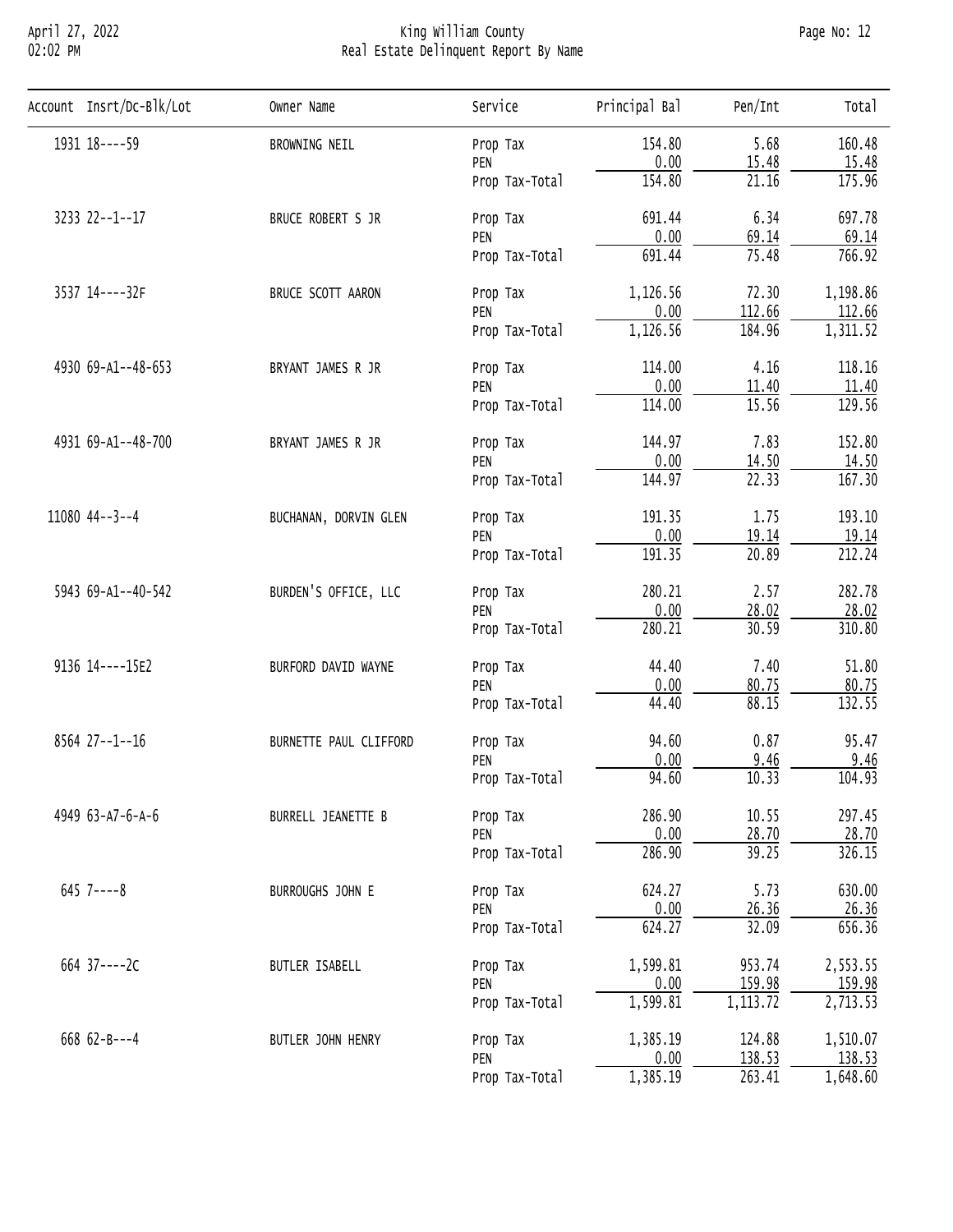# April 27, 2022 King William County Page No: 13 02:02 PM Real Estate Delinquent Report By Name

| Account Insrt/Dc-Blk/Lot | Owner Name                                                                                                                                                                                                                                                                                                                                                                                                                                                                                                                                                                                                                                                                                                                                                                                                                                                                                                                                                                                                                                                                                                                                                                                                                                                                                                                                                                                 | Service        | Principal Bal | Pen/Int | Total    |
|--------------------------|--------------------------------------------------------------------------------------------------------------------------------------------------------------------------------------------------------------------------------------------------------------------------------------------------------------------------------------------------------------------------------------------------------------------------------------------------------------------------------------------------------------------------------------------------------------------------------------------------------------------------------------------------------------------------------------------------------------------------------------------------------------------------------------------------------------------------------------------------------------------------------------------------------------------------------------------------------------------------------------------------------------------------------------------------------------------------------------------------------------------------------------------------------------------------------------------------------------------------------------------------------------------------------------------------------------------------------------------------------------------------------------------|----------------|---------------|---------|----------|
| 669 62-B---20A           | BUTLER JOHN HENRY                                                                                                                                                                                                                                                                                                                                                                                                                                                                                                                                                                                                                                                                                                                                                                                                                                                                                                                                                                                                                                                                                                                                                                                                                                                                                                                                                                          | Prop Tax       | 41.28         | 1.52    | 42.80    |
|                          | 0.00<br>4.12<br>PEN<br>41.28<br>5.64<br>Prop Tax-Total<br>3,057.21<br>1,686.92<br>BUTLER JUDY<br>Prop Tax<br>0.00<br>305.71<br>PEN<br>3,057.21<br>1,992.63<br>Prop Tax-Total<br>2,949.79<br>1,581.24<br>BUTLER THOMAS DEAN<br>Prop Tax<br>294.96<br>0.00<br>PEN<br>2,949.79<br>1,876.20<br>Prop Tax-Total<br>1,434.26<br>1,424.33<br>BUTLER THOMAS DEAN<br>Prop Tax<br>0.00<br>100.50<br>PEN<br>1,434.26<br>1,524.83<br>Prop Tax-Total<br>1,362.72<br>369.56<br><b>BUTLER WILLIAM</b><br>Prop Tax<br>0.00<br>136.27<br>PEN<br>1,362.72<br>505.83<br>Prop Tax-Total<br>392.59<br>3.60<br>BYRD CORA R<br>Prop Tax<br>0.00<br>39.26<br>PEN<br>42.86<br>392.59<br>Prop Tax-Total<br>0.00<br>3.18<br>BYRD JOSEPH A<br>Prop Tax<br>0.00<br>34.66<br>PEN<br>37.84<br>0.00<br>Prop Tax-Total<br>C & G CLEARING CO<br>268.80<br>158.66<br>Prop Tax<br>0.00<br>26.88<br>PEN<br>268.80<br>185.54<br>Prop Tax-Total<br>268.80<br>158.66<br>C & G CLEARING CO<br>Prop Tax<br>0.00<br>26.88<br>PEN<br>185.54<br>268.80<br>Prop Tax-Total<br>C & G CLEARING CO<br>161.60<br>117.15<br>Prop Tax<br>0.00<br>16.25<br>PEN<br>161.60<br>133.40<br>Prop Tax-Total<br>C & G CLEARING CO<br>1,587.18<br>929.53<br>Prop Tax<br>0.00<br>158.74<br>PEN<br>1,587.18<br>1,088.27<br>Prop Tax-Total<br>C & G CLEARING CO<br>161.60<br>117.15<br>Prop Tax<br>0.00<br>16.25<br>PEN<br>161.60<br>133.40<br>Prop Tax-Total | 4.12           |               |         |          |
|                          |                                                                                                                                                                                                                                                                                                                                                                                                                                                                                                                                                                                                                                                                                                                                                                                                                                                                                                                                                                                                                                                                                                                                                                                                                                                                                                                                                                                            | 46.92          |               |         |          |
| $670$ 39 ----16          |                                                                                                                                                                                                                                                                                                                                                                                                                                                                                                                                                                                                                                                                                                                                                                                                                                                                                                                                                                                                                                                                                                                                                                                                                                                                                                                                                                                            |                |               |         | 4,744.13 |
|                          |                                                                                                                                                                                                                                                                                                                                                                                                                                                                                                                                                                                                                                                                                                                                                                                                                                                                                                                                                                                                                                                                                                                                                                                                                                                                                                                                                                                            |                |               |         | 305.71   |
|                          |                                                                                                                                                                                                                                                                                                                                                                                                                                                                                                                                                                                                                                                                                                                                                                                                                                                                                                                                                                                                                                                                                                                                                                                                                                                                                                                                                                                            |                |               |         | 5,049.84 |
| 660 38----108C           |                                                                                                                                                                                                                                                                                                                                                                                                                                                                                                                                                                                                                                                                                                                                                                                                                                                                                                                                                                                                                                                                                                                                                                                                                                                                                                                                                                                            |                |               |         | 4,531.03 |
|                          |                                                                                                                                                                                                                                                                                                                                                                                                                                                                                                                                                                                                                                                                                                                                                                                                                                                                                                                                                                                                                                                                                                                                                                                                                                                                                                                                                                                            |                | 294.96        |         |          |
|                          |                                                                                                                                                                                                                                                                                                                                                                                                                                                                                                                                                                                                                                                                                                                                                                                                                                                                                                                                                                                                                                                                                                                                                                                                                                                                                                                                                                                            | 4,825.99       |               |         |          |
| 661 38----109A           |                                                                                                                                                                                                                                                                                                                                                                                                                                                                                                                                                                                                                                                                                                                                                                                                                                                                                                                                                                                                                                                                                                                                                                                                                                                                                                                                                                                            |                |               |         | 2,858.59 |
|                          |                                                                                                                                                                                                                                                                                                                                                                                                                                                                                                                                                                                                                                                                                                                                                                                                                                                                                                                                                                                                                                                                                                                                                                                                                                                                                                                                                                                            |                |               |         | 100.50   |
|                          |                                                                                                                                                                                                                                                                                                                                                                                                                                                                                                                                                                                                                                                                                                                                                                                                                                                                                                                                                                                                                                                                                                                                                                                                                                                                                                                                                                                            |                |               |         | 2,959.09 |
| $674$ $27---35$          |                                                                                                                                                                                                                                                                                                                                                                                                                                                                                                                                                                                                                                                                                                                                                                                                                                                                                                                                                                                                                                                                                                                                                                                                                                                                                                                                                                                            |                |               |         | 1,732.28 |
|                          |                                                                                                                                                                                                                                                                                                                                                                                                                                                                                                                                                                                                                                                                                                                                                                                                                                                                                                                                                                                                                                                                                                                                                                                                                                                                                                                                                                                            |                |               |         | 136.27   |
|                          |                                                                                                                                                                                                                                                                                                                                                                                                                                                                                                                                                                                                                                                                                                                                                                                                                                                                                                                                                                                                                                                                                                                                                                                                                                                                                                                                                                                            |                |               |         | 1,868.55 |
| 3193 12-A-1-B-3          |                                                                                                                                                                                                                                                                                                                                                                                                                                                                                                                                                                                                                                                                                                                                                                                                                                                                                                                                                                                                                                                                                                                                                                                                                                                                                                                                                                                            |                |               |         | 396.19   |
|                          |                                                                                                                                                                                                                                                                                                                                                                                                                                                                                                                                                                                                                                                                                                                                                                                                                                                                                                                                                                                                                                                                                                                                                                                                                                                                                                                                                                                            |                |               |         | 39.26    |
|                          |                                                                                                                                                                                                                                                                                                                                                                                                                                                                                                                                                                                                                                                                                                                                                                                                                                                                                                                                                                                                                                                                                                                                                                                                                                                                                                                                                                                            |                |               |         | 435.45   |
| 6637 69-A1--21-257       |                                                                                                                                                                                                                                                                                                                                                                                                                                                                                                                                                                                                                                                                                                                                                                                                                                                                                                                                                                                                                                                                                                                                                                                                                                                                                                                                                                                            |                |               |         | 3.18     |
|                          |                                                                                                                                                                                                                                                                                                                                                                                                                                                                                                                                                                                                                                                                                                                                                                                                                                                                                                                                                                                                                                                                                                                                                                                                                                                                                                                                                                                            |                |               |         | 34.66    |
|                          |                                                                                                                                                                                                                                                                                                                                                                                                                                                                                                                                                                                                                                                                                                                                                                                                                                                                                                                                                                                                                                                                                                                                                                                                                                                                                                                                                                                            |                |               |         | 37.84    |
| 6122 69-A2-1-21-1866     |                                                                                                                                                                                                                                                                                                                                                                                                                                                                                                                                                                                                                                                                                                                                                                                                                                                                                                                                                                                                                                                                                                                                                                                                                                                                                                                                                                                            |                |               |         | 427.46   |
|                          |                                                                                                                                                                                                                                                                                                                                                                                                                                                                                                                                                                                                                                                                                                                                                                                                                                                                                                                                                                                                                                                                                                                                                                                                                                                                                                                                                                                            | 26.88          |               |         |          |
|                          |                                                                                                                                                                                                                                                                                                                                                                                                                                                                                                                                                                                                                                                                                                                                                                                                                                                                                                                                                                                                                                                                                                                                                                                                                                                                                                                                                                                            |                |               |         | 454.34   |
| 6123 69-A2-1-21-1867     |                                                                                                                                                                                                                                                                                                                                                                                                                                                                                                                                                                                                                                                                                                                                                                                                                                                                                                                                                                                                                                                                                                                                                                                                                                                                                                                                                                                            |                |               |         | 427.46   |
|                          |                                                                                                                                                                                                                                                                                                                                                                                                                                                                                                                                                                                                                                                                                                                                                                                                                                                                                                                                                                                                                                                                                                                                                                                                                                                                                                                                                                                            |                |               |         | 26.88    |
|                          |                                                                                                                                                                                                                                                                                                                                                                                                                                                                                                                                                                                                                                                                                                                                                                                                                                                                                                                                                                                                                                                                                                                                                                                                                                                                                                                                                                                            |                |               |         | 454.34   |
| 6252 69-A2-1-21-1859     |                                                                                                                                                                                                                                                                                                                                                                                                                                                                                                                                                                                                                                                                                                                                                                                                                                                                                                                                                                                                                                                                                                                                                                                                                                                                                                                                                                                            |                |               |         | 278.75   |
|                          |                                                                                                                                                                                                                                                                                                                                                                                                                                                                                                                                                                                                                                                                                                                                                                                                                                                                                                                                                                                                                                                                                                                                                                                                                                                                                                                                                                                            |                |               |         | 16.25    |
|                          |                                                                                                                                                                                                                                                                                                                                                                                                                                                                                                                                                                                                                                                                                                                                                                                                                                                                                                                                                                                                                                                                                                                                                                                                                                                                                                                                                                                            |                |               |         | 295.00   |
| 6253 69-A2-1-21-1864     |                                                                                                                                                                                                                                                                                                                                                                                                                                                                                                                                                                                                                                                                                                                                                                                                                                                                                                                                                                                                                                                                                                                                                                                                                                                                                                                                                                                            |                |               |         | 2,516.71 |
|                          |                                                                                                                                                                                                                                                                                                                                                                                                                                                                                                                                                                                                                                                                                                                                                                                                                                                                                                                                                                                                                                                                                                                                                                                                                                                                                                                                                                                            |                |               |         | 158.74   |
|                          |                                                                                                                                                                                                                                                                                                                                                                                                                                                                                                                                                                                                                                                                                                                                                                                                                                                                                                                                                                                                                                                                                                                                                                                                                                                                                                                                                                                            |                |               |         | 2,675.45 |
| 6254 69-A2-1-21-1865     |                                                                                                                                                                                                                                                                                                                                                                                                                                                                                                                                                                                                                                                                                                                                                                                                                                                                                                                                                                                                                                                                                                                                                                                                                                                                                                                                                                                            |                |               |         | 278.75   |
|                          |                                                                                                                                                                                                                                                                                                                                                                                                                                                                                                                                                                                                                                                                                                                                                                                                                                                                                                                                                                                                                                                                                                                                                                                                                                                                                                                                                                                            |                |               |         | 16.25    |
|                          |                                                                                                                                                                                                                                                                                                                                                                                                                                                                                                                                                                                                                                                                                                                                                                                                                                                                                                                                                                                                                                                                                                                                                                                                                                                                                                                                                                                            |                |               |         | 295.00   |
| 4796 69-A2-1-20-1875     | C F CARTER JR                                                                                                                                                                                                                                                                                                                                                                                                                                                                                                                                                                                                                                                                                                                                                                                                                                                                                                                                                                                                                                                                                                                                                                                                                                                                                                                                                                              | Prop Tax       | 241.04        | 173.48  | 414.52   |
|                          |                                                                                                                                                                                                                                                                                                                                                                                                                                                                                                                                                                                                                                                                                                                                                                                                                                                                                                                                                                                                                                                                                                                                                                                                                                                                                                                                                                                            | PEN            | 0.00          | 24.17   | 24.17    |
|                          |                                                                                                                                                                                                                                                                                                                                                                                                                                                                                                                                                                                                                                                                                                                                                                                                                                                                                                                                                                                                                                                                                                                                                                                                                                                                                                                                                                                            | Prop Tax-Total | 241.04        | 197.65  | 438.69   |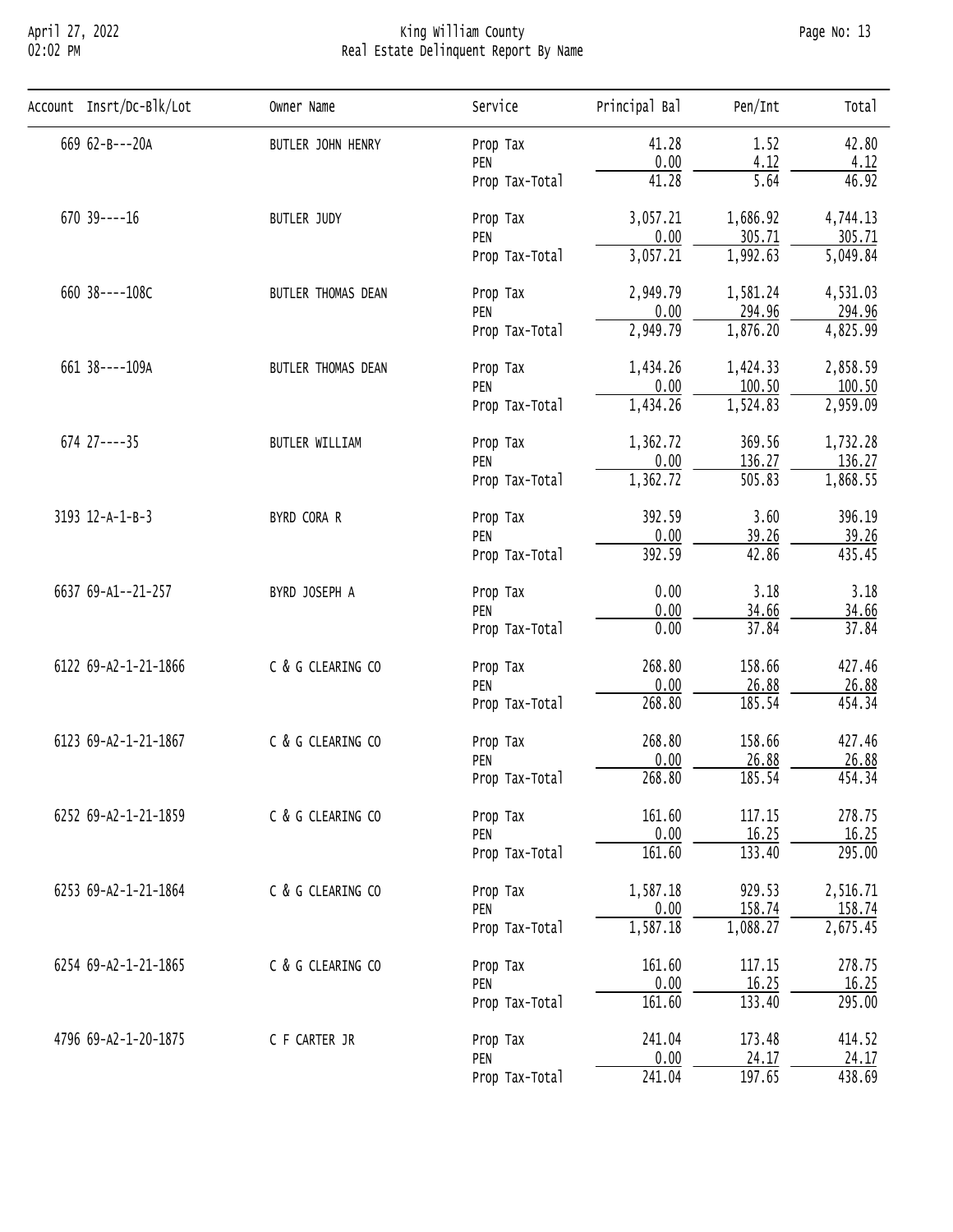## April 27, 2022 King William County Page No: 14 02:02 PM Real Estate Delinquent Report By Name

| 4173 28----24<br>4,701.00<br>5,919.47<br>C T L INVESTMENTS, LLC<br>1,218.47<br>Prop Tax<br>0.00<br>470.08<br>PEN<br>1,688.55<br>4,701.00<br>Prop Tax-Total<br>9931 28--8-B-20<br>521.59<br>4.78<br>CALLAHAN, MARY CAITLIN<br>Prop Tax<br>0.00<br>52.16<br>PEN<br>$\overline{56.94}$<br>521.59<br>Prop Tax-Total<br>747 55-A---19<br>517.29<br>4.74<br>CALVERT RICHARD WALTON<br>Prop Tax<br>0.00<br>51.73<br>PEN<br>$\overline{517.29}$<br>56.47<br>Prop Tax-Total |
|--------------------------------------------------------------------------------------------------------------------------------------------------------------------------------------------------------------------------------------------------------------------------------------------------------------------------------------------------------------------------------------------------------------------------------------------------------------------|
| 470.08<br>6,389.55<br>526.37<br>52.16<br>578.53<br>522.03<br>51.73<br>573.76                                                                                                                                                                                                                                                                                                                                                                                       |
|                                                                                                                                                                                                                                                                                                                                                                                                                                                                    |
|                                                                                                                                                                                                                                                                                                                                                                                                                                                                    |
|                                                                                                                                                                                                                                                                                                                                                                                                                                                                    |
|                                                                                                                                                                                                                                                                                                                                                                                                                                                                    |
|                                                                                                                                                                                                                                                                                                                                                                                                                                                                    |
|                                                                                                                                                                                                                                                                                                                                                                                                                                                                    |
|                                                                                                                                                                                                                                                                                                                                                                                                                                                                    |
|                                                                                                                                                                                                                                                                                                                                                                                                                                                                    |
| 10447 46----38F<br>264.02<br>9.68<br>273.70<br>CAREY ROBIN M<br>Prop Tax                                                                                                                                                                                                                                                                                                                                                                                           |
| 0.00<br>26.40<br>26.40<br>PEN                                                                                                                                                                                                                                                                                                                                                                                                                                      |
| 264.02<br>36.08<br>300.10<br>Prop Tax-Total                                                                                                                                                                                                                                                                                                                                                                                                                        |
| 3594 63----10C<br>530.87<br>34.84<br>565.71<br>CARLTON MELANIE S<br>Prop Tax                                                                                                                                                                                                                                                                                                                                                                                       |
| 0.00<br>38.94<br>38.94<br>PEN                                                                                                                                                                                                                                                                                                                                                                                                                                      |
| 530.87<br>73.78<br>604.65<br>Prop Tax-Total                                                                                                                                                                                                                                                                                                                                                                                                                        |
| $4325$ 63-A2-1--9<br>1,928.46<br>130.93<br>2,059.39<br>CARROLL JUSTIN S<br>Prop Tax                                                                                                                                                                                                                                                                                                                                                                                |
| 192.84<br>0.00<br>192.84<br>PEN                                                                                                                                                                                                                                                                                                                                                                                                                                    |
| 323.77<br>2,252.23<br>1,928.46<br>Prop Tax-Total                                                                                                                                                                                                                                                                                                                                                                                                                   |
| $78361---3$<br>4.88<br>0.00<br>4.88<br>CARTER BILLIE JEAN<br>Prop Tax                                                                                                                                                                                                                                                                                                                                                                                              |
| 0.00<br>53.23<br>53.23<br>PEN                                                                                                                                                                                                                                                                                                                                                                                                                                      |
| 0.00<br>58.11<br>58.11<br>Prop Tax-Total                                                                                                                                                                                                                                                                                                                                                                                                                           |
| 4943 69-A3-1-08-1642<br>2,428.27<br>990.46<br>3,418.73<br>CARTER C F JR<br>Prop Tax                                                                                                                                                                                                                                                                                                                                                                                |
| 0.00<br>242.81<br>242.81<br>PEN                                                                                                                                                                                                                                                                                                                                                                                                                                    |
| 2,428.27<br>1,233.27<br>3,661.54<br>Prop Tax-Total                                                                                                                                                                                                                                                                                                                                                                                                                 |
| 5137 69-A2--96-1447<br>201.66<br>119.32<br>320.98<br>CARTER C F JR<br>Prop Tax                                                                                                                                                                                                                                                                                                                                                                                     |
| 20.22<br>0.00<br>20.22<br>PEN                                                                                                                                                                                                                                                                                                                                                                                                                                      |
| 201.66<br>139.54<br>341.20<br>Prop Tax-Total                                                                                                                                                                                                                                                                                                                                                                                                                       |
| 201.66<br>119.32<br>320.98<br>6106 69-A2--95-1452<br>CARTER C F JR<br>Prop Tax                                                                                                                                                                                                                                                                                                                                                                                     |
| 0.00<br>20.22<br>20.22<br>PEN                                                                                                                                                                                                                                                                                                                                                                                                                                      |
| 201.66<br>139.54<br>341.20<br>Prop Tax-Total                                                                                                                                                                                                                                                                                                                                                                                                                       |
| 192.63<br>6107 69-A2--95-1457<br>121.02<br>71.61<br>CARTER C F JR<br>Prop Tax                                                                                                                                                                                                                                                                                                                                                                                      |
| 0.00<br>12.10<br>12.10<br>PEN                                                                                                                                                                                                                                                                                                                                                                                                                                      |
| 121.02<br>83.71<br>204.73<br>Prop Tax-Total                                                                                                                                                                                                                                                                                                                                                                                                                        |
| 320.98<br>6108 69-A2-1-13-1550<br>201.66<br>119.32<br>CARTER C F JR<br>Prop Tax                                                                                                                                                                                                                                                                                                                                                                                    |
| 0.00<br>20.22<br>20.22<br>PEN                                                                                                                                                                                                                                                                                                                                                                                                                                      |
| 201.66<br>139.54<br>341.20<br>Prop Tax-Total                                                                                                                                                                                                                                                                                                                                                                                                                       |
| 192.63<br>6109 69-A2-1-13-1555<br>121.02<br>71.61<br>CARTER C F JR<br>Prop Tax                                                                                                                                                                                                                                                                                                                                                                                     |
| 0.00<br>12.10<br>12.10<br>PEN                                                                                                                                                                                                                                                                                                                                                                                                                                      |
| 121.02<br>83.71<br>204.73<br>Prop Tax-Total                                                                                                                                                                                                                                                                                                                                                                                                                        |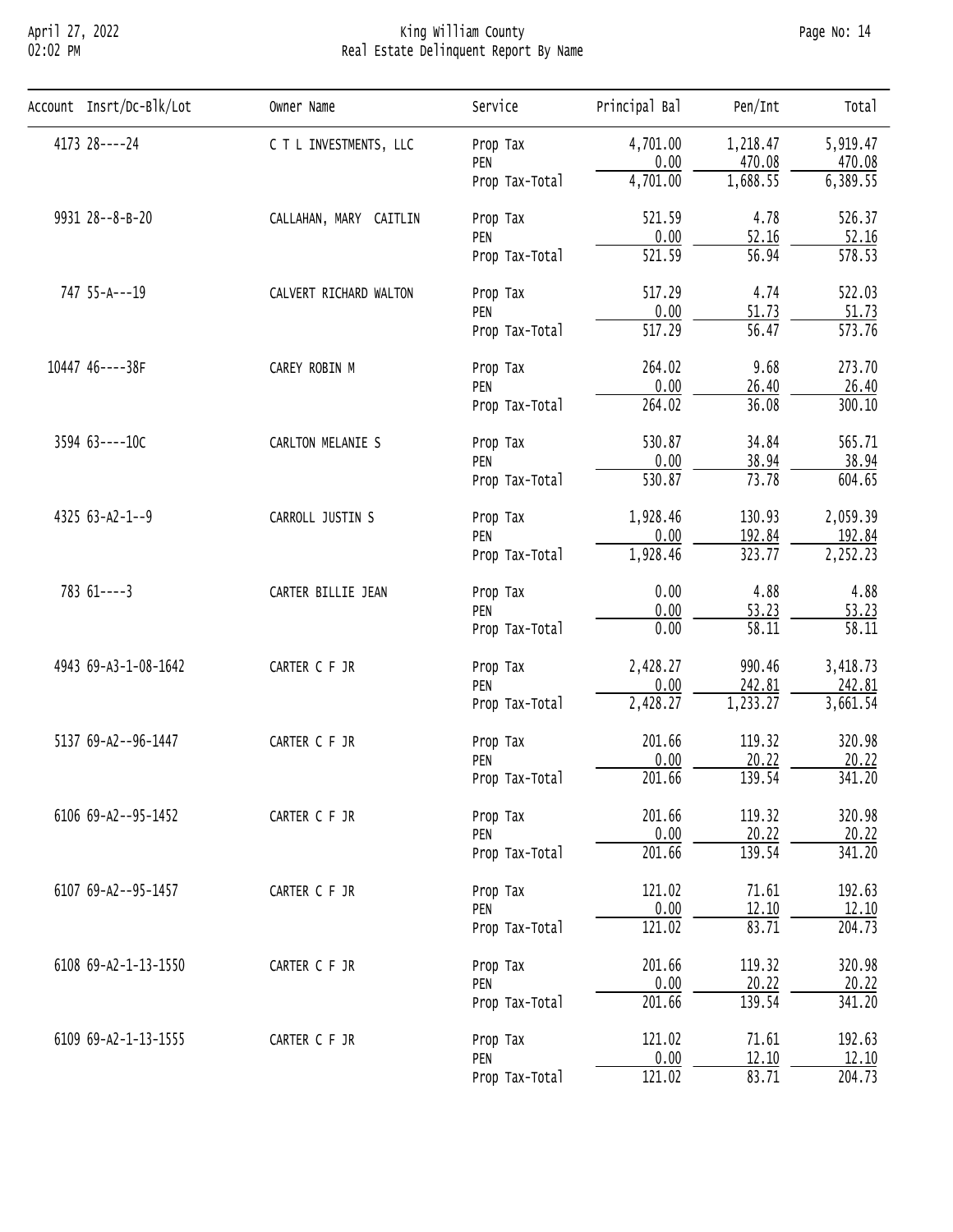# April 27, 2022 King William County Page No: 15 02:02 PM Real Estate Delinquent Report By Name

| Account Insrt/Dc-Blk/Lot | Owner Name                                                                                                                                                                                                                                                                                                                                                                                                                                                                                                                                                                                                                                                                                                                                                                                                                                                                                                                                                                                                                                                                                                                       | Service             | Principal Bal       | Pen/Int            | Total               |
|--------------------------|----------------------------------------------------------------------------------------------------------------------------------------------------------------------------------------------------------------------------------------------------------------------------------------------------------------------------------------------------------------------------------------------------------------------------------------------------------------------------------------------------------------------------------------------------------------------------------------------------------------------------------------------------------------------------------------------------------------------------------------------------------------------------------------------------------------------------------------------------------------------------------------------------------------------------------------------------------------------------------------------------------------------------------------------------------------------------------------------------------------------------------|---------------------|---------------------|--------------------|---------------------|
| 6110 69-A2-1-13-1556     | CARTER C F JR                                                                                                                                                                                                                                                                                                                                                                                                                                                                                                                                                                                                                                                                                                                                                                                                                                                                                                                                                                                                                                                                                                                    | Prop Tax            | 121.02              | 71.61              | 192.63              |
|                          |                                                                                                                                                                                                                                                                                                                                                                                                                                                                                                                                                                                                                                                                                                                                                                                                                                                                                                                                                                                                                                                                                                                                  | PEN                 | 0.00                |                    | 12.10               |
|                          | <u>12.10</u><br>83.71<br>121.02<br>Prop Tax-Total<br>119.32<br>201.66<br>CARTER C F JR<br>Prop Tax<br>0.00<br>20.22<br>PEN<br>139.54<br>201.66<br>Prop Tax-Total<br>672.00<br>397.42<br>CARTER C F JR<br>Prop Tax<br>0.00<br>67.26<br>PEN<br>464.68<br>672.00<br>Prop Tax-Total<br>403.20<br>238.64<br>CARTER C F JR<br>Prop Tax<br>0.00<br>40.38<br>PEN<br>403.20<br>$\overline{279.02}$<br>Prop Tax-Total<br>403.20<br>238.64<br>CARTER C F JR<br>Prop Tax<br>0.00<br>40.38<br>PEN<br>403.20<br>$\overline{279.02}$<br>Prop Tax-Total<br>397.42<br>672.00<br>CARTER C F JR<br>Prop Tax<br>0.00<br>PEN<br>67.26<br>672.00<br>464.68<br>Prop Tax-Total<br>238.64<br>403.20<br>CARTER C F JR<br>Prop Tax<br>0.00<br>40.38<br>PEN<br>403.20<br>$\overline{279.02}$<br>Prop Tax-Total<br>121.02<br>71.61<br>CARTER C F JR<br>Prop Tax<br>0.00<br>12.10<br>PEN<br>121.02<br>83.71<br>Prop Tax-Total<br>121.02<br>71.61<br>CARTER C F JR<br>Prop Tax<br>0.00<br>12.10<br>PEN<br>121.02<br>83.71<br>Prop Tax-Total<br>1,033.80<br>488.97<br>CARTER C F JR<br>Prop Tax<br>0.00<br>103.38<br>PEN<br>1,033.80<br>592.35<br>Prop Tax-Total |                     | $\overline{204.73}$ |                    |                     |
| 6111 69-A2-1-13-1561     |                                                                                                                                                                                                                                                                                                                                                                                                                                                                                                                                                                                                                                                                                                                                                                                                                                                                                                                                                                                                                                                                                                                                  |                     |                     |                    | 320.98              |
|                          |                                                                                                                                                                                                                                                                                                                                                                                                                                                                                                                                                                                                                                                                                                                                                                                                                                                                                                                                                                                                                                                                                                                                  |                     |                     |                    | 20.22               |
|                          |                                                                                                                                                                                                                                                                                                                                                                                                                                                                                                                                                                                                                                                                                                                                                                                                                                                                                                                                                                                                                                                                                                                                  |                     |                     |                    | 341.20              |
| 6112 69-A2-1-14-1534     |                                                                                                                                                                                                                                                                                                                                                                                                                                                                                                                                                                                                                                                                                                                                                                                                                                                                                                                                                                                                                                                                                                                                  |                     |                     |                    | 1,069.42            |
|                          |                                                                                                                                                                                                                                                                                                                                                                                                                                                                                                                                                                                                                                                                                                                                                                                                                                                                                                                                                                                                                                                                                                                                  | 67.26               |                     |                    |                     |
|                          |                                                                                                                                                                                                                                                                                                                                                                                                                                                                                                                                                                                                                                                                                                                                                                                                                                                                                                                                                                                                                                                                                                                                  |                     |                     |                    | 1,136.68            |
| 6113 69-A2-1-14-1539     |                                                                                                                                                                                                                                                                                                                                                                                                                                                                                                                                                                                                                                                                                                                                                                                                                                                                                                                                                                                                                                                                                                                                  |                     |                     |                    | 641.84              |
|                          |                                                                                                                                                                                                                                                                                                                                                                                                                                                                                                                                                                                                                                                                                                                                                                                                                                                                                                                                                                                                                                                                                                                                  |                     |                     |                    | 40.38               |
|                          |                                                                                                                                                                                                                                                                                                                                                                                                                                                                                                                                                                                                                                                                                                                                                                                                                                                                                                                                                                                                                                                                                                                                  |                     |                     |                    | 682.22              |
| 6114 69-A2-1-14-1540     |                                                                                                                                                                                                                                                                                                                                                                                                                                                                                                                                                                                                                                                                                                                                                                                                                                                                                                                                                                                                                                                                                                                                  |                     |                     |                    | 641.84              |
|                          |                                                                                                                                                                                                                                                                                                                                                                                                                                                                                                                                                                                                                                                                                                                                                                                                                                                                                                                                                                                                                                                                                                                                  |                     |                     |                    | 40.38               |
|                          |                                                                                                                                                                                                                                                                                                                                                                                                                                                                                                                                                                                                                                                                                                                                                                                                                                                                                                                                                                                                                                                                                                                                  |                     |                     |                    | 682.22              |
| 6115 69-A2-1-14-1545     |                                                                                                                                                                                                                                                                                                                                                                                                                                                                                                                                                                                                                                                                                                                                                                                                                                                                                                                                                                                                                                                                                                                                  |                     |                     |                    | 1,069.42            |
|                          |                                                                                                                                                                                                                                                                                                                                                                                                                                                                                                                                                                                                                                                                                                                                                                                                                                                                                                                                                                                                                                                                                                                                  |                     |                     |                    | 67.26               |
|                          |                                                                                                                                                                                                                                                                                                                                                                                                                                                                                                                                                                                                                                                                                                                                                                                                                                                                                                                                                                                                                                                                                                                                  |                     |                     |                    | 1,136.68            |
| 6118 69-A2-1-15-1531     |                                                                                                                                                                                                                                                                                                                                                                                                                                                                                                                                                                                                                                                                                                                                                                                                                                                                                                                                                                                                                                                                                                                                  |                     |                     |                    | 641.84              |
|                          |                                                                                                                                                                                                                                                                                                                                                                                                                                                                                                                                                                                                                                                                                                                                                                                                                                                                                                                                                                                                                                                                                                                                  |                     |                     |                    | 40.38               |
|                          |                                                                                                                                                                                                                                                                                                                                                                                                                                                                                                                                                                                                                                                                                                                                                                                                                                                                                                                                                                                                                                                                                                                                  |                     |                     |                    | 682.22              |
| 6119 69-A2-1-16-1507     |                                                                                                                                                                                                                                                                                                                                                                                                                                                                                                                                                                                                                                                                                                                                                                                                                                                                                                                                                                                                                                                                                                                                  |                     |                     |                    | 192.63              |
|                          |                                                                                                                                                                                                                                                                                                                                                                                                                                                                                                                                                                                                                                                                                                                                                                                                                                                                                                                                                                                                                                                                                                                                  | 12.10               |                     |                    |                     |
|                          |                                                                                                                                                                                                                                                                                                                                                                                                                                                                                                                                                                                                                                                                                                                                                                                                                                                                                                                                                                                                                                                                                                                                  | $\overline{204.73}$ |                     |                    |                     |
| 6120 69-A2-1-16-1508     |                                                                                                                                                                                                                                                                                                                                                                                                                                                                                                                                                                                                                                                                                                                                                                                                                                                                                                                                                                                                                                                                                                                                  |                     |                     |                    | 192.63              |
|                          |                                                                                                                                                                                                                                                                                                                                                                                                                                                                                                                                                                                                                                                                                                                                                                                                                                                                                                                                                                                                                                                                                                                                  |                     |                     |                    | 12.10               |
|                          |                                                                                                                                                                                                                                                                                                                                                                                                                                                                                                                                                                                                                                                                                                                                                                                                                                                                                                                                                                                                                                                                                                                                  |                     |                     |                    | $\overline{204.73}$ |
| 6121 69-A2-1-16-1516     |                                                                                                                                                                                                                                                                                                                                                                                                                                                                                                                                                                                                                                                                                                                                                                                                                                                                                                                                                                                                                                                                                                                                  |                     |                     |                    | 1,522.77            |
|                          |                                                                                                                                                                                                                                                                                                                                                                                                                                                                                                                                                                                                                                                                                                                                                                                                                                                                                                                                                                                                                                                                                                                                  |                     |                     |                    | 103.38              |
|                          |                                                                                                                                                                                                                                                                                                                                                                                                                                                                                                                                                                                                                                                                                                                                                                                                                                                                                                                                                                                                                                                                                                                                  |                     |                     |                    | 1,626.15            |
| 6124 69-A2-1-21-1870     | CARTER C F JR                                                                                                                                                                                                                                                                                                                                                                                                                                                                                                                                                                                                                                                                                                                                                                                                                                                                                                                                                                                                                                                                                                                    | Prop Tax            | 672.00              | 397.42             | 1,069.42            |
|                          |                                                                                                                                                                                                                                                                                                                                                                                                                                                                                                                                                                                                                                                                                                                                                                                                                                                                                                                                                                                                                                                                                                                                  | PEN                 | 0.00                | 67.26              | 67.26               |
|                          |                                                                                                                                                                                                                                                                                                                                                                                                                                                                                                                                                                                                                                                                                                                                                                                                                                                                                                                                                                                                                                                                                                                                  | Prop Tax-Total      | 672.00              | 464.68             | 1,136.68            |
| 6301 69-A2-1-19-1897     | CARTER C F JR                                                                                                                                                                                                                                                                                                                                                                                                                                                                                                                                                                                                                                                                                                                                                                                                                                                                                                                                                                                                                                                                                                                    | Prop Tax            | 80.64               | 47.56              | 128.20              |
|                          |                                                                                                                                                                                                                                                                                                                                                                                                                                                                                                                                                                                                                                                                                                                                                                                                                                                                                                                                                                                                                                                                                                                                  | PEN                 | 0.00                | 8.04               | 8.04                |
|                          |                                                                                                                                                                                                                                                                                                                                                                                                                                                                                                                                                                                                                                                                                                                                                                                                                                                                                                                                                                                                                                                                                                                                  | Prop Tax-Total      | 80.64               | $\overline{55.60}$ | 136.24              |
| 6302 69-A2-1-46-1910A    | CARTER C F JR                                                                                                                                                                                                                                                                                                                                                                                                                                                                                                                                                                                                                                                                                                                                                                                                                                                                                                                                                                                                                                                                                                                    | Prop Tax            | 103.10              | 60.96              | 164.06              |
|                          |                                                                                                                                                                                                                                                                                                                                                                                                                                                                                                                                                                                                                                                                                                                                                                                                                                                                                                                                                                                                                                                                                                                                  | PEN                 | 0.00                | 10.34              | 10.34               |
|                          |                                                                                                                                                                                                                                                                                                                                                                                                                                                                                                                                                                                                                                                                                                                                                                                                                                                                                                                                                                                                                                                                                                                                  | Prop Tax-Total      | 103.10              | 71.30              | 174.40              |
|                          |                                                                                                                                                                                                                                                                                                                                                                                                                                                                                                                                                                                                                                                                                                                                                                                                                                                                                                                                                                                                                                                                                                                                  |                     |                     |                    |                     |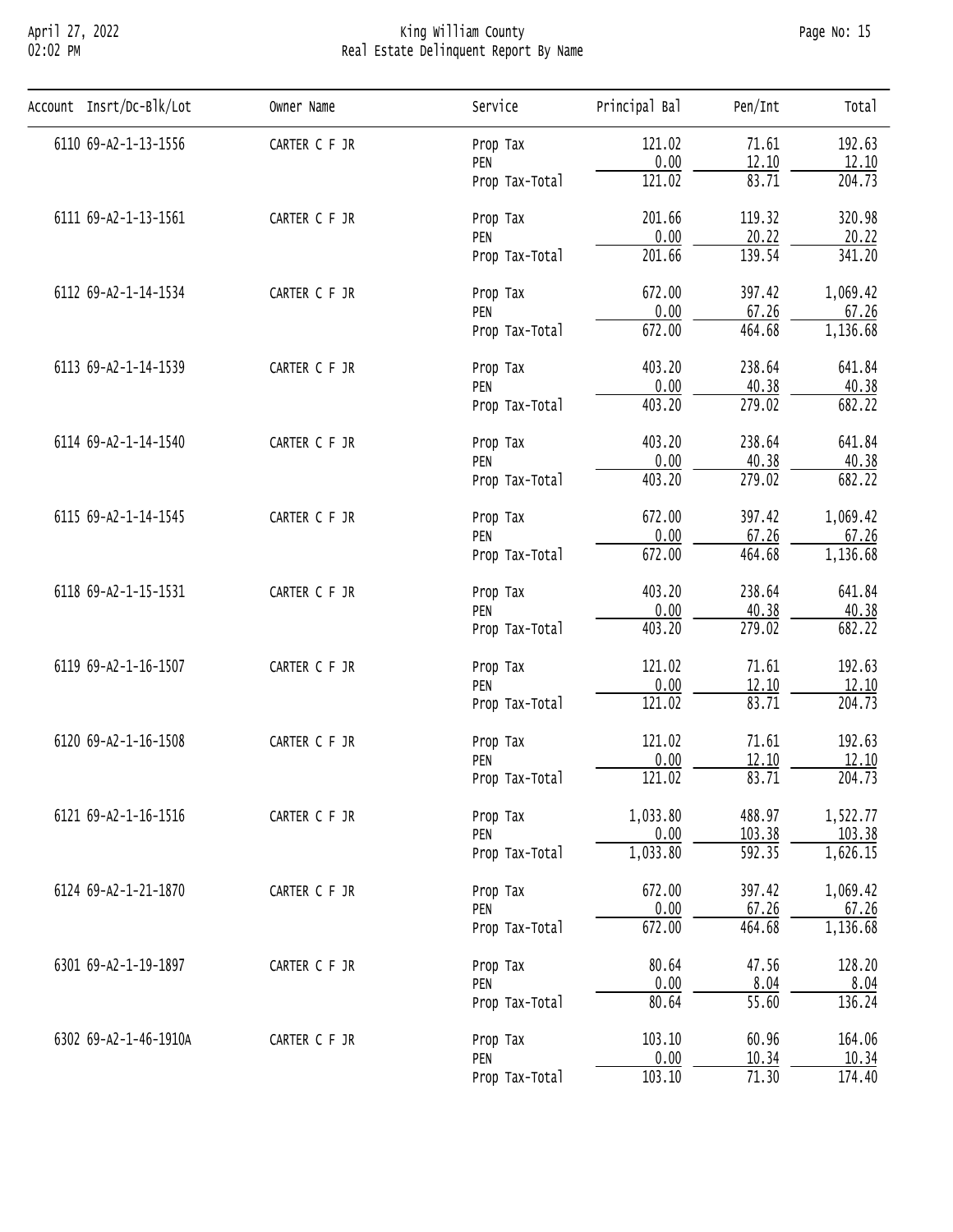# April 27, 2022 King William County Page No: 16 02:02 PM Real Estate Delinquent Report By Name

| Account Insrt/Dc-Blk/Lot | Owner Name                                                                                                                                                                                                                                                                                                                                                                                                                                                                                                                                                                                                                                                                                                                                                                                                                                                                                                                                                                                                                         | Service        | Principal Bal                                              | Pen/Int                                                                                                                                                                                                                                                                                                                                                                | Tota <sub>1</sub> |
|--------------------------|------------------------------------------------------------------------------------------------------------------------------------------------------------------------------------------------------------------------------------------------------------------------------------------------------------------------------------------------------------------------------------------------------------------------------------------------------------------------------------------------------------------------------------------------------------------------------------------------------------------------------------------------------------------------------------------------------------------------------------------------------------------------------------------------------------------------------------------------------------------------------------------------------------------------------------------------------------------------------------------------------------------------------------|----------------|------------------------------------------------------------|------------------------------------------------------------------------------------------------------------------------------------------------------------------------------------------------------------------------------------------------------------------------------------------------------------------------------------------------------------------------|-------------------|
| 6318 69-A2-1-20-1888     | 80.64<br>CARTER C F JR<br>Prop Tax<br>0.00<br>PEN<br>80.64<br>Prop Tax-Total<br>94.14<br>CARTER C F JR<br>Prop Tax<br>0.00<br>PEN<br>94.14<br>Prop Tax-Total<br>21.16<br>CARTER C F JR<br>Prop Tax<br>0.00<br>PEN<br>$\overline{21.16}$<br>Prop Tax-Total<br>2,487.46<br>CARTER C J JR<br>Prop Tax<br>0.00<br>PEN<br>2,487.46<br>Prop Tax-Total<br>1,477.18<br>CARTER CASSANDRA M<br>Prop Tax<br>0.00<br>PEN<br>1,477.18<br>Prop Tax-Total<br>1,703.70<br>CARTER CHRISTINA F<br>Prop Tax<br>0.00<br>PEN<br>1,703.70<br>Prop Tax-Total<br>521.85<br>CARTER EDWARD<br>Prop Tax<br>0.00<br>PEN<br>521.85<br>Prop Tax-Total<br>1,283.46<br>CARTER FAY W<br>Prop Tax<br>0.00<br>PEN<br>1,283.46<br>Prop Tax-Total<br>0.00<br>CARTER III, ALEXANDER<br>Prop Tax<br>0.00<br>PEN<br>0.00<br>Prop Tax-Total<br>58.05<br>CARTER M DEVEREUX<br>Prop Tax<br>0.00<br>PEN<br>58.05<br>Prop Tax-Total<br>218.44<br>CARTER M DEVEREUX<br>Prop Tax<br>0.00<br>PEN<br>218.44<br>Prop Tax-Total<br>990.72<br>CARTER MARCUS<br>Prop Tax<br>0.00<br>PEN | 47.56          | 128.20                                                     |                                                                                                                                                                                                                                                                                                                                                                        |                   |
|                          |                                                                                                                                                                                                                                                                                                                                                                                                                                                                                                                                                                                                                                                                                                                                                                                                                                                                                                                                                                                                                                    |                |                                                            |                                                                                                                                                                                                                                                                                                                                                                        | 8.04              |
|                          |                                                                                                                                                                                                                                                                                                                                                                                                                                                                                                                                                                                                                                                                                                                                                                                                                                                                                                                                                                                                                                    |                |                                                            | 8.04<br>$\overline{55.60}$<br>55.99<br>9.40<br>65.39<br>14.85<br>2.12<br>16.97<br>934.76<br>248.74<br>1,183.50<br>341.38<br>147.71<br>489.09<br>741.65<br>170.40<br>912.05<br>41.67<br>52.18<br>93.85<br>333.17<br>128.38<br>461.55<br>1.93<br>21.09<br>23.02<br>0.53<br>5.81<br>6.34<br>2.00<br>21.84<br>23.84<br>36.32<br>99.08<br>$\frac{990.72}{990.72}$<br>135.40 | 136.24            |
| 6342 69-A2-1-20-1880     |                                                                                                                                                                                                                                                                                                                                                                                                                                                                                                                                                                                                                                                                                                                                                                                                                                                                                                                                                                                                                                    |                |                                                            |                                                                                                                                                                                                                                                                                                                                                                        | 150.13            |
|                          |                                                                                                                                                                                                                                                                                                                                                                                                                                                                                                                                                                                                                                                                                                                                                                                                                                                                                                                                                                                                                                    | Prop Tax-Total | 9.40                                                       |                                                                                                                                                                                                                                                                                                                                                                        |                   |
|                          |                                                                                                                                                                                                                                                                                                                                                                                                                                                                                                                                                                                                                                                                                                                                                                                                                                                                                                                                                                                                                                    | 159.53         |                                                            |                                                                                                                                                                                                                                                                                                                                                                        |                   |
| 6436 69-A2--92-1500      |                                                                                                                                                                                                                                                                                                                                                                                                                                                                                                                                                                                                                                                                                                                                                                                                                                                                                                                                                                                                                                    | 36.01          |                                                            |                                                                                                                                                                                                                                                                                                                                                                        |                   |
|                          |                                                                                                                                                                                                                                                                                                                                                                                                                                                                                                                                                                                                                                                                                                                                                                                                                                                                                                                                                                                                                                    |                |                                                            | 2.12                                                                                                                                                                                                                                                                                                                                                                   |                   |
|                          |                                                                                                                                                                                                                                                                                                                                                                                                                                                                                                                                                                                                                                                                                                                                                                                                                                                                                                                                                                                                                                    |                | 38.13                                                      |                                                                                                                                                                                                                                                                                                                                                                        |                   |
| 5185 63-A4-6-6-1         |                                                                                                                                                                                                                                                                                                                                                                                                                                                                                                                                                                                                                                                                                                                                                                                                                                                                                                                                                                                                                                    |                |                                                            |                                                                                                                                                                                                                                                                                                                                                                        | 3,422.22          |
|                          |                                                                                                                                                                                                                                                                                                                                                                                                                                                                                                                                                                                                                                                                                                                                                                                                                                                                                                                                                                                                                                    |                |                                                            |                                                                                                                                                                                                                                                                                                                                                                        | 248.74            |
|                          |                                                                                                                                                                                                                                                                                                                                                                                                                                                                                                                                                                                                                                                                                                                                                                                                                                                                                                                                                                                                                                    |                |                                                            |                                                                                                                                                                                                                                                                                                                                                                        | 3,670.96          |
| 1823 38----106           |                                                                                                                                                                                                                                                                                                                                                                                                                                                                                                                                                                                                                                                                                                                                                                                                                                                                                                                                                                                                                                    |                |                                                            |                                                                                                                                                                                                                                                                                                                                                                        | 1,818.56          |
|                          |                                                                                                                                                                                                                                                                                                                                                                                                                                                                                                                                                                                                                                                                                                                                                                                                                                                                                                                                                                                                                                    |                |                                                            | 147.71                                                                                                                                                                                                                                                                                                                                                                 |                   |
|                          |                                                                                                                                                                                                                                                                                                                                                                                                                                                                                                                                                                                                                                                                                                                                                                                                                                                                                                                                                                                                                                    |                |                                                            |                                                                                                                                                                                                                                                                                                                                                                        | 1,966.27          |
| 4979 63-A4-6-4-12        |                                                                                                                                                                                                                                                                                                                                                                                                                                                                                                                                                                                                                                                                                                                                                                                                                                                                                                                                                                                                                                    |                |                                                            |                                                                                                                                                                                                                                                                                                                                                                        | 2,445.35          |
|                          |                                                                                                                                                                                                                                                                                                                                                                                                                                                                                                                                                                                                                                                                                                                                                                                                                                                                                                                                                                                                                                    |                |                                                            |                                                                                                                                                                                                                                                                                                                                                                        | 170.40            |
|                          |                                                                                                                                                                                                                                                                                                                                                                                                                                                                                                                                                                                                                                                                                                                                                                                                                                                                                                                                                                                                                                    |                |                                                            |                                                                                                                                                                                                                                                                                                                                                                        | 2,615.75          |
| 8395 30----24A           |                                                                                                                                                                                                                                                                                                                                                                                                                                                                                                                                                                                                                                                                                                                                                                                                                                                                                                                                                                                                                                    |                |                                                            |                                                                                                                                                                                                                                                                                                                                                                        | 563.52            |
|                          |                                                                                                                                                                                                                                                                                                                                                                                                                                                                                                                                                                                                                                                                                                                                                                                                                                                                                                                                                                                                                                    |                |                                                            |                                                                                                                                                                                                                                                                                                                                                                        | 52.18             |
|                          |                                                                                                                                                                                                                                                                                                                                                                                                                                                                                                                                                                                                                                                                                                                                                                                                                                                                                                                                                                                                                                    |                |                                                            |                                                                                                                                                                                                                                                                                                                                                                        | 615.70            |
| 5571 69-A2--95-1458      |                                                                                                                                                                                                                                                                                                                                                                                                                                                                                                                                                                                                                                                                                                                                                                                                                                                                                                                                                                                                                                    |                |                                                            |                                                                                                                                                                                                                                                                                                                                                                        | 1,616.63          |
|                          |                                                                                                                                                                                                                                                                                                                                                                                                                                                                                                                                                                                                                                                                                                                                                                                                                                                                                                                                                                                                                                    |                |                                                            | 128.38                                                                                                                                                                                                                                                                                                                                                                 |                   |
|                          |                                                                                                                                                                                                                                                                                                                                                                                                                                                                                                                                                                                                                                                                                                                                                                                                                                                                                                                                                                                                                                    |                |                                                            |                                                                                                                                                                                                                                                                                                                                                                        | 1,745.01          |
| 4987 63-A8-2--48         |                                                                                                                                                                                                                                                                                                                                                                                                                                                                                                                                                                                                                                                                                                                                                                                                                                                                                                                                                                                                                                    |                |                                                            |                                                                                                                                                                                                                                                                                                                                                                        | 1.93              |
|                          |                                                                                                                                                                                                                                                                                                                                                                                                                                                                                                                                                                                                                                                                                                                                                                                                                                                                                                                                                                                                                                    |                |                                                            |                                                                                                                                                                                                                                                                                                                                                                        | 21.09             |
|                          |                                                                                                                                                                                                                                                                                                                                                                                                                                                                                                                                                                                                                                                                                                                                                                                                                                                                                                                                                                                                                                    |                | 1,162.70<br>203.20<br>0.00<br>116.30<br>1,162.70<br>319.50 | 23.02                                                                                                                                                                                                                                                                                                                                                                  |                   |
| 755 4----8B              |                                                                                                                                                                                                                                                                                                                                                                                                                                                                                                                                                                                                                                                                                                                                                                                                                                                                                                                                                                                                                                    |                |                                                            |                                                                                                                                                                                                                                                                                                                                                                        | 58.58             |
|                          |                                                                                                                                                                                                                                                                                                                                                                                                                                                                                                                                                                                                                                                                                                                                                                                                                                                                                                                                                                                                                                    |                |                                                            |                                                                                                                                                                                                                                                                                                                                                                        | 5.81              |
|                          |                                                                                                                                                                                                                                                                                                                                                                                                                                                                                                                                                                                                                                                                                                                                                                                                                                                                                                                                                                                                                                    |                |                                                            |                                                                                                                                                                                                                                                                                                                                                                        | 64.39             |
| $761$ 4----7             |                                                                                                                                                                                                                                                                                                                                                                                                                                                                                                                                                                                                                                                                                                                                                                                                                                                                                                                                                                                                                                    |                |                                                            |                                                                                                                                                                                                                                                                                                                                                                        | 220.44            |
|                          |                                                                                                                                                                                                                                                                                                                                                                                                                                                                                                                                                                                                                                                                                                                                                                                                                                                                                                                                                                                                                                    |                |                                                            |                                                                                                                                                                                                                                                                                                                                                                        | 21.84             |
|                          |                                                                                                                                                                                                                                                                                                                                                                                                                                                                                                                                                                                                                                                                                                                                                                                                                                                                                                                                                                                                                                    |                |                                                            |                                                                                                                                                                                                                                                                                                                                                                        | 242.28            |
| 2052 27-B-2-C-38         |                                                                                                                                                                                                                                                                                                                                                                                                                                                                                                                                                                                                                                                                                                                                                                                                                                                                                                                                                                                                                                    |                |                                                            |                                                                                                                                                                                                                                                                                                                                                                        | 1,027.04          |
|                          |                                                                                                                                                                                                                                                                                                                                                                                                                                                                                                                                                                                                                                                                                                                                                                                                                                                                                                                                                                                                                                    |                |                                                            |                                                                                                                                                                                                                                                                                                                                                                        | 99.08             |
|                          |                                                                                                                                                                                                                                                                                                                                                                                                                                                                                                                                                                                                                                                                                                                                                                                                                                                                                                                                                                                                                                    |                |                                                            |                                                                                                                                                                                                                                                                                                                                                                        | 1,126.12          |
| $764$ 45----2            | CARTER MARY                                                                                                                                                                                                                                                                                                                                                                                                                                                                                                                                                                                                                                                                                                                                                                                                                                                                                                                                                                                                                        | Prop Tax       |                                                            |                                                                                                                                                                                                                                                                                                                                                                        | 1,365.90          |
|                          |                                                                                                                                                                                                                                                                                                                                                                                                                                                                                                                                                                                                                                                                                                                                                                                                                                                                                                                                                                                                                                    | PEN            |                                                            |                                                                                                                                                                                                                                                                                                                                                                        | 116.30            |
|                          |                                                                                                                                                                                                                                                                                                                                                                                                                                                                                                                                                                                                                                                                                                                                                                                                                                                                                                                                                                                                                                    | Prop Tax-Total |                                                            |                                                                                                                                                                                                                                                                                                                                                                        | 1,482.20          |
|                          |                                                                                                                                                                                                                                                                                                                                                                                                                                                                                                                                                                                                                                                                                                                                                                                                                                                                                                                                                                                                                                    |                |                                                            |                                                                                                                                                                                                                                                                                                                                                                        |                   |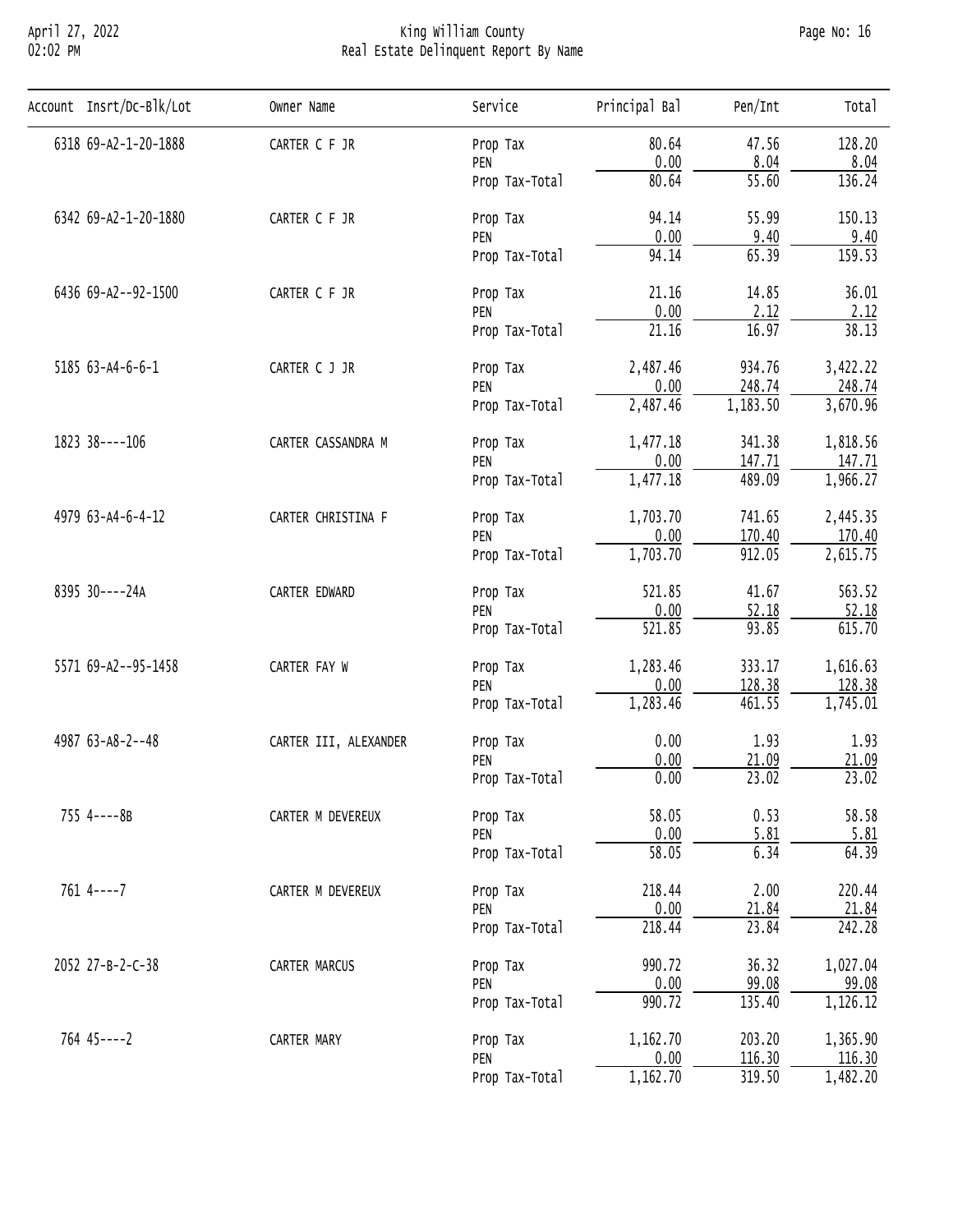# April 27, 2022 King William County Page No: 17 02:02 PM Real Estate Delinquent Report By Name

| Account Insrt/Dc-Blk/Lot | Owner Name                                                                                                                                                                                                                                                                                                                                                                                                                                                                                                                                                                                                                                                                                                                                                                                                                                                                                                                                                                                                                                                                                                                                                                                                                                                                                                     | Service                                                         | Principal Bal                    | Pen/Int | Total    |
|--------------------------|----------------------------------------------------------------------------------------------------------------------------------------------------------------------------------------------------------------------------------------------------------------------------------------------------------------------------------------------------------------------------------------------------------------------------------------------------------------------------------------------------------------------------------------------------------------------------------------------------------------------------------------------------------------------------------------------------------------------------------------------------------------------------------------------------------------------------------------------------------------------------------------------------------------------------------------------------------------------------------------------------------------------------------------------------------------------------------------------------------------------------------------------------------------------------------------------------------------------------------------------------------------------------------------------------------------|-----------------------------------------------------------------|----------------------------------|---------|----------|
| 784 38----110D           | CARTER WILBUR-DEE                                                                                                                                                                                                                                                                                                                                                                                                                                                                                                                                                                                                                                                                                                                                                                                                                                                                                                                                                                                                                                                                                                                                                                                                                                                                                              | Prop Tax                                                        | 632.97                           | 78.78   | 711.75   |
|                          |                                                                                                                                                                                                                                                                                                                                                                                                                                                                                                                                                                                                                                                                                                                                                                                                                                                                                                                                                                                                                                                                                                                                                                                                                                                                                                                | PEN                                                             |                                  |         | 63.29    |
|                          |                                                                                                                                                                                                                                                                                                                                                                                                                                                                                                                                                                                                                                                                                                                                                                                                                                                                                                                                                                                                                                                                                                                                                                                                                                                                                                                | Prop Tax-Total                                                  |                                  |         | 775.04   |
| $662$ 14----2            |                                                                                                                                                                                                                                                                                                                                                                                                                                                                                                                                                                                                                                                                                                                                                                                                                                                                                                                                                                                                                                                                                                                                                                                                                                                                                                                |                                                                 | 72.64                            | 0.67    | 73.31    |
|                          | 0.00<br>63.29<br>142.07<br>632.97<br>CARVEL DELUXE EXPRESS OF NORFO Prop Tax<br>0.00<br>7.26<br>PEN<br>72.64<br>7.93<br>Prop Tax-Total<br>188.85<br>1.77<br>CASTILLO ELSA CARBAJAL<br>Prop Tax<br>0.00<br>18.73<br>PEN<br>$\overline{20.50}$<br>188.85<br>Prop Tax-Total<br>57.00<br>0.52<br>CAUSEY JOHN PAUL JR<br>Prop Tax<br>0.00<br>5.70<br>PEN<br>$\overline{57.00}$<br>6.22<br>Prop Tax-Total<br>21.50<br>0.20<br>CEDAR CREST ASSOCIATION, INC<br>Prop Tax<br>0.00<br>2.15<br>PEN<br>21.50<br>2.35<br>Prop Tax-Total<br>2.52<br>0.00<br>CEDARKNOLL PROPERTIES, LLC<br>Prop Tax<br>0.00<br>27.52<br>PEN<br>30.04<br>0.00<br>Prop Tax-Total<br>0.00<br>9.48<br>CELLCO PARTNERSHIP<br>Prop Tax<br>0.00<br>PEN<br>103.46<br>112.94<br>0.00<br>Prop Tax-Total<br>0.00<br>124.77<br>CELLCO PARTNERSHIP<br>Prop Tax<br>0.00<br>1,361.17<br>PEN<br>1,485.94<br>0.00<br>Prop Tax-Total<br>9.43<br>1,028.99<br>CHAMBERLAIN JOHN SCOTT<br>Prop Tax<br>102.90<br>0.00<br>PEN<br>1,028.99<br>112.33<br>Prop Tax-Total<br>CHASSE' JOSEPH L<br>5.61<br>0.00<br>Prop Tax<br>0.00<br>61.19<br>PEN<br>0.00<br>66.80<br>Prop Tax-Total<br>772.28<br>7.08<br>CHEN YUFENG<br>Prop Tax<br>0.00<br>77.23<br>PEN<br>772.28<br>84.31<br>Prop Tax-Total<br>279.93<br>18.03<br>CHENAULT, CORY T<br>Prop Tax<br>0.00<br>27.99<br>PEN | 7.26                                                            |                                  |         |          |
|                          |                                                                                                                                                                                                                                                                                                                                                                                                                                                                                                                                                                                                                                                                                                                                                                                                                                                                                                                                                                                                                                                                                                                                                                                                                                                                                                                | 279.93<br>46.02<br>Prop Tax-Total<br>870.75<br>7.98<br>Prop Tax | 80.57                            |         |          |
| 6035 69-A3-1-54-2166     |                                                                                                                                                                                                                                                                                                                                                                                                                                                                                                                                                                                                                                                                                                                                                                                                                                                                                                                                                                                                                                                                                                                                                                                                                                                                                                                | 190.62                                                          |                                  |         |          |
|                          |                                                                                                                                                                                                                                                                                                                                                                                                                                                                                                                                                                                                                                                                                                                                                                                                                                                                                                                                                                                                                                                                                                                                                                                                                                                                                                                |                                                                 | 0.00<br>87.08<br>870.75<br>95.06 | 18.73   |          |
|                          |                                                                                                                                                                                                                                                                                                                                                                                                                                                                                                                                                                                                                                                                                                                                                                                                                                                                                                                                                                                                                                                                                                                                                                                                                                                                                                                |                                                                 |                                  | 209.35  |          |
| 6099 69-A1--9-84         |                                                                                                                                                                                                                                                                                                                                                                                                                                                                                                                                                                                                                                                                                                                                                                                                                                                                                                                                                                                                                                                                                                                                                                                                                                                                                                                |                                                                 |                                  |         | 57.52    |
|                          |                                                                                                                                                                                                                                                                                                                                                                                                                                                                                                                                                                                                                                                                                                                                                                                                                                                                                                                                                                                                                                                                                                                                                                                                                                                                                                                |                                                                 |                                  |         | 5.70     |
|                          |                                                                                                                                                                                                                                                                                                                                                                                                                                                                                                                                                                                                                                                                                                                                                                                                                                                                                                                                                                                                                                                                                                                                                                                                                                                                                                                |                                                                 |                                  | 63.22   |          |
| 9396 27----30H           |                                                                                                                                                                                                                                                                                                                                                                                                                                                                                                                                                                                                                                                                                                                                                                                                                                                                                                                                                                                                                                                                                                                                                                                                                                                                                                                |                                                                 |                                  | 21.70   |          |
|                          |                                                                                                                                                                                                                                                                                                                                                                                                                                                                                                                                                                                                                                                                                                                                                                                                                                                                                                                                                                                                                                                                                                                                                                                                                                                                                                                | 2.15                                                            |                                  |         |          |
|                          |                                                                                                                                                                                                                                                                                                                                                                                                                                                                                                                                                                                                                                                                                                                                                                                                                                                                                                                                                                                                                                                                                                                                                                                                                                                                                                                |                                                                 |                                  |         | 23.85    |
| 9767 10----12A           |                                                                                                                                                                                                                                                                                                                                                                                                                                                                                                                                                                                                                                                                                                                                                                                                                                                                                                                                                                                                                                                                                                                                                                                                                                                                                                                |                                                                 |                                  |         | 2.52     |
|                          |                                                                                                                                                                                                                                                                                                                                                                                                                                                                                                                                                                                                                                                                                                                                                                                                                                                                                                                                                                                                                                                                                                                                                                                                                                                                                                                |                                                                 |                                  |         | 27.52    |
|                          |                                                                                                                                                                                                                                                                                                                                                                                                                                                                                                                                                                                                                                                                                                                                                                                                                                                                                                                                                                                                                                                                                                                                                                                                                                                                                                                |                                                                 |                                  |         | 30.04    |
| 4 PS-1---                |                                                                                                                                                                                                                                                                                                                                                                                                                                                                                                                                                                                                                                                                                                                                                                                                                                                                                                                                                                                                                                                                                                                                                                                                                                                                                                                |                                                                 |                                  |         | 9.48     |
|                          |                                                                                                                                                                                                                                                                                                                                                                                                                                                                                                                                                                                                                                                                                                                                                                                                                                                                                                                                                                                                                                                                                                                                                                                                                                                                                                                |                                                                 |                                  |         | 103.46   |
|                          |                                                                                                                                                                                                                                                                                                                                                                                                                                                                                                                                                                                                                                                                                                                                                                                                                                                                                                                                                                                                                                                                                                                                                                                                                                                                                                                |                                                                 |                                  |         | 112.94   |
| 30 PS-66-01--            |                                                                                                                                                                                                                                                                                                                                                                                                                                                                                                                                                                                                                                                                                                                                                                                                                                                                                                                                                                                                                                                                                                                                                                                                                                                                                                                | 124.77                                                          |                                  |         |          |
|                          |                                                                                                                                                                                                                                                                                                                                                                                                                                                                                                                                                                                                                                                                                                                                                                                                                                                                                                                                                                                                                                                                                                                                                                                                                                                                                                                |                                                                 |                                  |         | 1,361.17 |
|                          |                                                                                                                                                                                                                                                                                                                                                                                                                                                                                                                                                                                                                                                                                                                                                                                                                                                                                                                                                                                                                                                                                                                                                                                                                                                                                                                |                                                                 |                                  |         | 1,485.94 |
| 8672 21--9--13           |                                                                                                                                                                                                                                                                                                                                                                                                                                                                                                                                                                                                                                                                                                                                                                                                                                                                                                                                                                                                                                                                                                                                                                                                                                                                                                                |                                                                 |                                  |         | 1,038.42 |
|                          |                                                                                                                                                                                                                                                                                                                                                                                                                                                                                                                                                                                                                                                                                                                                                                                                                                                                                                                                                                                                                                                                                                                                                                                                                                                                                                                |                                                                 |                                  |         | 102.90   |
|                          |                                                                                                                                                                                                                                                                                                                                                                                                                                                                                                                                                                                                                                                                                                                                                                                                                                                                                                                                                                                                                                                                                                                                                                                                                                                                                                                |                                                                 |                                  |         | 1,141.32 |
| 10186 22--11-J-1         | 9005 21--11-C-28<br>3027 28----22E<br>CHILDRESS WESLEY S III<br>PEN<br>Prop Tax-Total                                                                                                                                                                                                                                                                                                                                                                                                                                                                                                                                                                                                                                                                                                                                                                                                                                                                                                                                                                                                                                                                                                                                                                                                                          | 5.61                                                            |                                  |         |          |
|                          |                                                                                                                                                                                                                                                                                                                                                                                                                                                                                                                                                                                                                                                                                                                                                                                                                                                                                                                                                                                                                                                                                                                                                                                                                                                                                                                | 61.19                                                           |                                  |         |          |
|                          |                                                                                                                                                                                                                                                                                                                                                                                                                                                                                                                                                                                                                                                                                                                                                                                                                                                                                                                                                                                                                                                                                                                                                                                                                                                                                                                |                                                                 |                                  |         | 66.80    |
|                          |                                                                                                                                                                                                                                                                                                                                                                                                                                                                                                                                                                                                                                                                                                                                                                                                                                                                                                                                                                                                                                                                                                                                                                                                                                                                                                                |                                                                 |                                  |         | 779.36   |
|                          |                                                                                                                                                                                                                                                                                                                                                                                                                                                                                                                                                                                                                                                                                                                                                                                                                                                                                                                                                                                                                                                                                                                                                                                                                                                                                                                |                                                                 |                                  |         | 77.23    |
|                          |                                                                                                                                                                                                                                                                                                                                                                                                                                                                                                                                                                                                                                                                                                                                                                                                                                                                                                                                                                                                                                                                                                                                                                                                                                                                                                                |                                                                 |                                  |         | 856.59   |
|                          |                                                                                                                                                                                                                                                                                                                                                                                                                                                                                                                                                                                                                                                                                                                                                                                                                                                                                                                                                                                                                                                                                                                                                                                                                                                                                                                |                                                                 |                                  |         | 297.96   |
|                          |                                                                                                                                                                                                                                                                                                                                                                                                                                                                                                                                                                                                                                                                                                                                                                                                                                                                                                                                                                                                                                                                                                                                                                                                                                                                                                                |                                                                 |                                  |         | 27.99    |
|                          |                                                                                                                                                                                                                                                                                                                                                                                                                                                                                                                                                                                                                                                                                                                                                                                                                                                                                                                                                                                                                                                                                                                                                                                                                                                                                                                |                                                                 |                                  |         | 325.95   |
| 10912 6----19B           |                                                                                                                                                                                                                                                                                                                                                                                                                                                                                                                                                                                                                                                                                                                                                                                                                                                                                                                                                                                                                                                                                                                                                                                                                                                                                                                |                                                                 |                                  |         | 878.73   |
|                          |                                                                                                                                                                                                                                                                                                                                                                                                                                                                                                                                                                                                                                                                                                                                                                                                                                                                                                                                                                                                                                                                                                                                                                                                                                                                                                                |                                                                 |                                  |         | 87.08    |
|                          |                                                                                                                                                                                                                                                                                                                                                                                                                                                                                                                                                                                                                                                                                                                                                                                                                                                                                                                                                                                                                                                                                                                                                                                                                                                                                                                |                                                                 |                                  |         | 965.81   |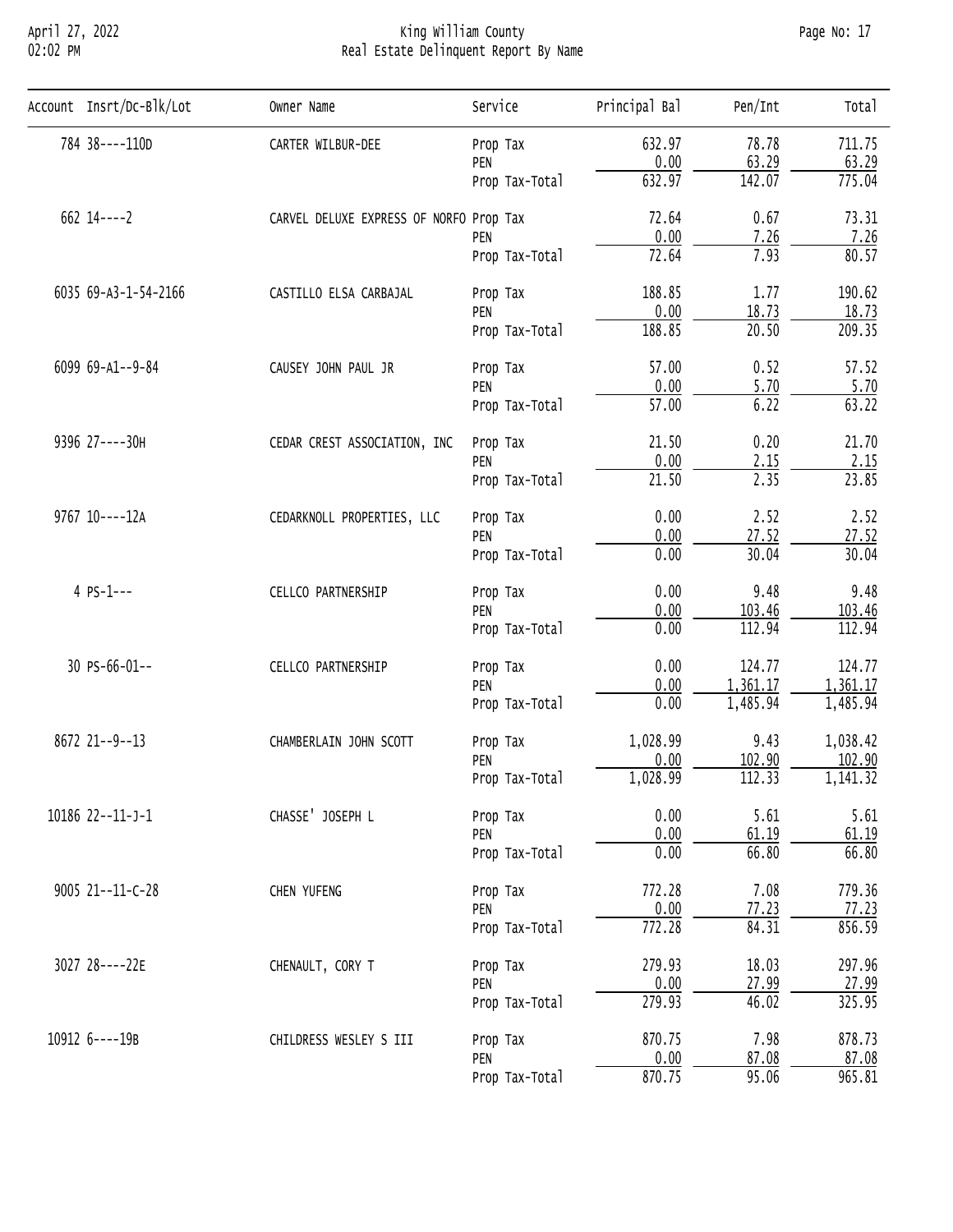# April 27, 2022 King William County Page No: 18 02:02 PM Real Estate Delinquent Report By Name

| Account Insrt/Dc-Blk/Lot | Owner Name                                                                                                                                                                                                                                                                                                                                                                                                                                                                                                                                                                                                                                                                                                                                                                                                                                                                                                                                                                                                                                                                                                                                                                                                                                                                                                                                                                                                                                                                                                | Service        | Principal Bal | Pen/Int                          | Total     |
|--------------------------|-----------------------------------------------------------------------------------------------------------------------------------------------------------------------------------------------------------------------------------------------------------------------------------------------------------------------------------------------------------------------------------------------------------------------------------------------------------------------------------------------------------------------------------------------------------------------------------------------------------------------------------------------------------------------------------------------------------------------------------------------------------------------------------------------------------------------------------------------------------------------------------------------------------------------------------------------------------------------------------------------------------------------------------------------------------------------------------------------------------------------------------------------------------------------------------------------------------------------------------------------------------------------------------------------------------------------------------------------------------------------------------------------------------------------------------------------------------------------------------------------------------|----------------|---------------|----------------------------------|-----------|
| $115461--8$              | CHRISCOE HERBERT F SR                                                                                                                                                                                                                                                                                                                                                                                                                                                                                                                                                                                                                                                                                                                                                                                                                                                                                                                                                                                                                                                                                                                                                                                                                                                                                                                                                                                                                                                                                     | Prop Tax       | 168.99        | 1.55                             | 170.54    |
|                          | 0.00<br>16.90<br>PEN<br>168.99<br>18.45<br>Prop Tax-Total<br>1,320.31<br>382.83<br>CHURCHVILLE LLC, A VA LIMITED<br>Prop Tax<br>93.74<br>0.86<br>CLARK ERNEST L<br>Prop Tax<br>0.00<br>9.37<br>PEN<br>93.74<br>10.23<br>Prop Tax-Total<br>7,548.74<br>4,240.84<br>CLARK GLORIA A BANKS<br>Prop Tax<br>0.00<br>757.53<br>PEN<br>7,548.74<br>4,998.37<br>Prop Tax-Total<br>14.14<br>11.02<br>CLARK MILTON L<br>Prop Tax<br>0.00<br>1.41<br>PEN<br>12.43<br>14.14<br>Prop Tax-Total<br>225.54<br>1,537.68<br>CLARK PRESTON ADOLPHUS ESTATE<br>Prop Tax<br>0.00<br>153.78<br>PEN<br>1,537.68<br>379.32<br>Prop Tax-Total<br>5.50<br>599.85<br><b>CLARKE BERNICE</b><br>Prop Tax<br>0.00<br>59.99<br>PEN<br>599.85<br>65.49<br>Prop Tax-Total<br>608.02<br>5.57<br>CLINE JEFFREY D<br>Prop Tax<br>0.00<br>60.80<br>PEN<br>608.02<br>66.37<br>Prop Tax-Total<br>197.80<br>7.28<br>CLINE MICHAEL<br>Prop Tax<br>0.00<br>19.78<br>PEN<br>197.80<br>27.06<br>Prop Tax-Total<br>396.91<br>3.64<br>COBB RUSSELL L JR & KUNCA<br>Prop Tax<br>0.00<br>39.69<br>PEN<br>396.91<br>43.33<br>Prop Tax-Total<br>2,714.16<br>248.80<br>COCHRAN JOHN A<br>Prop Tax<br>0.00<br>271.40<br>PEN<br>2,714.16<br>520.20<br>Prop Tax-Total<br>213.04<br>5,116.80<br>COFFEE GRANT<br>Prop Tax<br>0.00<br>511.69<br>PEN<br>5,116.80<br>724.73<br>Prop Tax-Total<br>202.50<br>18.36<br>COLARUSSO STELLA<br>Prop Tax<br>0.00<br>20.25<br>PEN<br>202.50<br>38.61<br>Prop Tax-Total<br>575.34<br>20.02<br>COLBERT PRESTON G JR<br>Prop Tax | 16.90          |               |                                  |           |
|                          |                                                                                                                                                                                                                                                                                                                                                                                                                                                                                                                                                                                                                                                                                                                                                                                                                                                                                                                                                                                                                                                                                                                                                                                                                                                                                                                                                                                                                                                                                                           | 187.44         |               |                                  |           |
| 891 54 ---- 56           |                                                                                                                                                                                                                                                                                                                                                                                                                                                                                                                                                                                                                                                                                                                                                                                                                                                                                                                                                                                                                                                                                                                                                                                                                                                                                                                                                                                                                                                                                                           |                |               |                                  | 1,703.14  |
| 930 21-F-1--10           |                                                                                                                                                                                                                                                                                                                                                                                                                                                                                                                                                                                                                                                                                                                                                                                                                                                                                                                                                                                                                                                                                                                                                                                                                                                                                                                                                                                                                                                                                                           |                |               |                                  | 94.60     |
|                          |                                                                                                                                                                                                                                                                                                                                                                                                                                                                                                                                                                                                                                                                                                                                                                                                                                                                                                                                                                                                                                                                                                                                                                                                                                                                                                                                                                                                                                                                                                           |                |               |                                  | 9.37      |
|                          |                                                                                                                                                                                                                                                                                                                                                                                                                                                                                                                                                                                                                                                                                                                                                                                                                                                                                                                                                                                                                                                                                                                                                                                                                                                                                                                                                                                                                                                                                                           | 103.97         |               |                                  |           |
| 386 44----42A            |                                                                                                                                                                                                                                                                                                                                                                                                                                                                                                                                                                                                                                                                                                                                                                                                                                                                                                                                                                                                                                                                                                                                                                                                                                                                                                                                                                                                                                                                                                           |                |               |                                  | 11,789.58 |
|                          | 757.53                                                                                                                                                                                                                                                                                                                                                                                                                                                                                                                                                                                                                                                                                                                                                                                                                                                                                                                                                                                                                                                                                                                                                                                                                                                                                                                                                                                                                                                                                                    |                |               |                                  |           |
|                          |                                                                                                                                                                                                                                                                                                                                                                                                                                                                                                                                                                                                                                                                                                                                                                                                                                                                                                                                                                                                                                                                                                                                                                                                                                                                                                                                                                                                                                                                                                           |                |               |                                  | 12,547.11 |
| 933 6----84D             |                                                                                                                                                                                                                                                                                                                                                                                                                                                                                                                                                                                                                                                                                                                                                                                                                                                                                                                                                                                                                                                                                                                                                                                                                                                                                                                                                                                                                                                                                                           |                |               |                                  | 25.16     |
|                          |                                                                                                                                                                                                                                                                                                                                                                                                                                                                                                                                                                                                                                                                                                                                                                                                                                                                                                                                                                                                                                                                                                                                                                                                                                                                                                                                                                                                                                                                                                           |                |               |                                  | 1.41      |
|                          |                                                                                                                                                                                                                                                                                                                                                                                                                                                                                                                                                                                                                                                                                                                                                                                                                                                                                                                                                                                                                                                                                                                                                                                                                                                                                                                                                                                                                                                                                                           |                |               |                                  | 26.57     |
| 934 29----29A            |                                                                                                                                                                                                                                                                                                                                                                                                                                                                                                                                                                                                                                                                                                                                                                                                                                                                                                                                                                                                                                                                                                                                                                                                                                                                                                                                                                                                                                                                                                           |                |               |                                  | 1,763.22  |
|                          |                                                                                                                                                                                                                                                                                                                                                                                                                                                                                                                                                                                                                                                                                                                                                                                                                                                                                                                                                                                                                                                                                                                                                                                                                                                                                                                                                                                                                                                                                                           |                |               |                                  | 153.78    |
|                          |                                                                                                                                                                                                                                                                                                                                                                                                                                                                                                                                                                                                                                                                                                                                                                                                                                                                                                                                                                                                                                                                                                                                                                                                                                                                                                                                                                                                                                                                                                           |                |               |                                  | 1,917.00  |
| 10784 29----29E          |                                                                                                                                                                                                                                                                                                                                                                                                                                                                                                                                                                                                                                                                                                                                                                                                                                                                                                                                                                                                                                                                                                                                                                                                                                                                                                                                                                                                                                                                                                           |                |               |                                  | 605.35    |
|                          |                                                                                                                                                                                                                                                                                                                                                                                                                                                                                                                                                                                                                                                                                                                                                                                                                                                                                                                                                                                                                                                                                                                                                                                                                                                                                                                                                                                                                                                                                                           |                |               |                                  | 59.99     |
|                          |                                                                                                                                                                                                                                                                                                                                                                                                                                                                                                                                                                                                                                                                                                                                                                                                                                                                                                                                                                                                                                                                                                                                                                                                                                                                                                                                                                                                                                                                                                           |                |               |                                  | 665.34    |
| 10313 28-B-4--27         |                                                                                                                                                                                                                                                                                                                                                                                                                                                                                                                                                                                                                                                                                                                                                                                                                                                                                                                                                                                                                                                                                                                                                                                                                                                                                                                                                                                                                                                                                                           |                |               |                                  | 613.59    |
|                          |                                                                                                                                                                                                                                                                                                                                                                                                                                                                                                                                                                                                                                                                                                                                                                                                                                                                                                                                                                                                                                                                                                                                                                                                                                                                                                                                                                                                                                                                                                           |                |               |                                  | 60.80     |
|                          |                                                                                                                                                                                                                                                                                                                                                                                                                                                                                                                                                                                                                                                                                                                                                                                                                                                                                                                                                                                                                                                                                                                                                                                                                                                                                                                                                                                                                                                                                                           |                |               |                                  | 674.39    |
| 3404 11----76            |                                                                                                                                                                                                                                                                                                                                                                                                                                                                                                                                                                                                                                                                                                                                                                                                                                                                                                                                                                                                                                                                                                                                                                                                                                                                                                                                                                                                                                                                                                           |                |               |                                  | 205.08    |
|                          |                                                                                                                                                                                                                                                                                                                                                                                                                                                                                                                                                                                                                                                                                                                                                                                                                                                                                                                                                                                                                                                                                                                                                                                                                                                                                                                                                                                                                                                                                                           | 19.78          |               |                                  |           |
|                          |                                                                                                                                                                                                                                                                                                                                                                                                                                                                                                                                                                                                                                                                                                                                                                                                                                                                                                                                                                                                                                                                                                                                                                                                                                                                                                                                                                                                                                                                                                           | 224.86         |               |                                  |           |
| 6445 69-A1--5-21         |                                                                                                                                                                                                                                                                                                                                                                                                                                                                                                                                                                                                                                                                                                                                                                                                                                                                                                                                                                                                                                                                                                                                                                                                                                                                                                                                                                                                                                                                                                           |                |               |                                  | 400.55    |
|                          |                                                                                                                                                                                                                                                                                                                                                                                                                                                                                                                                                                                                                                                                                                                                                                                                                                                                                                                                                                                                                                                                                                                                                                                                                                                                                                                                                                                                                                                                                                           |                |               | 0.00<br>17.17<br>575.34<br>37.19 | 39.69     |
|                          |                                                                                                                                                                                                                                                                                                                                                                                                                                                                                                                                                                                                                                                                                                                                                                                                                                                                                                                                                                                                                                                                                                                                                                                                                                                                                                                                                                                                                                                                                                           |                |               |                                  | 440.24    |
| 2997 14----15C           |                                                                                                                                                                                                                                                                                                                                                                                                                                                                                                                                                                                                                                                                                                                                                                                                                                                                                                                                                                                                                                                                                                                                                                                                                                                                                                                                                                                                                                                                                                           |                |               |                                  | 2,962.96  |
|                          |                                                                                                                                                                                                                                                                                                                                                                                                                                                                                                                                                                                                                                                                                                                                                                                                                                                                                                                                                                                                                                                                                                                                                                                                                                                                                                                                                                                                                                                                                                           |                |               |                                  | 271.40    |
|                          |                                                                                                                                                                                                                                                                                                                                                                                                                                                                                                                                                                                                                                                                                                                                                                                                                                                                                                                                                                                                                                                                                                                                                                                                                                                                                                                                                                                                                                                                                                           |                |               |                                  | 3,234.36  |
| 11042 34----9C           |                                                                                                                                                                                                                                                                                                                                                                                                                                                                                                                                                                                                                                                                                                                                                                                                                                                                                                                                                                                                                                                                                                                                                                                                                                                                                                                                                                                                                                                                                                           |                |               |                                  | 5,329.84  |
|                          |                                                                                                                                                                                                                                                                                                                                                                                                                                                                                                                                                                                                                                                                                                                                                                                                                                                                                                                                                                                                                                                                                                                                                                                                                                                                                                                                                                                                                                                                                                           |                |               |                                  | 511.69    |
|                          |                                                                                                                                                                                                                                                                                                                                                                                                                                                                                                                                                                                                                                                                                                                                                                                                                                                                                                                                                                                                                                                                                                                                                                                                                                                                                                                                                                                                                                                                                                           |                |               |                                  | 5,841.53  |
| 5195 63-A9-6--4A         |                                                                                                                                                                                                                                                                                                                                                                                                                                                                                                                                                                                                                                                                                                                                                                                                                                                                                                                                                                                                                                                                                                                                                                                                                                                                                                                                                                                                                                                                                                           |                |               |                                  | 220.86    |
|                          |                                                                                                                                                                                                                                                                                                                                                                                                                                                                                                                                                                                                                                                                                                                                                                                                                                                                                                                                                                                                                                                                                                                                                                                                                                                                                                                                                                                                                                                                                                           |                |               |                                  | 20.25     |
|                          |                                                                                                                                                                                                                                                                                                                                                                                                                                                                                                                                                                                                                                                                                                                                                                                                                                                                                                                                                                                                                                                                                                                                                                                                                                                                                                                                                                                                                                                                                                           |                |               |                                  | 241.11    |
| $8212$ 31--4--6          |                                                                                                                                                                                                                                                                                                                                                                                                                                                                                                                                                                                                                                                                                                                                                                                                                                                                                                                                                                                                                                                                                                                                                                                                                                                                                                                                                                                                                                                                                                           |                |               |                                  | 595.36    |
|                          |                                                                                                                                                                                                                                                                                                                                                                                                                                                                                                                                                                                                                                                                                                                                                                                                                                                                                                                                                                                                                                                                                                                                                                                                                                                                                                                                                                                                                                                                                                           | PEN            |               |                                  | 17.17     |
|                          |                                                                                                                                                                                                                                                                                                                                                                                                                                                                                                                                                                                                                                                                                                                                                                                                                                                                                                                                                                                                                                                                                                                                                                                                                                                                                                                                                                                                                                                                                                           | Prop Tax-Total |               |                                  | 612.53    |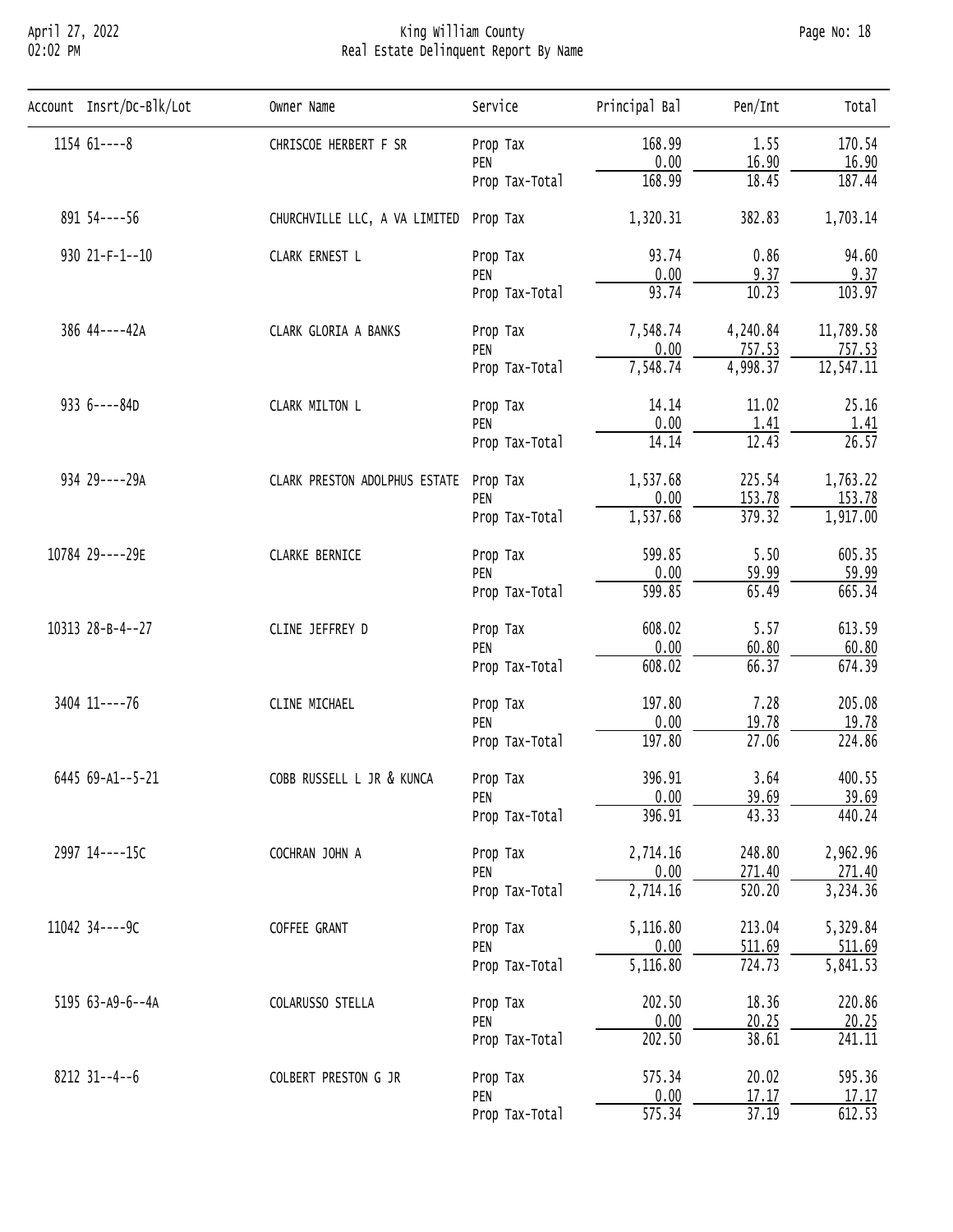# April 27, 2022 King William County Page No: 19 02:02 PM Real Estate Delinquent Report By Name

| Account Insrt/Dc-Blk/Lot            | Owner Name                                                                                                                                                                                                                                                                                                                                                                                                                                                                                                                                                                                                                                                                                                                                                                                                                                                                                                                                                                                                                                                                                                                                                                                                                                                                                                                                                                                                                     | Service                                                                                                                                                                                                                  | Principal Bal | Pen/Int | Total    |
|-------------------------------------|--------------------------------------------------------------------------------------------------------------------------------------------------------------------------------------------------------------------------------------------------------------------------------------------------------------------------------------------------------------------------------------------------------------------------------------------------------------------------------------------------------------------------------------------------------------------------------------------------------------------------------------------------------------------------------------------------------------------------------------------------------------------------------------------------------------------------------------------------------------------------------------------------------------------------------------------------------------------------------------------------------------------------------------------------------------------------------------------------------------------------------------------------------------------------------------------------------------------------------------------------------------------------------------------------------------------------------------------------------------------------------------------------------------------------------|--------------------------------------------------------------------------------------------------------------------------------------------------------------------------------------------------------------------------|---------------|---------|----------|
| 3576 44----95                       | COLD HARBOR, LLC                                                                                                                                                                                                                                                                                                                                                                                                                                                                                                                                                                                                                                                                                                                                                                                                                                                                                                                                                                                                                                                                                                                                                                                                                                                                                                                                                                                                               | Prop Tax                                                                                                                                                                                                                 | 266.60        | 9.76    | 276.36   |
|                                     |                                                                                                                                                                                                                                                                                                                                                                                                                                                                                                                                                                                                                                                                                                                                                                                                                                                                                                                                                                                                                                                                                                                                                                                                                                                                                                                                                                                                                                | PEN                                                                                                                                                                                                                      |               |         | 26.66    |
|                                     |                                                                                                                                                                                                                                                                                                                                                                                                                                                                                                                                                                                                                                                                                                                                                                                                                                                                                                                                                                                                                                                                                                                                                                                                                                                                                                                                                                                                                                |                                                                                                                                                                                                                          |               |         | 303.02   |
| 10886 44----95A<br>COLD HARBOR, LLC | Prop Tax                                                                                                                                                                                                                                                                                                                                                                                                                                                                                                                                                                                                                                                                                                                                                                                                                                                                                                                                                                                                                                                                                                                                                                                                                                                                                                                                                                                                                       | 175.01                                                                                                                                                                                                                   | 1.60          |         |          |
|                                     | 0.00<br>26.66<br>266.60<br>36.42<br>Prop Tax-Total<br>0.00<br>17.50<br>PEN<br>175.01<br>19.10<br>Prop Tax-Total<br>0.00<br>1.77<br>COLE JAMES MARVIN<br>Prop Tax<br>0.00<br>19.35<br>PEN<br>0.00<br>21.12<br>Prop Tax-Total<br>999.32<br>91.60<br>COMMONWEALTH OF VIRGINIA TRUST Prop Tax<br>0.00<br>99.92<br>PEN<br>191.52<br>999.32<br>Prop Tax-Total<br>894.91<br>106.40<br>CONNOR JAMES R<br>Prop Tax<br>0.00<br>89.49<br>PEN<br>894.91<br>195.89<br>Prop Tax-Total<br>2,069.60<br>905.70<br>CONTEL OF VIRGINIA INCORPORATE Prop Tax<br>206.96<br>0.00<br>PEN<br>2,069.60<br>1,112.66<br>Prop Tax-Total<br>2,203.62<br>323.29<br>CONTI JEREMIAH J<br>Prop Tax<br>0.00<br>220.38<br>PEN<br>2,203.62<br>543.67<br>Prop Tax-Total<br>1,306.34<br>59.90<br>COOK, HANNAH<br>Prop Tax<br>95.03<br>0.87<br>COPELAND GARNETT ET ALS<br>Prop Tax<br>0.00<br>9.50<br>PEN<br>95.03<br>10.37<br>Prop Tax-Total<br>703.05<br>COREY & IAN ACQUISITIONS, LLC Prop Tax<br>6.45<br>0.00<br>70.31<br>PEN<br>703.05<br>76.76<br>Prop Tax-Total<br>COSBY COREY L<br>84.41<br>678.09<br>Prop Tax<br>0.00<br>67.83<br>PEN<br>152.24<br>678.09<br>Prop Tax-Total<br>442.04<br>15.32<br>COSTA CONSTANCE W<br>Prop Tax<br>0.00<br>13.34<br>PEN<br>442.04<br>28.66<br>Prop Tax-Total<br>0.00<br>5.31<br>COX REBECCA MAE<br>Prop Tax<br>0.00<br>57.92<br>PEN<br>63.23<br>0.00<br>Prop Tax-Total<br>1,035.44<br>9.49<br>CRAWFORD RAYMOND C<br>Prop Tax |                                                                                                                                                                                                                          |               |         |          |
|                                     |                                                                                                                                                                                                                                                                                                                                                                                                                                                                                                                                                                                                                                                                                                                                                                                                                                                                                                                                                                                                                                                                                                                                                                                                                                                                                                                                                                                                                                |                                                                                                                                                                                                                          |               |         |          |
| 7700 11----33E                      |                                                                                                                                                                                                                                                                                                                                                                                                                                                                                                                                                                                                                                                                                                                                                                                                                                                                                                                                                                                                                                                                                                                                                                                                                                                                                                                                                                                                                                |                                                                                                                                                                                                                          |               |         | 1.77     |
|                                     |                                                                                                                                                                                                                                                                                                                                                                                                                                                                                                                                                                                                                                                                                                                                                                                                                                                                                                                                                                                                                                                                                                                                                                                                                                                                                                                                                                                                                                | 176.61<br>17.50<br>194.11<br>19.35<br>21.12<br>1,090.92<br>99.92<br>1,190.84<br>1,001.31<br>89.49<br>1,090.80<br>2,975.30<br>206.96<br>3,182.26<br>2,526.91<br>220.38<br>2,747.29<br>1,366.24<br>95.90<br>9.50<br>105.40 |               |         |          |
|                                     |                                                                                                                                                                                                                                                                                                                                                                                                                                                                                                                                                                                                                                                                                                                                                                                                                                                                                                                                                                                                                                                                                                                                                                                                                                                                                                                                                                                                                                |                                                                                                                                                                                                                          |               |         |          |
| 1073 47----60B                      |                                                                                                                                                                                                                                                                                                                                                                                                                                                                                                                                                                                                                                                                                                                                                                                                                                                                                                                                                                                                                                                                                                                                                                                                                                                                                                                                                                                                                                |                                                                                                                                                                                                                          |               |         |          |
|                                     |                                                                                                                                                                                                                                                                                                                                                                                                                                                                                                                                                                                                                                                                                                                                                                                                                                                                                                                                                                                                                                                                                                                                                                                                                                                                                                                                                                                                                                |                                                                                                                                                                                                                          |               |         |          |
|                                     |                                                                                                                                                                                                                                                                                                                                                                                                                                                                                                                                                                                                                                                                                                                                                                                                                                                                                                                                                                                                                                                                                                                                                                                                                                                                                                                                                                                                                                |                                                                                                                                                                                                                          |               |         |          |
| 4374 18----40                       |                                                                                                                                                                                                                                                                                                                                                                                                                                                                                                                                                                                                                                                                                                                                                                                                                                                                                                                                                                                                                                                                                                                                                                                                                                                                                                                                                                                                                                |                                                                                                                                                                                                                          |               |         |          |
|                                     |                                                                                                                                                                                                                                                                                                                                                                                                                                                                                                                                                                                                                                                                                                                                                                                                                                                                                                                                                                                                                                                                                                                                                                                                                                                                                                                                                                                                                                | 0.00<br>103.54<br>PEN<br>113.03<br>1,035.44<br>Prop Tax-Total                                                                                                                                                            |               |         |          |
| $8006$ 13----19                     |                                                                                                                                                                                                                                                                                                                                                                                                                                                                                                                                                                                                                                                                                                                                                                                                                                                                                                                                                                                                                                                                                                                                                                                                                                                                                                                                                                                                                                |                                                                                                                                                                                                                          |               |         |          |
| 8606 63-A7-10--27                   |                                                                                                                                                                                                                                                                                                                                                                                                                                                                                                                                                                                                                                                                                                                                                                                                                                                                                                                                                                                                                                                                                                                                                                                                                                                                                                                                                                                                                                |                                                                                                                                                                                                                          |               |         |          |
|                                     |                                                                                                                                                                                                                                                                                                                                                                                                                                                                                                                                                                                                                                                                                                                                                                                                                                                                                                                                                                                                                                                                                                                                                                                                                                                                                                                                                                                                                                |                                                                                                                                                                                                                          |               |         |          |
|                                     |                                                                                                                                                                                                                                                                                                                                                                                                                                                                                                                                                                                                                                                                                                                                                                                                                                                                                                                                                                                                                                                                                                                                                                                                                                                                                                                                                                                                                                |                                                                                                                                                                                                                          |               |         |          |
|                                     |                                                                                                                                                                                                                                                                                                                                                                                                                                                                                                                                                                                                                                                                                                                                                                                                                                                                                                                                                                                                                                                                                                                                                                                                                                                                                                                                                                                                                                |                                                                                                                                                                                                                          |               |         |          |
|                                     |                                                                                                                                                                                                                                                                                                                                                                                                                                                                                                                                                                                                                                                                                                                                                                                                                                                                                                                                                                                                                                                                                                                                                                                                                                                                                                                                                                                                                                |                                                                                                                                                                                                                          |               |         |          |
|                                     |                                                                                                                                                                                                                                                                                                                                                                                                                                                                                                                                                                                                                                                                                                                                                                                                                                                                                                                                                                                                                                                                                                                                                                                                                                                                                                                                                                                                                                |                                                                                                                                                                                                                          |               |         |          |
| 9360 27--3-B-13                     |                                                                                                                                                                                                                                                                                                                                                                                                                                                                                                                                                                                                                                                                                                                                                                                                                                                                                                                                                                                                                                                                                                                                                                                                                                                                                                                                                                                                                                |                                                                                                                                                                                                                          |               |         |          |
| $4696---48$                         |                                                                                                                                                                                                                                                                                                                                                                                                                                                                                                                                                                                                                                                                                                                                                                                                                                                                                                                                                                                                                                                                                                                                                                                                                                                                                                                                                                                                                                |                                                                                                                                                                                                                          |               |         |          |
|                                     |                                                                                                                                                                                                                                                                                                                                                                                                                                                                                                                                                                                                                                                                                                                                                                                                                                                                                                                                                                                                                                                                                                                                                                                                                                                                                                                                                                                                                                |                                                                                                                                                                                                                          |               |         |          |
|                                     |                                                                                                                                                                                                                                                                                                                                                                                                                                                                                                                                                                                                                                                                                                                                                                                                                                                                                                                                                                                                                                                                                                                                                                                                                                                                                                                                                                                                                                |                                                                                                                                                                                                                          |               |         |          |
| $8825$ 34--1--3                     |                                                                                                                                                                                                                                                                                                                                                                                                                                                                                                                                                                                                                                                                                                                                                                                                                                                                                                                                                                                                                                                                                                                                                                                                                                                                                                                                                                                                                                |                                                                                                                                                                                                                          |               | 709.50  |          |
|                                     |                                                                                                                                                                                                                                                                                                                                                                                                                                                                                                                                                                                                                                                                                                                                                                                                                                                                                                                                                                                                                                                                                                                                                                                                                                                                                                                                                                                                                                |                                                                                                                                                                                                                          |               |         | 70.31    |
|                                     |                                                                                                                                                                                                                                                                                                                                                                                                                                                                                                                                                                                                                                                                                                                                                                                                                                                                                                                                                                                                                                                                                                                                                                                                                                                                                                                                                                                                                                |                                                                                                                                                                                                                          |               |         | 779.81   |
| 1027 11----34B                      |                                                                                                                                                                                                                                                                                                                                                                                                                                                                                                                                                                                                                                                                                                                                                                                                                                                                                                                                                                                                                                                                                                                                                                                                                                                                                                                                                                                                                                |                                                                                                                                                                                                                          |               |         | 762.50   |
|                                     |                                                                                                                                                                                                                                                                                                                                                                                                                                                                                                                                                                                                                                                                                                                                                                                                                                                                                                                                                                                                                                                                                                                                                                                                                                                                                                                                                                                                                                |                                                                                                                                                                                                                          |               |         | 67.83    |
|                                     |                                                                                                                                                                                                                                                                                                                                                                                                                                                                                                                                                                                                                                                                                                                                                                                                                                                                                                                                                                                                                                                                                                                                                                                                                                                                                                                                                                                                                                |                                                                                                                                                                                                                          |               |         | 830.33   |
| 5204 69-A3-1-28-1759                |                                                                                                                                                                                                                                                                                                                                                                                                                                                                                                                                                                                                                                                                                                                                                                                                                                                                                                                                                                                                                                                                                                                                                                                                                                                                                                                                                                                                                                |                                                                                                                                                                                                                          |               |         | 457.36   |
|                                     |                                                                                                                                                                                                                                                                                                                                                                                                                                                                                                                                                                                                                                                                                                                                                                                                                                                                                                                                                                                                                                                                                                                                                                                                                                                                                                                                                                                                                                |                                                                                                                                                                                                                          |               |         | 13.34    |
|                                     |                                                                                                                                                                                                                                                                                                                                                                                                                                                                                                                                                                                                                                                                                                                                                                                                                                                                                                                                                                                                                                                                                                                                                                                                                                                                                                                                                                                                                                |                                                                                                                                                                                                                          |               |         | 470.70   |
| 1187 63----12                       |                                                                                                                                                                                                                                                                                                                                                                                                                                                                                                                                                                                                                                                                                                                                                                                                                                                                                                                                                                                                                                                                                                                                                                                                                                                                                                                                                                                                                                |                                                                                                                                                                                                                          |               |         | 5.31     |
|                                     |                                                                                                                                                                                                                                                                                                                                                                                                                                                                                                                                                                                                                                                                                                                                                                                                                                                                                                                                                                                                                                                                                                                                                                                                                                                                                                                                                                                                                                |                                                                                                                                                                                                                          |               |         | 57.92    |
|                                     |                                                                                                                                                                                                                                                                                                                                                                                                                                                                                                                                                                                                                                                                                                                                                                                                                                                                                                                                                                                                                                                                                                                                                                                                                                                                                                                                                                                                                                |                                                                                                                                                                                                                          |               |         | 63.23    |
| 7861 14--6--9                       |                                                                                                                                                                                                                                                                                                                                                                                                                                                                                                                                                                                                                                                                                                                                                                                                                                                                                                                                                                                                                                                                                                                                                                                                                                                                                                                                                                                                                                |                                                                                                                                                                                                                          |               |         | 1,044.93 |
|                                     |                                                                                                                                                                                                                                                                                                                                                                                                                                                                                                                                                                                                                                                                                                                                                                                                                                                                                                                                                                                                                                                                                                                                                                                                                                                                                                                                                                                                                                |                                                                                                                                                                                                                          |               |         | 103.54   |
|                                     |                                                                                                                                                                                                                                                                                                                                                                                                                                                                                                                                                                                                                                                                                                                                                                                                                                                                                                                                                                                                                                                                                                                                                                                                                                                                                                                                                                                                                                |                                                                                                                                                                                                                          |               |         | 1,148.47 |
|                                     |                                                                                                                                                                                                                                                                                                                                                                                                                                                                                                                                                                                                                                                                                                                                                                                                                                                                                                                                                                                                                                                                                                                                                                                                                                                                                                                                                                                                                                |                                                                                                                                                                                                                          |               |         |          |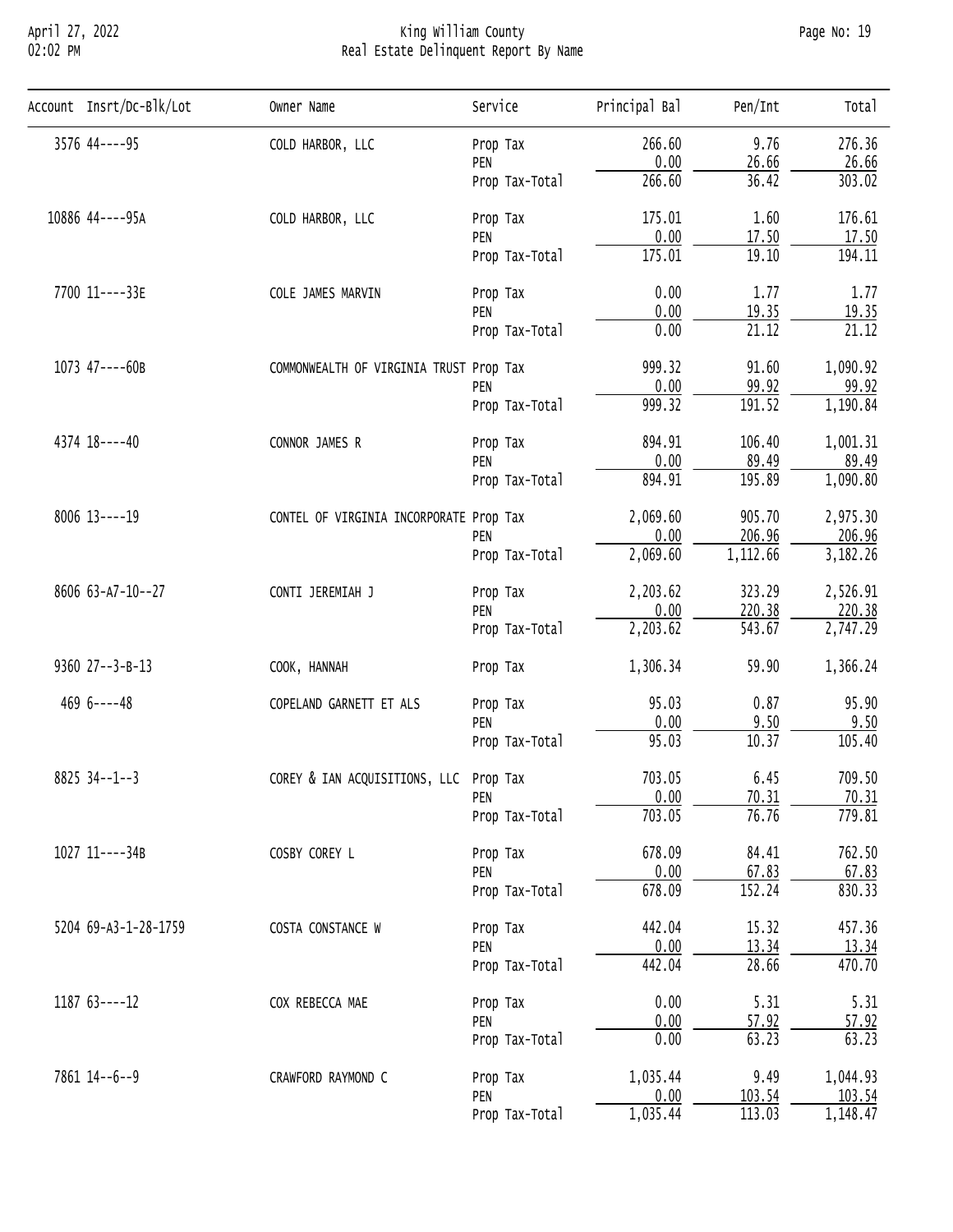# April 27, 2022 King William County Page No: 20 02:02 PM Real Estate Delinquent Report By Name

| Account Insrt/Dc-Blk/Lot | Owner Name                                                                                                                                                                                                                                                                                                                                                                                                                                                                                                                                                                                                                                                                                                                                                                                                                                                                                                                                                                                                                                                                                                                                                                                                                                                                                                                                                                                           | Service        | Principal Bal                          | Pen/Int | Total    |
|--------------------------|------------------------------------------------------------------------------------------------------------------------------------------------------------------------------------------------------------------------------------------------------------------------------------------------------------------------------------------------------------------------------------------------------------------------------------------------------------------------------------------------------------------------------------------------------------------------------------------------------------------------------------------------------------------------------------------------------------------------------------------------------------------------------------------------------------------------------------------------------------------------------------------------------------------------------------------------------------------------------------------------------------------------------------------------------------------------------------------------------------------------------------------------------------------------------------------------------------------------------------------------------------------------------------------------------------------------------------------------------------------------------------------------------|----------------|----------------------------------------|---------|----------|
| $726 - -2 - -4$          | CROSS BERNARD H                                                                                                                                                                                                                                                                                                                                                                                                                                                                                                                                                                                                                                                                                                                                                                                                                                                                                                                                                                                                                                                                                                                                                                                                                                                                                                                                                                                      | Prop Tax       | 2,414.58                               | 47.25   | 2,461.83 |
|                          |                                                                                                                                                                                                                                                                                                                                                                                                                                                                                                                                                                                                                                                                                                                                                                                                                                                                                                                                                                                                                                                                                                                                                                                                                                                                                                                                                                                                      | PEN            |                                        |         | 73.62    |
|                          |                                                                                                                                                                                                                                                                                                                                                                                                                                                                                                                                                                                                                                                                                                                                                                                                                                                                                                                                                                                                                                                                                                                                                                                                                                                                                                                                                                                                      | Prop Tax-Total |                                        |         | 2,535.45 |
| 5305 69-A3-1-27-1765     | CROWE JOSEPH & ELIZABETH                                                                                                                                                                                                                                                                                                                                                                                                                                                                                                                                                                                                                                                                                                                                                                                                                                                                                                                                                                                                                                                                                                                                                                                                                                                                                                                                                                             | Prop Tax       | 45.98                                  | 2.21    | 48.19    |
|                          | 0.00<br>73.62<br>2,414.58<br>120.87<br>0.00<br>24.15<br>PEN<br>45.98<br>26.36<br>Prop Tax-Total<br>600.72<br>5.51<br>CROWE THOMAS L<br>Prop Tax<br>0.00<br>60.07<br>PEN<br>65.58<br>600.72<br>Prop Tax-Total<br>5,133.83<br>1,186.08<br>CRUMP DONALD RAY JR<br>Prop Tax<br>513.39<br>0.00<br>PEN<br>$\overline{5,133.83}$<br>1,699.47<br>Prop Tax-Total<br>CRUMP FREDERICK & CAROLYN<br>209.38<br>1.92<br>Prop Tax<br>0.00<br>20.94<br>PEN<br>22.86<br>209.38<br>Prop Tax-Total<br>43.00<br>1.60<br>CUSTALOW ALBERT SHANNON<br>Prop Tax<br>0.00<br>4.30<br>PEN<br>5.90<br>43.00<br>Prop Tax-Total<br>39.08<br>25.16<br>CUSTALOW DONNA MARIE<br>Prop Tax<br>3.91<br>0.00<br>PEN<br>39.08<br>29.07<br>Prop Tax-Total<br>39.08<br>25.16<br>CUSTALOW DONNA MARIE<br>Prop Tax<br>3.91<br>0.00<br>PEN<br>39.08<br>29.07<br>Prop Tax-Total<br>44.04<br>28.80<br>CUSTALOW DONNA MARIE<br>Prop Tax<br>0.00<br>4.40<br>PEN<br>33.20<br>44.04<br>Prop Tax-Total<br>58.62<br>37.56<br>CUSTALOW DONNA MARIE<br>Prop Tax<br>0.00<br>5.86<br>PEN<br>$\overline{58.62}$<br>43.42<br>Prop Tax-Total<br>146.55<br>95.09<br>CUSTALOW DONNA MARIE<br>Prop Tax<br>0.00<br>14.73<br>PEN<br>146.55<br>109.82<br>Prop Tax-Total<br>2,495.20<br>2,811.01<br>CUSTALOW JESSE<br>Prop Tax<br>0.00<br>249.52<br>PEN<br>2,495.20<br>3,060.53<br>Prop Tax-Total<br>CUSTALOW JESSE W & MILDRED H<br>1,283.04<br>1,052.20<br>Prop Tax | 24.15          |                                        |         |          |
|                          |                                                                                                                                                                                                                                                                                                                                                                                                                                                                                                                                                                                                                                                                                                                                                                                                                                                                                                                                                                                                                                                                                                                                                                                                                                                                                                                                                                                                      | 72.34          |                                        |         |          |
| $9120$ $48--2--2$        |                                                                                                                                                                                                                                                                                                                                                                                                                                                                                                                                                                                                                                                                                                                                                                                                                                                                                                                                                                                                                                                                                                                                                                                                                                                                                                                                                                                                      | 606.23         |                                        |         |          |
|                          |                                                                                                                                                                                                                                                                                                                                                                                                                                                                                                                                                                                                                                                                                                                                                                                                                                                                                                                                                                                                                                                                                                                                                                                                                                                                                                                                                                                                      |                | 60.07                                  |         |          |
|                          |                                                                                                                                                                                                                                                                                                                                                                                                                                                                                                                                                                                                                                                                                                                                                                                                                                                                                                                                                                                                                                                                                                                                                                                                                                                                                                                                                                                                      |                |                                        |         | 666.30   |
| $1356$ 5-D---21          |                                                                                                                                                                                                                                                                                                                                                                                                                                                                                                                                                                                                                                                                                                                                                                                                                                                                                                                                                                                                                                                                                                                                                                                                                                                                                                                                                                                                      |                |                                        |         | 6,319.91 |
|                          |                                                                                                                                                                                                                                                                                                                                                                                                                                                                                                                                                                                                                                                                                                                                                                                                                                                                                                                                                                                                                                                                                                                                                                                                                                                                                                                                                                                                      |                |                                        |         | 513.39   |
|                          |                                                                                                                                                                                                                                                                                                                                                                                                                                                                                                                                                                                                                                                                                                                                                                                                                                                                                                                                                                                                                                                                                                                                                                                                                                                                                                                                                                                                      |                |                                        |         | 6,833.30 |
| 6144 69-A3-1-28-1756     |                                                                                                                                                                                                                                                                                                                                                                                                                                                                                                                                                                                                                                                                                                                                                                                                                                                                                                                                                                                                                                                                                                                                                                                                                                                                                                                                                                                                      |                |                                        |         | 211.30   |
|                          |                                                                                                                                                                                                                                                                                                                                                                                                                                                                                                                                                                                                                                                                                                                                                                                                                                                                                                                                                                                                                                                                                                                                                                                                                                                                                                                                                                                                      |                |                                        |         | 20.94    |
|                          |                                                                                                                                                                                                                                                                                                                                                                                                                                                                                                                                                                                                                                                                                                                                                                                                                                                                                                                                                                                                                                                                                                                                                                                                                                                                                                                                                                                                      |                |                                        |         | 232.24   |
| 10688 47----62A          |                                                                                                                                                                                                                                                                                                                                                                                                                                                                                                                                                                                                                                                                                                                                                                                                                                                                                                                                                                                                                                                                                                                                                                                                                                                                                                                                                                                                      |                |                                        |         | 44.60    |
|                          |                                                                                                                                                                                                                                                                                                                                                                                                                                                                                                                                                                                                                                                                                                                                                                                                                                                                                                                                                                                                                                                                                                                                                                                                                                                                                                                                                                                                      |                |                                        |         | 4.30     |
|                          |                                                                                                                                                                                                                                                                                                                                                                                                                                                                                                                                                                                                                                                                                                                                                                                                                                                                                                                                                                                                                                                                                                                                                                                                                                                                                                                                                                                                      |                |                                        |         | 48.90    |
| 6658 69-A1-32--405       |                                                                                                                                                                                                                                                                                                                                                                                                                                                                                                                                                                                                                                                                                                                                                                                                                                                                                                                                                                                                                                                                                                                                                                                                                                                                                                                                                                                                      |                |                                        |         | 64.24    |
|                          |                                                                                                                                                                                                                                                                                                                                                                                                                                                                                                                                                                                                                                                                                                                                                                                                                                                                                                                                                                                                                                                                                                                                                                                                                                                                                                                                                                                                      |                |                                        |         | 3.91     |
|                          |                                                                                                                                                                                                                                                                                                                                                                                                                                                                                                                                                                                                                                                                                                                                                                                                                                                                                                                                                                                                                                                                                                                                                                                                                                                                                                                                                                                                      |                |                                        |         | 68.15    |
| 6660 69-A1--44-591       |                                                                                                                                                                                                                                                                                                                                                                                                                                                                                                                                                                                                                                                                                                                                                                                                                                                                                                                                                                                                                                                                                                                                                                                                                                                                                                                                                                                                      |                | 64.24                                  |         |          |
|                          |                                                                                                                                                                                                                                                                                                                                                                                                                                                                                                                                                                                                                                                                                                                                                                                                                                                                                                                                                                                                                                                                                                                                                                                                                                                                                                                                                                                                      |                | 0.00<br>128.32<br>1,283.04<br>1,180.52 | 3.91    |          |
|                          |                                                                                                                                                                                                                                                                                                                                                                                                                                                                                                                                                                                                                                                                                                                                                                                                                                                                                                                                                                                                                                                                                                                                                                                                                                                                                                                                                                                                      |                |                                        |         | 68.15    |
| 6661 69-A2--72-1200B     |                                                                                                                                                                                                                                                                                                                                                                                                                                                                                                                                                                                                                                                                                                                                                                                                                                                                                                                                                                                                                                                                                                                                                                                                                                                                                                                                                                                                      |                |                                        |         | 72.84    |
|                          |                                                                                                                                                                                                                                                                                                                                                                                                                                                                                                                                                                                                                                                                                                                                                                                                                                                                                                                                                                                                                                                                                                                                                                                                                                                                                                                                                                                                      |                | 4.40                                   |         |          |
|                          |                                                                                                                                                                                                                                                                                                                                                                                                                                                                                                                                                                                                                                                                                                                                                                                                                                                                                                                                                                                                                                                                                                                                                                                                                                                                                                                                                                                                      |                |                                        |         | 77.24    |
| 6662 69-A2--73-1181      |                                                                                                                                                                                                                                                                                                                                                                                                                                                                                                                                                                                                                                                                                                                                                                                                                                                                                                                                                                                                                                                                                                                                                                                                                                                                                                                                                                                                      |                |                                        |         | 96.18    |
|                          |                                                                                                                                                                                                                                                                                                                                                                                                                                                                                                                                                                                                                                                                                                                                                                                                                                                                                                                                                                                                                                                                                                                                                                                                                                                                                                                                                                                                      |                |                                        |         | 5.86     |
|                          |                                                                                                                                                                                                                                                                                                                                                                                                                                                                                                                                                                                                                                                                                                                                                                                                                                                                                                                                                                                                                                                                                                                                                                                                                                                                                                                                                                                                      |                |                                        |         | 102.04   |
| 6663 69-A2-1-11-1582     |                                                                                                                                                                                                                                                                                                                                                                                                                                                                                                                                                                                                                                                                                                                                                                                                                                                                                                                                                                                                                                                                                                                                                                                                                                                                                                                                                                                                      |                |                                        |         | 241.64   |
|                          |                                                                                                                                                                                                                                                                                                                                                                                                                                                                                                                                                                                                                                                                                                                                                                                                                                                                                                                                                                                                                                                                                                                                                                                                                                                                                                                                                                                                      |                |                                        |         | 14.73    |
|                          |                                                                                                                                                                                                                                                                                                                                                                                                                                                                                                                                                                                                                                                                                                                                                                                                                                                                                                                                                                                                                                                                                                                                                                                                                                                                                                                                                                                                      |                |                                        |         | 256.37   |
| $107762 - B - -2$        |                                                                                                                                                                                                                                                                                                                                                                                                                                                                                                                                                                                                                                                                                                                                                                                                                                                                                                                                                                                                                                                                                                                                                                                                                                                                                                                                                                                                      |                |                                        |         | 5,306.21 |
|                          |                                                                                                                                                                                                                                                                                                                                                                                                                                                                                                                                                                                                                                                                                                                                                                                                                                                                                                                                                                                                                                                                                                                                                                                                                                                                                                                                                                                                      |                |                                        |         | 249.52   |
|                          |                                                                                                                                                                                                                                                                                                                                                                                                                                                                                                                                                                                                                                                                                                                                                                                                                                                                                                                                                                                                                                                                                                                                                                                                                                                                                                                                                                                                      |                |                                        |         | 5,555.73 |
| 5230 69-A1-26--325A      |                                                                                                                                                                                                                                                                                                                                                                                                                                                                                                                                                                                                                                                                                                                                                                                                                                                                                                                                                                                                                                                                                                                                                                                                                                                                                                                                                                                                      |                |                                        |         | 2,335.24 |
|                          |                                                                                                                                                                                                                                                                                                                                                                                                                                                                                                                                                                                                                                                                                                                                                                                                                                                                                                                                                                                                                                                                                                                                                                                                                                                                                                                                                                                                      | PEN            |                                        |         | 128.32   |
|                          |                                                                                                                                                                                                                                                                                                                                                                                                                                                                                                                                                                                                                                                                                                                                                                                                                                                                                                                                                                                                                                                                                                                                                                                                                                                                                                                                                                                                      | Prop Tax-Total |                                        |         | 2,463.56 |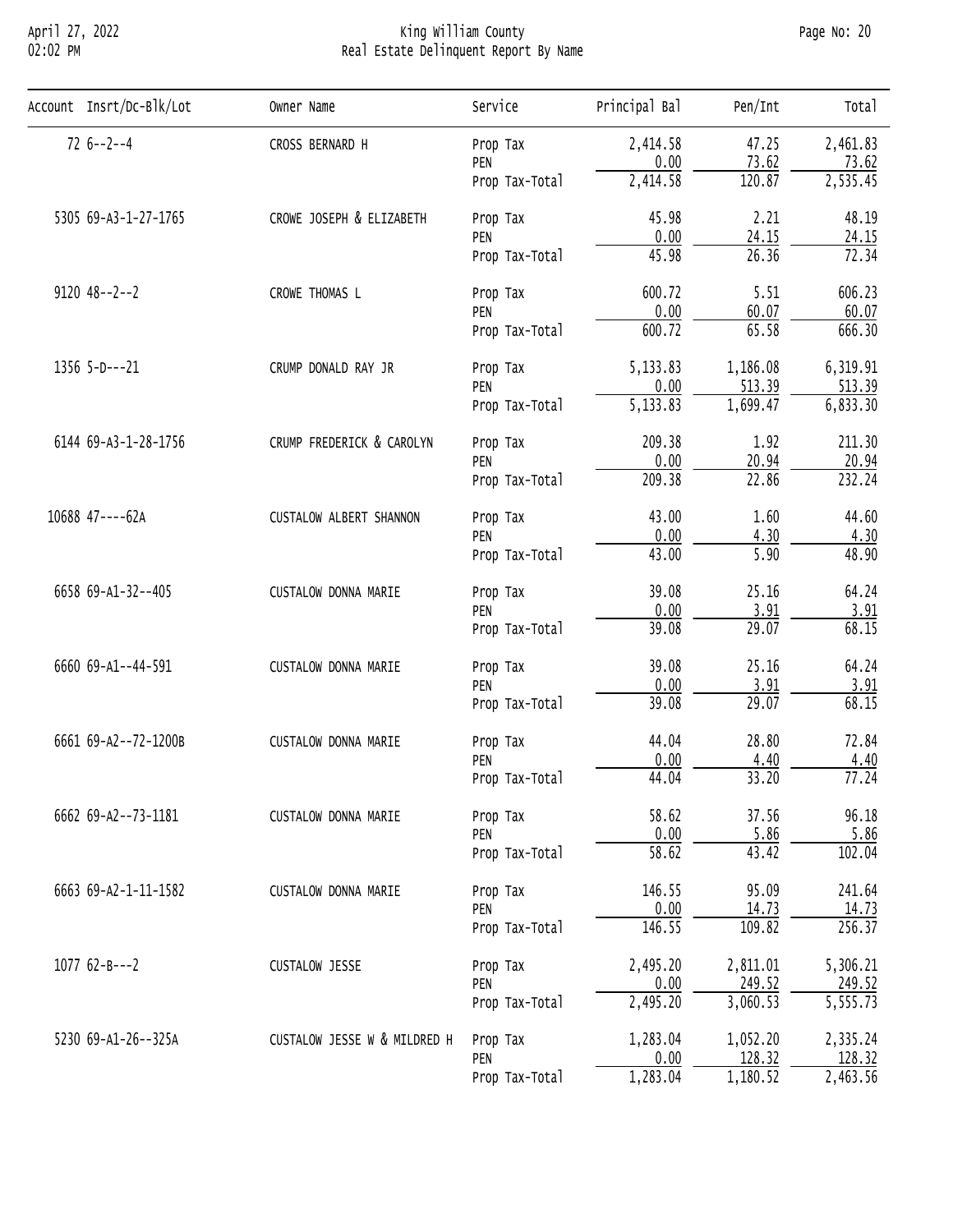#### April 27, 2022 King William County Page No: 21 02:02 PM Real Estate Delinquent Report By Name

| Account Insrt/Dc-Blk/Lot | Owner Name                                                                                                                                                                                                                                                                                                                                                                                                                                                                                                                                                                                                                                                                                                                                                                                                                                                                                                                                                                                                                                                                                                                                                                                                                                                                                                                                                 | Service                                                                                                                                                                       | Principal Bal                  | Pen/Int               | Total    |
|--------------------------|------------------------------------------------------------------------------------------------------------------------------------------------------------------------------------------------------------------------------------------------------------------------------------------------------------------------------------------------------------------------------------------------------------------------------------------------------------------------------------------------------------------------------------------------------------------------------------------------------------------------------------------------------------------------------------------------------------------------------------------------------------------------------------------------------------------------------------------------------------------------------------------------------------------------------------------------------------------------------------------------------------------------------------------------------------------------------------------------------------------------------------------------------------------------------------------------------------------------------------------------------------------------------------------------------------------------------------------------------------|-------------------------------------------------------------------------------------------------------------------------------------------------------------------------------|--------------------------------|-----------------------|----------|
| 5231 69-A1-26--330       | CUSTALOW JESSE W & MILDRED H<br>468.70<br>358.94<br>Prop Tax<br>0.00<br>46.94<br>PEN<br>468.70<br>405.88<br>Prop Tax-Total<br>3,199.59<br>CUSTALOW JOHN<br>Prop Tax<br>0.00<br>PEN<br>3, 199.59<br>2,550.04<br>Prop Tax-Total<br>0.00<br>5.44<br>CUSTALOW PHILLIP H ESTATE<br>Prop Tax<br>0.00<br>59.34<br>PEN<br>0.00<br>64.78<br>Prop Tax-Total<br>310.89<br>2.85<br>D D DUBIEL INC<br>Prop Tax<br>0.00<br>PEN<br>33.94<br>310.89<br>Prop Tax-Total<br>3,207.37<br>DABNEY DONALD M<br>Prop Tax<br>0.00<br>291.35<br>PEN<br>3,207.37<br>2,536.11<br>Prop Tax-Total<br>119.92<br>DANDRIDGE DEBBIE LIFE<br>Prop Tax<br>0.00<br>PEN<br>119.92<br>13.09<br>Prop Tax-Total<br>3,015.16<br>DANIEL ELAINE B<br>Prop Tax<br>0.00<br>301.52<br>PEN<br>3,015.16<br>412.08<br>Prop Tax-Total<br>871.18<br>DANSHAW GEORGE EDWARD<br>Prop Tax<br>0.00<br>PEN<br>95.11<br>871.18<br>Prop Tax-Total<br>238.22<br>DARRELL KELLUM INC<br>Prop Tax<br>0.00<br>23.82<br>PEN<br>238.22<br>Prop Tax-Total<br>1,231.95<br>DARTZ KENDRA F<br>Prop Tax<br>0.00<br>PEN<br>1,231.95<br>134.49<br>Prop Tax-Total<br>1,384.60<br>DAVENPORT MARK A<br>Prop Tax<br>0.00<br>PEN<br>1,384.60<br>Prop Tax-Total<br>492.78<br>DAVID T QUEELEY & PHILIP W QUE Prop Tax<br>0.00<br>PEN<br>492.78<br>Prop Tax-Total<br>0.63<br>68.80<br>DAVID T QUEELEY & PHILIP W QUE Prop Tax<br>0.00<br>PEN |                                                                                                                                                                               | 827.64                         |                       |          |
|                          |                                                                                                                                                                                                                                                                                                                                                                                                                                                                                                                                                                                                                                                                                                                                                                                                                                                                                                                                                                                                                                                                                                                                                                                                                                                                                                                                                            |                                                                                                                                                                               |                                |                       | 46.94    |
|                          |                                                                                                                                                                                                                                                                                                                                                                                                                                                                                                                                                                                                                                                                                                                                                                                                                                                                                                                                                                                                                                                                                                                                                                                                                                                                                                                                                            |                                                                                                                                                                               |                                |                       | 874.58   |
| $1078$ 62-B---3          |                                                                                                                                                                                                                                                                                                                                                                                                                                                                                                                                                                                                                                                                                                                                                                                                                                                                                                                                                                                                                                                                                                                                                                                                                                                                                                                                                            |                                                                                                                                                                               |                                | 2,230.09              | 5,429.68 |
|                          |                                                                                                                                                                                                                                                                                                                                                                                                                                                                                                                                                                                                                                                                                                                                                                                                                                                                                                                                                                                                                                                                                                                                                                                                                                                                                                                                                            | 319.95<br>31.09<br>2,244.76<br>1.10<br>11.99<br>110.56<br>7.99<br>87.12<br>2.18<br>26.00<br>11.29<br>123.20<br>32.60<br>35.56<br>68.16<br>4.52<br>49.28<br>$\overline{53.80}$ | 319.95                         |                       |          |
|                          |                                                                                                                                                                                                                                                                                                                                                                                                                                                                                                                                                                                                                                                                                                                                                                                                                                                                                                                                                                                                                                                                                                                                                                                                                                                                                                                                                            |                                                                                                                                                                               |                                |                       |          |
| $1082$ $18---83$         |                                                                                                                                                                                                                                                                                                                                                                                                                                                                                                                                                                                                                                                                                                                                                                                                                                                                                                                                                                                                                                                                                                                                                                                                                                                                                                                                                            |                                                                                                                                                                               |                                |                       | 5.44     |
|                          |                                                                                                                                                                                                                                                                                                                                                                                                                                                                                                                                                                                                                                                                                                                                                                                                                                                                                                                                                                                                                                                                                                                                                                                                                                                                                                                                                            |                                                                                                                                                                               | $\overline{5,749.63}$<br>59.34 |                       |          |
|                          |                                                                                                                                                                                                                                                                                                                                                                                                                                                                                                                                                                                                                                                                                                                                                                                                                                                                                                                                                                                                                                                                                                                                                                                                                                                                                                                                                            |                                                                                                                                                                               |                                | 64.78                 |          |
| 3449 62----20            |                                                                                                                                                                                                                                                                                                                                                                                                                                                                                                                                                                                                                                                                                                                                                                                                                                                                                                                                                                                                                                                                                                                                                                                                                                                                                                                                                            |                                                                                                                                                                               |                                |                       | 313.74   |
|                          |                                                                                                                                                                                                                                                                                                                                                                                                                                                                                                                                                                                                                                                                                                                                                                                                                                                                                                                                                                                                                                                                                                                                                                                                                                                                                                                                                            | 31.09                                                                                                                                                                         |                                |                       |          |
|                          |                                                                                                                                                                                                                                                                                                                                                                                                                                                                                                                                                                                                                                                                                                                                                                                                                                                                                                                                                                                                                                                                                                                                                                                                                                                                                                                                                            |                                                                                                                                                                               |                                | 344.83                |          |
| 1225 44----91            |                                                                                                                                                                                                                                                                                                                                                                                                                                                                                                                                                                                                                                                                                                                                                                                                                                                                                                                                                                                                                                                                                                                                                                                                                                                                                                                                                            |                                                                                                                                                                               |                                |                       | 5,452.13 |
|                          |                                                                                                                                                                                                                                                                                                                                                                                                                                                                                                                                                                                                                                                                                                                                                                                                                                                                                                                                                                                                                                                                                                                                                                                                                                                                                                                                                            |                                                                                                                                                                               |                                | 291.35                |          |
|                          |                                                                                                                                                                                                                                                                                                                                                                                                                                                                                                                                                                                                                                                                                                                                                                                                                                                                                                                                                                                                                                                                                                                                                                                                                                                                                                                                                            |                                                                                                                                                                               | 6.88<br>7.51<br>68.80          | $\overline{5,743.48}$ |          |
| $1103 26-A--2$           |                                                                                                                                                                                                                                                                                                                                                                                                                                                                                                                                                                                                                                                                                                                                                                                                                                                                                                                                                                                                                                                                                                                                                                                                                                                                                                                                                            |                                                                                                                                                                               |                                |                       | 121.02   |
|                          |                                                                                                                                                                                                                                                                                                                                                                                                                                                                                                                                                                                                                                                                                                                                                                                                                                                                                                                                                                                                                                                                                                                                                                                                                                                                                                                                                            |                                                                                                                                                                               |                                |                       | 11.99    |
|                          |                                                                                                                                                                                                                                                                                                                                                                                                                                                                                                                                                                                                                                                                                                                                                                                                                                                                                                                                                                                                                                                                                                                                                                                                                                                                                                                                                            |                                                                                                                                                                               |                                |                       | 133.01   |
| 8059 14--9-A-7           |                                                                                                                                                                                                                                                                                                                                                                                                                                                                                                                                                                                                                                                                                                                                                                                                                                                                                                                                                                                                                                                                                                                                                                                                                                                                                                                                                            |                                                                                                                                                                               |                                |                       | 3,125.72 |
|                          |                                                                                                                                                                                                                                                                                                                                                                                                                                                                                                                                                                                                                                                                                                                                                                                                                                                                                                                                                                                                                                                                                                                                                                                                                                                                                                                                                            |                                                                                                                                                                               |                                |                       | 301.52   |
|                          |                                                                                                                                                                                                                                                                                                                                                                                                                                                                                                                                                                                                                                                                                                                                                                                                                                                                                                                                                                                                                                                                                                                                                                                                                                                                                                                                                            |                                                                                                                                                                               |                                |                       | 3,427.24 |
| 10107 22--11-P-6         |                                                                                                                                                                                                                                                                                                                                                                                                                                                                                                                                                                                                                                                                                                                                                                                                                                                                                                                                                                                                                                                                                                                                                                                                                                                                                                                                                            |                                                                                                                                                                               |                                |                       | 879.17   |
|                          |                                                                                                                                                                                                                                                                                                                                                                                                                                                                                                                                                                                                                                                                                                                                                                                                                                                                                                                                                                                                                                                                                                                                                                                                                                                                                                                                                            |                                                                                                                                                                               |                                |                       | 87.12    |
|                          |                                                                                                                                                                                                                                                                                                                                                                                                                                                                                                                                                                                                                                                                                                                                                                                                                                                                                                                                                                                                                                                                                                                                                                                                                                                                                                                                                            |                                                                                                                                                                               |                                |                       | 966.29   |
| 7530 22----34J           |                                                                                                                                                                                                                                                                                                                                                                                                                                                                                                                                                                                                                                                                                                                                                                                                                                                                                                                                                                                                                                                                                                                                                                                                                                                                                                                                                            |                                                                                                                                                                               |                                | 240.40                |          |
|                          |                                                                                                                                                                                                                                                                                                                                                                                                                                                                                                                                                                                                                                                                                                                                                                                                                                                                                                                                                                                                                                                                                                                                                                                                                                                                                                                                                            |                                                                                                                                                                               |                                |                       | 23.82    |
|                          |                                                                                                                                                                                                                                                                                                                                                                                                                                                                                                                                                                                                                                                                                                                                                                                                                                                                                                                                                                                                                                                                                                                                                                                                                                                                                                                                                            |                                                                                                                                                                               |                                |                       | 264.22   |
| $10358$ 1--2--4          | Prop Tax-Total                                                                                                                                                                                                                                                                                                                                                                                                                                                                                                                                                                                                                                                                                                                                                                                                                                                                                                                                                                                                                                                                                                                                                                                                                                                                                                                                             | 1,243.24                                                                                                                                                                      |                                |                       |          |
|                          |                                                                                                                                                                                                                                                                                                                                                                                                                                                                                                                                                                                                                                                                                                                                                                                                                                                                                                                                                                                                                                                                                                                                                                                                                                                                                                                                                            | 123.20                                                                                                                                                                        |                                |                       |          |
|                          |                                                                                                                                                                                                                                                                                                                                                                                                                                                                                                                                                                                                                                                                                                                                                                                                                                                                                                                                                                                                                                                                                                                                                                                                                                                                                                                                                            |                                                                                                                                                                               |                                |                       | 1,366.44 |
| 7950 19----35A           |                                                                                                                                                                                                                                                                                                                                                                                                                                                                                                                                                                                                                                                                                                                                                                                                                                                                                                                                                                                                                                                                                                                                                                                                                                                                                                                                                            |                                                                                                                                                                               |                                |                       | 1,417.20 |
|                          |                                                                                                                                                                                                                                                                                                                                                                                                                                                                                                                                                                                                                                                                                                                                                                                                                                                                                                                                                                                                                                                                                                                                                                                                                                                                                                                                                            |                                                                                                                                                                               |                                |                       | 35.56    |
|                          |                                                                                                                                                                                                                                                                                                                                                                                                                                                                                                                                                                                                                                                                                                                                                                                                                                                                                                                                                                                                                                                                                                                                                                                                                                                                                                                                                            |                                                                                                                                                                               |                                |                       | 1,452.76 |
| 3467 37----44            |                                                                                                                                                                                                                                                                                                                                                                                                                                                                                                                                                                                                                                                                                                                                                                                                                                                                                                                                                                                                                                                                                                                                                                                                                                                                                                                                                            |                                                                                                                                                                               |                                |                       | 497.30   |
|                          |                                                                                                                                                                                                                                                                                                                                                                                                                                                                                                                                                                                                                                                                                                                                                                                                                                                                                                                                                                                                                                                                                                                                                                                                                                                                                                                                                            |                                                                                                                                                                               |                                |                       | 49.28    |
|                          |                                                                                                                                                                                                                                                                                                                                                                                                                                                                                                                                                                                                                                                                                                                                                                                                                                                                                                                                                                                                                                                                                                                                                                                                                                                                                                                                                            |                                                                                                                                                                               |                                |                       | 546.58   |
| 3468 37----45            |                                                                                                                                                                                                                                                                                                                                                                                                                                                                                                                                                                                                                                                                                                                                                                                                                                                                                                                                                                                                                                                                                                                                                                                                                                                                                                                                                            |                                                                                                                                                                               |                                |                       | 69.43    |
|                          |                                                                                                                                                                                                                                                                                                                                                                                                                                                                                                                                                                                                                                                                                                                                                                                                                                                                                                                                                                                                                                                                                                                                                                                                                                                                                                                                                            |                                                                                                                                                                               |                                |                       | 6.88     |
|                          |                                                                                                                                                                                                                                                                                                                                                                                                                                                                                                                                                                                                                                                                                                                                                                                                                                                                                                                                                                                                                                                                                                                                                                                                                                                                                                                                                            |                                                                                                                                                                               |                                |                       | 76.31    |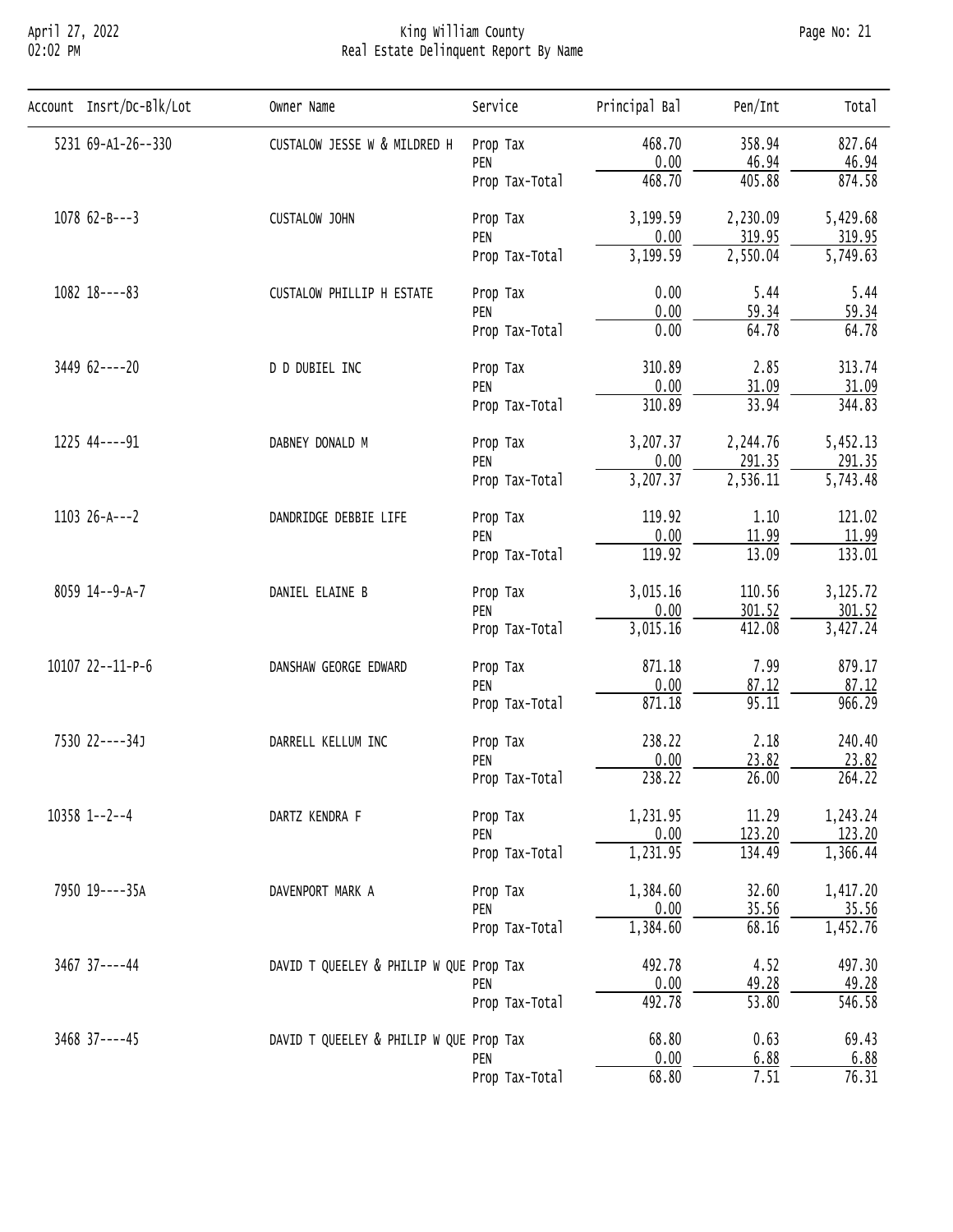# April 27, 2022 King William County Page No: 22 02:02 PM Real Estate Delinquent Report By Name

| Account Insrt/Dc-Blk/Lot | Owner Name                                                                                                                                                                                                                                                                                                                                                                                                                                                                                                                                                                                                                                                                                                                                                                                                                                                                                                                                                                                                                                                                                                                                                                                                                                                                                                                                                                                                                                                                         | Service        | Principal Bal                        | Pen/Int  | Total    |
|--------------------------|------------------------------------------------------------------------------------------------------------------------------------------------------------------------------------------------------------------------------------------------------------------------------------------------------------------------------------------------------------------------------------------------------------------------------------------------------------------------------------------------------------------------------------------------------------------------------------------------------------------------------------------------------------------------------------------------------------------------------------------------------------------------------------------------------------------------------------------------------------------------------------------------------------------------------------------------------------------------------------------------------------------------------------------------------------------------------------------------------------------------------------------------------------------------------------------------------------------------------------------------------------------------------------------------------------------------------------------------------------------------------------------------------------------------------------------------------------------------------------|----------------|--------------------------------------|----------|----------|
| 3469 37----46            |                                                                                                                                                                                                                                                                                                                                                                                                                                                                                                                                                                                                                                                                                                                                                                                                                                                                                                                                                                                                                                                                                                                                                                                                                                                                                                                                                                                                                                                                                    |                | 235.62                               | 2.20     | 237.82   |
|                          |                                                                                                                                                                                                                                                                                                                                                                                                                                                                                                                                                                                                                                                                                                                                                                                                                                                                                                                                                                                                                                                                                                                                                                                                                                                                                                                                                                                                                                                                                    | PEN            |                                      |          | 23.39    |
|                          |                                                                                                                                                                                                                                                                                                                                                                                                                                                                                                                                                                                                                                                                                                                                                                                                                                                                                                                                                                                                                                                                                                                                                                                                                                                                                                                                                                                                                                                                                    | Prop Tax-Total |                                      |          | 261.21   |
| 5238 63-A5-2-A-5         | DAVID T QUEELEY & PHILIP W QUE Prop Tax<br>0.00<br>23.39<br>235.62<br>25.59<br>525.92<br>19.28<br>DAVIS CAROL L<br>Prop Tax<br>0.00<br>52.60<br>PEN<br>525.92<br>71.88<br>Prop Tax-Total<br>1,811.16<br>166.01<br>DAVIS JOHN M JR<br>Prop Tax<br>0.00<br>181.12<br>PEN<br>347.13<br>1,811.16<br>Prop Tax-Total<br>3,294.72<br>1,041.91<br>DAVIS JOHN WILLIAM<br>Prop Tax<br>329.46<br>0.00<br>PEN<br>3,294.72<br>1,371.37<br>Prop Tax-Total<br>1,948.20<br>DAVIS MARY A<br>3,544.22<br>Prop Tax<br>0.00<br>354.48<br>PEN<br>3,544.22<br>2,302.68<br>Prop Tax-Total<br>331.93<br>3.04<br>DAVIS ROBERT J JR<br>Prop Tax<br>0.00<br>33.19<br>PEN<br>331.93<br>36.23<br>Prop Tax-Total<br>890.62<br>11.84<br>DAVISON BARRY<br>Prop Tax<br>0.00<br>78.99<br>PEN<br>890.62<br>90.83<br>Prop Tax-Total<br>152.00<br>1.39<br>DEANGELIS RACHEL T<br>Prop Tax<br>0.00<br>15.20<br>PEN<br>152.00<br>16.59<br>Prop Tax-Total<br>3.02<br>0.00<br>DELOACH WENDELL BRATTEN II<br>Prop Tax<br>32.95<br>0.00<br>PEN<br>35.97<br>0.00<br>Prop Tax-Total<br>15.30<br>3.22<br>DENMEAD HENLEY HARVEY JR<br>Prop Tax<br>0.00<br>1.54<br>PEN<br>15.30<br>4.76<br>Prop Tax-Total<br>1,782.00<br>1,314.07<br>DEUTSCHE BANK NATIONAL TRUST C Prop Tax<br>0.00<br>178.26<br>PEN<br>1,782.00<br>1,492.33<br>Prop Tax-Total<br>0.00<br>2.45<br>DEWEES PHILLIP<br>Prop Tax<br>0.00<br>26.70<br>PEN<br>0.00<br>29.15<br>Prop Tax-Total<br>1,277.96<br>46.88<br>DICKEN THOMAS<br>Prop Tax<br>127.80<br>0.00<br>PEN | 545.20         |                                      |          |          |
|                          |                                                                                                                                                                                                                                                                                                                                                                                                                                                                                                                                                                                                                                                                                                                                                                                                                                                                                                                                                                                                                                                                                                                                                                                                                                                                                                                                                                                                                                                                                    | 52.60          |                                      |          |          |
|                          |                                                                                                                                                                                                                                                                                                                                                                                                                                                                                                                                                                                                                                                                                                                                                                                                                                                                                                                                                                                                                                                                                                                                                                                                                                                                                                                                                                                                                                                                                    | 597.80         |                                      |          |          |
| 3270 22--1--F2           |                                                                                                                                                                                                                                                                                                                                                                                                                                                                                                                                                                                                                                                                                                                                                                                                                                                                                                                                                                                                                                                                                                                                                                                                                                                                                                                                                                                                                                                                                    |                |                                      |          | 1,977.17 |
|                          |                                                                                                                                                                                                                                                                                                                                                                                                                                                                                                                                                                                                                                                                                                                                                                                                                                                                                                                                                                                                                                                                                                                                                                                                                                                                                                                                                                                                                                                                                    |                | 1,277.96<br>174.68<br>Prop Tax-Total | 181.12   |          |
|                          |                                                                                                                                                                                                                                                                                                                                                                                                                                                                                                                                                                                                                                                                                                                                                                                                                                                                                                                                                                                                                                                                                                                                                                                                                                                                                                                                                                                                                                                                                    |                |                                      | 2,158.29 |          |
| 461 7----31C             |                                                                                                                                                                                                                                                                                                                                                                                                                                                                                                                                                                                                                                                                                                                                                                                                                                                                                                                                                                                                                                                                                                                                                                                                                                                                                                                                                                                                                                                                                    |                |                                      |          | 4,336.63 |
|                          |                                                                                                                                                                                                                                                                                                                                                                                                                                                                                                                                                                                                                                                                                                                                                                                                                                                                                                                                                                                                                                                                                                                                                                                                                                                                                                                                                                                                                                                                                    | 329.46         |                                      |          |          |
|                          |                                                                                                                                                                                                                                                                                                                                                                                                                                                                                                                                                                                                                                                                                                                                                                                                                                                                                                                                                                                                                                                                                                                                                                                                                                                                                                                                                                                                                                                                                    |                |                                      |          | 4,666.09 |
| $10014$ $45---22$        | 1293 21-C-3-D-4                                                                                                                                                                                                                                                                                                                                                                                                                                                                                                                                                                                                                                                                                                                                                                                                                                                                                                                                                                                                                                                                                                                                                                                                                                                                                                                                                                                                                                                                    | 5,492.42       |                                      |          |          |
|                          |                                                                                                                                                                                                                                                                                                                                                                                                                                                                                                                                                                                                                                                                                                                                                                                                                                                                                                                                                                                                                                                                                                                                                                                                                                                                                                                                                                                                                                                                                    | 354.48         |                                      |          |          |
|                          |                                                                                                                                                                                                                                                                                                                                                                                                                                                                                                                                                                                                                                                                                                                                                                                                                                                                                                                                                                                                                                                                                                                                                                                                                                                                                                                                                                                                                                                                                    |                | 5,846.90                             |          |          |
| 5261 63-A5-2-C-16        |                                                                                                                                                                                                                                                                                                                                                                                                                                                                                                                                                                                                                                                                                                                                                                                                                                                                                                                                                                                                                                                                                                                                                                                                                                                                                                                                                                                                                                                                                    |                |                                      |          | 334.97   |
|                          |                                                                                                                                                                                                                                                                                                                                                                                                                                                                                                                                                                                                                                                                                                                                                                                                                                                                                                                                                                                                                                                                                                                                                                                                                                                                                                                                                                                                                                                                                    |                |                                      |          | 33.19    |
|                          |                                                                                                                                                                                                                                                                                                                                                                                                                                                                                                                                                                                                                                                                                                                                                                                                                                                                                                                                                                                                                                                                                                                                                                                                                                                                                                                                                                                                                                                                                    |                |                                      |          | 368.16   |
| 10179 22--11-L-4         |                                                                                                                                                                                                                                                                                                                                                                                                                                                                                                                                                                                                                                                                                                                                                                                                                                                                                                                                                                                                                                                                                                                                                                                                                                                                                                                                                                                                                                                                                    |                |                                      |          | 902.46   |
|                          |                                                                                                                                                                                                                                                                                                                                                                                                                                                                                                                                                                                                                                                                                                                                                                                                                                                                                                                                                                                                                                                                                                                                                                                                                                                                                                                                                                                                                                                                                    |                |                                      |          | 78.99    |
|                          |                                                                                                                                                                                                                                                                                                                                                                                                                                                                                                                                                                                                                                                                                                                                                                                                                                                                                                                                                                                                                                                                                                                                                                                                                                                                                                                                                                                                                                                                                    |                | 981.45                               |          |          |
| 5705 69-A1--21-263       |                                                                                                                                                                                                                                                                                                                                                                                                                                                                                                                                                                                                                                                                                                                                                                                                                                                                                                                                                                                                                                                                                                                                                                                                                                                                                                                                                                                                                                                                                    |                |                                      | 153.39   |          |
|                          |                                                                                                                                                                                                                                                                                                                                                                                                                                                                                                                                                                                                                                                                                                                                                                                                                                                                                                                                                                                                                                                                                                                                                                                                                                                                                                                                                                                                                                                                                    |                |                                      |          | 15.20    |
|                          |                                                                                                                                                                                                                                                                                                                                                                                                                                                                                                                                                                                                                                                                                                                                                                                                                                                                                                                                                                                                                                                                                                                                                                                                                                                                                                                                                                                                                                                                                    |                |                                      |          | 168.59   |
| 6289 69-A1--60-845       |                                                                                                                                                                                                                                                                                                                                                                                                                                                                                                                                                                                                                                                                                                                                                                                                                                                                                                                                                                                                                                                                                                                                                                                                                                                                                                                                                                                                                                                                                    |                |                                      |          | 3.02     |
|                          |                                                                                                                                                                                                                                                                                                                                                                                                                                                                                                                                                                                                                                                                                                                                                                                                                                                                                                                                                                                                                                                                                                                                                                                                                                                                                                                                                                                                                                                                                    |                | 32.95                                |          |          |
|                          |                                                                                                                                                                                                                                                                                                                                                                                                                                                                                                                                                                                                                                                                                                                                                                                                                                                                                                                                                                                                                                                                                                                                                                                                                                                                                                                                                                                                                                                                                    |                |                                      |          | 35.97    |
| 5276 69-A1--8-70         |                                                                                                                                                                                                                                                                                                                                                                                                                                                                                                                                                                                                                                                                                                                                                                                                                                                                                                                                                                                                                                                                                                                                                                                                                                                                                                                                                                                                                                                                                    | 18.52          |                                      |          |          |
|                          |                                                                                                                                                                                                                                                                                                                                                                                                                                                                                                                                                                                                                                                                                                                                                                                                                                                                                                                                                                                                                                                                                                                                                                                                                                                                                                                                                                                                                                                                                    | 1.54           |                                      |          |          |
|                          |                                                                                                                                                                                                                                                                                                                                                                                                                                                                                                                                                                                                                                                                                                                                                                                                                                                                                                                                                                                                                                                                                                                                                                                                                                                                                                                                                                                                                                                                                    |                |                                      |          | 20.06    |
| 1463 52----59A           |                                                                                                                                                                                                                                                                                                                                                                                                                                                                                                                                                                                                                                                                                                                                                                                                                                                                                                                                                                                                                                                                                                                                                                                                                                                                                                                                                                                                                                                                                    |                |                                      |          | 3,096.07 |
|                          |                                                                                                                                                                                                                                                                                                                                                                                                                                                                                                                                                                                                                                                                                                                                                                                                                                                                                                                                                                                                                                                                                                                                                                                                                                                                                                                                                                                                                                                                                    |                |                                      |          | 178.26   |
|                          |                                                                                                                                                                                                                                                                                                                                                                                                                                                                                                                                                                                                                                                                                                                                                                                                                                                                                                                                                                                                                                                                                                                                                                                                                                                                                                                                                                                                                                                                                    |                |                                      |          | 3,274.33 |
| 10777 43----36D          |                                                                                                                                                                                                                                                                                                                                                                                                                                                                                                                                                                                                                                                                                                                                                                                                                                                                                                                                                                                                                                                                                                                                                                                                                                                                                                                                                                                                                                                                                    |                |                                      |          | 2.45     |
|                          |                                                                                                                                                                                                                                                                                                                                                                                                                                                                                                                                                                                                                                                                                                                                                                                                                                                                                                                                                                                                                                                                                                                                                                                                                                                                                                                                                                                                                                                                                    |                |                                      |          | 26.70    |
|                          |                                                                                                                                                                                                                                                                                                                                                                                                                                                                                                                                                                                                                                                                                                                                                                                                                                                                                                                                                                                                                                                                                                                                                                                                                                                                                                                                                                                                                                                                                    |                |                                      |          | 29.15    |
|                          |                                                                                                                                                                                                                                                                                                                                                                                                                                                                                                                                                                                                                                                                                                                                                                                                                                                                                                                                                                                                                                                                                                                                                                                                                                                                                                                                                                                                                                                                                    |                |                                      |          | 1,324.84 |
|                          |                                                                                                                                                                                                                                                                                                                                                                                                                                                                                                                                                                                                                                                                                                                                                                                                                                                                                                                                                                                                                                                                                                                                                                                                                                                                                                                                                                                                                                                                                    |                |                                      |          | 127.80   |
|                          |                                                                                                                                                                                                                                                                                                                                                                                                                                                                                                                                                                                                                                                                                                                                                                                                                                                                                                                                                                                                                                                                                                                                                                                                                                                                                                                                                                                                                                                                                    |                |                                      |          | 1,452.64 |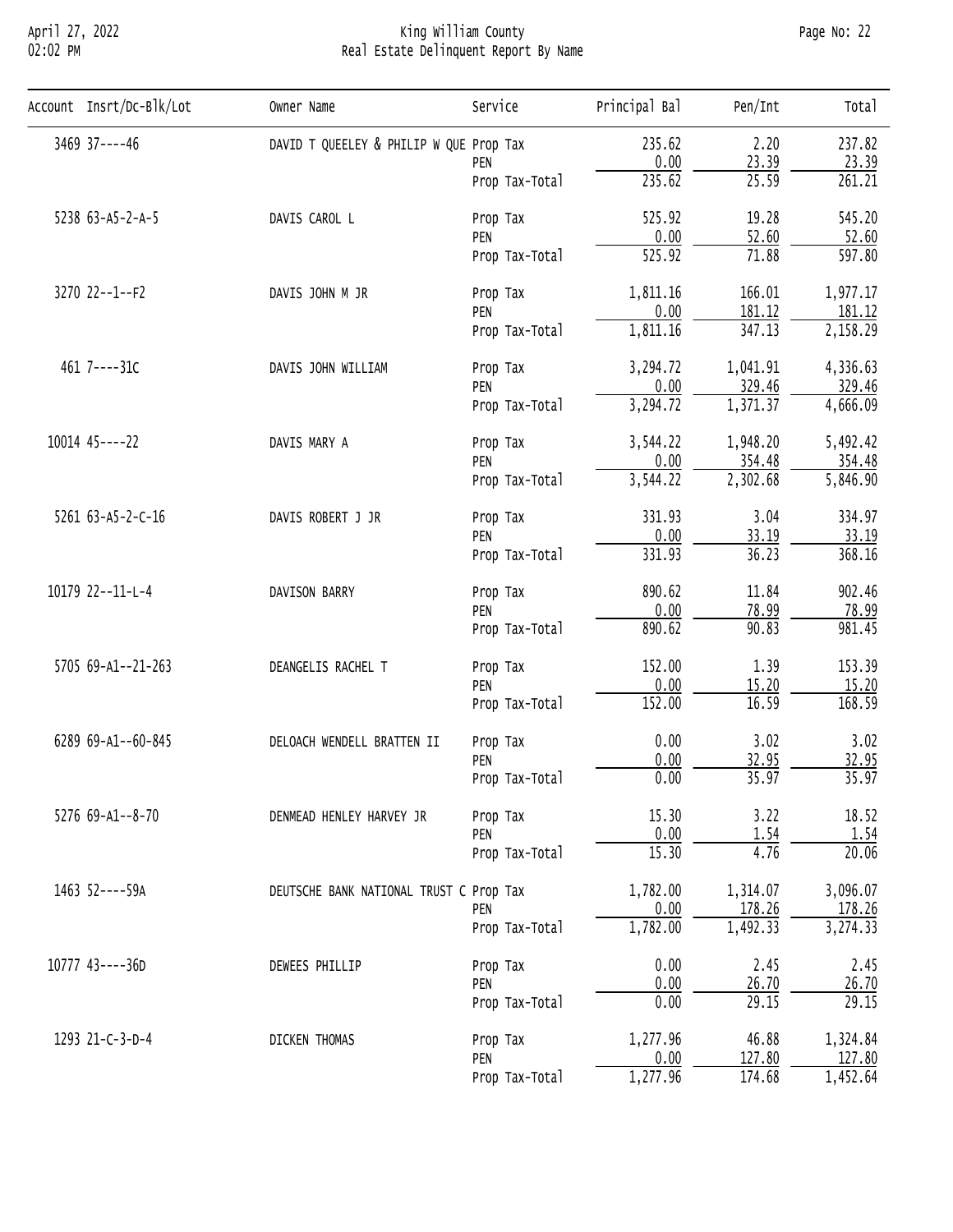# April 27, 2022 King William County Page No: 23 02:02 PM Real Estate Delinquent Report By Name

| Account Insrt/Dc-Blk/Lot | Owner Name         | Service                                                                                                                                                                                                                                                                                                                                                                                                                                                                                                                                                                                                                                                                                                                                                                                                                                                                                                                                                                                                                                                                                                                                                                                                                                                                                                                                                                                                                | Principal Bal      | Pen/Int | Tota <sub>1</sub> |
|--------------------------|--------------------|------------------------------------------------------------------------------------------------------------------------------------------------------------------------------------------------------------------------------------------------------------------------------------------------------------------------------------------------------------------------------------------------------------------------------------------------------------------------------------------------------------------------------------------------------------------------------------------------------------------------------------------------------------------------------------------------------------------------------------------------------------------------------------------------------------------------------------------------------------------------------------------------------------------------------------------------------------------------------------------------------------------------------------------------------------------------------------------------------------------------------------------------------------------------------------------------------------------------------------------------------------------------------------------------------------------------------------------------------------------------------------------------------------------------|--------------------|---------|-------------------|
| $9601$ $22--10--4$       | DICKINSON JUSTIN C |                                                                                                                                                                                                                                                                                                                                                                                                                                                                                                                                                                                                                                                                                                                                                                                                                                                                                                                                                                                                                                                                                                                                                                                                                                                                                                                                                                                                                        | 797.22             | 51.21   | 848.43            |
|                          |                    | PEN                                                                                                                                                                                                                                                                                                                                                                                                                                                                                                                                                                                                                                                                                                                                                                                                                                                                                                                                                                                                                                                                                                                                                                                                                                                                                                                                                                                                                    |                    |         | 79.71             |
|                          |                    | Prop Tax-Total                                                                                                                                                                                                                                                                                                                                                                                                                                                                                                                                                                                                                                                                                                                                                                                                                                                                                                                                                                                                                                                                                                                                                                                                                                                                                                                                                                                                         | 797.22             | 130.92  | 928.14            |
| 3781 21-E---27A          | DICKINSON RICHARD  | Prop Tax<br>0.00<br>79.71<br>123.93<br>1.14<br>Prop Tax<br>0.00<br>12.39<br>PEN<br>13.53<br>123.93<br>Prop Tax-Total<br>106.40<br>3.92<br>DIGGS EDWARD H<br>Prop Tax<br>0.00<br>10.64<br>PEN<br>14.56<br>106.40<br>Prop Tax-Total<br>30.96<br>1.12<br>DIGGS WILLIAM<br>Prop Tax<br>0.00<br>3.10<br>PEN<br>30.96<br>4.22<br>Prop Tax-Total<br>19.00<br>0.72<br>DILDAY EMILY S<br>Prop Tax<br>0.00<br>1.90<br>PEN<br>2.62<br>19.00<br>Prop Tax-Total<br>102.03<br>0.94<br>DIXON CATHERINE HOGGE ESTATE O Prop Tax<br>0.00<br>10.20<br>PEN<br>102.03<br>11.14<br>Prop Tax-Total<br>292.22<br>2.68<br>DIXON CATHERINE HOGGE ESTATE O Prop Tax<br>0.00<br>29.22<br>PEN<br>292.22<br>31.90<br>Prop Tax-Total<br>221.02<br>8.08<br>DORRELL ROAD, LLC<br>Prop Tax<br>0.00<br>22.10<br>PEN<br>221.02<br>30.18<br>Prop Tax-Total<br>26.96<br>404.00<br>DOWDY CHARLES EDWIN JR<br>Prop Tax<br>0.00<br>36.73<br>PEN<br>404.00<br>63.69<br>Prop Tax-Total<br>2,055.40<br>188.40<br>DOWNEY HAROLD EDWARD JR<br>Prop Tax<br>0.00<br>205.56<br>PEN<br>2,055.40<br>393.96<br>Prop Tax-Total<br>6.84<br>746.48<br>DUFF STACIE E ET ALS<br>Prop Tax<br>0.00<br>74.65<br>PEN<br>746.48<br>81.49<br>Prop Tax-Total<br>567.17<br>5.20<br>DUNAWAY GLENN R<br>Prop Tax<br>0.00<br>56.72<br>PEN<br>61.92<br>567.17<br>Prop Tax-Total<br>1.22<br>133.30<br>DUNGEE DORIS<br>Prop Tax<br>0.00<br>13.33<br>PEN<br>133.30<br>14.55<br>Prop Tax-Total |                    | 125.07  |                   |
|                          |                    |                                                                                                                                                                                                                                                                                                                                                                                                                                                                                                                                                                                                                                                                                                                                                                                                                                                                                                                                                                                                                                                                                                                                                                                                                                                                                                                                                                                                                        | 12.39              |         |                   |
|                          |                    |                                                                                                                                                                                                                                                                                                                                                                                                                                                                                                                                                                                                                                                                                                                                                                                                                                                                                                                                                                                                                                                                                                                                                                                                                                                                                                                                                                                                                        |                    | 137.46  |                   |
| 8609 63-A7-10--31        |                    | 110.32                                                                                                                                                                                                                                                                                                                                                                                                                                                                                                                                                                                                                                                                                                                                                                                                                                                                                                                                                                                                                                                                                                                                                                                                                                                                                                                                                                                                                 |                    |         |                   |
|                          |                    |                                                                                                                                                                                                                                                                                                                                                                                                                                                                                                                                                                                                                                                                                                                                                                                                                                                                                                                                                                                                                                                                                                                                                                                                                                                                                                                                                                                                                        |                    | 10.64   |                   |
|                          |                    |                                                                                                                                                                                                                                                                                                                                                                                                                                                                                                                                                                                                                                                                                                                                                                                                                                                                                                                                                                                                                                                                                                                                                                                                                                                                                                                                                                                                                        |                    |         | 120.96            |
| 8875 21----3B            |                    | 32.08                                                                                                                                                                                                                                                                                                                                                                                                                                                                                                                                                                                                                                                                                                                                                                                                                                                                                                                                                                                                                                                                                                                                                                                                                                                                                                                                                                                                                  |                    |         |                   |
|                          |                    |                                                                                                                                                                                                                                                                                                                                                                                                                                                                                                                                                                                                                                                                                                                                                                                                                                                                                                                                                                                                                                                                                                                                                                                                                                                                                                                                                                                                                        |                    | 3.10    |                   |
|                          |                    |                                                                                                                                                                                                                                                                                                                                                                                                                                                                                                                                                                                                                                                                                                                                                                                                                                                                                                                                                                                                                                                                                                                                                                                                                                                                                                                                                                                                                        |                    |         | 35.18             |
| 5952 69-A3-1-37-2044A    |                    |                                                                                                                                                                                                                                                                                                                                                                                                                                                                                                                                                                                                                                                                                                                                                                                                                                                                                                                                                                                                                                                                                                                                                                                                                                                                                                                                                                                                                        | 19.72              |         |                   |
|                          |                    | 1.90                                                                                                                                                                                                                                                                                                                                                                                                                                                                                                                                                                                                                                                                                                                                                                                                                                                                                                                                                                                                                                                                                                                                                                                                                                                                                                                                                                                                                   |                    |         |                   |
|                          |                    |                                                                                                                                                                                                                                                                                                                                                                                                                                                                                                                                                                                                                                                                                                                                                                                                                                                                                                                                                                                                                                                                                                                                                                                                                                                                                                                                                                                                                        | $\overline{21.62}$ |         |                   |
| 5289 63-A8-3-1-1         |                    |                                                                                                                                                                                                                                                                                                                                                                                                                                                                                                                                                                                                                                                                                                                                                                                                                                                                                                                                                                                                                                                                                                                                                                                                                                                                                                                                                                                                                        |                    |         | 102.97            |
|                          |                    |                                                                                                                                                                                                                                                                                                                                                                                                                                                                                                                                                                                                                                                                                                                                                                                                                                                                                                                                                                                                                                                                                                                                                                                                                                                                                                                                                                                                                        |                    |         | 10.20             |
|                          |                    |                                                                                                                                                                                                                                                                                                                                                                                                                                                                                                                                                                                                                                                                                                                                                                                                                                                                                                                                                                                                                                                                                                                                                                                                                                                                                                                                                                                                                        |                    |         | 113.17            |
| 10279 63-A8-3-1-11       |                    |                                                                                                                                                                                                                                                                                                                                                                                                                                                                                                                                                                                                                                                                                                                                                                                                                                                                                                                                                                                                                                                                                                                                                                                                                                                                                                                                                                                                                        |                    |         | 294.90            |
|                          |                    |                                                                                                                                                                                                                                                                                                                                                                                                                                                                                                                                                                                                                                                                                                                                                                                                                                                                                                                                                                                                                                                                                                                                                                                                                                                                                                                                                                                                                        |                    |         | 29.22             |
|                          |                    |                                                                                                                                                                                                                                                                                                                                                                                                                                                                                                                                                                                                                                                                                                                                                                                                                                                                                                                                                                                                                                                                                                                                                                                                                                                                                                                                                                                                                        |                    |         | 324.12            |
| $30866 -2 -8$            |                    |                                                                                                                                                                                                                                                                                                                                                                                                                                                                                                                                                                                                                                                                                                                                                                                                                                                                                                                                                                                                                                                                                                                                                                                                                                                                                                                                                                                                                        |                    |         | 229.10            |
|                          |                    |                                                                                                                                                                                                                                                                                                                                                                                                                                                                                                                                                                                                                                                                                                                                                                                                                                                                                                                                                                                                                                                                                                                                                                                                                                                                                                                                                                                                                        |                    |         | 22.10             |
|                          |                    |                                                                                                                                                                                                                                                                                                                                                                                                                                                                                                                                                                                                                                                                                                                                                                                                                                                                                                                                                                                                                                                                                                                                                                                                                                                                                                                                                                                                                        |                    |         | 251.20            |
| 5964 63-A3-5--446        |                    |                                                                                                                                                                                                                                                                                                                                                                                                                                                                                                                                                                                                                                                                                                                                                                                                                                                                                                                                                                                                                                                                                                                                                                                                                                                                                                                                                                                                                        |                    | 430.96  |                   |
|                          |                    |                                                                                                                                                                                                                                                                                                                                                                                                                                                                                                                                                                                                                                                                                                                                                                                                                                                                                                                                                                                                                                                                                                                                                                                                                                                                                                                                                                                                                        |                    |         | 36.73             |
|                          |                    |                                                                                                                                                                                                                                                                                                                                                                                                                                                                                                                                                                                                                                                                                                                                                                                                                                                                                                                                                                                                                                                                                                                                                                                                                                                                                                                                                                                                                        |                    |         | 467.69            |
| 1190 4----12z            |                    |                                                                                                                                                                                                                                                                                                                                                                                                                                                                                                                                                                                                                                                                                                                                                                                                                                                                                                                                                                                                                                                                                                                                                                                                                                                                                                                                                                                                                        | 2,243.80           |         |                   |
|                          |                    |                                                                                                                                                                                                                                                                                                                                                                                                                                                                                                                                                                                                                                                                                                                                                                                                                                                                                                                                                                                                                                                                                                                                                                                                                                                                                                                                                                                                                        |                    | 205.56  |                   |
|                          |                    |                                                                                                                                                                                                                                                                                                                                                                                                                                                                                                                                                                                                                                                                                                                                                                                                                                                                                                                                                                                                                                                                                                                                                                                                                                                                                                                                                                                                                        | 2,449.36           |         |                   |
| 8260 21-K-4--6           |                    |                                                                                                                                                                                                                                                                                                                                                                                                                                                                                                                                                                                                                                                                                                                                                                                                                                                                                                                                                                                                                                                                                                                                                                                                                                                                                                                                                                                                                        |                    |         | 753.32            |
|                          |                    |                                                                                                                                                                                                                                                                                                                                                                                                                                                                                                                                                                                                                                                                                                                                                                                                                                                                                                                                                                                                                                                                                                                                                                                                                                                                                                                                                                                                                        |                    |         | 74.65             |
|                          |                    |                                                                                                                                                                                                                                                                                                                                                                                                                                                                                                                                                                                                                                                                                                                                                                                                                                                                                                                                                                                                                                                                                                                                                                                                                                                                                                                                                                                                                        |                    |         | 827.97            |
| 2585 21-D-2-E-6          |                    |                                                                                                                                                                                                                                                                                                                                                                                                                                                                                                                                                                                                                                                                                                                                                                                                                                                                                                                                                                                                                                                                                                                                                                                                                                                                                                                                                                                                                        |                    |         | 572.37            |
|                          |                    |                                                                                                                                                                                                                                                                                                                                                                                                                                                                                                                                                                                                                                                                                                                                                                                                                                                                                                                                                                                                                                                                                                                                                                                                                                                                                                                                                                                                                        |                    |         | 56.72             |
|                          |                    |                                                                                                                                                                                                                                                                                                                                                                                                                                                                                                                                                                                                                                                                                                                                                                                                                                                                                                                                                                                                                                                                                                                                                                                                                                                                                                                                                                                                                        |                    |         | 629.09            |
| 1210 54----53C           |                    |                                                                                                                                                                                                                                                                                                                                                                                                                                                                                                                                                                                                                                                                                                                                                                                                                                                                                                                                                                                                                                                                                                                                                                                                                                                                                                                                                                                                                        |                    |         | 134.52            |
|                          |                    |                                                                                                                                                                                                                                                                                                                                                                                                                                                                                                                                                                                                                                                                                                                                                                                                                                                                                                                                                                                                                                                                                                                                                                                                                                                                                                                                                                                                                        |                    |         | 13.33             |
|                          |                    |                                                                                                                                                                                                                                                                                                                                                                                                                                                                                                                                                                                                                                                                                                                                                                                                                                                                                                                                                                                                                                                                                                                                                                                                                                                                                                                                                                                                                        |                    |         | 147.85            |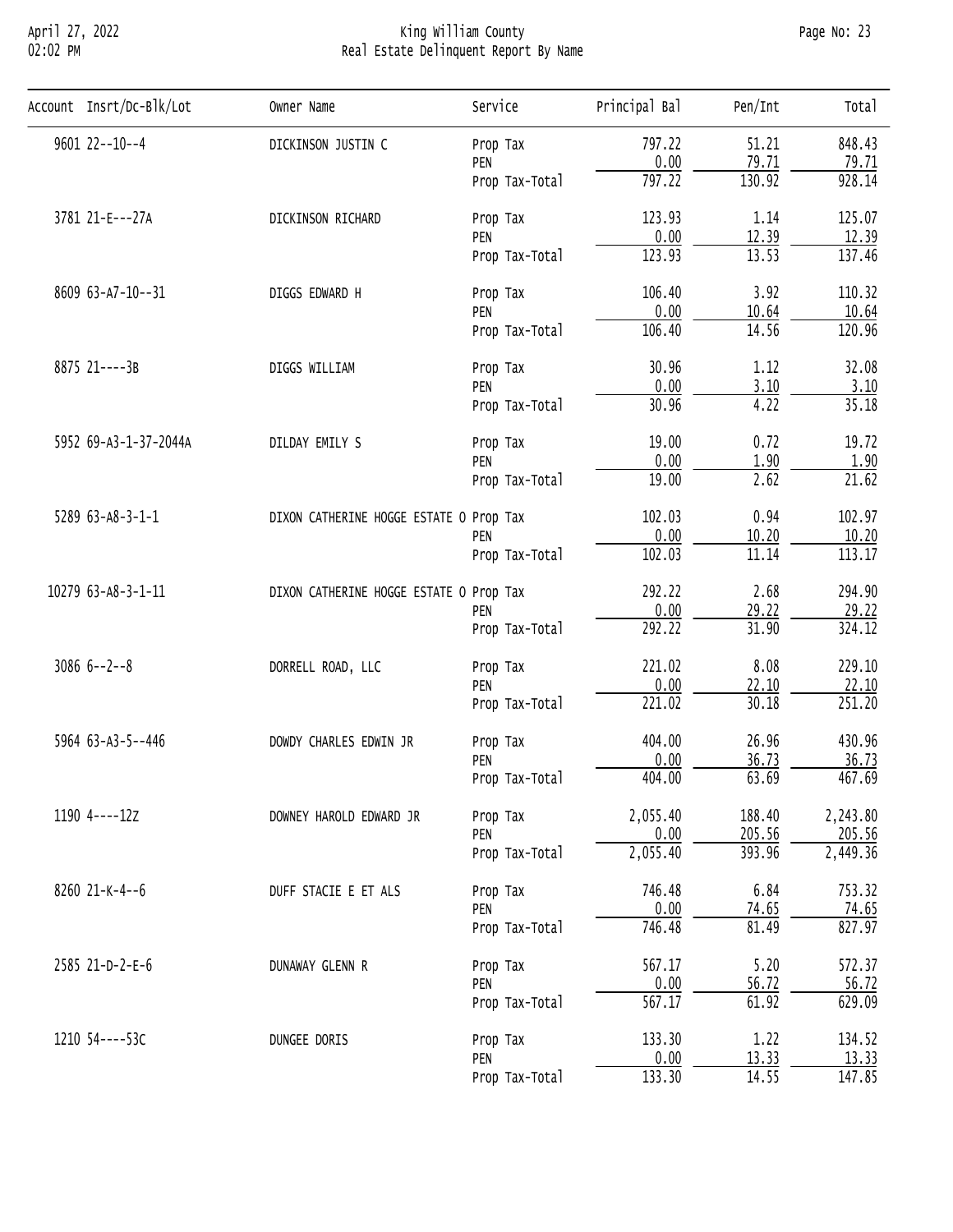# April 27, 2022 King William County Page No: 24 02:02 PM Real Estate Delinquent Report By Name

| Account Insrt/Dc-Blk/Lot | Owner Name             | Service                                                                                                                                                                                                                                                                                                                                                                                                  | Principal Bal | Pen/Int                                                                                                                                                                                                                                                                                                                                                                                                                                                                                                                                                                                                                                                                                                                                                                    | Total               |
|--------------------------|------------------------|----------------------------------------------------------------------------------------------------------------------------------------------------------------------------------------------------------------------------------------------------------------------------------------------------------------------------------------------------------------------------------------------------------|---------------|----------------------------------------------------------------------------------------------------------------------------------------------------------------------------------------------------------------------------------------------------------------------------------------------------------------------------------------------------------------------------------------------------------------------------------------------------------------------------------------------------------------------------------------------------------------------------------------------------------------------------------------------------------------------------------------------------------------------------------------------------------------------------|---------------------|
| 8416 54----72B           | DUNGEE-HOLMES SARITA R | Prop Tax                                                                                                                                                                                                                                                                                                                                                                                                 | 5,313.39      | 2,291.75                                                                                                                                                                                                                                                                                                                                                                                                                                                                                                                                                                                                                                                                                                                                                                   | 7,605.14            |
|                          |                        | PEN                                                                                                                                                                                                                                                                                                                                                                                                      |               |                                                                                                                                                                                                                                                                                                                                                                                                                                                                                                                                                                                                                                                                                                                                                                            | 544.45              |
|                          |                        | Prop Tax-Total                                                                                                                                                                                                                                                                                                                                                                                           |               |                                                                                                                                                                                                                                                                                                                                                                                                                                                                                                                                                                                                                                                                                                                                                                            | 8,149.59            |
| 2720 55----58            | DUNN DAVID G           | Prop Tax                                                                                                                                                                                                                                                                                                                                                                                                 | 281.13        | 24.61                                                                                                                                                                                                                                                                                                                                                                                                                                                                                                                                                                                                                                                                                                                                                                      | 305.74              |
|                          |                        |                                                                                                                                                                                                                                                                                                                                                                                                          |               |                                                                                                                                                                                                                                                                                                                                                                                                                                                                                                                                                                                                                                                                                                                                                                            | 21.29               |
|                          |                        | Prop Tax-Total                                                                                                                                                                                                                                                                                                                                                                                           |               | 0.00<br>544.45<br>$\overline{5,313.39}$<br>2,836.20<br>0.00<br>21.29<br>281.13<br>45.90<br>900.30<br>57.76<br>0.00<br>90.03<br>147.79<br>900.30<br>1,273.95<br>81.71<br>0.00<br>127.41<br>$\overline{209.12}$<br>1,273.95<br>12.62<br>197.22<br>0.00<br>19.71<br>32.33<br>197.22<br>535.42<br>11.77<br>0.00<br>16.13<br>535.42<br>27.90<br>9.43<br>1,029.08<br>102.91<br>0.00<br>1,029.08<br>112.34<br>3,753.91<br>5,950.80<br>595.08<br>0.00<br>5,950.80<br>4,348.99<br>9,202.14<br>90.18<br>0.00<br>140.06<br>9,202.14<br>230.24<br>25.66<br>2,799.30<br>0.00<br>279.93<br>2,799.30<br>305.59<br>32.80<br>894.40<br>0.00<br>$\frac{89.44}{122.24}$<br>894.40<br>402.05<br>3.69<br>0.00<br>40.21<br>402.05<br>43.90<br>4.16<br>114.00<br>0.00<br>11.40<br>15.56<br>114.00 | 327.03              |
| 5318 63-A3-5--209        | DUONG QUY TIEM         | PEN<br>Prop Tax<br>PEN<br>Prop Tax-Total<br>Prop Tax<br>PEN<br>Prop Tax-Total<br>Prop Tax<br>PEN<br>Prop Tax-Total<br>Prop Tax<br>PEN<br>Prop Tax-Total<br>Prop Tax<br>PEN<br>Prop Tax-Total<br>Prop Tax<br>PEN<br>Prop Tax-Total<br>Prop Tax<br>PEN<br>Prop Tax-Total<br>Prop Tax<br>PEN<br>Prop Tax-Total<br>Prop Tax<br>PEN<br>Prop Tax-Total<br>Prop Tax<br>PEN<br>Prop Tax-Total<br>Prop Tax<br>PEN | 958.06        |                                                                                                                                                                                                                                                                                                                                                                                                                                                                                                                                                                                                                                                                                                                                                                            |                     |
|                          |                        |                                                                                                                                                                                                                                                                                                                                                                                                          |               |                                                                                                                                                                                                                                                                                                                                                                                                                                                                                                                                                                                                                                                                                                                                                                            | 90.03               |
|                          |                        |                                                                                                                                                                                                                                                                                                                                                                                                          |               | 1,048.09                                                                                                                                                                                                                                                                                                                                                                                                                                                                                                                                                                                                                                                                                                                                                                   |                     |
| 6185 63-A7-6-D-5         | DUONG QUY-TIEN         |                                                                                                                                                                                                                                                                                                                                                                                                          |               |                                                                                                                                                                                                                                                                                                                                                                                                                                                                                                                                                                                                                                                                                                                                                                            | 1,355.66            |
|                          |                        |                                                                                                                                                                                                                                                                                                                                                                                                          |               |                                                                                                                                                                                                                                                                                                                                                                                                                                                                                                                                                                                                                                                                                                                                                                            | 127.41              |
|                          |                        |                                                                                                                                                                                                                                                                                                                                                                                                          |               | 1,483.07                                                                                                                                                                                                                                                                                                                                                                                                                                                                                                                                                                                                                                                                                                                                                                   |                     |
| 6186 63-A7-6-D-6         | DUONG QUY-TIEN         |                                                                                                                                                                                                                                                                                                                                                                                                          |               |                                                                                                                                                                                                                                                                                                                                                                                                                                                                                                                                                                                                                                                                                                                                                                            | 209.84              |
|                          |                        |                                                                                                                                                                                                                                                                                                                                                                                                          |               |                                                                                                                                                                                                                                                                                                                                                                                                                                                                                                                                                                                                                                                                                                                                                                            | 19.71               |
|                          |                        |                                                                                                                                                                                                                                                                                                                                                                                                          |               |                                                                                                                                                                                                                                                                                                                                                                                                                                                                                                                                                                                                                                                                                                                                                                            | 229.55              |
| 1229 44 ---- 109         | DUSON JAMES ESTATE     |                                                                                                                                                                                                                                                                                                                                                                                                          |               |                                                                                                                                                                                                                                                                                                                                                                                                                                                                                                                                                                                                                                                                                                                                                                            | 547.19              |
|                          |                        |                                                                                                                                                                                                                                                                                                                                                                                                          |               |                                                                                                                                                                                                                                                                                                                                                                                                                                                                                                                                                                                                                                                                                                                                                                            | 16.13               |
|                          |                        |                                                                                                                                                                                                                                                                                                                                                                                                          |               |                                                                                                                                                                                                                                                                                                                                                                                                                                                                                                                                                                                                                                                                                                                                                                            | $\overline{563.32}$ |
| 1237 38----26            | EACHO AVIS BULLOCK     | 1,038.51                                                                                                                                                                                                                                                                                                                                                                                                 |               |                                                                                                                                                                                                                                                                                                                                                                                                                                                                                                                                                                                                                                                                                                                                                                            |                     |
|                          |                        |                                                                                                                                                                                                                                                                                                                                                                                                          | 102.91        |                                                                                                                                                                                                                                                                                                                                                                                                                                                                                                                                                                                                                                                                                                                                                                            |                     |
|                          |                        |                                                                                                                                                                                                                                                                                                                                                                                                          | 1,141.42      |                                                                                                                                                                                                                                                                                                                                                                                                                                                                                                                                                                                                                                                                                                                                                                            |                     |
| 4236 18----66            | EARLEY HUBERT A JR     |                                                                                                                                                                                                                                                                                                                                                                                                          |               | 9,704.71                                                                                                                                                                                                                                                                                                                                                                                                                                                                                                                                                                                                                                                                                                                                                                   |                     |
|                          |                        |                                                                                                                                                                                                                                                                                                                                                                                                          |               |                                                                                                                                                                                                                                                                                                                                                                                                                                                                                                                                                                                                                                                                                                                                                                            | 595.08              |
|                          |                        |                                                                                                                                                                                                                                                                                                                                                                                                          |               |                                                                                                                                                                                                                                                                                                                                                                                                                                                                                                                                                                                                                                                                                                                                                                            | 10, 299.79          |
| $9105 28--7--10$         | EAS INVESTMENTS LLC    |                                                                                                                                                                                                                                                                                                                                                                                                          |               |                                                                                                                                                                                                                                                                                                                                                                                                                                                                                                                                                                                                                                                                                                                                                                            | 9,292.32            |
|                          |                        |                                                                                                                                                                                                                                                                                                                                                                                                          |               |                                                                                                                                                                                                                                                                                                                                                                                                                                                                                                                                                                                                                                                                                                                                                                            | 140.06              |
|                          |                        |                                                                                                                                                                                                                                                                                                                                                                                                          |               |                                                                                                                                                                                                                                                                                                                                                                                                                                                                                                                                                                                                                                                                                                                                                                            | 9,432.38            |
| $365$ 5----9             | EDGE FARM LLC          |                                                                                                                                                                                                                                                                                                                                                                                                          |               |                                                                                                                                                                                                                                                                                                                                                                                                                                                                                                                                                                                                                                                                                                                                                                            | 2,824.96            |
|                          |                        |                                                                                                                                                                                                                                                                                                                                                                                                          |               |                                                                                                                                                                                                                                                                                                                                                                                                                                                                                                                                                                                                                                                                                                                                                                            | 279.93              |
|                          |                        |                                                                                                                                                                                                                                                                                                                                                                                                          |               |                                                                                                                                                                                                                                                                                                                                                                                                                                                                                                                                                                                                                                                                                                                                                                            | 3,104.89            |
| $1250$ $11---23$         | EDWARDS CLARENCE       |                                                                                                                                                                                                                                                                                                                                                                                                          |               |                                                                                                                                                                                                                                                                                                                                                                                                                                                                                                                                                                                                                                                                                                                                                                            | 927.20              |
|                          |                        |                                                                                                                                                                                                                                                                                                                                                                                                          |               |                                                                                                                                                                                                                                                                                                                                                                                                                                                                                                                                                                                                                                                                                                                                                                            | 89.44               |
|                          |                        |                                                                                                                                                                                                                                                                                                                                                                                                          |               |                                                                                                                                                                                                                                                                                                                                                                                                                                                                                                                                                                                                                                                                                                                                                                            | 1,016.64            |
| 2423 22-B-2-A-6          | EDWARDS FRANKLIN C     |                                                                                                                                                                                                                                                                                                                                                                                                          |               |                                                                                                                                                                                                                                                                                                                                                                                                                                                                                                                                                                                                                                                                                                                                                                            | 405.74              |
|                          |                        |                                                                                                                                                                                                                                                                                                                                                                                                          |               |                                                                                                                                                                                                                                                                                                                                                                                                                                                                                                                                                                                                                                                                                                                                                                            | 40.21               |
|                          |                        |                                                                                                                                                                                                                                                                                                                                                                                                          |               |                                                                                                                                                                                                                                                                                                                                                                                                                                                                                                                                                                                                                                                                                                                                                                            | 445.95              |
| 5178 69-A1--62-872       | EDWARDS LUCY R         |                                                                                                                                                                                                                                                                                                                                                                                                          |               |                                                                                                                                                                                                                                                                                                                                                                                                                                                                                                                                                                                                                                                                                                                                                                            | 118.16              |
|                          |                        |                                                                                                                                                                                                                                                                                                                                                                                                          |               |                                                                                                                                                                                                                                                                                                                                                                                                                                                                                                                                                                                                                                                                                                                                                                            | 11.40               |
|                          |                        | Prop Tax-Total                                                                                                                                                                                                                                                                                                                                                                                           |               |                                                                                                                                                                                                                                                                                                                                                                                                                                                                                                                                                                                                                                                                                                                                                                            | 129.56              |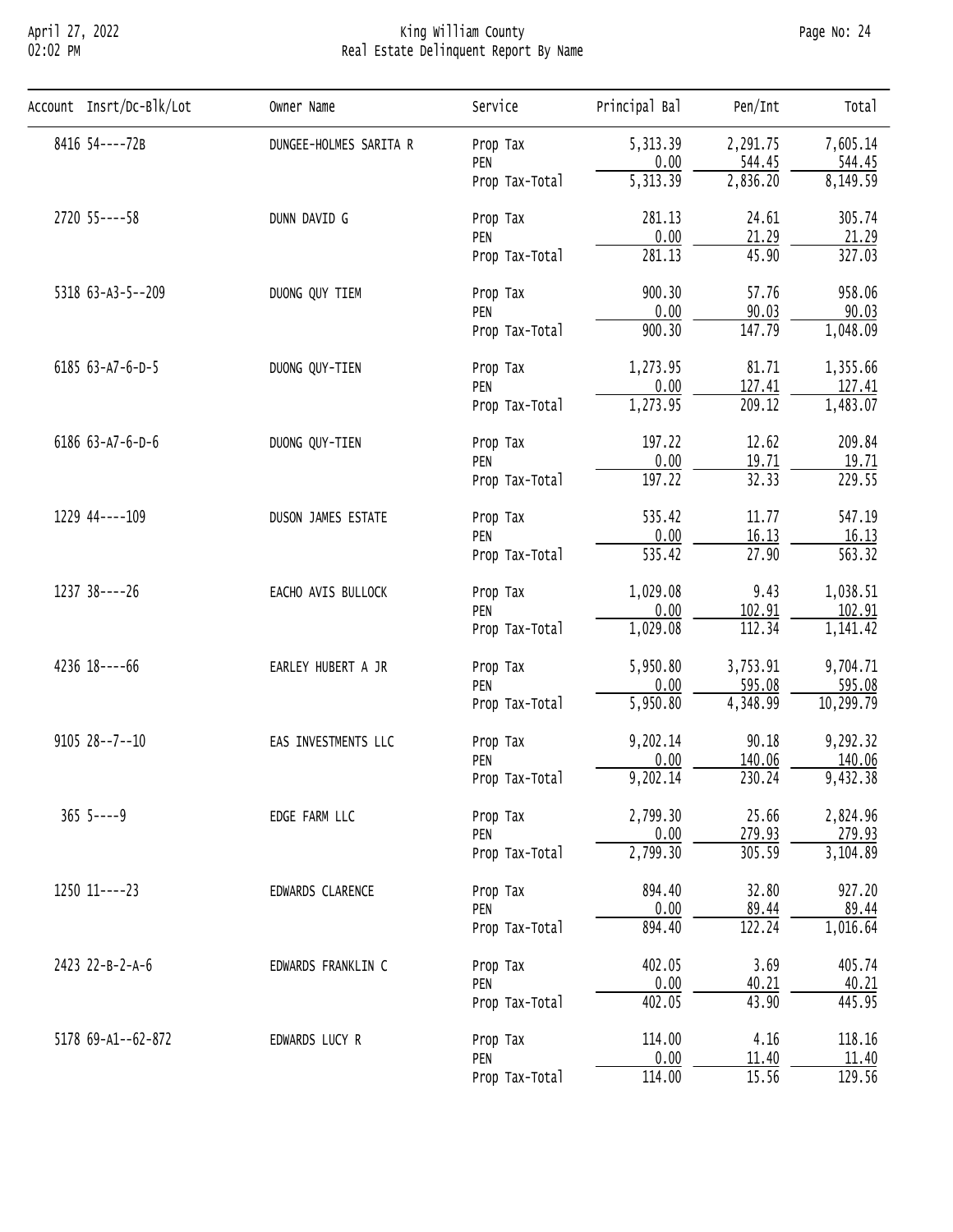# April 27, 2022 King William County Page No: 25 02:02 PM Real Estate Delinquent Report By Name

| Account Insrt/Dc-Blk/Lot | Owner Name             | Service                                                                                                                                                                                                                                                                                                                                                                        | Principal Bal | Pen/Int                                                                                                                                                                                                                                                                                                                                                                                                                                                                                                                                                                                                                                                                                                                                                                  | Total              |
|--------------------------|------------------------|--------------------------------------------------------------------------------------------------------------------------------------------------------------------------------------------------------------------------------------------------------------------------------------------------------------------------------------------------------------------------------|---------------|--------------------------------------------------------------------------------------------------------------------------------------------------------------------------------------------------------------------------------------------------------------------------------------------------------------------------------------------------------------------------------------------------------------------------------------------------------------------------------------------------------------------------------------------------------------------------------------------------------------------------------------------------------------------------------------------------------------------------------------------------------------------------|--------------------|
| 5179 69-A1--62-873       | EDWARDS LUCY R         | Prop Tax                                                                                                                                                                                                                                                                                                                                                                       | 371.64        | 13.60                                                                                                                                                                                                                                                                                                                                                                                                                                                                                                                                                                                                                                                                                                                                                                    | 385.24             |
|                          |                        | PEN                                                                                                                                                                                                                                                                                                                                                                            | 0.00          |                                                                                                                                                                                                                                                                                                                                                                                                                                                                                                                                                                                                                                                                                                                                                                          | 37.16              |
|                          |                        | Prop Tax-Total                                                                                                                                                                                                                                                                                                                                                                 | 371.64        |                                                                                                                                                                                                                                                                                                                                                                                                                                                                                                                                                                                                                                                                                                                                                                          | 422.40             |
| 9999 44--2--7            | EDWARDS MICHAEL A      | Prop Tax                                                                                                                                                                                                                                                                                                                                                                       | 2,870.93      | 630.23                                                                                                                                                                                                                                                                                                                                                                                                                                                                                                                                                                                                                                                                                                                                                                   | 3,501.16           |
|                          |                        | PEN                                                                                                                                                                                                                                                                                                                                                                            |               |                                                                                                                                                                                                                                                                                                                                                                                                                                                                                                                                                                                                                                                                                                                                                                          | 287.10             |
|                          |                        | Prop Tax-Total                                                                                                                                                                                                                                                                                                                                                                 |               | 37.16<br>$\overline{50.76}$<br>0.00<br>287.10<br>$\overline{917.33}$<br>2,870.93<br>23.63<br>1,123.68<br>0.00<br>101.31<br>1,123.68<br>124.94<br>783.29<br>5,340.60<br>0.00<br>534.06<br>1,317.35<br>5,340.60<br>3.64<br>114.00<br>0.00<br>11.40<br>15.04<br>114.00<br>1.32<br>5.56<br>$\frac{0.00}{1.32}$<br>60.67<br>66.23<br>0.00<br>4.44<br>0.00<br>48.39<br>$\overline{52.83}$<br>0.00<br>195.27<br>2,131.08<br>0.00<br>213.12<br>408.39<br>2,131.08<br>43.60<br>0.40<br>0.00<br>4.36<br>43.60<br>4.76<br>6.72<br>514.85<br>0.00<br>46.04<br>514.85<br>$\overline{52.76}$<br>9,513.73<br>6,885.42<br>0.00<br>951.37<br>9,513.73<br>7,836.79<br>87.72<br>3.20<br>$\frac{0.00}{87.72}$<br>8.78<br>11.98<br>32.77<br>510.84<br>0.00<br>$\frac{51.09}{83.86}$<br>510.84 | 3,788.26           |
| 10249 19----21A          | EDWARDS NANCY A        | Prop Tax<br>PEN<br>Prop Tax-Total<br>Prop Tax<br>PEN<br>Prop Tax-Total<br>Prop Tax<br>PEN<br>Prop Tax-Total<br>Prop Tax<br>PEN<br>Prop Tax-Total<br>Prop Tax<br>PEN<br>Prop Tax-Total<br>Prop Tax<br>PEN<br>Prop Tax-Total<br>Prop Tax<br>PEN<br>Prop Tax-Total<br>Prop Tax<br>PEN<br>Prop Tax-Total<br>Prop Tax<br>PEN<br>Prop Tax-Total<br>Prop Tax<br>PEN<br>Prop Tax-Total | 1,147.31      |                                                                                                                                                                                                                                                                                                                                                                                                                                                                                                                                                                                                                                                                                                                                                                          |                    |
|                          |                        |                                                                                                                                                                                                                                                                                                                                                                                |               |                                                                                                                                                                                                                                                                                                                                                                                                                                                                                                                                                                                                                                                                                                                                                                          | 101.31             |
|                          |                        |                                                                                                                                                                                                                                                                                                                                                                                |               |                                                                                                                                                                                                                                                                                                                                                                                                                                                                                                                                                                                                                                                                                                                                                                          | 1,248.62           |
| 1276 11----24            | EDWARDS VIRGINIA B     |                                                                                                                                                                                                                                                                                                                                                                                |               |                                                                                                                                                                                                                                                                                                                                                                                                                                                                                                                                                                                                                                                                                                                                                                          | 6,123.89           |
|                          |                        |                                                                                                                                                                                                                                                                                                                                                                                |               |                                                                                                                                                                                                                                                                                                                                                                                                                                                                                                                                                                                                                                                                                                                                                                          | 534.06             |
|                          |                        |                                                                                                                                                                                                                                                                                                                                                                                | 6,657.95      |                                                                                                                                                                                                                                                                                                                                                                                                                                                                                                                                                                                                                                                                                                                                                                          |                    |
| 5333 69-A1--62-866       | EDWARDS WILLARD R      |                                                                                                                                                                                                                                                                                                                                                                                | 117.64        |                                                                                                                                                                                                                                                                                                                                                                                                                                                                                                                                                                                                                                                                                                                                                                          |                    |
|                          |                        |                                                                                                                                                                                                                                                                                                                                                                                |               |                                                                                                                                                                                                                                                                                                                                                                                                                                                                                                                                                                                                                                                                                                                                                                          | 11.40              |
|                          |                        |                                                                                                                                                                                                                                                                                                                                                                                |               | 129.04                                                                                                                                                                                                                                                                                                                                                                                                                                                                                                                                                                                                                                                                                                                                                                   |                    |
| 7317 13----61B           | EL MARGO G             | Prop Tax<br>PEN<br>Prop Tax-Total                                                                                                                                                                                                                                                                                                                                              | 6.88          |                                                                                                                                                                                                                                                                                                                                                                                                                                                                                                                                                                                                                                                                                                                                                                          |                    |
|                          |                        |                                                                                                                                                                                                                                                                                                                                                                                |               |                                                                                                                                                                                                                                                                                                                                                                                                                                                                                                                                                                                                                                                                                                                                                                          | 60.67              |
|                          |                        |                                                                                                                                                                                                                                                                                                                                                                                |               |                                                                                                                                                                                                                                                                                                                                                                                                                                                                                                                                                                                                                                                                                                                                                                          | 67.55              |
| 8615 63-A7-10--37        | ELATTAR SAMEH          |                                                                                                                                                                                                                                                                                                                                                                                |               |                                                                                                                                                                                                                                                                                                                                                                                                                                                                                                                                                                                                                                                                                                                                                                          | 4.44               |
|                          |                        |                                                                                                                                                                                                                                                                                                                                                                                |               |                                                                                                                                                                                                                                                                                                                                                                                                                                                                                                                                                                                                                                                                                                                                                                          | 48.39              |
|                          |                        |                                                                                                                                                                                                                                                                                                                                                                                |               |                                                                                                                                                                                                                                                                                                                                                                                                                                                                                                                                                                                                                                                                                                                                                                          | $\overline{52.83}$ |
| 2096 26----27B           | ELLIOTT NORMAN J       |                                                                                                                                                                                                                                                                                                                                                                                |               | 2,326.35                                                                                                                                                                                                                                                                                                                                                                                                                                                                                                                                                                                                                                                                                                                                                                 |                    |
|                          |                        |                                                                                                                                                                                                                                                                                                                                                                                |               | 213.12                                                                                                                                                                                                                                                                                                                                                                                                                                                                                                                                                                                                                                                                                                                                                                   |                    |
|                          |                        |                                                                                                                                                                                                                                                                                                                                                                                |               |                                                                                                                                                                                                                                                                                                                                                                                                                                                                                                                                                                                                                                                                                                                                                                          | 2,539.47           |
| $9014$ 56--5--2A         | ELLIS JASON            |                                                                                                                                                                                                                                                                                                                                                                                |               | 44.00                                                                                                                                                                                                                                                                                                                                                                                                                                                                                                                                                                                                                                                                                                                                                                    |                    |
|                          |                        |                                                                                                                                                                                                                                                                                                                                                                                |               |                                                                                                                                                                                                                                                                                                                                                                                                                                                                                                                                                                                                                                                                                                                                                                          | 4.36               |
|                          |                        |                                                                                                                                                                                                                                                                                                                                                                                |               |                                                                                                                                                                                                                                                                                                                                                                                                                                                                                                                                                                                                                                                                                                                                                                          | 48.36              |
| $6019 69 - A1 - -3 - M$  | ELLIS PAULA PILLSBURY  |                                                                                                                                                                                                                                                                                                                                                                                |               |                                                                                                                                                                                                                                                                                                                                                                                                                                                                                                                                                                                                                                                                                                                                                                          | 521.57             |
|                          |                        |                                                                                                                                                                                                                                                                                                                                                                                |               |                                                                                                                                                                                                                                                                                                                                                                                                                                                                                                                                                                                                                                                                                                                                                                          | 46.04              |
|                          |                        |                                                                                                                                                                                                                                                                                                                                                                                |               |                                                                                                                                                                                                                                                                                                                                                                                                                                                                                                                                                                                                                                                                                                                                                                          | 567.61             |
| 1976 30----43            | EPPS CARROLL ESTATE OF |                                                                                                                                                                                                                                                                                                                                                                                |               |                                                                                                                                                                                                                                                                                                                                                                                                                                                                                                                                                                                                                                                                                                                                                                          | 16,399.15          |
|                          |                        |                                                                                                                                                                                                                                                                                                                                                                                |               |                                                                                                                                                                                                                                                                                                                                                                                                                                                                                                                                                                                                                                                                                                                                                                          | 951.37             |
|                          |                        |                                                                                                                                                                                                                                                                                                                                                                                |               |                                                                                                                                                                                                                                                                                                                                                                                                                                                                                                                                                                                                                                                                                                                                                                          | 17,350.52          |
| 417 44 ---- 64           | EPPS DUANE SR          |                                                                                                                                                                                                                                                                                                                                                                                |               |                                                                                                                                                                                                                                                                                                                                                                                                                                                                                                                                                                                                                                                                                                                                                                          | 90.92              |
|                          |                        |                                                                                                                                                                                                                                                                                                                                                                                |               |                                                                                                                                                                                                                                                                                                                                                                                                                                                                                                                                                                                                                                                                                                                                                                          | 8.78               |
|                          |                        |                                                                                                                                                                                                                                                                                                                                                                                |               |                                                                                                                                                                                                                                                                                                                                                                                                                                                                                                                                                                                                                                                                                                                                                                          | 99.70              |
| $677$ 35 - - - - 19      | EPPS TAMMY             |                                                                                                                                                                                                                                                                                                                                                                                |               |                                                                                                                                                                                                                                                                                                                                                                                                                                                                                                                                                                                                                                                                                                                                                                          | 543.61             |
|                          |                        |                                                                                                                                                                                                                                                                                                                                                                                |               |                                                                                                                                                                                                                                                                                                                                                                                                                                                                                                                                                                                                                                                                                                                                                                          | 51.09              |
|                          |                        |                                                                                                                                                                                                                                                                                                                                                                                |               |                                                                                                                                                                                                                                                                                                                                                                                                                                                                                                                                                                                                                                                                                                                                                                          | 594.70             |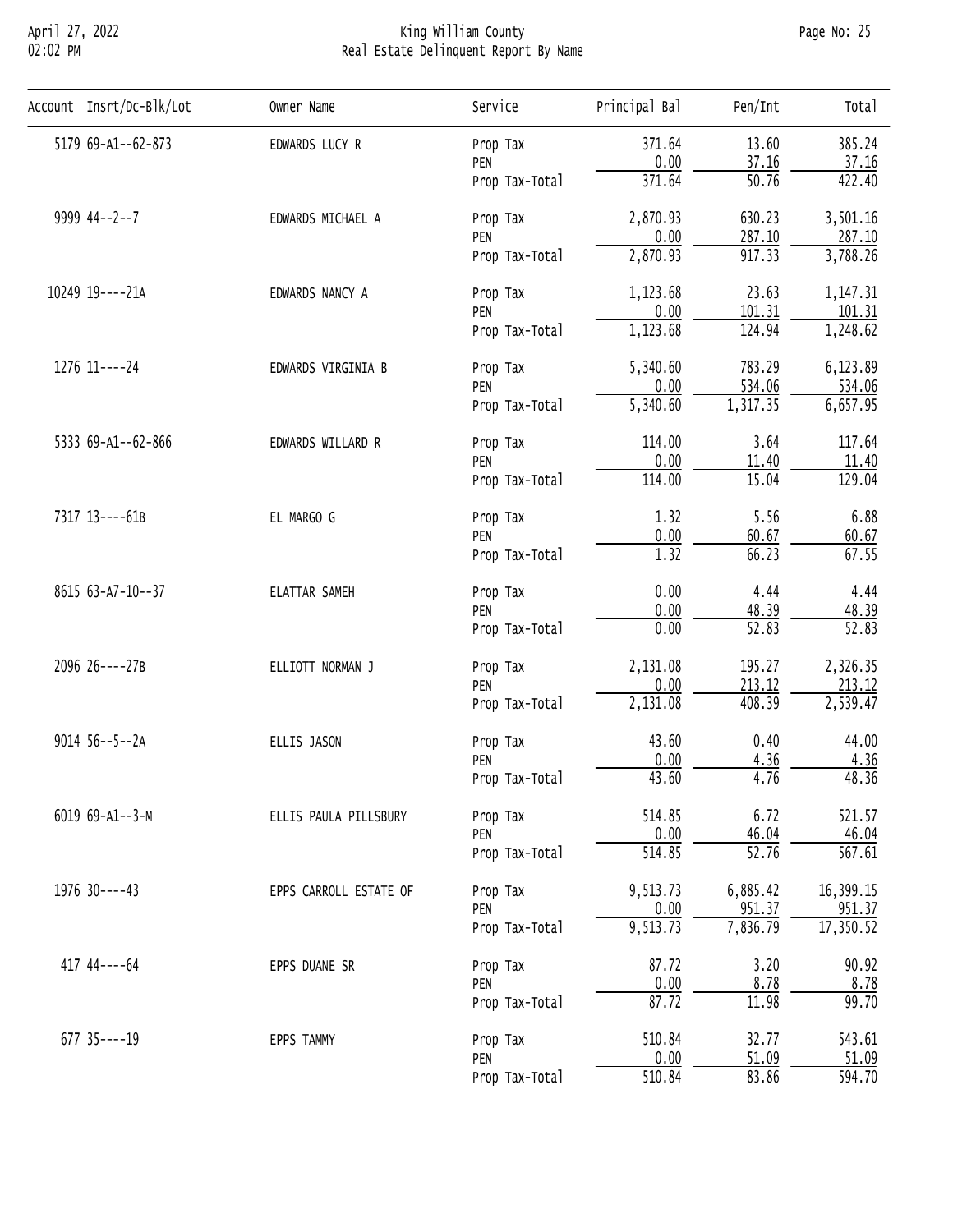# April 27, 2022 King William County Page No: 26 02:02 PM Real Estate Delinquent Report By Name

| Account Insrt/Dc-Blk/Lot | Owner Name                              | Service                                                                                                                                                                                                                                                                                                                                                             | Principal Bal | Pen/Int                                                                                                                                                                                                                                                                                                                                                                                                                                                                                                                                                                                                                                                                                                                                                             | Total                 |
|--------------------------|-----------------------------------------|---------------------------------------------------------------------------------------------------------------------------------------------------------------------------------------------------------------------------------------------------------------------------------------------------------------------------------------------------------------------|---------------|---------------------------------------------------------------------------------------------------------------------------------------------------------------------------------------------------------------------------------------------------------------------------------------------------------------------------------------------------------------------------------------------------------------------------------------------------------------------------------------------------------------------------------------------------------------------------------------------------------------------------------------------------------------------------------------------------------------------------------------------------------------------|-----------------------|
| 9900 28--8-A-15          | EQUITY TRUST COMPANY CUSTIDIAN Prop Tax |                                                                                                                                                                                                                                                                                                                                                                     | 0.00          | 5.18                                                                                                                                                                                                                                                                                                                                                                                                                                                                                                                                                                                                                                                                                                                                                                | 5.18                  |
|                          |                                         | PEN                                                                                                                                                                                                                                                                                                                                                                 |               |                                                                                                                                                                                                                                                                                                                                                                                                                                                                                                                                                                                                                                                                                                                                                                     | 56.55                 |
|                          |                                         | Prop Tax-Total                                                                                                                                                                                                                                                                                                                                                      | 0.00          | 61.73                                                                                                                                                                                                                                                                                                                                                                                                                                                                                                                                                                                                                                                                                                                                                               | 61.73                 |
| 3040 31 ---- 19          | ESTEP KAREN MOSELEY                     | Prop Tax                                                                                                                                                                                                                                                                                                                                                            | 0.00          | 5.08                                                                                                                                                                                                                                                                                                                                                                                                                                                                                                                                                                                                                                                                                                                                                                | 5.08                  |
|                          |                                         |                                                                                                                                                                                                                                                                                                                                                                     |               |                                                                                                                                                                                                                                                                                                                                                                                                                                                                                                                                                                                                                                                                                                                                                                     | 55.36                 |
|                          |                                         | Prop Tax-Total                                                                                                                                                                                                                                                                                                                                                      |               | 0.00<br>56.55<br>0.00<br>55.36<br>0.00<br>60.44<br>230.57<br>8.07<br>0.00<br>21.97<br>230.57<br>30.04<br>342.00<br>22.00<br>0.00<br>34.20<br>342.00<br>$\overline{56.20}$<br>889.67<br>8.16<br>0.00<br>88.97<br>$\overline{97.13}$<br>889.67<br>4,352.20<br>39.90<br>0.00<br>435.22<br>4,352.20<br>475.12<br>185.44<br>1.70<br>0.00<br>18.54<br>185.44<br>20.24<br>163.40<br>1.50<br>0.00<br>16.34<br>17.84<br>163.40<br>5,080.48<br>1,403.93<br>0.00<br>520.60<br>5,080.48<br>1,924.53<br>5,427.57<br>141.87<br>0.00<br>40.29<br>$\overline{5,427.57}$<br>182.16<br>498.82<br>313.46<br>0.00<br>49.94<br>498.82<br>363.40<br>545.67<br>5.00<br>0.00<br>54.57<br>$\overline{545.67}$<br>$\overline{59.57}$<br>2.66<br>0.00<br>0.00<br><u>28.98</u><br>0.00<br>31.64 | 60.44                 |
| 1291 6----22A            | ESTWICK SUSIE                           | Prop Tax                                                                                                                                                                                                                                                                                                                                                            |               |                                                                                                                                                                                                                                                                                                                                                                                                                                                                                                                                                                                                                                                                                                                                                                     | 238.64                |
|                          |                                         | PEN                                                                                                                                                                                                                                                                                                                                                                 |               |                                                                                                                                                                                                                                                                                                                                                                                                                                                                                                                                                                                                                                                                                                                                                                     | 21.97                 |
|                          |                                         | Prop Tax-Total                                                                                                                                                                                                                                                                                                                                                      |               | 260.61                                                                                                                                                                                                                                                                                                                                                                                                                                                                                                                                                                                                                                                                                                                                                              |                       |
| 5363 69-A1--5-25         | EVANS CHASE TURNER                      | PEN<br>Prop Tax<br>PEN<br>Prop Tax-Total<br>Prop Tax<br>PEN<br>Prop Tax-Total<br>Prop Tax<br>PEN<br>Prop Tax-Total<br>Prop Tax<br>PEN<br>Prop Tax-Total<br>Prop Tax<br>PEN<br>Prop Tax-Total<br>Prop Tax<br>PEN<br>Prop Tax-Total<br>Prop Tax<br>PEN<br>Prop Tax-Total<br>Prop Tax<br>PEN<br>Prop Tax-Total<br>Prop Tax<br>PEN<br>Prop Tax-Total<br>Prop Tax<br>PEN | 364.00        |                                                                                                                                                                                                                                                                                                                                                                                                                                                                                                                                                                                                                                                                                                                                                                     |                       |
|                          |                                         |                                                                                                                                                                                                                                                                                                                                                                     |               |                                                                                                                                                                                                                                                                                                                                                                                                                                                                                                                                                                                                                                                                                                                                                                     | 34.20                 |
|                          |                                         |                                                                                                                                                                                                                                                                                                                                                                     |               | 398.20                                                                                                                                                                                                                                                                                                                                                                                                                                                                                                                                                                                                                                                                                                                                                              |                       |
| 3645 28----51G           | EVB                                     |                                                                                                                                                                                                                                                                                                                                                                     |               |                                                                                                                                                                                                                                                                                                                                                                                                                                                                                                                                                                                                                                                                                                                                                                     | 897.83                |
|                          |                                         |                                                                                                                                                                                                                                                                                                                                                                     |               |                                                                                                                                                                                                                                                                                                                                                                                                                                                                                                                                                                                                                                                                                                                                                                     | 88.97                 |
|                          |                                         |                                                                                                                                                                                                                                                                                                                                                                     |               |                                                                                                                                                                                                                                                                                                                                                                                                                                                                                                                                                                                                                                                                                                                                                                     | 986.80                |
| 3646 28----51H           | EVB                                     |                                                                                                                                                                                                                                                                                                                                                                     |               |                                                                                                                                                                                                                                                                                                                                                                                                                                                                                                                                                                                                                                                                                                                                                                     | 4,392.10              |
|                          |                                         |                                                                                                                                                                                                                                                                                                                                                                     |               |                                                                                                                                                                                                                                                                                                                                                                                                                                                                                                                                                                                                                                                                                                                                                                     | 435.22                |
|                          |                                         |                                                                                                                                                                                                                                                                                                                                                                     |               |                                                                                                                                                                                                                                                                                                                                                                                                                                                                                                                                                                                                                                                                                                                                                                     | $\overline{4,827.32}$ |
| 6591 63-A9-1--196        | EVELAND JOSEPH R JR                     |                                                                                                                                                                                                                                                                                                                                                                     | 187.14        |                                                                                                                                                                                                                                                                                                                                                                                                                                                                                                                                                                                                                                                                                                                                                                     |                       |
|                          |                                         |                                                                                                                                                                                                                                                                                                                                                                     | 18.54         |                                                                                                                                                                                                                                                                                                                                                                                                                                                                                                                                                                                                                                                                                                                                                                     |                       |
|                          |                                         |                                                                                                                                                                                                                                                                                                                                                                     |               |                                                                                                                                                                                                                                                                                                                                                                                                                                                                                                                                                                                                                                                                                                                                                                     | 205.68                |
| 1311 11----35A           | FARLEY JAMES                            |                                                                                                                                                                                                                                                                                                                                                                     |               | 164.90                                                                                                                                                                                                                                                                                                                                                                                                                                                                                                                                                                                                                                                                                                                                                              |                       |
|                          |                                         |                                                                                                                                                                                                                                                                                                                                                                     |               |                                                                                                                                                                                                                                                                                                                                                                                                                                                                                                                                                                                                                                                                                                                                                                     | 16.34                 |
|                          |                                         |                                                                                                                                                                                                                                                                                                                                                                     |               |                                                                                                                                                                                                                                                                                                                                                                                                                                                                                                                                                                                                                                                                                                                                                                     | 181.24                |
| 2861 27-B-2-C-34         | FARMER BONNIE S                         |                                                                                                                                                                                                                                                                                                                                                                     |               |                                                                                                                                                                                                                                                                                                                                                                                                                                                                                                                                                                                                                                                                                                                                                                     | 6,484.41              |
|                          |                                         |                                                                                                                                                                                                                                                                                                                                                                     |               |                                                                                                                                                                                                                                                                                                                                                                                                                                                                                                                                                                                                                                                                                                                                                                     | 520.60                |
|                          |                                         |                                                                                                                                                                                                                                                                                                                                                                     |               |                                                                                                                                                                                                                                                                                                                                                                                                                                                                                                                                                                                                                                                                                                                                                                     | 7,005.01              |
| 2887 19----9F            | FARMER BONNIE SUE                       |                                                                                                                                                                                                                                                                                                                                                                     |               |                                                                                                                                                                                                                                                                                                                                                                                                                                                                                                                                                                                                                                                                                                                                                                     | 5,569.44              |
|                          |                                         |                                                                                                                                                                                                                                                                                                                                                                     |               |                                                                                                                                                                                                                                                                                                                                                                                                                                                                                                                                                                                                                                                                                                                                                                     | 40.29                 |
|                          |                                         |                                                                                                                                                                                                                                                                                                                                                                     |               |                                                                                                                                                                                                                                                                                                                                                                                                                                                                                                                                                                                                                                                                                                                                                                     | $\overline{5,609.73}$ |
| 5368 69-A2--88-1248      | FARY ANNIE CARLTON                      | Prop Tax-Total                                                                                                                                                                                                                                                                                                                                                      | 812.28        |                                                                                                                                                                                                                                                                                                                                                                                                                                                                                                                                                                                                                                                                                                                                                                     |                       |
|                          |                                         |                                                                                                                                                                                                                                                                                                                                                                     |               |                                                                                                                                                                                                                                                                                                                                                                                                                                                                                                                                                                                                                                                                                                                                                                     | 49.94                 |
|                          |                                         |                                                                                                                                                                                                                                                                                                                                                                     |               |                                                                                                                                                                                                                                                                                                                                                                                                                                                                                                                                                                                                                                                                                                                                                                     | 862.22                |
| 1134 48----28D           | FARY MICHAEL M                          |                                                                                                                                                                                                                                                                                                                                                                     |               |                                                                                                                                                                                                                                                                                                                                                                                                                                                                                                                                                                                                                                                                                                                                                                     | 550.67                |
|                          |                                         |                                                                                                                                                                                                                                                                                                                                                                     |               |                                                                                                                                                                                                                                                                                                                                                                                                                                                                                                                                                                                                                                                                                                                                                                     | 54.57                 |
|                          |                                         |                                                                                                                                                                                                                                                                                                                                                                     |               |                                                                                                                                                                                                                                                                                                                                                                                                                                                                                                                                                                                                                                                                                                                                                                     | 605.24                |
| 7975 44--1--1            | FEATHER TIMOTHY ALLEN                   | 2.66                                                                                                                                                                                                                                                                                                                                                                |               |                                                                                                                                                                                                                                                                                                                                                                                                                                                                                                                                                                                                                                                                                                                                                                     |                       |
|                          |                                         |                                                                                                                                                                                                                                                                                                                                                                     |               |                                                                                                                                                                                                                                                                                                                                                                                                                                                                                                                                                                                                                                                                                                                                                                     | 28.98                 |
|                          |                                         |                                                                                                                                                                                                                                                                                                                                                                     |               |                                                                                                                                                                                                                                                                                                                                                                                                                                                                                                                                                                                                                                                                                                                                                                     | 31.64                 |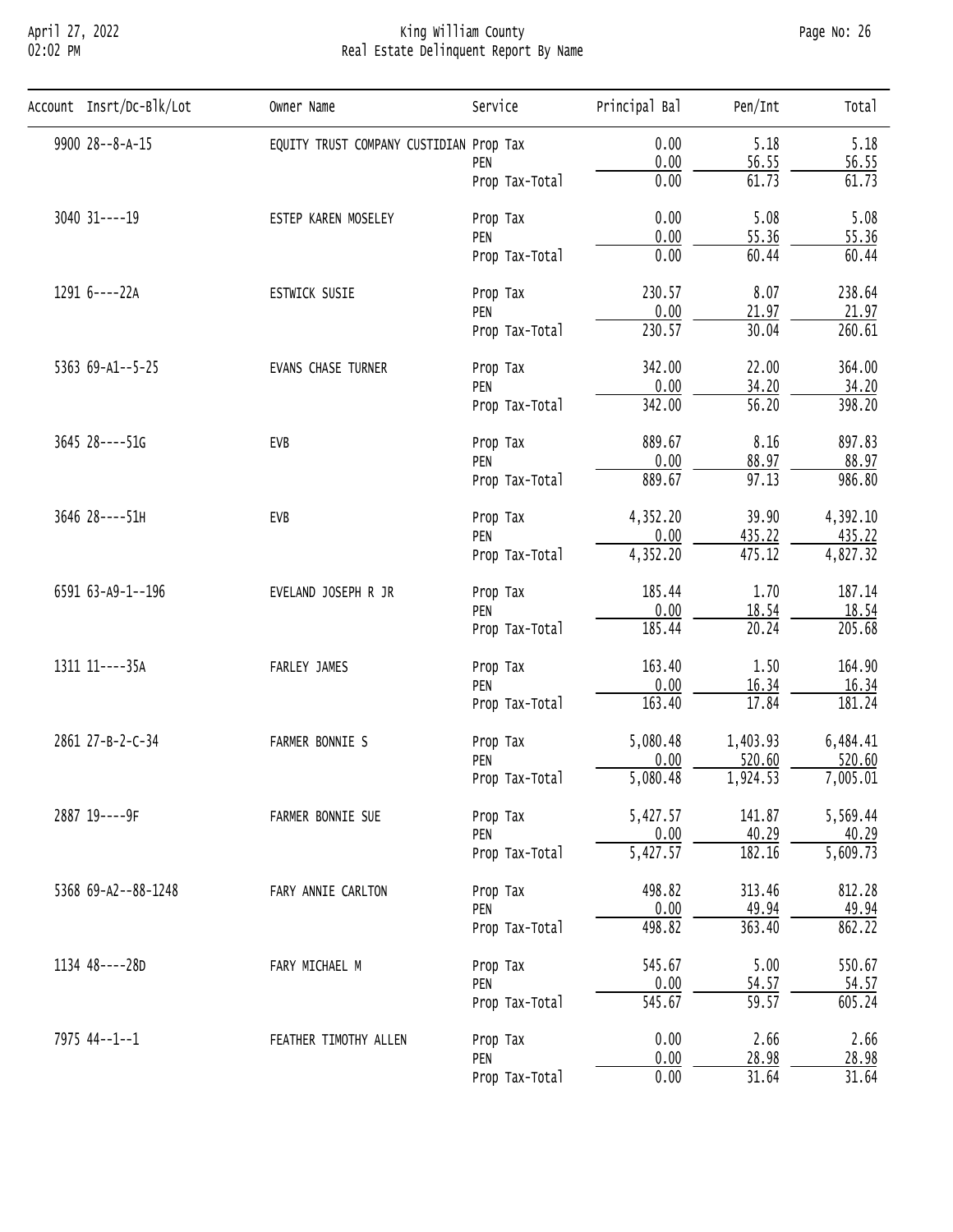# April 27, 2022 King William County Page No: 27 02:02 PM Real Estate Delinquent Report By Name

| Account Insrt/Dc-Blk/Lot | Owner Name                                                                   | Service                           | Principal Bal                                                                                                                                                                                                                                                                                                                                                                                                                                                                                                                                                                                                                                                                                                                                                 | Pen/Int  | Tota <sub>1</sub>     |
|--------------------------|------------------------------------------------------------------------------|-----------------------------------|---------------------------------------------------------------------------------------------------------------------------------------------------------------------------------------------------------------------------------------------------------------------------------------------------------------------------------------------------------------------------------------------------------------------------------------------------------------------------------------------------------------------------------------------------------------------------------------------------------------------------------------------------------------------------------------------------------------------------------------------------------------|----------|-----------------------|
| 1340 22----6             | FELLS VIRGINIA                                                               | Prop Tax                          | 3,942.76                                                                                                                                                                                                                                                                                                                                                                                                                                                                                                                                                                                                                                                                                                                                                      | 1,134.58 | 5,077.34              |
|                          |                                                                              | PEN                               |                                                                                                                                                                                                                                                                                                                                                                                                                                                                                                                                                                                                                                                                                                                                                               |          | 394.25                |
|                          |                                                                              | Prop Tax-Total                    |                                                                                                                                                                                                                                                                                                                                                                                                                                                                                                                                                                                                                                                                                                                                                               |          | $\overline{5,471.59}$ |
| 5032 63-A3-8-1-12        | FFOEMIT, LLC                                                                 | Prop Tax                          | 38.04                                                                                                                                                                                                                                                                                                                                                                                                                                                                                                                                                                                                                                                                                                                                                         | 0.35     | 38.39                 |
|                          |                                                                              | PEN                               |                                                                                                                                                                                                                                                                                                                                                                                                                                                                                                                                                                                                                                                                                                                                                               |          | 3.80                  |
|                          |                                                                              | Prop Tax-Total                    |                                                                                                                                                                                                                                                                                                                                                                                                                                                                                                                                                                                                                                                                                                                                                               |          | 42.19                 |
| 1348 10----36A           | FIELDS LATRICE                                                               | Prop Tax                          | 0.00<br>394.25<br>1,528.83<br>3,942.76<br>0.00<br>3.80<br>38.04<br>4.15<br>60.20<br>2.24<br>0.00<br>6.02<br>60.20<br>8.26<br>2,015.84<br>0.00<br>4.39<br>479.02<br>0.00<br>47.90<br>$\overline{52.29}$<br>479.02<br>15.90<br>1,733.76<br>173.38<br>0.00<br>1,733.76<br>189.28<br>124.63<br>1,044.90<br>0.00<br>104.50<br>229.13<br>1,044.90<br>338.34<br>7.03<br>0.00<br>12.51<br>338.34<br>19.54<br>178.02<br>1.63<br>0.00<br>17.80<br>178.02<br>19.43<br>421.40<br>15.44<br>0.00<br>42.14<br>421.40<br>$\overline{57.58}$<br>2.42<br>264.08<br>0.00<br>26.41<br>28.83<br>264.08<br>11.92<br>324.22<br>0.00<br>32.42<br>324.22<br>44.34<br>311.32<br>11.44<br>0.00<br>31.14<br>311.32<br>42.58<br>422.70<br>2,418.38<br>0.00<br>241.83<br>2,418.38<br>664.53 | 62.44    |                       |
|                          |                                                                              | PEN                               |                                                                                                                                                                                                                                                                                                                                                                                                                                                                                                                                                                                                                                                                                                                                                               |          | 6.02                  |
|                          |                                                                              | Prop Tax-Total                    |                                                                                                                                                                                                                                                                                                                                                                                                                                                                                                                                                                                                                                                                                                                                                               |          | 68.46                 |
| 2892 19 ---- 7           | FIGG ROBERT III                                                              | Prop Tax                          |                                                                                                                                                                                                                                                                                                                                                                                                                                                                                                                                                                                                                                                                                                                                                               |          | 2,015.84              |
| 3478 21----72            | FISCHER BRENDA R                                                             | Prop Tax                          |                                                                                                                                                                                                                                                                                                                                                                                                                                                                                                                                                                                                                                                                                                                                                               |          | 483.41                |
|                          |                                                                              | PEN                               |                                                                                                                                                                                                                                                                                                                                                                                                                                                                                                                                                                                                                                                                                                                                                               | 47.90    |                       |
|                          |                                                                              | Prop Tax-Total<br>Prop Tax<br>PEN | $\overline{531.31}$                                                                                                                                                                                                                                                                                                                                                                                                                                                                                                                                                                                                                                                                                                                                           |          |                       |
| $42396---63$             | FISCHETTI JOHN T                                                             |                                   |                                                                                                                                                                                                                                                                                                                                                                                                                                                                                                                                                                                                                                                                                                                                                               |          | 1,749.66              |
|                          |                                                                              |                                   |                                                                                                                                                                                                                                                                                                                                                                                                                                                                                                                                                                                                                                                                                                                                                               |          | 173.38                |
|                          |                                                                              | Prop Tax-Total                    |                                                                                                                                                                                                                                                                                                                                                                                                                                                                                                                                                                                                                                                                                                                                                               | 1,923.04 |                       |
| $383$ 44----38           | FLETCHER LAURA                                                               | Prop Tax                          |                                                                                                                                                                                                                                                                                                                                                                                                                                                                                                                                                                                                                                                                                                                                                               |          | 1,169.53              |
|                          |                                                                              | PEN                               |                                                                                                                                                                                                                                                                                                                                                                                                                                                                                                                                                                                                                                                                                                                                                               |          | 104.50                |
|                          |                                                                              | Prop Tax-Total                    |                                                                                                                                                                                                                                                                                                                                                                                                                                                                                                                                                                                                                                                                                                                                                               |          | 1,274.03              |
| 8442 44----38A           | FLETCHER LAURA<br>Prop Tax<br>PEN<br>Prop Tax-Total                          |                                   | 345.37                                                                                                                                                                                                                                                                                                                                                                                                                                                                                                                                                                                                                                                                                                                                                        |          |                       |
|                          |                                                                              |                                   |                                                                                                                                                                                                                                                                                                                                                                                                                                                                                                                                                                                                                                                                                                                                                               | 12.51    |                       |
|                          |                                                                              |                                   |                                                                                                                                                                                                                                                                                                                                                                                                                                                                                                                                                                                                                                                                                                                                                               |          | 357.88                |
| 7829 18--3--1G           | FOLSTON MONIQUE B                                                            | Prop Tax                          |                                                                                                                                                                                                                                                                                                                                                                                                                                                                                                                                                                                                                                                                                                                                                               | 179.65   |                       |
|                          |                                                                              | PEN                               |                                                                                                                                                                                                                                                                                                                                                                                                                                                                                                                                                                                                                                                                                                                                                               |          | 17.80                 |
|                          |                                                                              | Prop Tax-Total                    |                                                                                                                                                                                                                                                                                                                                                                                                                                                                                                                                                                                                                                                                                                                                                               |          | 197.45                |
| 4534 44----7A            | FONTAINE, THOMAS MADISON                                                     | Prop Tax                          |                                                                                                                                                                                                                                                                                                                                                                                                                                                                                                                                                                                                                                                                                                                                                               |          | 436.84                |
|                          |                                                                              | PEN                               |                                                                                                                                                                                                                                                                                                                                                                                                                                                                                                                                                                                                                                                                                                                                                               |          | 42.14                 |
|                          |                                                                              | Prop Tax-Total                    |                                                                                                                                                                                                                                                                                                                                                                                                                                                                                                                                                                                                                                                                                                                                                               |          | 478.98                |
| 1400 44----120A          | FORD LUVINIA MOORE                                                           | Prop Tax                          |                                                                                                                                                                                                                                                                                                                                                                                                                                                                                                                                                                                                                                                                                                                                                               |          | 266.50                |
|                          |                                                                              | PEN                               |                                                                                                                                                                                                                                                                                                                                                                                                                                                                                                                                                                                                                                                                                                                                                               |          | 26.41                 |
|                          |                                                                              | Prop Tax-Total                    |                                                                                                                                                                                                                                                                                                                                                                                                                                                                                                                                                                                                                                                                                                                                                               |          | 292.91                |
| 7823 18--3--1A           | FOREMAN STEVE I III                                                          | Prop Tax                          |                                                                                                                                                                                                                                                                                                                                                                                                                                                                                                                                                                                                                                                                                                                                                               |          | 336.14                |
|                          |                                                                              | PEN                               |                                                                                                                                                                                                                                                                                                                                                                                                                                                                                                                                                                                                                                                                                                                                                               |          | 32.42                 |
|                          |                                                                              | Prop Tax-Total                    |                                                                                                                                                                                                                                                                                                                                                                                                                                                                                                                                                                                                                                                                                                                                                               |          | 368.56                |
| 7836 18--3--6B           | FOREMAN STEVE I III                                                          | Prop Tax                          |                                                                                                                                                                                                                                                                                                                                                                                                                                                                                                                                                                                                                                                                                                                                                               |          | 322.76                |
|                          | PEN<br>Prop Tax-Total<br>FORREST EDWARD<br>Prop Tax<br>PEN<br>Prop Tax-Total | 31.14                             |                                                                                                                                                                                                                                                                                                                                                                                                                                                                                                                                                                                                                                                                                                                                                               |          |                       |
|                          |                                                                              |                                   |                                                                                                                                                                                                                                                                                                                                                                                                                                                                                                                                                                                                                                                                                                                                                               |          | 353.90                |
| 5384 69-A3--75-1143      |                                                                              |                                   |                                                                                                                                                                                                                                                                                                                                                                                                                                                                                                                                                                                                                                                                                                                                                               |          | 2,841.08              |
|                          |                                                                              |                                   |                                                                                                                                                                                                                                                                                                                                                                                                                                                                                                                                                                                                                                                                                                                                                               |          | 241.83                |
|                          |                                                                              |                                   |                                                                                                                                                                                                                                                                                                                                                                                                                                                                                                                                                                                                                                                                                                                                                               |          | 3,082.91              |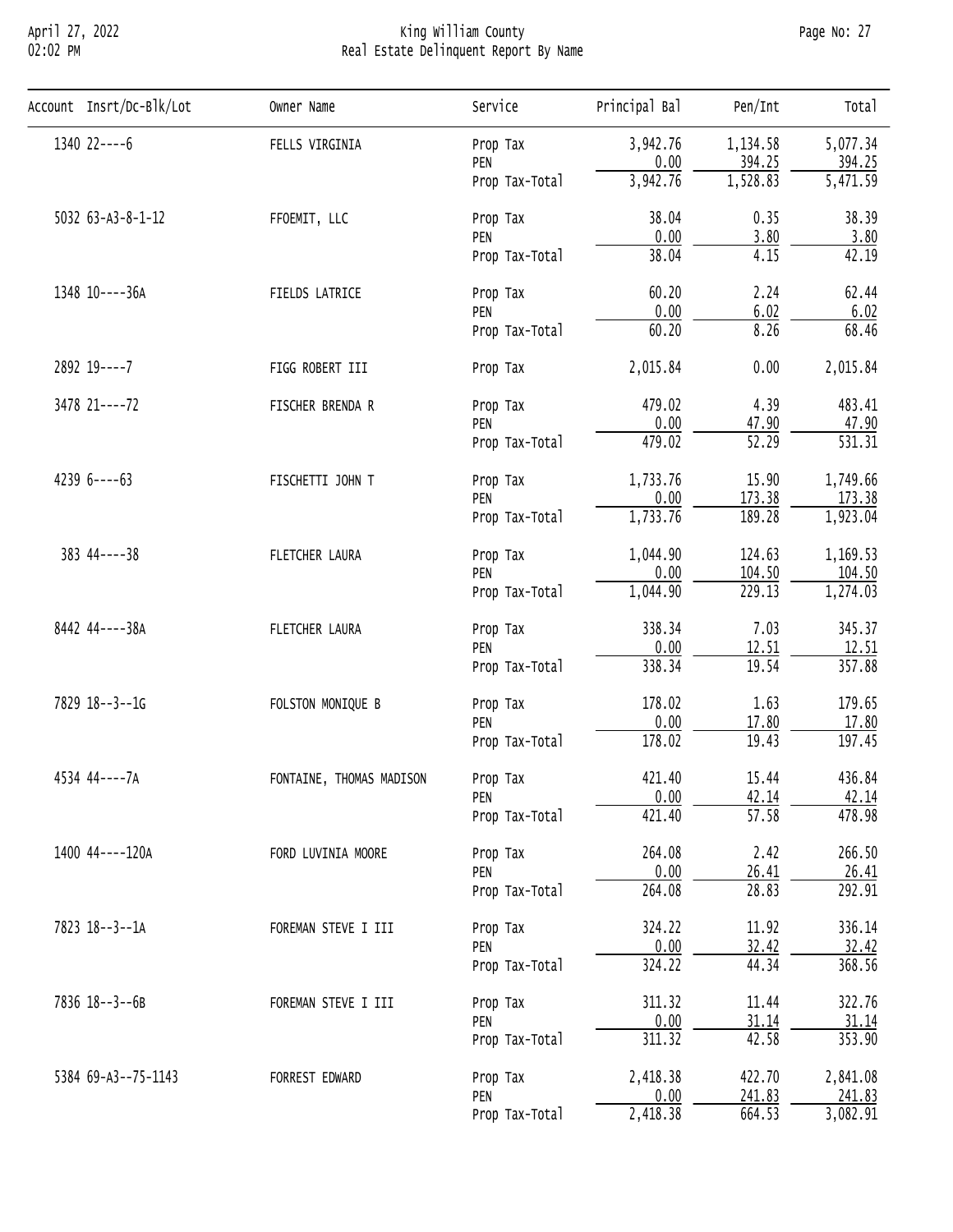# April 27, 2022 King William County Page No: 28 02:02 PM Real Estate Delinquent Report By Name

| Account Insrt/Dc-Blk/Lot | Owner Name                                                              | Service                                                                                                                    | Principal Bal | Pen/Int                                                                                                                                                                                                                                                                                                                                                                                                                                                                                                                                                                                                                                                                                                               | Total                 |
|--------------------------|-------------------------------------------------------------------------|----------------------------------------------------------------------------------------------------------------------------|---------------|-----------------------------------------------------------------------------------------------------------------------------------------------------------------------------------------------------------------------------------------------------------------------------------------------------------------------------------------------------------------------------------------------------------------------------------------------------------------------------------------------------------------------------------------------------------------------------------------------------------------------------------------------------------------------------------------------------------------------|-----------------------|
| $6140$ $63 - A3 - 6 - 2$ | FORREST EDWARD                                                          | Prop Tax                                                                                                                   | 373.80        | 65.40                                                                                                                                                                                                                                                                                                                                                                                                                                                                                                                                                                                                                                                                                                                 | 439.20                |
|                          |                                                                         |                                                                                                                            |               |                                                                                                                                                                                                                                                                                                                                                                                                                                                                                                                                                                                                                                                                                                                       | 37.38                 |
|                          |                                                                         | Prop Tax-Total                                                                                                             |               |                                                                                                                                                                                                                                                                                                                                                                                                                                                                                                                                                                                                                                                                                                                       | 476.58                |
| $6141 63 - A3 - 6 - -3$  | FORREST EDWARD                                                          | Prop Tax                                                                                                                   | 1,214.85      | 212.49                                                                                                                                                                                                                                                                                                                                                                                                                                                                                                                                                                                                                                                                                                                | 1,427.34              |
|                          |                                                                         |                                                                                                                            |               |                                                                                                                                                                                                                                                                                                                                                                                                                                                                                                                                                                                                                                                                                                                       | 121.49                |
|                          |                                                                         |                                                                                                                            |               |                                                                                                                                                                                                                                                                                                                                                                                                                                                                                                                                                                                                                                                                                                                       | 1,548.83              |
| $6142$ $63 - A3 - 6 - 1$ | FORREST EDWARD                                                          | Prop Tax                                                                                                                   | 373.80        | 65.40                                                                                                                                                                                                                                                                                                                                                                                                                                                                                                                                                                                                                                                                                                                 | 439.20                |
|                          |                                                                         |                                                                                                                            |               |                                                                                                                                                                                                                                                                                                                                                                                                                                                                                                                                                                                                                                                                                                                       | 37.38                 |
|                          |                                                                         | Prop Tax-Total                                                                                                             |               |                                                                                                                                                                                                                                                                                                                                                                                                                                                                                                                                                                                                                                                                                                                       | 476.58                |
| $3237$ $22--1--23$       | FORRESTER DAVID N                                                       | Prop Tax                                                                                                                   | 1,128.32      | 41.36                                                                                                                                                                                                                                                                                                                                                                                                                                                                                                                                                                                                                                                                                                                 | 1,169.68              |
|                          |                                                                         | PEN                                                                                                                        |               |                                                                                                                                                                                                                                                                                                                                                                                                                                                                                                                                                                                                                                                                                                                       | 112.84                |
|                          |                                                                         | Prop Tax-Total                                                                                                             |               | 0.00<br>37.38<br>373.80<br>102.78<br>0.00<br>121.49<br>333.98<br>1,214.85<br>0.00<br>37.38<br>373.80<br>102.78<br>0.00<br>112.84<br>1,128.32<br>154.20<br>3,023.02<br>773.89<br>0.00<br>225.40<br>3,023.02<br>999.29<br>1,036.30<br>38.00<br>0.00<br>103.64<br>1,036.30<br>141.64<br>752.40<br>27.60<br>0.00<br>75.24<br>752.40<br>102.84<br>851.40<br>31.20<br>0.00<br>85.14<br>851.40<br>116.34<br>448.92<br>28.78<br>0.00<br>44.88<br>448.92<br>73.66<br>597.70<br>5.48<br>0.00<br>59.77<br>$\overline{597.70}$<br>65.25<br>655.32<br>24.00<br>0.00<br>65.54<br>655.32<br>89.54<br>619.20<br>39.70<br>0.00<br>61.92<br>101.62<br>619.20<br>2,312.34<br>405.99<br>0.00<br>184.71<br>2,312.34<br>$\overline{590.70}$ | 1,282.52              |
| 7834 18--3--4F           | FORTUNE ROOSEVELT                                                       | Prop Tax                                                                                                                   |               |                                                                                                                                                                                                                                                                                                                                                                                                                                                                                                                                                                                                                                                                                                                       | 3,796.91              |
|                          |                                                                         | PEN                                                                                                                        |               |                                                                                                                                                                                                                                                                                                                                                                                                                                                                                                                                                                                                                                                                                                                       | 225.40                |
|                          |                                                                         | Prop Tax-Total                                                                                                             |               |                                                                                                                                                                                                                                                                                                                                                                                                                                                                                                                                                                                                                                                                                                                       | $\overline{4,022.31}$ |
| 7240 21--4--4            | FOSTER ALFRED L                                                         | Prop Tax                                                                                                                   |               |                                                                                                                                                                                                                                                                                                                                                                                                                                                                                                                                                                                                                                                                                                                       | 1,074.30              |
|                          |                                                                         | PEN                                                                                                                        |               |                                                                                                                                                                                                                                                                                                                                                                                                                                                                                                                                                                                                                                                                                                                       | 103.64                |
|                          |                                                                         | Prop Tax-Total                                                                                                             |               |                                                                                                                                                                                                                                                                                                                                                                                                                                                                                                                                                                                                                                                                                                                       | 1,177.94              |
| 5394 63-A8-1--150A       | FOSTER BRYAN WESLEY                                                     | Prop Tax                                                                                                                   |               | 780.00                                                                                                                                                                                                                                                                                                                                                                                                                                                                                                                                                                                                                                                                                                                |                       |
|                          |                                                                         | PEN                                                                                                                        |               |                                                                                                                                                                                                                                                                                                                                                                                                                                                                                                                                                                                                                                                                                                                       | 75.24                 |
|                          |                                                                         | Prop Tax-Total                                                                                                             |               |                                                                                                                                                                                                                                                                                                                                                                                                                                                                                                                                                                                                                                                                                                                       | 855.24                |
| $917$ $14-A-1--2$        | FOSTER DWAYNE                                                           | Prop Tax                                                                                                                   |               |                                                                                                                                                                                                                                                                                                                                                                                                                                                                                                                                                                                                                                                                                                                       | 882.60                |
|                          |                                                                         | PEN                                                                                                                        |               |                                                                                                                                                                                                                                                                                                                                                                                                                                                                                                                                                                                                                                                                                                                       | 85.14                 |
|                          |                                                                         | Prop Tax-Total                                                                                                             |               |                                                                                                                                                                                                                                                                                                                                                                                                                                                                                                                                                                                                                                                                                                                       | 967.74                |
| 10452 12----38B          | FOSTER VICKI M                                                          | Prop Tax                                                                                                                   |               |                                                                                                                                                                                                                                                                                                                                                                                                                                                                                                                                                                                                                                                                                                                       | 477.70                |
|                          |                                                                         | PEN                                                                                                                        |               |                                                                                                                                                                                                                                                                                                                                                                                                                                                                                                                                                                                                                                                                                                                       | 44.88                 |
|                          |                                                                         | Prop Tax-Total                                                                                                             |               |                                                                                                                                                                                                                                                                                                                                                                                                                                                                                                                                                                                                                                                                                                                       | $\overline{522.58}$   |
| $2496$ 5-C---8           | FOX DONALD L                                                            | Prop Tax                                                                                                                   |               |                                                                                                                                                                                                                                                                                                                                                                                                                                                                                                                                                                                                                                                                                                                       | 603.18                |
|                          |                                                                         | PEN                                                                                                                        |               |                                                                                                                                                                                                                                                                                                                                                                                                                                                                                                                                                                                                                                                                                                                       | 59.77                 |
|                          |                                                                         | Prop Tax-Total                                                                                                             |               |                                                                                                                                                                                                                                                                                                                                                                                                                                                                                                                                                                                                                                                                                                                       | 662.95                |
| 1433 13----30            | FOX LUCY CARTER                                                         | PEN<br>PEN<br>Prop Tax-Total<br>PEN<br>Prop Tax<br>PEN<br>Prop Tax-Total<br>PEN<br>Prop Tax-Total<br>PEN<br>Prop Tax-Total | 679.32        |                                                                                                                                                                                                                                                                                                                                                                                                                                                                                                                                                                                                                                                                                                                       |                       |
|                          |                                                                         |                                                                                                                            |               |                                                                                                                                                                                                                                                                                                                                                                                                                                                                                                                                                                                                                                                                                                                       | 65.54                 |
|                          |                                                                         |                                                                                                                            |               |                                                                                                                                                                                                                                                                                                                                                                                                                                                                                                                                                                                                                                                                                                                       | 744.86                |
| 1803 22----78B           |                                                                         | Prop Tax                                                                                                                   | 658.90        |                                                                                                                                                                                                                                                                                                                                                                                                                                                                                                                                                                                                                                                                                                                       |                       |
|                          | FRANCES HARRIS ADAMS EXECUTRIX Prop Tax<br>FRAZIER QUENTIN T AND MAXINE | 61.92                                                                                                                      |               |                                                                                                                                                                                                                                                                                                                                                                                                                                                                                                                                                                                                                                                                                                                       |                       |
|                          |                                                                         |                                                                                                                            |               |                                                                                                                                                                                                                                                                                                                                                                                                                                                                                                                                                                                                                                                                                                                       | 720.82                |
| 6029 69-A3--65-925       |                                                                         |                                                                                                                            |               |                                                                                                                                                                                                                                                                                                                                                                                                                                                                                                                                                                                                                                                                                                                       | 2,718.33              |
|                          |                                                                         |                                                                                                                            |               |                                                                                                                                                                                                                                                                                                                                                                                                                                                                                                                                                                                                                                                                                                                       | 184.71                |
|                          |                                                                         |                                                                                                                            |               |                                                                                                                                                                                                                                                                                                                                                                                                                                                                                                                                                                                                                                                                                                                       | 2,903.04              |
|                          |                                                                         |                                                                                                                            |               |                                                                                                                                                                                                                                                                                                                                                                                                                                                                                                                                                                                                                                                                                                                       |                       |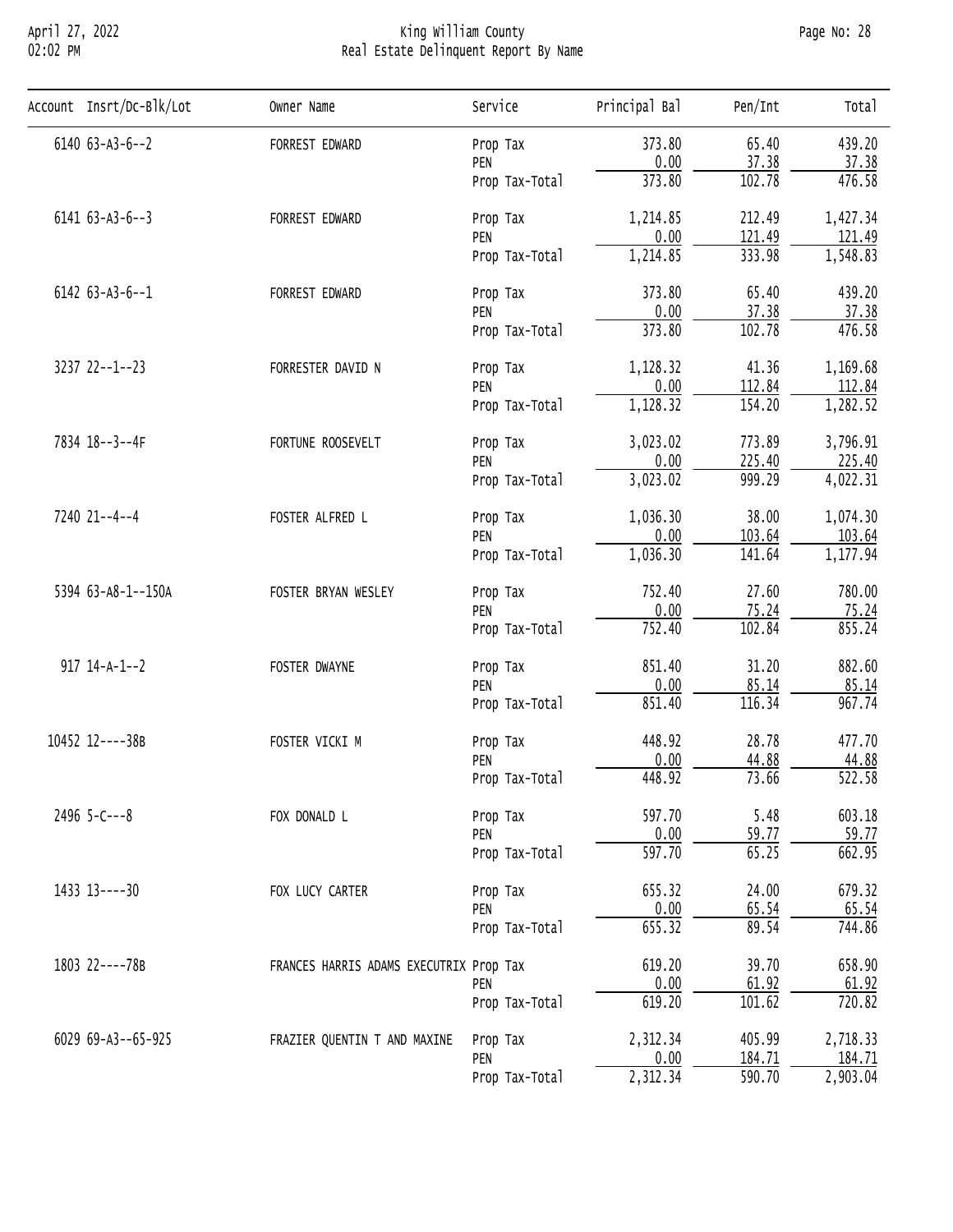# April 27, 2022 King William County Page No: 29 02:02 PM Real Estate Delinquent Report By Name

| Account Insrt/Dc-Blk/Lot | Owner Name                                                                                                                                     | Service                                                                                                                                                                                                                                                                                                                                                                                                                                                                                                                                                                                                                                                                                                                                                   | Principal Bal                                                                                                                                                                              | Pen/Int  | Tota <sub>1</sub> |
|--------------------------|------------------------------------------------------------------------------------------------------------------------------------------------|-----------------------------------------------------------------------------------------------------------------------------------------------------------------------------------------------------------------------------------------------------------------------------------------------------------------------------------------------------------------------------------------------------------------------------------------------------------------------------------------------------------------------------------------------------------------------------------------------------------------------------------------------------------------------------------------------------------------------------------------------------------|--------------------------------------------------------------------------------------------------------------------------------------------------------------------------------------------|----------|-------------------|
| 7153 48----10B           | FRENCH MARC E                                                                                                                                  | Prop Tax                                                                                                                                                                                                                                                                                                                                                                                                                                                                                                                                                                                                                                                                                                                                                  | 361.20                                                                                                                                                                                     | 23.13    | 384.33            |
|                          |                                                                                                                                                |                                                                                                                                                                                                                                                                                                                                                                                                                                                                                                                                                                                                                                                                                                                                                           |                                                                                                                                                                                            |          | 36.12             |
|                          |                                                                                                                                                |                                                                                                                                                                                                                                                                                                                                                                                                                                                                                                                                                                                                                                                                                                                                                           |                                                                                                                                                                                            |          | 420.45            |
| 10551 53----59A          | FRITZ MARYSHA L                                                                                                                                | Prop Tax                                                                                                                                                                                                                                                                                                                                                                                                                                                                                                                                                                                                                                                                                                                                                  | 367.22                                                                                                                                                                                     | 3.37     | 370.59            |
|                          |                                                                                                                                                |                                                                                                                                                                                                                                                                                                                                                                                                                                                                                                                                                                                                                                                                                                                                                           |                                                                                                                                                                                            |          | 36.72             |
|                          |                                                                                                                                                |                                                                                                                                                                                                                                                                                                                                                                                                                                                                                                                                                                                                                                                                                                                                                           |                                                                                                                                                                                            |          |                   |
| 6020 69-A1-6--47         | FUDELA LAUREN NOLA                                                                                                                             | Prop Tax                                                                                                                                                                                                                                                                                                                                                                                                                                                                                                                                                                                                                                                                                                                                                  | 431.87                                                                                                                                                                                     | 0.00     | 431.87            |
| 5416 69-A3--77-1113      | G & T CORPORATION                                                                                                                              | Prop Tax                                                                                                                                                                                                                                                                                                                                                                                                                                                                                                                                                                                                                                                                                                                                                  | 95.00                                                                                                                                                                                      | 0.87     | 95.87             |
|                          |                                                                                                                                                | $\overline{59.25}$<br>361.20<br>Prop Tax-Total<br>36.72<br>$\frac{0.00}{367.22}$<br>PEN<br>40.09<br>Prop Tax-Total<br>0.00<br>9.50<br>PEN<br>95.00<br>10.37<br>Prop Tax-Total<br>71.58<br>1,114.56<br>Prop Tax<br>0.00<br>111.45<br>PEN<br>183.03<br>1,114.56<br>Prop Tax-Total<br>1,803.04<br>8,676.20<br>Prop Tax<br>0.00<br>753.94<br>PEN<br>8,676.20<br>2,556.98<br>Prop Tax-Total<br>186.03<br>2.18<br>Prop Tax<br>0.00<br>13.33<br>PEN<br>186.03<br>15.51<br>Prop Tax-Total<br>230.38<br>5.78<br>Prop Tax<br>0.00<br>63.04<br>PEN<br>68.82<br>230.38<br>Prop Tax-Total<br>907.22<br>476.61<br>Prop Tax<br>0.00<br>90.78<br>PEN<br>567.39<br>907.22<br>Prop Tax-Total<br>448.92<br>4.12<br>0.00<br>44.89<br>PEN<br>448.92<br>49.01<br>Prop Tax-Total | 9.50                                                                                                                                                                                       |          |                   |
|                          |                                                                                                                                                |                                                                                                                                                                                                                                                                                                                                                                                                                                                                                                                                                                                                                                                                                                                                                           |                                                                                                                                                                                            |          | 105.37            |
| 1454 54----30C           | GAINES BENNIE L JR                                                                                                                             |                                                                                                                                                                                                                                                                                                                                                                                                                                                                                                                                                                                                                                                                                                                                                           |                                                                                                                                                                                            |          | 1,186.14          |
|                          |                                                                                                                                                |                                                                                                                                                                                                                                                                                                                                                                                                                                                                                                                                                                                                                                                                                                                                                           |                                                                                                                                                                                            |          | 111.45            |
|                          |                                                                                                                                                |                                                                                                                                                                                                                                                                                                                                                                                                                                                                                                                                                                                                                                                                                                                                                           |                                                                                                                                                                                            |          |                   |
| 1456 45----25            | GAINES FRED N                                                                                                                                  |                                                                                                                                                                                                                                                                                                                                                                                                                                                                                                                                                                                                                                                                                                                                                           |                                                                                                                                                                                            |          | 10,479.24         |
|                          |                                                                                                                                                |                                                                                                                                                                                                                                                                                                                                                                                                                                                                                                                                                                                                                                                                                                                                                           |                                                                                                                                                                                            |          | 753.94            |
|                          |                                                                                                                                                |                                                                                                                                                                                                                                                                                                                                                                                                                                                                                                                                                                                                                                                                                                                                                           |                                                                                                                                                                                            |          |                   |
| 1458 14----23            | GAINES GLYCIE                                                                                                                                  |                                                                                                                                                                                                                                                                                                                                                                                                                                                                                                                                                                                                                                                                                                                                                           |                                                                                                                                                                                            |          | 188.21            |
|                          |                                                                                                                                                |                                                                                                                                                                                                                                                                                                                                                                                                                                                                                                                                                                                                                                                                                                                                                           |                                                                                                                                                                                            |          | 13.33             |
|                          |                                                                                                                                                |                                                                                                                                                                                                                                                                                                                                                                                                                                                                                                                                                                                                                                                                                                                                                           |                                                                                                                                                                                            |          | 201.54            |
| $1465$ 44-A---5          | GAINES LONNIE M                                                                                                                                | 2,122.24<br>795.36<br>Prop Tax<br>0.00<br>208.30<br>PEN<br>2,122.24<br>1,003.66<br>Prop Tax-Total                                                                                                                                                                                                                                                                                                                                                                                                                                                                                                                                                                                                                                                         | 236.16                                                                                                                                                                                     |          |                   |
|                          |                                                                                                                                                |                                                                                                                                                                                                                                                                                                                                                                                                                                                                                                                                                                                                                                                                                                                                                           | 63.04                                                                                                                                                                                      |          |                   |
|                          |                                                                                                                                                |                                                                                                                                                                                                                                                                                                                                                                                                                                                                                                                                                                                                                                                                                                                                                           |                                                                                                                                                                                            |          |                   |
| 1466 45----36            | <b>GAINES LUCY</b>                                                                                                                             |                                                                                                                                                                                                                                                                                                                                                                                                                                                                                                                                                                                                                                                                                                                                                           | 0.00<br>36.12<br>3,940.69<br>395.63<br>0.00<br>280.81<br>3,940.69<br>676.44<br>20.32<br>553.84<br>0.00<br>55.38<br>553.84<br>75.70<br>28.80<br>786.04<br>0.00<br>78.60<br>107.40<br>786.04 | 1,383.83 |                   |
|                          |                                                                                                                                                |                                                                                                                                                                                                                                                                                                                                                                                                                                                                                                                                                                                                                                                                                                                                                           |                                                                                                                                                                                            |          | 90.78             |
|                          |                                                                                                                                                |                                                                                                                                                                                                                                                                                                                                                                                                                                                                                                                                                                                                                                                                                                                                                           |                                                                                                                                                                                            |          | 1,474.61          |
| 4426 52----32A           |                                                                                                                                                |                                                                                                                                                                                                                                                                                                                                                                                                                                                                                                                                                                                                                                                                                                                                                           |                                                                                                                                                                                            |          | 453.04            |
|                          |                                                                                                                                                |                                                                                                                                                                                                                                                                                                                                                                                                                                                                                                                                                                                                                                                                                                                                                           |                                                                                                                                                                                            |          | 44.89             |
|                          |                                                                                                                                                |                                                                                                                                                                                                                                                                                                                                                                                                                                                                                                                                                                                                                                                                                                                                                           |                                                                                                                                                                                            |          | 497.93            |
| 1467 6----60A            | GAINES RAYMOND                                                                                                                                 |                                                                                                                                                                                                                                                                                                                                                                                                                                                                                                                                                                                                                                                                                                                                                           |                                                                                                                                                                                            |          | 2,917.60          |
|                          |                                                                                                                                                |                                                                                                                                                                                                                                                                                                                                                                                                                                                                                                                                                                                                                                                                                                                                                           |                                                                                                                                                                                            |          | 208.30            |
|                          |                                                                                                                                                |                                                                                                                                                                                                                                                                                                                                                                                                                                                                                                                                                                                                                                                                                                                                                           |                                                                                                                                                                                            |          |                   |
| 8022 6----21E            | GAINES RAYMOND JR                                                                                                                              | Prop Tax                                                                                                                                                                                                                                                                                                                                                                                                                                                                                                                                                                                                                                                                                                                                                  |                                                                                                                                                                                            | 4,336.32 |                   |
|                          |                                                                                                                                                | PEN<br>PEN<br>Prop Tax-Total<br>Prop Tax<br>PEN<br>Prop Tax-Total<br>Prop Tax<br>PEN<br>Prop Tax-Total                                                                                                                                                                                                                                                                                                                                                                                                                                                                                                                                                                                                                                                    | 280.81                                                                                                                                                                                     |          |                   |
|                          |                                                                                                                                                |                                                                                                                                                                                                                                                                                                                                                                                                                                                                                                                                                                                                                                                                                                                                                           |                                                                                                                                                                                            |          | 4,617.13          |
| 9759 44----129B          | 407.31<br>1,297.59<br>11, 233.18<br>299.20<br>GAINES MICHAEL & PAULA BRAXTON Prop Tax<br>3,125.90<br>GAINES ROBERT H III<br>GAINES ROBERT H JR | 574.16                                                                                                                                                                                                                                                                                                                                                                                                                                                                                                                                                                                                                                                                                                                                                    |                                                                                                                                                                                            |          |                   |
|                          |                                                                                                                                                | 55.38                                                                                                                                                                                                                                                                                                                                                                                                                                                                                                                                                                                                                                                                                                                                                     |                                                                                                                                                                                            |          |                   |
|                          |                                                                                                                                                |                                                                                                                                                                                                                                                                                                                                                                                                                                                                                                                                                                                                                                                                                                                                                           | 629.54                                                                                                                                                                                     |          |                   |
| 1457 44----129           |                                                                                                                                                |                                                                                                                                                                                                                                                                                                                                                                                                                                                                                                                                                                                                                                                                                                                                                           |                                                                                                                                                                                            |          | 814.84            |
|                          |                                                                                                                                                |                                                                                                                                                                                                                                                                                                                                                                                                                                                                                                                                                                                                                                                                                                                                                           |                                                                                                                                                                                            |          | 78.60             |
|                          |                                                                                                                                                |                                                                                                                                                                                                                                                                                                                                                                                                                                                                                                                                                                                                                                                                                                                                                           |                                                                                                                                                                                            |          | 893.44            |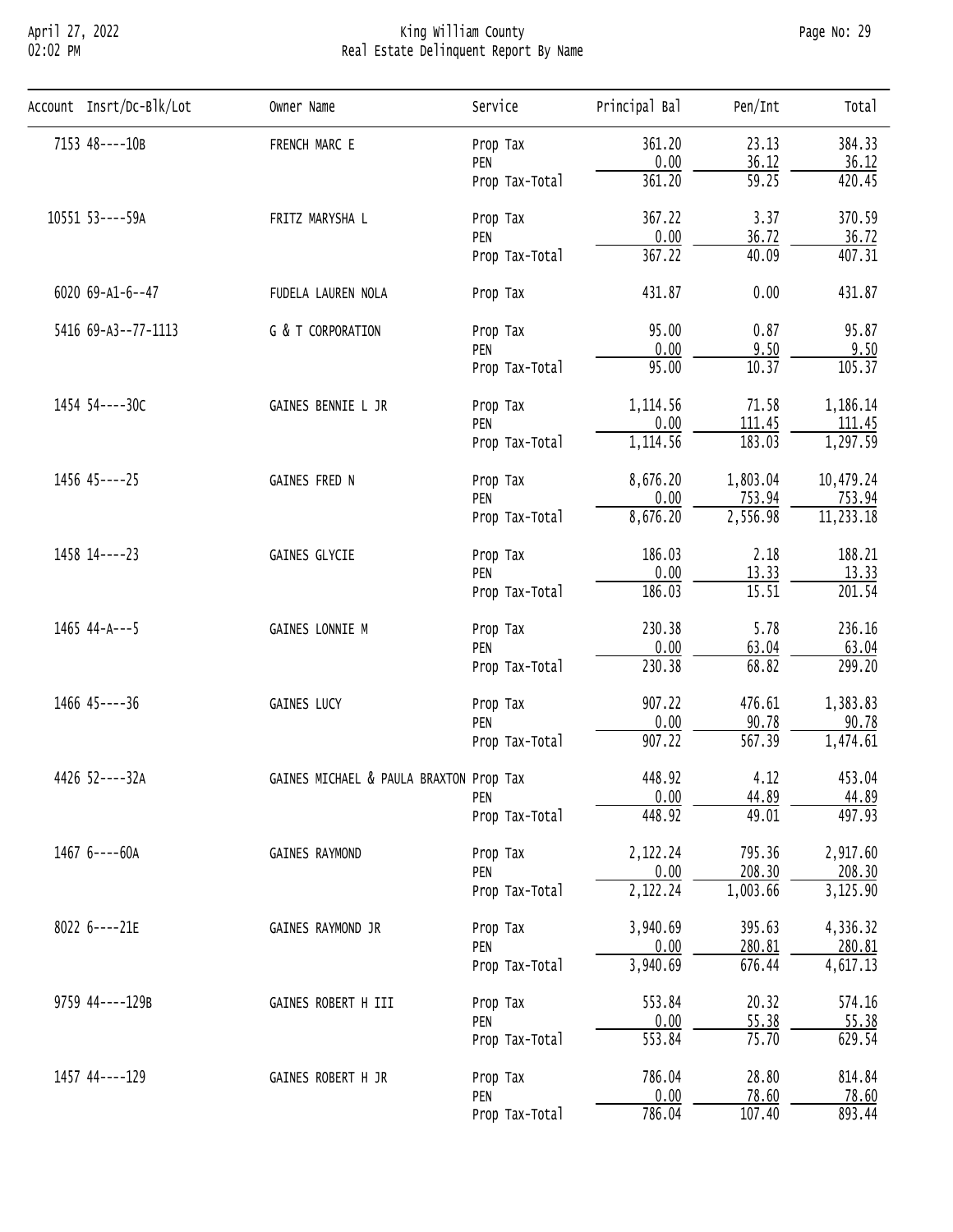# April 27, 2022 King William County Page No: 30 02:02 PM Real Estate Delinquent Report By Name

| Account Insrt/Dc-Blk/Lot | Owner Name                                                                                                                                                                                                                                                                                                                                                                                                                                                                                                                                                                        | Service        | Principal Bal                                                                                                                                                                                                                                                                                                                                                                                                                                                                                                                                                                                                                                                                                                                                                                                            | Pen/Int            | Total     |
|--------------------------|-----------------------------------------------------------------------------------------------------------------------------------------------------------------------------------------------------------------------------------------------------------------------------------------------------------------------------------------------------------------------------------------------------------------------------------------------------------------------------------------------------------------------------------------------------------------------------------|----------------|----------------------------------------------------------------------------------------------------------------------------------------------------------------------------------------------------------------------------------------------------------------------------------------------------------------------------------------------------------------------------------------------------------------------------------------------------------------------------------------------------------------------------------------------------------------------------------------------------------------------------------------------------------------------------------------------------------------------------------------------------------------------------------------------------------|--------------------|-----------|
| 9761 44 --- - 129D       | GAINES ROBERT H JR                                                                                                                                                                                                                                                                                                                                                                                                                                                                                                                                                                | Prop Tax       | 564.71                                                                                                                                                                                                                                                                                                                                                                                                                                                                                                                                                                                                                                                                                                                                                                                                   | 19.63              | 584.34    |
|                          |                                                                                                                                                                                                                                                                                                                                                                                                                                                                                                                                                                                   |                |                                                                                                                                                                                                                                                                                                                                                                                                                                                                                                                                                                                                                                                                                                                                                                                                          |                    | 17.20     |
|                          |                                                                                                                                                                                                                                                                                                                                                                                                                                                                                                                                                                                   | Prop Tax-Total |                                                                                                                                                                                                                                                                                                                                                                                                                                                                                                                                                                                                                                                                                                                                                                                                          |                    | 601.54    |
| 9760 44----129C          | GAINES SONYA                                                                                                                                                                                                                                                                                                                                                                                                                                                                                                                                                                      | Prop Tax       | 0.00<br>17.20<br>$\overline{564.71}$<br>36.83<br>2,556.95<br>430.63<br>0.00<br>238.47<br>2,556.95<br>669.10<br>146.20<br>1.34<br>0.00<br>14.62<br>146.20<br>15.96<br>2,130.52<br>151.83<br>0.00<br>213.07<br>2,130.52<br>364.90<br>2,995.62<br>237.41<br>0.00<br>153.99<br>2,995.62<br>391.40<br>1,311.22<br>265.73<br>0.00<br>131.10<br>1,311.22<br>396.83<br>488.91<br>4.48<br>0.00<br>48.89<br>$\overline{53.37}$<br>488.91<br>8,089.28<br>3,631.09<br>0.00<br>808.92<br>8,089.28<br>4,440.01<br>99.67<br>0.91<br>0.00<br>9.97<br>99.67<br>10.88<br>8,088.72<br>4,828.76<br>0.00<br>808.88<br>8,088.72<br>$\overline{5,637.64}$<br>15,546.03<br>11,947.52<br>1,554.68<br>0.00<br>15,546.03<br>13,502.20<br>175.01<br>1.60<br>0.00<br>17.50<br>175.01<br>19.10<br>2,602.25<br>140.28<br>0.00<br>119.19 | 2,987.58           |           |
|                          |                                                                                                                                                                                                                                                                                                                                                                                                                                                                                                                                                                                   |                |                                                                                                                                                                                                                                                                                                                                                                                                                                                                                                                                                                                                                                                                                                                                                                                                          |                    | 238.47    |
|                          |                                                                                                                                                                                                                                                                                                                                                                                                                                                                                                                                                                                   | Prop Tax-Total |                                                                                                                                                                                                                                                                                                                                                                                                                                                                                                                                                                                                                                                                                                                                                                                                          |                    | 3,226.05  |
| 1469 6----21A            | PEN<br>PEN<br><b>GAINES WAYNE</b><br>Prop Tax<br>PEN<br>Prop Tax-Total<br><b>GAINES WAYNE</b><br>Prop Tax<br>PEN<br>Prop Tax-Total<br>GAINES ZINA ET ALS<br>Prop Tax<br>PEN<br>Prop Tax-Total<br>GALLIHUGH MICHAEL<br>Prop Tax<br>PEN<br>Prop Tax-Total<br>GARBER WALTER SCOTT<br>Prop Tax<br>PEN<br>Prop Tax-Total<br>GARDNER FRANK ESTATE OF<br>Prop Tax<br>PEN<br>Prop Tax-Total<br>GARDNER, MARIE S<br>Prop Tax<br>PEN<br>Prop Tax-Total<br>GARLICK ELIZABETH J ET ALS<br>Prop Tax<br>PEN<br>Prop Tax-Total<br>Prop Tax<br>GARLICK ELIZABETH JOHNSON<br>PEN<br>Prop Tax-Total | 147.54         |                                                                                                                                                                                                                                                                                                                                                                                                                                                                                                                                                                                                                                                                                                                                                                                                          |                    |           |
|                          |                                                                                                                                                                                                                                                                                                                                                                                                                                                                                                                                                                                   |                |                                                                                                                                                                                                                                                                                                                                                                                                                                                                                                                                                                                                                                                                                                                                                                                                          | 2,602.25<br>259.47 | 14.62     |
|                          |                                                                                                                                                                                                                                                                                                                                                                                                                                                                                                                                                                                   |                |                                                                                                                                                                                                                                                                                                                                                                                                                                                                                                                                                                                                                                                                                                                                                                                                          |                    | 162.16    |
| 7023 6----21D            |                                                                                                                                                                                                                                                                                                                                                                                                                                                                                                                                                                                   |                |                                                                                                                                                                                                                                                                                                                                                                                                                                                                                                                                                                                                                                                                                                                                                                                                          |                    | 2,282.35  |
|                          |                                                                                                                                                                                                                                                                                                                                                                                                                                                                                                                                                                                   |                |                                                                                                                                                                                                                                                                                                                                                                                                                                                                                                                                                                                                                                                                                                                                                                                                          | 213.07             |           |
|                          |                                                                                                                                                                                                                                                                                                                                                                                                                                                                                                                                                                                   |                | 2,495.42                                                                                                                                                                                                                                                                                                                                                                                                                                                                                                                                                                                                                                                                                                                                                                                                 |                    |           |
| 1470 54----30D           |                                                                                                                                                                                                                                                                                                                                                                                                                                                                                                                                                                                   |                |                                                                                                                                                                                                                                                                                                                                                                                                                                                                                                                                                                                                                                                                                                                                                                                                          |                    | 3,233.03  |
|                          |                                                                                                                                                                                                                                                                                                                                                                                                                                                                                                                                                                                   |                |                                                                                                                                                                                                                                                                                                                                                                                                                                                                                                                                                                                                                                                                                                                                                                                                          |                    | 153.99    |
|                          |                                                                                                                                                                                                                                                                                                                                                                                                                                                                                                                                                                                   |                |                                                                                                                                                                                                                                                                                                                                                                                                                                                                                                                                                                                                                                                                                                                                                                                                          |                    | 3,387.02  |
| 8109 63-A2-1--24B        |                                                                                                                                                                                                                                                                                                                                                                                                                                                                                                                                                                                   |                |                                                                                                                                                                                                                                                                                                                                                                                                                                                                                                                                                                                                                                                                                                                                                                                                          |                    | 1,576.95  |
|                          |                                                                                                                                                                                                                                                                                                                                                                                                                                                                                                                                                                                   |                |                                                                                                                                                                                                                                                                                                                                                                                                                                                                                                                                                                                                                                                                                                                                                                                                          |                    | 131.10    |
|                          |                                                                                                                                                                                                                                                                                                                                                                                                                                                                                                                                                                                   |                |                                                                                                                                                                                                                                                                                                                                                                                                                                                                                                                                                                                                                                                                                                                                                                                                          | 1,708.05           |           |
| 3386 43----35C           |                                                                                                                                                                                                                                                                                                                                                                                                                                                                                                                                                                                   |                | 493.39                                                                                                                                                                                                                                                                                                                                                                                                                                                                                                                                                                                                                                                                                                                                                                                                   |                    |           |
|                          |                                                                                                                                                                                                                                                                                                                                                                                                                                                                                                                                                                                   |                |                                                                                                                                                                                                                                                                                                                                                                                                                                                                                                                                                                                                                                                                                                                                                                                                          |                    | 48.89     |
|                          |                                                                                                                                                                                                                                                                                                                                                                                                                                                                                                                                                                                   |                | $\overline{542.28}$                                                                                                                                                                                                                                                                                                                                                                                                                                                                                                                                                                                                                                                                                                                                                                                      |                    |           |
| 1483 44----108           |                                                                                                                                                                                                                                                                                                                                                                                                                                                                                                                                                                                   |                |                                                                                                                                                                                                                                                                                                                                                                                                                                                                                                                                                                                                                                                                                                                                                                                                          |                    | 11,720.37 |
|                          |                                                                                                                                                                                                                                                                                                                                                                                                                                                                                                                                                                                   |                |                                                                                                                                                                                                                                                                                                                                                                                                                                                                                                                                                                                                                                                                                                                                                                                                          |                    | 808.92    |
|                          |                                                                                                                                                                                                                                                                                                                                                                                                                                                                                                                                                                                   |                |                                                                                                                                                                                                                                                                                                                                                                                                                                                                                                                                                                                                                                                                                                                                                                                                          |                    | 12,529.29 |
| 4638 21-E---36           |                                                                                                                                                                                                                                                                                                                                                                                                                                                                                                                                                                                   |                |                                                                                                                                                                                                                                                                                                                                                                                                                                                                                                                                                                                                                                                                                                                                                                                                          |                    | 100.58    |
|                          |                                                                                                                                                                                                                                                                                                                                                                                                                                                                                                                                                                                   |                |                                                                                                                                                                                                                                                                                                                                                                                                                                                                                                                                                                                                                                                                                                                                                                                                          |                    | 9.97      |
|                          |                                                                                                                                                                                                                                                                                                                                                                                                                                                                                                                                                                                   |                |                                                                                                                                                                                                                                                                                                                                                                                                                                                                                                                                                                                                                                                                                                                                                                                                          |                    | 110.55    |
| 1494 21----82            |                                                                                                                                                                                                                                                                                                                                                                                                                                                                                                                                                                                   |                |                                                                                                                                                                                                                                                                                                                                                                                                                                                                                                                                                                                                                                                                                                                                                                                                          |                    | 12,917.48 |
|                          |                                                                                                                                                                                                                                                                                                                                                                                                                                                                                                                                                                                   |                |                                                                                                                                                                                                                                                                                                                                                                                                                                                                                                                                                                                                                                                                                                                                                                                                          |                    | 808.88    |
|                          |                                                                                                                                                                                                                                                                                                                                                                                                                                                                                                                                                                                   |                |                                                                                                                                                                                                                                                                                                                                                                                                                                                                                                                                                                                                                                                                                                                                                                                                          |                    | 13,726.36 |
| 1495 22----8A            |                                                                                                                                                                                                                                                                                                                                                                                                                                                                                                                                                                                   |                |                                                                                                                                                                                                                                                                                                                                                                                                                                                                                                                                                                                                                                                                                                                                                                                                          |                    | 27,493.55 |
|                          |                                                                                                                                                                                                                                                                                                                                                                                                                                                                                                                                                                                   |                |                                                                                                                                                                                                                                                                                                                                                                                                                                                                                                                                                                                                                                                                                                                                                                                                          |                    | 1,554.68  |
|                          |                                                                                                                                                                                                                                                                                                                                                                                                                                                                                                                                                                                   |                |                                                                                                                                                                                                                                                                                                                                                                                                                                                                                                                                                                                                                                                                                                                                                                                                          |                    | 29,048.23 |
| $1504$ $44-A--3$         | GARLICK FLORENCE G                                                                                                                                                                                                                                                                                                                                                                                                                                                                                                                                                                | Prop Tax       |                                                                                                                                                                                                                                                                                                                                                                                                                                                                                                                                                                                                                                                                                                                                                                                                          |                    | 176.61    |
|                          |                                                                                                                                                                                                                                                                                                                                                                                                                                                                                                                                                                                   | PEN            |                                                                                                                                                                                                                                                                                                                                                                                                                                                                                                                                                                                                                                                                                                                                                                                                          |                    | 17.50     |
|                          |                                                                                                                                                                                                                                                                                                                                                                                                                                                                                                                                                                                   | Prop Tax-Total |                                                                                                                                                                                                                                                                                                                                                                                                                                                                                                                                                                                                                                                                                                                                                                                                          |                    | 194.11    |
| 1503 51----14            | GARLICK MAJOR                                                                                                                                                                                                                                                                                                                                                                                                                                                                                                                                                                     | Prop Tax       |                                                                                                                                                                                                                                                                                                                                                                                                                                                                                                                                                                                                                                                                                                                                                                                                          |                    | 2,742.53  |
|                          |                                                                                                                                                                                                                                                                                                                                                                                                                                                                                                                                                                                   | PEN            |                                                                                                                                                                                                                                                                                                                                                                                                                                                                                                                                                                                                                                                                                                                                                                                                          |                    | 119.19    |
|                          |                                                                                                                                                                                                                                                                                                                                                                                                                                                                                                                                                                                   | Prop Tax-Total |                                                                                                                                                                                                                                                                                                                                                                                                                                                                                                                                                                                                                                                                                                                                                                                                          |                    | 2,861.72  |
|                          |                                                                                                                                                                                                                                                                                                                                                                                                                                                                                                                                                                                   |                |                                                                                                                                                                                                                                                                                                                                                                                                                                                                                                                                                                                                                                                                                                                                                                                                          |                    |           |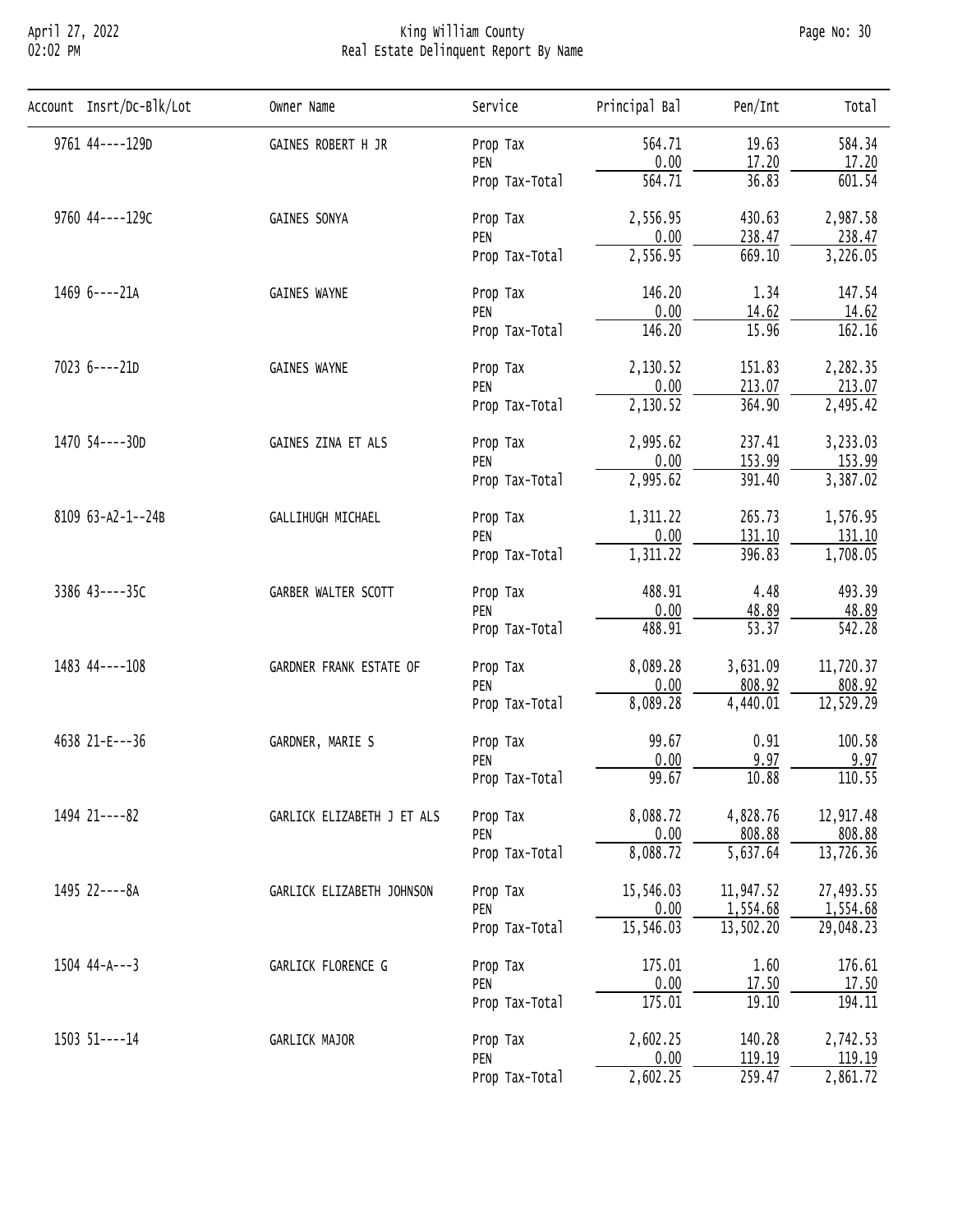#### April 27, 2022 King William County Page No: 31 02:02 PM Real Estate Delinquent Report By Name

| Account Insrt/Dc-Blk/Lot  | Owner Name                                   | Service                                                                                                                                                                                                                                                                                                                  | Principal Bal                                                                                                                                                                                                                                                                                                                                                                                                                                                                                                                                                                                                                                                                                                                              | Pen/Int  | Total    |
|---------------------------|----------------------------------------------|--------------------------------------------------------------------------------------------------------------------------------------------------------------------------------------------------------------------------------------------------------------------------------------------------------------------------|--------------------------------------------------------------------------------------------------------------------------------------------------------------------------------------------------------------------------------------------------------------------------------------------------------------------------------------------------------------------------------------------------------------------------------------------------------------------------------------------------------------------------------------------------------------------------------------------------------------------------------------------------------------------------------------------------------------------------------------------|----------|----------|
| 1506 44----124A           | GARLICK SAMUEL S                             | Prop Tax                                                                                                                                                                                                                                                                                                                 | 939.12                                                                                                                                                                                                                                                                                                                                                                                                                                                                                                                                                                                                                                                                                                                                     | 34.40    | 973.52   |
|                           |                                              |                                                                                                                                                                                                                                                                                                                          |                                                                                                                                                                                                                                                                                                                                                                                                                                                                                                                                                                                                                                                                                                                                            |          | 93.92    |
|                           |                                              |                                                                                                                                                                                                                                                                                                                          |                                                                                                                                                                                                                                                                                                                                                                                                                                                                                                                                                                                                                                                                                                                                            |          | 1,067.44 |
| 1509 21----97             | GARNETT DAISY P                              | Prop Tax                                                                                                                                                                                                                                                                                                                 | 309.60                                                                                                                                                                                                                                                                                                                                                                                                                                                                                                                                                                                                                                                                                                                                     | 11.36    | 320.96   |
|                           |                                              |                                                                                                                                                                                                                                                                                                                          |                                                                                                                                                                                                                                                                                                                                                                                                                                                                                                                                                                                                                                                                                                                                            |          | 30.96    |
|                           |                                              |                                                                                                                                                                                                                                                                                                                          |                                                                                                                                                                                                                                                                                                                                                                                                                                                                                                                                                                                                                                                                                                                                            |          | 351.92   |
| 4735 69-A3-1-02-1342      | <b>GARNETT MARY</b>                          | Prop Tax                                                                                                                                                                                                                                                                                                                 | 0.00<br>93.92<br>939.12<br>128.32<br>0.00<br>30.96<br>42.32<br>309.60<br>76.00<br>2.80<br>0.00<br>7.60<br>76.00<br>10.40<br>1,827.09<br>47.55<br>0.00<br>14.75<br>62.30<br>1,827.09<br>5.64<br>614.83<br>0.00<br>61.48<br>67.12<br>614.83<br>0.00<br>4.36<br>0.00<br>47.56<br>$\overline{51.92}$<br>0.00<br>7.14<br>0.71<br>0.00<br>77.87<br>0.71<br>85.01<br>389.12<br>3.57<br>0.00<br>38.91<br>389.12<br>42.48<br>327.23<br>0.00<br>65.69<br>0.98<br>0.00<br>39.29<br>65.69<br>40.27<br>288.60<br>2.65<br>0.00<br>28.86<br>288.60<br>31.51<br>1,609.06<br>14.75<br>0.00<br>160.91<br>1,609.06<br>175.66<br>4,667.37<br>42.79<br>$\frac{0.00}{4,667.37}$<br>466.74<br>509.53<br>2,129.36<br>78.08<br>212.94<br>0.00<br>2,129.36<br>291.02 | 78.80    |          |
|                           |                                              |                                                                                                                                                                                                                                                                                                                          |                                                                                                                                                                                                                                                                                                                                                                                                                                                                                                                                                                                                                                                                                                                                            |          | 7.60     |
|                           |                                              |                                                                                                                                                                                                                                                                                                                          |                                                                                                                                                                                                                                                                                                                                                                                                                                                                                                                                                                                                                                                                                                                                            |          | 86.40    |
| 8469 21----97C            | GARNETT SYLVIA                               | Prop Tax                                                                                                                                                                                                                                                                                                                 |                                                                                                                                                                                                                                                                                                                                                                                                                                                                                                                                                                                                                                                                                                                                            | 1,874.64 |          |
|                           |                                              | PEN                                                                                                                                                                                                                                                                                                                      |                                                                                                                                                                                                                                                                                                                                                                                                                                                                                                                                                                                                                                                                                                                                            |          | 14.75    |
|                           |                                              | Prop Tax-Total                                                                                                                                                                                                                                                                                                           |                                                                                                                                                                                                                                                                                                                                                                                                                                                                                                                                                                                                                                                                                                                                            |          | 1,889.39 |
| 7448 10--1--15            | <b>GATES CARLTON N</b>                       | Prop Tax                                                                                                                                                                                                                                                                                                                 |                                                                                                                                                                                                                                                                                                                                                                                                                                                                                                                                                                                                                                                                                                                                            | 620.47   |          |
|                           |                                              | PEN                                                                                                                                                                                                                                                                                                                      |                                                                                                                                                                                                                                                                                                                                                                                                                                                                                                                                                                                                                                                                                                                                            |          | 61.48    |
|                           |                                              | Prop Tax-Total                                                                                                                                                                                                                                                                                                           |                                                                                                                                                                                                                                                                                                                                                                                                                                                                                                                                                                                                                                                                                                                                            |          | 681.95   |
| 2270 21----23A            | GATTERMEIR, CRESSIDA OSGOOD                  | Prop Tax                                                                                                                                                                                                                                                                                                                 |                                                                                                                                                                                                                                                                                                                                                                                                                                                                                                                                                                                                                                                                                                                                            |          | 4.36     |
|                           |                                              | PEN                                                                                                                                                                                                                                                                                                                      |                                                                                                                                                                                                                                                                                                                                                                                                                                                                                                                                                                                                                                                                                                                                            |          | 47.56    |
|                           |                                              | Prop Tax-Total                                                                                                                                                                                                                                                                                                           |                                                                                                                                                                                                                                                                                                                                                                                                                                                                                                                                                                                                                                                                                                                                            |          | 51.92    |
| 10950 22--11-3A-A3        | GAUNT GARY A                                 | Prop Tax                                                                                                                                                                                                                                                                                                                 |                                                                                                                                                                                                                                                                                                                                                                                                                                                                                                                                                                                                                                                                                                                                            | 7.85     |          |
|                           |                                              | PEN<br>Prop Tax-Total<br>PEN<br>Prop Tax-Total<br>PEN<br>Prop Tax-Total<br>PEN<br>Prop Tax-Total<br>Prop Tax<br>PEN<br>Prop Tax-Total<br>Prop Tax<br>Prop Tax<br>PEN<br>Prop Tax-Total<br>Prop Tax<br>PEN<br>Prop Tax-Total<br>Prop Tax<br>PEN<br>Prop Tax-Total<br>Prop Tax<br>PEN<br>Prop Tax-Total<br>Prop Tax<br>PEN | 77.87                                                                                                                                                                                                                                                                                                                                                                                                                                                                                                                                                                                                                                                                                                                                      |          |          |
|                           |                                              |                                                                                                                                                                                                                                                                                                                          |                                                                                                                                                                                                                                                                                                                                                                                                                                                                                                                                                                                                                                                                                                                                            |          | 85.72    |
| 5422 63-A1-6-C-4          | GAYLOR FAMILY TRUST THE                      |                                                                                                                                                                                                                                                                                                                          |                                                                                                                                                                                                                                                                                                                                                                                                                                                                                                                                                                                                                                                                                                                                            | 392.69   |          |
|                           |                                              |                                                                                                                                                                                                                                                                                                                          |                                                                                                                                                                                                                                                                                                                                                                                                                                                                                                                                                                                                                                                                                                                                            |          | 38.91    |
|                           |                                              |                                                                                                                                                                                                                                                                                                                          |                                                                                                                                                                                                                                                                                                                                                                                                                                                                                                                                                                                                                                                                                                                                            |          | 431.60   |
| $5563$ $63 - A5 - 5 - -9$ | GEMEREK ALLYN W                              |                                                                                                                                                                                                                                                                                                                          |                                                                                                                                                                                                                                                                                                                                                                                                                                                                                                                                                                                                                                                                                                                                            |          | 327.23   |
| 6051 63-A2-6--15          | GEMEREK, ALLYN W                             | Prop Tax-Total                                                                                                                                                                                                                                                                                                           | 66.67                                                                                                                                                                                                                                                                                                                                                                                                                                                                                                                                                                                                                                                                                                                                      |          |          |
|                           |                                              |                                                                                                                                                                                                                                                                                                                          |                                                                                                                                                                                                                                                                                                                                                                                                                                                                                                                                                                                                                                                                                                                                            |          | 39.29    |
|                           |                                              |                                                                                                                                                                                                                                                                                                                          |                                                                                                                                                                                                                                                                                                                                                                                                                                                                                                                                                                                                                                                                                                                                            |          | 105.96   |
| 5435 69-A1--53-728        | GEORGE ROBERT F II                           |                                                                                                                                                                                                                                                                                                                          |                                                                                                                                                                                                                                                                                                                                                                                                                                                                                                                                                                                                                                                                                                                                            |          | 291.25   |
|                           |                                              |                                                                                                                                                                                                                                                                                                                          |                                                                                                                                                                                                                                                                                                                                                                                                                                                                                                                                                                                                                                                                                                                                            |          | 28.86    |
|                           |                                              |                                                                                                                                                                                                                                                                                                                          |                                                                                                                                                                                                                                                                                                                                                                                                                                                                                                                                                                                                                                                                                                                                            |          | 320.11   |
| 1555 21----14A            | GERSHOWITZ EDWARD SCOTT                      |                                                                                                                                                                                                                                                                                                                          | 1,623.81                                                                                                                                                                                                                                                                                                                                                                                                                                                                                                                                                                                                                                                                                                                                   |          |          |
|                           |                                              |                                                                                                                                                                                                                                                                                                                          |                                                                                                                                                                                                                                                                                                                                                                                                                                                                                                                                                                                                                                                                                                                                            | 160.91   |          |
|                           |                                              |                                                                                                                                                                                                                                                                                                                          |                                                                                                                                                                                                                                                                                                                                                                                                                                                                                                                                                                                                                                                                                                                                            |          | 1,784.72 |
| 1444 28----55             | GETTY VA LEASING INC<br><b>GHARSE SURESH</b> | 4,710.16                                                                                                                                                                                                                                                                                                                 |                                                                                                                                                                                                                                                                                                                                                                                                                                                                                                                                                                                                                                                                                                                                            |          |          |
|                           |                                              |                                                                                                                                                                                                                                                                                                                          |                                                                                                                                                                                                                                                                                                                                                                                                                                                                                                                                                                                                                                                                                                                                            |          | 466.74   |
|                           |                                              |                                                                                                                                                                                                                                                                                                                          | 5,176.90                                                                                                                                                                                                                                                                                                                                                                                                                                                                                                                                                                                                                                                                                                                                   |          |          |
| 7121 38----80G            |                                              |                                                                                                                                                                                                                                                                                                                          |                                                                                                                                                                                                                                                                                                                                                                                                                                                                                                                                                                                                                                                                                                                                            |          | 2,207.44 |
|                           |                                              |                                                                                                                                                                                                                                                                                                                          |                                                                                                                                                                                                                                                                                                                                                                                                                                                                                                                                                                                                                                                                                                                                            |          | 212.94   |
|                           |                                              |                                                                                                                                                                                                                                                                                                                          |                                                                                                                                                                                                                                                                                                                                                                                                                                                                                                                                                                                                                                                                                                                                            |          | 2,420.38 |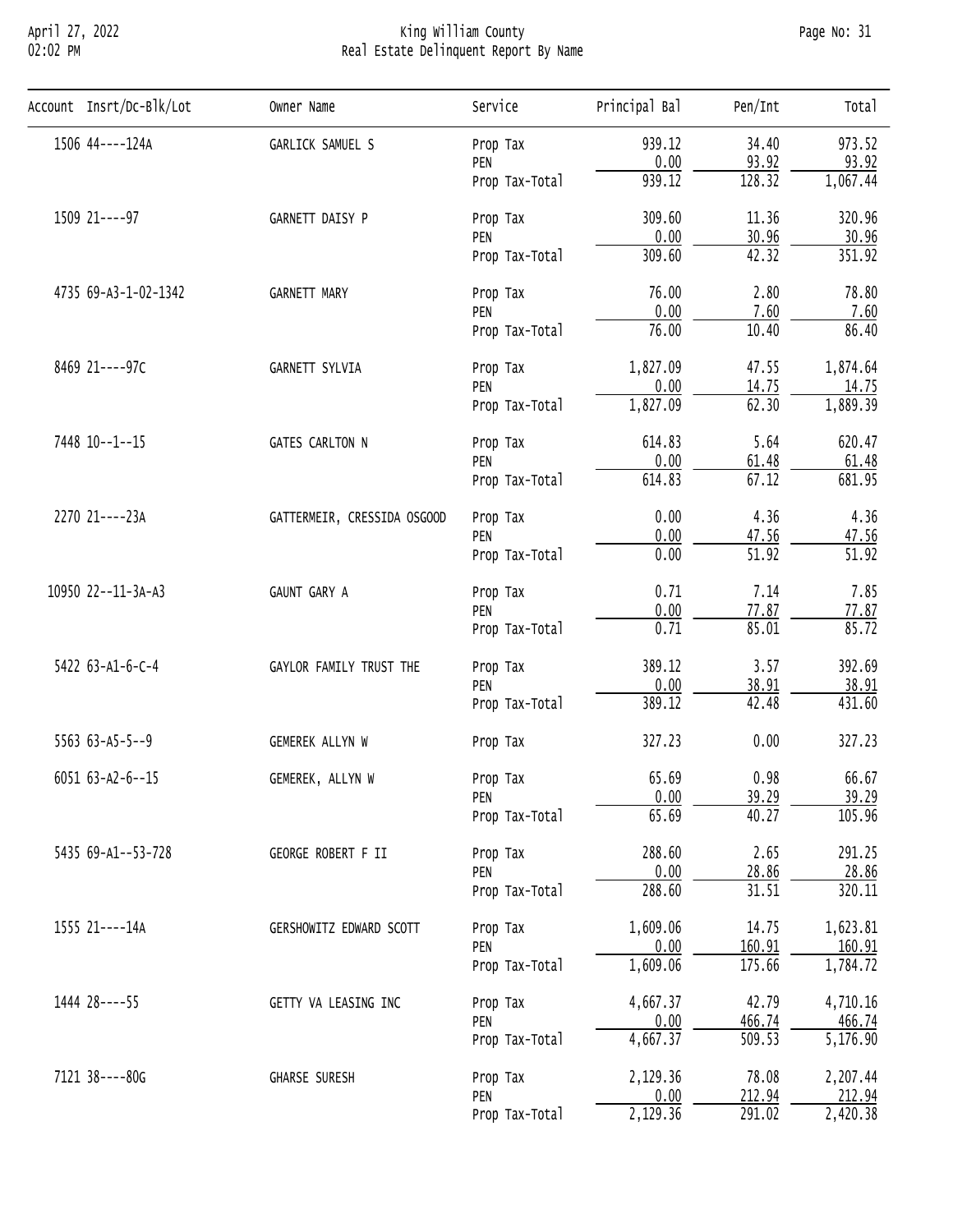# April 27, 2022 King William County Page No: 32 02:02 PM Real Estate Delinquent Report By Name

| Account Insrt/Dc-Blk/Lot | Owner Name                                                                                                                                                                                                                                   | Service                                                                                                                                                                                                                                                                                                                                                                                                                                                                                                                                                                                                                                                                                                                                                                                                                                                                                                                                                                                                                                                                                                                            | Principal Bal      | Pen/Int | Total    |
|--------------------------|----------------------------------------------------------------------------------------------------------------------------------------------------------------------------------------------------------------------------------------------|------------------------------------------------------------------------------------------------------------------------------------------------------------------------------------------------------------------------------------------------------------------------------------------------------------------------------------------------------------------------------------------------------------------------------------------------------------------------------------------------------------------------------------------------------------------------------------------------------------------------------------------------------------------------------------------------------------------------------------------------------------------------------------------------------------------------------------------------------------------------------------------------------------------------------------------------------------------------------------------------------------------------------------------------------------------------------------------------------------------------------------|--------------------|---------|----------|
| 9751 61----11B           | GHARSE SURESH P                                                                                                                                                                                                                              | Prop Tax                                                                                                                                                                                                                                                                                                                                                                                                                                                                                                                                                                                                                                                                                                                                                                                                                                                                                                                                                                                                                                                                                                                           | 436.02             | 16.00   | 452.02   |
|                          |                                                                                                                                                                                                                                              | PEN                                                                                                                                                                                                                                                                                                                                                                                                                                                                                                                                                                                                                                                                                                                                                                                                                                                                                                                                                                                                                                                                                                                                |                    |         | 43.60    |
|                          |                                                                                                                                                                                                                                              |                                                                                                                                                                                                                                                                                                                                                                                                                                                                                                                                                                                                                                                                                                                                                                                                                                                                                                                                                                                                                                                                                                                                    |                    |         | 495.62   |
| 9753 61----11C           | GHARSE SURESH P                                                                                                                                                                                                                              | Prop Tax                                                                                                                                                                                                                                                                                                                                                                                                                                                                                                                                                                                                                                                                                                                                                                                                                                                                                                                                                                                                                                                                                                                           | 419.68             | 15.36   | 435.04   |
|                          |                                                                                                                                                                                                                                              |                                                                                                                                                                                                                                                                                                                                                                                                                                                                                                                                                                                                                                                                                                                                                                                                                                                                                                                                                                                                                                                                                                                                    |                    |         | 41.96    |
|                          |                                                                                                                                                                                                                                              |                                                                                                                                                                                                                                                                                                                                                                                                                                                                                                                                                                                                                                                                                                                                                                                                                                                                                                                                                                                                                                                                                                                                    |                    |         | 477.00   |
| 9754 61----11D           | GHARSE, SURESH P                                                                                                                                                                                                                             | Prop Tax                                                                                                                                                                                                                                                                                                                                                                                                                                                                                                                                                                                                                                                                                                                                                                                                                                                                                                                                                                                                                                                                                                                           | 818.72             | 30.00   | 848.72   |
|                          |                                                                                                                                                                                                                                              |                                                                                                                                                                                                                                                                                                                                                                                                                                                                                                                                                                                                                                                                                                                                                                                                                                                                                                                                                                                                                                                                                                                                    |                    |         | 81.88    |
|                          |                                                                                                                                                                                                                                              | 0.00<br>43.60<br>436.02<br>59.60<br>Prop Tax-Total<br>0.00<br>41.96<br>PEN<br>$\overline{57.32}$<br>419.68<br>Prop Tax-Total<br>0.00<br>PEN<br>81.88<br>818.72<br>111.88<br>Prop Tax-Total<br>400.76<br>3.67<br>Prop Tax<br>0.00<br>40.08<br>PEN<br>400.76<br>43.75<br>Prop Tax-Total<br>745.19<br>6.83<br>Prop Tax<br>0.00<br>74.52<br>PEN<br>81.35<br>745.19<br>Prop Tax-Total<br>10.35<br>1,061.90<br>Prop Tax<br>0.00<br>12.38<br>PEN<br>1,061.90<br>22.73<br>Prop Tax-Total<br>373.24<br>3.42<br>Prop Tax<br>0.00<br>37.32<br>PEN<br>373.24<br>40.74<br>Prop Tax-Total<br>1,671.84<br>61.28<br>Prop Tax<br>0.00<br>167.18<br>PEN<br>228.46<br>1,671.84<br>Prop Tax-Total<br>0.00<br>215.00<br>Prop Tax<br>161.37<br>1.48<br>Prop Tax<br>0.00<br>16.14<br>PEN<br>161.37<br>17.62<br>Prop Tax-Total<br>116.65<br>12.73<br>Prop Tax<br>0.00<br>11.68<br>PEN<br>116.65<br>24.41<br>Prop Tax-Total<br>1,177.20<br>185.71<br>Prop Tax<br>0.00<br>91.95<br>PEN<br>1,177.20<br>277.66<br>Prop Tax-Total<br>155.70<br>31.63<br>Prop Tax<br>0.00<br>15.60<br>PEN<br>155.70<br>47.23<br>Prop Tax-Total<br>1,177.20<br>222.83<br>Prop Tax | 930.60             |         |          |
| 2601 37 ---- 50          | GIBSON GENA M<br>GIBSON RALPH F<br>GILBERT RONALD A JR<br>GOERGNER KURT<br>GOODE IDA M<br>GOODMAN, JORDAN BLAIRE<br>GOODWYN DANIEL R<br>GOODWYN DANIEL R<br>GOODWYN DANIEL R<br>GOODWYN DANIEL R<br>GOODWYN DANIEL R<br>99.83<br>0.00<br>PEN | 404.43                                                                                                                                                                                                                                                                                                                                                                                                                                                                                                                                                                                                                                                                                                                                                                                                                                                                                                                                                                                                                                                                                                                             |                    |         |          |
|                          |                                                                                                                                                                                                                                              |                                                                                                                                                                                                                                                                                                                                                                                                                                                                                                                                                                                                                                                                                                                                                                                                                                                                                                                                                                                                                                                                                                                                    |                    |         | 40.08    |
|                          |                                                                                                                                                                                                                                              |                                                                                                                                                                                                                                                                                                                                                                                                                                                                                                                                                                                                                                                                                                                                                                                                                                                                                                                                                                                                                                                                                                                                    |                    |         | 444.51   |
| 8901 21 -- 10 -- 26      |                                                                                                                                                                                                                                              |                                                                                                                                                                                                                                                                                                                                                                                                                                                                                                                                                                                                                                                                                                                                                                                                                                                                                                                                                                                                                                                                                                                                    | 1,177.20<br>322.66 | 752.02  |          |
|                          |                                                                                                                                                                                                                                              |                                                                                                                                                                                                                                                                                                                                                                                                                                                                                                                                                                                                                                                                                                                                                                                                                                                                                                                                                                                                                                                                                                                                    |                    |         | 74.52    |
|                          |                                                                                                                                                                                                                                              |                                                                                                                                                                                                                                                                                                                                                                                                                                                                                                                                                                                                                                                                                                                                                                                                                                                                                                                                                                                                                                                                                                                                    |                    |         | 826.54   |
| 1193 62----31            |                                                                                                                                                                                                                                              |                                                                                                                                                                                                                                                                                                                                                                                                                                                                                                                                                                                                                                                                                                                                                                                                                                                                                                                                                                                                                                                                                                                                    |                    |         | 1,072.25 |
|                          |                                                                                                                                                                                                                                              |                                                                                                                                                                                                                                                                                                                                                                                                                                                                                                                                                                                                                                                                                                                                                                                                                                                                                                                                                                                                                                                                                                                                    |                    |         | 12.38    |
|                          |                                                                                                                                                                                                                                              |                                                                                                                                                                                                                                                                                                                                                                                                                                                                                                                                                                                                                                                                                                                                                                                                                                                                                                                                                                                                                                                                                                                                    |                    |         | 1,084.63 |
| $8200$ 13--5--3          | Prop Tax-Total                                                                                                                                                                                                                               |                                                                                                                                                                                                                                                                                                                                                                                                                                                                                                                                                                                                                                                                                                                                                                                                                                                                                                                                                                                                                                                                                                                                    | 376.66             |         |          |
|                          |                                                                                                                                                                                                                                              |                                                                                                                                                                                                                                                                                                                                                                                                                                                                                                                                                                                                                                                                                                                                                                                                                                                                                                                                                                                                                                                                                                                                    |                    |         | 37.32    |
|                          |                                                                                                                                                                                                                                              |                                                                                                                                                                                                                                                                                                                                                                                                                                                                                                                                                                                                                                                                                                                                                                                                                                                                                                                                                                                                                                                                                                                                    |                    |         | 413.98   |
| 2700 18----76            |                                                                                                                                                                                                                                              |                                                                                                                                                                                                                                                                                                                                                                                                                                                                                                                                                                                                                                                                                                                                                                                                                                                                                                                                                                                                                                                                                                                                    | 1,733.12           |         |          |
|                          |                                                                                                                                                                                                                                              |                                                                                                                                                                                                                                                                                                                                                                                                                                                                                                                                                                                                                                                                                                                                                                                                                                                                                                                                                                                                                                                                                                                                    |                    |         | 167.18   |
|                          |                                                                                                                                                                                                                                              |                                                                                                                                                                                                                                                                                                                                                                                                                                                                                                                                                                                                                                                                                                                                                                                                                                                                                                                                                                                                                                                                                                                                    |                    |         | 1,900.30 |
| 11198 28----38B1A        |                                                                                                                                                                                                                                              |                                                                                                                                                                                                                                                                                                                                                                                                                                                                                                                                                                                                                                                                                                                                                                                                                                                                                                                                                                                                                                                                                                                                    |                    |         | 215.00   |
| 1583 29----5             |                                                                                                                                                                                                                                              | 162.85                                                                                                                                                                                                                                                                                                                                                                                                                                                                                                                                                                                                                                                                                                                                                                                                                                                                                                                                                                                                                                                                                                                             |                    |         |          |
|                          |                                                                                                                                                                                                                                              |                                                                                                                                                                                                                                                                                                                                                                                                                                                                                                                                                                                                                                                                                                                                                                                                                                                                                                                                                                                                                                                                                                                                    |                    |         | 16.14    |
|                          |                                                                                                                                                                                                                                              |                                                                                                                                                                                                                                                                                                                                                                                                                                                                                                                                                                                                                                                                                                                                                                                                                                                                                                                                                                                                                                                                                                                                    |                    |         | 178.99   |
| 1585 29----6C            |                                                                                                                                                                                                                                              |                                                                                                                                                                                                                                                                                                                                                                                                                                                                                                                                                                                                                                                                                                                                                                                                                                                                                                                                                                                                                                                                                                                                    |                    |         | 129.38   |
|                          |                                                                                                                                                                                                                                              |                                                                                                                                                                                                                                                                                                                                                                                                                                                                                                                                                                                                                                                                                                                                                                                                                                                                                                                                                                                                                                                                                                                                    |                    |         | 11.68    |
|                          |                                                                                                                                                                                                                                              |                                                                                                                                                                                                                                                                                                                                                                                                                                                                                                                                                                                                                                                                                                                                                                                                                                                                                                                                                                                                                                                                                                                                    |                    |         | 141.06   |
| 1586 29----6E            |                                                                                                                                                                                                                                              | 1,362.91                                                                                                                                                                                                                                                                                                                                                                                                                                                                                                                                                                                                                                                                                                                                                                                                                                                                                                                                                                                                                                                                                                                           |                    |         |          |
|                          |                                                                                                                                                                                                                                              | 91.95                                                                                                                                                                                                                                                                                                                                                                                                                                                                                                                                                                                                                                                                                                                                                                                                                                                                                                                                                                                                                                                                                                                              |                    |         |          |
|                          |                                                                                                                                                                                                                                              |                                                                                                                                                                                                                                                                                                                                                                                                                                                                                                                                                                                                                                                                                                                                                                                                                                                                                                                                                                                                                                                                                                                                    |                    |         | 1,454.86 |
| 1587 29----6H            |                                                                                                                                                                                                                                              | 187.33                                                                                                                                                                                                                                                                                                                                                                                                                                                                                                                                                                                                                                                                                                                                                                                                                                                                                                                                                                                                                                                                                                                             |                    |         |          |
|                          |                                                                                                                                                                                                                                              |                                                                                                                                                                                                                                                                                                                                                                                                                                                                                                                                                                                                                                                                                                                                                                                                                                                                                                                                                                                                                                                                                                                                    |                    |         | 15.60    |
|                          |                                                                                                                                                                                                                                              | 202.93                                                                                                                                                                                                                                                                                                                                                                                                                                                                                                                                                                                                                                                                                                                                                                                                                                                                                                                                                                                                                                                                                                                             |                    |         |          |
| 1588 29----6J            |                                                                                                                                                                                                                                              |                                                                                                                                                                                                                                                                                                                                                                                                                                                                                                                                                                                                                                                                                                                                                                                                                                                                                                                                                                                                                                                                                                                                    |                    |         | 1,400.03 |
|                          |                                                                                                                                                                                                                                              |                                                                                                                                                                                                                                                                                                                                                                                                                                                                                                                                                                                                                                                                                                                                                                                                                                                                                                                                                                                                                                                                                                                                    |                    |         | 99.83    |
|                          |                                                                                                                                                                                                                                              |                                                                                                                                                                                                                                                                                                                                                                                                                                                                                                                                                                                                                                                                                                                                                                                                                                                                                                                                                                                                                                                                                                                                    |                    |         | 1,499.86 |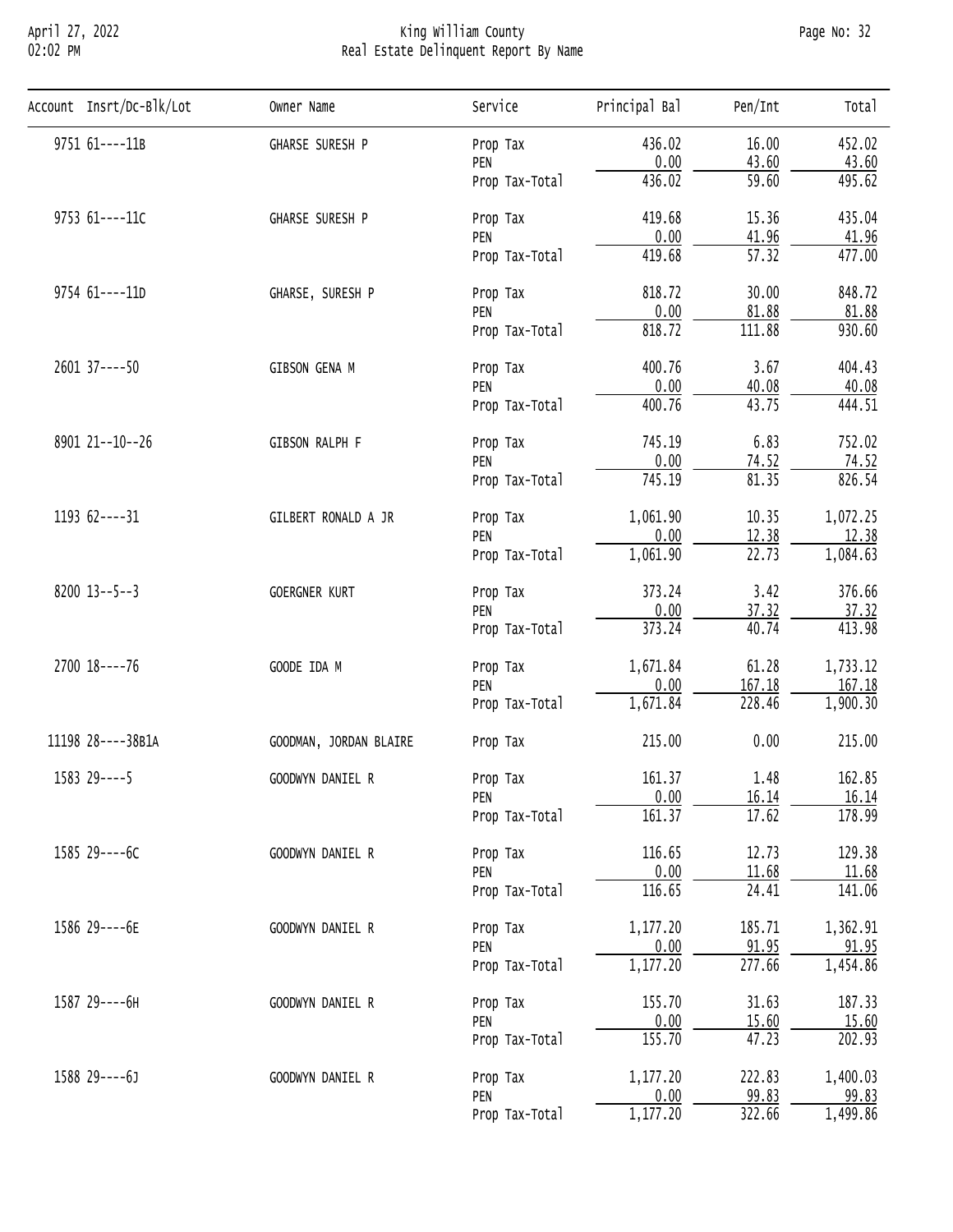# April 27, 2022 King William County Page No: 33 02:02 PM Real Estate Delinquent Report By Name

| Account Insrt/Dc-Blk/Lot | Owner Name                                                                                                                                                | Service        | Principal Bal | Pen/Int                                                                                                                                                                                                                                                                                                                                                                                                                                                                                                                                                                          | Total               |
|--------------------------|-----------------------------------------------------------------------------------------------------------------------------------------------------------|----------------|---------------|----------------------------------------------------------------------------------------------------------------------------------------------------------------------------------------------------------------------------------------------------------------------------------------------------------------------------------------------------------------------------------------------------------------------------------------------------------------------------------------------------------------------------------------------------------------------------------|---------------------|
| 1589 29----6K            | GOODWYN DANIEL R                                                                                                                                          | Prop Tax       | 155.70        | 31.63                                                                                                                                                                                                                                                                                                                                                                                                                                                                                                                                                                            | 187.33              |
|                          |                                                                                                                                                           | PEN            |               |                                                                                                                                                                                                                                                                                                                                                                                                                                                                                                                                                                                  | 15.60               |
|                          |                                                                                                                                                           | Prop Tax-Total |               |                                                                                                                                                                                                                                                                                                                                                                                                                                                                                                                                                                                  | 202.93              |
| 7606 21-J-2--13          | GRAHAM SAMUEL M JR                                                                                                                                        | Prop Tax       | 568.03        | 5.21                                                                                                                                                                                                                                                                                                                                                                                                                                                                                                                                                                             | 573.24              |
|                          |                                                                                                                                                           |                |               |                                                                                                                                                                                                                                                                                                                                                                                                                                                                                                                                                                                  | 56.80               |
|                          |                                                                                                                                                           |                |               |                                                                                                                                                                                                                                                                                                                                                                                                                                                                                                                                                                                  | 630.04              |
| 1625 45----54            | GREEN ANNIE ET ALS                                                                                                                                        | Prop Tax       | 507.25        | 18.39                                                                                                                                                                                                                                                                                                                                                                                                                                                                                                                                                                            | 525.64              |
|                          |                                                                                                                                                           |                |               |                                                                                                                                                                                                                                                                                                                                                                                                                                                                                                                                                                                  | 50.73               |
|                          |                                                                                                                                                           | Prop Tax-Total |               |                                                                                                                                                                                                                                                                                                                                                                                                                                                                                                                                                                                  | $\overline{576.37}$ |
| 1648 47----76            | GREEN RHODA A ESTATE OF                                                                                                                                   | Prop Tax       | 95.75         | 0.92                                                                                                                                                                                                                                                                                                                                                                                                                                                                                                                                                                             | 96.67               |
|                          |                                                                                                                                                           | PEN            | 0.00          | 9.16                                                                                                                                                                                                                                                                                                                                                                                                                                                                                                                                                                             | 9.16                |
|                          |                                                                                                                                                           | Prop Tax-Total |               | 0.00<br>15.60<br>155.70<br>47.23<br>0.00<br>56.80<br>568.03<br>62.01<br>0.00<br>50.73<br>$\overline{507.25}$<br>69.12<br>95.75<br>10.08<br>8.32<br>226.18<br>0.00<br>22.62<br>226.18<br>30.94<br>37.68<br>0.00<br>102.86<br>140.54<br>325.94<br>2.99<br>32.59<br>0.00<br>325.94<br>35.58<br>373.15<br>0.00<br>141.80<br>514.95<br>173.84<br>163.60<br>0.00<br>337.44<br>146.79<br>0.00<br>128.61<br>275.40<br>195.65<br>1.79<br>0.00<br>19.57<br>195.65<br>$\overline{21.36}$<br>1,023.16<br>0.00<br>220.89<br>1,244.05<br>508.20<br>130.00<br>0.00<br>19.48<br>508.20<br>149.48 | 105.83              |
| 1649 47----76C           | GREEN RHODA A ESTATE OF                                                                                                                                   | Prop Tax       |               |                                                                                                                                                                                                                                                                                                                                                                                                                                                                                                                                                                                  | 234.50              |
|                          |                                                                                                                                                           | PEN            |               |                                                                                                                                                                                                                                                                                                                                                                                                                                                                                                                                                                                  | 22.62               |
|                          |                                                                                                                                                           | Prop Tax-Total |               |                                                                                                                                                                                                                                                                                                                                                                                                                                                                                                                                                                                  | 257.12              |
| 10145 22--11-BB-3        | <b>GREER TAYLOR</b>                                                                                                                                       | Prop Tax       | 1,028.56      |                                                                                                                                                                                                                                                                                                                                                                                                                                                                                                                                                                                  | 1,066.24            |
|                          |                                                                                                                                                           | PEN            |               |                                                                                                                                                                                                                                                                                                                                                                                                                                                                                                                                                                                  | 102.86              |
|                          |                                                                                                                                                           | Prop Tax-Total | 1,028.56      |                                                                                                                                                                                                                                                                                                                                                                                                                                                                                                                                                                                  | 1,169.10            |
| 450 26----2A             | <b>GRESHAM ADDIE</b>                                                                                                                                      | Prop Tax       |               |                                                                                                                                                                                                                                                                                                                                                                                                                                                                                                                                                                                  | 328.93              |
|                          |                                                                                                                                                           | PEN            |               |                                                                                                                                                                                                                                                                                                                                                                                                                                                                                                                                                                                  | 32.59               |
|                          |                                                                                                                                                           | Prop Tax-Total |               |                                                                                                                                                                                                                                                                                                                                                                                                                                                                                                                                                                                  | 361.52              |
| 3687 13----21A           | GRESHAM EARL T ET ALS                                                                                                                                     | Prop Tax       | 1,965.90      |                                                                                                                                                                                                                                                                                                                                                                                                                                                                                                                                                                                  | 2,339.05            |
|                          |                                                                                                                                                           | PEN            |               |                                                                                                                                                                                                                                                                                                                                                                                                                                                                                                                                                                                  | 141.80              |
|                          |                                                                                                                                                           | Prop Tax-Total | 1,965.90      |                                                                                                                                                                                                                                                                                                                                                                                                                                                                                                                                                                                  | 2,480.85            |
| 7243 13----21B           | GRESHAM EARL T ET ALS                                                                                                                                     | Prop Tax       | 1,635.96      |                                                                                                                                                                                                                                                                                                                                                                                                                                                                                                                                                                                  | 1,809.80            |
|                          |                                                                                                                                                           | PEN            |               |                                                                                                                                                                                                                                                                                                                                                                                                                                                                                                                                                                                  | 163.60              |
|                          |                                                                                                                                                           | Prop Tax-Total |               |                                                                                                                                                                                                                                                                                                                                                                                                                                                                                                                                                                                  | 1,973.40            |
| 7217 44----18C           |                                                                                                                                                           |                | 1,231.26      |                                                                                                                                                                                                                                                                                                                                                                                                                                                                                                                                                                                  | 1,378.05            |
|                          |                                                                                                                                                           | PEN            |               |                                                                                                                                                                                                                                                                                                                                                                                                                                                                                                                                                                                  | 128.61              |
|                          |                                                                                                                                                           | Prop Tax-Total |               |                                                                                                                                                                                                                                                                                                                                                                                                                                                                                                                                                                                  | 1,506.66            |
| 1676 13----21            | GRESHAM PEARL ESTATE                                                                                                                                      | Prop Tax       |               |                                                                                                                                                                                                                                                                                                                                                                                                                                                                                                                                                                                  | 197.44              |
|                          |                                                                                                                                                           | PEN            |               |                                                                                                                                                                                                                                                                                                                                                                                                                                                                                                                                                                                  | 19.57               |
|                          |                                                                                                                                                           | Prop Tax-Total |               |                                                                                                                                                                                                                                                                                                                                                                                                                                                                                                                                                                                  | 217.01              |
| 5491 63-A4-6-6-21        | GRESHAM VIRGINIA R                                                                                                                                        | Prop Tax       | 2,507.23      |                                                                                                                                                                                                                                                                                                                                                                                                                                                                                                                                                                                  | 3,530.39            |
|                          |                                                                                                                                                           | PEN            |               |                                                                                                                                                                                                                                                                                                                                                                                                                                                                                                                                                                                  | 220.89              |
|                          |                                                                                                                                                           | Prop Tax-Total | 2,507.23      |                                                                                                                                                                                                                                                                                                                                                                                                                                                                                                                                                                                  | 3,751.28            |
| 8334 44----18D           | PEN<br>Prop Tax-Total<br>PEN<br>1,635.96<br>GRESHAM JOSEPH STEWART SR ESTA Prop Tax<br>1,231.26<br>GRESHAM, EVELYN G<br>Prop Tax<br>PEN<br>Prop Tax-Total | 638.20         |               |                                                                                                                                                                                                                                                                                                                                                                                                                                                                                                                                                                                  |                     |
|                          |                                                                                                                                                           |                |               |                                                                                                                                                                                                                                                                                                                                                                                                                                                                                                                                                                                  | 19.48               |
|                          |                                                                                                                                                           |                |               |                                                                                                                                                                                                                                                                                                                                                                                                                                                                                                                                                                                  | 657.68              |
|                          |                                                                                                                                                           |                |               |                                                                                                                                                                                                                                                                                                                                                                                                                                                                                                                                                                                  |                     |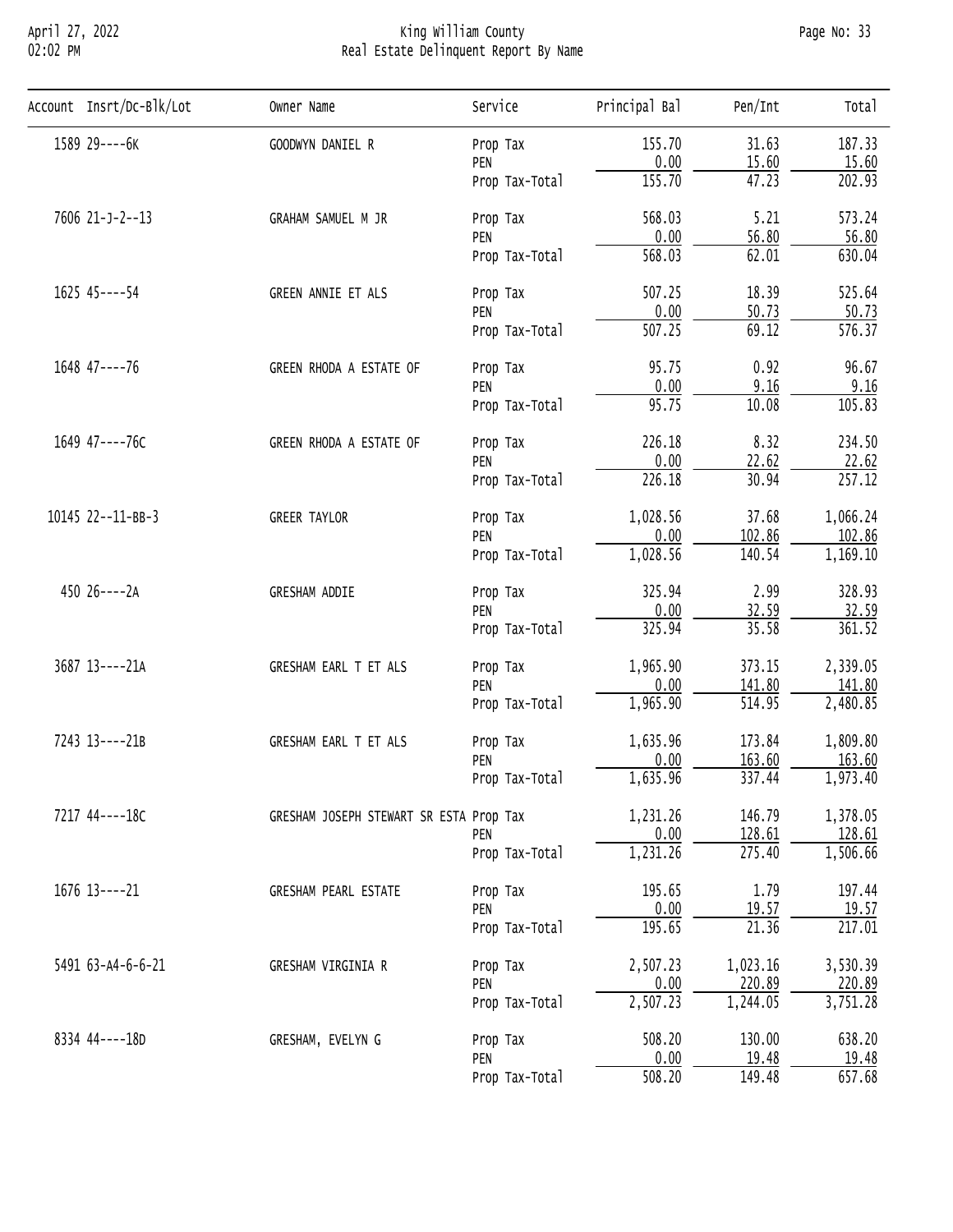# April 27, 2022 King William County Page No: 34 02:02 PM Real Estate Delinquent Report By Name

| Account Insrt/Dc-Blk/Lot | Owner Name                  | Service                                                                                                                                                                                                                 | Principal Bal                                                                                                                                                                                                                                                                                                                                                                                                                                                                                                                                                                                                                                      | Pen/Int  | Tota <sub>1</sub> |
|--------------------------|-----------------------------|-------------------------------------------------------------------------------------------------------------------------------------------------------------------------------------------------------------------------|----------------------------------------------------------------------------------------------------------------------------------------------------------------------------------------------------------------------------------------------------------------------------------------------------------------------------------------------------------------------------------------------------------------------------------------------------------------------------------------------------------------------------------------------------------------------------------------------------------------------------------------------------|----------|-------------------|
| 1681 29----12E           | GRIFFIN PHILLIP RYAN        | Prop Tax                                                                                                                                                                                                                | 7.08                                                                                                                                                                                                                                                                                                                                                                                                                                                                                                                                                                                                                                               | 8.63     | 15.71             |
|                          |                             | PEN                                                                                                                                                                                                                     |                                                                                                                                                                                                                                                                                                                                                                                                                                                                                                                                                                                                                                                    |          | 94.13             |
|                          |                             | Prop Tax-Total                                                                                                                                                                                                          | 7.08                                                                                                                                                                                                                                                                                                                                                                                                                                                                                                                                                                                                                                               | 102.76   | 109.84            |
| 4500 5-D---29            | GROVE LYNN S                | Prop Tax                                                                                                                                                                                                                | 794.21                                                                                                                                                                                                                                                                                                                                                                                                                                                                                                                                                                                                                                             | 7.28     | 801.49            |
|                          |                             | PEN                                                                                                                                                                                                                     |                                                                                                                                                                                                                                                                                                                                                                                                                                                                                                                                                                                                                                                    |          | 79.42             |
|                          |                             | Prop Tax-Total                                                                                                                                                                                                          |                                                                                                                                                                                                                                                                                                                                                                                                                                                                                                                                                                                                                                                    |          | 880.91            |
| 1809 22--1--14           | GRUEBL MARY C               | Prop Tax                                                                                                                                                                                                                | 742.89                                                                                                                                                                                                                                                                                                                                                                                                                                                                                                                                                                                                                                             | 50.16    | 793.05            |
|                          |                             |                                                                                                                                                                                                                         |                                                                                                                                                                                                                                                                                                                                                                                                                                                                                                                                                                                                                                                    |          | 78.06             |
|                          |                             | Prop Tax-Total                                                                                                                                                                                                          |                                                                                                                                                                                                                                                                                                                                                                                                                                                                                                                                                                                                                                                    |          | 871.11            |
| 11086 28--8-2A-2         | GUARDIAN HHH 1, LLC         | Prop Tax                                                                                                                                                                                                                | 954.36                                                                                                                                                                                                                                                                                                                                                                                                                                                                                                                                                                                                                                             | 20.08    | 974.44            |
|                          |                             | PEN                                                                                                                                                                                                                     |                                                                                                                                                                                                                                                                                                                                                                                                                                                                                                                                                                                                                                                    |          | 86.04             |
|                          |                             | Prop Tax-Total                                                                                                                                                                                                          |                                                                                                                                                                                                                                                                                                                                                                                                                                                                                                                                                                                                                                                    |          | 1,060.48          |
| 5496 63-A9-3--19D        | GUTHRIE W STEWART ESTATE OF | Prop Tax                                                                                                                                                                                                                | 19.00                                                                                                                                                                                                                                                                                                                                                                                                                                                                                                                                                                                                                                              | 0.72     | 19.72             |
|                          |                             | PEN                                                                                                                                                                                                                     |                                                                                                                                                                                                                                                                                                                                                                                                                                                                                                                                                                                                                                                    |          | 1.90              |
|                          |                             | Prop Tax-Total                                                                                                                                                                                                          |                                                                                                                                                                                                                                                                                                                                                                                                                                                                                                                                                                                                                                                    |          | 21.62             |
| 8767 13----61D           | <b>GWATHMEY DENNIS A</b>    | Prop Tax                                                                                                                                                                                                                | 1,334.84                                                                                                                                                                                                                                                                                                                                                                                                                                                                                                                                                                                                                                           | 383.26   | 1,718.10          |
|                          |                             | PEN                                                                                                                                                                                                                     |                                                                                                                                                                                                                                                                                                                                                                                                                                                                                                                                                                                                                                                    |          | 138.32            |
|                          |                             | Prop Tax-Total                                                                                                                                                                                                          |                                                                                                                                                                                                                                                                                                                                                                                                                                                                                                                                                                                                                                                    |          | 1,856.42          |
| 8768 13----61E           | <b>GWATHMEY DENNIS A</b>    | Prop Tax                                                                                                                                                                                                                | 0.00<br>94.13<br>0.00<br><u>79.42</u><br>794.21<br>86.70<br>0.00<br>78.06<br>742.89<br>128.22<br>0.00<br>86.04<br>954.36<br>106.12<br>0.00<br>1.90<br>$\overline{2.62}$<br>19.00<br>0.00<br>138.32<br>1,334.84<br>521.58<br>383.26<br>1,432.46<br>0.00<br>144.81<br>1,432.46<br>528.07<br>12.73<br>1,388.90<br>0.00<br>138.89<br>1,388.90<br>151.62<br>328.32<br>3.01<br>32.83<br>0.00<br>328.32<br>35.84<br>8.98<br>979.10<br>97.91<br>0.00<br>106.89<br>979.10<br>5.04<br>549.97<br>0.00<br>55.00<br>549.97<br>60.04<br>1,859.78<br>695.09<br>0.00<br>186.00<br>1,859.78<br>881.09<br>8.75<br>954.17<br>0.00<br>$\frac{95.42}{104.17}$<br>954.17 | 1,815.72 |                   |
|                          |                             | PEN                                                                                                                                                                                                                     |                                                                                                                                                                                                                                                                                                                                                                                                                                                                                                                                                                                                                                                    |          | 144.81            |
|                          |                             |                                                                                                                                                                                                                         |                                                                                                                                                                                                                                                                                                                                                                                                                                                                                                                                                                                                                                                    |          | 1,960.53          |
| 2095 26----27            | HADLEY WILLIAM B            | Prop Tax                                                                                                                                                                                                                |                                                                                                                                                                                                                                                                                                                                                                                                                                                                                                                                                                                                                                                    |          | 1,401.63          |
|                          |                             | PEN                                                                                                                                                                                                                     |                                                                                                                                                                                                                                                                                                                                                                                                                                                                                                                                                                                                                                                    |          | 138.89            |
|                          |                             | Prop Tax-Total                                                                                                                                                                                                          |                                                                                                                                                                                                                                                                                                                                                                                                                                                                                                                                                                                                                                                    |          | 1,540.52          |
| 6654 63-A8-1--150B       | HAGEN DOUGLAS R             | Prop Tax                                                                                                                                                                                                                |                                                                                                                                                                                                                                                                                                                                                                                                                                                                                                                                                                                                                                                    |          | 331.33            |
|                          |                             | PEN                                                                                                                                                                                                                     |                                                                                                                                                                                                                                                                                                                                                                                                                                                                                                                                                                                                                                                    |          | 32.83             |
|                          |                             | Prop Tax-Total                                                                                                                                                                                                          |                                                                                                                                                                                                                                                                                                                                                                                                                                                                                                                                                                                                                                                    |          | 364.16            |
| 2646 22----10H           |                             |                                                                                                                                                                                                                         |                                                                                                                                                                                                                                                                                                                                                                                                                                                                                                                                                                                                                                                    |          | 988.08            |
|                          |                             | PEN                                                                                                                                                                                                                     |                                                                                                                                                                                                                                                                                                                                                                                                                                                                                                                                                                                                                                                    |          | 97.91             |
|                          |                             | Prop Tax-Total                                                                                                                                                                                                          |                                                                                                                                                                                                                                                                                                                                                                                                                                                                                                                                                                                                                                                    |          | 1,085.99          |
| 7499 27----11E           | HALL JOHN E                 | Prop Tax                                                                                                                                                                                                                |                                                                                                                                                                                                                                                                                                                                                                                                                                                                                                                                                                                                                                                    |          | 555.01            |
|                          |                             | PEN<br>Prop Tax-Total<br>HAIR FASHIONS SALON & BEAUTY L Prop Tax<br>PEN<br>Prop Tax-Total<br>HAMM NANNIE ET ALS<br>Prop Tax<br>PEN<br>Prop Tax-Total<br>HANCOCK TIMBERLAND XII INC<br>Prop Tax<br>PEN<br>Prop Tax-Total | 55.00                                                                                                                                                                                                                                                                                                                                                                                                                                                                                                                                                                                                                                              |          |                   |
|                          |                             |                                                                                                                                                                                                                         |                                                                                                                                                                                                                                                                                                                                                                                                                                                                                                                                                                                                                                                    |          | 610.01            |
| $1765$ 4----19           |                             |                                                                                                                                                                                                                         |                                                                                                                                                                                                                                                                                                                                                                                                                                                                                                                                                                                                                                                    |          | 2,554.87          |
|                          |                             |                                                                                                                                                                                                                         |                                                                                                                                                                                                                                                                                                                                                                                                                                                                                                                                                                                                                                                    |          | 186.00            |
|                          |                             |                                                                                                                                                                                                                         |                                                                                                                                                                                                                                                                                                                                                                                                                                                                                                                                                                                                                                                    |          | 2,740.87          |
| 426 11 ---- 53           |                             |                                                                                                                                                                                                                         | 962.92                                                                                                                                                                                                                                                                                                                                                                                                                                                                                                                                                                                                                                             |          |                   |
|                          |                             |                                                                                                                                                                                                                         |                                                                                                                                                                                                                                                                                                                                                                                                                                                                                                                                                                                                                                                    |          | 95.42             |
|                          |                             |                                                                                                                                                                                                                         |                                                                                                                                                                                                                                                                                                                                                                                                                                                                                                                                                                                                                                                    |          | 1,058.34          |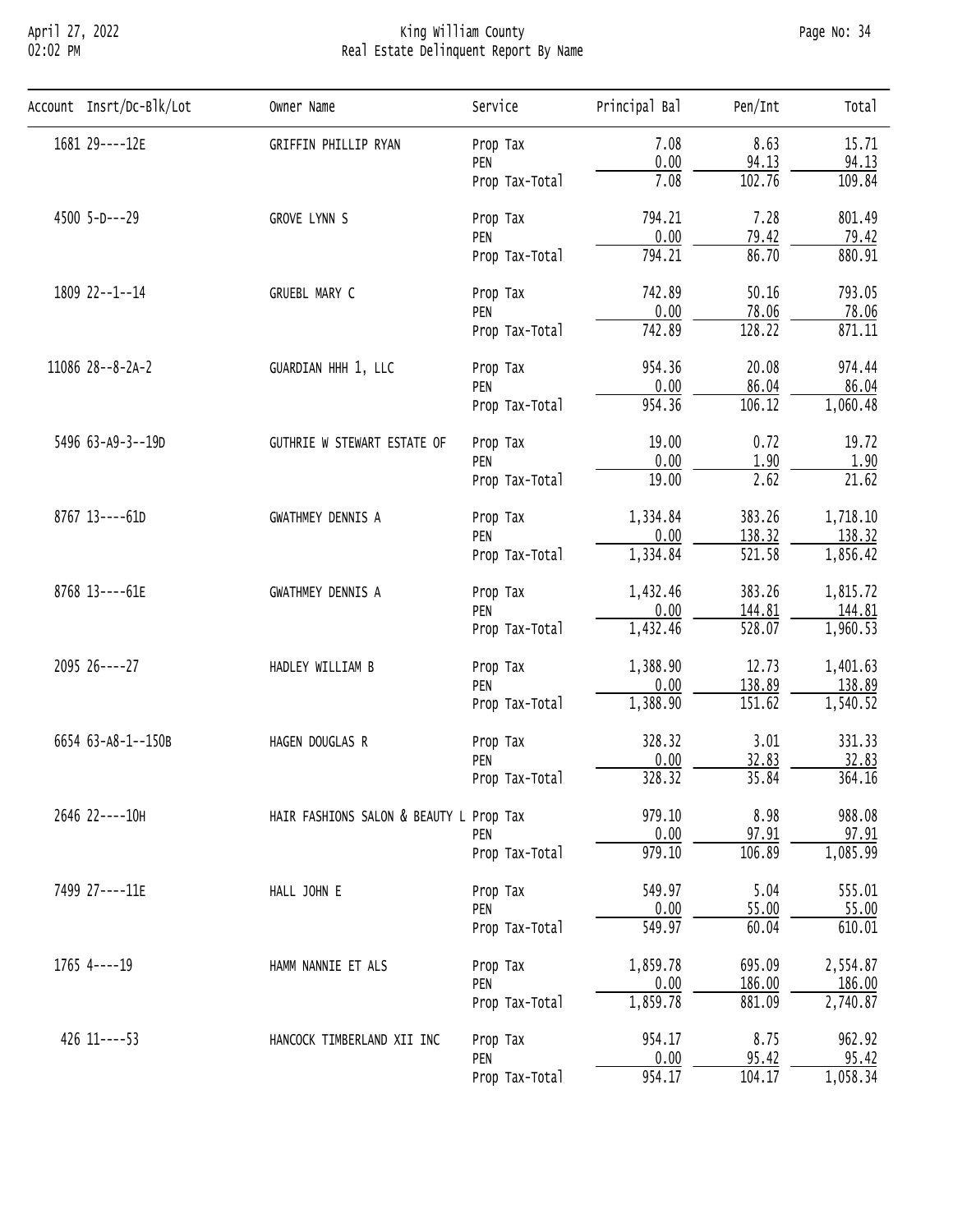#### April 27, 2022 King William County Page No: 35 02:02 PM Real Estate Delinquent Report By Name

| Account Insrt/Dc-Blk/Lot | Owner Name                              | Service        | Principal Bal                                                                                                                                                                                                                                                                                                                                                                                                                                                                                                                                                                                                                  | Pen/Int         | Total              |
|--------------------------|-----------------------------------------|----------------|--------------------------------------------------------------------------------------------------------------------------------------------------------------------------------------------------------------------------------------------------------------------------------------------------------------------------------------------------------------------------------------------------------------------------------------------------------------------------------------------------------------------------------------------------------------------------------------------------------------------------------|-----------------|--------------------|
| $427$ 11-A-1--3          | HANCOCK TIMBERLAND XII INC              | Prop Tax       | 2,128.93                                                                                                                                                                                                                                                                                                                                                                                                                                                                                                                                                                                                                       | 19.52           | 2,148.45           |
|                          |                                         | PEN            |                                                                                                                                                                                                                                                                                                                                                                                                                                                                                                                                                                                                                                |                 | 212.89             |
|                          |                                         | Prop Tax-Total |                                                                                                                                                                                                                                                                                                                                                                                                                                                                                                                                                                                                                                |                 | 2,361.34           |
| $428$ $46---30$          | HANCOCK TIMBERLAND XII INC              | Prop Tax       | 227.47                                                                                                                                                                                                                                                                                                                                                                                                                                                                                                                                                                                                                         | 2.09            | 229.56             |
|                          |                                         | PEN            |                                                                                                                                                                                                                                                                                                                                                                                                                                                                                                                                                                                                                                |                 | 22.75              |
|                          |                                         | Prop Tax-Total |                                                                                                                                                                                                                                                                                                                                                                                                                                                                                                                                                                                                                                |                 | 252.31             |
| 431 11 ---- 59           | HANCOCK TIMBERLAND XII INC              | Prop Tax       | 1,133.05                                                                                                                                                                                                                                                                                                                                                                                                                                                                                                                                                                                                                       | 10.39           | 1, 143.44          |
|                          |                                         | PEN            |                                                                                                                                                                                                                                                                                                                                                                                                                                                                                                                                                                                                                                |                 | 113.31             |
|                          |                                         | Prop Tax-Total |                                                                                                                                                                                                                                                                                                                                                                                                                                                                                                                                                                                                                                |                 | 1,256.75           |
| 432 14----15             | HANCOCK TIMBERLAND XII INC              | Prop Tax       | 212.89<br>0.00<br>2,128.93<br>232.41<br>0.00<br>22.75<br>227.47<br>24.84<br>0.00<br>113.31<br>1,133.05<br>123.70<br>1,724.30<br>15.81<br>172.43<br>0.00<br>1,724.30<br>188.24<br>24.32<br>3.55<br>0.00<br>2.44<br>$\overline{24.32}$<br>5.99<br>51.30<br>0.47<br>0.00<br>5.13<br>51.30<br>5.60<br>0.32<br>34.40<br>0.00<br>3.44<br>34.40<br>3.76<br>0.00<br>3.36<br>0.00<br>36.69<br>0.00<br>40.05<br>686.28<br>6.29<br>0.00<br>68.63<br>686.28<br>74.92<br>687.15<br>64.70<br>72.15<br>0.00<br>136.85<br>687.15<br>921.55<br>82.53<br>0.00<br>42.87<br>125.40<br>921.55<br>121.69<br>1.12<br>0.00<br>12.17<br>121.69<br>13.29 | 1,740.11        |                    |
|                          |                                         | PEN            |                                                                                                                                                                                                                                                                                                                                                                                                                                                                                                                                                                                                                                |                 | 172.43             |
|                          |                                         | Prop Tax-Total |                                                                                                                                                                                                                                                                                                                                                                                                                                                                                                                                                                                                                                |                 | 1,912.54           |
| 6632 63-A9-5--1          | HARLOW DAVID LEE                        | Prop Tax       |                                                                                                                                                                                                                                                                                                                                                                                                                                                                                                                                                                                                                                |                 | 27.87              |
|                          |                                         | PEN            |                                                                                                                                                                                                                                                                                                                                                                                                                                                                                                                                                                                                                                |                 | 2.44               |
|                          |                                         | Prop Tax-Total |                                                                                                                                                                                                                                                                                                                                                                                                                                                                                                                                                                                                                                |                 | 30.31              |
| $6633 63 - A9 - 5 - -2$  | HARLOW DAVID LEE                        | Prop Tax       |                                                                                                                                                                                                                                                                                                                                                                                                                                                                                                                                                                                                                                |                 | 51.77              |
|                          |                                         | PEN            |                                                                                                                                                                                                                                                                                                                                                                                                                                                                                                                                                                                                                                |                 | 5.13               |
|                          |                                         | Prop Tax-Total |                                                                                                                                                                                                                                                                                                                                                                                                                                                                                                                                                                                                                                |                 | $\overline{56.90}$ |
| 994 15 ---- 11A          | HARMAN RALPH JR & JACQUELYN C           | Prop Tax       | 27.13<br>185.76<br>0.00<br>18.60                                                                                                                                                                                                                                                                                                                                                                                                                                                                                                                                                                                               | 34.72           |                    |
|                          |                                         | PEN            |                                                                                                                                                                                                                                                                                                                                                                                                                                                                                                                                                                                                                                |                 | 3.44               |
|                          |                                         | Prop Tax-Total |                                                                                                                                                                                                                                                                                                                                                                                                                                                                                                                                                                                                                                |                 | 38.16              |
| 6134 63-A1-6-C-1         | HARPER IVALEE CAROLYN                   | Prop Tax       |                                                                                                                                                                                                                                                                                                                                                                                                                                                                                                                                                                                                                                |                 | 3.36               |
|                          |                                         | PEN            |                                                                                                                                                                                                                                                                                                                                                                                                                                                                                                                                                                                                                                |                 | 36.69              |
|                          |                                         | Prop Tax-Total |                                                                                                                                                                                                                                                                                                                                                                                                                                                                                                                                                                                                                                |                 | 40.05              |
| 1848 29----29D           | HARRIS BONA LUCILLE                     | Prop Tax       |                                                                                                                                                                                                                                                                                                                                                                                                                                                                                                                                                                                                                                |                 | 692.57             |
|                          |                                         | PEN            |                                                                                                                                                                                                                                                                                                                                                                                                                                                                                                                                                                                                                                |                 | 68.63              |
|                          |                                         | Prop Tax-Total |                                                                                                                                                                                                                                                                                                                                                                                                                                                                                                                                                                                                                                |                 | 761.20             |
| 1799 22----78            | HARRIS FRANCES IRENE FELLS EST Prop Tax |                |                                                                                                                                                                                                                                                                                                                                                                                                                                                                                                                                                                                                                                |                 | 751.85             |
|                          |                                         | PEN            |                                                                                                                                                                                                                                                                                                                                                                                                                                                                                                                                                                                                                                |                 | 72.15              |
|                          |                                         | Prop Tax-Total |                                                                                                                                                                                                                                                                                                                                                                                                                                                                                                                                                                                                                                | 185.76<br>45.73 | 824.00             |
| 1800 22----85            | HARRIS FRANCES IRENE FELLS EST Prop Tax |                |                                                                                                                                                                                                                                                                                                                                                                                                                                                                                                                                                                                                                                |                 | 1,004.08           |
|                          |                                         | PEN            |                                                                                                                                                                                                                                                                                                                                                                                                                                                                                                                                                                                                                                |                 | 42.87              |
|                          |                                         | Prop Tax-Total |                                                                                                                                                                                                                                                                                                                                                                                                                                                                                                                                                                                                                                |                 | 1,046.95           |
| 127 30----23B            | HARRIS GEORGE L SR                      | Prop Tax       |                                                                                                                                                                                                                                                                                                                                                                                                                                                                                                                                                                                                                                | 122.81          |                    |
|                          |                                         | PEN            |                                                                                                                                                                                                                                                                                                                                                                                                                                                                                                                                                                                                                                |                 | 12.17              |
|                          |                                         | Prop Tax-Total |                                                                                                                                                                                                                                                                                                                                                                                                                                                                                                                                                                                                                                |                 | 134.98             |
| 1807 43----15            | HARRIS JAMES ESTATE                     | Prop Tax       |                                                                                                                                                                                                                                                                                                                                                                                                                                                                                                                                                                                                                                |                 | 212.89             |
|                          |                                         | PEN            |                                                                                                                                                                                                                                                                                                                                                                                                                                                                                                                                                                                                                                |                 | 18.60              |
|                          |                                         | Prop Tax-Total |                                                                                                                                                                                                                                                                                                                                                                                                                                                                                                                                                                                                                                |                 | 231.49             |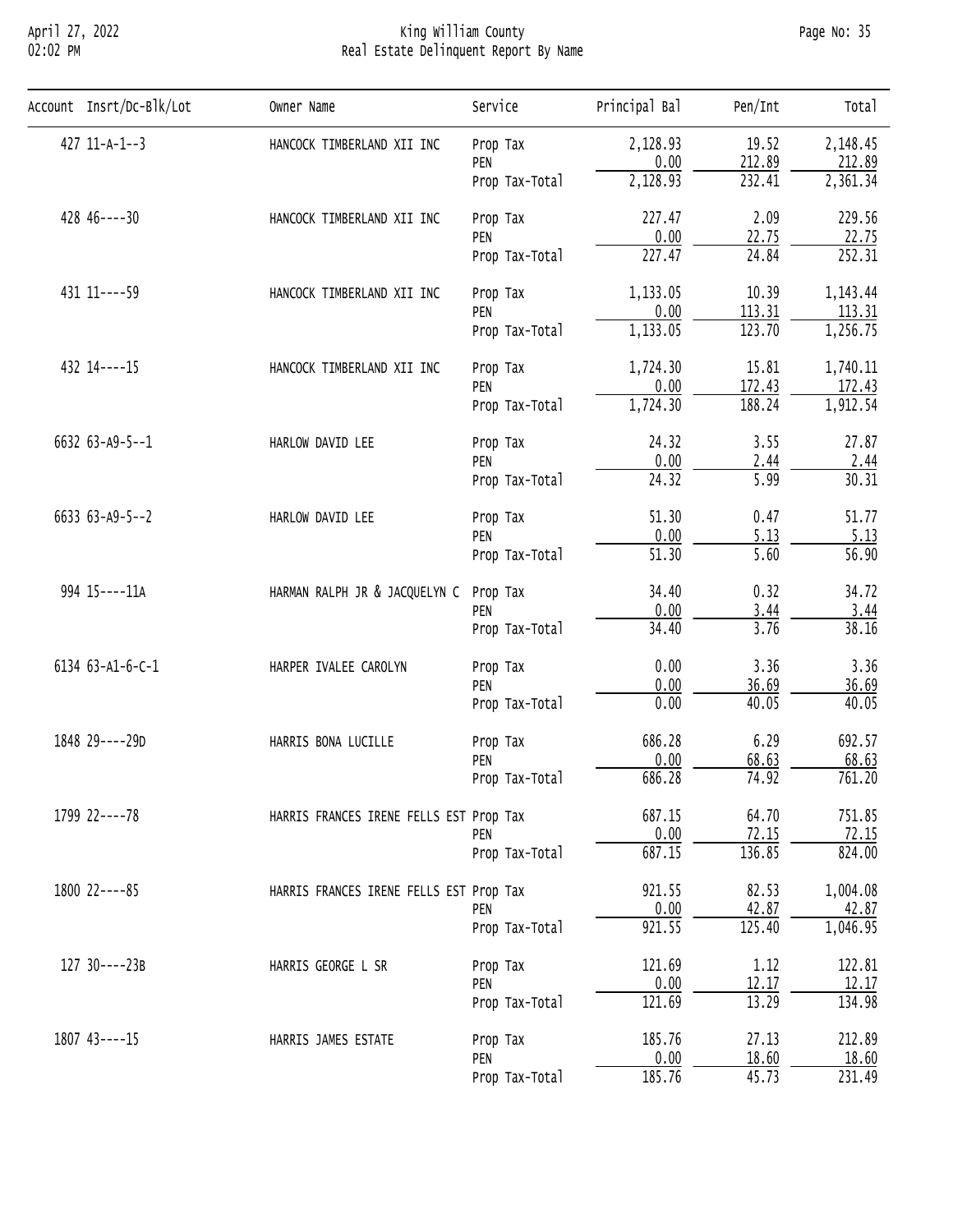# April 27, 2022 King William County Page No: 36 02:02 PM Real Estate Delinquent Report By Name

| Account Insrt/Dc-Blk/Lot | Owner Name                  | Service        | Principal Bal | Pen/Int  | Total     |
|--------------------------|-----------------------------|----------------|---------------|----------|-----------|
| $1825$ 43----16          | HARRIS WILLIAM ESTATE       | Prop Tax       | 1,019.10      | 149.56   | 1,168.66  |
|                          |                             | PEN            | 0.00          | 101.94   | 101.94    |
|                          |                             | Prop Tax-Total | 1,019.10      | 251.50   | 1,270.60  |
| 9553 43----16A           | HARRIS WILLIAM ESTATE       | Prop Tax       | 1,904.04      | 279.28   | 2,183.32  |
|                          |                             | PEN            | 0.00          | 190.38   | 190.38    |
|                          |                             | Prop Tax-Total | 1,904.04      | 469.66   | 2,373.70  |
| 5542 63-A4-6-5-9         | HARRIS WILLIAM H            | Prop Tax       | 2,127.10      | 950.90   | 3,078.00  |
|                          |                             | PEN            | 0.00          | 212.72   | 212.72    |
|                          |                             | Prop Tax-Total | 2,127.10      | 1,163.62 | 3,290.72  |
| 1837 11----61            | HARTMAN AARON D             | Prop Tax       | 1,929.79      | 172.63   | 2,102.42  |
|                          |                             | PEN            | 0.00          | 193.00   | 193.00    |
|                          |                             | Prop Tax-Total | 1,929.79      | 365.63   | 2,295.42  |
| 1836 19 ---- 35          | HARTMAN ROY FRANK ESTATE OF | Prop Tax       | 1,802.62      | 256.38   | 2,059.00  |
|                          |                             | PEN            | 0.00          | 180.25   | 180.25    |
|                          |                             | Prop Tax-Total | 1,802.62      | 436.63   | 2,239.25  |
| 1452 54----68D           | HARVEY TRACEY GAINES ET ALS | Prop Tax       | 1,463.97      | 22.79    | 1,486.76  |
|                          |                             | PEN            | 0.00          | 43.99    | 43.99     |
|                          |                             | Prop Tax-Total | 1,463.97      | 66.78    | 1,530.75  |
| 3753 45----28            | HEAD HUNTERS LLC            | Prop Tax       | 103.73        | 6.86     | 110.59    |
|                          |                             | PEN            | 0.00          | 10.38    | 10.38     |
|                          |                             | Prop Tax-Total | 103.73        | 17.24    | 120.97    |
| 2068 18----29            | HEATH JOHN WESLEY           | Prop Tax       | 1,208.95      | 16.00    | 1,224.95  |
|                          |                             | PEN            | 0.00          | 43.68    | 43.68     |
|                          |                             | Prop Tax-Total | 1,208.95      | 59.68    | 1,268.63  |
| 3355 4----12B            | HEINDL LOUIS A JR           | Prop Tax       | 59.86         | 6.09     | 65.95     |
|                          |                             | PEN            | 0.00          | 6.53     | 6.53      |
|                          |                             | Prop Tax-Total | 59.86         | 12.62    | 72.48     |
| 1873 21----10B           | HENLEY EARNEST R            | Prop Tax       | 291.19        | 3.01     | 294.20    |
|                          |                             | PEN            | 0.00          | 25.41    | 25.41     |
|                          |                             | Prop Tax-Total | 291.19        | 28.42    | 319.61    |
| 8419 30----28B           | HENLEY JOHN                 | Prop Tax       | 1,085.98      | 55.34    | 1, 141.32 |
|                          |                             | PEN            | 0.00          | 108.59   | 108.59    |
|                          |                             | Prop Tax-Total | 1,085.98      | 163.93   | 1,249.91  |
| $9204$ $13--7--2$        | HERRON, JESSICA             | Prop Tax       | 727.13        | 6.67     | 733.80    |
|                          |                             | PEN            | 0.00          | 72.71    | 72.71     |
|                          |                             | Prop Tax-Total | 727.13        | 79.38    | 806.51    |
| 11226 18----75A          | HERSHEY, MICHAEL LANE       | Prop Tax       | 607.16        | 11.12    | 618.28    |
|                          |                             | PEN            | 0.00          | 30.36    | 30.36     |
|                          |                             | Prop Tax-Total | 607.16        | 41.48    | 648.64    |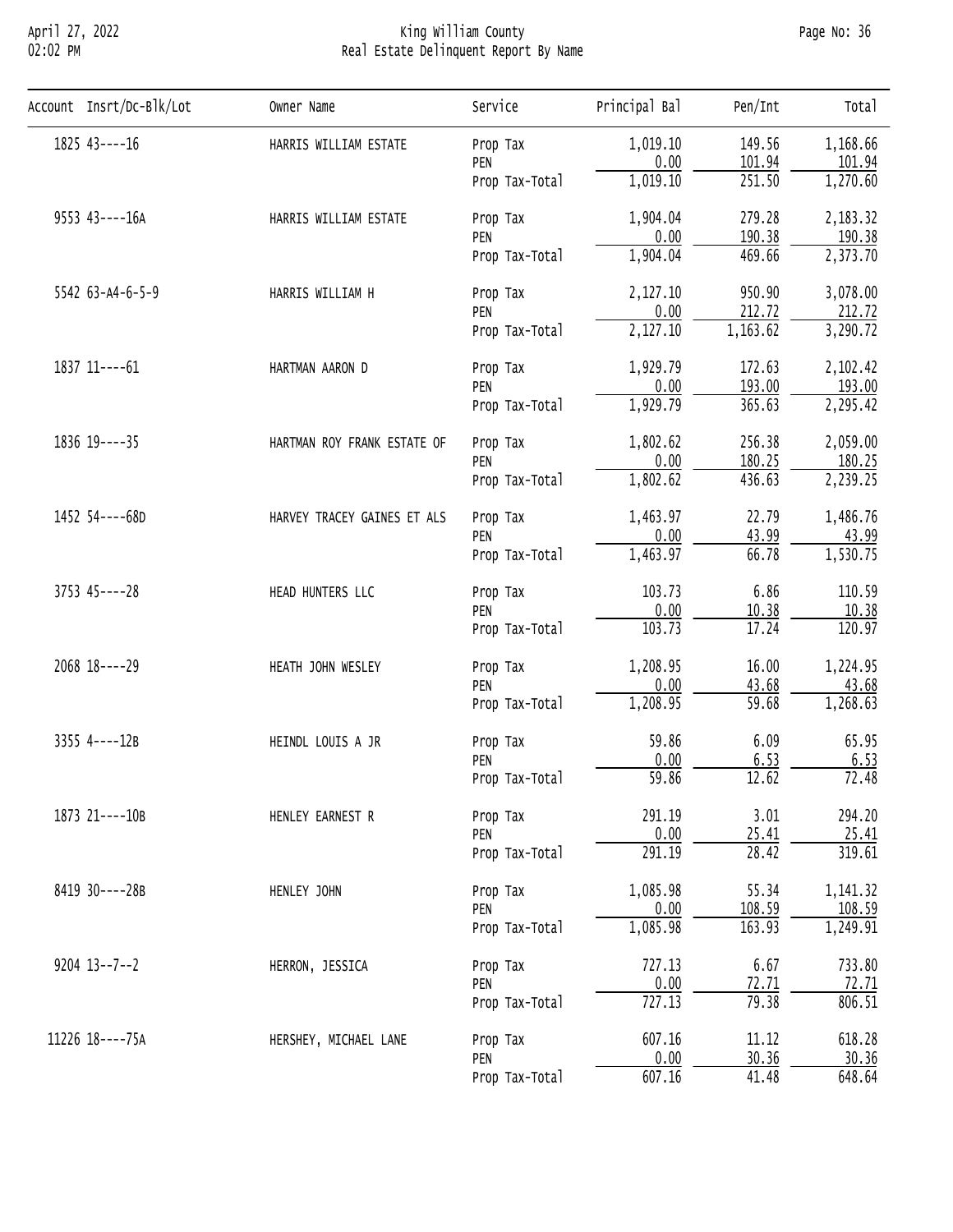## April 27, 2022 King William County Page No: 37 02:02 PM Real Estate Delinquent Report By Name

| Account Insrt/Dc-Blk/Lot | Owner Name           | Service                                                                                                                                                                                                                                                                                                                                                                                                                                                                                                                                                                                                                                                                                                                                                                                                                                                                                                                                                                                                                                                                                     | Principal Bal                                                                          | Pen/Int  | Total     |
|--------------------------|----------------------|---------------------------------------------------------------------------------------------------------------------------------------------------------------------------------------------------------------------------------------------------------------------------------------------------------------------------------------------------------------------------------------------------------------------------------------------------------------------------------------------------------------------------------------------------------------------------------------------------------------------------------------------------------------------------------------------------------------------------------------------------------------------------------------------------------------------------------------------------------------------------------------------------------------------------------------------------------------------------------------------------------------------------------------------------------------------------------------------|----------------------------------------------------------------------------------------|----------|-----------|
| 1889 18----85            | HICKS JAMES N        | Prop Tax                                                                                                                                                                                                                                                                                                                                                                                                                                                                                                                                                                                                                                                                                                                                                                                                                                                                                                                                                                                                                                                                                    | 13, 196.85                                                                             | 7,232.88 | 20,429.73 |
|                          |                      | PEN                                                                                                                                                                                                                                                                                                                                                                                                                                                                                                                                                                                                                                                                                                                                                                                                                                                                                                                                                                                                                                                                                         |                                                                                        |          | 1,310.01  |
|                          |                      | Prop Tax-Total                                                                                                                                                                                                                                                                                                                                                                                                                                                                                                                                                                                                                                                                                                                                                                                                                                                                                                                                                                                                                                                                              |                                                                                        |          | 21,739.74 |
| 7226 22--2--5            | HIGGASON A GUERRY    | 0.00<br>1,310.01<br>8,542.89<br>13,196.85<br>1,542.99<br>104.64<br>Prop Tax<br>0.00<br>154.29<br>PEN<br>1,542.99<br>258.93<br>Prop Tax-Total<br>2,124.01<br>183.95<br>Prop Tax<br>0.00<br>212.39<br>PEN<br>2,124.01<br>396.34<br>Prop Tax-Total<br>1,228.37<br>135.12<br>Prop Tax<br>0.00<br>122.84<br>PEN<br>257.96<br>1,228.37<br>Prop Tax-Total<br>247.68<br>9.12<br>Prop Tax<br>0.00<br>24.76<br>PEN<br>247.68<br>33.88<br>Prop Tax-Total<br>8.72<br>237.36<br>Prop Tax<br>0.00<br>23.74<br>PEN<br>32.46<br>237.36<br>Prop Tax-Total<br>8.72<br>237.36<br>Prop Tax<br>0.00<br>23.74<br>PEN<br>32.46<br>237.36<br>Prop Tax-Total<br>2,495.72<br>91.52<br>Prop Tax<br>0.00<br>249.58<br>PEN<br>2,495.72<br>341.10<br>Prop Tax-Total<br>565.88<br>20.72<br>Prop Tax<br>0.00<br>56.58<br>PEN<br>565.88<br>77.30<br>Prop Tax-Total<br>23.08<br>2,517.79<br>Prop Tax<br>0.00<br>40.55<br>PEN<br>63.63<br>2,517.79<br>Prop Tax-Total<br>989.06<br>79.95<br>Prop Tax<br>0.00<br>98.90<br>PEN<br>989.06<br>178.85<br>Prop Tax-Total<br>2,367.47<br>1,110.94<br>Prop Tax<br>0.00<br>236.75<br>PEN | 1,647.63                                                                               |          |           |
|                          |                      |                                                                                                                                                                                                                                                                                                                                                                                                                                                                                                                                                                                                                                                                                                                                                                                                                                                                                                                                                                                                                                                                                             | 1,347.69<br>2,367.47<br>5,178.50<br>2,682.16<br>0.00<br>501.92<br>3,184.08<br>5,178.50 | 154.29   |           |
|                          |                      |                                                                                                                                                                                                                                                                                                                                                                                                                                                                                                                                                                                                                                                                                                                                                                                                                                                                                                                                                                                                                                                                                             |                                                                                        |          | 1,801.92  |
| 7228 22--2--7            | HIGGASON A GUERRY    | 2,307.96                                                                                                                                                                                                                                                                                                                                                                                                                                                                                                                                                                                                                                                                                                                                                                                                                                                                                                                                                                                                                                                                                    |                                                                                        |          |           |
|                          |                      |                                                                                                                                                                                                                                                                                                                                                                                                                                                                                                                                                                                                                                                                                                                                                                                                                                                                                                                                                                                                                                                                                             |                                                                                        | 212.39   |           |
|                          |                      |                                                                                                                                                                                                                                                                                                                                                                                                                                                                                                                                                                                                                                                                                                                                                                                                                                                                                                                                                                                                                                                                                             |                                                                                        |          | 2,520.35  |
| 1439 14----15A           | <b>HILL 1771 LLC</b> |                                                                                                                                                                                                                                                                                                                                                                                                                                                                                                                                                                                                                                                                                                                                                                                                                                                                                                                                                                                                                                                                                             |                                                                                        |          | 1,363.49  |
|                          |                      |                                                                                                                                                                                                                                                                                                                                                                                                                                                                                                                                                                                                                                                                                                                                                                                                                                                                                                                                                                                                                                                                                             |                                                                                        | 122.84   |           |
|                          |                      |                                                                                                                                                                                                                                                                                                                                                                                                                                                                                                                                                                                                                                                                                                                                                                                                                                                                                                                                                                                                                                                                                             |                                                                                        |          | 1,486.33  |
| 11043 14----15F          | <b>HILL 1771 LLC</b> |                                                                                                                                                                                                                                                                                                                                                                                                                                                                                                                                                                                                                                                                                                                                                                                                                                                                                                                                                                                                                                                                                             |                                                                                        |          | 256.80    |
|                          |                      |                                                                                                                                                                                                                                                                                                                                                                                                                                                                                                                                                                                                                                                                                                                                                                                                                                                                                                                                                                                                                                                                                             |                                                                                        |          | 24.76     |
|                          |                      |                                                                                                                                                                                                                                                                                                                                                                                                                                                                                                                                                                                                                                                                                                                                                                                                                                                                                                                                                                                                                                                                                             |                                                                                        |          | 281.56    |
| 11070 14--14--1          | <b>HILL 1771 LLC</b> |                                                                                                                                                                                                                                                                                                                                                                                                                                                                                                                                                                                                                                                                                                                                                                                                                                                                                                                                                                                                                                                                                             |                                                                                        |          | 246.08    |
|                          |                      |                                                                                                                                                                                                                                                                                                                                                                                                                                                                                                                                                                                                                                                                                                                                                                                                                                                                                                                                                                                                                                                                                             |                                                                                        |          | 23.74     |
|                          |                      |                                                                                                                                                                                                                                                                                                                                                                                                                                                                                                                                                                                                                                                                                                                                                                                                                                                                                                                                                                                                                                                                                             |                                                                                        |          | 269.82    |
| 11071 14--14--2          | <b>HILL 1771 LLC</b> |                                                                                                                                                                                                                                                                                                                                                                                                                                                                                                                                                                                                                                                                                                                                                                                                                                                                                                                                                                                                                                                                                             |                                                                                        |          | 246.08    |
|                          |                      |                                                                                                                                                                                                                                                                                                                                                                                                                                                                                                                                                                                                                                                                                                                                                                                                                                                                                                                                                                                                                                                                                             |                                                                                        |          | 23.74     |
|                          |                      |                                                                                                                                                                                                                                                                                                                                                                                                                                                                                                                                                                                                                                                                                                                                                                                                                                                                                                                                                                                                                                                                                             |                                                                                        |          | 269.82    |
| 11072 14--14--3          | <b>HILL 1771 LLC</b> |                                                                                                                                                                                                                                                                                                                                                                                                                                                                                                                                                                                                                                                                                                                                                                                                                                                                                                                                                                                                                                                                                             |                                                                                        |          | 2,587.24  |
|                          |                      |                                                                                                                                                                                                                                                                                                                                                                                                                                                                                                                                                                                                                                                                                                                                                                                                                                                                                                                                                                                                                                                                                             |                                                                                        |          | 249.58    |
|                          |                      |                                                                                                                                                                                                                                                                                                                                                                                                                                                                                                                                                                                                                                                                                                                                                                                                                                                                                                                                                                                                                                                                                             |                                                                                        |          | 2,836.82  |
| 11075 14--15--2          | <b>HILL 1771 LLC</b> |                                                                                                                                                                                                                                                                                                                                                                                                                                                                                                                                                                                                                                                                                                                                                                                                                                                                                                                                                                                                                                                                                             |                                                                                        |          | 586.60    |
|                          |                      |                                                                                                                                                                                                                                                                                                                                                                                                                                                                                                                                                                                                                                                                                                                                                                                                                                                                                                                                                                                                                                                                                             |                                                                                        |          | 56.58     |
|                          |                      |                                                                                                                                                                                                                                                                                                                                                                                                                                                                                                                                                                                                                                                                                                                                                                                                                                                                                                                                                                                                                                                                                             |                                                                                        |          | 643.18    |
| 1893 13----39            | HILL CARRIE E ESTATE |                                                                                                                                                                                                                                                                                                                                                                                                                                                                                                                                                                                                                                                                                                                                                                                                                                                                                                                                                                                                                                                                                             |                                                                                        |          | 2,540.87  |
|                          |                      |                                                                                                                                                                                                                                                                                                                                                                                                                                                                                                                                                                                                                                                                                                                                                                                                                                                                                                                                                                                                                                                                                             |                                                                                        |          | 40.55     |
|                          |                      |                                                                                                                                                                                                                                                                                                                                                                                                                                                                                                                                                                                                                                                                                                                                                                                                                                                                                                                                                                                                                                                                                             |                                                                                        |          | 2,581.42  |
| 1894 18----43A           | HILL CLIFTON C       |                                                                                                                                                                                                                                                                                                                                                                                                                                                                                                                                                                                                                                                                                                                                                                                                                                                                                                                                                                                                                                                                                             |                                                                                        |          | 1,069.01  |
|                          |                      |                                                                                                                                                                                                                                                                                                                                                                                                                                                                                                                                                                                                                                                                                                                                                                                                                                                                                                                                                                                                                                                                                             |                                                                                        |          | 98.90     |
|                          |                      |                                                                                                                                                                                                                                                                                                                                                                                                                                                                                                                                                                                                                                                                                                                                                                                                                                                                                                                                                                                                                                                                                             |                                                                                        |          | 1,167.91  |
| 1896 44----97            | HILL ELLEN           |                                                                                                                                                                                                                                                                                                                                                                                                                                                                                                                                                                                                                                                                                                                                                                                                                                                                                                                                                                                                                                                                                             |                                                                                        |          | 3,478.41  |
|                          |                      |                                                                                                                                                                                                                                                                                                                                                                                                                                                                                                                                                                                                                                                                                                                                                                                                                                                                                                                                                                                                                                                                                             |                                                                                        |          | 236.75    |
|                          |                      | Prop Tax-Total                                                                                                                                                                                                                                                                                                                                                                                                                                                                                                                                                                                                                                                                                                                                                                                                                                                                                                                                                                                                                                                                              |                                                                                        |          | 3,715.16  |
| 9996 44--2--4            | HILL ESTON           | Prop Tax                                                                                                                                                                                                                                                                                                                                                                                                                                                                                                                                                                                                                                                                                                                                                                                                                                                                                                                                                                                                                                                                                    |                                                                                        |          | 7,860.66  |
|                          |                      | PEN                                                                                                                                                                                                                                                                                                                                                                                                                                                                                                                                                                                                                                                                                                                                                                                                                                                                                                                                                                                                                                                                                         |                                                                                        |          | 501.92    |
|                          |                      | Prop Tax-Total                                                                                                                                                                                                                                                                                                                                                                                                                                                                                                                                                                                                                                                                                                                                                                                                                                                                                                                                                                                                                                                                              |                                                                                        |          | 8,362.58  |
|                          |                      |                                                                                                                                                                                                                                                                                                                                                                                                                                                                                                                                                                                                                                                                                                                                                                                                                                                                                                                                                                                                                                                                                             |                                                                                        |          |           |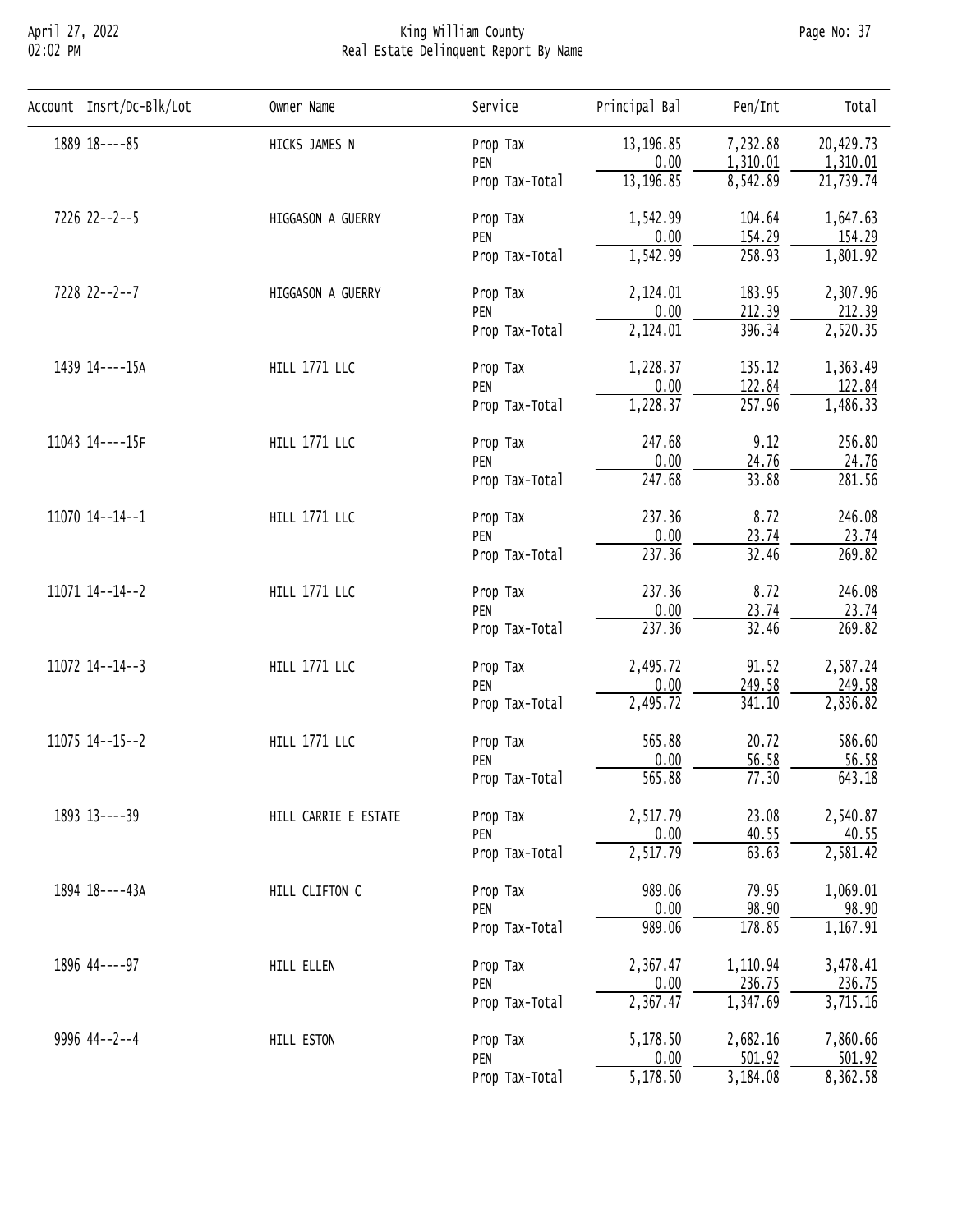## April 27, 2022 King William County Page No: 38 02:02 PM Real Estate Delinquent Report By Name

| Account Insrt/Dc-Blk/Lot | Owner Name                                                                                                                                                                                                                                                                                            | Service        | Principal Bal                                                                                                                                                                                                                                                                                                                                                                                                                                                                                                                                                                                                                                                                                                                    | Pen/Int  | Total               |
|--------------------------|-------------------------------------------------------------------------------------------------------------------------------------------------------------------------------------------------------------------------------------------------------------------------------------------------------|----------------|----------------------------------------------------------------------------------------------------------------------------------------------------------------------------------------------------------------------------------------------------------------------------------------------------------------------------------------------------------------------------------------------------------------------------------------------------------------------------------------------------------------------------------------------------------------------------------------------------------------------------------------------------------------------------------------------------------------------------------|----------|---------------------|
| 1899 6----43             | HILL HOPE M                                                                                                                                                                                                                                                                                           | Prop Tax       |                                                                                                                                                                                                                                                                                                                                                                                                                                                                                                                                                                                                                                                                                                                                  |          | 11,004.57           |
|                          |                                                                                                                                                                                                                                                                                                       | PEN            |                                                                                                                                                                                                                                                                                                                                                                                                                                                                                                                                                                                                                                                                                                                                  | 735.13   | 735.13              |
|                          |                                                                                                                                                                                                                                                                                                       | Prop Tax-Total | 7,351.22                                                                                                                                                                                                                                                                                                                                                                                                                                                                                                                                                                                                                                                                                                                         | 4,388.48 | 11,739.70           |
| 1922 44----114           | HILL LUBERTA                                                                                                                                                                                                                                                                                          | Prop Tax       | 866.87                                                                                                                                                                                                                                                                                                                                                                                                                                                                                                                                                                                                                                                                                                                           | 101.43   | 968.30              |
|                          |                                                                                                                                                                                                                                                                                                       | PEN            |                                                                                                                                                                                                                                                                                                                                                                                                                                                                                                                                                                                                                                                                                                                                  |          | 72.05               |
|                          |                                                                                                                                                                                                                                                                                                       | Prop Tax-Total |                                                                                                                                                                                                                                                                                                                                                                                                                                                                                                                                                                                                                                                                                                                                  |          | 1,040.35            |
| 8408 6----21G            | 509.12<br>4.67<br>HILL MANAGEMENT LLC<br>Prop Tax                                                                                                                                                                                                                                                     | 513.79         |                                                                                                                                                                                                                                                                                                                                                                                                                                                                                                                                                                                                                                                                                                                                  |          |                     |
|                          |                                                                                                                                                                                                                                                                                                       |                | 7,351.22<br>3,653.35<br>0.00<br>0.00<br>72.05<br>173.48<br>866.87<br>0.00<br>50.91<br>$\overline{55.58}$<br>509.12<br>3,794.80<br>2,127.30<br>0.00<br>379.48<br>3,794.80<br>2,506.78<br>3,006.18<br>1,217.65<br>0.00<br>300.63<br>1,518.28<br>3,006.18<br>2,775.81<br>1,397.26<br>0.00<br>277.58<br>2,775.81<br>1,674.84<br>0.95<br>103.63<br>0.00<br>10.36<br>103.63<br>11.31<br>27.26<br>0.50<br>0.00<br>2.71<br>3.21<br>27.26<br>0.43<br>550.71<br>0.00<br>4.73<br>$\overline{550.71}$<br>5.16<br>16.88<br>4.22<br>0.00<br>46.05<br>16.88<br>50.27<br>4.80<br>0.00<br>0.00<br>52.33<br>0.00<br>$\overline{57.13}$<br>3.63<br>395.58<br>0.00<br>39.56<br>395.58<br>43.19<br>5.48<br>598.13<br>0.00<br>59.81<br>598.13<br>65.29 | 50.91    |                     |
|                          |                                                                                                                                                                                                                                                                                                       | Prop Tax-Total |                                                                                                                                                                                                                                                                                                                                                                                                                                                                                                                                                                                                                                                                                                                                  |          | $\overline{564.70}$ |
| 1923 44----122           | HILL MAUDE                                                                                                                                                                                                                                                                                            | Prop Tax       |                                                                                                                                                                                                                                                                                                                                                                                                                                                                                                                                                                                                                                                                                                                                  |          | 5,922.10            |
|                          |                                                                                                                                                                                                                                                                                                       | PEN            |                                                                                                                                                                                                                                                                                                                                                                                                                                                                                                                                                                                                                                                                                                                                  | 379.48   |                     |
|                          |                                                                                                                                                                                                                                                                                                       | Prop Tax-Total |                                                                                                                                                                                                                                                                                                                                                                                                                                                                                                                                                                                                                                                                                                                                  |          | 6, 301.58           |
| 1898 6----45             | HILL MICHELLE D                                                                                                                                                                                                                                                                                       | Prop Tax       |                                                                                                                                                                                                                                                                                                                                                                                                                                                                                                                                                                                                                                                                                                                                  |          | 4,223.83            |
|                          |                                                                                                                                                                                                                                                                                                       | PEN            |                                                                                                                                                                                                                                                                                                                                                                                                                                                                                                                                                                                                                                                                                                                                  | 300.63   |                     |
|                          |                                                                                                                                                                                                                                                                                                       |                |                                                                                                                                                                                                                                                                                                                                                                                                                                                                                                                                                                                                                                                                                                                                  |          | 4,524.46            |
| 1928 6----43C            | HILL NORMA G                                                                                                                                                                                                                                                                                          | Prop Tax       |                                                                                                                                                                                                                                                                                                                                                                                                                                                                                                                                                                                                                                                                                                                                  |          | 4,173.07            |
|                          | PEN<br>Prop Tax-Total<br>PEN<br>Prop Tax-Total<br>HILLIARD DELORES<br>Prop Tax<br>PEN<br>Prop Tax-Total<br>HITE RICHARD MARK<br>Prop Tax<br>PEN<br>Prop Tax-Total<br>HOANG NGOC BAO<br>Prop Tax<br>PEN<br>Prop Tax-Total<br>595 27-B-2-D-17<br>HODGES DAVID N JR<br>Prop Tax<br>PEN<br>Prop Tax-Total | 277.58         |                                                                                                                                                                                                                                                                                                                                                                                                                                                                                                                                                                                                                                                                                                                                  |          |                     |
|                          |                                                                                                                                                                                                                                                                                                       |                |                                                                                                                                                                                                                                                                                                                                                                                                                                                                                                                                                                                                                                                                                                                                  |          | 4,450.65            |
| $7085$ 4--2--15          |                                                                                                                                                                                                                                                                                                       |                |                                                                                                                                                                                                                                                                                                                                                                                                                                                                                                                                                                                                                                                                                                                                  |          | 104.58              |
|                          |                                                                                                                                                                                                                                                                                                       |                |                                                                                                                                                                                                                                                                                                                                                                                                                                                                                                                                                                                                                                                                                                                                  |          | 10.36               |
|                          |                                                                                                                                                                                                                                                                                                       |                |                                                                                                                                                                                                                                                                                                                                                                                                                                                                                                                                                                                                                                                                                                                                  |          | 114.94              |
| 1944 55----53A           |                                                                                                                                                                                                                                                                                                       |                | 27.76                                                                                                                                                                                                                                                                                                                                                                                                                                                                                                                                                                                                                                                                                                                            |          |                     |
|                          |                                                                                                                                                                                                                                                                                                       |                |                                                                                                                                                                                                                                                                                                                                                                                                                                                                                                                                                                                                                                                                                                                                  | 2.71     |                     |
|                          |                                                                                                                                                                                                                                                                                                       |                |                                                                                                                                                                                                                                                                                                                                                                                                                                                                                                                                                                                                                                                                                                                                  |          | 30.47               |
| 11208 63-A7-11--60       |                                                                                                                                                                                                                                                                                                       |                |                                                                                                                                                                                                                                                                                                                                                                                                                                                                                                                                                                                                                                                                                                                                  |          | 551.14              |
|                          |                                                                                                                                                                                                                                                                                                       |                |                                                                                                                                                                                                                                                                                                                                                                                                                                                                                                                                                                                                                                                                                                                                  |          | 4.73                |
|                          |                                                                                                                                                                                                                                                                                                       |                |                                                                                                                                                                                                                                                                                                                                                                                                                                                                                                                                                                                                                                                                                                                                  |          | $\overline{555.87}$ |
|                          |                                                                                                                                                                                                                                                                                                       |                |                                                                                                                                                                                                                                                                                                                                                                                                                                                                                                                                                                                                                                                                                                                                  |          | 21.10               |
|                          |                                                                                                                                                                                                                                                                                                       |                |                                                                                                                                                                                                                                                                                                                                                                                                                                                                                                                                                                                                                                                                                                                                  | 46.05    |                     |
|                          |                                                                                                                                                                                                                                                                                                       |                |                                                                                                                                                                                                                                                                                                                                                                                                                                                                                                                                                                                                                                                                                                                                  |          | 67.15               |
| 3703 27-B-2-B-6          | HOFFMAN LINDA L                                                                                                                                                                                                                                                                                       | Prop Tax       |                                                                                                                                                                                                                                                                                                                                                                                                                                                                                                                                                                                                                                                                                                                                  |          | 4.80                |
|                          |                                                                                                                                                                                                                                                                                                       | PEN            |                                                                                                                                                                                                                                                                                                                                                                                                                                                                                                                                                                                                                                                                                                                                  |          | 52.33               |
|                          |                                                                                                                                                                                                                                                                                                       | Prop Tax-Total |                                                                                                                                                                                                                                                                                                                                                                                                                                                                                                                                                                                                                                                                                                                                  |          | $\overline{57.13}$  |
| 5588 63-A1-6-D-6         | HOGGE LARRY M TR                                                                                                                                                                                                                                                                                      | Prop Tax       |                                                                                                                                                                                                                                                                                                                                                                                                                                                                                                                                                                                                                                                                                                                                  |          | 399.21              |
|                          |                                                                                                                                                                                                                                                                                                       | PEN            |                                                                                                                                                                                                                                                                                                                                                                                                                                                                                                                                                                                                                                                                                                                                  |          | 39.56               |
|                          |                                                                                                                                                                                                                                                                                                       | Prop Tax-Total |                                                                                                                                                                                                                                                                                                                                                                                                                                                                                                                                                                                                                                                                                                                                  |          | 438.77              |
| 7770 21-K-1--55          | HOLLINS CHRISTOPHER                                                                                                                                                                                                                                                                                   | Prop Tax       |                                                                                                                                                                                                                                                                                                                                                                                                                                                                                                                                                                                                                                                                                                                                  |          | 603.61              |
|                          |                                                                                                                                                                                                                                                                                                       | PEN            |                                                                                                                                                                                                                                                                                                                                                                                                                                                                                                                                                                                                                                                                                                                                  |          | 59.81               |
|                          |                                                                                                                                                                                                                                                                                                       | Prop Tax-Total |                                                                                                                                                                                                                                                                                                                                                                                                                                                                                                                                                                                                                                                                                                                                  |          | 663.42              |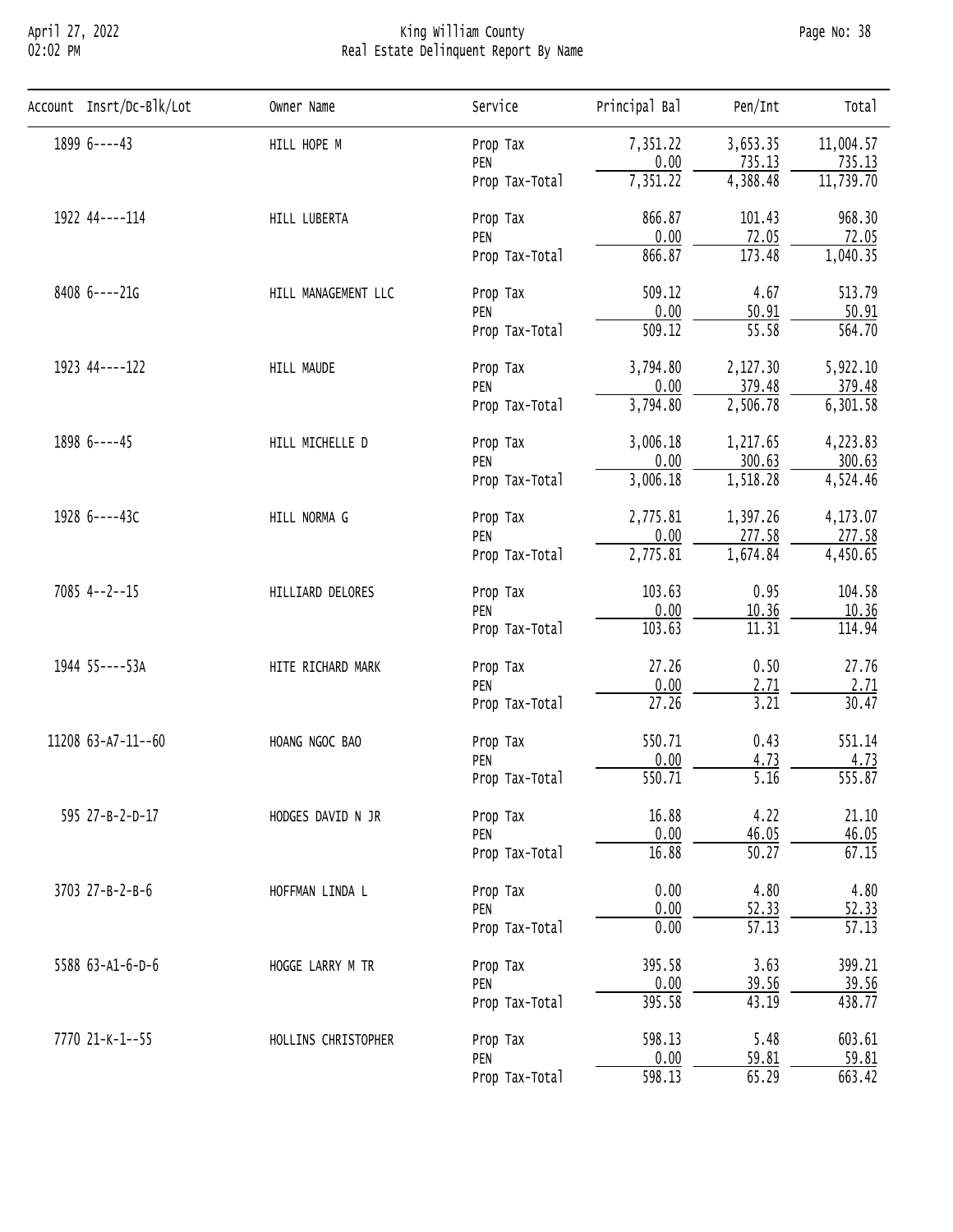# April 27, 2022 King William County Page No: 39 02:02 PM Real Estate Delinquent Report By Name

| Account Insrt/Dc-Blk/Lot | Owner Name               | Service                                                                                                                                                                                                                                                                                                                                                                                                                                             | Principal Bal | Pen/Int                                                                                                                                                                                                                                                                                                                                                                                                                                                                                                                                                                                                                                                                                                                  | Total               |
|--------------------------|--------------------------|-----------------------------------------------------------------------------------------------------------------------------------------------------------------------------------------------------------------------------------------------------------------------------------------------------------------------------------------------------------------------------------------------------------------------------------------------------|---------------|--------------------------------------------------------------------------------------------------------------------------------------------------------------------------------------------------------------------------------------------------------------------------------------------------------------------------------------------------------------------------------------------------------------------------------------------------------------------------------------------------------------------------------------------------------------------------------------------------------------------------------------------------------------------------------------------------------------------------|---------------------|
| 2732 33----17B           | HOLLYFIELD VENTURES LLC  | Prop Tax                                                                                                                                                                                                                                                                                                                                                                                                                                            | 23.26         | 0.21                                                                                                                                                                                                                                                                                                                                                                                                                                                                                                                                                                                                                                                                                                                     | 23.47               |
|                          |                          |                                                                                                                                                                                                                                                                                                                                                                                                                                                     |               |                                                                                                                                                                                                                                                                                                                                                                                                                                                                                                                                                                                                                                                                                                                          | 2.33                |
|                          |                          |                                                                                                                                                                                                                                                                                                                                                                                                                                                     |               |                                                                                                                                                                                                                                                                                                                                                                                                                                                                                                                                                                                                                                                                                                                          | 25.80               |
| 10762 33----17A          | HOLLYFIELD VENTURES LLC  | Prop Tax                                                                                                                                                                                                                                                                                                                                                                                                                                            | 60.56         | 0.00<br>2.33<br>23.26<br>2.54<br>0.56<br>0.00<br>6.06<br>60.56<br>6.62<br>3,199.99<br>130.12<br>0.00<br>44.98<br>3,199.99<br>175.10<br>1,325.42<br>113.68<br>0.00<br>132.55<br>1,325.42<br>246.23<br>2,087.00<br>34.30<br>0.00<br>43.00<br>2,087.00<br>77.30<br>835.92<br>30.64<br>0.00<br>83.60<br>835.92<br>114.24<br>1.17<br>128.06<br>0.00<br>12.81<br>128.06<br>13.98<br>0.20<br>21.50<br>0.00<br>2.15<br>2.35<br>21.50<br>574.48<br>5.27<br>0.00<br>57.45<br>574.48<br>62.72<br>3.71<br>404.20<br>0.00<br>40.42<br>44.13<br>404.20<br>1,405.67<br>12.89<br>0.00<br>140.57<br>1,405.67<br>153.46<br>1,335.15<br>12.24<br>0.00<br>133.52<br>145.76<br>1,335.15<br>197.80<br>1.81<br>0.00<br>19.78<br>197.80<br>21.59 | 61.12               |
|                          |                          |                                                                                                                                                                                                                                                                                                                                                                                                                                                     |               |                                                                                                                                                                                                                                                                                                                                                                                                                                                                                                                                                                                                                                                                                                                          | 6.06                |
|                          |                          |                                                                                                                                                                                                                                                                                                                                                                                                                                                     |               |                                                                                                                                                                                                                                                                                                                                                                                                                                                                                                                                                                                                                                                                                                                          | 67.18               |
| 1915 11----51B           | HOLMES DEWAYNE A         | PEN<br>Prop Tax-Total<br>PEN<br>Prop Tax-Total<br>Prop Tax<br>PEN<br>Prop Tax-Total<br>Prop Tax<br>PEN<br>Prop Tax-Total<br>Prop Tax<br>PEN<br>Prop Tax-Total<br>Prop Tax<br>PEN<br>Prop Tax-Total<br>Prop Tax<br>PEN<br>Prop Tax-Total<br>Prop Tax<br>PEN<br>Prop Tax-Total<br>Prop Tax<br>PEN<br>Prop Tax-Total<br>Prop Tax<br>PEN<br>Prop Tax-Total<br>Prop Tax<br>PEN<br>Prop Tax-Total<br>Prop Tax<br>PEN<br>Prop Tax-Total<br>Prop Tax<br>PEN | 3,330.11      |                                                                                                                                                                                                                                                                                                                                                                                                                                                                                                                                                                                                                                                                                                                          |                     |
|                          |                          |                                                                                                                                                                                                                                                                                                                                                                                                                                                     |               |                                                                                                                                                                                                                                                                                                                                                                                                                                                                                                                                                                                                                                                                                                                          | 44.98               |
|                          |                          |                                                                                                                                                                                                                                                                                                                                                                                                                                                     |               | 3,375.09                                                                                                                                                                                                                                                                                                                                                                                                                                                                                                                                                                                                                                                                                                                 |                     |
| 1962 52----26            | HOLMES ERICA L           |                                                                                                                                                                                                                                                                                                                                                                                                                                                     |               |                                                                                                                                                                                                                                                                                                                                                                                                                                                                                                                                                                                                                                                                                                                          | 1,439.10            |
|                          |                          |                                                                                                                                                                                                                                                                                                                                                                                                                                                     |               | 132.55                                                                                                                                                                                                                                                                                                                                                                                                                                                                                                                                                                                                                                                                                                                   |                     |
|                          |                          |                                                                                                                                                                                                                                                                                                                                                                                                                                                     | 1,571.65      |                                                                                                                                                                                                                                                                                                                                                                                                                                                                                                                                                                                                                                                                                                                          |                     |
| 1991 52----60B           | HOLMES MAUDE E ESTATE OF |                                                                                                                                                                                                                                                                                                                                                                                                                                                     | 2,121.30      |                                                                                                                                                                                                                                                                                                                                                                                                                                                                                                                                                                                                                                                                                                                          |                     |
|                          |                          |                                                                                                                                                                                                                                                                                                                                                                                                                                                     |               | 43.00                                                                                                                                                                                                                                                                                                                                                                                                                                                                                                                                                                                                                                                                                                                    |                     |
|                          |                          |                                                                                                                                                                                                                                                                                                                                                                                                                                                     |               |                                                                                                                                                                                                                                                                                                                                                                                                                                                                                                                                                                                                                                                                                                                          | 2,164.30            |
| 1992 6----22             | HOLMES STEWART           |                                                                                                                                                                                                                                                                                                                                                                                                                                                     |               |                                                                                                                                                                                                                                                                                                                                                                                                                                                                                                                                                                                                                                                                                                                          | 866.56              |
|                          |                          |                                                                                                                                                                                                                                                                                                                                                                                                                                                     |               |                                                                                                                                                                                                                                                                                                                                                                                                                                                                                                                                                                                                                                                                                                                          | 83.60               |
|                          |                          |                                                                                                                                                                                                                                                                                                                                                                                                                                                     |               |                                                                                                                                                                                                                                                                                                                                                                                                                                                                                                                                                                                                                                                                                                                          | 950.16              |
| 4872 63-A3-5--361        | HOLZBACH, RONALD A       |                                                                                                                                                                                                                                                                                                                                                                                                                                                     |               |                                                                                                                                                                                                                                                                                                                                                                                                                                                                                                                                                                                                                                                                                                                          | 129.23              |
|                          |                          | 12.81                                                                                                                                                                                                                                                                                                                                                                                                                                               |               |                                                                                                                                                                                                                                                                                                                                                                                                                                                                                                                                                                                                                                                                                                                          |                     |
|                          |                          |                                                                                                                                                                                                                                                                                                                                                                                                                                                     |               |                                                                                                                                                                                                                                                                                                                                                                                                                                                                                                                                                                                                                                                                                                                          | 142.04              |
| 3997 28-B-1-B-15         | HOMEQUOTE EXPRESS INC    |                                                                                                                                                                                                                                                                                                                                                                                                                                                     | 21.70         |                                                                                                                                                                                                                                                                                                                                                                                                                                                                                                                                                                                                                                                                                                                          |                     |
|                          |                          |                                                                                                                                                                                                                                                                                                                                                                                                                                                     |               |                                                                                                                                                                                                                                                                                                                                                                                                                                                                                                                                                                                                                                                                                                                          | 2.15                |
|                          |                          |                                                                                                                                                                                                                                                                                                                                                                                                                                                     |               |                                                                                                                                                                                                                                                                                                                                                                                                                                                                                                                                                                                                                                                                                                                          | 23.85               |
| 3998 28-B-1-B-16         | HOMEQUOTE EXPRESS INC    |                                                                                                                                                                                                                                                                                                                                                                                                                                                     |               | 579.75                                                                                                                                                                                                                                                                                                                                                                                                                                                                                                                                                                                                                                                                                                                   |                     |
|                          |                          |                                                                                                                                                                                                                                                                                                                                                                                                                                                     |               |                                                                                                                                                                                                                                                                                                                                                                                                                                                                                                                                                                                                                                                                                                                          | 57.45               |
|                          |                          |                                                                                                                                                                                                                                                                                                                                                                                                                                                     |               |                                                                                                                                                                                                                                                                                                                                                                                                                                                                                                                                                                                                                                                                                                                          | 637.20              |
| 10401 37--8--2           | HOOPER HERMAN GREGORIE   |                                                                                                                                                                                                                                                                                                                                                                                                                                                     |               |                                                                                                                                                                                                                                                                                                                                                                                                                                                                                                                                                                                                                                                                                                                          | 407.91              |
|                          |                          |                                                                                                                                                                                                                                                                                                                                                                                                                                                     |               |                                                                                                                                                                                                                                                                                                                                                                                                                                                                                                                                                                                                                                                                                                                          | 40.42               |
|                          |                          |                                                                                                                                                                                                                                                                                                                                                                                                                                                     |               |                                                                                                                                                                                                                                                                                                                                                                                                                                                                                                                                                                                                                                                                                                                          | 448.33              |
| 7019 11----46B           | HORNER EDWARD & LACIE    |                                                                                                                                                                                                                                                                                                                                                                                                                                                     |               |                                                                                                                                                                                                                                                                                                                                                                                                                                                                                                                                                                                                                                                                                                                          | 1,418.56            |
|                          |                          |                                                                                                                                                                                                                                                                                                                                                                                                                                                     |               |                                                                                                                                                                                                                                                                                                                                                                                                                                                                                                                                                                                                                                                                                                                          | 140.57              |
|                          |                          |                                                                                                                                                                                                                                                                                                                                                                                                                                                     |               |                                                                                                                                                                                                                                                                                                                                                                                                                                                                                                                                                                                                                                                                                                                          | 1,559.13            |
| 10587 18----76A2         | HOTT DANIEL W SR         |                                                                                                                                                                                                                                                                                                                                                                                                                                                     |               |                                                                                                                                                                                                                                                                                                                                                                                                                                                                                                                                                                                                                                                                                                                          | 1,347.39            |
|                          |                          |                                                                                                                                                                                                                                                                                                                                                                                                                                                     |               |                                                                                                                                                                                                                                                                                                                                                                                                                                                                                                                                                                                                                                                                                                                          | 133.52              |
|                          |                          |                                                                                                                                                                                                                                                                                                                                                                                                                                                     |               |                                                                                                                                                                                                                                                                                                                                                                                                                                                                                                                                                                                                                                                                                                                          | 1,480.91            |
| 10588 18----76A1         | HOTT DANIEL W SR         |                                                                                                                                                                                                                                                                                                                                                                                                                                                     |               |                                                                                                                                                                                                                                                                                                                                                                                                                                                                                                                                                                                                                                                                                                                          | 199.61              |
|                          |                          |                                                                                                                                                                                                                                                                                                                                                                                                                                                     |               |                                                                                                                                                                                                                                                                                                                                                                                                                                                                                                                                                                                                                                                                                                                          | 19.78               |
|                          |                          | Prop Tax-Total                                                                                                                                                                                                                                                                                                                                                                                                                                      |               |                                                                                                                                                                                                                                                                                                                                                                                                                                                                                                                                                                                                                                                                                                                          | $\overline{219.39}$ |
|                          |                          |                                                                                                                                                                                                                                                                                                                                                                                                                                                     |               |                                                                                                                                                                                                                                                                                                                                                                                                                                                                                                                                                                                                                                                                                                                          |                     |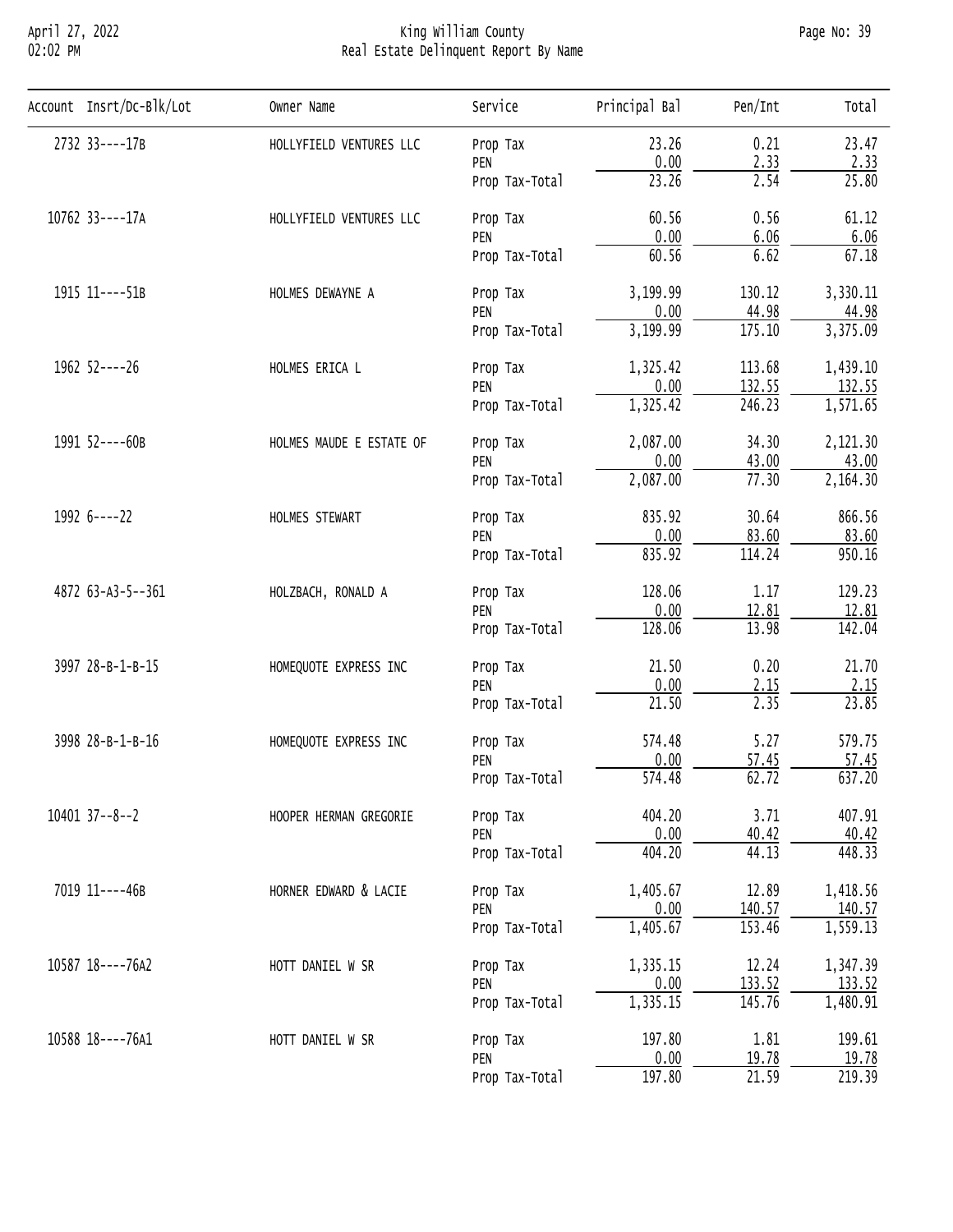## April 27, 2022 King William County Page No: 40 02:02 PM Real Estate Delinquent Report By Name

| Account Insrt/Dc-Blk/Lot                        | Owner Name                                           | Service        | Principal Bal | Pen/Int                                                                                                                                                                                                                                                                                                                                                                                                                                                                                                                                                                                                                                                                                                           | Total                 |
|-------------------------------------------------|------------------------------------------------------|----------------|---------------|-------------------------------------------------------------------------------------------------------------------------------------------------------------------------------------------------------------------------------------------------------------------------------------------------------------------------------------------------------------------------------------------------------------------------------------------------------------------------------------------------------------------------------------------------------------------------------------------------------------------------------------------------------------------------------------------------------------------|-----------------------|
| $385$ 44----39                                  | HOWARD LAURA A                                       | Prop Tax       | 734.44        | 50.28                                                                                                                                                                                                                                                                                                                                                                                                                                                                                                                                                                                                                                                                                                             | 784.72                |
|                                                 |                                                      | PEN            |               |                                                                                                                                                                                                                                                                                                                                                                                                                                                                                                                                                                                                                                                                                                                   | 70.32                 |
|                                                 |                                                      | Prop Tax-Total | 734.44        | 120.60                                                                                                                                                                                                                                                                                                                                                                                                                                                                                                                                                                                                                                                                                                            | 855.04                |
| 7389 21-F-5--23                                 | HUBBARD JAMES C.                                     | Prop Tax       | 561.19        | 7.30                                                                                                                                                                                                                                                                                                                                                                                                                                                                                                                                                                                                                                                                                                              | 568.49                |
|                                                 |                                                      | PEN            |               |                                                                                                                                                                                                                                                                                                                                                                                                                                                                                                                                                                                                                                                                                                                   | 50.18                 |
|                                                 |                                                      | Prop Tax-Total |               |                                                                                                                                                                                                                                                                                                                                                                                                                                                                                                                                                                                                                                                                                                                   | 618.67                |
| 2248 22--1--44                                  | HUBBARD, CHRISTOPHER                                 | Prop Tax       | 771.42        | 7.07                                                                                                                                                                                                                                                                                                                                                                                                                                                                                                                                                                                                                                                                                                              | 778.49                |
|                                                 |                                                      | PEN            |               | 0.00<br>70.32<br>0.00<br>50.18<br>$\overline{57.48}$<br>561.19<br>0.00<br>77.14<br>84.21<br>771.42<br>6,468.49<br>1,361.11<br>0.00<br>570.99<br>1,932.10<br>6,468.49<br>26.56<br>4.30<br>0.00<br>46.87<br>$\overline{51.17}$<br>26.56<br>64.08<br>1,057.37<br>0.00<br>174.84<br>238.92<br>1,057.37<br>4,558.86<br>668.77<br>0.00<br>455.88<br>4,558.86<br>1,124.65<br>993.30<br>145.76<br>0.00<br>99.36<br>993.30<br>245.12<br>1,131.76<br>41.52<br>0.00<br>113.18<br>1,131.76<br>154.70<br>1,044.29<br>9.60<br>0.00<br>20.98<br>1,044.29<br>30.58<br>68.40<br>6.34<br>0.00<br>6.84<br>68.40<br>13.18<br>1.58<br>172.52<br>0.00<br>17.25<br>172.52<br>18.83<br>1.98<br>215.86<br>0.00<br>21.59<br>23.57<br>215.86 | 77.14                 |
|                                                 |                                                      | Prop Tax-Total |               |                                                                                                                                                                                                                                                                                                                                                                                                                                                                                                                                                                                                                                                                                                                   | 855.63                |
| $1345$ $10 - B - -2$                            | HUNDLEY SUSAN                                        | Prop Tax       |               |                                                                                                                                                                                                                                                                                                                                                                                                                                                                                                                                                                                                                                                                                                                   | 7,829.60              |
|                                                 |                                                      | PEN            |               | 570.99                                                                                                                                                                                                                                                                                                                                                                                                                                                                                                                                                                                                                                                                                                            |                       |
|                                                 |                                                      | Prop Tax-Total |               |                                                                                                                                                                                                                                                                                                                                                                                                                                                                                                                                                                                                                                                                                                                   | 8,400.59              |
| 8480 18--4--3B<br>HUNNEL TARA DIANE<br>Prop Tax |                                                      | 30.86          |               |                                                                                                                                                                                                                                                                                                                                                                                                                                                                                                                                                                                                                                                                                                                   |                       |
|                                                 |                                                      | PEN            |               |                                                                                                                                                                                                                                                                                                                                                                                                                                                                                                                                                                                                                                                                                                                   | 46.87                 |
|                                                 |                                                      | Prop Tax-Total |               |                                                                                                                                                                                                                                                                                                                                                                                                                                                                                                                                                                                                                                                                                                                   | 77.73                 |
| 11036 22--11-3A-010                             | HUNTER, MICHAEL<br>Prop Tax<br>PEN<br>Prop Tax-Total | 1,121.45       |               |                                                                                                                                                                                                                                                                                                                                                                                                                                                                                                                                                                                                                                                                                                                   |                       |
|                                                 |                                                      |                |               |                                                                                                                                                                                                                                                                                                                                                                                                                                                                                                                                                                                                                                                                                                                   | 174.84                |
|                                                 |                                                      |                |               |                                                                                                                                                                                                                                                                                                                                                                                                                                                                                                                                                                                                                                                                                                                   | 1,296.29              |
| 2071 12----21A                                  | HURSON RICHARD A                                     | Prop Tax       |               |                                                                                                                                                                                                                                                                                                                                                                                                                                                                                                                                                                                                                                                                                                                   | 5,227.63              |
|                                                 | PEN                                                  | 455.88         |               |                                                                                                                                                                                                                                                                                                                                                                                                                                                                                                                                                                                                                                                                                                                   |                       |
|                                                 |                                                      | Prop Tax-Total |               |                                                                                                                                                                                                                                                                                                                                                                                                                                                                                                                                                                                                                                                                                                                   | $\overline{5,683.51}$ |
| 2072 12----21B                                  | HURSON RICHARD A                                     | Prop Tax       |               |                                                                                                                                                                                                                                                                                                                                                                                                                                                                                                                                                                                                                                                                                                                   | 1,139.06              |
|                                                 |                                                      | PEN            |               |                                                                                                                                                                                                                                                                                                                                                                                                                                                                                                                                                                                                                                                                                                                   | 99.36                 |
|                                                 |                                                      | Prop Tax-Total |               |                                                                                                                                                                                                                                                                                                                                                                                                                                                                                                                                                                                                                                                                                                                   | 1,238.42              |
| 7170 21-F-3-D-15                                | HURST LYNDA C                                        | Prop Tax       |               |                                                                                                                                                                                                                                                                                                                                                                                                                                                                                                                                                                                                                                                                                                                   | 1,173.28              |
|                                                 |                                                      | PEN            |               |                                                                                                                                                                                                                                                                                                                                                                                                                                                                                                                                                                                                                                                                                                                   | 113.18                |
|                                                 |                                                      | Prop Tax-Total |               |                                                                                                                                                                                                                                                                                                                                                                                                                                                                                                                                                                                                                                                                                                                   | 1,286.46              |
| 5733 69-A3-1-63-2350                            | HUTCHINS STEVEN C                                    | Prop Tax       |               | 1,053.89                                                                                                                                                                                                                                                                                                                                                                                                                                                                                                                                                                                                                                                                                                          |                       |
|                                                 |                                                      | PEN            |               |                                                                                                                                                                                                                                                                                                                                                                                                                                                                                                                                                                                                                                                                                                                   | 20.98                 |
|                                                 |                                                      | Prop Tax-Total |               |                                                                                                                                                                                                                                                                                                                                                                                                                                                                                                                                                                                                                                                                                                                   | 1,074.87              |
| 6167 63-A7-2--114C                              | HYLTON MATTHEW W                                     | Prop Tax       |               |                                                                                                                                                                                                                                                                                                                                                                                                                                                                                                                                                                                                                                                                                                                   | 74.74                 |
|                                                 |                                                      | PEN            |               |                                                                                                                                                                                                                                                                                                                                                                                                                                                                                                                                                                                                                                                                                                                   | 6.84                  |
|                                                 |                                                      | Prop Tax-Total |               |                                                                                                                                                                                                                                                                                                                                                                                                                                                                                                                                                                                                                                                                                                                   | 81.58                 |
| 5838 69-A1--28-364                              | INGE EDWARD E                                        | Prop Tax       |               |                                                                                                                                                                                                                                                                                                                                                                                                                                                                                                                                                                                                                                                                                                                   | 174.10                |
|                                                 |                                                      | PEN            |               |                                                                                                                                                                                                                                                                                                                                                                                                                                                                                                                                                                                                                                                                                                                   | 17.25                 |
|                                                 |                                                      | Prop Tax-Total |               |                                                                                                                                                                                                                                                                                                                                                                                                                                                                                                                                                                                                                                                                                                                   | 191.35                |
| 2906 13----43                                   | IRISH LURELIA                                        | Prop Tax       |               |                                                                                                                                                                                                                                                                                                                                                                                                                                                                                                                                                                                                                                                                                                                   | 217.84                |
|                                                 |                                                      | PEN            |               |                                                                                                                                                                                                                                                                                                                                                                                                                                                                                                                                                                                                                                                                                                                   | 21.59                 |
|                                                 |                                                      | Prop Tax-Total |               |                                                                                                                                                                                                                                                                                                                                                                                                                                                                                                                                                                                                                                                                                                                   | 239.43                |
|                                                 |                                                      |                |               |                                                                                                                                                                                                                                                                                                                                                                                                                                                                                                                                                                                                                                                                                                                   |                       |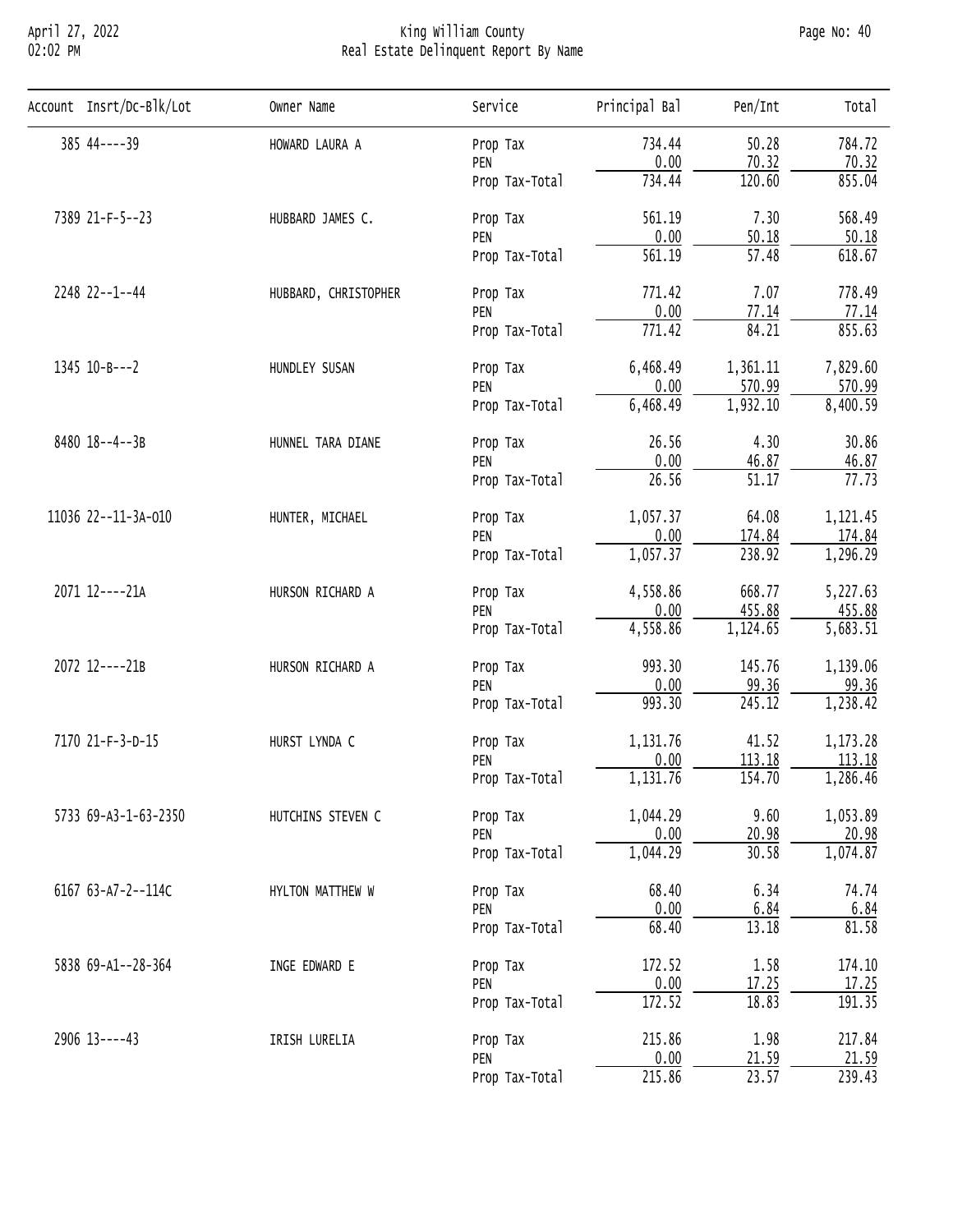## April 27, 2022 King William County Page No: 41 02:02 PM Real Estate Delinquent Report By Name

| Account Insrt/Dc-Blk/Lot        | Owner Name                                                                                                                                                                                                                                                                                                                                                                                                                                                                                                                                                                                                                                                                                                                                                                                                                                                                                                                                                                                                                                                                                                                                                                                                                                                                                                                                                                                                                                                               | Service        | Principal Bal                    | Pen/Int | Total     |
|---------------------------------|--------------------------------------------------------------------------------------------------------------------------------------------------------------------------------------------------------------------------------------------------------------------------------------------------------------------------------------------------------------------------------------------------------------------------------------------------------------------------------------------------------------------------------------------------------------------------------------------------------------------------------------------------------------------------------------------------------------------------------------------------------------------------------------------------------------------------------------------------------------------------------------------------------------------------------------------------------------------------------------------------------------------------------------------------------------------------------------------------------------------------------------------------------------------------------------------------------------------------------------------------------------------------------------------------------------------------------------------------------------------------------------------------------------------------------------------------------------------------|----------------|----------------------------------|---------|-----------|
| 10394 33----11B1                | J DIXON HOLDINGS, LLC                                                                                                                                                                                                                                                                                                                                                                                                                                                                                                                                                                                                                                                                                                                                                                                                                                                                                                                                                                                                                                                                                                                                                                                                                                                                                                                                                                                                                                                    | Prop Tax       | 2,038.20                         | 18.69   | 2,056.89  |
|                                 |                                                                                                                                                                                                                                                                                                                                                                                                                                                                                                                                                                                                                                                                                                                                                                                                                                                                                                                                                                                                                                                                                                                                                                                                                                                                                                                                                                                                                                                                          | PEN            | 0.00                             |         | 203.82    |
|                                 |                                                                                                                                                                                                                                                                                                                                                                                                                                                                                                                                                                                                                                                                                                                                                                                                                                                                                                                                                                                                                                                                                                                                                                                                                                                                                                                                                                                                                                                                          | Prop Tax-Total | 2,038.20                         | 222.51  | 2,260.71  |
| 6057 63-A7-1--21                | 203.82<br>4,023.29<br>1,153.89<br>JACKSON BARBARA G<br>Prop Tax<br>0.00<br>362.96<br>PEN<br>4,023.29<br>1,516.85<br>Prop Tax-Total<br>2,190.56<br>2,185.38<br>JACKSON CORNELIOUS ESTATE<br>Prop Tax<br>0.00<br>219.01<br>PEN<br>2,404.39<br>2,190.56<br>Prop Tax-Total<br>142.56<br>45.14<br>JACKSON DAVID<br>Prop Tax<br>0.00<br><u>14.26</u><br>PEN<br>$\overline{59.40}$<br>142.56<br>Prop Tax-Total<br>1,577.90<br>500.45<br>JACKSON ELMER<br>Prop Tax<br>0.00<br>157.77<br>PEN<br>658.22<br>1,577.90<br>Prop Tax-Total<br>21.50<br>0.80<br>JACKSON EVELYN<br>Prop Tax<br>0.00<br>2.16<br>PEN<br>2.96<br>21.50<br>Prop Tax-Total<br>828.18<br>53.13<br>JACKSON HERMAN PRESTON JR<br>Prop Tax<br>0.00<br>82.83<br>PEN<br>828.18<br>135.96<br>Prop Tax-Total<br>6,086.80<br>3,560.19<br>JACKSON KATHERINE A<br>Prop Tax<br>0.00<br>608.71<br>PEN<br>6,086.80<br>4,168.90<br>Prop Tax-Total<br>5,893.39<br>2,484.78<br>JACKSON MAXINE ET ALS<br>Prop Tax<br>0.00<br>589.34<br>PEN<br>5,893.39<br>3,074.12<br>Prop Tax-Total<br>18.06<br>0.64<br>JACKSON MAXINE O ET ALS<br>Prop Tax<br>0.00<br>1.80<br>PEN<br>18.06<br>2.44<br>Prop Tax-Total<br>15.92<br>435.16<br>JACKSON MAXINE O ET ALS<br>Prop Tax<br>0.00<br>43.52<br>PEN<br>$\overline{59.44}$<br>435.16<br>Prop Tax-Total<br>468.70<br>17.20<br>Prop Tax<br>JACKSON WILLIAMS, SHARON M<br>0.00<br>46.88<br>PEN<br>468.70<br>64.08<br>Prop Tax-Total<br>1.25<br>136.11<br>JACKSON WILLIE E JR ET ALS<br>Prop Tax |                | 5, 177. 18                       |         |           |
|                                 |                                                                                                                                                                                                                                                                                                                                                                                                                                                                                                                                                                                                                                                                                                                                                                                                                                                                                                                                                                                                                                                                                                                                                                                                                                                                                                                                                                                                                                                                          |                | 0.00<br>13.61<br>136.11<br>14.86 | 362.96  |           |
|                                 |                                                                                                                                                                                                                                                                                                                                                                                                                                                                                                                                                                                                                                                                                                                                                                                                                                                                                                                                                                                                                                                                                                                                                                                                                                                                                                                                                                                                                                                                          |                |                                  |         | 5,540.14  |
| 2061 44 ---- 98                 |                                                                                                                                                                                                                                                                                                                                                                                                                                                                                                                                                                                                                                                                                                                                                                                                                                                                                                                                                                                                                                                                                                                                                                                                                                                                                                                                                                                                                                                                          | 4,375.94       |                                  |         |           |
|                                 |                                                                                                                                                                                                                                                                                                                                                                                                                                                                                                                                                                                                                                                                                                                                                                                                                                                                                                                                                                                                                                                                                                                                                                                                                                                                                                                                                                                                                                                                          |                |                                  | 219.01  |           |
|                                 |                                                                                                                                                                                                                                                                                                                                                                                                                                                                                                                                                                                                                                                                                                                                                                                                                                                                                                                                                                                                                                                                                                                                                                                                                                                                                                                                                                                                                                                                          |                |                                  |         | 4,594.95  |
| 2062 44----87                   |                                                                                                                                                                                                                                                                                                                                                                                                                                                                                                                                                                                                                                                                                                                                                                                                                                                                                                                                                                                                                                                                                                                                                                                                                                                                                                                                                                                                                                                                          |                |                                  |         | 187.70    |
|                                 |                                                                                                                                                                                                                                                                                                                                                                                                                                                                                                                                                                                                                                                                                                                                                                                                                                                                                                                                                                                                                                                                                                                                                                                                                                                                                                                                                                                                                                                                          |                | 14.26                            |         |           |
|                                 |                                                                                                                                                                                                                                                                                                                                                                                                                                                                                                                                                                                                                                                                                                                                                                                                                                                                                                                                                                                                                                                                                                                                                                                                                                                                                                                                                                                                                                                                          |                |                                  |         | 201.96    |
| 2069 25 ---- 2A                 |                                                                                                                                                                                                                                                                                                                                                                                                                                                                                                                                                                                                                                                                                                                                                                                                                                                                                                                                                                                                                                                                                                                                                                                                                                                                                                                                                                                                                                                                          |                |                                  |         | 2,078.35  |
|                                 |                                                                                                                                                                                                                                                                                                                                                                                                                                                                                                                                                                                                                                                                                                                                                                                                                                                                                                                                                                                                                                                                                                                                                                                                                                                                                                                                                                                                                                                                          |                |                                  | 157.77  |           |
|                                 |                                                                                                                                                                                                                                                                                                                                                                                                                                                                                                                                                                                                                                                                                                                                                                                                                                                                                                                                                                                                                                                                                                                                                                                                                                                                                                                                                                                                                                                                          |                |                                  |         | 2,236.12  |
| 8011 6----82C<br>2077 44----119 |                                                                                                                                                                                                                                                                                                                                                                                                                                                                                                                                                                                                                                                                                                                                                                                                                                                                                                                                                                                                                                                                                                                                                                                                                                                                                                                                                                                                                                                                          |                |                                  |         | 22.30     |
|                                 |                                                                                                                                                                                                                                                                                                                                                                                                                                                                                                                                                                                                                                                                                                                                                                                                                                                                                                                                                                                                                                                                                                                                                                                                                                                                                                                                                                                                                                                                          |                |                                  | 2.16    |           |
|                                 |                                                                                                                                                                                                                                                                                                                                                                                                                                                                                                                                                                                                                                                                                                                                                                                                                                                                                                                                                                                                                                                                                                                                                                                                                                                                                                                                                                                                                                                                          |                |                                  |         | 24.46     |
|                                 |                                                                                                                                                                                                                                                                                                                                                                                                                                                                                                                                                                                                                                                                                                                                                                                                                                                                                                                                                                                                                                                                                                                                                                                                                                                                                                                                                                                                                                                                          |                |                                  |         | 881.31    |
|                                 |                                                                                                                                                                                                                                                                                                                                                                                                                                                                                                                                                                                                                                                                                                                                                                                                                                                                                                                                                                                                                                                                                                                                                                                                                                                                                                                                                                                                                                                                          |                |                                  |         | 82.83     |
|                                 |                                                                                                                                                                                                                                                                                                                                                                                                                                                                                                                                                                                                                                                                                                                                                                                                                                                                                                                                                                                                                                                                                                                                                                                                                                                                                                                                                                                                                                                                          |                |                                  |         | 964.14    |
| 2085 12----17                   |                                                                                                                                                                                                                                                                                                                                                                                                                                                                                                                                                                                                                                                                                                                                                                                                                                                                                                                                                                                                                                                                                                                                                                                                                                                                                                                                                                                                                                                                          |                |                                  |         | 9,646.99  |
|                                 |                                                                                                                                                                                                                                                                                                                                                                                                                                                                                                                                                                                                                                                                                                                                                                                                                                                                                                                                                                                                                                                                                                                                                                                                                                                                                                                                                                                                                                                                          |                |                                  | 608.71  |           |
|                                 |                                                                                                                                                                                                                                                                                                                                                                                                                                                                                                                                                                                                                                                                                                                                                                                                                                                                                                                                                                                                                                                                                                                                                                                                                                                                                                                                                                                                                                                                          |                |                                  |         | 10,255.70 |
| 2091 6----43B                   |                                                                                                                                                                                                                                                                                                                                                                                                                                                                                                                                                                                                                                                                                                                                                                                                                                                                                                                                                                                                                                                                                                                                                                                                                                                                                                                                                                                                                                                                          |                |                                  |         | 8,378.17  |
|                                 |                                                                                                                                                                                                                                                                                                                                                                                                                                                                                                                                                                                                                                                                                                                                                                                                                                                                                                                                                                                                                                                                                                                                                                                                                                                                                                                                                                                                                                                                          |                |                                  |         | 589.34    |
|                                 |                                                                                                                                                                                                                                                                                                                                                                                                                                                                                                                                                                                                                                                                                                                                                                                                                                                                                                                                                                                                                                                                                                                                                                                                                                                                                                                                                                                                                                                                          |                |                                  |         | 8,967.51  |
| 2082 7----20A                   |                                                                                                                                                                                                                                                                                                                                                                                                                                                                                                                                                                                                                                                                                                                                                                                                                                                                                                                                                                                                                                                                                                                                                                                                                                                                                                                                                                                                                                                                          |                |                                  |         | 18.70     |
|                                 |                                                                                                                                                                                                                                                                                                                                                                                                                                                                                                                                                                                                                                                                                                                                                                                                                                                                                                                                                                                                                                                                                                                                                                                                                                                                                                                                                                                                                                                                          |                | 1.80                             |         |           |
|                                 |                                                                                                                                                                                                                                                                                                                                                                                                                                                                                                                                                                                                                                                                                                                                                                                                                                                                                                                                                                                                                                                                                                                                                                                                                                                                                                                                                                                                                                                                          |                |                                  |         | 20.50     |
| 2084 7----19                    |                                                                                                                                                                                                                                                                                                                                                                                                                                                                                                                                                                                                                                                                                                                                                                                                                                                                                                                                                                                                                                                                                                                                                                                                                                                                                                                                                                                                                                                                          |                |                                  |         | 451.08    |
|                                 |                                                                                                                                                                                                                                                                                                                                                                                                                                                                                                                                                                                                                                                                                                                                                                                                                                                                                                                                                                                                                                                                                                                                                                                                                                                                                                                                                                                                                                                                          |                |                                  |         | 43.52     |
|                                 |                                                                                                                                                                                                                                                                                                                                                                                                                                                                                                                                                                                                                                                                                                                                                                                                                                                                                                                                                                                                                                                                                                                                                                                                                                                                                                                                                                                                                                                                          |                |                                  |         | 494.60    |
| 8010 6----82A                   |                                                                                                                                                                                                                                                                                                                                                                                                                                                                                                                                                                                                                                                                                                                                                                                                                                                                                                                                                                                                                                                                                                                                                                                                                                                                                                                                                                                                                                                                          |                |                                  |         | 485.90    |
|                                 |                                                                                                                                                                                                                                                                                                                                                                                                                                                                                                                                                                                                                                                                                                                                                                                                                                                                                                                                                                                                                                                                                                                                                                                                                                                                                                                                                                                                                                                                          |                |                                  |         | 46.88     |
|                                 |                                                                                                                                                                                                                                                                                                                                                                                                                                                                                                                                                                                                                                                                                                                                                                                                                                                                                                                                                                                                                                                                                                                                                                                                                                                                                                                                                                                                                                                                          |                |                                  |         | 532.78    |
| 4457 52----31                   |                                                                                                                                                                                                                                                                                                                                                                                                                                                                                                                                                                                                                                                                                                                                                                                                                                                                                                                                                                                                                                                                                                                                                                                                                                                                                                                                                                                                                                                                          |                |                                  |         | 137.36    |
|                                 |                                                                                                                                                                                                                                                                                                                                                                                                                                                                                                                                                                                                                                                                                                                                                                                                                                                                                                                                                                                                                                                                                                                                                                                                                                                                                                                                                                                                                                                                          | PEN            |                                  |         | 13.61     |
|                                 |                                                                                                                                                                                                                                                                                                                                                                                                                                                                                                                                                                                                                                                                                                                                                                                                                                                                                                                                                                                                                                                                                                                                                                                                                                                                                                                                                                                                                                                                          | Prop Tax-Total |                                  |         | 150.97    |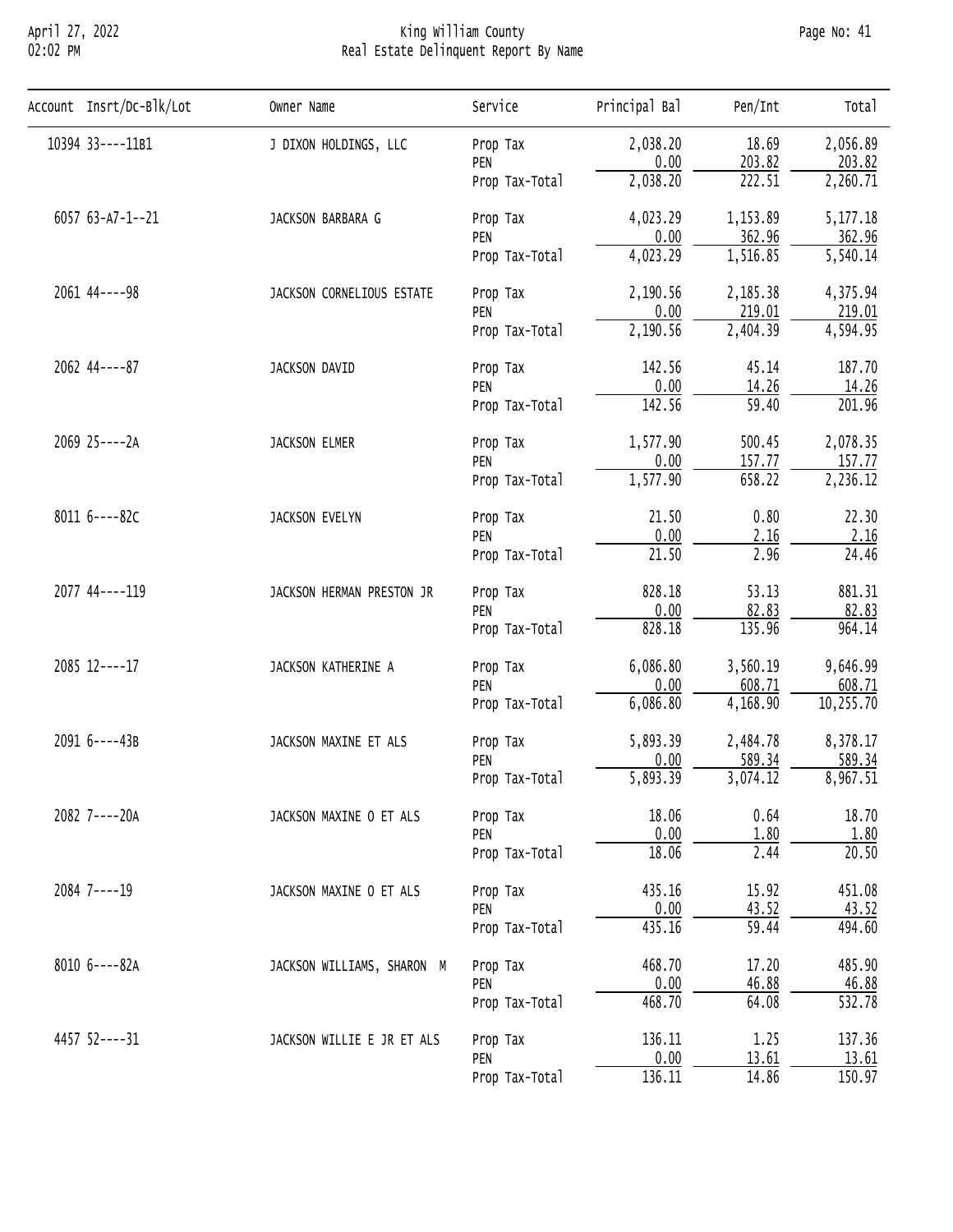## April 27, 2022 King William County Page No: 42 02:02 PM Real Estate Delinquent Report By Name

| Account Insrt/Dc-Blk/Lot   | Owner Name                                                                                                                       | Service        | Principal Bal                                                                                                                                                                                                                                                                                                                                                                                                                                                                                                                                                                                                                                                                                                       | Pen/Int | Total              |
|----------------------------|----------------------------------------------------------------------------------------------------------------------------------|----------------|---------------------------------------------------------------------------------------------------------------------------------------------------------------------------------------------------------------------------------------------------------------------------------------------------------------------------------------------------------------------------------------------------------------------------------------------------------------------------------------------------------------------------------------------------------------------------------------------------------------------------------------------------------------------------------------------------------------------|---------|--------------------|
| 6933 36----39A             | JACOB GREGORY NEWTON                                                                                                             | Prop Tax       | 0.00                                                                                                                                                                                                                                                                                                                                                                                                                                                                                                                                                                                                                                                                                                                | 10.75   | 10.75              |
|                            |                                                                                                                                  | PEN            |                                                                                                                                                                                                                                                                                                                                                                                                                                                                                                                                                                                                                                                                                                                     |         | 117.30             |
|                            |                                                                                                                                  | Prop Tax-Total |                                                                                                                                                                                                                                                                                                                                                                                                                                                                                                                                                                                                                                                                                                                     |         | 128.05             |
| $8782$ 36--4--4            | JACOB GREGORY NEWTON                                                                                                             | Prop Tax       | 0.00<br>117.30<br>128.05<br>0.00<br>0.00<br>4.57<br>0.00<br>49.84<br>$\overline{54.41}$<br>0.00<br>0.00<br>4.64<br>0.00<br>50.61<br>$\overline{55.25}$<br>0.00<br>909.02<br>8.33<br>0.00<br>90.90<br>909.02<br>99.23<br>113.09<br>1.04<br>0.00<br>11.31<br>113.09<br>12.35<br>117.39<br>1.08<br>0.00<br>11.74<br>12.82<br>117.39<br>562.44<br>5.16<br>0.00<br>56.24<br>562.44<br>61.40<br>53.20<br>0.49<br>0.00<br>5.32<br>$\overline{53.20}$<br>5.81<br>263.34<br>2.41<br>0.00<br>26.33<br>263.34<br>28.74<br>342.00<br>3.14<br>0.00<br>34.20<br>342.00<br>37.34<br>3.07<br>335.16<br>0.00<br>33.52<br>335.16<br>36.59<br>655.20<br>207.65<br>0.00<br>65.52<br>655.20<br>273.17<br>467.38<br>4.28<br>0.00<br>46.74 | 4.57    |                    |
|                            |                                                                                                                                  | PEN            |                                                                                                                                                                                                                                                                                                                                                                                                                                                                                                                                                                                                                                                                                                                     |         | 49.84              |
|                            |                                                                                                                                  | Prop Tax-Total |                                                                                                                                                                                                                                                                                                                                                                                                                                                                                                                                                                                                                                                                                                                     | 54.41   |                    |
| $8783$ 36--4--5            | JACOB GREGORY NEWTON                                                                                                             | Prop Tax       |                                                                                                                                                                                                                                                                                                                                                                                                                                                                                                                                                                                                                                                                                                                     |         | 4.64               |
|                            |                                                                                                                                  | PEN            | 467.38<br>$\overline{51.02}$                                                                                                                                                                                                                                                                                                                                                                                                                                                                                                                                                                                                                                                                                        | 50.61   |                    |
|                            |                                                                                                                                  | Prop Tax-Total |                                                                                                                                                                                                                                                                                                                                                                                                                                                                                                                                                                                                                                                                                                                     |         | $\overline{55.25}$ |
| $1606$ $57---7$            | JAMES B MODR FAMILY TRUST                                                                                                        | Prop Tax       |                                                                                                                                                                                                                                                                                                                                                                                                                                                                                                                                                                                                                                                                                                                     |         | 917.35             |
|                            |                                                                                                                                  | PEN            |                                                                                                                                                                                                                                                                                                                                                                                                                                                                                                                                                                                                                                                                                                                     |         | 90.90              |
|                            |                                                                                                                                  | Prop Tax-Total |                                                                                                                                                                                                                                                                                                                                                                                                                                                                                                                                                                                                                                                                                                                     |         | 1,008.25           |
| 2936 62----2C              | JAMES B MODR FAMILY TRUST                                                                                                        | Prop Tax       |                                                                                                                                                                                                                                                                                                                                                                                                                                                                                                                                                                                                                                                                                                                     |         | 114.13             |
|                            |                                                                                                                                  | PEN            |                                                                                                                                                                                                                                                                                                                                                                                                                                                                                                                                                                                                                                                                                                                     |         | 11.31              |
|                            |                                                                                                                                  | Prop Tax-Total |                                                                                                                                                                                                                                                                                                                                                                                                                                                                                                                                                                                                                                                                                                                     |         | 125.44             |
| 2937 62----2E              | JAMES B MODR FAMILY TRUST                                                                                                        | Prop Tax       |                                                                                                                                                                                                                                                                                                                                                                                                                                                                                                                                                                                                                                                                                                                     |         | 118.47             |
|                            |                                                                                                                                  | PEN            |                                                                                                                                                                                                                                                                                                                                                                                                                                                                                                                                                                                                                                                                                                                     |         | 11.74              |
|                            |                                                                                                                                  | Prop Tax-Total |                                                                                                                                                                                                                                                                                                                                                                                                                                                                                                                                                                                                                                                                                                                     |         | 130.21             |
| 2942 63----33              | JAMES B MODR FAMILY TRUST                                                                                                        | Prop Tax       |                                                                                                                                                                                                                                                                                                                                                                                                                                                                                                                                                                                                                                                                                                                     |         | 567.60             |
|                            | PEN                                                                                                                              | 56.24          |                                                                                                                                                                                                                                                                                                                                                                                                                                                                                                                                                                                                                                                                                                                     |         |                    |
|                            |                                                                                                                                  | Prop Tax-Total |                                                                                                                                                                                                                                                                                                                                                                                                                                                                                                                                                                                                                                                                                                                     |         | 623.84             |
| $5062$ $63 - A3 - 6 - 108$ | JAMES B MODR FAMILY TRUST<br>Prop Tax                                                                                            | 53.69          |                                                                                                                                                                                                                                                                                                                                                                                                                                                                                                                                                                                                                                                                                                                     |         |                    |
|                            |                                                                                                                                  | PEN            |                                                                                                                                                                                                                                                                                                                                                                                                                                                                                                                                                                                                                                                                                                                     |         | 5.32               |
|                            |                                                                                                                                  | Prop Tax-Total |                                                                                                                                                                                                                                                                                                                                                                                                                                                                                                                                                                                                                                                                                                                     |         | 59.01              |
| 5903 $63 - A2 - 4 - 5$     | JAMES B MODR FAMILY TRUST                                                                                                        | Prop Tax       |                                                                                                                                                                                                                                                                                                                                                                                                                                                                                                                                                                                                                                                                                                                     |         | 265.75             |
|                            |                                                                                                                                  | PEN            |                                                                                                                                                                                                                                                                                                                                                                                                                                                                                                                                                                                                                                                                                                                     |         | 26.33              |
|                            |                                                                                                                                  | Prop Tax-Total |                                                                                                                                                                                                                                                                                                                                                                                                                                                                                                                                                                                                                                                                                                                     |         | 292.08             |
| $5905 63 - A3 - 4 - 8$     | JAMES B MODR FAMILY TRUST<br>Prop Tax<br>PEN<br>Prop Tax-Total<br>JAMES B MODR FAMILY TRUST<br>Prop Tax<br>PEN<br>Prop Tax-Total | 345.14         |                                                                                                                                                                                                                                                                                                                                                                                                                                                                                                                                                                                                                                                                                                                     |         |                    |
|                            |                                                                                                                                  |                |                                                                                                                                                                                                                                                                                                                                                                                                                                                                                                                                                                                                                                                                                                                     |         | 34.20              |
|                            |                                                                                                                                  |                |                                                                                                                                                                                                                                                                                                                                                                                                                                                                                                                                                                                                                                                                                                                     |         | 379.34             |
| 5906 63-A3-5--246          |                                                                                                                                  |                |                                                                                                                                                                                                                                                                                                                                                                                                                                                                                                                                                                                                                                                                                                                     |         | 338.23             |
|                            |                                                                                                                                  |                |                                                                                                                                                                                                                                                                                                                                                                                                                                                                                                                                                                                                                                                                                                                     |         | 33.52              |
|                            |                                                                                                                                  |                |                                                                                                                                                                                                                                                                                                                                                                                                                                                                                                                                                                                                                                                                                                                     |         | 371.75             |
| 5677 63-A3-5--315          | JANOSKY JOHN EST                                                                                                                 | Prop Tax       |                                                                                                                                                                                                                                                                                                                                                                                                                                                                                                                                                                                                                                                                                                                     |         | 862.85             |
|                            |                                                                                                                                  | PEN            |                                                                                                                                                                                                                                                                                                                                                                                                                                                                                                                                                                                                                                                                                                                     |         | 65.52              |
|                            |                                                                                                                                  | Prop Tax-Total |                                                                                                                                                                                                                                                                                                                                                                                                                                                                                                                                                                                                                                                                                                                     |         | 928.37             |
| 1654 48----9               | JEFFERSON RENEE G                                                                                                                | Prop Tax       |                                                                                                                                                                                                                                                                                                                                                                                                                                                                                                                                                                                                                                                                                                                     |         | 471.66             |
|                            |                                                                                                                                  | PEN            |                                                                                                                                                                                                                                                                                                                                                                                                                                                                                                                                                                                                                                                                                                                     |         | 46.74              |
|                            |                                                                                                                                  | Prop Tax-Total |                                                                                                                                                                                                                                                                                                                                                                                                                                                                                                                                                                                                                                                                                                                     |         | 518.40             |
|                            |                                                                                                                                  |                |                                                                                                                                                                                                                                                                                                                                                                                                                                                                                                                                                                                                                                                                                                                     |         |                    |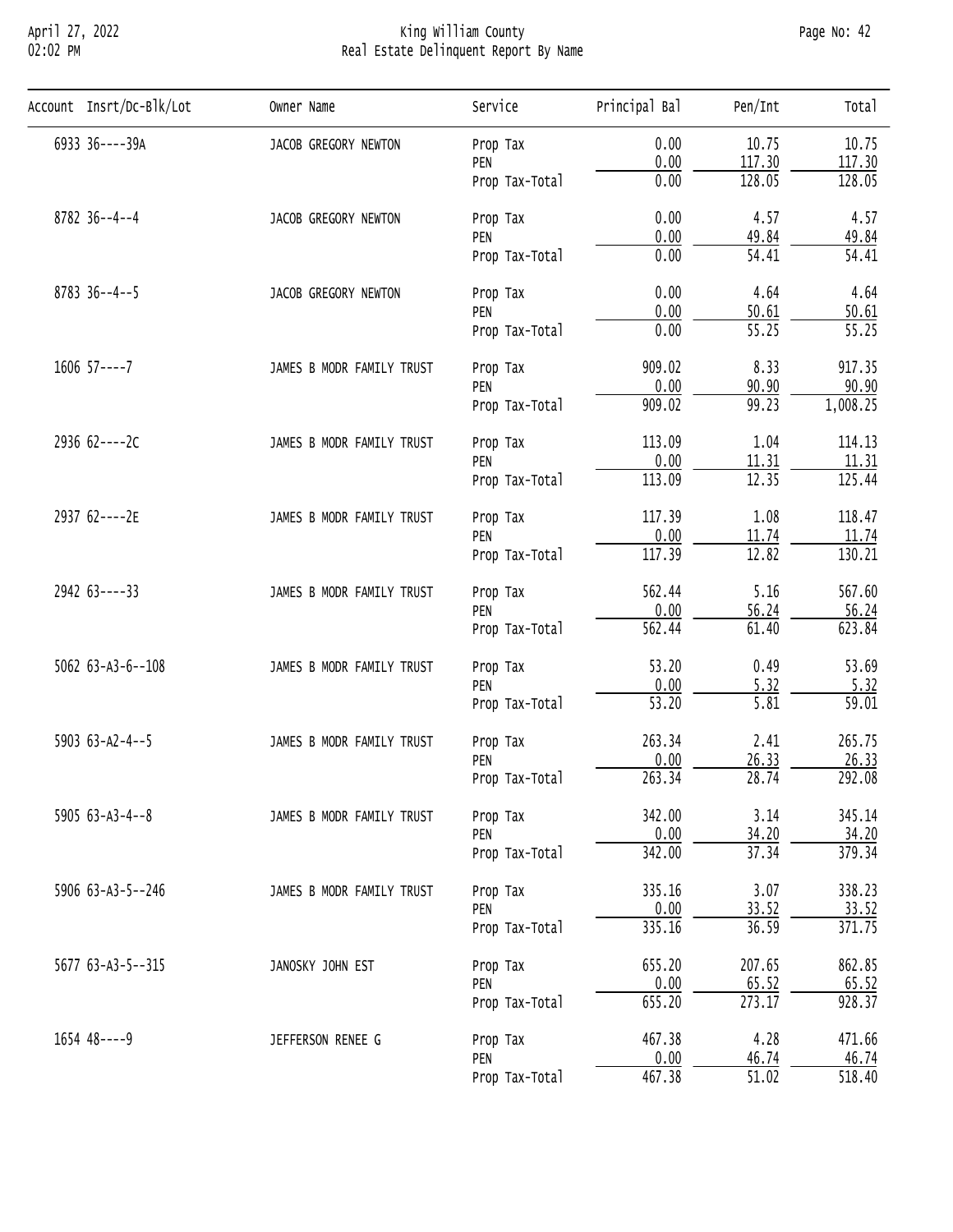## April 27, 2022 King William County Page No: 43 02:02 PM Real Estate Delinquent Report By Name

| Account Insrt/Dc-Blk/Lot | Owner Name                                                                                                                                                                                                                                                                                                                                  | Service                           | Principal Bal                                                                                                                                                                                                                                                                                                                                                                                                                                                                                         | Pen/Int | Total    |
|--------------------------|---------------------------------------------------------------------------------------------------------------------------------------------------------------------------------------------------------------------------------------------------------------------------------------------------------------------------------------------|-----------------------------------|-------------------------------------------------------------------------------------------------------------------------------------------------------------------------------------------------------------------------------------------------------------------------------------------------------------------------------------------------------------------------------------------------------------------------------------------------------------------------------------------------------|---------|----------|
| 536 12----17C            | JEFFERSON VIOLA PLEASANTS                                                                                                                                                                                                                                                                                                                   | Prop Tax                          | 1,648.62                                                                                                                                                                                                                                                                                                                                                                                                                                                                                              | 105.82  | 1,754.44 |
|                          |                                                                                                                                                                                                                                                                                                                                             | PEN                               | 0.00                                                                                                                                                                                                                                                                                                                                                                                                                                                                                                  |         | 164.85   |
|                          |                                                                                                                                                                                                                                                                                                                                             | Prop Tax-Total                    |                                                                                                                                                                                                                                                                                                                                                                                                                                                                                                       |         | 1,919.29 |
| 6043 69-A3-15-3-2178     | JEFFREY, KAREN LYNN                                                                                                                                                                                                                                                                                                                         | Prop Tax                          | 577.98                                                                                                                                                                                                                                                                                                                                                                                                                                                                                                | 21.20   | 599.18   |
|                          |                                                                                                                                                                                                                                                                                                                                             | PEN                               |                                                                                                                                                                                                                                                                                                                                                                                                                                                                                                       |         | 57.80    |
|                          |                                                                                                                                                                                                                                                                                                                                             | Prop Tax-Total                    |                                                                                                                                                                                                                                                                                                                                                                                                                                                                                                       |         | 656.98   |
| $7673$ 18--2--6          | JERNIGAN THOMAS A                                                                                                                                                                                                                                                                                                                           | Prop Tax                          | 432.57                                                                                                                                                                                                                                                                                                                                                                                                                                                                                                | 19.81   | 452.38   |
|                          |                                                                                                                                                                                                                                                                                                                                             | PEN                               |                                                                                                                                                                                                                                                                                                                                                                                                                                                                                                       |         | 43.26    |
|                          |                                                                                                                                                                                                                                                                                                                                             | Prop Tax-Total                    |                                                                                                                                                                                                                                                                                                                                                                                                                                                                                                       |         | 495.64   |
| 3559 34----12A           | JESSE V CREWS, TRUST UA                                                                                                                                                                                                                                                                                                                     | Prop Tax                          | 660.91                                                                                                                                                                                                                                                                                                                                                                                                                                                                                                | 6.06    | 666.97   |
|                          | 0.00<br>66.09<br>PEN<br>72.15<br>660.91<br>Prop Tax-Total<br>512.99<br>4.70<br>JESTER TERESA H<br>Prop Tax<br>51.30<br>0.00<br>PEN<br>512.99<br>56.00<br>Prop Tax-Total<br>19.35<br>0.18<br>JESTER TERESA H<br>Prop Tax<br>0.00<br>1.94<br>PEN<br>19.35<br>2.12<br>Prop Tax-Total<br>2.90<br>316.48<br>JGB TR2 KING WILLIAM LLC<br>Prop Tax | 66.09                             |                                                                                                                                                                                                                                                                                                                                                                                                                                                                                                       |         |          |
|                          |                                                                                                                                                                                                                                                                                                                                             |                                   |                                                                                                                                                                                                                                                                                                                                                                                                                                                                                                       |         | 733.06   |
| 1074 19-C---6A           |                                                                                                                                                                                                                                                                                                                                             | 517.69                            |                                                                                                                                                                                                                                                                                                                                                                                                                                                                                                       |         |          |
|                          |                                                                                                                                                                                                                                                                                                                                             |                                   |                                                                                                                                                                                                                                                                                                                                                                                                                                                                                                       |         | 51.30    |
|                          |                                                                                                                                                                                                                                                                                                                                             |                                   |                                                                                                                                                                                                                                                                                                                                                                                                                                                                                                       |         | 568.99   |
| 1075 19-C---6B           |                                                                                                                                                                                                                                                                                                                                             | 19.53                             |                                                                                                                                                                                                                                                                                                                                                                                                                                                                                                       |         |          |
|                          |                                                                                                                                                                                                                                                                                                                                             |                                   | 164.85<br>1,648.62<br>270.67<br>0.00<br>57.80<br>79.00<br>577.98<br>0.00<br>43.26<br>432.57<br>63.07<br>0.00<br>31.65<br>316.48<br>34.55<br>542.09<br>0.00<br>180.60<br>1.66<br>0.00<br>18.06<br>19.72<br>180.60<br>437.31<br>4.01<br>0.00<br>43.73<br>437.31<br>47.74<br>1.36<br>148.35<br>0.00<br>14.84<br>148.35<br>16.20<br>1,176.14<br>205.46<br>0.00<br>117.62<br>1,176.14<br>323.08<br>60.08<br>10.56<br>0.00<br>6.04<br>60.08<br>16.60<br>313.12<br>45.99<br>0.00<br>31.32<br>77.31<br>313.12 | 1.94    |          |
|                          |                                                                                                                                                                                                                                                                                                                                             |                                   |                                                                                                                                                                                                                                                                                                                                                                                                                                                                                                       |         | 21.47    |
| $631$ 3----3             |                                                                                                                                                                                                                                                                                                                                             |                                   |                                                                                                                                                                                                                                                                                                                                                                                                                                                                                                       |         | 319.38   |
|                          |                                                                                                                                                                                                                                                                                                                                             | PEN                               |                                                                                                                                                                                                                                                                                                                                                                                                                                                                                                       |         | 31.65    |
|                          |                                                                                                                                                                                                                                                                                                                                             | Prop Tax-Total                    |                                                                                                                                                                                                                                                                                                                                                                                                                                                                                                       |         | 351.03   |
| 11088 28--82-A-4         | JOHNSON CURTIS WAYNE                                                                                                                                                                                                                                                                                                                        | Prop Tax                          |                                                                                                                                                                                                                                                                                                                                                                                                                                                                                                       |         | 542.09   |
| 1370 5----47A            | JOHNSON DONALD                                                                                                                                                                                                                                                                                                                              | Prop Tax                          |                                                                                                                                                                                                                                                                                                                                                                                                                                                                                                       |         | 182.26   |
|                          |                                                                                                                                                                                                                                                                                                                                             | PEN                               |                                                                                                                                                                                                                                                                                                                                                                                                                                                                                                       |         | 18.06    |
|                          |                                                                                                                                                                                                                                                                                                                                             | Prop Tax-Total                    |                                                                                                                                                                                                                                                                                                                                                                                                                                                                                                       | 200.32  |          |
| 2150 37----36B           | JOHNSON DUCALION                                                                                                                                                                                                                                                                                                                            |                                   |                                                                                                                                                                                                                                                                                                                                                                                                                                                                                                       |         | 441.32   |
|                          |                                                                                                                                                                                                                                                                                                                                             | PEN                               |                                                                                                                                                                                                                                                                                                                                                                                                                                                                                                       |         | 43.73    |
|                          |                                                                                                                                                                                                                                                                                                                                             | Prop Tax-Total                    |                                                                                                                                                                                                                                                                                                                                                                                                                                                                                                       |         | 485.05   |
| 2137 27----39            | JOHNSON EVELYN DELORIS                                                                                                                                                                                                                                                                                                                      | Prop Tax                          |                                                                                                                                                                                                                                                                                                                                                                                                                                                                                                       |         | 149.71   |
|                          |                                                                                                                                                                                                                                                                                                                                             | Prop Tax<br>PEN<br>Prop Tax-Total | 14.84                                                                                                                                                                                                                                                                                                                                                                                                                                                                                                 |         |          |
|                          |                                                                                                                                                                                                                                                                                                                                             |                                   |                                                                                                                                                                                                                                                                                                                                                                                                                                                                                                       |         | 164.55   |
| 5696 63-A4-3--57         | JOHNSON HENRY JR                                                                                                                                                                                                                                                                                                                            | Prop Tax                          |                                                                                                                                                                                                                                                                                                                                                                                                                                                                                                       |         | 1,381.60 |
|                          |                                                                                                                                                                                                                                                                                                                                             | PEN                               |                                                                                                                                                                                                                                                                                                                                                                                                                                                                                                       |         | 117.62   |
|                          |                                                                                                                                                                                                                                                                                                                                             | Prop Tax-Total                    |                                                                                                                                                                                                                                                                                                                                                                                                                                                                                                       |         | 1,499.22 |
| $5697$ 63-A4-3--58       | JOHNSON HENRY JR                                                                                                                                                                                                                                                                                                                            | Prop Tax                          |                                                                                                                                                                                                                                                                                                                                                                                                                                                                                                       |         | 70.64    |
|                          |                                                                                                                                                                                                                                                                                                                                             | PEN                               |                                                                                                                                                                                                                                                                                                                                                                                                                                                                                                       |         | 6.04     |
|                          |                                                                                                                                                                                                                                                                                                                                             | Prop Tax-Total                    |                                                                                                                                                                                                                                                                                                                                                                                                                                                                                                       |         | 76.68    |
| 5699 69-A1--10-99        | JOHNSON JAMES A                                                                                                                                                                                                                                                                                                                             | Prop Tax                          |                                                                                                                                                                                                                                                                                                                                                                                                                                                                                                       |         | 359.11   |
|                          |                                                                                                                                                                                                                                                                                                                                             | PEN                               |                                                                                                                                                                                                                                                                                                                                                                                                                                                                                                       |         | 31.32    |
|                          |                                                                                                                                                                                                                                                                                                                                             | Prop Tax-Total                    |                                                                                                                                                                                                                                                                                                                                                                                                                                                                                                       |         | 390.43   |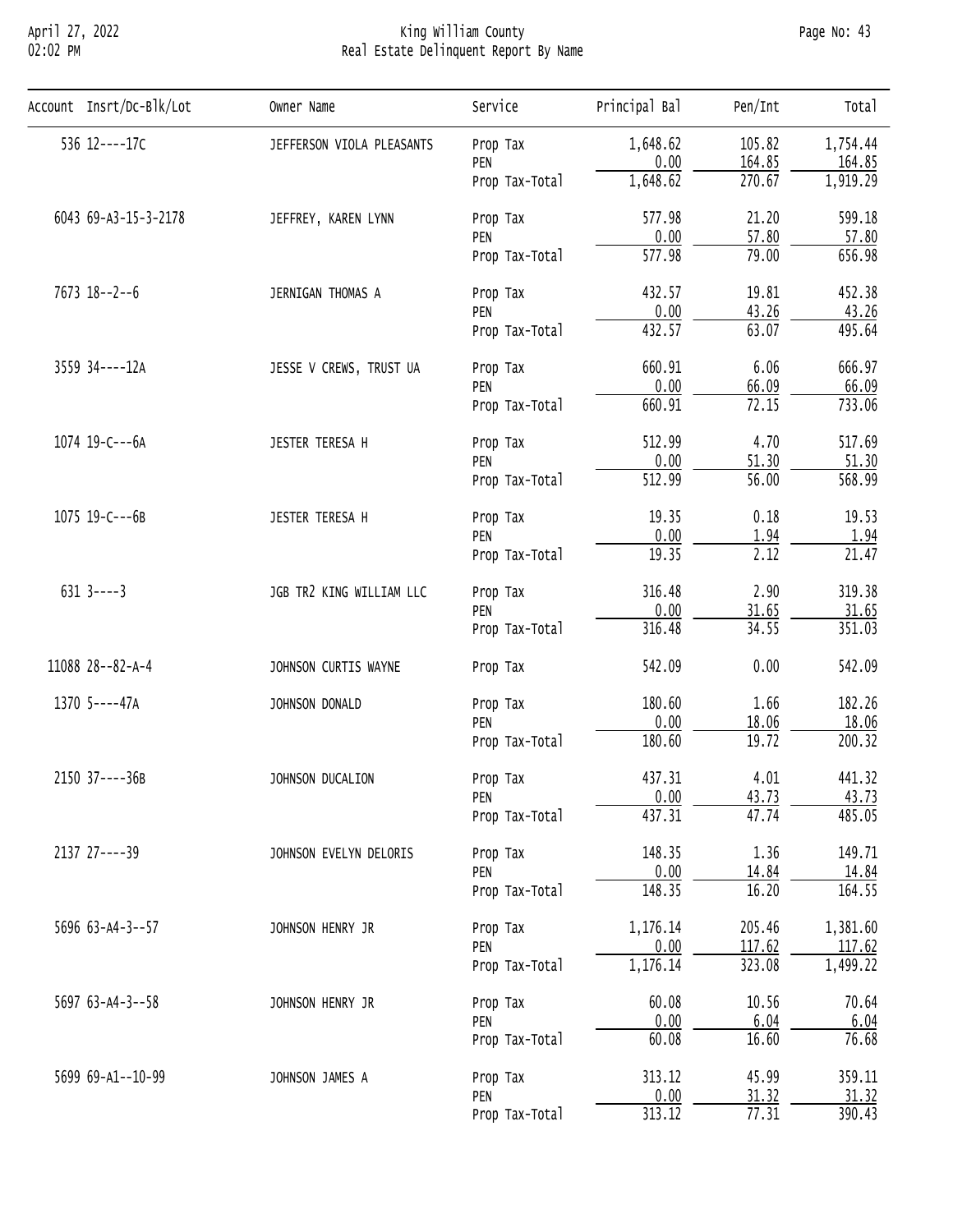## April 27, 2022 King William County Page No: 44 02:02 PM Real Estate Delinquent Report By Name

| Account Insrt/Dc-Blk/Lot | Owner Name                         | Service        | Principal Bal                                                                                                                                                                                                                                                                                                                                                                                                                                                                                                                                                                                                                                                                                                       | Pen/Int | Tota <sub>1</sub> |
|--------------------------|------------------------------------|----------------|---------------------------------------------------------------------------------------------------------------------------------------------------------------------------------------------------------------------------------------------------------------------------------------------------------------------------------------------------------------------------------------------------------------------------------------------------------------------------------------------------------------------------------------------------------------------------------------------------------------------------------------------------------------------------------------------------------------------|---------|-------------------|
| 4836 63-A4-3--53         | JOHNSON JR, HENRY                  | Prop Tax       | 788.99                                                                                                                                                                                                                                                                                                                                                                                                                                                                                                                                                                                                                                                                                                              | 137.95  | 926.94            |
|                          |                                    | PEN            | 0.00                                                                                                                                                                                                                                                                                                                                                                                                                                                                                                                                                                                                                                                                                                                |         | 78.91             |
|                          |                                    | Prop Tax-Total | 788.99                                                                                                                                                                                                                                                                                                                                                                                                                                                                                                                                                                                                                                                                                                              | 216.86  | 1,005.85          |
| 2206 10----44            | JOHNSON KEVIN M                    | Prop Tax       | 78.91<br>550.40<br>20.16<br>0.00<br>55.04<br>550.40<br>75.20<br>24.84<br>2,709.00<br>0.00<br>270.90<br>295.74<br>2,709.00<br>348.30<br>12.80<br>0.00<br>34.84<br>348.30<br>47.64<br>51.60<br>1.92<br>0.00<br>5.16<br>7.08<br>51.60<br>410.65<br>3.76<br>0.00<br>41.07<br>44.83<br>410.65<br>38.70<br>0.35<br>0.00<br>3.87<br>38.70<br>4.22<br>260.58<br>2.39<br>0.00<br>26.06<br>260.58<br>28.45<br>1,228.88<br>388.90<br>0.00<br>109.18<br>1,228.88<br>498.08<br>56.07<br>320.40<br>0.00<br>32.04<br>320.40<br>88.11<br>2.21<br>241.23<br>0.00<br>24.12<br>241.23<br>$\overline{26.33}$<br>863.44<br>31.68<br>0.00<br>86.34<br>118.02<br>863.44<br>262.30<br>4.80<br>0.00<br>13.12<br>$\overline{17.92}$<br>262.30 | 570.56  |                   |
|                          |                                    | PEN            |                                                                                                                                                                                                                                                                                                                                                                                                                                                                                                                                                                                                                                                                                                                     |         | 55.04             |
|                          |                                    | Prop Tax-Total |                                                                                                                                                                                                                                                                                                                                                                                                                                                                                                                                                                                                                                                                                                                     | 625.60  |                   |
| 1021 30----89            | JOHNSON LEIF G                     | Prop Tax       |                                                                                                                                                                                                                                                                                                                                                                                                                                                                                                                                                                                                                                                                                                                     |         | 2,733.84          |
|                          |                                    | PEN            |                                                                                                                                                                                                                                                                                                                                                                                                                                                                                                                                                                                                                                                                                                                     |         | 270.90            |
|                          |                                    | Prop Tax-Total |                                                                                                                                                                                                                                                                                                                                                                                                                                                                                                                                                                                                                                                                                                                     |         | 3,004.74          |
| 2174 21----24A           | JOHNSON MAURICE                    | Prop Tax       |                                                                                                                                                                                                                                                                                                                                                                                                                                                                                                                                                                                                                                                                                                                     |         | 361.10            |
|                          |                                    | PEN            |                                                                                                                                                                                                                                                                                                                                                                                                                                                                                                                                                                                                                                                                                                                     | 34.84   |                   |
|                          |                                    | Prop Tax-Total |                                                                                                                                                                                                                                                                                                                                                                                                                                                                                                                                                                                                                                                                                                                     |         | 395.94            |
| 2178 21----23B           | JOHNSON MAURICE<br>Prop Tax<br>PEN |                | 53.52                                                                                                                                                                                                                                                                                                                                                                                                                                                                                                                                                                                                                                                                                                               |         |                   |
|                          |                                    |                |                                                                                                                                                                                                                                                                                                                                                                                                                                                                                                                                                                                                                                                                                                                     |         | 5.16              |
|                          |                                    | Prop Tax-Total |                                                                                                                                                                                                                                                                                                                                                                                                                                                                                                                                                                                                                                                                                                                     |         | 58.68             |
| $360526---35$            | JOHNSON MAURICE<br>Prop Tax        | 414.41         |                                                                                                                                                                                                                                                                                                                                                                                                                                                                                                                                                                                                                                                                                                                     |         |                   |
|                          |                                    | PEN            |                                                                                                                                                                                                                                                                                                                                                                                                                                                                                                                                                                                                                                                                                                                     |         | 41.07             |
|                          |                                    | Prop Tax-Total |                                                                                                                                                                                                                                                                                                                                                                                                                                                                                                                                                                                                                                                                                                                     |         | 455.48            |
| 2201 18----26            | JOHNSON ROBERT                     | Prop Tax       |                                                                                                                                                                                                                                                                                                                                                                                                                                                                                                                                                                                                                                                                                                                     |         | 39.05             |
|                          | PEN<br>Prop Tax-Total              | 3.87           |                                                                                                                                                                                                                                                                                                                                                                                                                                                                                                                                                                                                                                                                                                                     |         |                   |
|                          |                                    |                |                                                                                                                                                                                                                                                                                                                                                                                                                                                                                                                                                                                                                                                                                                                     |         | 42.92             |
| 2202 18----27            | JOHNSON ROBERT                     | Prop Tax       |                                                                                                                                                                                                                                                                                                                                                                                                                                                                                                                                                                                                                                                                                                                     |         | 262.97            |
|                          |                                    | PEN            |                                                                                                                                                                                                                                                                                                                                                                                                                                                                                                                                                                                                                                                                                                                     |         | 26.06             |
|                          |                                    | Prop Tax-Total |                                                                                                                                                                                                                                                                                                                                                                                                                                                                                                                                                                                                                                                                                                                     |         | 289.03            |
| 9734 22--11-1-38         | JOHNSON TIMOTHY W                  | Prop Tax       |                                                                                                                                                                                                                                                                                                                                                                                                                                                                                                                                                                                                                                                                                                                     |         | 1,617.78          |
|                          |                                    | PEN            |                                                                                                                                                                                                                                                                                                                                                                                                                                                                                                                                                                                                                                                                                                                     |         | 109.18            |
|                          |                                    | Prop Tax-Total |                                                                                                                                                                                                                                                                                                                                                                                                                                                                                                                                                                                                                                                                                                                     |         | 1,726.96          |
| 4835 63-A4-3--51         | JOHNSON, BENITA                    | Prop Tax       |                                                                                                                                                                                                                                                                                                                                                                                                                                                                                                                                                                                                                                                                                                                     |         | 376.47            |
|                          |                                    | PEN            |                                                                                                                                                                                                                                                                                                                                                                                                                                                                                                                                                                                                                                                                                                                     |         | 32.04             |
|                          |                                    | Prop Tax-Total |                                                                                                                                                                                                                                                                                                                                                                                                                                                                                                                                                                                                                                                                                                                     |         | 408.51            |
| 11106 29----57F          | Johnson, Carol Ann                 | Prop Tax       |                                                                                                                                                                                                                                                                                                                                                                                                                                                                                                                                                                                                                                                                                                                     |         | 243.44            |
|                          |                                    | PEN            |                                                                                                                                                                                                                                                                                                                                                                                                                                                                                                                                                                                                                                                                                                                     |         | 24.12             |
|                          |                                    | Prop Tax-Total |                                                                                                                                                                                                                                                                                                                                                                                                                                                                                                                                                                                                                                                                                                                     |         | 267.56            |
| 2177 21----23            | JOHNSON, MAURICE                   | Prop Tax       |                                                                                                                                                                                                                                                                                                                                                                                                                                                                                                                                                                                                                                                                                                                     |         | 895.12            |
|                          |                                    | PEN            |                                                                                                                                                                                                                                                                                                                                                                                                                                                                                                                                                                                                                                                                                                                     |         | 86.34             |
|                          |                                    | Prop Tax-Total |                                                                                                                                                                                                                                                                                                                                                                                                                                                                                                                                                                                                                                                                                                                     |         | 981.46            |
| 11233 38----104B         | JONES ANTONIO                      | Prop Tax       |                                                                                                                                                                                                                                                                                                                                                                                                                                                                                                                                                                                                                                                                                                                     |         | 267.10            |
|                          |                                    | PEN            |                                                                                                                                                                                                                                                                                                                                                                                                                                                                                                                                                                                                                                                                                                                     |         | 13.12             |
|                          |                                    | Prop Tax-Total |                                                                                                                                                                                                                                                                                                                                                                                                                                                                                                                                                                                                                                                                                                                     |         | 280.22            |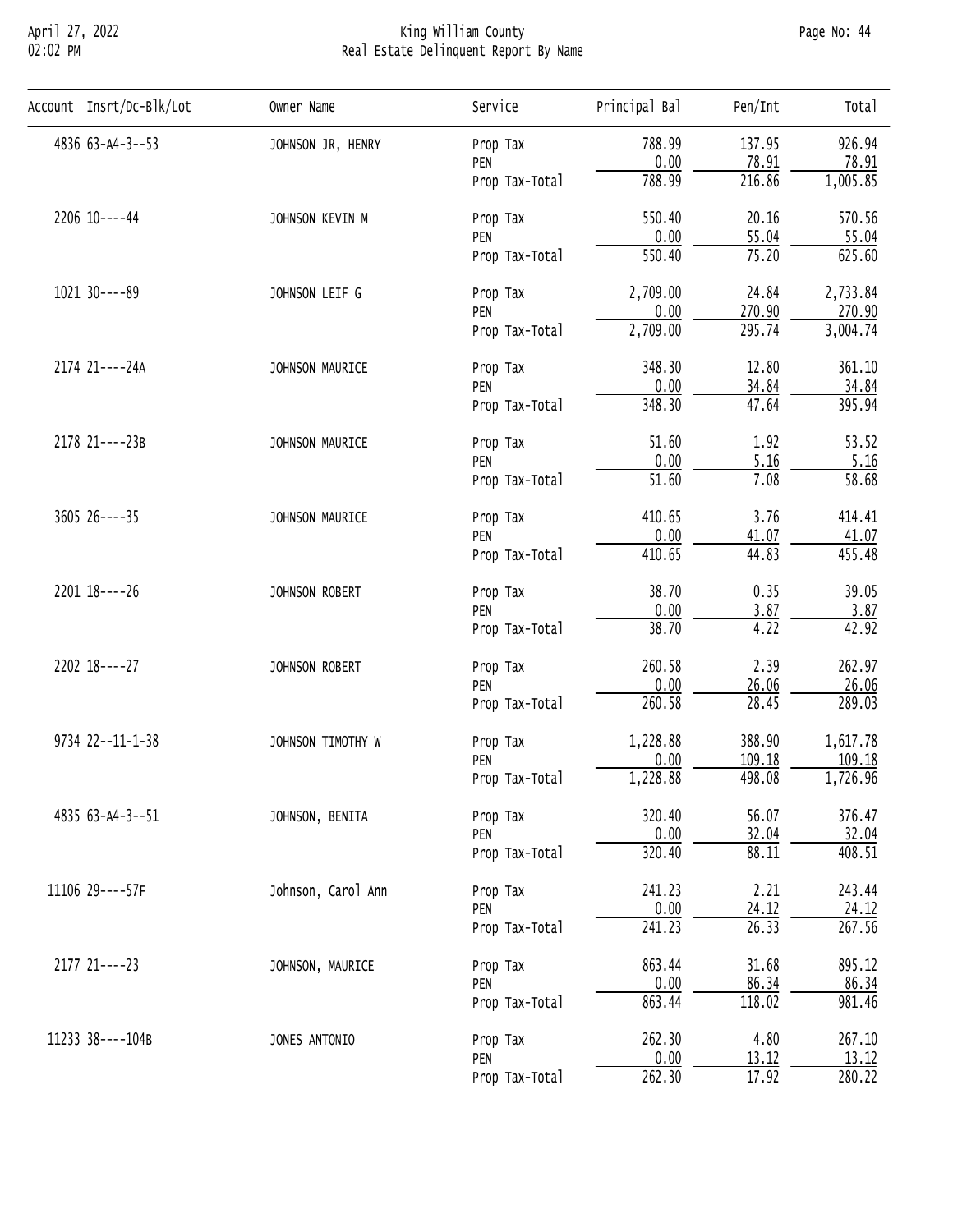## April 27, 2022 King William County Page No: 45 02:02 PM Real Estate Delinquent Report By Name

| Account Insrt/Dc-Blk/Lot | Owner Name                                                                                                                                                                                                                                                                                                                                                                                                                                                                                                                                                                                                                                                                                                                                                                                                                                                                                                                                                                                                                                                                                                                                                                 | Service                                                                | Principal Bal                                                                                                                | Pen/Int | Tota <sup>1</sup> |
|--------------------------|----------------------------------------------------------------------------------------------------------------------------------------------------------------------------------------------------------------------------------------------------------------------------------------------------------------------------------------------------------------------------------------------------------------------------------------------------------------------------------------------------------------------------------------------------------------------------------------------------------------------------------------------------------------------------------------------------------------------------------------------------------------------------------------------------------------------------------------------------------------------------------------------------------------------------------------------------------------------------------------------------------------------------------------------------------------------------------------------------------------------------------------------------------------------------|------------------------------------------------------------------------|------------------------------------------------------------------------------------------------------------------------------|---------|-------------------|
| 4403 27----30E           | JONES DAVID W                                                                                                                                                                                                                                                                                                                                                                                                                                                                                                                                                                                                                                                                                                                                                                                                                                                                                                                                                                                                                                                                                                                                                              | Prop Tax                                                               | 753.36                                                                                                                       | 27.60   | 780.96            |
|                          |                                                                                                                                                                                                                                                                                                                                                                                                                                                                                                                                                                                                                                                                                                                                                                                                                                                                                                                                                                                                                                                                                                                                                                            | PEN                                                                    |                                                                                                                              | 75.34   | 75.34             |
|                          |                                                                                                                                                                                                                                                                                                                                                                                                                                                                                                                                                                                                                                                                                                                                                                                                                                                                                                                                                                                                                                                                                                                                                                            | Prop Tax-Total                                                         |                                                                                                                              |         | 856.30            |
| 2896 37----14A           | 0.00<br>753.36<br>102.94<br>6.87<br>487.44<br>JONES JANIS J<br>Prop Tax<br>0.00<br>48.75<br>PEN<br>$\overline{55.62}$<br>487.44<br>Prop Tax-Total<br>2.28<br>248.97<br>JONES JOSHUA R<br>Prop Tax<br>0.00<br>24.90<br>PEN<br>27.18<br>248.97<br>Prop Tax-Total<br>694.88<br>6.37<br>JONES JOSHUA R<br>Prop Tax<br>0.00<br>69.49<br>PEN<br>694.88<br>75.86<br>Prop Tax-Total<br>2.88<br>313.90<br>JONES JOSHUA R<br>Prop Tax<br>0.00<br>31.39<br>PEN<br>313.90<br>34.27<br>Prop Tax-Total<br>1,732.47<br>111.11<br>JONES WALTER EDWARD ESTATE OF<br>Prop Tax<br>0.00<br>173.25<br>PEN<br>284.36<br>1,732.47<br>Prop Tax-Total<br>14.83<br>1,617.23<br>JONES YANCEY S<br>Prop Tax<br>0.00<br>161.72<br>PEN<br>1,617.23<br>176.55<br>Prop Tax-Total<br>353.46<br>12.96<br>JORGENSON GREGORY J<br>Prop Tax<br>0.00<br>35.34<br>PEN<br>353.46<br>48.30<br>Prop Tax-Total<br>607.16<br>11.12<br>KELLER, JOSEPH T<br>Prop Tax<br>0.00<br>30.36<br>PEN<br>607.16<br>41.48<br>Prop Tax-Total<br>12.36<br>674.24<br>KELLER, JOSEPH T<br>Prop Tax<br>0.00<br>33.71<br>PEN<br>674.24<br>46.07<br>Prop Tax-Total<br>5.83<br>635.74<br>KELLEY PAUL T<br>Prop Tax<br>0.00<br>63.57<br>PEN | 494.31                                                                 |                                                                                                                              |         |                   |
|                          |                                                                                                                                                                                                                                                                                                                                                                                                                                                                                                                                                                                                                                                                                                                                                                                                                                                                                                                                                                                                                                                                                                                                                                            |                                                                        |                                                                                                                              |         | 48.75             |
|                          | 635.74<br>69.40<br>Prop Tax-Total                                                                                                                                                                                                                                                                                                                                                                                                                                                                                                                                                                                                                                                                                                                                                                                                                                                                                                                                                                                                                                                                                                                                          | 543.06                                                                 |                                                                                                                              |         |                   |
| $10695$ 5----38          |                                                                                                                                                                                                                                                                                                                                                                                                                                                                                                                                                                                                                                                                                                                                                                                                                                                                                                                                                                                                                                                                                                                                                                            |                                                                        |                                                                                                                              |         | 251.25            |
|                          |                                                                                                                                                                                                                                                                                                                                                                                                                                                                                                                                                                                                                                                                                                                                                                                                                                                                                                                                                                                                                                                                                                                                                                            |                                                                        | 2,612.92<br>368.28<br>0.00<br>261.32<br>2,612.92<br>629.60<br>6,764.91<br>2,249.82<br>0.00<br>629.11<br>2,878.93<br>6,764.91 | 24.90   |                   |
|                          |                                                                                                                                                                                                                                                                                                                                                                                                                                                                                                                                                                                                                                                                                                                                                                                                                                                                                                                                                                                                                                                                                                                                                                            |                                                                        |                                                                                                                              | 276.15  |                   |
| $10705$ 5--8--1          |                                                                                                                                                                                                                                                                                                                                                                                                                                                                                                                                                                                                                                                                                                                                                                                                                                                                                                                                                                                                                                                                                                                                                                            |                                                                        |                                                                                                                              |         | 701.25            |
|                          |                                                                                                                                                                                                                                                                                                                                                                                                                                                                                                                                                                                                                                                                                                                                                                                                                                                                                                                                                                                                                                                                                                                                                                            |                                                                        |                                                                                                                              | 69.49   |                   |
|                          |                                                                                                                                                                                                                                                                                                                                                                                                                                                                                                                                                                                                                                                                                                                                                                                                                                                                                                                                                                                                                                                                                                                                                                            | 770.74                                                                 |                                                                                                                              |         |                   |
| $10707$ 5--8--3          |                                                                                                                                                                                                                                                                                                                                                                                                                                                                                                                                                                                                                                                                                                                                                                                                                                                                                                                                                                                                                                                                                                                                                                            |                                                                        | 316.78                                                                                                                       |         |                   |
|                          |                                                                                                                                                                                                                                                                                                                                                                                                                                                                                                                                                                                                                                                                                                                                                                                                                                                                                                                                                                                                                                                                                                                                                                            |                                                                        |                                                                                                                              |         | 31.39             |
|                          |                                                                                                                                                                                                                                                                                                                                                                                                                                                                                                                                                                                                                                                                                                                                                                                                                                                                                                                                                                                                                                                                                                                                                                            |                                                                        |                                                                                                                              | 348.17  |                   |
| 2265 30----16            |                                                                                                                                                                                                                                                                                                                                                                                                                                                                                                                                                                                                                                                                                                                                                                                                                                                                                                                                                                                                                                                                                                                                                                            |                                                                        |                                                                                                                              |         | 1,843.58          |
|                          |                                                                                                                                                                                                                                                                                                                                                                                                                                                                                                                                                                                                                                                                                                                                                                                                                                                                                                                                                                                                                                                                                                                                                                            | Prop Tax<br>PEN<br>Prop Tax-Total<br>Prop Tax<br>PEN<br>Prop Tax-Total | 173.25                                                                                                                       |         |                   |
|                          |                                                                                                                                                                                                                                                                                                                                                                                                                                                                                                                                                                                                                                                                                                                                                                                                                                                                                                                                                                                                                                                                                                                                                                            |                                                                        |                                                                                                                              |         | 2,016.83          |
| 2254 31----4C            |                                                                                                                                                                                                                                                                                                                                                                                                                                                                                                                                                                                                                                                                                                                                                                                                                                                                                                                                                                                                                                                                                                                                                                            |                                                                        |                                                                                                                              |         | 1,632.06          |
|                          |                                                                                                                                                                                                                                                                                                                                                                                                                                                                                                                                                                                                                                                                                                                                                                                                                                                                                                                                                                                                                                                                                                                                                                            |                                                                        |                                                                                                                              |         | 161.72            |
|                          |                                                                                                                                                                                                                                                                                                                                                                                                                                                                                                                                                                                                                                                                                                                                                                                                                                                                                                                                                                                                                                                                                                                                                                            | 1,793.78                                                               |                                                                                                                              |         |                   |
| 8456 63----2B            |                                                                                                                                                                                                                                                                                                                                                                                                                                                                                                                                                                                                                                                                                                                                                                                                                                                                                                                                                                                                                                                                                                                                                                            | 366.42                                                                 |                                                                                                                              |         |                   |
|                          |                                                                                                                                                                                                                                                                                                                                                                                                                                                                                                                                                                                                                                                                                                                                                                                                                                                                                                                                                                                                                                                                                                                                                                            |                                                                        |                                                                                                                              |         | 35.34             |
|                          |                                                                                                                                                                                                                                                                                                                                                                                                                                                                                                                                                                                                                                                                                                                                                                                                                                                                                                                                                                                                                                                                                                                                                                            |                                                                        |                                                                                                                              |         | 401.76            |
| 11215 13----31C          |                                                                                                                                                                                                                                                                                                                                                                                                                                                                                                                                                                                                                                                                                                                                                                                                                                                                                                                                                                                                                                                                                                                                                                            |                                                                        |                                                                                                                              |         | 618.28            |
|                          |                                                                                                                                                                                                                                                                                                                                                                                                                                                                                                                                                                                                                                                                                                                                                                                                                                                                                                                                                                                                                                                                                                                                                                            |                                                                        |                                                                                                                              |         | 30.36             |
|                          |                                                                                                                                                                                                                                                                                                                                                                                                                                                                                                                                                                                                                                                                                                                                                                                                                                                                                                                                                                                                                                                                                                                                                                            |                                                                        |                                                                                                                              |         | 648.64            |
| 11227 13----31B          |                                                                                                                                                                                                                                                                                                                                                                                                                                                                                                                                                                                                                                                                                                                                                                                                                                                                                                                                                                                                                                                                                                                                                                            |                                                                        |                                                                                                                              |         | 686.60            |
|                          |                                                                                                                                                                                                                                                                                                                                                                                                                                                                                                                                                                                                                                                                                                                                                                                                                                                                                                                                                                                                                                                                                                                                                                            |                                                                        |                                                                                                                              |         | 33.71             |
|                          |                                                                                                                                                                                                                                                                                                                                                                                                                                                                                                                                                                                                                                                                                                                                                                                                                                                                                                                                                                                                                                                                                                                                                                            |                                                                        |                                                                                                                              |         | 720.31            |
| 5837 69-A1--17-209       |                                                                                                                                                                                                                                                                                                                                                                                                                                                                                                                                                                                                                                                                                                                                                                                                                                                                                                                                                                                                                                                                                                                                                                            |                                                                        |                                                                                                                              |         | 641.57            |
|                          |                                                                                                                                                                                                                                                                                                                                                                                                                                                                                                                                                                                                                                                                                                                                                                                                                                                                                                                                                                                                                                                                                                                                                                            |                                                                        |                                                                                                                              |         | 63.57             |
|                          |                                                                                                                                                                                                                                                                                                                                                                                                                                                                                                                                                                                                                                                                                                                                                                                                                                                                                                                                                                                                                                                                                                                                                                            |                                                                        |                                                                                                                              |         | 705.14            |
| 3417 15-A-2-A-6          | KELLEY RONALD R                                                                                                                                                                                                                                                                                                                                                                                                                                                                                                                                                                                                                                                                                                                                                                                                                                                                                                                                                                                                                                                                                                                                                            |                                                                        |                                                                                                                              |         | 2,981.20          |
|                          |                                                                                                                                                                                                                                                                                                                                                                                                                                                                                                                                                                                                                                                                                                                                                                                                                                                                                                                                                                                                                                                                                                                                                                            |                                                                        |                                                                                                                              |         | 261.32            |
|                          |                                                                                                                                                                                                                                                                                                                                                                                                                                                                                                                                                                                                                                                                                                                                                                                                                                                                                                                                                                                                                                                                                                                                                                            |                                                                        |                                                                                                                              |         | 3,242.52          |
| 4267 28-B-1-D-5          | KELLEY WENDY GIBSON                                                                                                                                                                                                                                                                                                                                                                                                                                                                                                                                                                                                                                                                                                                                                                                                                                                                                                                                                                                                                                                                                                                                                        |                                                                        |                                                                                                                              |         | 9,014.73          |
|                          |                                                                                                                                                                                                                                                                                                                                                                                                                                                                                                                                                                                                                                                                                                                                                                                                                                                                                                                                                                                                                                                                                                                                                                            |                                                                        |                                                                                                                              |         | 629.11            |
|                          |                                                                                                                                                                                                                                                                                                                                                                                                                                                                                                                                                                                                                                                                                                                                                                                                                                                                                                                                                                                                                                                                                                                                                                            |                                                                        |                                                                                                                              |         | 9,643.84          |
|                          |                                                                                                                                                                                                                                                                                                                                                                                                                                                                                                                                                                                                                                                                                                                                                                                                                                                                                                                                                                                                                                                                                                                                                                            |                                                                        |                                                                                                                              |         |                   |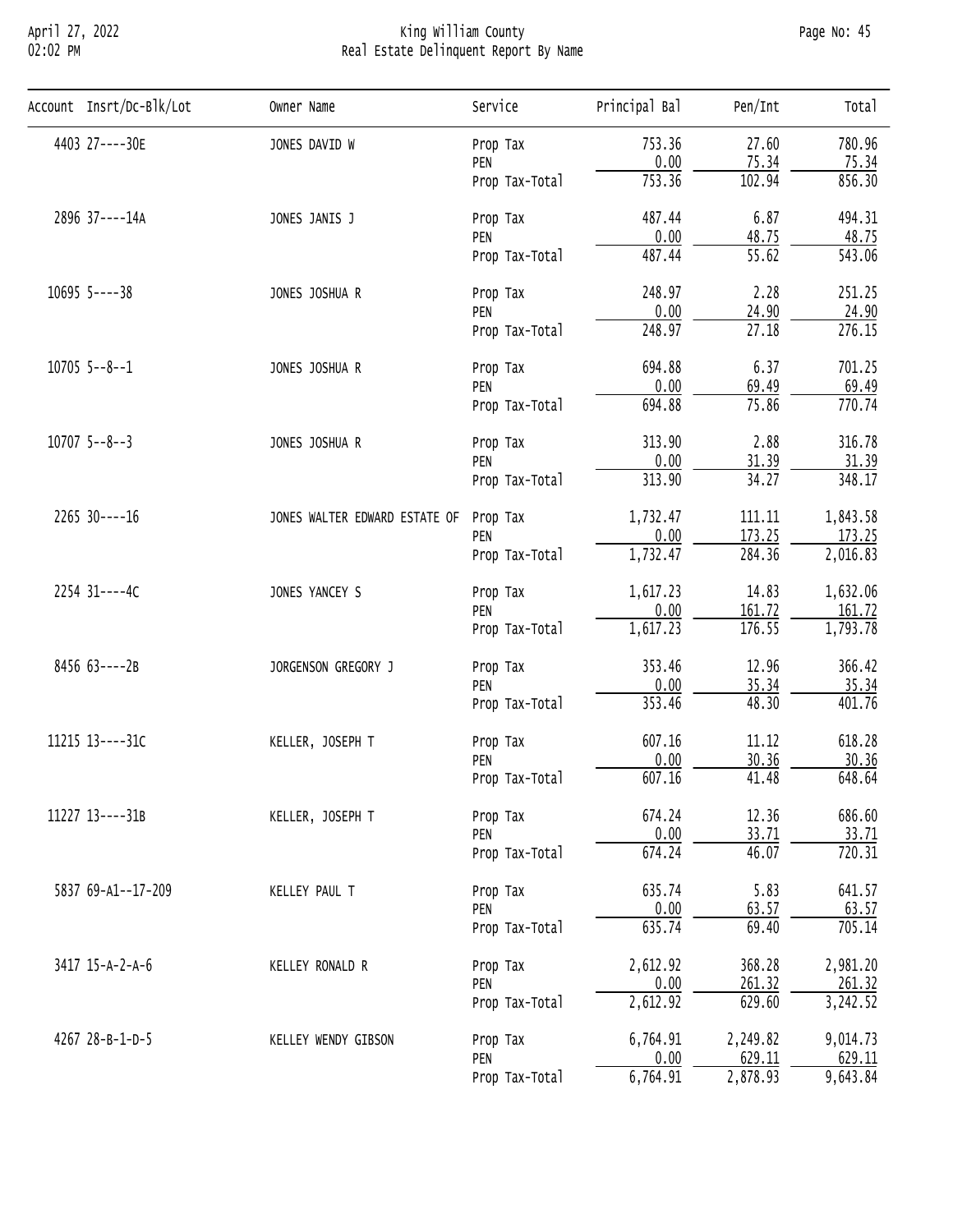#### April 27, 2022 King William County Page No: 46 02:02 PM Real Estate Delinquent Report By Name

| Account Insrt/Dc-Blk/Lot              | Owner Name                              | Service                                                                                         | Principal Bal                                                                                                                                                                                                                                                                                                                                                                                                                                                                                                                                                                                                                                                                               | Pen/Int   | Total     |
|---------------------------------------|-----------------------------------------|-------------------------------------------------------------------------------------------------|---------------------------------------------------------------------------------------------------------------------------------------------------------------------------------------------------------------------------------------------------------------------------------------------------------------------------------------------------------------------------------------------------------------------------------------------------------------------------------------------------------------------------------------------------------------------------------------------------------------------------------------------------------------------------------------------|-----------|-----------|
| 7224 22--2--3                         | KELLUM HOMES, LLC                       | Prop Tax                                                                                        | 4,943.07                                                                                                                                                                                                                                                                                                                                                                                                                                                                                                                                                                                                                                                                                    | 3.93      | 4,947.00  |
|                                       |                                         | PEN                                                                                             |                                                                                                                                                                                                                                                                                                                                                                                                                                                                                                                                                                                                                                                                                             |           | 42.83     |
|                                       |                                         | Prop Tax-Total                                                                                  |                                                                                                                                                                                                                                                                                                                                                                                                                                                                                                                                                                                                                                                                                             |           | 4,989.83  |
| 11069 6----16B                        | KELLUM HOMES, LLC                       | Prop Tax                                                                                        | 112.66                                                                                                                                                                                                                                                                                                                                                                                                                                                                                                                                                                                                                                                                                      | 1.03      | 113.69    |
|                                       |                                         | PEN                                                                                             |                                                                                                                                                                                                                                                                                                                                                                                                                                                                                                                                                                                                                                                                                             |           | 11.27     |
|                                       |                                         | Prop Tax-Total                                                                                  |                                                                                                                                                                                                                                                                                                                                                                                                                                                                                                                                                                                                                                                                                             |           | 124.96    |
| 4128 26 ---- 9                        | KELLY ARNITA F                          | Prop Tax                                                                                        | 15,705.47                                                                                                                                                                                                                                                                                                                                                                                                                                                                                                                                                                                                                                                                                   | 9,144.09  | 24,849.56 |
|                                       |                                         | PEN                                                                                             | 0.00                                                                                                                                                                                                                                                                                                                                                                                                                                                                                                                                                                                                                                                                                        | 1,570.54  | 1,570.54  |
|                                       |                                         | Prop Tax-Total                                                                                  | 0.00<br>42.83<br>4,943.07<br>46.76<br>0.00<br>11.27<br>12.30<br>112.66<br>15,705.47<br>10,714.63<br>5.84<br>159.10<br>0.00<br>15.92<br>159.10<br>21.76<br>4.03<br>439.03<br>0.00<br>43.90<br>47.93<br>439.03<br>1.62<br>176.73<br>0.00<br>17.67<br>176.73<br>19.29<br>2,296.08<br>21.05<br>0.00<br>229.61<br>2,296.08<br>250.66<br>1.97<br>215.22<br>0.00<br>21.52<br>215.22<br>23.49<br>87.68<br>0.80<br>0.00<br>8.77<br>87.68<br>9.57<br>1,709.68<br>62.72<br>0.00<br>170.96<br>1,709.68<br>233.68<br>1,512.58<br>633.09<br>0.00<br>151.32<br>1,512.58<br>784.41<br>7,610.21<br>5,075.67<br>0.00<br>761.01<br>5,836.68<br>7,610.21<br>231.47<br>14.80<br>0.00<br>23.15<br>231.47<br>37.95 | 26,420.10 |           |
| 2361 55 ---- 27                       | KELLY CLYDE BOWEN                       | Prop Tax                                                                                        |                                                                                                                                                                                                                                                                                                                                                                                                                                                                                                                                                                                                                                                                                             |           | 164.94    |
|                                       |                                         | PEN                                                                                             |                                                                                                                                                                                                                                                                                                                                                                                                                                                                                                                                                                                                                                                                                             |           | 15.92     |
|                                       |                                         | Prop Tax-Total                                                                                  |                                                                                                                                                                                                                                                                                                                                                                                                                                                                                                                                                                                                                                                                                             | 180.86    |           |
| 2383 45----50                         | KEMP DONALD R                           | Prop Tax                                                                                        |                                                                                                                                                                                                                                                                                                                                                                                                                                                                                                                                                                                                                                                                                             |           | 443.06    |
|                                       |                                         | PEN                                                                                             |                                                                                                                                                                                                                                                                                                                                                                                                                                                                                                                                                                                                                                                                                             |           | 43.90     |
|                                       |                                         | Prop Tax-Total                                                                                  |                                                                                                                                                                                                                                                                                                                                                                                                                                                                                                                                                                                                                                                                                             |           | 486.96    |
| 2386 46----14C                        | KEMP DONALD R                           | Prop Tax                                                                                        |                                                                                                                                                                                                                                                                                                                                                                                                                                                                                                                                                                                                                                                                                             | 178.35    |           |
|                                       |                                         | PEN                                                                                             |                                                                                                                                                                                                                                                                                                                                                                                                                                                                                                                                                                                                                                                                                             |           | 17.67     |
|                                       |                                         | Prop Tax-Total                                                                                  |                                                                                                                                                                                                                                                                                                                                                                                                                                                                                                                                                                                                                                                                                             | 196.02    |           |
| 4463 22----20<br>KENNINGTON PLACE LLC |                                         | Prop Tax                                                                                        |                                                                                                                                                                                                                                                                                                                                                                                                                                                                                                                                                                                                                                                                                             |           | 2,317.13  |
|                                       |                                         | PEN<br>Prop Tax-Total<br>Prop Tax<br>PEN<br>Prop Tax-Total<br>Prop Tax<br>PEN<br>Prop Tax-Total | 229.61                                                                                                                                                                                                                                                                                                                                                                                                                                                                                                                                                                                                                                                                                      |           |           |
|                                       |                                         |                                                                                                 |                                                                                                                                                                                                                                                                                                                                                                                                                                                                                                                                                                                                                                                                                             |           | 2,546.74  |
| 10204 22----200S1                     | KENNINGTON PLACE LLC                    |                                                                                                 |                                                                                                                                                                                                                                                                                                                                                                                                                                                                                                                                                                                                                                                                                             |           | 217.19    |
|                                       |                                         |                                                                                                 |                                                                                                                                                                                                                                                                                                                                                                                                                                                                                                                                                                                                                                                                                             |           | 21.52     |
|                                       |                                         |                                                                                                 |                                                                                                                                                                                                                                                                                                                                                                                                                                                                                                                                                                                                                                                                                             |           | 238.71    |
| 10205 22----200S2                     | KENNINGTON PLACE LLC                    |                                                                                                 |                                                                                                                                                                                                                                                                                                                                                                                                                                                                                                                                                                                                                                                                                             |           | 88.48     |
|                                       |                                         |                                                                                                 |                                                                                                                                                                                                                                                                                                                                                                                                                                                                                                                                                                                                                                                                                             |           | 8.77      |
|                                       |                                         |                                                                                                 |                                                                                                                                                                                                                                                                                                                                                                                                                                                                                                                                                                                                                                                                                             |           | 97.25     |
| 2392 43----35                         | KERSEY PAUL F                           | Prop Tax                                                                                        |                                                                                                                                                                                                                                                                                                                                                                                                                                                                                                                                                                                                                                                                                             |           | 1,772.40  |
|                                       |                                         | PEN                                                                                             |                                                                                                                                                                                                                                                                                                                                                                                                                                                                                                                                                                                                                                                                                             |           | 170.96    |
|                                       |                                         | Prop Tax-Total                                                                                  |                                                                                                                                                                                                                                                                                                                                                                                                                                                                                                                                                                                                                                                                                             | 1,943.36  |           |
| 2397 22----75                         | KIAH KATE F                             | Prop Tax                                                                                        |                                                                                                                                                                                                                                                                                                                                                                                                                                                                                                                                                                                                                                                                                             |           | 2,145.67  |
|                                       | PEN<br>Prop Tax-Total                   | 151.32                                                                                          |                                                                                                                                                                                                                                                                                                                                                                                                                                                                                                                                                                                                                                                                                             |           |           |
|                                       |                                         |                                                                                                 |                                                                                                                                                                                                                                                                                                                                                                                                                                                                                                                                                                                                                                                                                             |           | 2,296.99  |
| 4129 26 ---- 13                       | KIDS PARTY ZONE & DAYCARE CENT Prop Tax |                                                                                                 |                                                                                                                                                                                                                                                                                                                                                                                                                                                                                                                                                                                                                                                                                             |           | 12,685.88 |
|                                       |                                         | PEN                                                                                             |                                                                                                                                                                                                                                                                                                                                                                                                                                                                                                                                                                                                                                                                                             |           | 761.01    |
|                                       |                                         | Prop Tax-Total                                                                                  |                                                                                                                                                                                                                                                                                                                                                                                                                                                                                                                                                                                                                                                                                             |           | 13,446.89 |
| 4131 25 ---- 54                       | KIDS PARTY ZONE & DAYCARE CENT Prop Tax |                                                                                                 |                                                                                                                                                                                                                                                                                                                                                                                                                                                                                                                                                                                                                                                                                             |           | 246.27    |
|                                       |                                         | PEN                                                                                             |                                                                                                                                                                                                                                                                                                                                                                                                                                                                                                                                                                                                                                                                                             |           | 23.15     |
|                                       |                                         | Prop Tax-Total                                                                                  |                                                                                                                                                                                                                                                                                                                                                                                                                                                                                                                                                                                                                                                                                             |           | 269.42    |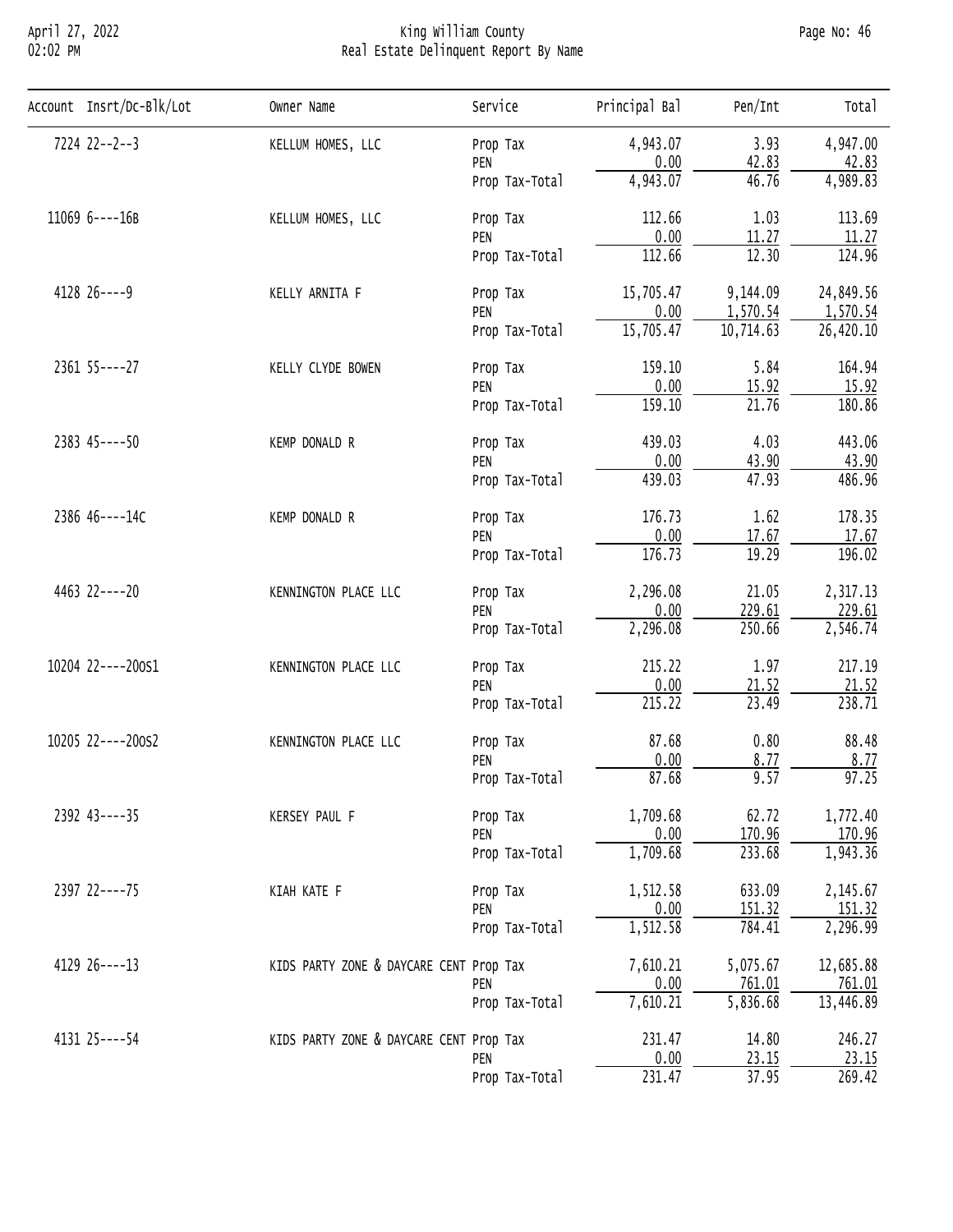## April 27, 2022 King William County Page No: 47 02:02 PM Real Estate Delinquent Report By Name

| Account Insrt/Dc-Blk/Lot | Owner Name                                                                                                                                                                                                                                                                                                                                                     | Service        | Principal Bal                                                                                                                                                                                                                                                                                                                                                                                                                                                                                                                                                                                                                                                                                                              | Pen/Int    | Total              |
|--------------------------|----------------------------------------------------------------------------------------------------------------------------------------------------------------------------------------------------------------------------------------------------------------------------------------------------------------------------------------------------------------|----------------|----------------------------------------------------------------------------------------------------------------------------------------------------------------------------------------------------------------------------------------------------------------------------------------------------------------------------------------------------------------------------------------------------------------------------------------------------------------------------------------------------------------------------------------------------------------------------------------------------------------------------------------------------------------------------------------------------------------------------|------------|--------------------|
| 10547 26----9C           | KIDS PARTY ZONE & DAYCARE CENT Prop Tax                                                                                                                                                                                                                                                                                                                        |                | 8,075.05                                                                                                                                                                                                                                                                                                                                                                                                                                                                                                                                                                                                                                                                                                                   | 5,027.49   | 13, 102.54         |
|                          |                                                                                                                                                                                                                                                                                                                                                                | PEN            |                                                                                                                                                                                                                                                                                                                                                                                                                                                                                                                                                                                                                                                                                                                            |            | 807.57             |
|                          |                                                                                                                                                                                                                                                                                                                                                                | Prop Tax-Total |                                                                                                                                                                                                                                                                                                                                                                                                                                                                                                                                                                                                                                                                                                                            |            | 13,910.11          |
| 2404 27----3             | KING JOHN W ET ALS                                                                                                                                                                                                                                                                                                                                             | Prop Tax       | 1,136.59                                                                                                                                                                                                                                                                                                                                                                                                                                                                                                                                                                                                                                                                                                                   | 234.24     | 1,370.83           |
|                          |                                                                                                                                                                                                                                                                                                                                                                |                |                                                                                                                                                                                                                                                                                                                                                                                                                                                                                                                                                                                                                                                                                                                            |            | 113.65             |
|                          |                                                                                                                                                                                                                                                                                                                                                                |                |                                                                                                                                                                                                                                                                                                                                                                                                                                                                                                                                                                                                                                                                                                                            |            | 1,484.48           |
| 5734 69-A3--79-1042      | KING MARY T ET ALS                                                                                                                                                                                                                                                                                                                                             | Prop Tax       | 0.00<br>807.57<br>8,075.05<br>5,835.06<br>113.65<br>0.00<br>1,136.59<br>347.89<br>159.60<br>5.84<br>0.00<br>15.96<br>159.60<br>21.80<br>2,210.40<br>975.19<br>221.04<br>0.00<br>2,210.40<br>1,196.23<br>2,254.92<br>20.67<br>225.49<br>0.00<br>2,254.92<br>246.16<br>2,147.42<br>19.69<br>0.00<br>214.74<br>2,147.42<br>234.43<br>695.31<br>6.37<br>0.00<br>69.53<br>695.31<br>75.90<br>2,971.28<br>874.76<br>297.12<br>0.00<br>2,971.28<br>1,171.88<br>45.60<br>0.42<br>0.00<br>4.56<br>45.60<br>4.98<br>75.62<br>0.69<br>0.00<br>7.56<br>75.62<br>8.25<br>74.86<br>0.69<br>0.00<br>7.49<br>74.86<br>8.18<br>2,428.64<br>222.71<br>242.88<br>0.00<br>2,428.64<br>465.59<br>89.63<br>0.82<br>0.00<br>8.96<br>89.63<br>9.78 | 165.44     |                    |
|                          |                                                                                                                                                                                                                                                                                                                                                                |                |                                                                                                                                                                                                                                                                                                                                                                                                                                                                                                                                                                                                                                                                                                                            |            | 15.96              |
|                          |                                                                                                                                                                                                                                                                                                                                                                |                |                                                                                                                                                                                                                                                                                                                                                                                                                                                                                                                                                                                                                                                                                                                            | 181.40     |                    |
| 2406 26----62            | PEN<br>Prop Tax-Total<br>PEN<br>Prop Tax-Total<br>KING ROBERT ESTATE<br>Prop Tax<br>PEN<br>Prop Tax-Total<br>KINNEY JONATHAN C TRUSTEE<br>Prop Tax<br>PEN<br>Prop Tax-Total<br>KINNEY JONATHON C TRUSTEE<br>Prop Tax<br>PEN<br>Prop Tax-Total<br>KIRBY, TUCKER<br>Prop Tax<br>PEN<br>Prop Tax-Total<br>KJJ ENTERPRISE LLC<br>Prop Tax<br>PEN<br>Prop Tax-Total | 3,185.59       |                                                                                                                                                                                                                                                                                                                                                                                                                                                                                                                                                                                                                                                                                                                            |            |                    |
|                          |                                                                                                                                                                                                                                                                                                                                                                |                |                                                                                                                                                                                                                                                                                                                                                                                                                                                                                                                                                                                                                                                                                                                            |            | 221.04             |
|                          |                                                                                                                                                                                                                                                                                                                                                                |                |                                                                                                                                                                                                                                                                                                                                                                                                                                                                                                                                                                                                                                                                                                                            |            | 3,406.63           |
| 869 46----40             |                                                                                                                                                                                                                                                                                                                                                                |                |                                                                                                                                                                                                                                                                                                                                                                                                                                                                                                                                                                                                                                                                                                                            |            | 2,275.59           |
|                          |                                                                                                                                                                                                                                                                                                                                                                |                |                                                                                                                                                                                                                                                                                                                                                                                                                                                                                                                                                                                                                                                                                                                            |            | 225.49             |
|                          |                                                                                                                                                                                                                                                                                                                                                                |                |                                                                                                                                                                                                                                                                                                                                                                                                                                                                                                                                                                                                                                                                                                                            |            | 2,501.08           |
| $87046---46$             |                                                                                                                                                                                                                                                                                                                                                                |                |                                                                                                                                                                                                                                                                                                                                                                                                                                                                                                                                                                                                                                                                                                                            | 2, 167. 11 |                    |
|                          |                                                                                                                                                                                                                                                                                                                                                                |                |                                                                                                                                                                                                                                                                                                                                                                                                                                                                                                                                                                                                                                                                                                                            |            | 214.74             |
|                          |                                                                                                                                                                                                                                                                                                                                                                |                |                                                                                                                                                                                                                                                                                                                                                                                                                                                                                                                                                                                                                                                                                                                            |            | 2,381.85           |
| 10289 28-B-4--4          |                                                                                                                                                                                                                                                                                                                                                                |                |                                                                                                                                                                                                                                                                                                                                                                                                                                                                                                                                                                                                                                                                                                                            |            | 701.68             |
|                          |                                                                                                                                                                                                                                                                                                                                                                |                |                                                                                                                                                                                                                                                                                                                                                                                                                                                                                                                                                                                                                                                                                                                            |            | 69.53              |
|                          |                                                                                                                                                                                                                                                                                                                                                                |                |                                                                                                                                                                                                                                                                                                                                                                                                                                                                                                                                                                                                                                                                                                                            |            | 771.21             |
| 8018 35----14H           |                                                                                                                                                                                                                                                                                                                                                                |                |                                                                                                                                                                                                                                                                                                                                                                                                                                                                                                                                                                                                                                                                                                                            |            | 3,846.04           |
|                          |                                                                                                                                                                                                                                                                                                                                                                |                |                                                                                                                                                                                                                                                                                                                                                                                                                                                                                                                                                                                                                                                                                                                            |            | 297.12             |
|                          |                                                                                                                                                                                                                                                                                                                                                                |                |                                                                                                                                                                                                                                                                                                                                                                                                                                                                                                                                                                                                                                                                                                                            |            | 4, 143. 16         |
| $5746$ 63-A4-3--65       |                                                                                                                                                                                                                                                                                                                                                                |                |                                                                                                                                                                                                                                                                                                                                                                                                                                                                                                                                                                                                                                                                                                                            |            | 46.02              |
|                          |                                                                                                                                                                                                                                                                                                                                                                | PEN            |                                                                                                                                                                                                                                                                                                                                                                                                                                                                                                                                                                                                                                                                                                                            |            | 4.56               |
|                          |                                                                                                                                                                                                                                                                                                                                                                | Prop Tax-Total |                                                                                                                                                                                                                                                                                                                                                                                                                                                                                                                                                                                                                                                                                                                            |            | $\overline{50.58}$ |
| 5747 63-A4-3--67A        |                                                                                                                                                                                                                                                                                                                                                                |                |                                                                                                                                                                                                                                                                                                                                                                                                                                                                                                                                                                                                                                                                                                                            |            | 76.31              |
|                          |                                                                                                                                                                                                                                                                                                                                                                | PEN            |                                                                                                                                                                                                                                                                                                                                                                                                                                                                                                                                                                                                                                                                                                                            |            | 7.56               |
|                          |                                                                                                                                                                                                                                                                                                                                                                | Prop Tax-Total |                                                                                                                                                                                                                                                                                                                                                                                                                                                                                                                                                                                                                                                                                                                            |            | 83.87              |
| $5748$ 63-A4-2--2        |                                                                                                                                                                                                                                                                                                                                                                |                |                                                                                                                                                                                                                                                                                                                                                                                                                                                                                                                                                                                                                                                                                                                            |            | 75.55              |
|                          |                                                                                                                                                                                                                                                                                                                                                                | PEN            |                                                                                                                                                                                                                                                                                                                                                                                                                                                                                                                                                                                                                                                                                                                            |            | 7.49               |
|                          |                                                                                                                                                                                                                                                                                                                                                                | Prop Tax-Total |                                                                                                                                                                                                                                                                                                                                                                                                                                                                                                                                                                                                                                                                                                                            |            | 83.04              |
| $414126---7$             | KONDAKOR ROBERT G                                                                                                                                                                                                                                                                                                                                              | Prop Tax       |                                                                                                                                                                                                                                                                                                                                                                                                                                                                                                                                                                                                                                                                                                                            |            | 2,651.35           |
|                          |                                                                                                                                                                                                                                                                                                                                                                | PEN            |                                                                                                                                                                                                                                                                                                                                                                                                                                                                                                                                                                                                                                                                                                                            |            | 242.88             |
|                          |                                                                                                                                                                                                                                                                                                                                                                | Prop Tax-Total |                                                                                                                                                                                                                                                                                                                                                                                                                                                                                                                                                                                                                                                                                                                            |            | 2,894.23           |
| 10960 22--11-3A-C1       | KNIGHT TRUSTEE, CAROLYN SIMPSO Prop Tax<br>KNIGHT TRUSTEE, CAROLYN SIMPSO Prop Tax<br>KNIGHT TRUSTEE, CAROLYN SIMPSO Prop Tax<br>KOSCIELNIAK CHARLES M TR<br>Prop Tax<br>PEN<br>Prop Tax-Total                                                                                                                                                                 | 90.45          |                                                                                                                                                                                                                                                                                                                                                                                                                                                                                                                                                                                                                                                                                                                            |            |                    |
|                          |                                                                                                                                                                                                                                                                                                                                                                |                |                                                                                                                                                                                                                                                                                                                                                                                                                                                                                                                                                                                                                                                                                                                            |            | 8.96               |
|                          |                                                                                                                                                                                                                                                                                                                                                                |                |                                                                                                                                                                                                                                                                                                                                                                                                                                                                                                                                                                                                                                                                                                                            |            | 99.41              |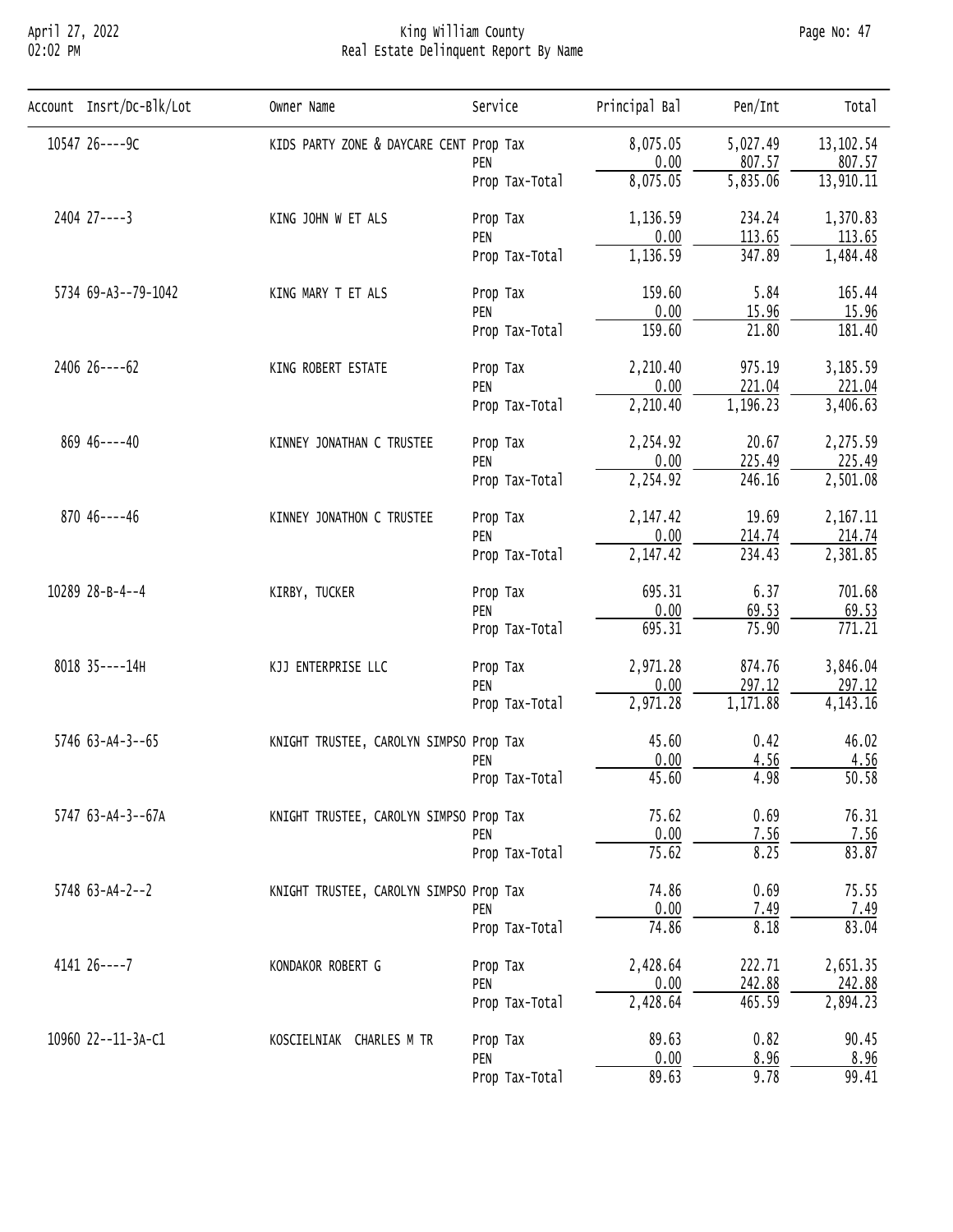## April 27, 2022 King William County Page No: 48 02:02 PM Real Estate Delinquent Report By Name

| Account Insrt/Dc-Blk/Lot | Owner Name                                                                                                                                                                                                      | Service        | Principal Bal      | Pen/Int                                                                                                                                                                                                                                                                                                                                                                                                                                                                                                                                                                                                                                                                                            | Total     |
|--------------------------|-----------------------------------------------------------------------------------------------------------------------------------------------------------------------------------------------------------------|----------------|--------------------|----------------------------------------------------------------------------------------------------------------------------------------------------------------------------------------------------------------------------------------------------------------------------------------------------------------------------------------------------------------------------------------------------------------------------------------------------------------------------------------------------------------------------------------------------------------------------------------------------------------------------------------------------------------------------------------------------|-----------|
| 2481 18----14            | KRUG WALTER W JR                                                                                                                                                                                                | Prop Tax       | 51.60              | 1.92                                                                                                                                                                                                                                                                                                                                                                                                                                                                                                                                                                                                                                                                                               | 53.52     |
|                          |                                                                                                                                                                                                                 | PEN            |                    |                                                                                                                                                                                                                                                                                                                                                                                                                                                                                                                                                                                                                                                                                                    | 5.16      |
|                          |                                                                                                                                                                                                                 | Prop Tax-Total | $\overline{51.60}$ | 7.08                                                                                                                                                                                                                                                                                                                                                                                                                                                                                                                                                                                                                                                                                               | 58.68     |
| 1099 18----15            | KRUG YVONNE R                                                                                                                                                                                                   | Prop Tax       | 129.88             | 5.69                                                                                                                                                                                                                                                                                                                                                                                                                                                                                                                                                                                                                                                                                               | 135.57    |
|                          |                                                                                                                                                                                                                 | PEN            |                    |                                                                                                                                                                                                                                                                                                                                                                                                                                                                                                                                                                                                                                                                                                    | 11.83     |
|                          |                                                                                                                                                                                                                 | Prop Tax-Total |                    | 0.00<br>5.16<br>0.00<br>11.83<br>17.52<br>129.88<br>678.06<br>20.49<br>0.00<br>67.81<br>678.06<br>88.30<br>28.72<br>3,132.55<br>313.26<br>0.00<br>3,132.55<br>341.98<br>770.12<br>49.40<br>0.00<br>77.00<br>126.40<br>770.12<br>901.29<br>8.42<br>0.00<br>9.03<br>17.45<br>901.29<br>341.46<br>2,200.15<br>0.00<br>222.85<br>2,200.15<br>564.31<br>4,669.60<br>3,169.86<br>466.96<br>0.00<br>4,669.60<br>3,636.82<br>0.62<br>2.59<br>0.00<br>28.25<br>0.62<br>30.84<br>0.52<br>2.19<br>$\frac{0.00}{0.52}$<br>23.91<br>26.10<br>322.50<br>2.96<br>32.25<br>0.00<br>322.50<br>35.21<br>1,723.22<br>107.97<br>0.00<br>111.80<br>1,723.22<br>219.77<br>0.00<br>2.17<br>0.00<br>23.62<br>0.00<br>25.79 | 147.40    |
| 2439 18----82G           | KRUGER CAROLYN W<br>Prop Tax<br>PEN<br>Prop Tax-Total<br>LANGSTON TREVOR A. ET AL<br>Prop Tax<br>PEN<br>Prop Tax-Total<br>LATNEY DELORIS C<br>Prop Tax<br>PEN<br>Prop Tax-Total<br>LATNEY DELORIS S<br>Prop Tax | 698.55         |                    |                                                                                                                                                                                                                                                                                                                                                                                                                                                                                                                                                                                                                                                                                                    |           |
|                          |                                                                                                                                                                                                                 |                |                    |                                                                                                                                                                                                                                                                                                                                                                                                                                                                                                                                                                                                                                                                                                    | 67.81     |
|                          |                                                                                                                                                                                                                 |                |                    |                                                                                                                                                                                                                                                                                                                                                                                                                                                                                                                                                                                                                                                                                                    | 766.36    |
| 7649 22--1--A            |                                                                                                                                                                                                                 |                |                    |                                                                                                                                                                                                                                                                                                                                                                                                                                                                                                                                                                                                                                                                                                    | 3, 161.27 |
|                          |                                                                                                                                                                                                                 |                |                    | 313.26                                                                                                                                                                                                                                                                                                                                                                                                                                                                                                                                                                                                                                                                                             |           |
|                          |                                                                                                                                                                                                                 |                |                    | 3,474.53                                                                                                                                                                                                                                                                                                                                                                                                                                                                                                                                                                                                                                                                                           |           |
| 2464 26----26A           |                                                                                                                                                                                                                 |                | 819.52             |                                                                                                                                                                                                                                                                                                                                                                                                                                                                                                                                                                                                                                                                                                    |           |
|                          |                                                                                                                                                                                                                 |                |                    |                                                                                                                                                                                                                                                                                                                                                                                                                                                                                                                                                                                                                                                                                                    | 77.00     |
|                          |                                                                                                                                                                                                                 |                |                    |                                                                                                                                                                                                                                                                                                                                                                                                                                                                                                                                                                                                                                                                                                    | 896.52    |
| 2465 26----19B           | PEN                                                                                                                                                                                                             | 909.71         |                    |                                                                                                                                                                                                                                                                                                                                                                                                                                                                                                                                                                                                                                                                                                    |           |
|                          |                                                                                                                                                                                                                 |                |                    |                                                                                                                                                                                                                                                                                                                                                                                                                                                                                                                                                                                                                                                                                                    | 9.03      |
|                          |                                                                                                                                                                                                                 | Prop Tax-Total |                    |                                                                                                                                                                                                                                                                                                                                                                                                                                                                                                                                                                                                                                                                                                    | 918.74    |
| 2466 26----18A           | LATNEY SUSIE C                                                                                                                                                                                                  | Prop Tax       |                    |                                                                                                                                                                                                                                                                                                                                                                                                                                                                                                                                                                                                                                                                                                    | 2,541.61  |
|                          |                                                                                                                                                                                                                 | PEN            |                    |                                                                                                                                                                                                                                                                                                                                                                                                                                                                                                                                                                                                                                                                                                    | 222.85    |
|                          |                                                                                                                                                                                                                 | Prop Tax-Total |                    |                                                                                                                                                                                                                                                                                                                                                                                                                                                                                                                                                                                                                                                                                                    | 2,764.46  |
| 2468 27----33            | LATNEY WILLIAM<br>Prop Tax                                                                                                                                                                                      | 7,839.46       |                    |                                                                                                                                                                                                                                                                                                                                                                                                                                                                                                                                                                                                                                                                                                    |           |
|                          |                                                                                                                                                                                                                 | PEN            |                    |                                                                                                                                                                                                                                                                                                                                                                                                                                                                                                                                                                                                                                                                                                    | 466.96    |
|                          |                                                                                                                                                                                                                 | Prop Tax-Total |                    |                                                                                                                                                                                                                                                                                                                                                                                                                                                                                                                                                                                                                                                                                                    | 8,306.42  |
| 2473 18----33            | LAWRENCE WILBERT JR                                                                                                                                                                                             | Prop Tax       |                    |                                                                                                                                                                                                                                                                                                                                                                                                                                                                                                                                                                                                                                                                                                    | 3.21      |
|                          |                                                                                                                                                                                                                 | PEN            |                    |                                                                                                                                                                                                                                                                                                                                                                                                                                                                                                                                                                                                                                                                                                    | 28.25     |
|                          |                                                                                                                                                                                                                 | Prop Tax-Total |                    |                                                                                                                                                                                                                                                                                                                                                                                                                                                                                                                                                                                                                                                                                                    | 31.46     |
| 2475 18----35            | LAWRENCE WILBERT JR                                                                                                                                                                                             | Prop Tax       |                    |                                                                                                                                                                                                                                                                                                                                                                                                                                                                                                                                                                                                                                                                                                    | 2.71      |
|                          |                                                                                                                                                                                                                 | PEN            |                    |                                                                                                                                                                                                                                                                                                                                                                                                                                                                                                                                                                                                                                                                                                    | 23.91     |
|                          |                                                                                                                                                                                                                 | Prop Tax-Total |                    |                                                                                                                                                                                                                                                                                                                                                                                                                                                                                                                                                                                                                                                                                                    | 26.62     |
| $2476$ 38 ----4          | LAWSON CRAIG S                                                                                                                                                                                                  | Prop Tax       |                    |                                                                                                                                                                                                                                                                                                                                                                                                                                                                                                                                                                                                                                                                                                    | 325.46    |
|                          |                                                                                                                                                                                                                 | PEN            |                    |                                                                                                                                                                                                                                                                                                                                                                                                                                                                                                                                                                                                                                                                                                    | 32.25     |
|                          |                                                                                                                                                                                                                 | Prop Tax-Total |                    |                                                                                                                                                                                                                                                                                                                                                                                                                                                                                                                                                                                                                                                                                                    | 357.71    |
| 2483 22-A-2--15B         | LECARPENTIER RONALD C                                                                                                                                                                                           | Prop Tax       |                    |                                                                                                                                                                                                                                                                                                                                                                                                                                                                                                                                                                                                                                                                                                    | 1,831.19  |
|                          |                                                                                                                                                                                                                 | PEN            |                    |                                                                                                                                                                                                                                                                                                                                                                                                                                                                                                                                                                                                                                                                                                    | 111.80    |
|                          |                                                                                                                                                                                                                 | Prop Tax-Total |                    |                                                                                                                                                                                                                                                                                                                                                                                                                                                                                                                                                                                                                                                                                                    | 1,942.99  |
| 4925 69-A3--78-1027      | LEE JOHN H ESTATE OF                                                                                                                                                                                            | Prop Tax       |                    |                                                                                                                                                                                                                                                                                                                                                                                                                                                                                                                                                                                                                                                                                                    | 2.17      |
|                          |                                                                                                                                                                                                                 | PEN            |                    |                                                                                                                                                                                                                                                                                                                                                                                                                                                                                                                                                                                                                                                                                                    | 23.62     |
|                          |                                                                                                                                                                                                                 | Prop Tax-Total |                    |                                                                                                                                                                                                                                                                                                                                                                                                                                                                                                                                                                                                                                                                                                    | 25.79     |
|                          |                                                                                                                                                                                                                 |                |                    |                                                                                                                                                                                                                                                                                                                                                                                                                                                                                                                                                                                                                                                                                                    |           |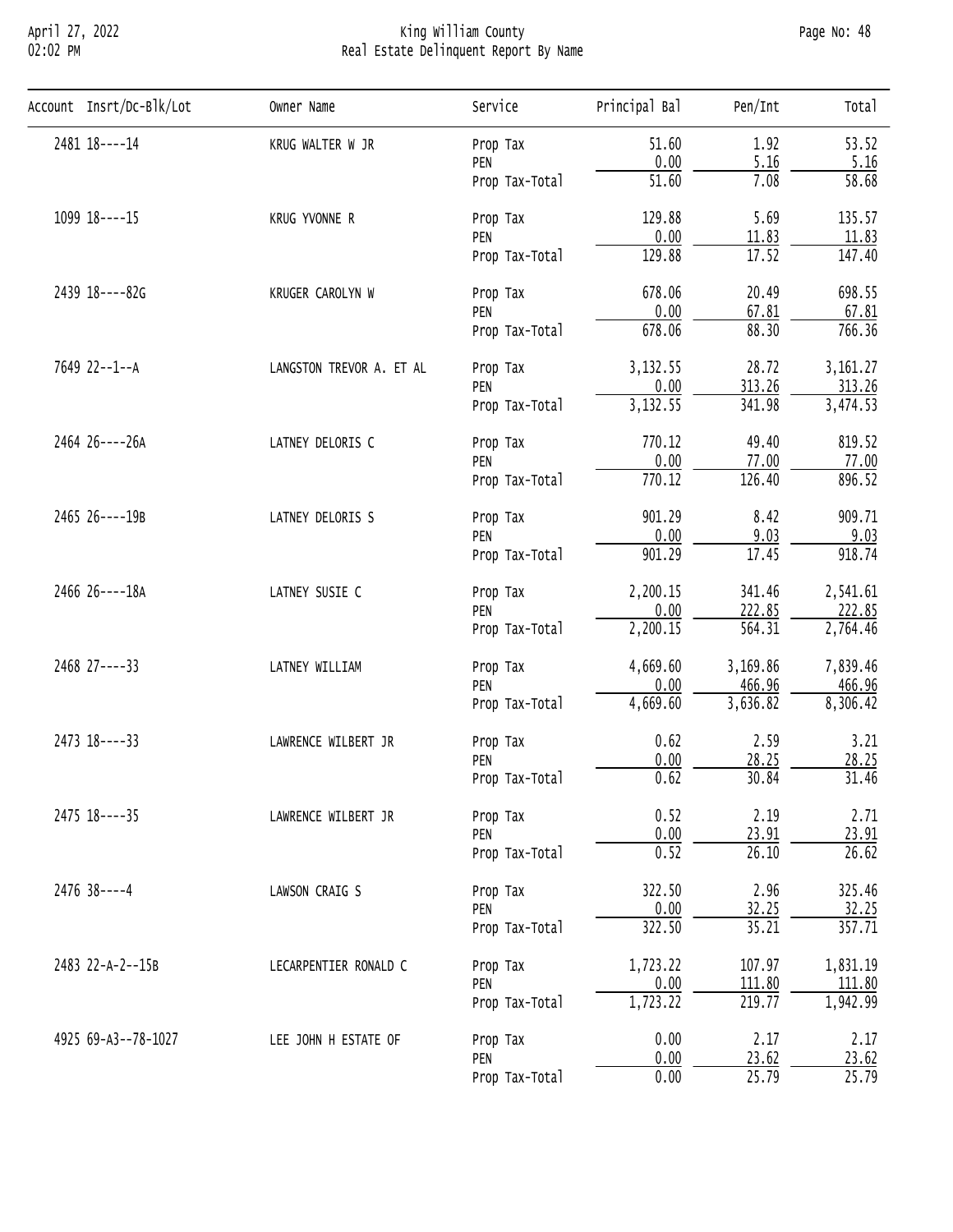## April 27, 2022 King William County Page No: 49 02:02 PM Real Estate Delinquent Report By Name

| Account Insrt/Dc-Blk/Lot | Owner Name                                                                                                                                      | Service                                                                                                                                                                                                                                                                                                                                                                                                                                                                                                                                                                                                                                                                                                                                                                                                                                                                                                                                                                                                                                                                            | Principal Bal | Pen/Int                  | Total              |
|--------------------------|-------------------------------------------------------------------------------------------------------------------------------------------------|------------------------------------------------------------------------------------------------------------------------------------------------------------------------------------------------------------------------------------------------------------------------------------------------------------------------------------------------------------------------------------------------------------------------------------------------------------------------------------------------------------------------------------------------------------------------------------------------------------------------------------------------------------------------------------------------------------------------------------------------------------------------------------------------------------------------------------------------------------------------------------------------------------------------------------------------------------------------------------------------------------------------------------------------------------------------------------|---------------|--------------------------|--------------------|
| 739 27-B-1-C-1           | LEHMAN JAMES C JR                                                                                                                               |                                                                                                                                                                                                                                                                                                                                                                                                                                                                                                                                                                                                                                                                                                                                                                                                                                                                                                                                                                                                                                                                                    | 0.00          | 4.64                     | 4.64               |
|                          |                                                                                                                                                 | PEN                                                                                                                                                                                                                                                                                                                                                                                                                                                                                                                                                                                                                                                                                                                                                                                                                                                                                                                                                                                                                                                                                |               |                          | 50.65              |
|                          |                                                                                                                                                 | Prop Tax-Total                                                                                                                                                                                                                                                                                                                                                                                                                                                                                                                                                                                                                                                                                                                                                                                                                                                                                                                                                                                                                                                                     | 0.00          | $\overline{55.29}$       | $\overline{55.29}$ |
| 9585 26----68C           | LEHMAN JAMES C JR                                                                                                                               | Prop Tax                                                                                                                                                                                                                                                                                                                                                                                                                                                                                                                                                                                                                                                                                                                                                                                                                                                                                                                                                                                                                                                                           | 0.00          | 9.06                     | 9.06               |
|                          |                                                                                                                                                 | PEN                                                                                                                                                                                                                                                                                                                                                                                                                                                                                                                                                                                                                                                                                                                                                                                                                                                                                                                                                                                                                                                                                |               |                          | 98.86              |
|                          |                                                                                                                                                 | Prop Tax<br>0.00<br>50.65<br>0.00<br>98.86<br>0.00<br>107.92<br>Prop Tax-Total<br>4.49<br>0.00<br>Prop Tax<br>0.00<br>49.02<br>PEN<br>0.00<br>$\overline{53.51}$<br>Prop Tax-Total<br>368.51<br>3.38<br>Prop Tax<br>0.00<br>36.85<br>PEN<br>368.51<br>40.23<br>Prop Tax-Total<br>5.36<br>584.80<br>Prop Tax<br>0.00<br>58.48<br>PEN<br>584.80<br>63.84<br>Prop Tax-Total<br>3,925.04<br>359.88<br>Prop Tax<br>0.00<br>392.52<br>PEN<br>3,925.04<br>752.40<br>Prop Tax-Total<br>2,968.72<br>272.06<br>Prop Tax<br>0.00<br>296.88<br>PEN<br>568.94<br>2,968.72<br>Prop Tax-Total<br>6.14<br>364.35<br>Prop Tax<br>0.00<br>36.44<br>PEN<br>42.58<br>364.35<br>Prop Tax-Total<br>934.50<br>163.35<br>Prop Tax<br>0.00<br>93.45<br>PEN<br>934.50<br>256.80<br>Prop Tax-Total<br>112.94<br>3.43<br>Prop Tax<br>0.00<br>37.37<br>PEN<br>40.80<br>112.94<br>Prop Tax-Total<br>2.38<br>25.80<br>Prop Tax<br>0.00<br>2.60<br>PEN<br>25.80<br>4.98<br>Prop Tax-Total<br>1.79<br>194.79<br>Prop Tax<br>0.00<br>19.48<br>PEN<br>194.79<br>21.27<br>Prop Tax-Total<br>0.94<br>102.34<br>Prop Tax | 107.92        |                          |                    |
| 8246 34----7I            | LEMCKE MICHAEL                                                                                                                                  | 0.00<br>PEN                                                                                                                                                                                                                                                                                                                                                                                                                                                                                                                                                                                                                                                                                                                                                                                                                                                                                                                                                                                                                                                                        | 4.49          |                          |                    |
|                          |                                                                                                                                                 |                                                                                                                                                                                                                                                                                                                                                                                                                                                                                                                                                                                                                                                                                                                                                                                                                                                                                                                                                                                                                                                                                    |               | 10.23<br>11.17<br>102.34 | 49.02              |
|                          |                                                                                                                                                 |                                                                                                                                                                                                                                                                                                                                                                                                                                                                                                                                                                                                                                                                                                                                                                                                                                                                                                                                                                                                                                                                                    |               | $\overline{53.51}$       |                    |
| 2427 62-A-2--6           | LENZ DANIEL A TR<br>LENZ DANIEL A TRUSTEE<br>LEVANSELLER GAIL ROGERS TR<br>LEVERE GREGORY B<br>LEVY JOSHUA<br>LEWIS JOHN W JR<br>LEWIS ROBERT V | 371.89                                                                                                                                                                                                                                                                                                                                                                                                                                                                                                                                                                                                                                                                                                                                                                                                                                                                                                                                                                                                                                                                             |               |                          |                    |
|                          |                                                                                                                                                 |                                                                                                                                                                                                                                                                                                                                                                                                                                                                                                                                                                                                                                                                                                                                                                                                                                                                                                                                                                                                                                                                                    |               |                          | 36.85              |
|                          |                                                                                                                                                 |                                                                                                                                                                                                                                                                                                                                                                                                                                                                                                                                                                                                                                                                                                                                                                                                                                                                                                                                                                                                                                                                                    |               | 408.74                   |                    |
| $4241 62 - A - 2 - 5$    |                                                                                                                                                 |                                                                                                                                                                                                                                                                                                                                                                                                                                                                                                                                                                                                                                                                                                                                                                                                                                                                                                                                                                                                                                                                                    |               |                          | 590.16             |
|                          |                                                                                                                                                 |                                                                                                                                                                                                                                                                                                                                                                                                                                                                                                                                                                                                                                                                                                                                                                                                                                                                                                                                                                                                                                                                                    |               |                          | 58.48              |
|                          |                                                                                                                                                 |                                                                                                                                                                                                                                                                                                                                                                                                                                                                                                                                                                                                                                                                                                                                                                                                                                                                                                                                                                                                                                                                                    |               | 648.64                   |                    |
| 7727 34----8B            |                                                                                                                                                 |                                                                                                                                                                                                                                                                                                                                                                                                                                                                                                                                                                                                                                                                                                                                                                                                                                                                                                                                                                                                                                                                                    |               | 4,284.92                 |                    |
|                          |                                                                                                                                                 |                                                                                                                                                                                                                                                                                                                                                                                                                                                                                                                                                                                                                                                                                                                                                                                                                                                                                                                                                                                                                                                                                    |               |                          | 392.52             |
|                          |                                                                                                                                                 |                                                                                                                                                                                                                                                                                                                                                                                                                                                                                                                                                                                                                                                                                                                                                                                                                                                                                                                                                                                                                                                                                    |               |                          | 4,677.44           |
| 295 21-E---1             |                                                                                                                                                 |                                                                                                                                                                                                                                                                                                                                                                                                                                                                                                                                                                                                                                                                                                                                                                                                                                                                                                                                                                                                                                                                                    |               |                          | 3,240.78           |
|                          |                                                                                                                                                 | 296.88                                                                                                                                                                                                                                                                                                                                                                                                                                                                                                                                                                                                                                                                                                                                                                                                                                                                                                                                                                                                                                                                             |               |                          |                    |
|                          |                                                                                                                                                 |                                                                                                                                                                                                                                                                                                                                                                                                                                                                                                                                                                                                                                                                                                                                                                                                                                                                                                                                                                                                                                                                                    |               |                          | 3,537.66           |
| $31996---60$             |                                                                                                                                                 |                                                                                                                                                                                                                                                                                                                                                                                                                                                                                                                                                                                                                                                                                                                                                                                                                                                                                                                                                                                                                                                                                    |               |                          | 370.49             |
|                          |                                                                                                                                                 |                                                                                                                                                                                                                                                                                                                                                                                                                                                                                                                                                                                                                                                                                                                                                                                                                                                                                                                                                                                                                                                                                    |               |                          | 36.44              |
|                          |                                                                                                                                                 |                                                                                                                                                                                                                                                                                                                                                                                                                                                                                                                                                                                                                                                                                                                                                                                                                                                                                                                                                                                                                                                                                    |               |                          | 406.93             |
| 5404 69-A1--48-649       |                                                                                                                                                 |                                                                                                                                                                                                                                                                                                                                                                                                                                                                                                                                                                                                                                                                                                                                                                                                                                                                                                                                                                                                                                                                                    |               |                          | 1,097.85           |
|                          |                                                                                                                                                 |                                                                                                                                                                                                                                                                                                                                                                                                                                                                                                                                                                                                                                                                                                                                                                                                                                                                                                                                                                                                                                                                                    |               |                          | 93.45              |
|                          |                                                                                                                                                 |                                                                                                                                                                                                                                                                                                                                                                                                                                                                                                                                                                                                                                                                                                                                                                                                                                                                                                                                                                                                                                                                                    |               |                          | 1,191.30           |
| 2512 17----12A           |                                                                                                                                                 |                                                                                                                                                                                                                                                                                                                                                                                                                                                                                                                                                                                                                                                                                                                                                                                                                                                                                                                                                                                                                                                                                    |               |                          | 116.37             |
|                          |                                                                                                                                                 |                                                                                                                                                                                                                                                                                                                                                                                                                                                                                                                                                                                                                                                                                                                                                                                                                                                                                                                                                                                                                                                                                    |               |                          | 37.37              |
|                          |                                                                                                                                                 |                                                                                                                                                                                                                                                                                                                                                                                                                                                                                                                                                                                                                                                                                                                                                                                                                                                                                                                                                                                                                                                                                    |               |                          | 153.74             |
| 2519 18----55            | LEWIS SARAH JANE                                                                                                                                | 28.18                                                                                                                                                                                                                                                                                                                                                                                                                                                                                                                                                                                                                                                                                                                                                                                                                                                                                                                                                                                                                                                                              |               |                          |                    |
|                          |                                                                                                                                                 |                                                                                                                                                                                                                                                                                                                                                                                                                                                                                                                                                                                                                                                                                                                                                                                                                                                                                                                                                                                                                                                                                    |               |                          | 2.60               |
|                          |                                                                                                                                                 |                                                                                                                                                                                                                                                                                                                                                                                                                                                                                                                                                                                                                                                                                                                                                                                                                                                                                                                                                                                                                                                                                    |               |                          | 30.78              |
| 2508 12----10            | LEWIS TRUSTEE, JANE TOWNSEND                                                                                                                    |                                                                                                                                                                                                                                                                                                                                                                                                                                                                                                                                                                                                                                                                                                                                                                                                                                                                                                                                                                                                                                                                                    |               |                          | 196.58             |
|                          |                                                                                                                                                 |                                                                                                                                                                                                                                                                                                                                                                                                                                                                                                                                                                                                                                                                                                                                                                                                                                                                                                                                                                                                                                                                                    |               |                          | 19.48              |
|                          |                                                                                                                                                 |                                                                                                                                                                                                                                                                                                                                                                                                                                                                                                                                                                                                                                                                                                                                                                                                                                                                                                                                                                                                                                                                                    |               |                          | 216.06             |
| $9329$ 13--8--4          | LEWIS TRUSTEE, JANE TOWNSEND                                                                                                                    |                                                                                                                                                                                                                                                                                                                                                                                                                                                                                                                                                                                                                                                                                                                                                                                                                                                                                                                                                                                                                                                                                    |               |                          | 103.28             |
|                          |                                                                                                                                                 |                                                                                                                                                                                                                                                                                                                                                                                                                                                                                                                                                                                                                                                                                                                                                                                                                                                                                                                                                                                                                                                                                    |               |                          | 10.23              |
|                          |                                                                                                                                                 | Prop Tax-Total                                                                                                                                                                                                                                                                                                                                                                                                                                                                                                                                                                                                                                                                                                                                                                                                                                                                                                                                                                                                                                                                     |               |                          | 113.51             |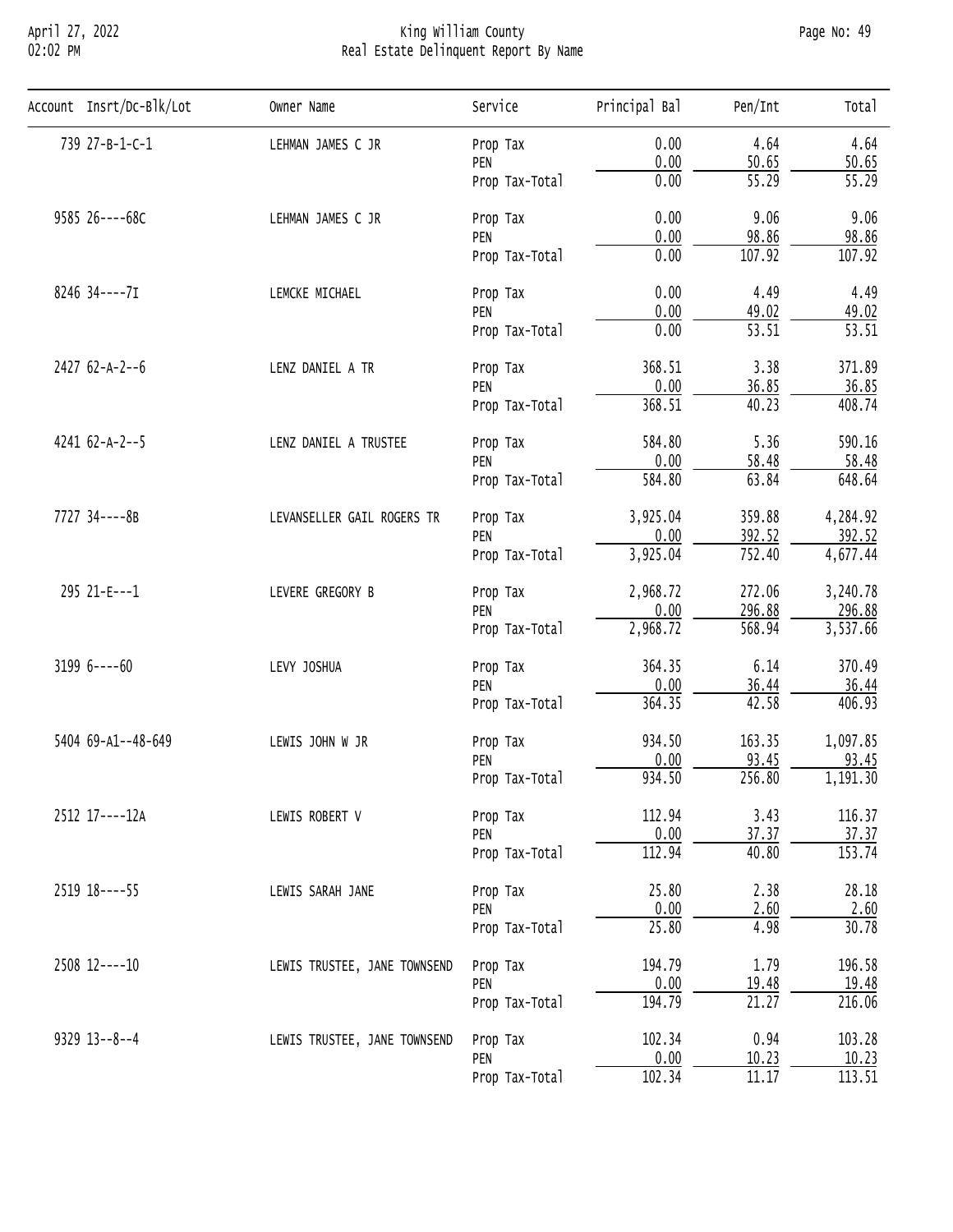## April 27, 2022 King William County Page No: 50 02:02 PM Real Estate Delinquent Report By Name

| Account Insrt/Dc-Blk/Lot | Owner Name                | Service                                                                                                                                                                                                                                                                                                                                                                                                                    | Principal Bal   | Pen/Int                                                                                                                                                                                                                                                                                                                                                                                                                                                                                                                                                                                                                                                                                                                                    | Total              |
|--------------------------|---------------------------|----------------------------------------------------------------------------------------------------------------------------------------------------------------------------------------------------------------------------------------------------------------------------------------------------------------------------------------------------------------------------------------------------------------------------|-----------------|--------------------------------------------------------------------------------------------------------------------------------------------------------------------------------------------------------------------------------------------------------------------------------------------------------------------------------------------------------------------------------------------------------------------------------------------------------------------------------------------------------------------------------------------------------------------------------------------------------------------------------------------------------------------------------------------------------------------------------------------|--------------------|
| $2506$ $15---8$          | LEWIS, PATRICIA T         | Prop Tax                                                                                                                                                                                                                                                                                                                                                                                                                   | 0.00            | 5.00                                                                                                                                                                                                                                                                                                                                                                                                                                                                                                                                                                                                                                                                                                                                       | 5.00               |
|                          |                           | PEN                                                                                                                                                                                                                                                                                                                                                                                                                        | 0.00            | 54.52                                                                                                                                                                                                                                                                                                                                                                                                                                                                                                                                                                                                                                                                                                                                      | 54.52              |
|                          |                           | Prop Tax-Total                                                                                                                                                                                                                                                                                                                                                                                                             |                 |                                                                                                                                                                                                                                                                                                                                                                                                                                                                                                                                                                                                                                                                                                                                            | $\overline{59.52}$ |
| 2541 7----10A            | LIPSCOMB ELIZABETH S LIFE | Prop Tax                                                                                                                                                                                                                                                                                                                                                                                                                   | 328.16          | 23.84                                                                                                                                                                                                                                                                                                                                                                                                                                                                                                                                                                                                                                                                                                                                      | 352.00             |
|                          |                           |                                                                                                                                                                                                                                                                                                                                                                                                                            |                 |                                                                                                                                                                                                                                                                                                                                                                                                                                                                                                                                                                                                                                                                                                                                            | 34.76              |
|                          |                           |                                                                                                                                                                                                                                                                                                                                                                                                                            |                 | $\overline{59.52}$<br>0.00<br>0.00<br>34.76<br>$\overline{58.60}$<br>328.16<br>2,377.18<br>133.32<br>0.00<br>62.82<br>2,377.18<br>196.14<br>12,507.93<br>8,609.50<br>1,250.79<br>0.00<br>12,507.93<br>9,860.29<br>7,113.30<br>1,523.29<br>0.00<br>446.34<br>7,113.30<br>1,969.63<br>245.56<br>2.25<br>0.00<br>24.56<br>26.81<br>245.56<br>4.28<br>2.14<br>0.00<br>23.29<br>25.43<br>4.28<br>421.62<br>16.16<br>0.00<br>42.29<br>$\overline{58.45}$<br>421.62<br>167.01<br>1.53<br>0.00<br>16.70<br>167.01<br>18.23<br>716.81<br>6.57<br>0.00<br>71.68<br>716.81<br>78.25<br>4.61<br>503.00<br>50.30<br>0.00<br>$\overline{503.00}$<br>54.91<br>9.53<br>1,039.74<br>103.97<br>0.00<br>1,039.74<br>113.50<br>7.90<br>861.72<br>0.00<br>86.17 | 386.76             |
| $9884$ 49--2--3          | LIPSCOMB HUNTER R         | PEN<br>Prop Tax-Total<br>Prop Tax<br>PEN<br>Prop Tax-Total<br>Prop Tax<br>PEN<br>Prop Tax-Total<br>Prop Tax<br>PEN<br>Prop Tax-Total<br>Prop Tax<br>PEN<br>Prop Tax-Total<br>Prop Tax<br>PEN<br>Prop Tax-Total<br>Prop Tax<br>PEN<br>Prop Tax-Total<br>Prop Tax<br>PEN<br>Prop Tax-Total<br>Prop Tax<br>PEN<br>Prop Tax-Total<br>Prop Tax<br>PEN<br>Prop Tax-Total<br>Prop Tax<br>PEN<br>Prop Tax-Total<br>Prop Tax<br>PEN | 2,510.50        |                                                                                                                                                                                                                                                                                                                                                                                                                                                                                                                                                                                                                                                                                                                                            |                    |
|                          |                           |                                                                                                                                                                                                                                                                                                                                                                                                                            |                 |                                                                                                                                                                                                                                                                                                                                                                                                                                                                                                                                                                                                                                                                                                                                            | 62.82              |
|                          |                           |                                                                                                                                                                                                                                                                                                                                                                                                                            |                 |                                                                                                                                                                                                                                                                                                                                                                                                                                                                                                                                                                                                                                                                                                                                            | 2,573.32           |
| 2543 52----42A           | LIPSCOMB JENNIFER LYNN    |                                                                                                                                                                                                                                                                                                                                                                                                                            |                 |                                                                                                                                                                                                                                                                                                                                                                                                                                                                                                                                                                                                                                                                                                                                            | 21, 117.43         |
|                          |                           |                                                                                                                                                                                                                                                                                                                                                                                                                            | 861.72<br>94.07 | 1,250.79                                                                                                                                                                                                                                                                                                                                                                                                                                                                                                                                                                                                                                                                                                                                   |                    |
|                          |                           |                                                                                                                                                                                                                                                                                                                                                                                                                            |                 |                                                                                                                                                                                                                                                                                                                                                                                                                                                                                                                                                                                                                                                                                                                                            | 22,368.22          |
| $9882$ 49--2--1          | LIPSCOMB SEAN PAUL        |                                                                                                                                                                                                                                                                                                                                                                                                                            |                 |                                                                                                                                                                                                                                                                                                                                                                                                                                                                                                                                                                                                                                                                                                                                            | 8,636.59           |
|                          |                           |                                                                                                                                                                                                                                                                                                                                                                                                                            |                 |                                                                                                                                                                                                                                                                                                                                                                                                                                                                                                                                                                                                                                                                                                                                            | 446.34             |
|                          |                           |                                                                                                                                                                                                                                                                                                                                                                                                                            |                 |                                                                                                                                                                                                                                                                                                                                                                                                                                                                                                                                                                                                                                                                                                                                            | 9,082.93           |
| 2600 13----20A           | LITTLE SIDNEY             |                                                                                                                                                                                                                                                                                                                                                                                                                            |                 |                                                                                                                                                                                                                                                                                                                                                                                                                                                                                                                                                                                                                                                                                                                                            | 247.81             |
|                          |                           |                                                                                                                                                                                                                                                                                                                                                                                                                            |                 |                                                                                                                                                                                                                                                                                                                                                                                                                                                                                                                                                                                                                                                                                                                                            | 24.56              |
|                          |                           |                                                                                                                                                                                                                                                                                                                                                                                                                            |                 |                                                                                                                                                                                                                                                                                                                                                                                                                                                                                                                                                                                                                                                                                                                                            | 272.37             |
| 6458 69-A3-1-27-1766     | LLEWELLYN LEMUEL MORGAN   |                                                                                                                                                                                                                                                                                                                                                                                                                            | 6.42            |                                                                                                                                                                                                                                                                                                                                                                                                                                                                                                                                                                                                                                                                                                                                            |                    |
|                          |                           |                                                                                                                                                                                                                                                                                                                                                                                                                            | 23.29           |                                                                                                                                                                                                                                                                                                                                                                                                                                                                                                                                                                                                                                                                                                                                            |                    |
|                          |                           |                                                                                                                                                                                                                                                                                                                                                                                                                            |                 |                                                                                                                                                                                                                                                                                                                                                                                                                                                                                                                                                                                                                                                                                                                                            | $\overline{29.71}$ |
| 3861 62-A-1--3A          | LOCKLEY DELORES VIRGINIA  |                                                                                                                                                                                                                                                                                                                                                                                                                            |                 |                                                                                                                                                                                                                                                                                                                                                                                                                                                                                                                                                                                                                                                                                                                                            | 437.78             |
|                          |                           |                                                                                                                                                                                                                                                                                                                                                                                                                            |                 |                                                                                                                                                                                                                                                                                                                                                                                                                                                                                                                                                                                                                                                                                                                                            | 42.29              |
|                          |                           |                                                                                                                                                                                                                                                                                                                                                                                                                            |                 |                                                                                                                                                                                                                                                                                                                                                                                                                                                                                                                                                                                                                                                                                                                                            | 480.07             |
| 4914 63-A4-6-4-4         | LOCKLEY TAYLOR R          |                                                                                                                                                                                                                                                                                                                                                                                                                            |                 |                                                                                                                                                                                                                                                                                                                                                                                                                                                                                                                                                                                                                                                                                                                                            | 168.54             |
|                          |                           |                                                                                                                                                                                                                                                                                                                                                                                                                            |                 |                                                                                                                                                                                                                                                                                                                                                                                                                                                                                                                                                                                                                                                                                                                                            | 16.70              |
|                          |                           |                                                                                                                                                                                                                                                                                                                                                                                                                            |                 |                                                                                                                                                                                                                                                                                                                                                                                                                                                                                                                                                                                                                                                                                                                                            | 185.24             |
| 1756 21-A-1--7           | LONG DEBBIE S             |                                                                                                                                                                                                                                                                                                                                                                                                                            |                 |                                                                                                                                                                                                                                                                                                                                                                                                                                                                                                                                                                                                                                                                                                                                            | 723.38             |
|                          |                           |                                                                                                                                                                                                                                                                                                                                                                                                                            |                 |                                                                                                                                                                                                                                                                                                                                                                                                                                                                                                                                                                                                                                                                                                                                            | 71.68              |
|                          |                           |                                                                                                                                                                                                                                                                                                                                                                                                                            |                 |                                                                                                                                                                                                                                                                                                                                                                                                                                                                                                                                                                                                                                                                                                                                            | 795.06             |
| 3083 19----39E           | LONG DEBBIE S             |                                                                                                                                                                                                                                                                                                                                                                                                                            |                 |                                                                                                                                                                                                                                                                                                                                                                                                                                                                                                                                                                                                                                                                                                                                            | 507.61             |
|                          |                           |                                                                                                                                                                                                                                                                                                                                                                                                                            |                 |                                                                                                                                                                                                                                                                                                                                                                                                                                                                                                                                                                                                                                                                                                                                            | 50.30              |
|                          |                           |                                                                                                                                                                                                                                                                                                                                                                                                                            |                 |                                                                                                                                                                                                                                                                                                                                                                                                                                                                                                                                                                                                                                                                                                                                            | 557.91             |
| 9598 22 -- 10 -- 1       | LONG DEBBIE SUE           |                                                                                                                                                                                                                                                                                                                                                                                                                            |                 |                                                                                                                                                                                                                                                                                                                                                                                                                                                                                                                                                                                                                                                                                                                                            | 1,049.27           |
|                          |                           |                                                                                                                                                                                                                                                                                                                                                                                                                            |                 |                                                                                                                                                                                                                                                                                                                                                                                                                                                                                                                                                                                                                                                                                                                                            | 103.97             |
|                          |                           |                                                                                                                                                                                                                                                                                                                                                                                                                            |                 |                                                                                                                                                                                                                                                                                                                                                                                                                                                                                                                                                                                                                                                                                                                                            | 1,153.24           |
| 842 35----39             | LONGEST CARY E            |                                                                                                                                                                                                                                                                                                                                                                                                                            |                 |                                                                                                                                                                                                                                                                                                                                                                                                                                                                                                                                                                                                                                                                                                                                            | 869.62             |
|                          |                           |                                                                                                                                                                                                                                                                                                                                                                                                                            |                 |                                                                                                                                                                                                                                                                                                                                                                                                                                                                                                                                                                                                                                                                                                                                            | 86.17              |
|                          |                           | Prop Tax-Total                                                                                                                                                                                                                                                                                                                                                                                                             |                 |                                                                                                                                                                                                                                                                                                                                                                                                                                                                                                                                                                                                                                                                                                                                            | 955.79             |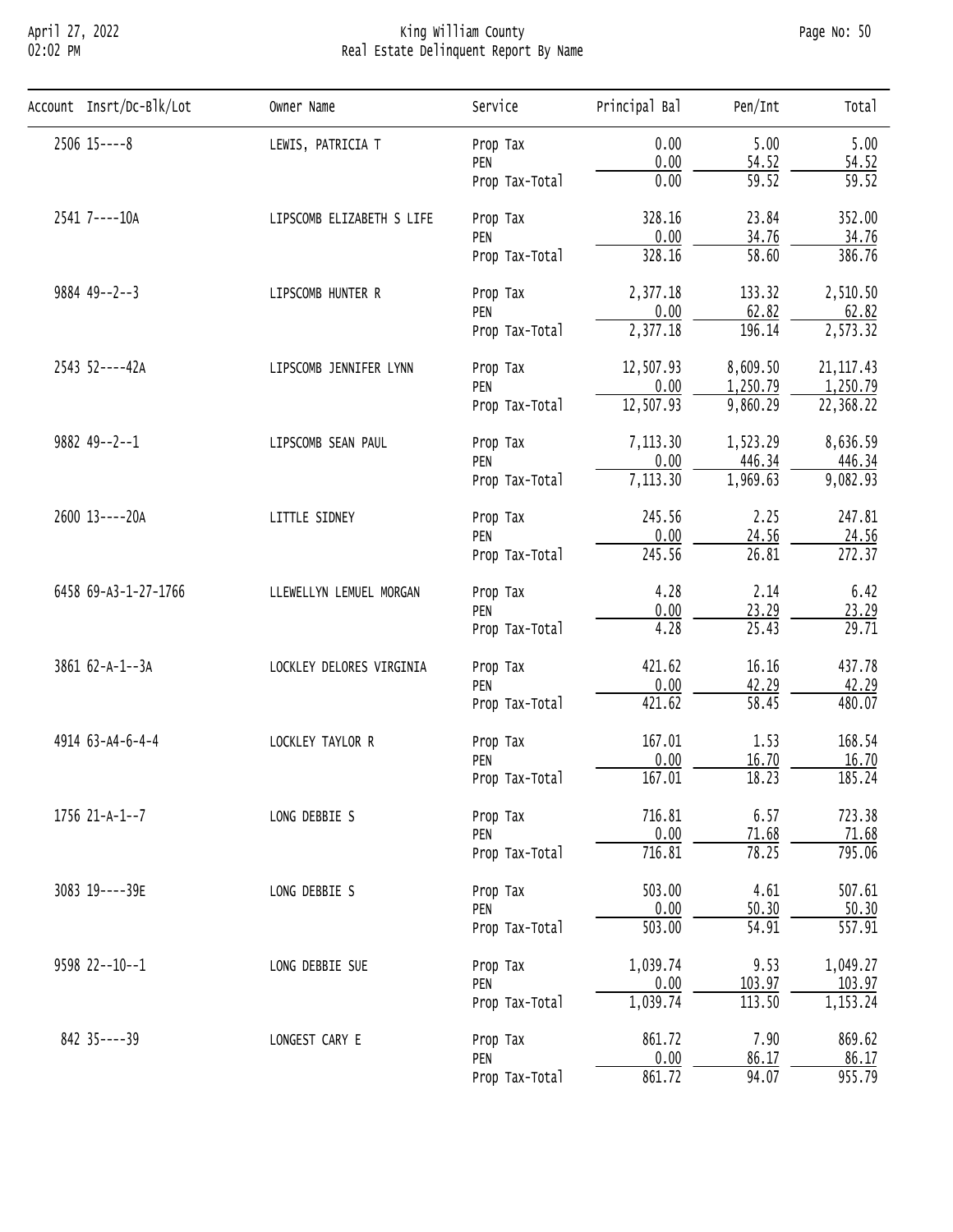## April 27, 2022 King William County Page No: 51 02:02 PM Real Estate Delinquent Report By Name

| Account Insrt/Dc-Blk/Lot | Owner Name                   | Service                                                                                                                                                                                                                                                                                                                                                                                                                                                                     | Principal Bal                                            | Pen/Int                                                                                                                                                                                                                                                                                                                                                                                                                                                                                                                                                                                                                                                          | Total               |
|--------------------------|------------------------------|-----------------------------------------------------------------------------------------------------------------------------------------------------------------------------------------------------------------------------------------------------------------------------------------------------------------------------------------------------------------------------------------------------------------------------------------------------------------------------|----------------------------------------------------------|------------------------------------------------------------------------------------------------------------------------------------------------------------------------------------------------------------------------------------------------------------------------------------------------------------------------------------------------------------------------------------------------------------------------------------------------------------------------------------------------------------------------------------------------------------------------------------------------------------------------------------------------------------------|---------------------|
| 2586 36----44            | LONGEST CARY E               | Prop Tax                                                                                                                                                                                                                                                                                                                                                                                                                                                                    | 436.99                                                   | 28.03                                                                                                                                                                                                                                                                                                                                                                                                                                                                                                                                                                                                                                                            | 465.02              |
|                          |                              | PEN                                                                                                                                                                                                                                                                                                                                                                                                                                                                         | 0.00                                                     | 43.71                                                                                                                                                                                                                                                                                                                                                                                                                                                                                                                                                                                                                                                            | 43.71               |
|                          |                              | Prop Tax-Total                                                                                                                                                                                                                                                                                                                                                                                                                                                              |                                                          |                                                                                                                                                                                                                                                                                                                                                                                                                                                                                                                                                                                                                                                                  | $\overline{508.73}$ |
| 2653 45----23A           | LOPER OLA B                  | Prop Tax                                                                                                                                                                                                                                                                                                                                                                                                                                                                    | 2,518.20                                                 | 71.74<br>436.99<br>1,732.51<br>0.00<br>251.82<br>1,984.33<br>642.42<br>5.89<br>0.00<br>64.24<br>$\overline{70.13}$<br>642.42<br>674.14<br>49.32<br>0.00<br>68.42<br>117.74<br>674.14<br>27.76<br>434.60<br>0.00<br>43.47<br>71.23<br>434.60<br>316.48<br>13.05<br>0.00<br>31.64<br>316.48<br>44.69<br>5.63<br>905.72<br>0.00<br>61.40<br>905.72<br>67.03<br>181.16<br>0.00<br>132.13<br>313.29<br>742.26<br>6.81<br>0.00<br>74.23<br>742.26<br>81.04<br>28.96<br>790.34<br>0.00<br>79.04<br>790.34<br>108.00<br>756.80<br>27.76<br>0.00<br>75.68<br>756.80<br>103.44<br>141.15<br>0.00<br>153.96<br>295.11<br>0.00<br>222.74<br>648.44<br>23.76<br>0.00<br>64.84 | 4,250.71            |
|                          |                              |                                                                                                                                                                                                                                                                                                                                                                                                                                                                             |                                                          |                                                                                                                                                                                                                                                                                                                                                                                                                                                                                                                                                                                                                                                                  | 251.82              |
|                          |                              |                                                                                                                                                                                                                                                                                                                                                                                                                                                                             | 2,518.20<br>5,502.67<br>5,502.67<br>1,539.40<br>1,539.40 | $\overline{4,502.53}$                                                                                                                                                                                                                                                                                                                                                                                                                                                                                                                                                                                                                                            |                     |
| 189 22-A-2--13           | LORRAINE O ALBERTSON TRUSTEE | PEN<br>Prop Tax-Total<br>Prop Tax<br>PEN<br>Prop Tax-Total<br>Prop Tax<br>PEN<br>Prop Tax-Total<br>Prop Tax<br>PEN<br>Prop Tax-Total<br>Prop Tax<br>PEN<br>Prop Tax-Total<br>Prop Tax<br>PEN<br>Prop Tax-Total<br>Prop Tax<br>PEN<br>Prop Tax-Total<br>Prop Tax<br>PEN<br>Prop Tax-Total<br>Prop Tax<br>PEN<br>Prop Tax-Total<br>Prop Tax<br>PEN<br>Prop Tax-Total<br>Prop Tax<br>PEN<br>Prop Tax-Total<br>Prop Tax<br>Prop Tax<br>PEN<br>648.44<br>88.60<br>Prop Tax-Total | 648.31                                                   |                                                                                                                                                                                                                                                                                                                                                                                                                                                                                                                                                                                                                                                                  |                     |
|                          |                              |                                                                                                                                                                                                                                                                                                                                                                                                                                                                             |                                                          |                                                                                                                                                                                                                                                                                                                                                                                                                                                                                                                                                                                                                                                                  | 64.24               |
|                          |                              |                                                                                                                                                                                                                                                                                                                                                                                                                                                                             |                                                          |                                                                                                                                                                                                                                                                                                                                                                                                                                                                                                                                                                                                                                                                  | 712.55              |
| 2654 45----59            | LOUDEN ADA BELL              |                                                                                                                                                                                                                                                                                                                                                                                                                                                                             |                                                          |                                                                                                                                                                                                                                                                                                                                                                                                                                                                                                                                                                                                                                                                  | 723.46              |
|                          |                              |                                                                                                                                                                                                                                                                                                                                                                                                                                                                             |                                                          | 68.42                                                                                                                                                                                                                                                                                                                                                                                                                                                                                                                                                                                                                                                            |                     |
|                          |                              | 791.88                                                                                                                                                                                                                                                                                                                                                                                                                                                                      |                                                          |                                                                                                                                                                                                                                                                                                                                                                                                                                                                                                                                                                                                                                                                  |                     |
| 7155 47----71A           | LOUDEN GEORGE ALBERT JR      |                                                                                                                                                                                                                                                                                                                                                                                                                                                                             |                                                          | 462.36                                                                                                                                                                                                                                                                                                                                                                                                                                                                                                                                                                                                                                                           |                     |
|                          |                              |                                                                                                                                                                                                                                                                                                                                                                                                                                                                             |                                                          |                                                                                                                                                                                                                                                                                                                                                                                                                                                                                                                                                                                                                                                                  | 43.47               |
|                          |                              |                                                                                                                                                                                                                                                                                                                                                                                                                                                                             |                                                          |                                                                                                                                                                                                                                                                                                                                                                                                                                                                                                                                                                                                                                                                  | 505.83              |
| 4222 18----44A           | LOWE WILLIAM G               |                                                                                                                                                                                                                                                                                                                                                                                                                                                                             |                                                          |                                                                                                                                                                                                                                                                                                                                                                                                                                                                                                                                                                                                                                                                  | 329.53              |
|                          |                              |                                                                                                                                                                                                                                                                                                                                                                                                                                                                             |                                                          |                                                                                                                                                                                                                                                                                                                                                                                                                                                                                                                                                                                                                                                                  | 31.64               |
|                          |                              |                                                                                                                                                                                                                                                                                                                                                                                                                                                                             |                                                          |                                                                                                                                                                                                                                                                                                                                                                                                                                                                                                                                                                                                                                                                  | 361.17              |
| $4066$ $18---48$         | LOWE WILLIAM G III           |                                                                                                                                                                                                                                                                                                                                                                                                                                                                             |                                                          |                                                                                                                                                                                                                                                                                                                                                                                                                                                                                                                                                                                                                                                                  | 911.35              |
|                          |                              |                                                                                                                                                                                                                                                                                                                                                                                                                                                                             |                                                          |                                                                                                                                                                                                                                                                                                                                                                                                                                                                                                                                                                                                                                                                  | 61.40               |
|                          |                              |                                                                                                                                                                                                                                                                                                                                                                                                                                                                             |                                                          |                                                                                                                                                                                                                                                                                                                                                                                                                                                                                                                                                                                                                                                                  | 972.75              |
| 2671 19-A---22           | LUCK EARLEY S                | 5,683.83                                                                                                                                                                                                                                                                                                                                                                                                                                                                    |                                                          |                                                                                                                                                                                                                                                                                                                                                                                                                                                                                                                                                                                                                                                                  |                     |
|                          |                              |                                                                                                                                                                                                                                                                                                                                                                                                                                                                             |                                                          |                                                                                                                                                                                                                                                                                                                                                                                                                                                                                                                                                                                                                                                                  | 132.13              |
|                          |                              |                                                                                                                                                                                                                                                                                                                                                                                                                                                                             |                                                          |                                                                                                                                                                                                                                                                                                                                                                                                                                                                                                                                                                                                                                                                  | 5,815.96            |
| 1900 11 ---- 85          | LURRY CLARENCE R             |                                                                                                                                                                                                                                                                                                                                                                                                                                                                             |                                                          | 749.07                                                                                                                                                                                                                                                                                                                                                                                                                                                                                                                                                                                                                                                           |                     |
|                          |                              |                                                                                                                                                                                                                                                                                                                                                                                                                                                                             |                                                          |                                                                                                                                                                                                                                                                                                                                                                                                                                                                                                                                                                                                                                                                  | 74.23               |
|                          |                              |                                                                                                                                                                                                                                                                                                                                                                                                                                                                             |                                                          |                                                                                                                                                                                                                                                                                                                                                                                                                                                                                                                                                                                                                                                                  | 823.30              |
| 2680 22----69A           | LURRY CLARENCE R             |                                                                                                                                                                                                                                                                                                                                                                                                                                                                             |                                                          |                                                                                                                                                                                                                                                                                                                                                                                                                                                                                                                                                                                                                                                                  | 819.30              |
|                          |                              |                                                                                                                                                                                                                                                                                                                                                                                                                                                                             |                                                          |                                                                                                                                                                                                                                                                                                                                                                                                                                                                                                                                                                                                                                                                  | 79.04               |
|                          |                              |                                                                                                                                                                                                                                                                                                                                                                                                                                                                             |                                                          |                                                                                                                                                                                                                                                                                                                                                                                                                                                                                                                                                                                                                                                                  | 898.34              |
| 4600 22----69B           | LURRY CLARENCE R             |                                                                                                                                                                                                                                                                                                                                                                                                                                                                             |                                                          |                                                                                                                                                                                                                                                                                                                                                                                                                                                                                                                                                                                                                                                                  | 784.56              |
|                          |                              |                                                                                                                                                                                                                                                                                                                                                                                                                                                                             |                                                          |                                                                                                                                                                                                                                                                                                                                                                                                                                                                                                                                                                                                                                                                  | 75.68               |
|                          |                              |                                                                                                                                                                                                                                                                                                                                                                                                                                                                             |                                                          |                                                                                                                                                                                                                                                                                                                                                                                                                                                                                                                                                                                                                                                                  | 860.24              |
| 2684 15----2E            | LURRY PERCELL                |                                                                                                                                                                                                                                                                                                                                                                                                                                                                             |                                                          |                                                                                                                                                                                                                                                                                                                                                                                                                                                                                                                                                                                                                                                                  | 1,680.55            |
|                          |                              |                                                                                                                                                                                                                                                                                                                                                                                                                                                                             |                                                          |                                                                                                                                                                                                                                                                                                                                                                                                                                                                                                                                                                                                                                                                  | 153.96              |
|                          |                              |                                                                                                                                                                                                                                                                                                                                                                                                                                                                             |                                                          |                                                                                                                                                                                                                                                                                                                                                                                                                                                                                                                                                                                                                                                                  | 1,834.51            |
| $10264$ $43--3--1$       | M PORCH CONSTRUCTION LLC     |                                                                                                                                                                                                                                                                                                                                                                                                                                                                             |                                                          |                                                                                                                                                                                                                                                                                                                                                                                                                                                                                                                                                                                                                                                                  | 222.74              |
| 7103 37----36E           | MAIDEN BARBARA ANN           |                                                                                                                                                                                                                                                                                                                                                                                                                                                                             |                                                          |                                                                                                                                                                                                                                                                                                                                                                                                                                                                                                                                                                                                                                                                  | 672.20              |
|                          |                              |                                                                                                                                                                                                                                                                                                                                                                                                                                                                             |                                                          |                                                                                                                                                                                                                                                                                                                                                                                                                                                                                                                                                                                                                                                                  | 64.84               |
|                          |                              |                                                                                                                                                                                                                                                                                                                                                                                                                                                                             |                                                          |                                                                                                                                                                                                                                                                                                                                                                                                                                                                                                                                                                                                                                                                  | 737.04              |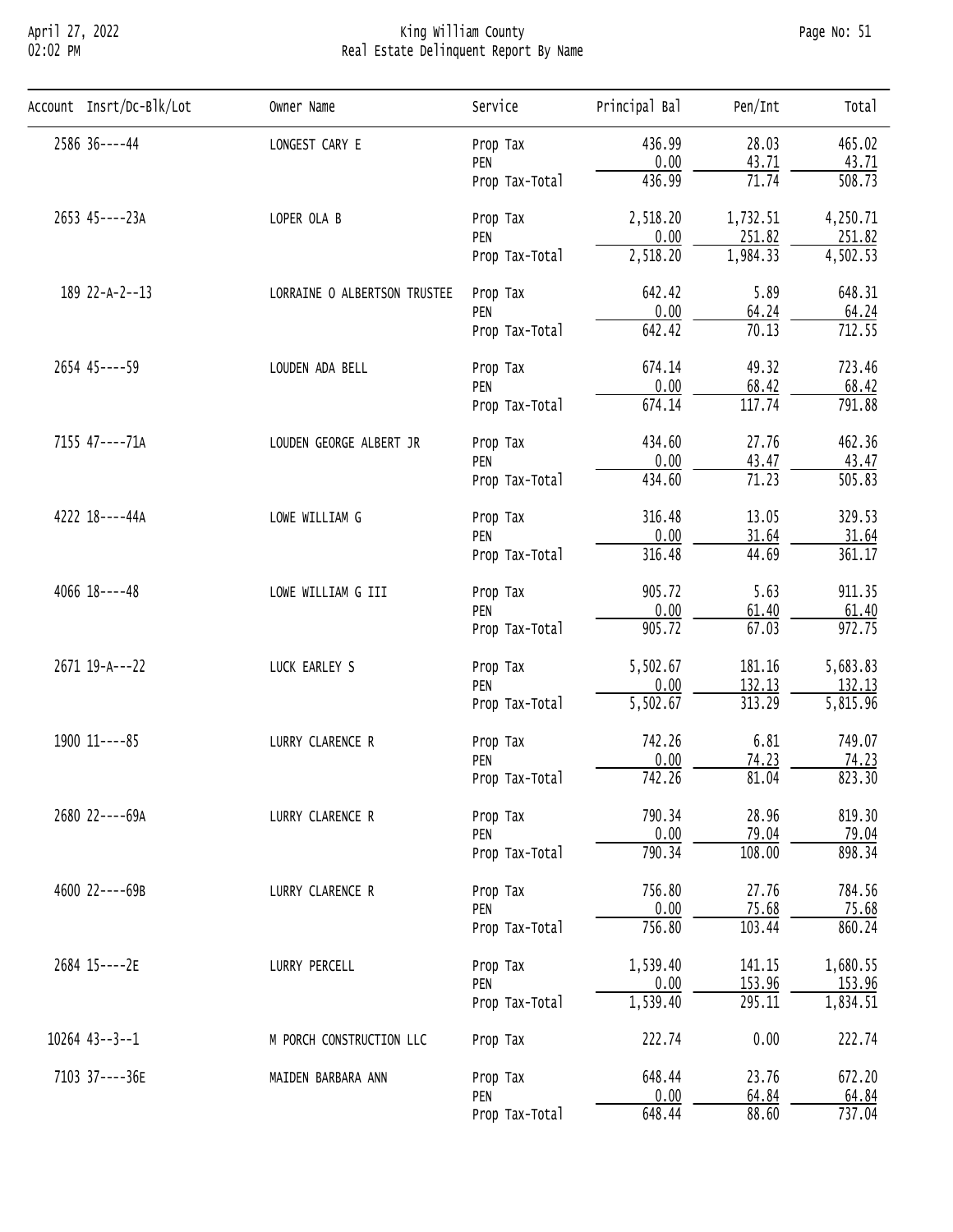## April 27, 2022 King William County Page No: 52 02:02 PM Real Estate Delinquent Report By Name

| Account Insrt/Dc-Blk/Lot | Owner Name                                                                                                                                                                                                                                                                                                                                                                                                                                                                                                                                                                                                                                                                  | Service        | Principal Bal        | Pen/Int                                                                                                                                                                                                                                                                                                                                                                                                                                                                                                                                                                                                                                                                                                                                                      | Tota <sub>1</sub> |
|--------------------------|-----------------------------------------------------------------------------------------------------------------------------------------------------------------------------------------------------------------------------------------------------------------------------------------------------------------------------------------------------------------------------------------------------------------------------------------------------------------------------------------------------------------------------------------------------------------------------------------------------------------------------------------------------------------------------|----------------|----------------------|--------------------------------------------------------------------------------------------------------------------------------------------------------------------------------------------------------------------------------------------------------------------------------------------------------------------------------------------------------------------------------------------------------------------------------------------------------------------------------------------------------------------------------------------------------------------------------------------------------------------------------------------------------------------------------------------------------------------------------------------------------------|-------------------|
| 6577 69-A1-45--614       | MAKARSKI CARMELA                                                                                                                                                                                                                                                                                                                                                                                                                                                                                                                                                                                                                                                            |                | 490.58               | 4.50                                                                                                                                                                                                                                                                                                                                                                                                                                                                                                                                                                                                                                                                                                                                                         | 495.08            |
|                          |                                                                                                                                                                                                                                                                                                                                                                                                                                                                                                                                                                                                                                                                             | PEN            | 0.00                 | 49.06                                                                                                                                                                                                                                                                                                                                                                                                                                                                                                                                                                                                                                                                                                                                                        | 49.06             |
|                          |                                                                                                                                                                                                                                                                                                                                                                                                                                                                                                                                                                                                                                                                             | Prop Tax-Total |                      | $\overline{53.56}$<br>490.58<br>280.44<br>2.57<br>0.00<br>28.04<br>30.61<br>280.44<br>42.40<br>4.24<br>0.00<br>46.23<br>50.47<br>42.40<br>0.00<br>6.32<br>0.00<br>68.97<br>0.00<br>75.29<br>379.62<br>0.34<br>0.00<br>3.72<br>379.62<br>4.06<br>985.44<br>230.80<br>0.00<br>98.58<br>329.38<br>985.44<br>3, 193. 13<br>934.98<br>0.00<br>319.31<br>3, 193. 13<br>1,254.29<br>21,966.47<br>5,897.92<br>0.00<br>2,196.63<br>21,966.47<br>8,094.55<br>26,037.88<br>7,805.72<br>0.00<br>2,603.80<br>26,037.88<br>10,409.52<br>1,700.40<br>440.78<br>0.00<br>170.04<br>610.82<br>1,700.40<br>2,633.78<br>415.73<br>0.00<br>263.38<br>2,633.78<br>679.11<br>6,008.63<br>1,347.43<br>0.00<br>600.87<br>1,948.30<br>6,008.63<br>3,755.55<br>816.70<br>0.00<br>375.56 | 544.14            |
| 5828 63-A7-1--54         | Prop Tax<br>MALECHEK MARY SUSAN<br>Prop Tax<br>PEN<br>Prop Tax-Total<br>MALLOY MARY CATHERINE<br>Prop Tax<br>PEN<br>Prop Tax-Total<br>MANASCO JOHN C<br>Prop Tax<br>PEN<br>Prop Tax-Total<br>MANLEY NATHAN P<br>Prop Tax<br>PEN<br>Prop Tax-Total<br>Mapledale LLC<br>Prop Tax<br>PEN<br>Prop Tax-Total<br>MAPLEDALE LLC<br>Prop Tax<br>PEN<br>Prop Tax-Total<br>MAPLEDALE LLC<br>Prop Tax<br>PEN<br>Prop Tax-Total<br>MAPLEDALE LLC<br>Prop Tax<br>PEN<br>Prop Tax-Total<br>MAPLEDALE LLC<br>Prop Tax<br>PEN<br>Prop Tax-Total<br>MAPLEDALE, LLC<br>Prop Tax<br>PEN<br>Prop Tax-Total<br>MAPLEDALE, LLC<br>Prop Tax<br>PEN<br>Prop Tax-Total<br>MAPLEDALE, LLC<br>Prop Tax | 283.01         |                      |                                                                                                                                                                                                                                                                                                                                                                                                                                                                                                                                                                                                                                                                                                                                                              |                   |
|                          |                                                                                                                                                                                                                                                                                                                                                                                                                                                                                                                                                                                                                                                                             | 28.04          |                      |                                                                                                                                                                                                                                                                                                                                                                                                                                                                                                                                                                                                                                                                                                                                                              |                   |
|                          |                                                                                                                                                                                                                                                                                                                                                                                                                                                                                                                                                                                                                                                                             |                |                      |                                                                                                                                                                                                                                                                                                                                                                                                                                                                                                                                                                                                                                                                                                                                                              | 311.05            |
| 2704 19-A---23           |                                                                                                                                                                                                                                                                                                                                                                                                                                                                                                                                                                                                                                                                             | 46.64          |                      |                                                                                                                                                                                                                                                                                                                                                                                                                                                                                                                                                                                                                                                                                                                                                              |                   |
|                          |                                                                                                                                                                                                                                                                                                                                                                                                                                                                                                                                                                                                                                                                             |                | 3,755.55<br>1,192.26 | 46.23                                                                                                                                                                                                                                                                                                                                                                                                                                                                                                                                                                                                                                                                                                                                                        |                   |
|                          |                                                                                                                                                                                                                                                                                                                                                                                                                                                                                                                                                                                                                                                                             |                |                      |                                                                                                                                                                                                                                                                                                                                                                                                                                                                                                                                                                                                                                                                                                                                                              | 92.87             |
| 4858 63-A3-7--12         | 6.32                                                                                                                                                                                                                                                                                                                                                                                                                                                                                                                                                                                                                                                                        |                |                      |                                                                                                                                                                                                                                                                                                                                                                                                                                                                                                                                                                                                                                                                                                                                                              |                   |
|                          |                                                                                                                                                                                                                                                                                                                                                                                                                                                                                                                                                                                                                                                                             |                |                      |                                                                                                                                                                                                                                                                                                                                                                                                                                                                                                                                                                                                                                                                                                                                                              | 68.97             |
|                          |                                                                                                                                                                                                                                                                                                                                                                                                                                                                                                                                                                                                                                                                             |                | 75.29                |                                                                                                                                                                                                                                                                                                                                                                                                                                                                                                                                                                                                                                                                                                                                                              |                   |
| 11205 63-A7-11--57       | PEN                                                                                                                                                                                                                                                                                                                                                                                                                                                                                                                                                                                                                                                                         | 379.96         |                      |                                                                                                                                                                                                                                                                                                                                                                                                                                                                                                                                                                                                                                                                                                                                                              |                   |
|                          |                                                                                                                                                                                                                                                                                                                                                                                                                                                                                                                                                                                                                                                                             |                |                      |                                                                                                                                                                                                                                                                                                                                                                                                                                                                                                                                                                                                                                                                                                                                                              | 3.72              |
|                          |                                                                                                                                                                                                                                                                                                                                                                                                                                                                                                                                                                                                                                                                             |                |                      | 383.68                                                                                                                                                                                                                                                                                                                                                                                                                                                                                                                                                                                                                                                                                                                                                       |                   |
| 845 37 ---- 57           | Prop Tax-Total                                                                                                                                                                                                                                                                                                                                                                                                                                                                                                                                                                                                                                                              | 1,216.24       |                      |                                                                                                                                                                                                                                                                                                                                                                                                                                                                                                                                                                                                                                                                                                                                                              |                   |
|                          |                                                                                                                                                                                                                                                                                                                                                                                                                                                                                                                                                                                                                                                                             | 98.58          |                      |                                                                                                                                                                                                                                                                                                                                                                                                                                                                                                                                                                                                                                                                                                                                                              |                   |
|                          |                                                                                                                                                                                                                                                                                                                                                                                                                                                                                                                                                                                                                                                                             | 1,314.82       |                      |                                                                                                                                                                                                                                                                                                                                                                                                                                                                                                                                                                                                                                                                                                                                                              |                   |
| 854 44 ---- 34           |                                                                                                                                                                                                                                                                                                                                                                                                                                                                                                                                                                                                                                                                             |                |                      |                                                                                                                                                                                                                                                                                                                                                                                                                                                                                                                                                                                                                                                                                                                                                              | 4,128.11          |
|                          |                                                                                                                                                                                                                                                                                                                                                                                                                                                                                                                                                                                                                                                                             |                |                      |                                                                                                                                                                                                                                                                                                                                                                                                                                                                                                                                                                                                                                                                                                                                                              | 319.31            |
|                          |                                                                                                                                                                                                                                                                                                                                                                                                                                                                                                                                                                                                                                                                             |                |                      |                                                                                                                                                                                                                                                                                                                                                                                                                                                                                                                                                                                                                                                                                                                                                              | 4,447.42          |
| $858$ 45----9            |                                                                                                                                                                                                                                                                                                                                                                                                                                                                                                                                                                                                                                                                             | 27,864.39      |                      |                                                                                                                                                                                                                                                                                                                                                                                                                                                                                                                                                                                                                                                                                                                                                              |                   |
|                          |                                                                                                                                                                                                                                                                                                                                                                                                                                                                                                                                                                                                                                                                             |                |                      | 2,196.63                                                                                                                                                                                                                                                                                                                                                                                                                                                                                                                                                                                                                                                                                                                                                     |                   |
|                          |                                                                                                                                                                                                                                                                                                                                                                                                                                                                                                                                                                                                                                                                             |                |                      | 30,061.02                                                                                                                                                                                                                                                                                                                                                                                                                                                                                                                                                                                                                                                                                                                                                    |                   |
| 7286 44----33            |                                                                                                                                                                                                                                                                                                                                                                                                                                                                                                                                                                                                                                                                             |                |                      | 33,843.60                                                                                                                                                                                                                                                                                                                                                                                                                                                                                                                                                                                                                                                                                                                                                    |                   |
|                          |                                                                                                                                                                                                                                                                                                                                                                                                                                                                                                                                                                                                                                                                             |                |                      |                                                                                                                                                                                                                                                                                                                                                                                                                                                                                                                                                                                                                                                                                                                                                              | 2,603.80          |
|                          |                                                                                                                                                                                                                                                                                                                                                                                                                                                                                                                                                                                                                                                                             |                |                      |                                                                                                                                                                                                                                                                                                                                                                                                                                                                                                                                                                                                                                                                                                                                                              | 36,447.40         |
| 10724 44----33A          |                                                                                                                                                                                                                                                                                                                                                                                                                                                                                                                                                                                                                                                                             |                |                      |                                                                                                                                                                                                                                                                                                                                                                                                                                                                                                                                                                                                                                                                                                                                                              | 2,141.18          |
|                          |                                                                                                                                                                                                                                                                                                                                                                                                                                                                                                                                                                                                                                                                             |                |                      |                                                                                                                                                                                                                                                                                                                                                                                                                                                                                                                                                                                                                                                                                                                                                              | 170.04            |
|                          |                                                                                                                                                                                                                                                                                                                                                                                                                                                                                                                                                                                                                                                                             |                |                      | 2,311.22                                                                                                                                                                                                                                                                                                                                                                                                                                                                                                                                                                                                                                                                                                                                                     |                   |
| $6729$ $19---3B$         |                                                                                                                                                                                                                                                                                                                                                                                                                                                                                                                                                                                                                                                                             |                |                      |                                                                                                                                                                                                                                                                                                                                                                                                                                                                                                                                                                                                                                                                                                                                                              | 3,049.51          |
|                          |                                                                                                                                                                                                                                                                                                                                                                                                                                                                                                                                                                                                                                                                             |                |                      |                                                                                                                                                                                                                                                                                                                                                                                                                                                                                                                                                                                                                                                                                                                                                              | 263.38            |
|                          |                                                                                                                                                                                                                                                                                                                                                                                                                                                                                                                                                                                                                                                                             |                |                      |                                                                                                                                                                                                                                                                                                                                                                                                                                                                                                                                                                                                                                                                                                                                                              | 3,312.89          |
| 7300 19----3C            |                                                                                                                                                                                                                                                                                                                                                                                                                                                                                                                                                                                                                                                                             |                |                      |                                                                                                                                                                                                                                                                                                                                                                                                                                                                                                                                                                                                                                                                                                                                                              | 7,356.06          |
|                          |                                                                                                                                                                                                                                                                                                                                                                                                                                                                                                                                                                                                                                                                             |                |                      |                                                                                                                                                                                                                                                                                                                                                                                                                                                                                                                                                                                                                                                                                                                                                              | 600.87            |
|                          |                                                                                                                                                                                                                                                                                                                                                                                                                                                                                                                                                                                                                                                                             |                |                      |                                                                                                                                                                                                                                                                                                                                                                                                                                                                                                                                                                                                                                                                                                                                                              | 7,956.93          |
| 10549 19----3E           |                                                                                                                                                                                                                                                                                                                                                                                                                                                                                                                                                                                                                                                                             |                |                      |                                                                                                                                                                                                                                                                                                                                                                                                                                                                                                                                                                                                                                                                                                                                                              | 4,572.25          |
|                          |                                                                                                                                                                                                                                                                                                                                                                                                                                                                                                                                                                                                                                                                             |                |                      |                                                                                                                                                                                                                                                                                                                                                                                                                                                                                                                                                                                                                                                                                                                                                              | 375.56            |
|                          |                                                                                                                                                                                                                                                                                                                                                                                                                                                                                                                                                                                                                                                                             |                |                      |                                                                                                                                                                                                                                                                                                                                                                                                                                                                                                                                                                                                                                                                                                                                                              | 4,947.81          |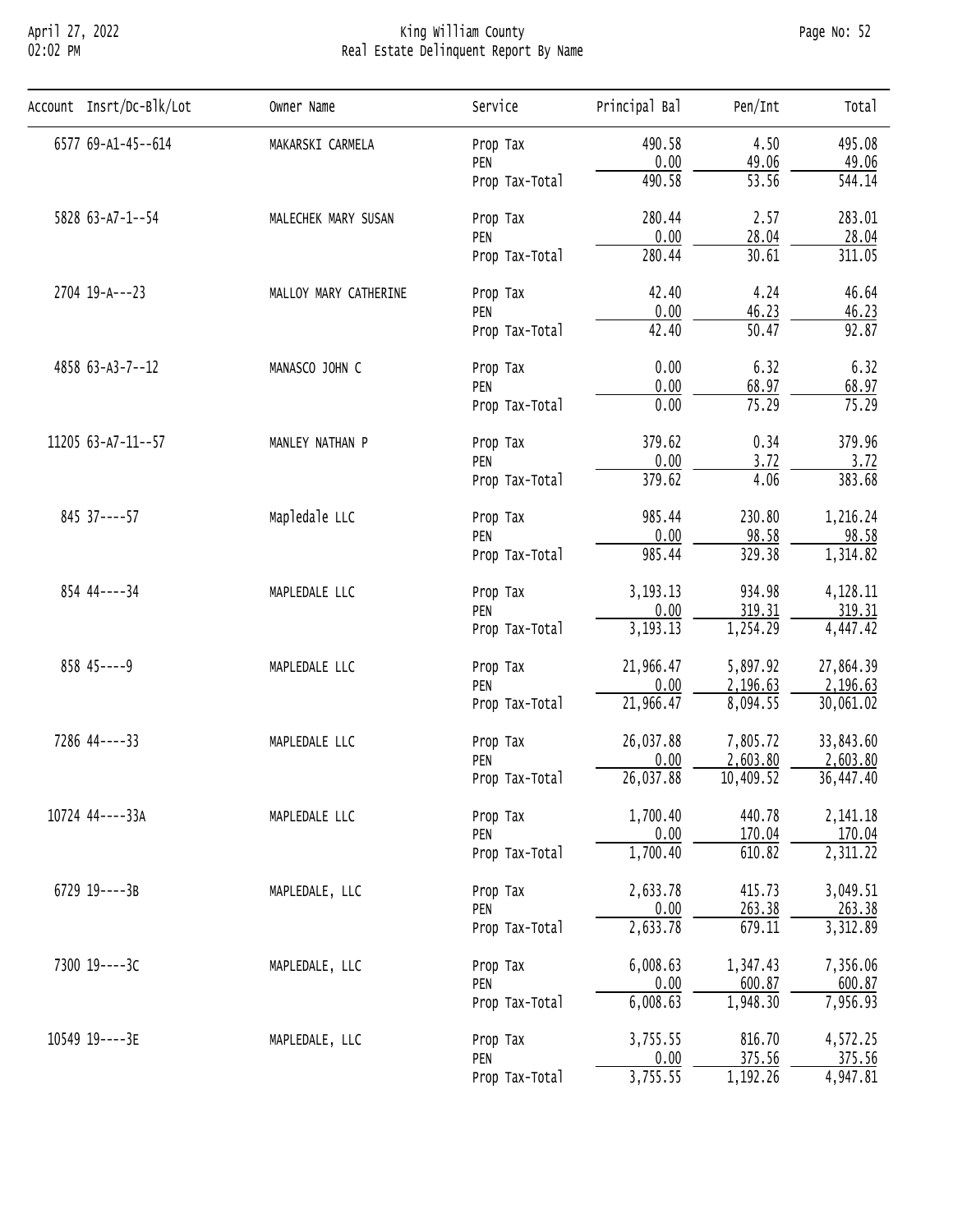## April 27, 2022 King William County Page No: 53 02:02 PM Real Estate Delinquent Report By Name

| Account Insrt/Dc-Blk/Lot | Owner Name                                                                                                           | Service                                                                                                                                                                                                                                                                                                                                                                                                                                                                                                                                                                                                                                                                                                                                                                                                                                                                                                                                                                                                                                         | Principal Bal                 | Pen/Int  | Total    |
|--------------------------|----------------------------------------------------------------------------------------------------------------------|-------------------------------------------------------------------------------------------------------------------------------------------------------------------------------------------------------------------------------------------------------------------------------------------------------------------------------------------------------------------------------------------------------------------------------------------------------------------------------------------------------------------------------------------------------------------------------------------------------------------------------------------------------------------------------------------------------------------------------------------------------------------------------------------------------------------------------------------------------------------------------------------------------------------------------------------------------------------------------------------------------------------------------------------------|-------------------------------|----------|----------|
| $517$ $18$ ----73A       | MARRINER PAMELA FOX                                                                                                  | Prop Tax                                                                                                                                                                                                                                                                                                                                                                                                                                                                                                                                                                                                                                                                                                                                                                                                                                                                                                                                                                                                                                        | 2,858.64                      | 183.49   | 3,042.13 |
|                          |                                                                                                                      | PEN                                                                                                                                                                                                                                                                                                                                                                                                                                                                                                                                                                                                                                                                                                                                                                                                                                                                                                                                                                                                                                             | 0.00                          | 285.87   | 285.87   |
|                          |                                                                                                                      | Prop Tax-Total                                                                                                                                                                                                                                                                                                                                                                                                                                                                                                                                                                                                                                                                                                                                                                                                                                                                                                                                                                                                                                  | 2,858.64                      | 469.36   | 3,328.00 |
| 7010 21 -- 5 -- 4        | MARSHALL BERNIE M JR                                                                                                 | Prop Tax                                                                                                                                                                                                                                                                                                                                                                                                                                                                                                                                                                                                                                                                                                                                                                                                                                                                                                                                                                                                                                        | 7,102.44                      | 1,840.79 | 8,943.23 |
|                          |                                                                                                                      |                                                                                                                                                                                                                                                                                                                                                                                                                                                                                                                                                                                                                                                                                                                                                                                                                                                                                                                                                                                                                                                 |                               |          | 710.28   |
|                          |                                                                                                                      | 0.00<br>710.28<br>PEN<br>7,102.44<br>2,551.07<br>Prop Tax-Total<br>0.00<br>2.42<br>Prop Tax<br>0.00<br>26.45<br>PEN<br>28.87<br>0.00<br>Prop Tax-Total<br>2,682.67<br>793.98<br>Prop Tax<br>271.22<br>0.00<br>PEN<br>2,682.67<br>1,065.20<br>Prop Tax-Total<br>80.00<br>0.73<br>Prop Tax<br>0.00<br>8.00<br>PEN<br>80.00<br>8.73<br>Prop Tax-Total<br>350.88<br>3.22<br>Prop Tax<br>0.00<br>35.09<br>PEN<br>350.88<br>38.31<br>Prop Tax-Total<br>83.46<br>0.77<br>Prop Tax<br>0.00<br>8.35<br>PEN<br>83.46<br>9.12<br>Prop Tax-Total<br>426.99<br>3.91<br>Prop Tax<br>0.00<br>42.70<br>PEN<br>426.99<br>46.61<br>Prop Tax-Total<br>4.19<br>456.75<br>Prop Tax<br>0.00<br>45.68<br>PEN<br>456.75<br>49.87<br>Prop Tax-Total<br>1.45<br>158.24<br>Prop Tax<br>0.00<br>15.82<br>PEN<br>158.24<br>17.27<br>Prop Tax-Total<br>1,752.68<br>64.24<br>Prop Tax<br>0.00<br>175.26<br>PEN<br>1,752.68<br>239.50<br>Prop Tax-Total<br>200.38<br>1.84<br>Prop Tax<br>0.00<br>20.04<br>PEN<br>200.38<br>21.88<br>Prop Tax-Total<br>34.40<br>5.07<br>Prop Tax | 9,653.51                      |          |          |
| $10702$ $12--3--4$       | MARTIN ABIGAIL RACHEL                                                                                                |                                                                                                                                                                                                                                                                                                                                                                                                                                                                                                                                                                                                                                                                                                                                                                                                                                                                                                                                                                                                                                                 |                               |          | 2.42     |
|                          |                                                                                                                      |                                                                                                                                                                                                                                                                                                                                                                                                                                                                                                                                                                                                                                                                                                                                                                                                                                                                                                                                                                                                                                                 |                               |          | 26.45    |
|                          |                                                                                                                      |                                                                                                                                                                                                                                                                                                                                                                                                                                                                                                                                                                                                                                                                                                                                                                                                                                                                                                                                                                                                                                                 | 28.87                         |          |          |
| 1289 22-B-2-A-7          | MARTIN CHARLES M<br>MARTIN GLENDON T<br>MARTIN JOHN GATES ESTATE OF<br>MARTIN THOMAS E<br>MARTIN TRUST, CAROLYN R    | 3,476.65                                                                                                                                                                                                                                                                                                                                                                                                                                                                                                                                                                                                                                                                                                                                                                                                                                                                                                                                                                                                                                        |                               |          |          |
|                          |                                                                                                                      |                                                                                                                                                                                                                                                                                                                                                                                                                                                                                                                                                                                                                                                                                                                                                                                                                                                                                                                                                                                                                                                 |                               |          | 271.22   |
|                          |                                                                                                                      |                                                                                                                                                                                                                                                                                                                                                                                                                                                                                                                                                                                                                                                                                                                                                                                                                                                                                                                                                                                                                                                 |                               |          | 3,747.87 |
| 4226 4----14A            |                                                                                                                      |                                                                                                                                                                                                                                                                                                                                                                                                                                                                                                                                                                                                                                                                                                                                                                                                                                                                                                                                                                                                                                                 | 0.00<br>3.44<br>34.40<br>8.51 | 80.73    |          |
|                          |                                                                                                                      |                                                                                                                                                                                                                                                                                                                                                                                                                                                                                                                                                                                                                                                                                                                                                                                                                                                                                                                                                                                                                                                 |                               |          | 8.00     |
|                          |                                                                                                                      |                                                                                                                                                                                                                                                                                                                                                                                                                                                                                                                                                                                                                                                                                                                                                                                                                                                                                                                                                                                                                                                 |                               | 88.73    |          |
| 2739 38----88            |                                                                                                                      | PEN<br>Prop Tax-Total                                                                                                                                                                                                                                                                                                                                                                                                                                                                                                                                                                                                                                                                                                                                                                                                                                                                                                                                                                                                                           | 354.10                        |          |          |
|                          | MARTIN, KEVIN<br>MARTIN, KEVIN J<br>MASON CURTIS SHEPPARD JR<br>MASSOK CATHERINE ANN<br>MATTAPONI INDIAN RESERVATION | 35.09                                                                                                                                                                                                                                                                                                                                                                                                                                                                                                                                                                                                                                                                                                                                                                                                                                                                                                                                                                                                                                           |                               |          |          |
|                          |                                                                                                                      |                                                                                                                                                                                                                                                                                                                                                                                                                                                                                                                                                                                                                                                                                                                                                                                                                                                                                                                                                                                                                                                 |                               |          | 389.19   |
| 5599 69-A1--53-742       |                                                                                                                      |                                                                                                                                                                                                                                                                                                                                                                                                                                                                                                                                                                                                                                                                                                                                                                                                                                                                                                                                                                                                                                                 |                               |          | 84.23    |
|                          |                                                                                                                      |                                                                                                                                                                                                                                                                                                                                                                                                                                                                                                                                                                                                                                                                                                                                                                                                                                                                                                                                                                                                                                                 |                               |          | 8.35     |
|                          |                                                                                                                      |                                                                                                                                                                                                                                                                                                                                                                                                                                                                                                                                                                                                                                                                                                                                                                                                                                                                                                                                                                                                                                                 |                               |          | 92.58    |
| 6888 27-B-3-C-15         |                                                                                                                      |                                                                                                                                                                                                                                                                                                                                                                                                                                                                                                                                                                                                                                                                                                                                                                                                                                                                                                                                                                                                                                                 |                               |          | 430.90   |
|                          |                                                                                                                      |                                                                                                                                                                                                                                                                                                                                                                                                                                                                                                                                                                                                                                                                                                                                                                                                                                                                                                                                                                                                                                                 |                               |          | 42.70    |
|                          |                                                                                                                      |                                                                                                                                                                                                                                                                                                                                                                                                                                                                                                                                                                                                                                                                                                                                                                                                                                                                                                                                                                                                                                                 |                               |          | 473.60   |
| 2772 6----40A            |                                                                                                                      |                                                                                                                                                                                                                                                                                                                                                                                                                                                                                                                                                                                                                                                                                                                                                                                                                                                                                                                                                                                                                                                 |                               |          | 460.94   |
|                          |                                                                                                                      |                                                                                                                                                                                                                                                                                                                                                                                                                                                                                                                                                                                                                                                                                                                                                                                                                                                                                                                                                                                                                                                 |                               |          | 45.68    |
|                          |                                                                                                                      |                                                                                                                                                                                                                                                                                                                                                                                                                                                                                                                                                                                                                                                                                                                                                                                                                                                                                                                                                                                                                                                 |                               |          | 506.62   |
| 10926 6----41B           |                                                                                                                      |                                                                                                                                                                                                                                                                                                                                                                                                                                                                                                                                                                                                                                                                                                                                                                                                                                                                                                                                                                                                                                                 |                               |          | 159.69   |
|                          |                                                                                                                      |                                                                                                                                                                                                                                                                                                                                                                                                                                                                                                                                                                                                                                                                                                                                                                                                                                                                                                                                                                                                                                                 |                               |          | 15.82    |
|                          |                                                                                                                      |                                                                                                                                                                                                                                                                                                                                                                                                                                                                                                                                                                                                                                                                                                                                                                                                                                                                                                                                                                                                                                                 |                               |          | 175.51   |
| 2752 30----56B           |                                                                                                                      |                                                                                                                                                                                                                                                                                                                                                                                                                                                                                                                                                                                                                                                                                                                                                                                                                                                                                                                                                                                                                                                 |                               |          | 1,816.92 |
|                          |                                                                                                                      |                                                                                                                                                                                                                                                                                                                                                                                                                                                                                                                                                                                                                                                                                                                                                                                                                                                                                                                                                                                                                                                 |                               |          | 175.26   |
|                          |                                                                                                                      |                                                                                                                                                                                                                                                                                                                                                                                                                                                                                                                                                                                                                                                                                                                                                                                                                                                                                                                                                                                                                                                 |                               |          | 1,992.18 |
| 120 57----3E             |                                                                                                                      |                                                                                                                                                                                                                                                                                                                                                                                                                                                                                                                                                                                                                                                                                                                                                                                                                                                                                                                                                                                                                                                 |                               |          | 202.22   |
|                          |                                                                                                                      |                                                                                                                                                                                                                                                                                                                                                                                                                                                                                                                                                                                                                                                                                                                                                                                                                                                                                                                                                                                                                                                 |                               |          | 20.04    |
|                          |                                                                                                                      |                                                                                                                                                                                                                                                                                                                                                                                                                                                                                                                                                                                                                                                                                                                                                                                                                                                                                                                                                                                                                                                 |                               |          | 222.26   |
| $206$ 48 ---- 1D         |                                                                                                                      |                                                                                                                                                                                                                                                                                                                                                                                                                                                                                                                                                                                                                                                                                                                                                                                                                                                                                                                                                                                                                                                 |                               |          | 39.47    |
|                          |                                                                                                                      |                                                                                                                                                                                                                                                                                                                                                                                                                                                                                                                                                                                                                                                                                                                                                                                                                                                                                                                                                                                                                                                 |                               |          | 3.44     |
|                          |                                                                                                                      |                                                                                                                                                                                                                                                                                                                                                                                                                                                                                                                                                                                                                                                                                                                                                                                                                                                                                                                                                                                                                                                 |                               |          | 42.91    |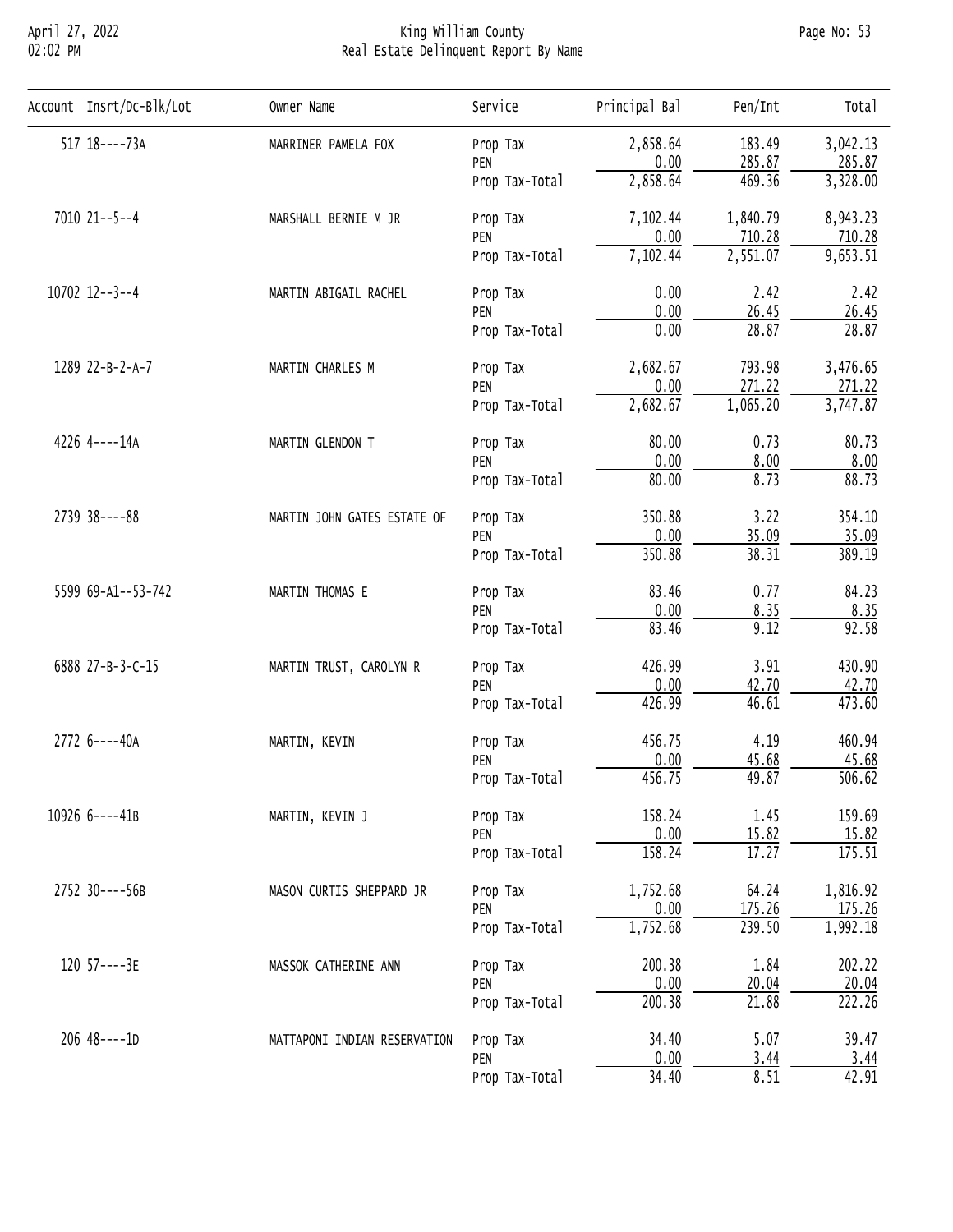# April 27, 2022 King William County Page No: 54 02:02 PM Real Estate Delinquent Report By Name

| Account Insrt/Dc-Blk/Lot | Owner Name                                                                                                                                                                                                                                                                                                                                                                                                                                                                                                                                                                                                                                                                                                                                                                                                                                                                                                                                                                                                                                                                                                                                                                                                                                                                                                                                                                                                                                                         | Service        | Principal Bal | Pen/Int  | Total    |
|--------------------------|--------------------------------------------------------------------------------------------------------------------------------------------------------------------------------------------------------------------------------------------------------------------------------------------------------------------------------------------------------------------------------------------------------------------------------------------------------------------------------------------------------------------------------------------------------------------------------------------------------------------------------------------------------------------------------------------------------------------------------------------------------------------------------------------------------------------------------------------------------------------------------------------------------------------------------------------------------------------------------------------------------------------------------------------------------------------------------------------------------------------------------------------------------------------------------------------------------------------------------------------------------------------------------------------------------------------------------------------------------------------------------------------------------------------------------------------------------------------|----------------|---------------|----------|----------|
| 1757 29-A-1--17          | MATTINGLY DIANE R                                                                                                                                                                                                                                                                                                                                                                                                                                                                                                                                                                                                                                                                                                                                                                                                                                                                                                                                                                                                                                                                                                                                                                                                                                                                                                                                                                                                                                                  | Prop Tax       | 1,007.06      | 36.96    | 1,044.02 |
|                          |                                                                                                                                                                                                                                                                                                                                                                                                                                                                                                                                                                                                                                                                                                                                                                                                                                                                                                                                                                                                                                                                                                                                                                                                                                                                                                                                                                                                                                                                    | PEN            |               |          | 100.70   |
|                          |                                                                                                                                                                                                                                                                                                                                                                                                                                                                                                                                                                                                                                                                                                                                                                                                                                                                                                                                                                                                                                                                                                                                                                                                                                                                                                                                                                                                                                                                    | Prop Tax-Total |               |          | 1,144.72 |
| 6136 63-A7-7--4          |                                                                                                                                                                                                                                                                                                                                                                                                                                                                                                                                                                                                                                                                                                                                                                                                                                                                                                                                                                                                                                                                                                                                                                                                                                                                                                                                                                                                                                                                    |                | 326.61        | 2.99     | 329.60   |
|                          | 0.00<br>100.70<br>1,007.06<br>137.66<br>MAY, PETER G. REV LIVING TRUST Prop Tax<br>0.00<br>32.66<br>PEN<br>35.65<br>326.61<br>Prop Tax-Total<br>435.48<br>16.00<br>MAYER ELAINE H<br>Prop Tax<br>0.00<br>43.54<br>PEN<br>435.48<br>59.54<br>Prop Tax-Total<br>0.00<br>4.86<br>MAYS CLYDE R<br>Prop Tax<br>0.00<br>53.06<br>PEN<br>$\overline{57.92}$<br>0.00<br>Prop Tax-Total<br>1,818.62<br>41.21<br>MCCLOUD CHRISTOPHER C<br>Prop Tax<br>0.00<br>69.62<br>PEN<br>1,818.62<br>110.83<br>Prop Tax-Total<br>MCCRAY STEPHEN & CINDY<br>42.80<br>1,167.02<br>Prop Tax<br>0.00<br>116.70<br>PEN<br>1,167.02<br>159.50<br>Prop Tax-Total<br>3.12<br>13.22<br>MCG LAND LLC<br>Prop Tax<br>0.00<br>144.23<br>PEN<br>3.12<br>157.45<br>Prop Tax-Total<br>478.16<br>4.38<br>MCGEHEE MARK<br>Prop Tax<br>0.00<br>47.82<br>PEN<br>$\overline{52.20}$<br>478.16<br>Prop Tax-Total<br>4,789.11<br>956.63<br>MCGEHEE ROY ANTHONY<br>Prop Tax<br>0.00<br>478.94<br>PEN<br>1,435.57<br>4,789.11<br>Prop Tax-Total<br>1,292.58<br>47.43<br>MCGEHEE SCOTT M<br>Prop Tax<br>129.26<br>0.00<br>PEN<br>1,292.58<br>176.69<br>Prop Tax-Total<br>157.70<br>1.45<br>MCGOWAN PHYLLIS<br>Prop Tax<br>0.00<br>15.77<br>PEN<br>157.70<br>17.22<br>Prop Tax-Total<br>2.86<br>12.10<br>MCGRATH JOHN F<br>Prop Tax<br>0.00<br>131.97<br>PEN<br>2.86<br>144.07<br>Prop Tax-Total<br>623.96<br>17.80<br>MCINTYRE THOMAS G<br>Prop Tax<br>0.00<br>29.46<br>PEN<br>623.96<br>47.26<br>Prop Tax-Total | 32.66          |               |          |          |
|                          |                                                                                                                                                                                                                                                                                                                                                                                                                                                                                                                                                                                                                                                                                                                                                                                                                                                                                                                                                                                                                                                                                                                                                                                                                                                                                                                                                                                                                                                                    | 362.26         |               |          |          |
| 6428 69-A1--28-363       |                                                                                                                                                                                                                                                                                                                                                                                                                                                                                                                                                                                                                                                                                                                                                                                                                                                                                                                                                                                                                                                                                                                                                                                                                                                                                                                                                                                                                                                                    |                |               | 451.48   |          |
|                          |                                                                                                                                                                                                                                                                                                                                                                                                                                                                                                                                                                                                                                                                                                                                                                                                                                                                                                                                                                                                                                                                                                                                                                                                                                                                                                                                                                                                                                                                    |                |               |          | 43.54    |
|                          |                                                                                                                                                                                                                                                                                                                                                                                                                                                                                                                                                                                                                                                                                                                                                                                                                                                                                                                                                                                                                                                                                                                                                                                                                                                                                                                                                                                                                                                                    |                | 495.02        |          |          |
| $2768$ $21--1--6$        |                                                                                                                                                                                                                                                                                                                                                                                                                                                                                                                                                                                                                                                                                                                                                                                                                                                                                                                                                                                                                                                                                                                                                                                                                                                                                                                                                                                                                                                                    |                |               |          | 4.86     |
|                          |                                                                                                                                                                                                                                                                                                                                                                                                                                                                                                                                                                                                                                                                                                                                                                                                                                                                                                                                                                                                                                                                                                                                                                                                                                                                                                                                                                                                                                                                    |                |               |          | 53.06    |
|                          |                                                                                                                                                                                                                                                                                                                                                                                                                                                                                                                                                                                                                                                                                                                                                                                                                                                                                                                                                                                                                                                                                                                                                                                                                                                                                                                                                                                                                                                                    |                |               |          | 57.92    |
| 8608 63-A7-10--30        |                                                                                                                                                                                                                                                                                                                                                                                                                                                                                                                                                                                                                                                                                                                                                                                                                                                                                                                                                                                                                                                                                                                                                                                                                                                                                                                                                                                                                                                                    |                |               | 1,859.83 |          |
|                          |                                                                                                                                                                                                                                                                                                                                                                                                                                                                                                                                                                                                                                                                                                                                                                                                                                                                                                                                                                                                                                                                                                                                                                                                                                                                                                                                                                                                                                                                    |                |               |          | 69.62    |
|                          |                                                                                                                                                                                                                                                                                                                                                                                                                                                                                                                                                                                                                                                                                                                                                                                                                                                                                                                                                                                                                                                                                                                                                                                                                                                                                                                                                                                                                                                                    |                |               | 1,929.45 |          |
| 2777 27-B-2-B-10         |                                                                                                                                                                                                                                                                                                                                                                                                                                                                                                                                                                                                                                                                                                                                                                                                                                                                                                                                                                                                                                                                                                                                                                                                                                                                                                                                                                                                                                                                    |                | 1,209.82      |          |          |
|                          |                                                                                                                                                                                                                                                                                                                                                                                                                                                                                                                                                                                                                                                                                                                                                                                                                                                                                                                                                                                                                                                                                                                                                                                                                                                                                                                                                                                                                                                                    |                |               |          | 116.70   |
|                          |                                                                                                                                                                                                                                                                                                                                                                                                                                                                                                                                                                                                                                                                                                                                                                                                                                                                                                                                                                                                                                                                                                                                                                                                                                                                                                                                                                                                                                                                    |                | 1,326.52      |          |          |
| 8833 34--1--11           |                                                                                                                                                                                                                                                                                                                                                                                                                                                                                                                                                                                                                                                                                                                                                                                                                                                                                                                                                                                                                                                                                                                                                                                                                                                                                                                                                                                                                                                                    |                |               |          | 16.34    |
|                          |                                                                                                                                                                                                                                                                                                                                                                                                                                                                                                                                                                                                                                                                                                                                                                                                                                                                                                                                                                                                                                                                                                                                                                                                                                                                                                                                                                                                                                                                    | 144.23         |               |          |          |
|                          |                                                                                                                                                                                                                                                                                                                                                                                                                                                                                                                                                                                                                                                                                                                                                                                                                                                                                                                                                                                                                                                                                                                                                                                                                                                                                                                                                                                                                                                                    |                |               |          | 160.57   |
| 2130 38----39H           |                                                                                                                                                                                                                                                                                                                                                                                                                                                                                                                                                                                                                                                                                                                                                                                                                                                                                                                                                                                                                                                                                                                                                                                                                                                                                                                                                                                                                                                                    |                |               |          | 482.54   |
|                          |                                                                                                                                                                                                                                                                                                                                                                                                                                                                                                                                                                                                                                                                                                                                                                                                                                                                                                                                                                                                                                                                                                                                                                                                                                                                                                                                                                                                                                                                    |                |               |          | 47.82    |
|                          |                                                                                                                                                                                                                                                                                                                                                                                                                                                                                                                                                                                                                                                                                                                                                                                                                                                                                                                                                                                                                                                                                                                                                                                                                                                                                                                                                                                                                                                                    |                |               |          | 530.36   |
| 2784 38----16J           |                                                                                                                                                                                                                                                                                                                                                                                                                                                                                                                                                                                                                                                                                                                                                                                                                                                                                                                                                                                                                                                                                                                                                                                                                                                                                                                                                                                                                                                                    |                |               |          | 5,745.74 |
|                          |                                                                                                                                                                                                                                                                                                                                                                                                                                                                                                                                                                                                                                                                                                                                                                                                                                                                                                                                                                                                                                                                                                                                                                                                                                                                                                                                                                                                                                                                    |                |               |          | 478.94   |
|                          |                                                                                                                                                                                                                                                                                                                                                                                                                                                                                                                                                                                                                                                                                                                                                                                                                                                                                                                                                                                                                                                                                                                                                                                                                                                                                                                                                                                                                                                                    |                |               |          | 6,224.68 |
| 2136 38----16G           |                                                                                                                                                                                                                                                                                                                                                                                                                                                                                                                                                                                                                                                                                                                                                                                                                                                                                                                                                                                                                                                                                                                                                                                                                                                                                                                                                                                                                                                                    |                |               |          | 1,340.01 |
|                          |                                                                                                                                                                                                                                                                                                                                                                                                                                                                                                                                                                                                                                                                                                                                                                                                                                                                                                                                                                                                                                                                                                                                                                                                                                                                                                                                                                                                                                                                    |                |               |          | 129.26   |
|                          |                                                                                                                                                                                                                                                                                                                                                                                                                                                                                                                                                                                                                                                                                                                                                                                                                                                                                                                                                                                                                                                                                                                                                                                                                                                                                                                                                                                                                                                                    |                |               |          | 1,469.27 |
| 5866 63-A4-6-1-6         |                                                                                                                                                                                                                                                                                                                                                                                                                                                                                                                                                                                                                                                                                                                                                                                                                                                                                                                                                                                                                                                                                                                                                                                                                                                                                                                                                                                                                                                                    |                |               |          | 159.15   |
|                          |                                                                                                                                                                                                                                                                                                                                                                                                                                                                                                                                                                                                                                                                                                                                                                                                                                                                                                                                                                                                                                                                                                                                                                                                                                                                                                                                                                                                                                                                    |                |               |          | 15.77    |
|                          |                                                                                                                                                                                                                                                                                                                                                                                                                                                                                                                                                                                                                                                                                                                                                                                                                                                                                                                                                                                                                                                                                                                                                                                                                                                                                                                                                                                                                                                                    |                |               |          | 174.92   |
| $7128$ 33--5--1          |                                                                                                                                                                                                                                                                                                                                                                                                                                                                                                                                                                                                                                                                                                                                                                                                                                                                                                                                                                                                                                                                                                                                                                                                                                                                                                                                                                                                                                                                    |                |               |          | 14.96    |
|                          |                                                                                                                                                                                                                                                                                                                                                                                                                                                                                                                                                                                                                                                                                                                                                                                                                                                                                                                                                                                                                                                                                                                                                                                                                                                                                                                                                                                                                                                                    | 131.97         |               |          |          |
|                          |                                                                                                                                                                                                                                                                                                                                                                                                                                                                                                                                                                                                                                                                                                                                                                                                                                                                                                                                                                                                                                                                                                                                                                                                                                                                                                                                                                                                                                                                    |                |               |          | 146.93   |
| 7541 26 ---- 34 J        |                                                                                                                                                                                                                                                                                                                                                                                                                                                                                                                                                                                                                                                                                                                                                                                                                                                                                                                                                                                                                                                                                                                                                                                                                                                                                                                                                                                                                                                                    |                |               |          | 641.76   |
|                          |                                                                                                                                                                                                                                                                                                                                                                                                                                                                                                                                                                                                                                                                                                                                                                                                                                                                                                                                                                                                                                                                                                                                                                                                                                                                                                                                                                                                                                                                    |                |               |          | 29.46    |
|                          |                                                                                                                                                                                                                                                                                                                                                                                                                                                                                                                                                                                                                                                                                                                                                                                                                                                                                                                                                                                                                                                                                                                                                                                                                                                                                                                                                                                                                                                                    |                |               |          | 671.22   |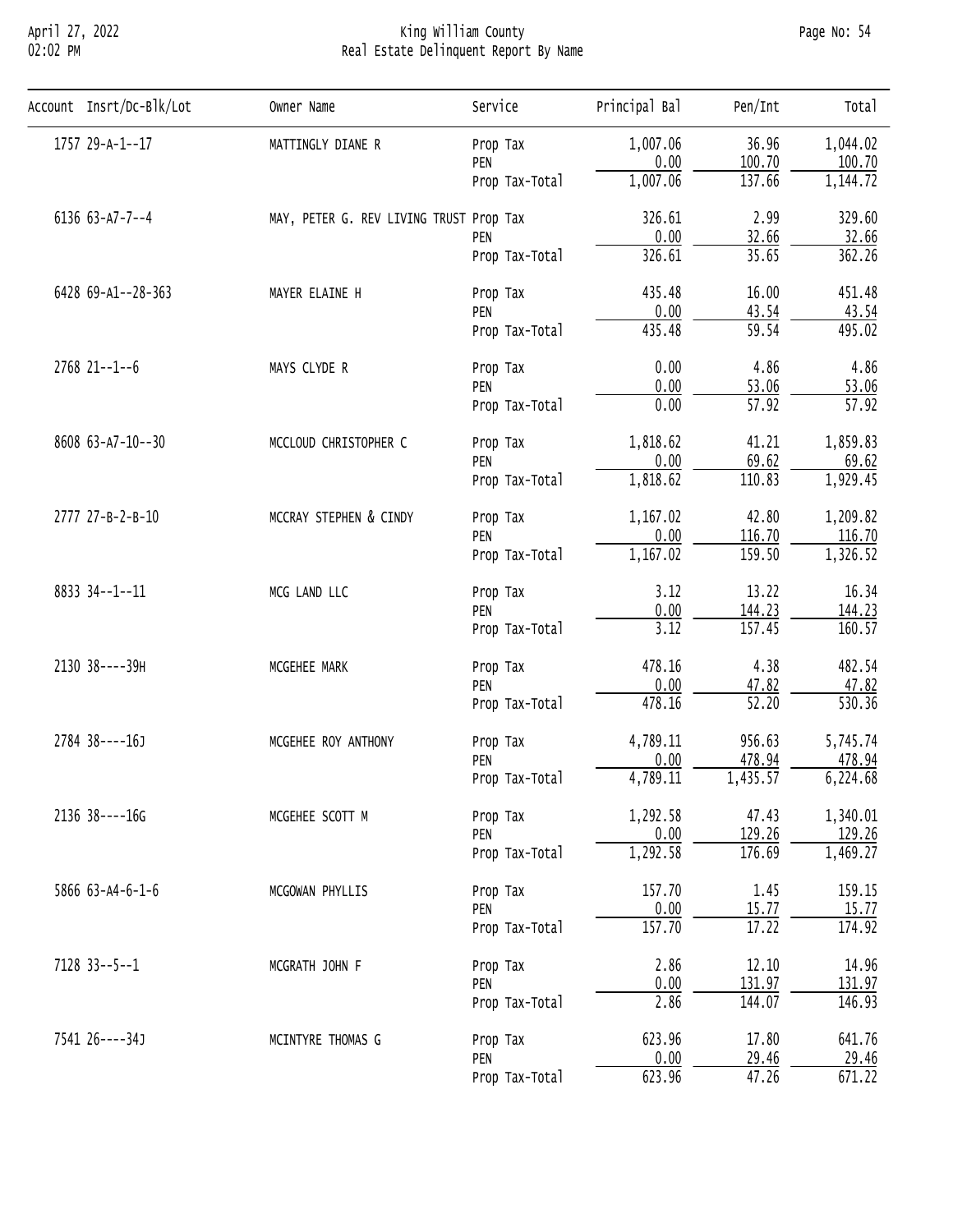## April 27, 2022 King William County Page No: 55 02:02 PM Real Estate Delinquent Report By Name

| Account Insrt/Dc-Blk/Lot | Owner Name                   | Service                                                                                                                                                                                                                                                                                                                                                                                                                                                                                                                                                                                                                                                    | Principal Bal           | Pen/Int                                                                                                                                                                                                                                                                                                                                                                                                                                                                   | Total    |
|--------------------------|------------------------------|------------------------------------------------------------------------------------------------------------------------------------------------------------------------------------------------------------------------------------------------------------------------------------------------------------------------------------------------------------------------------------------------------------------------------------------------------------------------------------------------------------------------------------------------------------------------------------------------------------------------------------------------------------|-------------------------|---------------------------------------------------------------------------------------------------------------------------------------------------------------------------------------------------------------------------------------------------------------------------------------------------------------------------------------------------------------------------------------------------------------------------------------------------------------------------|----------|
| 10258 21--12--8          | MCNEIL, RICHARD              | Prop Tax                                                                                                                                                                                                                                                                                                                                                                                                                                                                                                                                                                                                                                                   | 749.06                  | 6.87                                                                                                                                                                                                                                                                                                                                                                                                                                                                      | 755.93   |
|                          |                              | PEN                                                                                                                                                                                                                                                                                                                                                                                                                                                                                                                                                                                                                                                        |                         |                                                                                                                                                                                                                                                                                                                                                                                                                                                                           | 74.91    |
|                          |                              | Prop Tax-Total                                                                                                                                                                                                                                                                                                                                                                                                                                                                                                                                                                                                                                             |                         |                                                                                                                                                                                                                                                                                                                                                                                                                                                                           | 830.84   |
| 5800 69-A3-13-8-2024     | MCNEW RODNEY K               | Prop Tax                                                                                                                                                                                                                                                                                                                                                                                                                                                                                                                                                                                                                                                   | 320.72                  | 2.94                                                                                                                                                                                                                                                                                                                                                                                                                                                                      | 323.66   |
|                          |                              |                                                                                                                                                                                                                                                                                                                                                                                                                                                                                                                                                                                                                                                            |                         |                                                                                                                                                                                                                                                                                                                                                                                                                                                                           | 32.07    |
|                          |                              | Prop Tax-Total                                                                                                                                                                                                                                                                                                                                                                                                                                                                                                                                                                                                                                             |                         | 0.00<br>74.91<br>81.78<br>0.00<br>32.07<br>35.01<br>105.86<br>0.00<br>88.80<br>194.66<br>125.19<br>0.00<br>341.34<br>466.53<br>0.00<br>2.26<br>0.00<br>24.66<br>0.00<br>26.92<br>3.09<br>0.00<br>33.71<br>36.80<br>$16.20 -$<br>0.00<br>19.85<br>3.65<br>1.45<br>0.00<br>15.82<br>17.27<br>73.95<br>0.00<br>115.32<br>189.27<br>1.00<br>0.00<br>10.87<br>11.87<br>94.31<br>0.00<br>129.72<br>224.03<br>12.32<br>0.00<br>19.14<br>31.46<br>36.25<br><u>79.03</u><br>115.28 | 355.73   |
| 2825 27----4             | MCPHERSON ELWOOD             | 749.06<br>PEN<br>320.72<br>887.95<br>Prop Tax<br>PEN<br>887.95<br>Prop Tax-Total<br>3,413.34<br>Prop Tax<br>PEN<br>3,413.34<br>Prop Tax-Total<br>Prop Tax<br>PEN<br>Prop Tax-Total<br>337.12<br>Prop Tax<br>PEN<br>337.12<br>Prop Tax-Total<br>216.59<br>Prop Tax<br>PEN<br>216.59<br>Prop Tax-Total<br>158.24<br>Prop Tax<br>PEN<br>158.24<br>Prop Tax-Total<br>1,153.26<br>Prop Tax<br>PEN<br>1,153.26<br>Prop Tax-Total<br>108.66<br>Prop Tax<br>PEN<br>108.66<br>Prop Tax-Total<br>1,297.38<br>Prop Tax<br>PEN<br>1,297.38<br>Prop Tax-Total<br>182.10<br>Prop Tax<br>PEN<br>182.10<br>Prop Tax-Total<br>3,586.03<br>Prop Tax<br>PEN<br>Prop Tax-Total | 993.81                  |                                                                                                                                                                                                                                                                                                                                                                                                                                                                           |          |
|                          |                              |                                                                                                                                                                                                                                                                                                                                                                                                                                                                                                                                                                                                                                                            |                         |                                                                                                                                                                                                                                                                                                                                                                                                                                                                           | 88.80    |
|                          |                              |                                                                                                                                                                                                                                                                                                                                                                                                                                                                                                                                                                                                                                                            |                         | 1,082.61                                                                                                                                                                                                                                                                                                                                                                                                                                                                  |          |
| $3213$ $36--2--7$        | MCWHIRT KRISTOPHER W         |                                                                                                                                                                                                                                                                                                                                                                                                                                                                                                                                                                                                                                                            |                         |                                                                                                                                                                                                                                                                                                                                                                                                                                                                           | 3,538.53 |
|                          |                              |                                                                                                                                                                                                                                                                                                                                                                                                                                                                                                                                                                                                                                                            | $\frac{0.00}{3,586.03}$ | 341.34                                                                                                                                                                                                                                                                                                                                                                                                                                                                    |          |
|                          |                              |                                                                                                                                                                                                                                                                                                                                                                                                                                                                                                                                                                                                                                                            |                         | 3,879.87                                                                                                                                                                                                                                                                                                                                                                                                                                                                  |          |
| 5985 69-A3-1-73-2490     | MEETER STEVE A               |                                                                                                                                                                                                                                                                                                                                                                                                                                                                                                                                                                                                                                                            |                         | 2.26                                                                                                                                                                                                                                                                                                                                                                                                                                                                      |          |
|                          |                              |                                                                                                                                                                                                                                                                                                                                                                                                                                                                                                                                                                                                                                                            |                         |                                                                                                                                                                                                                                                                                                                                                                                                                                                                           | 24.66    |
|                          |                              |                                                                                                                                                                                                                                                                                                                                                                                                                                                                                                                                                                                                                                                            |                         | 26.92                                                                                                                                                                                                                                                                                                                                                                                                                                                                     |          |
| 9572 14 -- 12 -- 1       | MEK PROPERTIES LLC           |                                                                                                                                                                                                                                                                                                                                                                                                                                                                                                                                                                                                                                                            |                         |                                                                                                                                                                                                                                                                                                                                                                                                                                                                           | 340.21   |
|                          |                              |                                                                                                                                                                                                                                                                                                                                                                                                                                                                                                                                                                                                                                                            |                         |                                                                                                                                                                                                                                                                                                                                                                                                                                                                           | 33.71    |
|                          |                              |                                                                                                                                                                                                                                                                                                                                                                                                                                                                                                                                                                                                                                                            |                         | 373.92                                                                                                                                                                                                                                                                                                                                                                                                                                                                    |          |
| $1782$ $22--1--2$        | MEK, LLC                     |                                                                                                                                                                                                                                                                                                                                                                                                                                                                                                                                                                                                                                                            | 200.39                  |                                                                                                                                                                                                                                                                                                                                                                                                                                                                           |          |
|                          |                              | 19.85                                                                                                                                                                                                                                                                                                                                                                                                                                                                                                                                                                                                                                                      |                         |                                                                                                                                                                                                                                                                                                                                                                                                                                                                           |          |
|                          |                              |                                                                                                                                                                                                                                                                                                                                                                                                                                                                                                                                                                                                                                                            |                         |                                                                                                                                                                                                                                                                                                                                                                                                                                                                           | 220.24   |
| 10927 6----41C           | MENDOZA, JUDITH B            |                                                                                                                                                                                                                                                                                                                                                                                                                                                                                                                                                                                                                                                            |                         |                                                                                                                                                                                                                                                                                                                                                                                                                                                                           | 159.69   |
|                          |                              |                                                                                                                                                                                                                                                                                                                                                                                                                                                                                                                                                                                                                                                            |                         |                                                                                                                                                                                                                                                                                                                                                                                                                                                                           | 15.82    |
|                          |                              |                                                                                                                                                                                                                                                                                                                                                                                                                                                                                                                                                                                                                                                            |                         |                                                                                                                                                                                                                                                                                                                                                                                                                                                                           | 175.51   |
| 2839 62-A-1--1           | MICKENS BENJAMIN             |                                                                                                                                                                                                                                                                                                                                                                                                                                                                                                                                                                                                                                                            |                         |                                                                                                                                                                                                                                                                                                                                                                                                                                                                           | 1,227.21 |
|                          |                              |                                                                                                                                                                                                                                                                                                                                                                                                                                                                                                                                                                                                                                                            |                         |                                                                                                                                                                                                                                                                                                                                                                                                                                                                           | 115.32   |
|                          |                              |                                                                                                                                                                                                                                                                                                                                                                                                                                                                                                                                                                                                                                                            |                         |                                                                                                                                                                                                                                                                                                                                                                                                                                                                           | 1,342.53 |
| 1212 54----53            | MICKENS CONSTANCE D ET ALS   |                                                                                                                                                                                                                                                                                                                                                                                                                                                                                                                                                                                                                                                            |                         |                                                                                                                                                                                                                                                                                                                                                                                                                                                                           | 109.66   |
|                          |                              |                                                                                                                                                                                                                                                                                                                                                                                                                                                                                                                                                                                                                                                            |                         |                                                                                                                                                                                                                                                                                                                                                                                                                                                                           | 10.87    |
|                          |                              |                                                                                                                                                                                                                                                                                                                                                                                                                                                                                                                                                                                                                                                            |                         |                                                                                                                                                                                                                                                                                                                                                                                                                                                                           | 120.53   |
| 7822 18--4--5            | MICKENS TERRI M              |                                                                                                                                                                                                                                                                                                                                                                                                                                                                                                                                                                                                                                                            |                         |                                                                                                                                                                                                                                                                                                                                                                                                                                                                           | 1,391.69 |
|                          |                              |                                                                                                                                                                                                                                                                                                                                                                                                                                                                                                                                                                                                                                                            |                         |                                                                                                                                                                                                                                                                                                                                                                                                                                                                           | 129.72   |
|                          |                              |                                                                                                                                                                                                                                                                                                                                                                                                                                                                                                                                                                                                                                                            |                         |                                                                                                                                                                                                                                                                                                                                                                                                                                                                           | 1,521.41 |
| 10930 20----23D          | MID ATLANTIC TREE HARVESTORS |                                                                                                                                                                                                                                                                                                                                                                                                                                                                                                                                                                                                                                                            |                         |                                                                                                                                                                                                                                                                                                                                                                                                                                                                           | 194.42   |
|                          |                              |                                                                                                                                                                                                                                                                                                                                                                                                                                                                                                                                                                                                                                                            |                         |                                                                                                                                                                                                                                                                                                                                                                                                                                                                           | 19.14    |
|                          |                              |                                                                                                                                                                                                                                                                                                                                                                                                                                                                                                                                                                                                                                                            |                         |                                                                                                                                                                                                                                                                                                                                                                                                                                                                           | 213.56   |
| 2881 38 ---- 5           | MILLER STUART R              |                                                                                                                                                                                                                                                                                                                                                                                                                                                                                                                                                                                                                                                            |                         |                                                                                                                                                                                                                                                                                                                                                                                                                                                                           | 3,622.28 |
|                          |                              |                                                                                                                                                                                                                                                                                                                                                                                                                                                                                                                                                                                                                                                            |                         |                                                                                                                                                                                                                                                                                                                                                                                                                                                                           | 79.03    |
|                          |                              |                                                                                                                                                                                                                                                                                                                                                                                                                                                                                                                                                                                                                                                            |                         |                                                                                                                                                                                                                                                                                                                                                                                                                                                                           | 3,701.31 |
|                          |                              |                                                                                                                                                                                                                                                                                                                                                                                                                                                                                                                                                                                                                                                            |                         |                                                                                                                                                                                                                                                                                                                                                                                                                                                                           |          |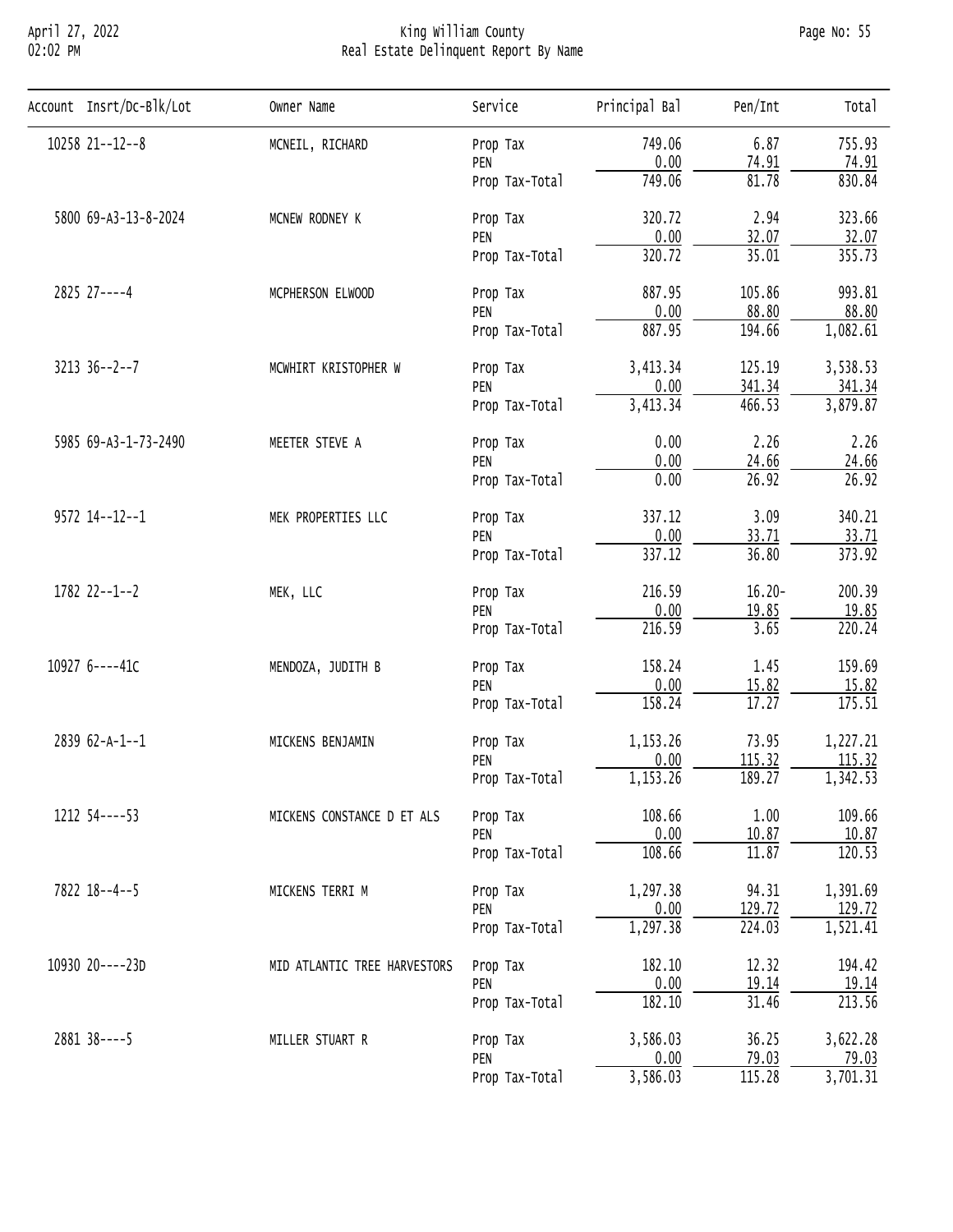## April 27, 2022 King William County Page No: 56 02:02 PM Real Estate Delinquent Report By Name

| Account Insrt/Dc-Blk/Lot | Owner Name                                                                                                                                                                      | Service                                                                                                                                                                                                                                                                                                                                                      | Principal Bal | Pen/Int                                                                                                                                                                                                                                                                                                                                      | Tota <sub>1</sub>     |
|--------------------------|---------------------------------------------------------------------------------------------------------------------------------------------------------------------------------|--------------------------------------------------------------------------------------------------------------------------------------------------------------------------------------------------------------------------------------------------------------------------------------------------------------------------------------------------------------|---------------|----------------------------------------------------------------------------------------------------------------------------------------------------------------------------------------------------------------------------------------------------------------------------------------------------------------------------------------------|-----------------------|
| 9653 21--11-3-37         | MILLER, CHRISTOFOR A                                                                                                                                                            | Prop Tax                                                                                                                                                                                                                                                                                                                                                     | 949.44        | 4.04                                                                                                                                                                                                                                                                                                                                         | 953.48                |
|                          |                                                                                                                                                                                 | PEN                                                                                                                                                                                                                                                                                                                                                          | 0.00          | 44.10                                                                                                                                                                                                                                                                                                                                        | 44.10                 |
|                          |                                                                                                                                                                                 | Prop Tax-Total                                                                                                                                                                                                                                                                                                                                               | 949.44        | 48.14                                                                                                                                                                                                                                                                                                                                        | 997.58                |
| 2116 37 ---- 21          | MINOR LAWRENCE J ET ALS                                                                                                                                                         | Prop Tax                                                                                                                                                                                                                                                                                                                                                     | 140.61        | 1.29                                                                                                                                                                                                                                                                                                                                         | 141.90                |
|                          |                                                                                                                                                                                 | PEN                                                                                                                                                                                                                                                                                                                                                          | 0.00          |                                                                                                                                                                                                                                                                                                                                              | 14.06                 |
|                          |                                                                                                                                                                                 | Prop Tax-Total                                                                                                                                                                                                                                                                                                                                               | 140.61        | 14.06<br>15.35<br>16.61<br>45.92<br>62.53<br>549.10<br>115.88<br>664.98<br>5.26<br>57.32<br>62.58<br>5.59<br>60.93<br>66.52<br>4.49<br>48.93<br>$\overline{53.42}$<br>2.34<br>25.54<br>27.88<br>178.95<br>88.26<br>267.21<br>2,318.30<br>302.25<br>2,620.55<br>1,724.54<br>298.65<br>2,023.19<br>354.58<br>144.49<br>499.07<br>2.76<br>30.10 | 155.96                |
| 10523 63-A7-2-B-19       | MITCHELL MATTHEW CHARLES                                                                                                                                                        | Prop Tax                                                                                                                                                                                                                                                                                                                                                     | 459.23        | 0.00<br>459.23<br>1,158.84<br>0.00<br>1,158.84<br>573.19<br>0.00<br>573.19<br>609.31<br>0.00<br>609.31<br>489.34<br>0.00<br>489.34<br>255.42<br>0.00<br>255.42<br>882.30<br>0.00<br>882.30<br>3,022.66<br>0.00<br>3,022.66<br>2,986.00<br>0.00<br>2,986.00<br>1,444.86<br>0.00<br>1,444.86<br>0.00<br>0.00<br>0.00<br>32.86                  | 475.84                |
|                          |                                                                                                                                                                                 | PEN                                                                                                                                                                                                                                                                                                                                                          |               |                                                                                                                                                                                                                                                                                                                                              | 45.92                 |
|                          |                                                                                                                                                                                 | Prop Tax-Total                                                                                                                                                                                                                                                                                                                                               |               |                                                                                                                                                                                                                                                                                                                                              | 521.76                |
| 2922 30-A-1--9           | MITCHELL OCTAVIA                                                                                                                                                                | Prop Tax<br>PEN<br>Prop Tax-Total<br>Prop Tax<br>PEN<br>Prop Tax-Total<br>Prop Tax<br>PEN<br>Prop Tax-Total<br>Prop Tax<br>PEN<br>Prop Tax-Total<br>Prop Tax<br>PEN<br>Prop Tax-Total<br>Prop Tax<br>PEN<br>Prop Tax-Total<br>Prop Tax<br>PEN<br>Prop Tax-Total<br>Prop Tax<br>PEN<br>Prop Tax-Total<br>Prop Tax<br>PEN<br>Prop Tax-Total<br>Prop Tax<br>PEN | 1,707.94      |                                                                                                                                                                                                                                                                                                                                              |                       |
|                          |                                                                                                                                                                                 |                                                                                                                                                                                                                                                                                                                                                              |               |                                                                                                                                                                                                                                                                                                                                              | 115.88                |
|                          |                                                                                                                                                                                 |                                                                                                                                                                                                                                                                                                                                                              |               |                                                                                                                                                                                                                                                                                                                                              | 1,823.82              |
| 9764 26----44B           | MONROY ANTONIO                                                                                                                                                                  |                                                                                                                                                                                                                                                                                                                                                              |               | 578.45                                                                                                                                                                                                                                                                                                                                       |                       |
|                          |                                                                                                                                                                                 |                                                                                                                                                                                                                                                                                                                                                              |               |                                                                                                                                                                                                                                                                                                                                              | 57.32                 |
|                          |                                                                                                                                                                                 |                                                                                                                                                                                                                                                                                                                                                              |               | 635.77                                                                                                                                                                                                                                                                                                                                       |                       |
| 1548 22----16            | MONTALBANO FAMILY INVESTMENTS<br>MONTALBANO FAMILY INVESTMENTS<br>MONTES VERONICA<br>MOORE CORNELIUS ESTATE<br>MOORE EDNA<br>MOORE EDNA<br>MOORE LUVINIA<br>MOORE MORRIS S JR & | 614.90                                                                                                                                                                                                                                                                                                                                                       |               |                                                                                                                                                                                                                                                                                                                                              |                       |
|                          |                                                                                                                                                                                 | 60.93                                                                                                                                                                                                                                                                                                                                                        |               |                                                                                                                                                                                                                                                                                                                                              |                       |
|                          |                                                                                                                                                                                 |                                                                                                                                                                                                                                                                                                                                                              |               | 675.83                                                                                                                                                                                                                                                                                                                                       |                       |
| 3732 22----104D          |                                                                                                                                                                                 |                                                                                                                                                                                                                                                                                                                                                              |               |                                                                                                                                                                                                                                                                                                                                              | 493.83                |
|                          |                                                                                                                                                                                 |                                                                                                                                                                                                                                                                                                                                                              |               |                                                                                                                                                                                                                                                                                                                                              | 48.93                 |
|                          |                                                                                                                                                                                 |                                                                                                                                                                                                                                                                                                                                                              |               |                                                                                                                                                                                                                                                                                                                                              | 542.76                |
| 4272 35----4A            |                                                                                                                                                                                 |                                                                                                                                                                                                                                                                                                                                                              |               |                                                                                                                                                                                                                                                                                                                                              | 257.76                |
|                          |                                                                                                                                                                                 |                                                                                                                                                                                                                                                                                                                                                              |               |                                                                                                                                                                                                                                                                                                                                              | 25.54                 |
|                          |                                                                                                                                                                                 |                                                                                                                                                                                                                                                                                                                                                              |               |                                                                                                                                                                                                                                                                                                                                              | 283.30                |
| 2971 44 ---- 71          |                                                                                                                                                                                 |                                                                                                                                                                                                                                                                                                                                                              |               |                                                                                                                                                                                                                                                                                                                                              | 1,061.25              |
|                          |                                                                                                                                                                                 |                                                                                                                                                                                                                                                                                                                                                              |               |                                                                                                                                                                                                                                                                                                                                              | 88.26                 |
|                          |                                                                                                                                                                                 |                                                                                                                                                                                                                                                                                                                                                              |               |                                                                                                                                                                                                                                                                                                                                              | 1,149.51              |
| 2973 22----92            |                                                                                                                                                                                 |                                                                                                                                                                                                                                                                                                                                                              |               |                                                                                                                                                                                                                                                                                                                                              | 5,340.96              |
|                          |                                                                                                                                                                                 |                                                                                                                                                                                                                                                                                                                                                              |               |                                                                                                                                                                                                                                                                                                                                              | 302.25                |
|                          |                                                                                                                                                                                 |                                                                                                                                                                                                                                                                                                                                                              |               |                                                                                                                                                                                                                                                                                                                                              | $\overline{5,643.21}$ |
| 2974 22----93            |                                                                                                                                                                                 |                                                                                                                                                                                                                                                                                                                                                              |               |                                                                                                                                                                                                                                                                                                                                              | 4,710.54              |
|                          |                                                                                                                                                                                 |                                                                                                                                                                                                                                                                                                                                                              |               |                                                                                                                                                                                                                                                                                                                                              | 298.65                |
|                          |                                                                                                                                                                                 |                                                                                                                                                                                                                                                                                                                                                              |               |                                                                                                                                                                                                                                                                                                                                              | 5,009.19              |
| 2988 45----60            |                                                                                                                                                                                 |                                                                                                                                                                                                                                                                                                                                                              |               |                                                                                                                                                                                                                                                                                                                                              | 1,799.44              |
|                          |                                                                                                                                                                                 |                                                                                                                                                                                                                                                                                                                                                              |               |                                                                                                                                                                                                                                                                                                                                              | 144.49                |
|                          |                                                                                                                                                                                 |                                                                                                                                                                                                                                                                                                                                                              |               |                                                                                                                                                                                                                                                                                                                                              | 1,943.93              |
| 1156 22--1--H            |                                                                                                                                                                                 |                                                                                                                                                                                                                                                                                                                                                              |               |                                                                                                                                                                                                                                                                                                                                              | 2.76                  |
|                          |                                                                                                                                                                                 |                                                                                                                                                                                                                                                                                                                                                              |               |                                                                                                                                                                                                                                                                                                                                              | 30.10                 |
|                          |                                                                                                                                                                                 | Prop Tax-Total                                                                                                                                                                                                                                                                                                                                               |               |                                                                                                                                                                                                                                                                                                                                              | 32.86                 |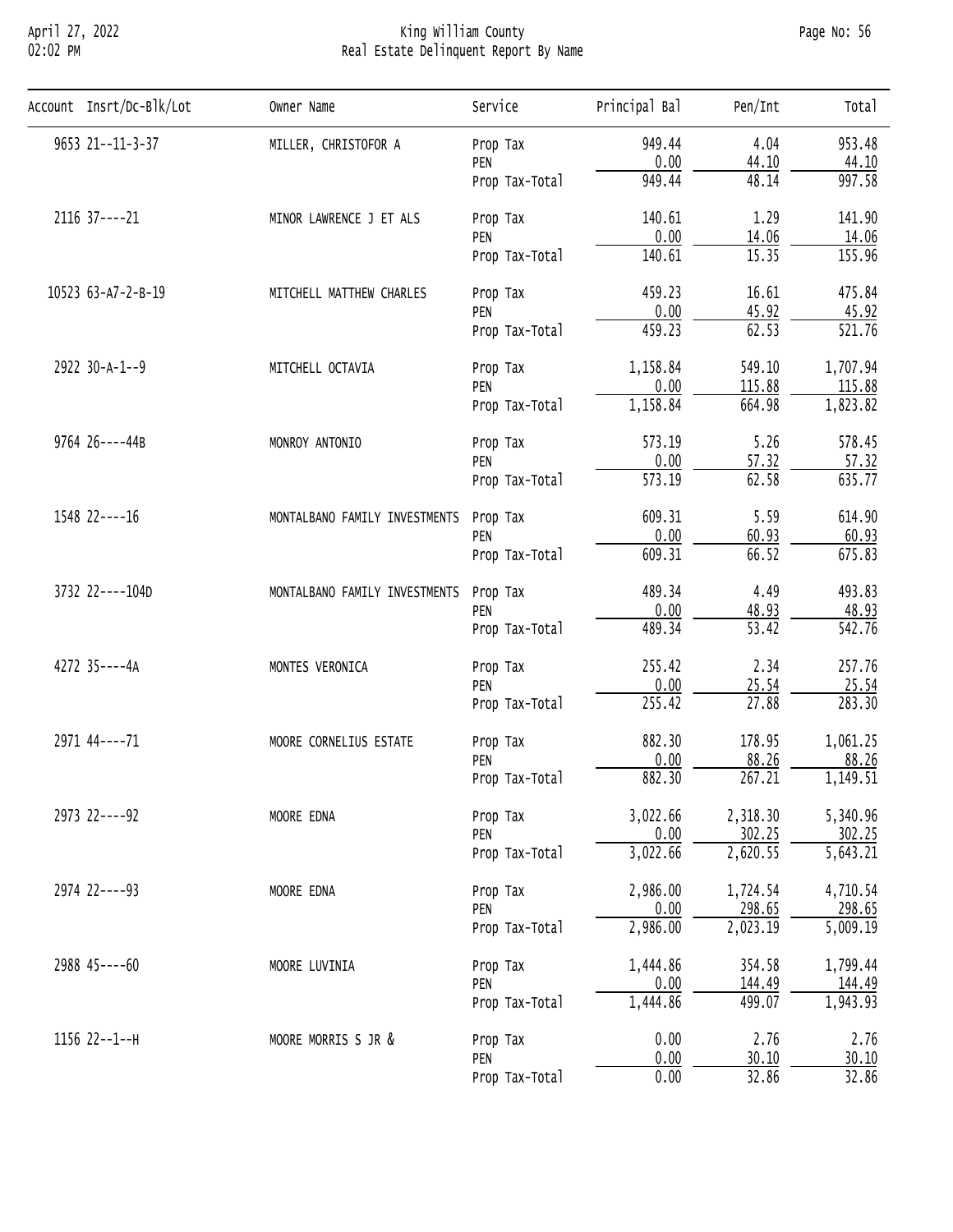# April 27, 2022 King William County Page No: 57 02:02 PM Real Estate Delinquent Report By Name

| Account Insrt/Dc-Blk/Lot | Owner Name                              | Service        | Principal Bal | Pen/Int                                                                                                                                                                                                                                                                                                                                                                                                                                                                                                                                                                                                                                                                               | Total     |
|--------------------------|-----------------------------------------|----------------|---------------|---------------------------------------------------------------------------------------------------------------------------------------------------------------------------------------------------------------------------------------------------------------------------------------------------------------------------------------------------------------------------------------------------------------------------------------------------------------------------------------------------------------------------------------------------------------------------------------------------------------------------------------------------------------------------------------|-----------|
| 3158 55-A---12           | MOORE, DEBORA K                         | Prop Tax       | 439.89        | 4.03                                                                                                                                                                                                                                                                                                                                                                                                                                                                                                                                                                                                                                                                                  | 443.92    |
|                          |                                         | PEN            | 0.00          |                                                                                                                                                                                                                                                                                                                                                                                                                                                                                                                                                                                                                                                                                       | 43.99     |
|                          |                                         | Prop Tax-Total | 439.89        |                                                                                                                                                                                                                                                                                                                                                                                                                                                                                                                                                                                                                                                                                       | 487.91    |
| $3004$ 4 - - - - 21      | MOREN DONALD T & MARGARET T TR Prop Tax |                | 0.00          | 1.88                                                                                                                                                                                                                                                                                                                                                                                                                                                                                                                                                                                                                                                                                  | 1.88      |
|                          |                                         | PEN            |               |                                                                                                                                                                                                                                                                                                                                                                                                                                                                                                                                                                                                                                                                                       | 20.55     |
|                          |                                         | Prop Tax-Total |               |                                                                                                                                                                                                                                                                                                                                                                                                                                                                                                                                                                                                                                                                                       | 22.43     |
| $3006$ $10---48$         | MOREN DONALD T & MARGARET T TR Prop Tax |                | 0.00          | 7.67                                                                                                                                                                                                                                                                                                                                                                                                                                                                                                                                                                                                                                                                                  | 7.67      |
|                          |                                         | PEN            |               |                                                                                                                                                                                                                                                                                                                                                                                                                                                                                                                                                                                                                                                                                       | 83.68     |
|                          |                                         | Prop Tax-Total |               | 43.99<br>48.02<br>0.00<br>20.55<br>$\overline{22.43}$<br>0.00<br>0.00<br>83.68<br>91.35<br>0.00<br>0.00<br>12.62<br>0.00<br>137.64<br>150.26<br>0.00<br>5,082.06<br>3,575.45<br>0.00<br>508.19<br>5,082.06<br>4,083.64<br>1,331.66<br>106.65<br>0.00<br>133.17<br>239.82<br>1,331.66<br>645.86<br>40.89<br>0.00<br>64.59<br>105.48<br>645.86<br>937.80<br>8.60<br>93.78<br>0.00<br>102.38<br>937.80<br>8,070.50<br>2,452.48<br>807.07<br>0.00<br>3,259.55<br>8,070.50<br>460.53<br>4.22<br>0.00<br>46.05<br>460.53<br>50.27<br>1,309.78<br>12.01<br>130.98<br>0.00<br>1,309.78<br>142.99<br>117.82<br>1.08<br>0.00<br>11.78<br>117.82<br>12.86<br>2,466.91<br>22.62<br>0.00<br>246.69 | 91.35     |
| $3003$ 5----2            | MOREN DONALD T & MARGARET TRUS Prop Tax |                |               |                                                                                                                                                                                                                                                                                                                                                                                                                                                                                                                                                                                                                                                                                       | 12.62     |
|                          |                                         | PEN            |               |                                                                                                                                                                                                                                                                                                                                                                                                                                                                                                                                                                                                                                                                                       | 137.64    |
|                          |                                         | Prop Tax-Total |               |                                                                                                                                                                                                                                                                                                                                                                                                                                                                                                                                                                                                                                                                                       | 150.26    |
| 3013 37----2A            | MORRIS ALLIE F                          | Prop Tax       |               |                                                                                                                                                                                                                                                                                                                                                                                                                                                                                                                                                                                                                                                                                       | 8,657.51  |
|                          |                                         | PEN            |               |                                                                                                                                                                                                                                                                                                                                                                                                                                                                                                                                                                                                                                                                                       | 508.19    |
|                          |                                         | Prop Tax-Total |               |                                                                                                                                                                                                                                                                                                                                                                                                                                                                                                                                                                                                                                                                                       | 9,165.70  |
| 3015 36----21C           | MORRIS CALVIN JR                        | Prop Tax       |               |                                                                                                                                                                                                                                                                                                                                                                                                                                                                                                                                                                                                                                                                                       | 1,438.31  |
|                          |                                         | PEN            |               |                                                                                                                                                                                                                                                                                                                                                                                                                                                                                                                                                                                                                                                                                       | 133.17    |
|                          |                                         | Prop Tax-Total |               |                                                                                                                                                                                                                                                                                                                                                                                                                                                                                                                                                                                                                                                                                       | 1,571.48  |
| $732---7$                | MORRIS JUSTIN R                         | Prop Tax       |               | 269.31                                                                                                                                                                                                                                                                                                                                                                                                                                                                                                                                                                                                                                                                                | 686.75    |
|                          |                                         | PEN            |               |                                                                                                                                                                                                                                                                                                                                                                                                                                                                                                                                                                                                                                                                                       | 64.59     |
|                          |                                         | Prop Tax-Total |               |                                                                                                                                                                                                                                                                                                                                                                                                                                                                                                                                                                                                                                                                                       | 751.34    |
| 3682 20----4F            | MOULSON, SARA E                         | Prop Tax       |               |                                                                                                                                                                                                                                                                                                                                                                                                                                                                                                                                                                                                                                                                                       | 946.40    |
|                          |                                         | PEN            |               |                                                                                                                                                                                                                                                                                                                                                                                                                                                                                                                                                                                                                                                                                       | 93.78     |
|                          |                                         | Prop Tax-Total |               |                                                                                                                                                                                                                                                                                                                                                                                                                                                                                                                                                                                                                                                                                       | 1,040.18  |
| 8458 12----25D           | MUIRE STEVEN DOUGLAS                    | Prop Tax       |               |                                                                                                                                                                                                                                                                                                                                                                                                                                                                                                                                                                                                                                                                                       | 10,522.98 |
|                          |                                         | PEN            |               |                                                                                                                                                                                                                                                                                                                                                                                                                                                                                                                                                                                                                                                                                       | 807.07    |
|                          |                                         | Prop Tax-Total |               |                                                                                                                                                                                                                                                                                                                                                                                                                                                                                                                                                                                                                                                                                       | 11,330.05 |
| $5836---47$              | MUNDY CHARLES K AND JAMIE S             | Prop Tax       |               |                                                                                                                                                                                                                                                                                                                                                                                                                                                                                                                                                                                                                                                                                       | 464.75    |
|                          |                                         | PEN            |               |                                                                                                                                                                                                                                                                                                                                                                                                                                                                                                                                                                                                                                                                                       | 46.05     |
|                          |                                         | Prop Tax-Total |               |                                                                                                                                                                                                                                                                                                                                                                                                                                                                                                                                                                                                                                                                                       | 510.80    |
| 8743 6----47B            | MUNDY CHARLES KEVIN                     | Prop Tax       |               |                                                                                                                                                                                                                                                                                                                                                                                                                                                                                                                                                                                                                                                                                       | 1,321.79  |
|                          |                                         | PEN            |               |                                                                                                                                                                                                                                                                                                                                                                                                                                                                                                                                                                                                                                                                                       | 130.98    |
|                          |                                         | Prop Tax-Total |               |                                                                                                                                                                                                                                                                                                                                                                                                                                                                                                                                                                                                                                                                                       | 1,452.77  |
| $44186---83$             | MUNDY KEVIN                             | Prop Tax       | 2,466.91      | 118.90                                                                                                                                                                                                                                                                                                                                                                                                                                                                                                                                                                                                                                                                                |           |
|                          |                                         | PEN            |               |                                                                                                                                                                                                                                                                                                                                                                                                                                                                                                                                                                                                                                                                                       | 11.78     |
|                          |                                         | Prop Tax-Total |               |                                                                                                                                                                                                                                                                                                                                                                                                                                                                                                                                                                                                                                                                                       | 130.68    |
|                          |                                         |                |               |                                                                                                                                                                                                                                                                                                                                                                                                                                                                                                                                                                                                                                                                                       |           |
| 10554 26----49B          | MURPHY JASON M                          | Prop Tax       |               |                                                                                                                                                                                                                                                                                                                                                                                                                                                                                                                                                                                                                                                                                       | 2,489.53  |
|                          |                                         | PEN            |               |                                                                                                                                                                                                                                                                                                                                                                                                                                                                                                                                                                                                                                                                                       | 246.69    |
|                          |                                         | Prop Tax-Total |               |                                                                                                                                                                                                                                                                                                                                                                                                                                                                                                                                                                                                                                                                                       | 2,736.22  |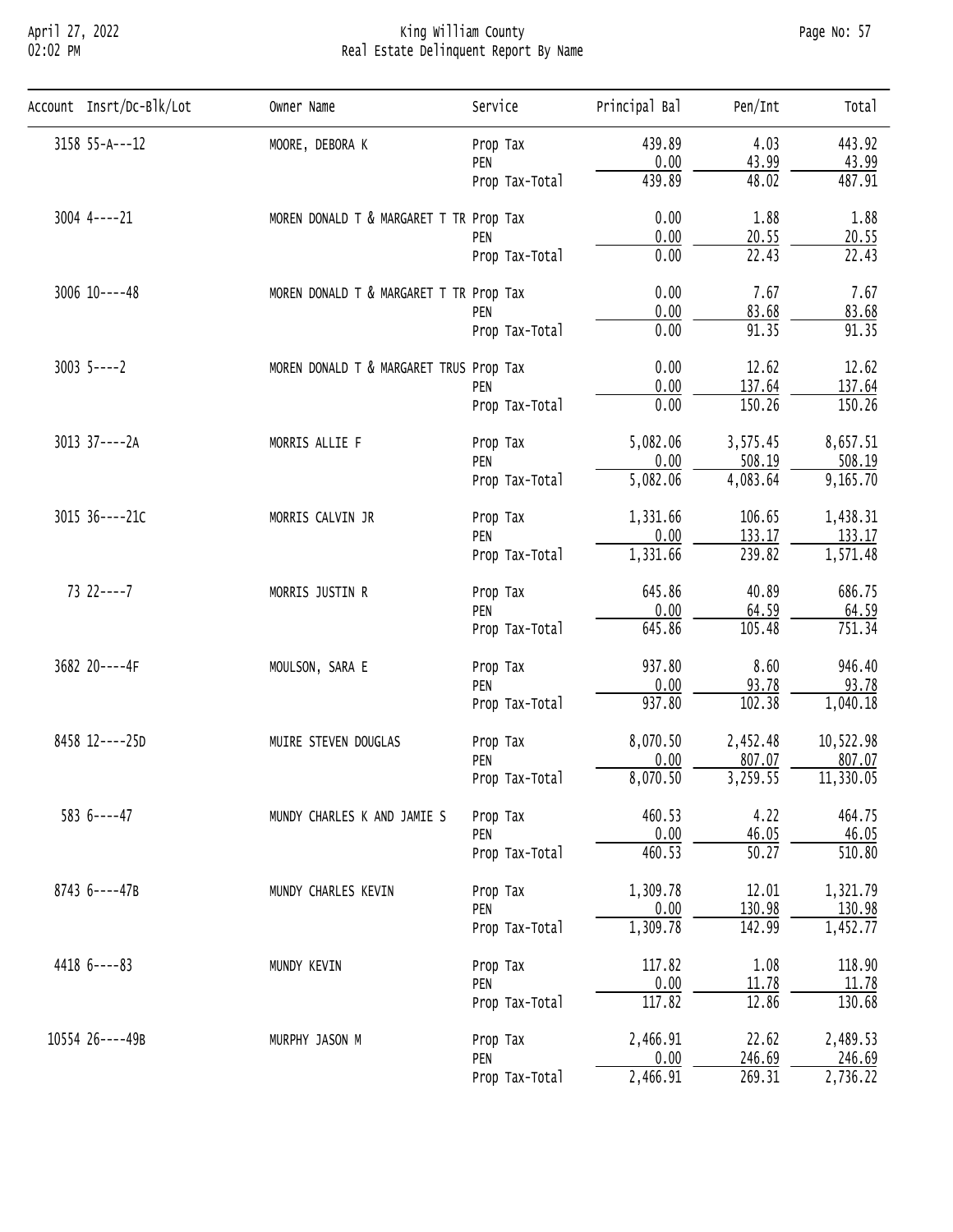## April 27, 2022 King William County Page No: 58 02:02 PM Real Estate Delinquent Report By Name

| Account Insrt/Dc-Blk/Lot | Owner Name                            | Service                                                                                                                                                                                                                                                                                                                                                                         | Principal Bal                                                                                                                                                                                                                                                                                                                                   | Pen/Int                                                                                                                                                                                                                                                                                                                                  | Total     |
|--------------------------|---------------------------------------|---------------------------------------------------------------------------------------------------------------------------------------------------------------------------------------------------------------------------------------------------------------------------------------------------------------------------------------------------------------------------------|-------------------------------------------------------------------------------------------------------------------------------------------------------------------------------------------------------------------------------------------------------------------------------------------------------------------------------------------------|------------------------------------------------------------------------------------------------------------------------------------------------------------------------------------------------------------------------------------------------------------------------------------------------------------------------------------------|-----------|
| 5437 63-A9-1--194        | MUSANTE SAMUEL S, LIFE TENANT         |                                                                                                                                                                                                                                                                                                                                                                                 | 2,103.93                                                                                                                                                                                                                                                                                                                                        | 135.14                                                                                                                                                                                                                                                                                                                                   | 2,239.07  |
|                          |                                       | PEN                                                                                                                                                                                                                                                                                                                                                                             |                                                                                                                                                                                                                                                                                                                                                 |                                                                                                                                                                                                                                                                                                                                          | 210.39    |
|                          |                                       | Prop Tax-Total                                                                                                                                                                                                                                                                                                                                                                  | 2,103.93                                                                                                                                                                                                                                                                                                                                        | 345.53                                                                                                                                                                                                                                                                                                                                   | 2,449.46  |
| $3080$ 48 ---- 22        | MUSE WILLIE                           | Prop Tax                                                                                                                                                                                                                                                                                                                                                                        | 86.28                                                                                                                                                                                                                                                                                                                                           | 1.16                                                                                                                                                                                                                                                                                                                                     | 87.44     |
|                          |                                       | PEN                                                                                                                                                                                                                                                                                                                                                                             |                                                                                                                                                                                                                                                                                                                                                 |                                                                                                                                                                                                                                                                                                                                          | 12.63     |
|                          |                                       | Prop Tax-Total                                                                                                                                                                                                                                                                                                                                                                  |                                                                                                                                                                                                                                                                                                                                                 | 210.39<br>12.63<br>13.79<br>3.66<br>39.90<br>43.56<br>3.49<br>38.06<br>41.55<br>5.68<br>61.96<br>67.64<br>57.84<br>157.72<br>215.56<br>5.03<br>54.83<br>$\overline{59.86}$<br>5.34<br>58.27<br>63.61<br>0.82<br>8.99<br>9.81<br>764.61<br>73.05<br>837.66<br>1.10<br>12.04<br>13.14<br>5,497.94<br>1,000.33<br>6,498.27<br>3.65<br>39.78 | 100.07    |
| 1926 47----71            | NAPIER THOMAS                         | Prop Tax                                                                                                                                                                                                                                                                                                                                                                        | 0.00<br>0.00<br>86.28<br>399.04<br>0.00<br>399.04<br>380.55<br>0.00<br>380.55<br>619.63<br>0.00<br>619.63<br>1,577.24<br>0.00<br>1,577.24<br>548.25<br>0.00<br>548.25<br>582.65<br>0.00<br>582.65<br>89.87<br>0.00<br>89.87<br>730.22<br>$\frac{0.00}{730.22}$<br>120.40<br>0.00<br>120.40<br>10,513.72<br>0.00<br>10, 513.72<br>397.75<br>0.00 | 402.70                                                                                                                                                                                                                                                                                                                                   |           |
|                          |                                       |                                                                                                                                                                                                                                                                                                                                                                                 |                                                                                                                                                                                                                                                                                                                                                 |                                                                                                                                                                                                                                                                                                                                          | 39.90     |
|                          |                                       | Prop Tax-Total                                                                                                                                                                                                                                                                                                                                                                  |                                                                                                                                                                                                                                                                                                                                                 |                                                                                                                                                                                                                                                                                                                                          | 442.60    |
| 4393 54----47A           | NAPIER THOMAS                         | Prop Tax<br>PEN<br>Prop Tax<br>PEN<br>Prop Tax-Total<br>Prop Tax<br>PEN<br>Prop Tax-Total<br>Prop Tax<br>PEN<br>Prop Tax-Total<br>Prop Tax<br>PEN<br>Prop Tax-Total<br>Prop Tax<br>PEN<br>Prop Tax-Total<br>Prop Tax<br>PEN<br>Prop Tax-Total<br>Prop Tax<br>PEN<br>Prop Tax-Total<br>Prop Tax<br>PEN<br>Prop Tax-Total<br>Prop Tax<br>PEN<br>Prop Tax-Total<br>Prop Tax<br>PEN | 384.04                                                                                                                                                                                                                                                                                                                                          |                                                                                                                                                                                                                                                                                                                                          |           |
|                          |                                       |                                                                                                                                                                                                                                                                                                                                                                                 |                                                                                                                                                                                                                                                                                                                                                 |                                                                                                                                                                                                                                                                                                                                          | 38.06     |
|                          |                                       |                                                                                                                                                                                                                                                                                                                                                                                 |                                                                                                                                                                                                                                                                                                                                                 | 397.75<br>43.43                                                                                                                                                                                                                                                                                                                          | 422.10    |
| 1677 21-E---6            | NASH CRAIG A & KIMBERLY D             |                                                                                                                                                                                                                                                                                                                                                                                 |                                                                                                                                                                                                                                                                                                                                                 |                                                                                                                                                                                                                                                                                                                                          | 625.31    |
|                          |                                       |                                                                                                                                                                                                                                                                                                                                                                                 |                                                                                                                                                                                                                                                                                                                                                 |                                                                                                                                                                                                                                                                                                                                          | 61.96     |
|                          |                                       |                                                                                                                                                                                                                                                                                                                                                                                 |                                                                                                                                                                                                                                                                                                                                                 |                                                                                                                                                                                                                                                                                                                                          | 687.27    |
| $1717$ 5----43           | NASH TIFFANI B                        |                                                                                                                                                                                                                                                                                                                                                                                 |                                                                                                                                                                                                                                                                                                                                                 |                                                                                                                                                                                                                                                                                                                                          | 1,635.08  |
|                          |                                       |                                                                                                                                                                                                                                                                                                                                                                                 |                                                                                                                                                                                                                                                                                                                                                 |                                                                                                                                                                                                                                                                                                                                          | 157.72    |
|                          |                                       |                                                                                                                                                                                                                                                                                                                                                                                 |                                                                                                                                                                                                                                                                                                                                                 |                                                                                                                                                                                                                                                                                                                                          | 1,792.80  |
| 1721 21----22A           | NASH TIFFANI B<br>NEALE ELWOOD JR EST | 553.28                                                                                                                                                                                                                                                                                                                                                                          |                                                                                                                                                                                                                                                                                                                                                 |                                                                                                                                                                                                                                                                                                                                          |           |
|                          |                                       | 54.83                                                                                                                                                                                                                                                                                                                                                                           |                                                                                                                                                                                                                                                                                                                                                 |                                                                                                                                                                                                                                                                                                                                          |           |
|                          |                                       |                                                                                                                                                                                                                                                                                                                                                                                 |                                                                                                                                                                                                                                                                                                                                                 |                                                                                                                                                                                                                                                                                                                                          | 608.11    |
| 3097 55----3A            |                                       |                                                                                                                                                                                                                                                                                                                                                                                 |                                                                                                                                                                                                                                                                                                                                                 |                                                                                                                                                                                                                                                                                                                                          | 587.99    |
|                          |                                       |                                                                                                                                                                                                                                                                                                                                                                                 |                                                                                                                                                                                                                                                                                                                                                 |                                                                                                                                                                                                                                                                                                                                          | 58.27     |
|                          |                                       |                                                                                                                                                                                                                                                                                                                                                                                 |                                                                                                                                                                                                                                                                                                                                                 |                                                                                                                                                                                                                                                                                                                                          | 646.26    |
| 1646 47----20D           | NEALE JAMES A                         |                                                                                                                                                                                                                                                                                                                                                                                 |                                                                                                                                                                                                                                                                                                                                                 |                                                                                                                                                                                                                                                                                                                                          | 90.69     |
|                          |                                       |                                                                                                                                                                                                                                                                                                                                                                                 |                                                                                                                                                                                                                                                                                                                                                 |                                                                                                                                                                                                                                                                                                                                          | 8.99      |
|                          |                                       |                                                                                                                                                                                                                                                                                                                                                                                 |                                                                                                                                                                                                                                                                                                                                                 |                                                                                                                                                                                                                                                                                                                                          | 99.68     |
| 2041 18----43            | NEALE JESSIE GRAY H                   |                                                                                                                                                                                                                                                                                                                                                                                 |                                                                                                                                                                                                                                                                                                                                                 |                                                                                                                                                                                                                                                                                                                                          | 1,494.83  |
|                          |                                       |                                                                                                                                                                                                                                                                                                                                                                                 |                                                                                                                                                                                                                                                                                                                                                 |                                                                                                                                                                                                                                                                                                                                          | 73.05     |
|                          |                                       |                                                                                                                                                                                                                                                                                                                                                                                 |                                                                                                                                                                                                                                                                                                                                                 |                                                                                                                                                                                                                                                                                                                                          | 1,567.88  |
| 3535 47----20A           | NEALE NESHELL                         | Prop Tax-Total                                                                                                                                                                                                                                                                                                                                                                  | 121.50                                                                                                                                                                                                                                                                                                                                          |                                                                                                                                                                                                                                                                                                                                          |           |
|                          |                                       |                                                                                                                                                                                                                                                                                                                                                                                 |                                                                                                                                                                                                                                                                                                                                                 |                                                                                                                                                                                                                                                                                                                                          | 12.04     |
|                          |                                       |                                                                                                                                                                                                                                                                                                                                                                                 |                                                                                                                                                                                                                                                                                                                                                 |                                                                                                                                                                                                                                                                                                                                          | 133.54    |
| $3110$ $19 - B - 1 - 8$  | NEAULT CHRISTOPHER P                  |                                                                                                                                                                                                                                                                                                                                                                                 |                                                                                                                                                                                                                                                                                                                                                 |                                                                                                                                                                                                                                                                                                                                          | 16,011.66 |
|                          |                                       |                                                                                                                                                                                                                                                                                                                                                                                 |                                                                                                                                                                                                                                                                                                                                                 |                                                                                                                                                                                                                                                                                                                                          | 1,000.33  |
|                          |                                       |                                                                                                                                                                                                                                                                                                                                                                                 |                                                                                                                                                                                                                                                                                                                                                 |                                                                                                                                                                                                                                                                                                                                          | 17,011.99 |
| 1235 22-B-1-B-4          | NELSON BRIAN C                        |                                                                                                                                                                                                                                                                                                                                                                                 |                                                                                                                                                                                                                                                                                                                                                 |                                                                                                                                                                                                                                                                                                                                          | 401.40    |
|                          |                                       |                                                                                                                                                                                                                                                                                                                                                                                 |                                                                                                                                                                                                                                                                                                                                                 |                                                                                                                                                                                                                                                                                                                                          | 39.78     |
|                          |                                       |                                                                                                                                                                                                                                                                                                                                                                                 |                                                                                                                                                                                                                                                                                                                                                 |                                                                                                                                                                                                                                                                                                                                          | 441.18    |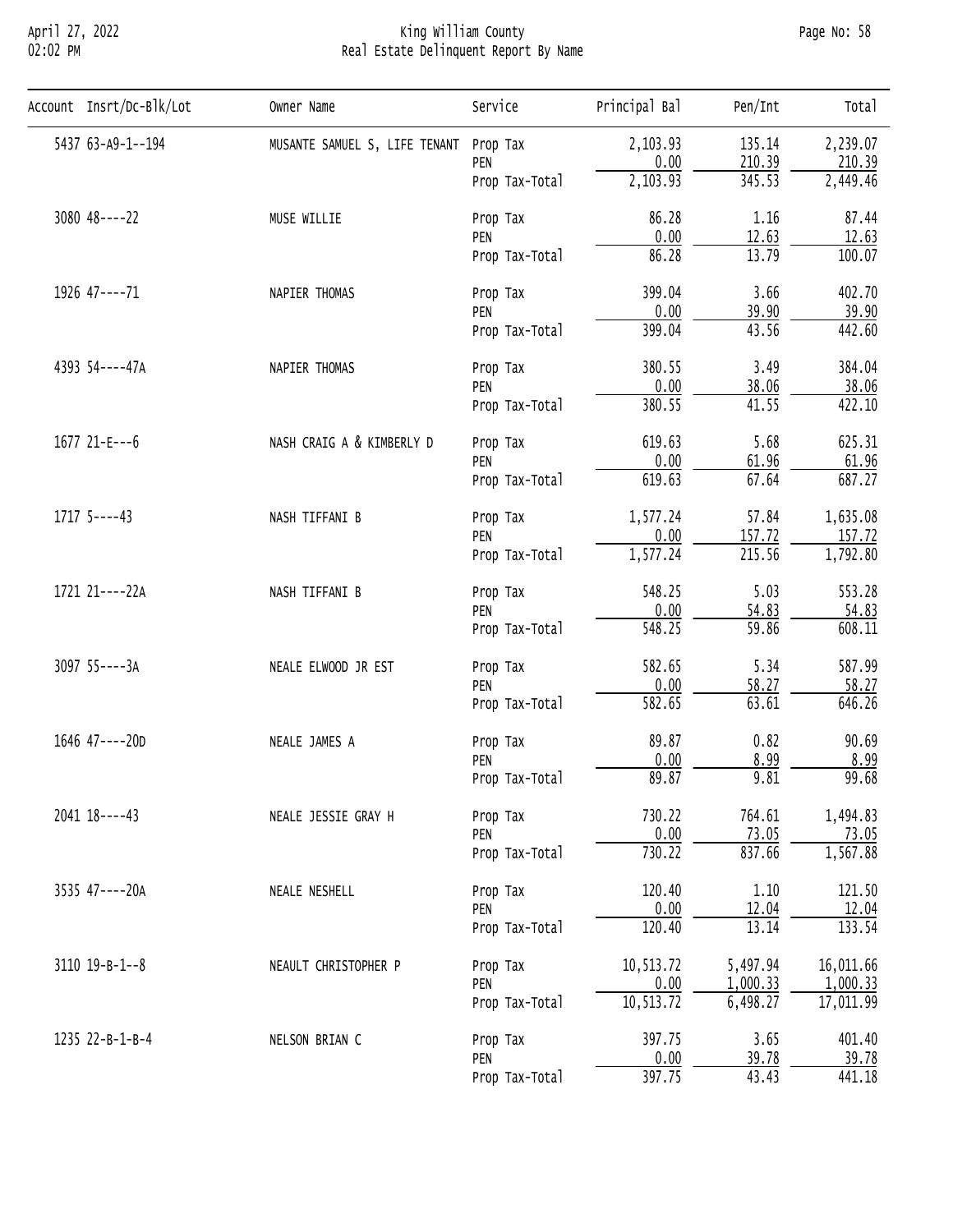## April 27, 2022 King William County Page No: 59 02:02 PM Real Estate Delinquent Report By Name

| Account Insrt/Dc-Blk/Lot | Owner Name                                                                                            | Service                                                                                                                                                                                                                                                                                                                                                                                                                                                                                                                                                                                                                                                | Principal Bal        | Pen/Int                                                                                                                                                                                                                                                                                                                                                                                                                                                                                                  | Total    |
|--------------------------|-------------------------------------------------------------------------------------------------------|--------------------------------------------------------------------------------------------------------------------------------------------------------------------------------------------------------------------------------------------------------------------------------------------------------------------------------------------------------------------------------------------------------------------------------------------------------------------------------------------------------------------------------------------------------------------------------------------------------------------------------------------------------|----------------------|----------------------------------------------------------------------------------------------------------------------------------------------------------------------------------------------------------------------------------------------------------------------------------------------------------------------------------------------------------------------------------------------------------------------------------------------------------------------------------------------------------|----------|
| 465 30-A-1--4            | NELSON DARRELL                                                                                        | Prop Tax                                                                                                                                                                                                                                                                                                                                                                                                                                                                                                                                                                                                                                               | 2,403.59             | 904.23                                                                                                                                                                                                                                                                                                                                                                                                                                                                                                   | 3,307.82 |
|                          |                                                                                                       | PEN                                                                                                                                                                                                                                                                                                                                                                                                                                                                                                                                                                                                                                                    |                      |                                                                                                                                                                                                                                                                                                                                                                                                                                                                                                          | 240.35   |
|                          |                                                                                                       |                                                                                                                                                                                                                                                                                                                                                                                                                                                                                                                                                                                                                                                        |                      |                                                                                                                                                                                                                                                                                                                                                                                                                                                                                                          | 3,548.17 |
| 3118 35----7A            | NELSON MARY L                                                                                         | Prop Tax                                                                                                                                                                                                                                                                                                                                                                                                                                                                                                                                                                                                                                               | 515.83               | 33.15                                                                                                                                                                                                                                                                                                                                                                                                                                                                                                    | 548.98   |
|                          |                                                                                                       |                                                                                                                                                                                                                                                                                                                                                                                                                                                                                                                                                                                                                                                        |                      |                                                                                                                                                                                                                                                                                                                                                                                                                                                                                                          | 51.58    |
|                          |                                                                                                       |                                                                                                                                                                                                                                                                                                                                                                                                                                                                                                                                                                                                                                                        |                      | 0.00<br>240.35<br>1,144.58<br>0.00<br>51.58<br>84.73<br>0.00<br>83.30<br>0.00<br>908.79<br>0.00<br>992.09<br>0.00<br>6.73<br>0.00<br>73.41<br>0.00<br>80.14<br>5.29<br>0.00<br>57.71<br>63.00<br>1.15<br>0.00<br><u>12.56</u><br>13.71<br>$18.41 -$<br>0.00<br>15.54<br>$2.87 -$<br>9.68<br>0.00<br>26.38<br>36.06<br>8.89<br>0.00<br>97.01<br>105.90<br>7.85<br>0.00<br>85.66<br>93.51<br>5.48<br>0.00<br>59.77<br>65.25<br>0.00<br>5.88<br>0.00<br>16.00<br>21.88<br>11.81<br>0.00<br>128.87<br>140.68 | 600.56   |
| $5$ PS-2---              | NEW CINGULAR WIRELESS PCS, LLC                                                                        | Prop Tax                                                                                                                                                                                                                                                                                                                                                                                                                                                                                                                                                                                                                                               |                      |                                                                                                                                                                                                                                                                                                                                                                                                                                                                                                          | 83.30    |
|                          |                                                                                                       |                                                                                                                                                                                                                                                                                                                                                                                                                                                                                                                                                                                                                                                        |                      |                                                                                                                                                                                                                                                                                                                                                                                                                                                                                                          | 908.79   |
|                          |                                                                                                       |                                                                                                                                                                                                                                                                                                                                                                                                                                                                                                                                                                                                                                                        |                      |                                                                                                                                                                                                                                                                                                                                                                                                                                                                                                          | 992.09   |
| 28 PS-62-44--            | NEW CINGULAR WIRELESS PCS, LLC                                                                        | 2,403.59<br>Prop Tax-Total<br>PEN<br>$\overline{515.83}$<br>Prop Tax-Total<br>PEN<br>Prop Tax-Total<br>Prop Tax<br>PEN<br>Prop Tax-Total<br>577.06<br>Prop Tax<br>PEN<br>577.06<br>Prop Tax-Total<br>125.56<br>Prop Tax<br>PEN<br>125.56<br>Prop Tax-Total<br>336.32<br>Prop Tax<br>PEN<br>336.32<br>Prop Tax-Total<br>263.72<br>Prop Tax<br>PEN<br>263.72<br>Prop Tax-Total<br>970.08<br>Prop Tax<br>PEN<br>$\overline{970.08}$<br>Prop Tax-Total<br>856.56<br>Prop Tax<br>PEN<br>856.56<br>Prop Tax-Total<br>597.70<br>Prop Tax<br>PEN<br>$\overline{597.70}$<br>Prop Tax-Total<br>1,281.54<br>319.92<br>Prop Tax<br>PEN<br>319.92<br>Prop Tax-Total | 6.73                 |                                                                                                                                                                                                                                                                                                                                                                                                                                                                                                          |          |
|                          |                                                                                                       |                                                                                                                                                                                                                                                                                                                                                                                                                                                                                                                                                                                                                                                        | 1,288.71<br>1,288.71 | 73.41                                                                                                                                                                                                                                                                                                                                                                                                                                                                                                    |          |
|                          |                                                                                                       |                                                                                                                                                                                                                                                                                                                                                                                                                                                                                                                                                                                                                                                        |                      | 80.14                                                                                                                                                                                                                                                                                                                                                                                                                                                                                                    |          |
| 7768 21-K-1--53          | NEWBY REGINA K                                                                                        |                                                                                                                                                                                                                                                                                                                                                                                                                                                                                                                                                                                                                                                        |                      |                                                                                                                                                                                                                                                                                                                                                                                                                                                                                                          | 582.35   |
|                          |                                                                                                       |                                                                                                                                                                                                                                                                                                                                                                                                                                                                                                                                                                                                                                                        |                      |                                                                                                                                                                                                                                                                                                                                                                                                                                                                                                          | 57.71    |
|                          |                                                                                                       |                                                                                                                                                                                                                                                                                                                                                                                                                                                                                                                                                                                                                                                        |                      |                                                                                                                                                                                                                                                                                                                                                                                                                                                                                                          | 640.06   |
| $775$ 43----12           | NEWKIRT LILY & CLARENCE                                                                               |                                                                                                                                                                                                                                                                                                                                                                                                                                                                                                                                                                                                                                                        |                      |                                                                                                                                                                                                                                                                                                                                                                                                                                                                                                          | 126.71   |
|                          |                                                                                                       |                                                                                                                                                                                                                                                                                                                                                                                                                                                                                                                                                                                                                                                        |                      |                                                                                                                                                                                                                                                                                                                                                                                                                                                                                                          | 12.56    |
|                          |                                                                                                       |                                                                                                                                                                                                                                                                                                                                                                                                                                                                                                                                                                                                                                                        |                      |                                                                                                                                                                                                                                                                                                                                                                                                                                                                                                          | 139.27   |
| 5420 63-A7-6-E-1         | NGUYEN HANH HONG                                                                                      |                                                                                                                                                                                                                                                                                                                                                                                                                                                                                                                                                                                                                                                        |                      |                                                                                                                                                                                                                                                                                                                                                                                                                                                                                                          | 317.91   |
|                          |                                                                                                       |                                                                                                                                                                                                                                                                                                                                                                                                                                                                                                                                                                                                                                                        |                      |                                                                                                                                                                                                                                                                                                                                                                                                                                                                                                          | 15.54    |
|                          |                                                                                                       |                                                                                                                                                                                                                                                                                                                                                                                                                                                                                                                                                                                                                                                        |                      |                                                                                                                                                                                                                                                                                                                                                                                                                                                                                                          | 333.45   |
| 5900 63-A7-6-A-5         | NGUYEN YNHI                                                                                           |                                                                                                                                                                                                                                                                                                                                                                                                                                                                                                                                                                                                                                                        |                      | 273.40                                                                                                                                                                                                                                                                                                                                                                                                                                                                                                   |          |
|                          |                                                                                                       |                                                                                                                                                                                                                                                                                                                                                                                                                                                                                                                                                                                                                                                        |                      |                                                                                                                                                                                                                                                                                                                                                                                                                                                                                                          | 26.38    |
|                          |                                                                                                       |                                                                                                                                                                                                                                                                                                                                                                                                                                                                                                                                                                                                                                                        |                      |                                                                                                                                                                                                                                                                                                                                                                                                                                                                                                          | 299.78   |
| 4006 13-A---1            | NIXON RICKY T                                                                                         |                                                                                                                                                                                                                                                                                                                                                                                                                                                                                                                                                                                                                                                        |                      |                                                                                                                                                                                                                                                                                                                                                                                                                                                                                                          | 978.97   |
|                          |                                                                                                       |                                                                                                                                                                                                                                                                                                                                                                                                                                                                                                                                                                                                                                                        |                      |                                                                                                                                                                                                                                                                                                                                                                                                                                                                                                          | 97.01    |
|                          |                                                                                                       |                                                                                                                                                                                                                                                                                                                                                                                                                                                                                                                                                                                                                                                        |                      |                                                                                                                                                                                                                                                                                                                                                                                                                                                                                                          | 1,075.98 |
| 4297 12----19            | NOEL, BRIAN S                                                                                         |                                                                                                                                                                                                                                                                                                                                                                                                                                                                                                                                                                                                                                                        |                      |                                                                                                                                                                                                                                                                                                                                                                                                                                                                                                          | 864.41   |
|                          |                                                                                                       |                                                                                                                                                                                                                                                                                                                                                                                                                                                                                                                                                                                                                                                        |                      |                                                                                                                                                                                                                                                                                                                                                                                                                                                                                                          | 85.66    |
|                          |                                                                                                       |                                                                                                                                                                                                                                                                                                                                                                                                                                                                                                                                                                                                                                                        |                      |                                                                                                                                                                                                                                                                                                                                                                                                                                                                                                          | 950.07   |
| 3141 15----8B            | NOFSINGER COLLINS D                                                                                   |                                                                                                                                                                                                                                                                                                                                                                                                                                                                                                                                                                                                                                                        |                      |                                                                                                                                                                                                                                                                                                                                                                                                                                                                                                          | 603.18   |
|                          |                                                                                                       |                                                                                                                                                                                                                                                                                                                                                                                                                                                                                                                                                                                                                                                        |                      |                                                                                                                                                                                                                                                                                                                                                                                                                                                                                                          | 59.77    |
|                          |                                                                                                       |                                                                                                                                                                                                                                                                                                                                                                                                                                                                                                                                                                                                                                                        |                      |                                                                                                                                                                                                                                                                                                                                                                                                                                                                                                          | 662.95   |
| $17$ PS- $16$ ---        |                                                                                                       |                                                                                                                                                                                                                                                                                                                                                                                                                                                                                                                                                                                                                                                        |                      |                                                                                                                                                                                                                                                                                                                                                                                                                                                                                                          | 1,281.54 |
| 11217 37----50A1         | NORMAN, MICHAEL L                                                                                     |                                                                                                                                                                                                                                                                                                                                                                                                                                                                                                                                                                                                                                                        |                      |                                                                                                                                                                                                                                                                                                                                                                                                                                                                                                          | 325.80   |
|                          |                                                                                                       |                                                                                                                                                                                                                                                                                                                                                                                                                                                                                                                                                                                                                                                        |                      |                                                                                                                                                                                                                                                                                                                                                                                                                                                                                                          | 16.00    |
|                          |                                                                                                       |                                                                                                                                                                                                                                                                                                                                                                                                                                                                                                                                                                                                                                                        |                      |                                                                                                                                                                                                                                                                                                                                                                                                                                                                                                          | 341.80   |
| 7978 44--1--4            | NORFOLK SOUTHERN RAILWAY COMPA Prop Tax<br>NUCKOLS GREGORY WAYNE<br>Prop Tax<br>PEN<br>Prop Tax-Total | 1,300.52                                                                                                                                                                                                                                                                                                                                                                                                                                                                                                                                                                                                                                               |                      |                                                                                                                                                                                                                                                                                                                                                                                                                                                                                                          |          |
|                          |                                                                                                       |                                                                                                                                                                                                                                                                                                                                                                                                                                                                                                                                                                                                                                                        |                      |                                                                                                                                                                                                                                                                                                                                                                                                                                                                                                          | 128.87   |
|                          |                                                                                                       |                                                                                                                                                                                                                                                                                                                                                                                                                                                                                                                                                                                                                                                        |                      |                                                                                                                                                                                                                                                                                                                                                                                                                                                                                                          | 1,429.39 |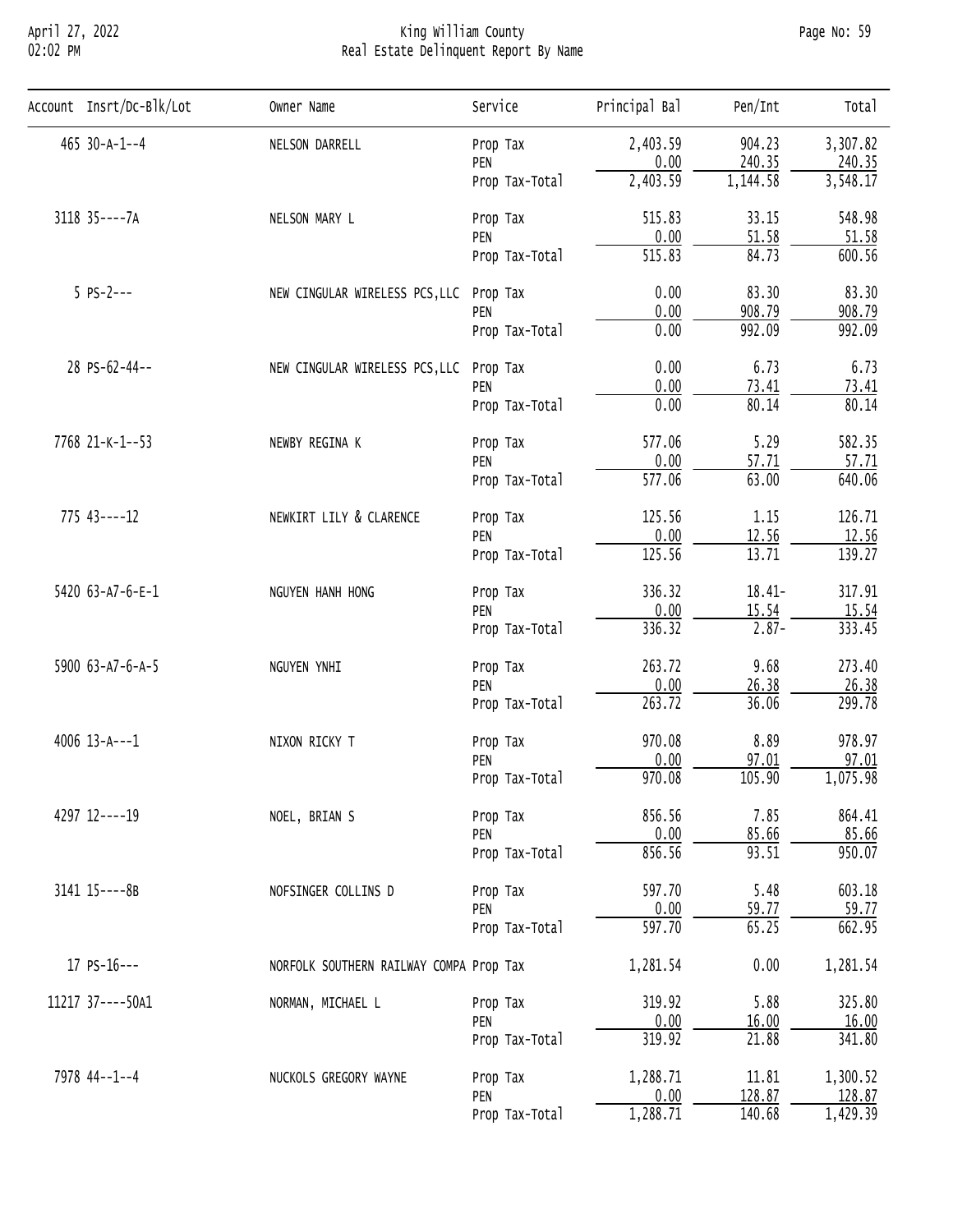## April 27, 2022 King William County Page No: 60 02:02 PM Real Estate Delinquent Report By Name

| Account Insrt/Dc-Blk/Lot  | Owner Name                | Service                                                                                                                                                                                                                                                                                                                                                                                                                                                                                                   | Principal Bal | Pen/Int                                                                                                                                                                                                                                                                                                                                                                                                                                                                                                                                                                                                                                                                                                                              | Total              |
|---------------------------|---------------------------|-----------------------------------------------------------------------------------------------------------------------------------------------------------------------------------------------------------------------------------------------------------------------------------------------------------------------------------------------------------------------------------------------------------------------------------------------------------------------------------------------------------|---------------|--------------------------------------------------------------------------------------------------------------------------------------------------------------------------------------------------------------------------------------------------------------------------------------------------------------------------------------------------------------------------------------------------------------------------------------------------------------------------------------------------------------------------------------------------------------------------------------------------------------------------------------------------------------------------------------------------------------------------------------|--------------------|
| $5063$ $63 - A4 - 3 - 28$ | NUTTALL WILLIAM K         | Prop Tax                                                                                                                                                                                                                                                                                                                                                                                                                                                                                                  | 45.98         | 0.42                                                                                                                                                                                                                                                                                                                                                                                                                                                                                                                                                                                                                                                                                                                                 | 46.40              |
|                           |                           |                                                                                                                                                                                                                                                                                                                                                                                                                                                                                                           |               |                                                                                                                                                                                                                                                                                                                                                                                                                                                                                                                                                                                                                                                                                                                                      | 4.60               |
|                           |                           |                                                                                                                                                                                                                                                                                                                                                                                                                                                                                                           |               |                                                                                                                                                                                                                                                                                                                                                                                                                                                                                                                                                                                                                                                                                                                                      | $\overline{51.00}$ |
| 5969 63-A4-3--24          | NUTTALL WILLIAM K         | Prop Tax                                                                                                                                                                                                                                                                                                                                                                                                                                                                                                  | 48.26         | 0.00<br>4.60<br>45.98<br>5.02<br>0.44<br>0.00<br>4.83<br>48.26<br>$\overline{5.27}$<br>96.14<br>0.88<br>0.00<br>9.61<br>96.14<br>10.49<br>862.58<br>31.60<br>0.00<br>86.26<br>117.86<br>862.58<br>322.05<br>2.95<br>0.00<br>32.21<br>322.05<br>35.16<br>627.44<br>5.75<br>0.00<br>62.74<br>627.44<br>68.49<br>310.74<br>0.00<br>260.80<br>571.54<br>4.37<br>476.60<br>0.00<br>47.66<br>$\overline{52.03}$<br>476.60<br>49.40<br>0.00<br>340.94<br>3.13<br>0.00<br>34.09<br>340.94<br>37.22<br>0.47<br>51.30<br>0.00<br>5.13<br>$\overline{51.30}$<br>5.60<br>422.69<br>3.88<br>0.00<br>42.27<br>422.69<br>46.15<br>43.00<br>1.60<br>0.00<br>4.30<br>43.00<br>5.90<br>1.96<br>213.56<br>0.00<br>21.36<br>213.56<br>$\overline{23.32}$ | 48.70              |
|                           |                           |                                                                                                                                                                                                                                                                                                                                                                                                                                                                                                           |               |                                                                                                                                                                                                                                                                                                                                                                                                                                                                                                                                                                                                                                                                                                                                      | 4.83               |
|                           |                           |                                                                                                                                                                                                                                                                                                                                                                                                                                                                                                           |               |                                                                                                                                                                                                                                                                                                                                                                                                                                                                                                                                                                                                                                                                                                                                      | $\overline{53.53}$ |
| 5970 63-A4-3--27          | NUTTALL WILLIAM KEMP      | PEN<br>Prop Tax-Total<br>PEN<br>Prop Tax-Total<br>Prop Tax<br>PEN<br>Prop Tax-Total<br>Prop Tax<br>PEN<br>Prop Tax-Total<br>Prop Tax<br>PEN<br>Prop Tax-Total<br>Prop Tax<br>PEN<br>Prop Tax-Total<br>2,607.95<br>Prop Tax<br>PEN<br>2,607.95<br>Prop Tax-Total<br>Prop Tax<br>PEN<br>Prop Tax-Total<br>Prop Tax<br>Prop Tax<br>PEN<br>Prop Tax-Total<br>Prop Tax<br>PEN<br>Prop Tax-Total<br>Prop Tax<br>PEN<br>Prop Tax-Total<br>Prop Tax<br>PEN<br>Prop Tax-Total<br>Prop Tax<br>PEN<br>Prop Tax-Total | 97.02         |                                                                                                                                                                                                                                                                                                                                                                                                                                                                                                                                                                                                                                                                                                                                      |                    |
|                           |                           |                                                                                                                                                                                                                                                                                                                                                                                                                                                                                                           |               |                                                                                                                                                                                                                                                                                                                                                                                                                                                                                                                                                                                                                                                                                                                                      | 9.61               |
|                           |                           |                                                                                                                                                                                                                                                                                                                                                                                                                                                                                                           |               |                                                                                                                                                                                                                                                                                                                                                                                                                                                                                                                                                                                                                                                                                                                                      | 106.63             |
| $7679$ 5--3--6            | O'KELLY KEVIN B           | PALMER VERONICA JUANITA                                                                                                                                                                                                                                                                                                                                                                                                                                                                                   | 894.18        |                                                                                                                                                                                                                                                                                                                                                                                                                                                                                                                                                                                                                                                                                                                                      |                    |
|                           |                           |                                                                                                                                                                                                                                                                                                                                                                                                                                                                                                           |               |                                                                                                                                                                                                                                                                                                                                                                                                                                                                                                                                                                                                                                                                                                                                      | 86.26              |
|                           |                           |                                                                                                                                                                                                                                                                                                                                                                                                                                                                                                           |               |                                                                                                                                                                                                                                                                                                                                                                                                                                                                                                                                                                                                                                                                                                                                      | 980.44             |
| 6056 63-A1-5-A-15         | OBRIEN ELIZABETH JANE     |                                                                                                                                                                                                                                                                                                                                                                                                                                                                                                           |               | 325.00                                                                                                                                                                                                                                                                                                                                                                                                                                                                                                                                                                                                                                                                                                                               |                    |
|                           |                           |                                                                                                                                                                                                                                                                                                                                                                                                                                                                                                           |               |                                                                                                                                                                                                                                                                                                                                                                                                                                                                                                                                                                                                                                                                                                                                      | 32.21              |
|                           |                           |                                                                                                                                                                                                                                                                                                                                                                                                                                                                                                           |               |                                                                                                                                                                                                                                                                                                                                                                                                                                                                                                                                                                                                                                                                                                                                      | 357.21             |
| 11037 22--11-3A-011       | OLDAKER, RALPH E          |                                                                                                                                                                                                                                                                                                                                                                                                                                                                                                           |               | 633.19                                                                                                                                                                                                                                                                                                                                                                                                                                                                                                                                                                                                                                                                                                                               |                    |
|                           |                           |                                                                                                                                                                                                                                                                                                                                                                                                                                                                                                           |               |                                                                                                                                                                                                                                                                                                                                                                                                                                                                                                                                                                                                                                                                                                                                      | 62.74              |
|                           |                           |                                                                                                                                                                                                                                                                                                                                                                                                                                                                                                           | 695.93        |                                                                                                                                                                                                                                                                                                                                                                                                                                                                                                                                                                                                                                                                                                                                      |                    |
| 7581 21-F-6--11           | OSTRANDER CAMERON MICHAEL |                                                                                                                                                                                                                                                                                                                                                                                                                                                                                                           |               |                                                                                                                                                                                                                                                                                                                                                                                                                                                                                                                                                                                                                                                                                                                                      | 2,918.69           |
|                           |                           |                                                                                                                                                                                                                                                                                                                                                                                                                                                                                                           |               |                                                                                                                                                                                                                                                                                                                                                                                                                                                                                                                                                                                                                                                                                                                                      | 260.80             |
|                           |                           |                                                                                                                                                                                                                                                                                                                                                                                                                                                                                                           |               |                                                                                                                                                                                                                                                                                                                                                                                                                                                                                                                                                                                                                                                                                                                                      | 3,179.49           |
| 7288 26--1--1             | OWEN JOSEPHINE P          |                                                                                                                                                                                                                                                                                                                                                                                                                                                                                                           |               |                                                                                                                                                                                                                                                                                                                                                                                                                                                                                                                                                                                                                                                                                                                                      | 480.97             |
|                           |                           |                                                                                                                                                                                                                                                                                                                                                                                                                                                                                                           |               |                                                                                                                                                                                                                                                                                                                                                                                                                                                                                                                                                                                                                                                                                                                                      | 47.66              |
|                           |                           |                                                                                                                                                                                                                                                                                                                                                                                                                                                                                                           |               |                                                                                                                                                                                                                                                                                                                                                                                                                                                                                                                                                                                                                                                                                                                                      | 528.63             |
| 11209 63A-71-1--CA4       | P W DEVELOPMENT           |                                                                                                                                                                                                                                                                                                                                                                                                                                                                                                           |               |                                                                                                                                                                                                                                                                                                                                                                                                                                                                                                                                                                                                                                                                                                                                      | 49.40              |
| 10502 63-A7-2--118        | P W DEVELOPMENT INC       | 344.07                                                                                                                                                                                                                                                                                                                                                                                                                                                                                                    |               |                                                                                                                                                                                                                                                                                                                                                                                                                                                                                                                                                                                                                                                                                                                                      |                    |
|                           |                           |                                                                                                                                                                                                                                                                                                                                                                                                                                                                                                           |               |                                                                                                                                                                                                                                                                                                                                                                                                                                                                                                                                                                                                                                                                                                                                      | 34.09              |
|                           |                           |                                                                                                                                                                                                                                                                                                                                                                                                                                                                                                           |               |                                                                                                                                                                                                                                                                                                                                                                                                                                                                                                                                                                                                                                                                                                                                      | 378.16             |
| 9221 63-A4-1--93          | P W DEVELOPMENT, INC      |                                                                                                                                                                                                                                                                                                                                                                                                                                                                                                           |               |                                                                                                                                                                                                                                                                                                                                                                                                                                                                                                                                                                                                                                                                                                                                      | 51.77              |
|                           |                           |                                                                                                                                                                                                                                                                                                                                                                                                                                                                                                           |               |                                                                                                                                                                                                                                                                                                                                                                                                                                                                                                                                                                                                                                                                                                                                      | 5.13               |
|                           |                           |                                                                                                                                                                                                                                                                                                                                                                                                                                                                                                           |               |                                                                                                                                                                                                                                                                                                                                                                                                                                                                                                                                                                                                                                                                                                                                      | $\overline{56.90}$ |
| 3506 21-B-2--9            | PACKETT ELIZABETH GAYLE   |                                                                                                                                                                                                                                                                                                                                                                                                                                                                                                           |               |                                                                                                                                                                                                                                                                                                                                                                                                                                                                                                                                                                                                                                                                                                                                      | 426.57             |
|                           |                           |                                                                                                                                                                                                                                                                                                                                                                                                                                                                                                           |               |                                                                                                                                                                                                                                                                                                                                                                                                                                                                                                                                                                                                                                                                                                                                      | 42.27              |
|                           |                           |                                                                                                                                                                                                                                                                                                                                                                                                                                                                                                           |               |                                                                                                                                                                                                                                                                                                                                                                                                                                                                                                                                                                                                                                                                                                                                      | 468.84             |
| 7453 28--2--4             | PAGE STUART               |                                                                                                                                                                                                                                                                                                                                                                                                                                                                                                           |               |                                                                                                                                                                                                                                                                                                                                                                                                                                                                                                                                                                                                                                                                                                                                      | 44.60              |
|                           |                           |                                                                                                                                                                                                                                                                                                                                                                                                                                                                                                           |               |                                                                                                                                                                                                                                                                                                                                                                                                                                                                                                                                                                                                                                                                                                                                      | 4.30               |
|                           |                           |                                                                                                                                                                                                                                                                                                                                                                                                                                                                                                           |               |                                                                                                                                                                                                                                                                                                                                                                                                                                                                                                                                                                                                                                                                                                                                      | 48.90              |
|                           |                           |                                                                                                                                                                                                                                                                                                                                                                                                                                                                                                           |               |                                                                                                                                                                                                                                                                                                                                                                                                                                                                                                                                                                                                                                                                                                                                      |                    |
| 6060 63-A7-6-A-10         |                           |                                                                                                                                                                                                                                                                                                                                                                                                                                                                                                           |               |                                                                                                                                                                                                                                                                                                                                                                                                                                                                                                                                                                                                                                                                                                                                      | 215.52             |
|                           |                           |                                                                                                                                                                                                                                                                                                                                                                                                                                                                                                           |               |                                                                                                                                                                                                                                                                                                                                                                                                                                                                                                                                                                                                                                                                                                                                      | 21.36              |
|                           |                           |                                                                                                                                                                                                                                                                                                                                                                                                                                                                                                           |               |                                                                                                                                                                                                                                                                                                                                                                                                                                                                                                                                                                                                                                                                                                                                      | 236.88             |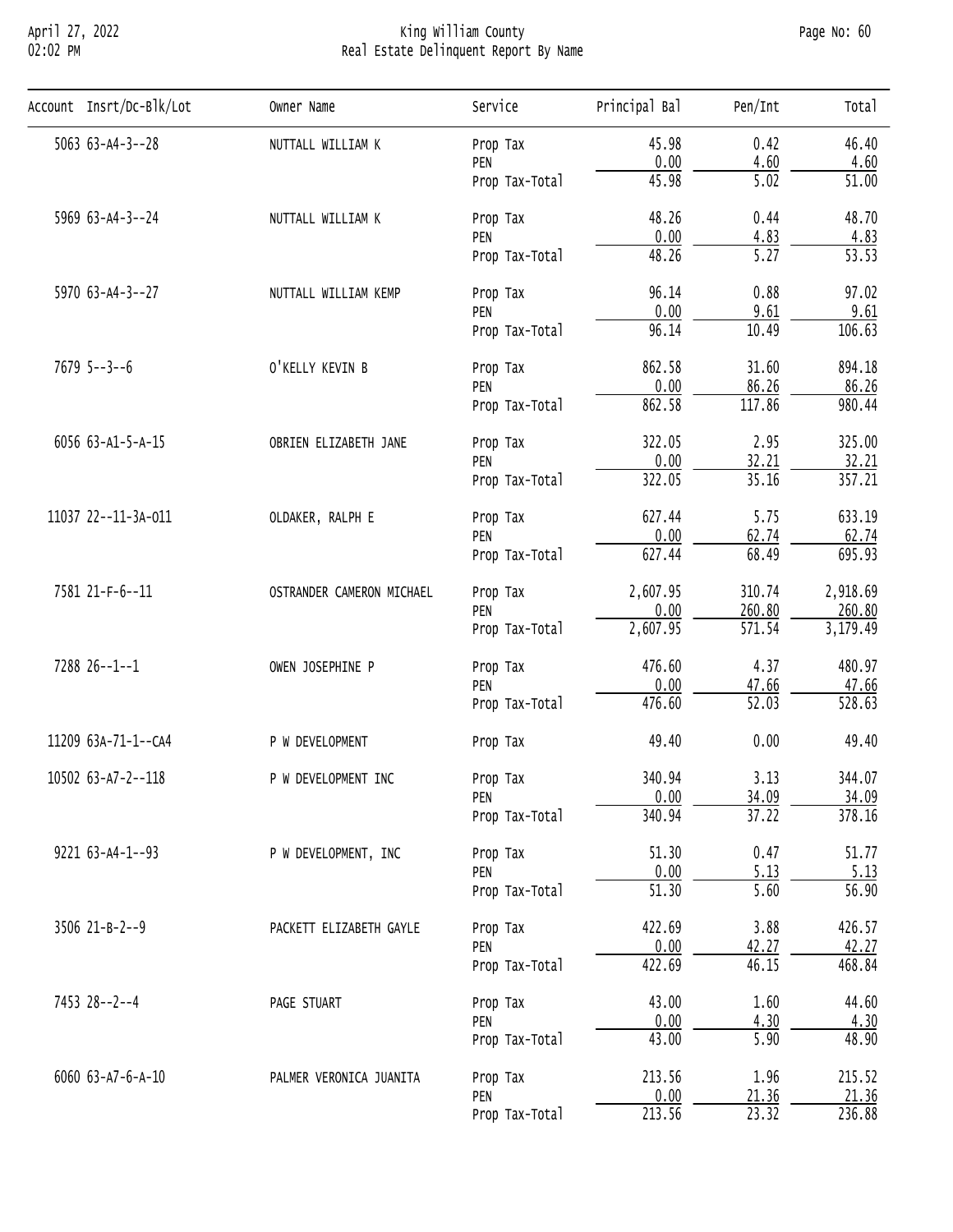## April 27, 2022 King William County Page No: 61 02:02 PM Real Estate Delinquent Report By Name

| Account Insrt/Dc-Blk/Lot | Owner Name                                                                                                                                                                                                                                                                                                                                                                                                                                                                                                                                                                                                                                                                                                                                                                                                                                                                                                                                                                                                                                                                                                                                                                                                                                                           | Service             | Principal Bal                         | Pen/Int   | Total      |
|--------------------------|----------------------------------------------------------------------------------------------------------------------------------------------------------------------------------------------------------------------------------------------------------------------------------------------------------------------------------------------------------------------------------------------------------------------------------------------------------------------------------------------------------------------------------------------------------------------------------------------------------------------------------------------------------------------------------------------------------------------------------------------------------------------------------------------------------------------------------------------------------------------------------------------------------------------------------------------------------------------------------------------------------------------------------------------------------------------------------------------------------------------------------------------------------------------------------------------------------------------------------------------------------------------|---------------------|---------------------------------------|-----------|------------|
| 6041 63-A1-6-B-12        | PALMER WILLIAM JR                                                                                                                                                                                                                                                                                                                                                                                                                                                                                                                                                                                                                                                                                                                                                                                                                                                                                                                                                                                                                                                                                                                                                                                                                                                    | Prop Tax            | 394.82                                | 3.62      | 398.44     |
|                          |                                                                                                                                                                                                                                                                                                                                                                                                                                                                                                                                                                                                                                                                                                                                                                                                                                                                                                                                                                                                                                                                                                                                                                                                                                                                      | PEN                 |                                       |           | 39.48      |
|                          |                                                                                                                                                                                                                                                                                                                                                                                                                                                                                                                                                                                                                                                                                                                                                                                                                                                                                                                                                                                                                                                                                                                                                                                                                                                                      | Prop Tax-Total      | 394.82                                | 43.10     | 437.92     |
| 4869 69-A1--5-18         | PARKER COREY M                                                                                                                                                                                                                                                                                                                                                                                                                                                                                                                                                                                                                                                                                                                                                                                                                                                                                                                                                                                                                                                                                                                                                                                                                                                       | Prop Tax            | 0.00                                  | $11.43-$  | $11.43-$   |
|                          |                                                                                                                                                                                                                                                                                                                                                                                                                                                                                                                                                                                                                                                                                                                                                                                                                                                                                                                                                                                                                                                                                                                                                                                                                                                                      | PEN                 |                                       |           | 35.83      |
|                          |                                                                                                                                                                                                                                                                                                                                                                                                                                                                                                                                                                                                                                                                                                                                                                                                                                                                                                                                                                                                                                                                                                                                                                                                                                                                      | Prop Tax-Total      |                                       |           | 24.40      |
| 6960 31 ---- 17F         |                                                                                                                                                                                                                                                                                                                                                                                                                                                                                                                                                                                                                                                                                                                                                                                                                                                                                                                                                                                                                                                                                                                                                                                                                                                                      |                     | 6,275.64                              | 1,806.09  | 8,081.73   |
|                          |                                                                                                                                                                                                                                                                                                                                                                                                                                                                                                                                                                                                                                                                                                                                                                                                                                                                                                                                                                                                                                                                                                                                                                                                                                                                      | PEN                 |                                       |           | 627.59     |
|                          |                                                                                                                                                                                                                                                                                                                                                                                                                                                                                                                                                                                                                                                                                                                                                                                                                                                                                                                                                                                                                                                                                                                                                                                                                                                                      | Prop Tax-Total      |                                       |           | 8,709.32   |
| 2695 35----1B            | PARKER KENNETH C                                                                                                                                                                                                                                                                                                                                                                                                                                                                                                                                                                                                                                                                                                                                                                                                                                                                                                                                                                                                                                                                                                                                                                                                                                                     | Prop Tax            | 497.08                                | 4.56      | 501.64     |
|                          |                                                                                                                                                                                                                                                                                                                                                                                                                                                                                                                                                                                                                                                                                                                                                                                                                                                                                                                                                                                                                                                                                                                                                                                                                                                                      | PEN                 | 0.00                                  |           | 49.71      |
|                          | 0.00<br>39.48<br>0.00<br>35.83<br>0.00<br>24.40<br>PARKER FRANCES PAVEY BALDERSON Prop Tax<br>0.00<br>627.59<br>2,433.68<br>6,275.64<br>49.71<br>54.27<br>497.08<br>Prop Tax-Total<br>912.97<br>3,523.54<br>PARKER W F III<br>Prop Tax<br>0.00<br>352.20<br>PEN<br>3,523.54<br>1,265.17<br>Prop Tax-Total<br>2,890.34<br>11,656.74<br>PARKER W F III<br>Prop Tax<br>0.00<br>1,165.70<br>PEN<br>11,656.74<br>4,056.04<br>Prop Tax-Total<br>16,513.79<br>3,530.00<br>PARKER W F III<br>Prop Tax<br>0.00<br>1,448.67<br>PEN<br>16,513.79<br>4,978.67<br>Prop Tax-Total<br>1,209.64<br>104.56<br>PARKER W F III<br>Prop Tax<br>0.00<br>54.77<br>PEN<br>1,209.64<br>159.33<br>Prop Tax-Total<br>26, 312.38<br>4,672.96<br>Prop Tax<br>PARKER W F III<br>0.00<br>2,041.02<br>PEN<br>26, 312. 38<br>6,713.98<br>Prop Tax-Total<br>17,106.81<br>1,797.58<br>PARKER W FRANKLIN III<br>Prop Tax<br>0.00<br>1,103.12<br>PEN<br>2,900.70<br>17,106.81<br>Prop Tax-Total<br>1.39<br>151.24<br>PARKER WALTER R JR<br>Prop Tax<br>0.00<br>15.12<br>PEN<br>151.24<br>16.51<br>Prop Tax-Total<br>8,285.50<br>6,126.37<br>PARKER WILLIAM H JR<br>Prop Tax<br>873.32<br>0.00<br>PEN<br>6,999.69<br>8,285.50<br>Prop Tax-Total<br>12,422.47<br>317.73<br>PARKER WINTER F III<br>Prop Tax | $\overline{551.35}$ |                                       |           |            |
| 991 31----15B            |                                                                                                                                                                                                                                                                                                                                                                                                                                                                                                                                                                                                                                                                                                                                                                                                                                                                                                                                                                                                                                                                                                                                                                                                                                                                      |                     |                                       |           | 4,436.51   |
|                          |                                                                                                                                                                                                                                                                                                                                                                                                                                                                                                                                                                                                                                                                                                                                                                                                                                                                                                                                                                                                                                                                                                                                                                                                                                                                      |                     |                                       |           | 352.20     |
|                          |                                                                                                                                                                                                                                                                                                                                                                                                                                                                                                                                                                                                                                                                                                                                                                                                                                                                                                                                                                                                                                                                                                                                                                                                                                                                      |                     |                                       |           | 4,788.71   |
| 3198 31----17C           |                                                                                                                                                                                                                                                                                                                                                                                                                                                                                                                                                                                                                                                                                                                                                                                                                                                                                                                                                                                                                                                                                                                                                                                                                                                                      |                     |                                       |           | 14,547.08  |
|                          |                                                                                                                                                                                                                                                                                                                                                                                                                                                                                                                                                                                                                                                                                                                                                                                                                                                                                                                                                                                                                                                                                                                                                                                                                                                                      |                     |                                       |           | 1,165.70   |
|                          |                                                                                                                                                                                                                                                                                                                                                                                                                                                                                                                                                                                                                                                                                                                                                                                                                                                                                                                                                                                                                                                                                                                                                                                                                                                                      |                     |                                       |           | 15,712.78  |
| 3205 31----17D           |                                                                                                                                                                                                                                                                                                                                                                                                                                                                                                                                                                                                                                                                                                                                                                                                                                                                                                                                                                                                                                                                                                                                                                                                                                                                      |                     |                                       |           | 20,043.79  |
|                          |                                                                                                                                                                                                                                                                                                                                                                                                                                                                                                                                                                                                                                                                                                                                                                                                                                                                                                                                                                                                                                                                                                                                                                                                                                                                      |                     | 1,448.67                              |           |            |
|                          |                                                                                                                                                                                                                                                                                                                                                                                                                                                                                                                                                                                                                                                                                                                                                                                                                                                                                                                                                                                                                                                                                                                                                                                                                                                                      |                     |                                       |           | 21,492.46  |
| $3206$ $31---3$          |                                                                                                                                                                                                                                                                                                                                                                                                                                                                                                                                                                                                                                                                                                                                                                                                                                                                                                                                                                                                                                                                                                                                                                                                                                                                      |                     |                                       |           | 1,314.20   |
|                          |                                                                                                                                                                                                                                                                                                                                                                                                                                                                                                                                                                                                                                                                                                                                                                                                                                                                                                                                                                                                                                                                                                                                                                                                                                                                      |                     |                                       |           | 54.77      |
|                          |                                                                                                                                                                                                                                                                                                                                                                                                                                                                                                                                                                                                                                                                                                                                                                                                                                                                                                                                                                                                                                                                                                                                                                                                                                                                      |                     |                                       |           | 1,368.97   |
| 3208 31 ---- 17          |                                                                                                                                                                                                                                                                                                                                                                                                                                                                                                                                                                                                                                                                                                                                                                                                                                                                                                                                                                                                                                                                                                                                                                                                                                                                      |                     |                                       |           | 30,985.34  |
|                          |                                                                                                                                                                                                                                                                                                                                                                                                                                                                                                                                                                                                                                                                                                                                                                                                                                                                                                                                                                                                                                                                                                                                                                                                                                                                      |                     |                                       |           | 2,041.02   |
|                          |                                                                                                                                                                                                                                                                                                                                                                                                                                                                                                                                                                                                                                                                                                                                                                                                                                                                                                                                                                                                                                                                                                                                                                                                                                                                      |                     |                                       |           | 33,026.36  |
| 3207 31----17B           |                                                                                                                                                                                                                                                                                                                                                                                                                                                                                                                                                                                                                                                                                                                                                                                                                                                                                                                                                                                                                                                                                                                                                                                                                                                                      |                     | 0.00<br>137.08<br>12,422.47<br>454.81 | 18,904.39 |            |
|                          |                                                                                                                                                                                                                                                                                                                                                                                                                                                                                                                                                                                                                                                                                                                                                                                                                                                                                                                                                                                                                                                                                                                                                                                                                                                                      |                     |                                       |           | 1, 103.12  |
|                          |                                                                                                                                                                                                                                                                                                                                                                                                                                                                                                                                                                                                                                                                                                                                                                                                                                                                                                                                                                                                                                                                                                                                                                                                                                                                      |                     |                                       |           | 20,007.51  |
| 5999 69-A1--29-374       |                                                                                                                                                                                                                                                                                                                                                                                                                                                                                                                                                                                                                                                                                                                                                                                                                                                                                                                                                                                                                                                                                                                                                                                                                                                                      |                     |                                       |           | 152.63     |
|                          |                                                                                                                                                                                                                                                                                                                                                                                                                                                                                                                                                                                                                                                                                                                                                                                                                                                                                                                                                                                                                                                                                                                                                                                                                                                                      |                     |                                       |           | 15.12      |
|                          |                                                                                                                                                                                                                                                                                                                                                                                                                                                                                                                                                                                                                                                                                                                                                                                                                                                                                                                                                                                                                                                                                                                                                                                                                                                                      |                     |                                       |           | 167.75     |
| 3223 35----1C            |                                                                                                                                                                                                                                                                                                                                                                                                                                                                                                                                                                                                                                                                                                                                                                                                                                                                                                                                                                                                                                                                                                                                                                                                                                                                      |                     |                                       |           | 14, 411.87 |
|                          |                                                                                                                                                                                                                                                                                                                                                                                                                                                                                                                                                                                                                                                                                                                                                                                                                                                                                                                                                                                                                                                                                                                                                                                                                                                                      |                     |                                       |           | 873.32     |
|                          |                                                                                                                                                                                                                                                                                                                                                                                                                                                                                                                                                                                                                                                                                                                                                                                                                                                                                                                                                                                                                                                                                                                                                                                                                                                                      |                     |                                       |           | 15,285.19  |
| 7479 31--2--3            |                                                                                                                                                                                                                                                                                                                                                                                                                                                                                                                                                                                                                                                                                                                                                                                                                                                                                                                                                                                                                                                                                                                                                                                                                                                                      |                     |                                       |           | 12,740.20  |
|                          |                                                                                                                                                                                                                                                                                                                                                                                                                                                                                                                                                                                                                                                                                                                                                                                                                                                                                                                                                                                                                                                                                                                                                                                                                                                                      | PEN                 |                                       |           | 137.08     |
|                          |                                                                                                                                                                                                                                                                                                                                                                                                                                                                                                                                                                                                                                                                                                                                                                                                                                                                                                                                                                                                                                                                                                                                                                                                                                                                      | Prop Tax-Total      |                                       |           | 12,877.28  |
|                          |                                                                                                                                                                                                                                                                                                                                                                                                                                                                                                                                                                                                                                                                                                                                                                                                                                                                                                                                                                                                                                                                                                                                                                                                                                                                      |                     |                                       |           |            |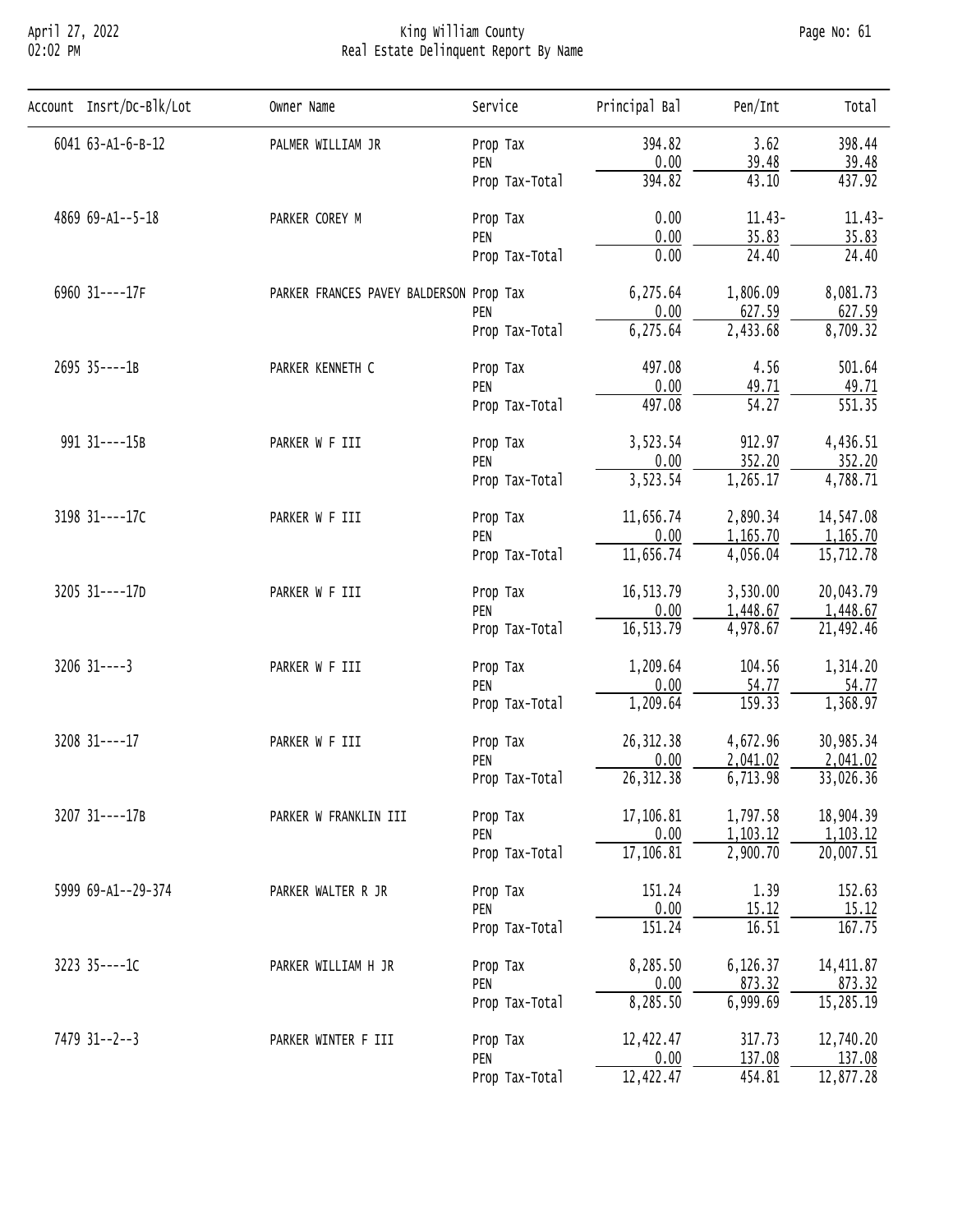## April 27, 2022 King William County Page No: 62 02:02 PM Real Estate Delinquent Report By Name

| Account Insrt/Dc-Blk/Lot | Owner Name                                                                                                                                                                                                                                                                                                                                                                                                                                                                                                                                                                                                                                                                                                                                                                                                                                                                                                                                                                                                                                                                                                                                                                                          | Service        | Principal Bal                                                                                                         | Pen/Int  | Total     |
|--------------------------|-----------------------------------------------------------------------------------------------------------------------------------------------------------------------------------------------------------------------------------------------------------------------------------------------------------------------------------------------------------------------------------------------------------------------------------------------------------------------------------------------------------------------------------------------------------------------------------------------------------------------------------------------------------------------------------------------------------------------------------------------------------------------------------------------------------------------------------------------------------------------------------------------------------------------------------------------------------------------------------------------------------------------------------------------------------------------------------------------------------------------------------------------------------------------------------------------------|----------------|-----------------------------------------------------------------------------------------------------------------------|----------|-----------|
| 7974 31----17G           | PARKER WINTER F III                                                                                                                                                                                                                                                                                                                                                                                                                                                                                                                                                                                                                                                                                                                                                                                                                                                                                                                                                                                                                                                                                                                                                                                 | Prop Tax       | 10,901.78                                                                                                             | 1,605.72 | 12,507.50 |
|                          |                                                                                                                                                                                                                                                                                                                                                                                                                                                                                                                                                                                                                                                                                                                                                                                                                                                                                                                                                                                                                                                                                                                                                                                                     | PEN            | 0.00                                                                                                                  | 851.66   | 851.66    |
|                          |                                                                                                                                                                                                                                                                                                                                                                                                                                                                                                                                                                                                                                                                                                                                                                                                                                                                                                                                                                                                                                                                                                                                                                                                     | Prop Tax-Total | 10,901.78                                                                                                             |          | 13,359.16 |
| 6000 69-A3--65-928       | PARKS MILDRED C                                                                                                                                                                                                                                                                                                                                                                                                                                                                                                                                                                                                                                                                                                                                                                                                                                                                                                                                                                                                                                                                                                                                                                                     | Prop Tax       | 1,393.43                                                                                                              | 993.20   | 2,386.63  |
|                          | 2,457.38<br>0.00<br>139.39<br>PEN<br>1,393.43<br>1,132.59<br>Prop Tax-Total<br>2,141.97<br>139.99<br>PARR JAMES R<br>Prop Tax<br>0.00<br>214.20<br>PEN<br>354.19<br>2,141.97<br>Prop Tax-Total<br>6.00<br>654.03<br>PARRISH SARAH LYNN<br>Prop Tax<br>0.00<br>65.40<br>PEN<br>71.40<br>654.03<br>Prop Tax-Total<br>980.40<br>8.99<br>PEACE STUART WAYNE<br>Prop Tax<br>0.00<br>98.04<br>PEN<br>107.03<br>980.40<br>Prop Tax-Total<br>267.91<br>14.96<br>PEARSON WILLIAM C<br>Prop Tax<br>0.00<br>163.19<br>PEN<br>267.91<br>178.15<br>Prop Tax-Total<br>27.75<br>1.55<br>PEARSON WILLIAM C<br>Prop Tax<br>0.00<br>16.90<br>PEN<br>27.75<br>18.45<br>Prop Tax-Total<br>688.04<br>4,690.44<br>PEATROSS CHANTELL TEMPLE<br>Prop Tax<br>0.00<br>469.02<br>PEN<br>4,690.44<br>1,157.06<br>Prop Tax-Total<br>9,016.98<br>2,930.50<br>PEELE TREVOR ADAMS<br>Prop Tax<br>0.00<br>911.23<br>PEN<br>9,016.98<br>3,841.73<br>Prop Tax-Total<br>3,539.44<br>618.40<br>PEELE TREVOR ADAMS<br>Prop Tax<br>0.00<br>353.97<br>PEN<br>3,539.44<br>972.37<br>Prop Tax-Total<br>13,567.78<br>7,262.99<br>PENDLETON JAMES A ESTATE OF<br>Prop Tax<br>0.00<br>1,366.03<br>PEN<br>13,567.78<br>8,629.02<br>Prop Tax-Total | 139.39         |                                                                                                                       |          |           |
|                          |                                                                                                                                                                                                                                                                                                                                                                                                                                                                                                                                                                                                                                                                                                                                                                                                                                                                                                                                                                                                                                                                                                                                                                                                     |                |                                                                                                                       |          | 2,526.02  |
| $8103$ $22--7--16$       |                                                                                                                                                                                                                                                                                                                                                                                                                                                                                                                                                                                                                                                                                                                                                                                                                                                                                                                                                                                                                                                                                                                                                                                                     |                |                                                                                                                       |          | 2,281.96  |
|                          |                                                                                                                                                                                                                                                                                                                                                                                                                                                                                                                                                                                                                                                                                                                                                                                                                                                                                                                                                                                                                                                                                                                                                                                                     |                | 214.20                                                                                                                |          |           |
|                          |                                                                                                                                                                                                                                                                                                                                                                                                                                                                                                                                                                                                                                                                                                                                                                                                                                                                                                                                                                                                                                                                                                                                                                                                     |                |                                                                                                                       |          | 2,496.16  |
| 7579 21-F-6--9           |                                                                                                                                                                                                                                                                                                                                                                                                                                                                                                                                                                                                                                                                                                                                                                                                                                                                                                                                                                                                                                                                                                                                                                                                     |                |                                                                                                                       |          | 660.03    |
|                          |                                                                                                                                                                                                                                                                                                                                                                                                                                                                                                                                                                                                                                                                                                                                                                                                                                                                                                                                                                                                                                                                                                                                                                                                     |                |                                                                                                                       |          | 65.40     |
|                          |                                                                                                                                                                                                                                                                                                                                                                                                                                                                                                                                                                                                                                                                                                                                                                                                                                                                                                                                                                                                                                                                                                                                                                                                     |                |                                                                                                                       |          | 725.43    |
| 3300 21-E---32           |                                                                                                                                                                                                                                                                                                                                                                                                                                                                                                                                                                                                                                                                                                                                                                                                                                                                                                                                                                                                                                                                                                                                                                                                     |                |                                                                                                                       |          | 989.39    |
|                          |                                                                                                                                                                                                                                                                                                                                                                                                                                                                                                                                                                                                                                                                                                                                                                                                                                                                                                                                                                                                                                                                                                                                                                                                     |                |                                                                                                                       |          | 98.04     |
|                          |                                                                                                                                                                                                                                                                                                                                                                                                                                                                                                                                                                                                                                                                                                                                                                                                                                                                                                                                                                                                                                                                                                                                                                                                     |                |                                                                                                                       |          | 1,087.43  |
| $3303$ $26---68$         |                                                                                                                                                                                                                                                                                                                                                                                                                                                                                                                                                                                                                                                                                                                                                                                                                                                                                                                                                                                                                                                                                                                                                                                                     |                |                                                                                                                       |          | 282.87    |
|                          |                                                                                                                                                                                                                                                                                                                                                                                                                                                                                                                                                                                                                                                                                                                                                                                                                                                                                                                                                                                                                                                                                                                                                                                                     |                |                                                                                                                       |          | 163.19    |
|                          |                                                                                                                                                                                                                                                                                                                                                                                                                                                                                                                                                                                                                                                                                                                                                                                                                                                                                                                                                                                                                                                                                                                                                                                                     |                |                                                                                                                       |          | 446.06    |
| 6959 26----68A           |                                                                                                                                                                                                                                                                                                                                                                                                                                                                                                                                                                                                                                                                                                                                                                                                                                                                                                                                                                                                                                                                                                                                                                                                     |                |                                                                                                                       |          | 29.30     |
|                          |                                                                                                                                                                                                                                                                                                                                                                                                                                                                                                                                                                                                                                                                                                                                                                                                                                                                                                                                                                                                                                                                                                                                                                                                     |                |                                                                                                                       |          | 16.90     |
|                          |                                                                                                                                                                                                                                                                                                                                                                                                                                                                                                                                                                                                                                                                                                                                                                                                                                                                                                                                                                                                                                                                                                                                                                                                     |                |                                                                                                                       |          | 46.20     |
| 8512 25----24A           |                                                                                                                                                                                                                                                                                                                                                                                                                                                                                                                                                                                                                                                                                                                                                                                                                                                                                                                                                                                                                                                                                                                                                                                                     |                |                                                                                                                       |          | 5,378.48  |
|                          |                                                                                                                                                                                                                                                                                                                                                                                                                                                                                                                                                                                                                                                                                                                                                                                                                                                                                                                                                                                                                                                                                                                                                                                                     |                |                                                                                                                       |          | 469.02    |
|                          |                                                                                                                                                                                                                                                                                                                                                                                                                                                                                                                                                                                                                                                                                                                                                                                                                                                                                                                                                                                                                                                                                                                                                                                                     |                |                                                                                                                       |          | 5,847.50  |
| 177 28----22A            |                                                                                                                                                                                                                                                                                                                                                                                                                                                                                                                                                                                                                                                                                                                                                                                                                                                                                                                                                                                                                                                                                                                                                                                                     |                |                                                                                                                       |          | 11,947.48 |
|                          |                                                                                                                                                                                                                                                                                                                                                                                                                                                                                                                                                                                                                                                                                                                                                                                                                                                                                                                                                                                                                                                                                                                                                                                                     |                |                                                                                                                       |          | 911.23    |
|                          |                                                                                                                                                                                                                                                                                                                                                                                                                                                                                                                                                                                                                                                                                                                                                                                                                                                                                                                                                                                                                                                                                                                                                                                                     |                |                                                                                                                       |          | 12,858.71 |
| 3312 28----23A           |                                                                                                                                                                                                                                                                                                                                                                                                                                                                                                                                                                                                                                                                                                                                                                                                                                                                                                                                                                                                                                                                                                                                                                                                     |                |                                                                                                                       |          | 4,157.84  |
|                          |                                                                                                                                                                                                                                                                                                                                                                                                                                                                                                                                                                                                                                                                                                                                                                                                                                                                                                                                                                                                                                                                                                                                                                                                     |                | 4,491.38<br>2, 155.34<br>0.00<br>427.10<br>4,491.38<br>2,582.44<br>1.53<br>166.84<br>0.00<br>16.68<br>18.21<br>166.84 | 353.97   |           |
|                          |                                                                                                                                                                                                                                                                                                                                                                                                                                                                                                                                                                                                                                                                                                                                                                                                                                                                                                                                                                                                                                                                                                                                                                                                     |                |                                                                                                                       |          | 4,511.81  |
| 3315 30----31            |                                                                                                                                                                                                                                                                                                                                                                                                                                                                                                                                                                                                                                                                                                                                                                                                                                                                                                                                                                                                                                                                                                                                                                                                     |                |                                                                                                                       |          | 20,830.77 |
|                          |                                                                                                                                                                                                                                                                                                                                                                                                                                                                                                                                                                                                                                                                                                                                                                                                                                                                                                                                                                                                                                                                                                                                                                                                     |                |                                                                                                                       |          | 1,366.03  |
|                          |                                                                                                                                                                                                                                                                                                                                                                                                                                                                                                                                                                                                                                                                                                                                                                                                                                                                                                                                                                                                                                                                                                                                                                                                     |                |                                                                                                                       |          | 22,196.80 |
| 3316 30----32            | PENDLETON JAMES A ESTATE OF                                                                                                                                                                                                                                                                                                                                                                                                                                                                                                                                                                                                                                                                                                                                                                                                                                                                                                                                                                                                                                                                                                                                                                         | Prop Tax       |                                                                                                                       |          | 6,646.72  |
|                          |                                                                                                                                                                                                                                                                                                                                                                                                                                                                                                                                                                                                                                                                                                                                                                                                                                                                                                                                                                                                                                                                                                                                                                                                     | PEN            |                                                                                                                       |          | 427.10    |
|                          |                                                                                                                                                                                                                                                                                                                                                                                                                                                                                                                                                                                                                                                                                                                                                                                                                                                                                                                                                                                                                                                                                                                                                                                                     | Prop Tax-Total |                                                                                                                       |          | 7,073.82  |
| 7099 35 ---- 10A         | PERRY DREW                                                                                                                                                                                                                                                                                                                                                                                                                                                                                                                                                                                                                                                                                                                                                                                                                                                                                                                                                                                                                                                                                                                                                                                          | Prop Tax       |                                                                                                                       |          | 168.37    |
|                          |                                                                                                                                                                                                                                                                                                                                                                                                                                                                                                                                                                                                                                                                                                                                                                                                                                                                                                                                                                                                                                                                                                                                                                                                     | PEN            |                                                                                                                       |          | 16.68     |
|                          |                                                                                                                                                                                                                                                                                                                                                                                                                                                                                                                                                                                                                                                                                                                                                                                                                                                                                                                                                                                                                                                                                                                                                                                                     | Prop Tax-Total |                                                                                                                       |          | 185.05    |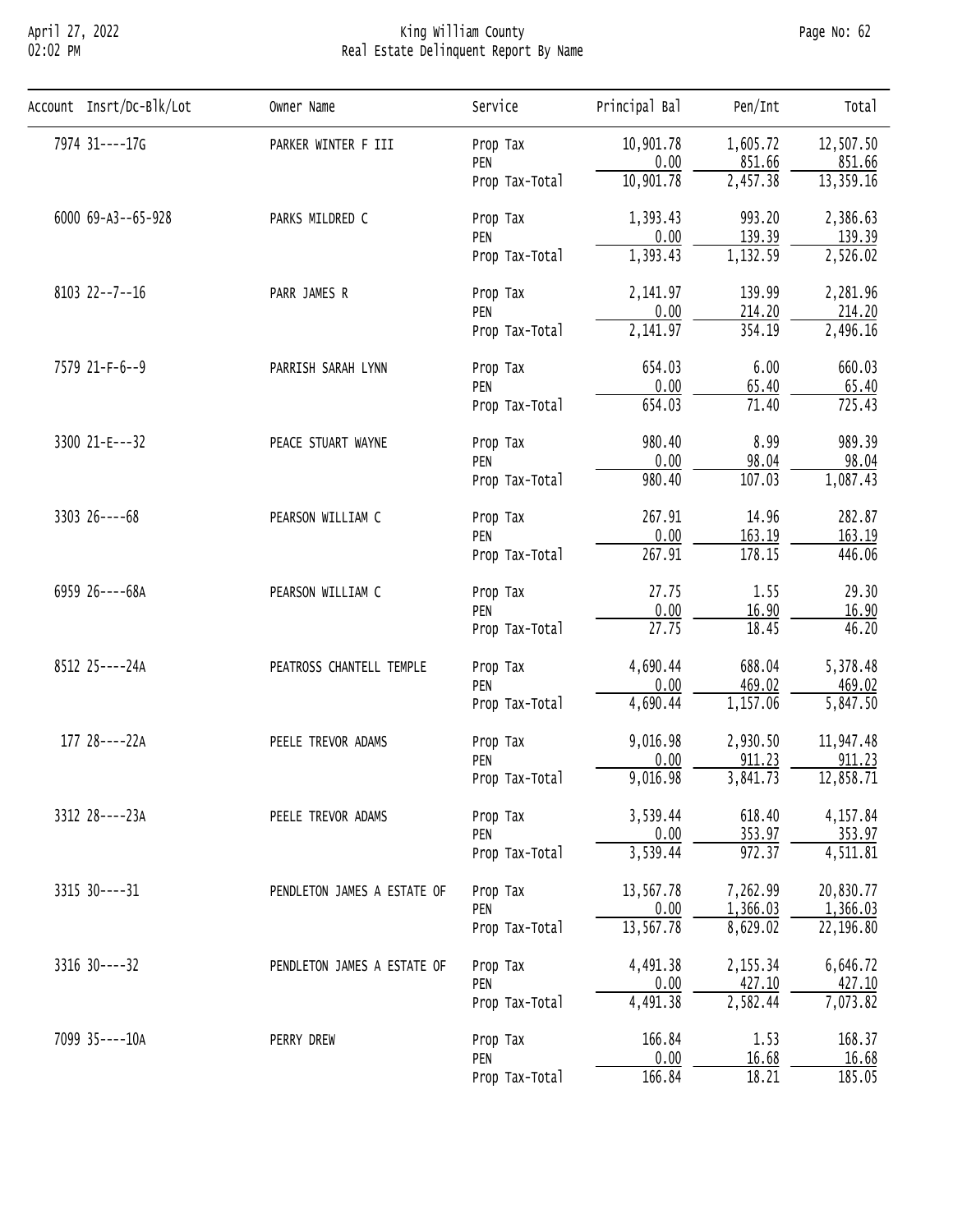#### April 27, 2022 King William County Page No: 63 02:02 PM Real Estate Delinquent Report By Name

| Account Insrt/Dc-Blk/Lot                                                                                 | Owner Name                    | Service                                                                                                                                                                                                                                                                                                                                                                                                                                                                                                                                                                                                                                                                                                                                                                                                                                                                                                                                                                                                                                                                                                                                                                                                               | Principal Bal | Pen/Int | Total    |
|----------------------------------------------------------------------------------------------------------|-------------------------------|-----------------------------------------------------------------------------------------------------------------------------------------------------------------------------------------------------------------------------------------------------------------------------------------------------------------------------------------------------------------------------------------------------------------------------------------------------------------------------------------------------------------------------------------------------------------------------------------------------------------------------------------------------------------------------------------------------------------------------------------------------------------------------------------------------------------------------------------------------------------------------------------------------------------------------------------------------------------------------------------------------------------------------------------------------------------------------------------------------------------------------------------------------------------------------------------------------------------------|---------------|---------|----------|
| 5525 63-A6-1--186                                                                                        | PIERCE EUGENE C               |                                                                                                                                                                                                                                                                                                                                                                                                                                                                                                                                                                                                                                                                                                                                                                                                                                                                                                                                                                                                                                                                                                                                                                                                                       | 216.22        | 1.98    |          |
|                                                                                                          |                               | PEN                                                                                                                                                                                                                                                                                                                                                                                                                                                                                                                                                                                                                                                                                                                                                                                                                                                                                                                                                                                                                                                                                                                                                                                                                   |               |         |          |
|                                                                                                          |                               | Prop Tax-Total                                                                                                                                                                                                                                                                                                                                                                                                                                                                                                                                                                                                                                                                                                                                                                                                                                                                                                                                                                                                                                                                                                                                                                                                        | 216.22        | 23.60   |          |
| 7612 55----34C                                                                                           | PIERCE EUGENE C JR            | Prop Tax                                                                                                                                                                                                                                                                                                                                                                                                                                                                                                                                                                                                                                                                                                                                                                                                                                                                                                                                                                                                                                                                                                                                                                                                              | 365.07        | 3.35    |          |
|                                                                                                          |                               | PEN                                                                                                                                                                                                                                                                                                                                                                                                                                                                                                                                                                                                                                                                                                                                                                                                                                                                                                                                                                                                                                                                                                                                                                                                                   |               |         |          |
|                                                                                                          |                               | Prop Tax-Total                                                                                                                                                                                                                                                                                                                                                                                                                                                                                                                                                                                                                                                                                                                                                                                                                                                                                                                                                                                                                                                                                                                                                                                                        |               |         |          |
| 10752 63-A6-1--186A                                                                                      | PIERCE EUGENE CARLTON JR      | Prop Tax                                                                                                                                                                                                                                                                                                                                                                                                                                                                                                                                                                                                                                                                                                                                                                                                                                                                                                                                                                                                                                                                                                                                                                                                              | 81.89         | 0.75    |          |
|                                                                                                          |                               | 218.20<br>Prop Tax<br>0.00<br>21.62<br>21.62<br>239.82<br>368.42<br>36.51<br>0.00<br>36.51<br>39.86<br>365.07<br>404.93<br>82.64<br>0.00<br>8.19<br>8.19<br>PEN<br>8.94<br>81.89<br>90.83<br>Prop Tax-Total<br>1.05<br>114.57<br>115.62<br>PIERCE EUGENE CARLTON JR & CHE Prop Tax<br>0.00<br>11.46<br>11.46<br>PEN<br>12.51<br>127.08<br>114.57<br>Prop Tax-Total<br>2,391.59<br>1,149.08<br>3,540.67<br>Prop Tax<br>0.00<br>239.22<br>239.22<br>PEN<br>2,391.59<br>1,388.30<br>3,779.89<br>Prop Tax-Total<br>333.81<br>1,646.96<br>1,980.77<br>Prop Tax<br>0.00<br>164.70<br>164.70<br>PEN<br>1,646.96<br>498.51<br>2,145.47<br>Prop Tax-Total<br>484.61<br>4.44<br>489.05<br>Prop Tax<br>0.00<br>48.46<br>48.46<br>PEN<br>$\overline{52.90}$<br>$\overline{537.51}$<br>484.61<br>Prop Tax-Total<br>752.56<br>40.19<br>792.75<br>Prop Tax<br>0.00<br>47.01<br>47.01<br>PEN<br>87.20<br>752.56<br>839.76<br>Prop Tax-Total<br>14,083.64<br>7,116.41<br>21,200.05<br>Prop Tax<br>1,401.78<br>0.00<br>1,401.78<br>PEN<br>14,083.64<br>8,518.19<br>22,601.83<br>Prop Tax-Total<br>3,772.07<br>3,099.92<br>6,871.99<br>Prop Tax<br>0.00<br>379.46<br>379.46<br>PEN<br>3,772.07<br>3,479.38<br>7,251.45<br>Prop Tax-Total |               |         |          |
|                                                                                                          |                               |                                                                                                                                                                                                                                                                                                                                                                                                                                                                                                                                                                                                                                                                                                                                                                                                                                                                                                                                                                                                                                                                                                                                                                                                                       |               |         |          |
| 6497 69-A2-1-21-1862                                                                                     |                               |                                                                                                                                                                                                                                                                                                                                                                                                                                                                                                                                                                                                                                                                                                                                                                                                                                                                                                                                                                                                                                                                                                                                                                                                                       |               |         |          |
|                                                                                                          |                               |                                                                                                                                                                                                                                                                                                                                                                                                                                                                                                                                                                                                                                                                                                                                                                                                                                                                                                                                                                                                                                                                                                                                                                                                                       |               |         |          |
|                                                                                                          |                               |                                                                                                                                                                                                                                                                                                                                                                                                                                                                                                                                                                                                                                                                                                                                                                                                                                                                                                                                                                                                                                                                                                                                                                                                                       |               |         |          |
| 3360 37----29A                                                                                           | POINDEXTER EMMA L             |                                                                                                                                                                                                                                                                                                                                                                                                                                                                                                                                                                                                                                                                                                                                                                                                                                                                                                                                                                                                                                                                                                                                                                                                                       |               |         |          |
|                                                                                                          |                               |                                                                                                                                                                                                                                                                                                                                                                                                                                                                                                                                                                                                                                                                                                                                                                                                                                                                                                                                                                                                                                                                                                                                                                                                                       |               |         |          |
|                                                                                                          |                               |                                                                                                                                                                                                                                                                                                                                                                                                                                                                                                                                                                                                                                                                                                                                                                                                                                                                                                                                                                                                                                                                                                                                                                                                                       |               |         |          |
| 1171 29----77                                                                                            | POITRAS MICHAEL A             |                                                                                                                                                                                                                                                                                                                                                                                                                                                                                                                                                                                                                                                                                                                                                                                                                                                                                                                                                                                                                                                                                                                                                                                                                       |               |         |          |
| 7850 47----70B<br>POLANCO RENE'<br>91 15----9B<br>POLLARD BRENDA L<br>4045 15 ---- 9<br>Pollard Brenda L |                               |                                                                                                                                                                                                                                                                                                                                                                                                                                                                                                                                                                                                                                                                                                                                                                                                                                                                                                                                                                                                                                                                                                                                                                                                                       |               |         |          |
|                                                                                                          |                               |                                                                                                                                                                                                                                                                                                                                                                                                                                                                                                                                                                                                                                                                                                                                                                                                                                                                                                                                                                                                                                                                                                                                                                                                                       |               |         |          |
|                                                                                                          |                               |                                                                                                                                                                                                                                                                                                                                                                                                                                                                                                                                                                                                                                                                                                                                                                                                                                                                                                                                                                                                                                                                                                                                                                                                                       |               |         |          |
|                                                                                                          |                               |                                                                                                                                                                                                                                                                                                                                                                                                                                                                                                                                                                                                                                                                                                                                                                                                                                                                                                                                                                                                                                                                                                                                                                                                                       |               |         |          |
|                                                                                                          |                               |                                                                                                                                                                                                                                                                                                                                                                                                                                                                                                                                                                                                                                                                                                                                                                                                                                                                                                                                                                                                                                                                                                                                                                                                                       |               |         |          |
|                                                                                                          |                               |                                                                                                                                                                                                                                                                                                                                                                                                                                                                                                                                                                                                                                                                                                                                                                                                                                                                                                                                                                                                                                                                                                                                                                                                                       |               |         |          |
|                                                                                                          |                               |                                                                                                                                                                                                                                                                                                                                                                                                                                                                                                                                                                                                                                                                                                                                                                                                                                                                                                                                                                                                                                                                                                                                                                                                                       |               |         |          |
|                                                                                                          |                               |                                                                                                                                                                                                                                                                                                                                                                                                                                                                                                                                                                                                                                                                                                                                                                                                                                                                                                                                                                                                                                                                                                                                                                                                                       |               |         |          |
|                                                                                                          |                               |                                                                                                                                                                                                                                                                                                                                                                                                                                                                                                                                                                                                                                                                                                                                                                                                                                                                                                                                                                                                                                                                                                                                                                                                                       |               |         |          |
|                                                                                                          |                               |                                                                                                                                                                                                                                                                                                                                                                                                                                                                                                                                                                                                                                                                                                                                                                                                                                                                                                                                                                                                                                                                                                                                                                                                                       |               |         |          |
|                                                                                                          |                               |                                                                                                                                                                                                                                                                                                                                                                                                                                                                                                                                                                                                                                                                                                                                                                                                                                                                                                                                                                                                                                                                                                                                                                                                                       |               |         |          |
| 3382 37----11F                                                                                           | POLLARD MOSES                 | 1.88<br>205.01<br>Prop Tax<br>0.00<br>20.50<br>PEN<br>205.01<br>22.38<br>Prop Tax-Total<br>33.36<br>909.02<br>POWELL FIDELIA CARTER ESTATE O Prop Tax<br>0.00<br>90.90<br>PEN<br>909.02<br>124.26<br>Prop Tax-Total<br>329.18<br>45.26<br>Prop Tax<br>0.00<br>98.75<br>PEN<br>329.18<br>144.01<br>Prop Tax-Total                                                                                                                                                                                                                                                                                                                                                                                                                                                                                                                                                                                                                                                                                                                                                                                                                                                                                                      |               |         |          |
|                                                                                                          |                               |                                                                                                                                                                                                                                                                                                                                                                                                                                                                                                                                                                                                                                                                                                                                                                                                                                                                                                                                                                                                                                                                                                                                                                                                                       |               |         |          |
|                                                                                                          |                               |                                                                                                                                                                                                                                                                                                                                                                                                                                                                                                                                                                                                                                                                                                                                                                                                                                                                                                                                                                                                                                                                                                                                                                                                                       |               |         |          |
| 5427 63-A4-6-5-1                                                                                         | PORTER TRACY M                |                                                                                                                                                                                                                                                                                                                                                                                                                                                                                                                                                                                                                                                                                                                                                                                                                                                                                                                                                                                                                                                                                                                                                                                                                       |               |         | 206.89   |
|                                                                                                          |                               |                                                                                                                                                                                                                                                                                                                                                                                                                                                                                                                                                                                                                                                                                                                                                                                                                                                                                                                                                                                                                                                                                                                                                                                                                       |               |         | 20.50    |
|                                                                                                          |                               |                                                                                                                                                                                                                                                                                                                                                                                                                                                                                                                                                                                                                                                                                                                                                                                                                                                                                                                                                                                                                                                                                                                                                                                                                       |               |         | 227.39   |
| $772$ 12----4                                                                                            |                               |                                                                                                                                                                                                                                                                                                                                                                                                                                                                                                                                                                                                                                                                                                                                                                                                                                                                                                                                                                                                                                                                                                                                                                                                                       |               |         | 942.38   |
|                                                                                                          |                               |                                                                                                                                                                                                                                                                                                                                                                                                                                                                                                                                                                                                                                                                                                                                                                                                                                                                                                                                                                                                                                                                                                                                                                                                                       |               |         | 90.90    |
|                                                                                                          |                               |                                                                                                                                                                                                                                                                                                                                                                                                                                                                                                                                                                                                                                                                                                                                                                                                                                                                                                                                                                                                                                                                                                                                                                                                                       |               |         | 1,033.28 |
| 3582 22----10D                                                                                           | POWHATAN COMMUNITY CHURCH INC |                                                                                                                                                                                                                                                                                                                                                                                                                                                                                                                                                                                                                                                                                                                                                                                                                                                                                                                                                                                                                                                                                                                                                                                                                       |               |         | 374.44   |
|                                                                                                          |                               |                                                                                                                                                                                                                                                                                                                                                                                                                                                                                                                                                                                                                                                                                                                                                                                                                                                                                                                                                                                                                                                                                                                                                                                                                       |               |         | 98.75    |
|                                                                                                          |                               |                                                                                                                                                                                                                                                                                                                                                                                                                                                                                                                                                                                                                                                                                                                                                                                                                                                                                                                                                                                                                                                                                                                                                                                                                       |               |         | 473.19   |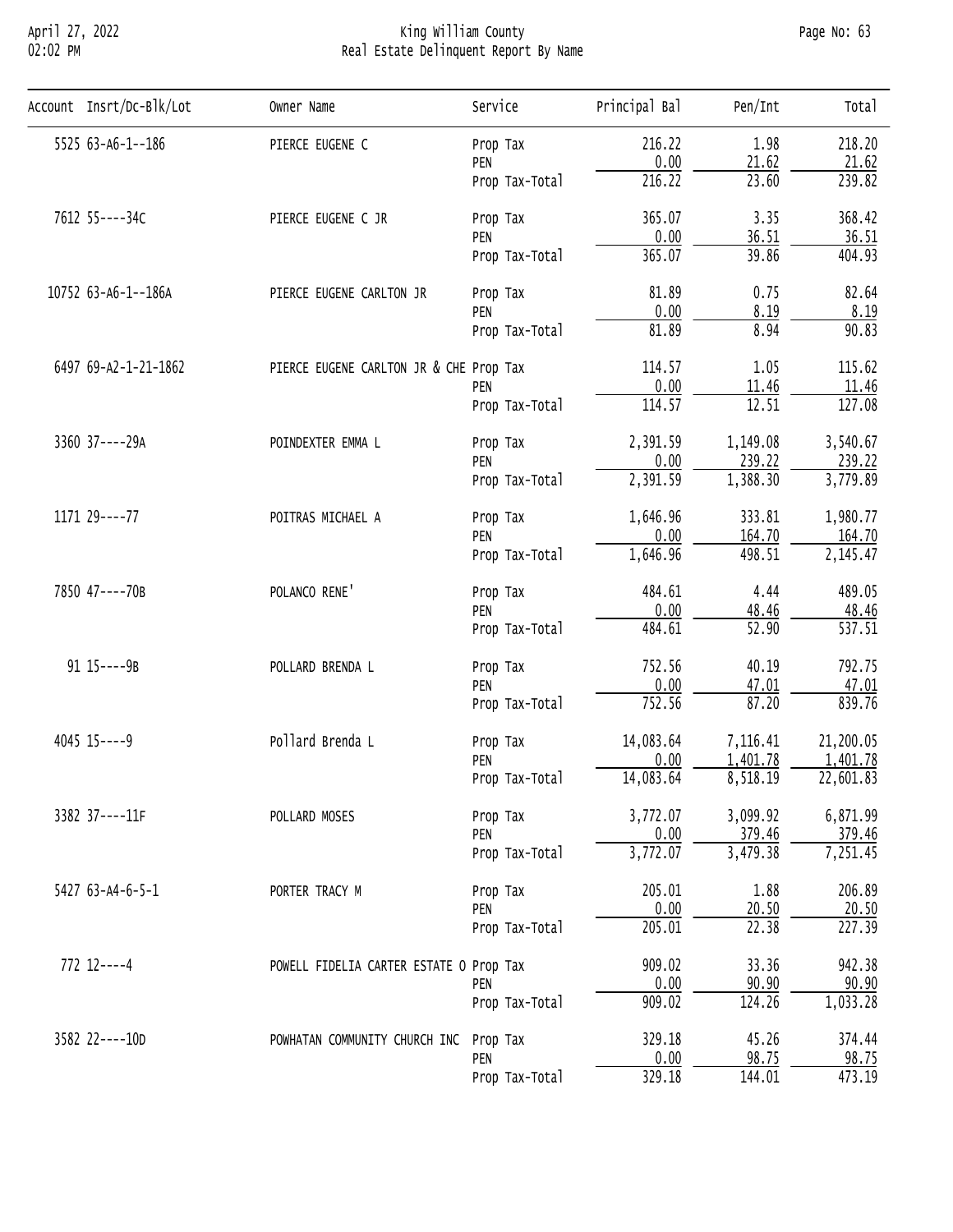## April 27, 2022 King William County Page No: 64 02:02 PM Real Estate Delinquent Report By Name

| Account Insrt/Dc-Blk/Lot | Owner Name                                                                                                                                                                                                                                                                                                                                                                                                                                                                                                                                        | Service                                                                                                                                                                                                                                                                                                   | Principal Bal | Pen/Int            | Total         |
|--------------------------|---------------------------------------------------------------------------------------------------------------------------------------------------------------------------------------------------------------------------------------------------------------------------------------------------------------------------------------------------------------------------------------------------------------------------------------------------------------------------------------------------------------------------------------------------|-----------------------------------------------------------------------------------------------------------------------------------------------------------------------------------------------------------------------------------------------------------------------------------------------------------|---------------|--------------------|---------------|
| 7570 35 -- 1 -- 5        | POYTHRESS DANIEL                                                                                                                                                                                                                                                                                                                                                                                                                                                                                                                                  | Prop Tax                                                                                                                                                                                                                                                                                                  | 423.12        | 15.52              | 438.64        |
|                          |                                                                                                                                                                                                                                                                                                                                                                                                                                                                                                                                                   | PEN                                                                                                                                                                                                                                                                                                       |               |                    | 42.32         |
|                          |                                                                                                                                                                                                                                                                                                                                                                                                                                                                                                                                                   | Prop Tax-Total                                                                                                                                                                                                                                                                                            | 423.12        | $\overline{57.84}$ | 480.96        |
| 2379 22----104           | PRESQUE ISLE LLC                                                                                                                                                                                                                                                                                                                                                                                                                                                                                                                                  | Prop Tax                                                                                                                                                                                                                                                                                                  | 106.21        | 0.97               | 107.18        |
|                          |                                                                                                                                                                                                                                                                                                                                                                                                                                                                                                                                                   | PEN                                                                                                                                                                                                                                                                                                       |               |                    | 10.62         |
|                          |                                                                                                                                                                                                                                                                                                                                                                                                                                                                                                                                                   | Prop Tax-Total                                                                                                                                                                                                                                                                                            |               |                    | 117.80        |
| 10606 38----16A1         | PREVIS DAVID                                                                                                                                                                                                                                                                                                                                                                                                                                                                                                                                      | Prop Tax                                                                                                                                                                                                                                                                                                  | 264.02        | 9.68               | 273.70        |
|                          |                                                                                                                                                                                                                                                                                                                                                                                                                                                                                                                                                   | PEN                                                                                                                                                                                                                                                                                                       |               |                    | 26.40         |
|                          | 0.00<br>26.40<br>264.02<br>36.08<br>Prop Tax-Total<br>6,022.57<br>55.23<br>PREVIS JONATHAN M<br>Prop Tax<br>0.00<br>130.08<br>PEN<br>6,022.57<br>185.31<br>Prop Tax-Total<br>15.28<br>416.24<br>PRICE BRUCE<br>Prop Tax<br>0.00<br>41.62<br>PEN<br>$\overline{56.90}$<br>416.24<br>Prop Tax-Total<br>169.81<br>1,425.95<br>PRICE LOREN TRACY<br>Prop Tax<br>0.00<br>142.60<br>PEN<br>312.41<br>1,425.95<br>Prop Tax-Total<br>1,716.84<br>251.70<br>PRICE LOREN TRACY<br>Prop Tax<br>0.00<br>171.66<br>PEN<br>423.36<br>1,716.84<br>Prop Tax-Total | 300.10                                                                                                                                                                                                                                                                                                    |               |                    |               |
| 9529 46----25B           |                                                                                                                                                                                                                                                                                                                                                                                                                                                                                                                                                   |                                                                                                                                                                                                                                                                                                           |               |                    | 6,077.80      |
|                          |                                                                                                                                                                                                                                                                                                                                                                                                                                                                                                                                                   |                                                                                                                                                                                                                                                                                                           |               |                    | 130.08        |
|                          |                                                                                                                                                                                                                                                                                                                                                                                                                                                                                                                                                   | 0.00<br>10.62<br>106.21<br>11.59<br>108.70<br>54.35<br>Prop Tax<br>0.00<br>592.85<br>PEN<br>108.70<br>647.20<br>Prop Tax-Total<br>3.84<br>418.39<br>Prop Tax<br>0.00<br>41.84<br>PEN<br>418.39<br>45.68<br>Prop Tax-Total<br>31.64<br>136.85<br>0.00<br>13.72<br>PEN<br>136.85<br>45.36<br>Prop Tax-Total | 6, 207.88     |                    |               |
| 4692 20----7A            | PRIMAX PROPERTIES LLC<br>PRINCE, EDWARD M                                                                                                                                                                                                                                                                                                                                                                                                                                                                                                         |                                                                                                                                                                                                                                                                                                           | 431.52        |                    |               |
|                          |                                                                                                                                                                                                                                                                                                                                                                                                                                                                                                                                                   |                                                                                                                                                                                                                                                                                                           |               |                    | 41.62         |
|                          |                                                                                                                                                                                                                                                                                                                                                                                                                                                                                                                                                   |                                                                                                                                                                                                                                                                                                           |               |                    | 473.14        |
| 5713 63-A9-3--14         |                                                                                                                                                                                                                                                                                                                                                                                                                                                                                                                                                   |                                                                                                                                                                                                                                                                                                           |               |                    | 1,595.76      |
|                          | 0.00<br>42.32<br>PROFESSIONAL MARKETING ASSOCIA Prop Tax<br>11, 172.34<br>2,263.84<br>PRUETT GERALD L<br>Prop Tax<br>0.00<br>1, 117.26<br>PEN<br>11, 172.34<br>3,381.10<br>Prop Tax-Total<br>4,013.60<br>813.15<br>PRUETT GERALD L<br>Prop Tax<br>0.00<br>401.36<br>PEN<br>4,013.60<br>1,214.51<br>Prop Tax-Total<br>30.40<br>2.80<br>PUTNAM R W<br>Prop Tax<br>0.00<br>3.04<br>PEN<br>30.40<br>5.84<br>Prop Tax-Total                                                                                                                            | 142.60                                                                                                                                                                                                                                                                                                    |               |                    |               |
|                          |                                                                                                                                                                                                                                                                                                                                                                                                                                                                                                                                                   |                                                                                                                                                                                                                                                                                                           |               |                    | 1,738.36      |
| 6042 $63 - A9 - 6 - 5$   |                                                                                                                                                                                                                                                                                                                                                                                                                                                                                                                                                   |                                                                                                                                                                                                                                                                                                           |               |                    | 1,968.54      |
|                          |                                                                                                                                                                                                                                                                                                                                                                                                                                                                                                                                                   | 171.66                                                                                                                                                                                                                                                                                                    |               |                    |               |
|                          |                                                                                                                                                                                                                                                                                                                                                                                                                                                                                                                                                   |                                                                                                                                                                                                                                                                                                           |               |                    | 2,140.20      |
| 2433 28----59B           |                                                                                                                                                                                                                                                                                                                                                                                                                                                                                                                                                   |                                                                                                                                                                                                                                                                                                           |               |                    | 163.05        |
|                          |                                                                                                                                                                                                                                                                                                                                                                                                                                                                                                                                                   |                                                                                                                                                                                                                                                                                                           |               |                    | 592.85        |
|                          |                                                                                                                                                                                                                                                                                                                                                                                                                                                                                                                                                   |                                                                                                                                                                                                                                                                                                           |               |                    | 755.90        |
| $966$ 53----7B           |                                                                                                                                                                                                                                                                                                                                                                                                                                                                                                                                                   |                                                                                                                                                                                                                                                                                                           | 422.23        |                    |               |
|                          |                                                                                                                                                                                                                                                                                                                                                                                                                                                                                                                                                   |                                                                                                                                                                                                                                                                                                           |               |                    | 41.84         |
|                          |                                                                                                                                                                                                                                                                                                                                                                                                                                                                                                                                                   |                                                                                                                                                                                                                                                                                                           |               |                    | 464.07        |
| 7645 14--4--1A           |                                                                                                                                                                                                                                                                                                                                                                                                                                                                                                                                                   |                                                                                                                                                                                                                                                                                                           |               |                    | 168.49        |
|                          |                                                                                                                                                                                                                                                                                                                                                                                                                                                                                                                                                   |                                                                                                                                                                                                                                                                                                           |               |                    | 13.72         |
|                          |                                                                                                                                                                                                                                                                                                                                                                                                                                                                                                                                                   |                                                                                                                                                                                                                                                                                                           |               |                    | 182.21        |
| $35446---40$             |                                                                                                                                                                                                                                                                                                                                                                                                                                                                                                                                                   |                                                                                                                                                                                                                                                                                                           |               |                    | 13,436.18     |
|                          |                                                                                                                                                                                                                                                                                                                                                                                                                                                                                                                                                   |                                                                                                                                                                                                                                                                                                           |               |                    | 1, 117.26     |
|                          |                                                                                                                                                                                                                                                                                                                                                                                                                                                                                                                                                   |                                                                                                                                                                                                                                                                                                           |               |                    | 14, 553.44    |
| $91466 - - - 40D$        |                                                                                                                                                                                                                                                                                                                                                                                                                                                                                                                                                   |                                                                                                                                                                                                                                                                                                           |               |                    | 4,826.75      |
|                          |                                                                                                                                                                                                                                                                                                                                                                                                                                                                                                                                                   |                                                                                                                                                                                                                                                                                                           |               |                    | 401.36        |
|                          |                                                                                                                                                                                                                                                                                                                                                                                                                                                                                                                                                   |                                                                                                                                                                                                                                                                                                           |               |                    | 5,228.11      |
|                          |                                                                                                                                                                                                                                                                                                                                                                                                                                                                                                                                                   |                                                                                                                                                                                                                                                                                                           |               |                    |               |
| 6564 69-A1--42-564       |                                                                                                                                                                                                                                                                                                                                                                                                                                                                                                                                                   |                                                                                                                                                                                                                                                                                                           |               |                    | 33.20<br>3.04 |
|                          |                                                                                                                                                                                                                                                                                                                                                                                                                                                                                                                                                   |                                                                                                                                                                                                                                                                                                           |               |                    | 36.24         |
|                          |                                                                                                                                                                                                                                                                                                                                                                                                                                                                                                                                                   |                                                                                                                                                                                                                                                                                                           |               |                    |               |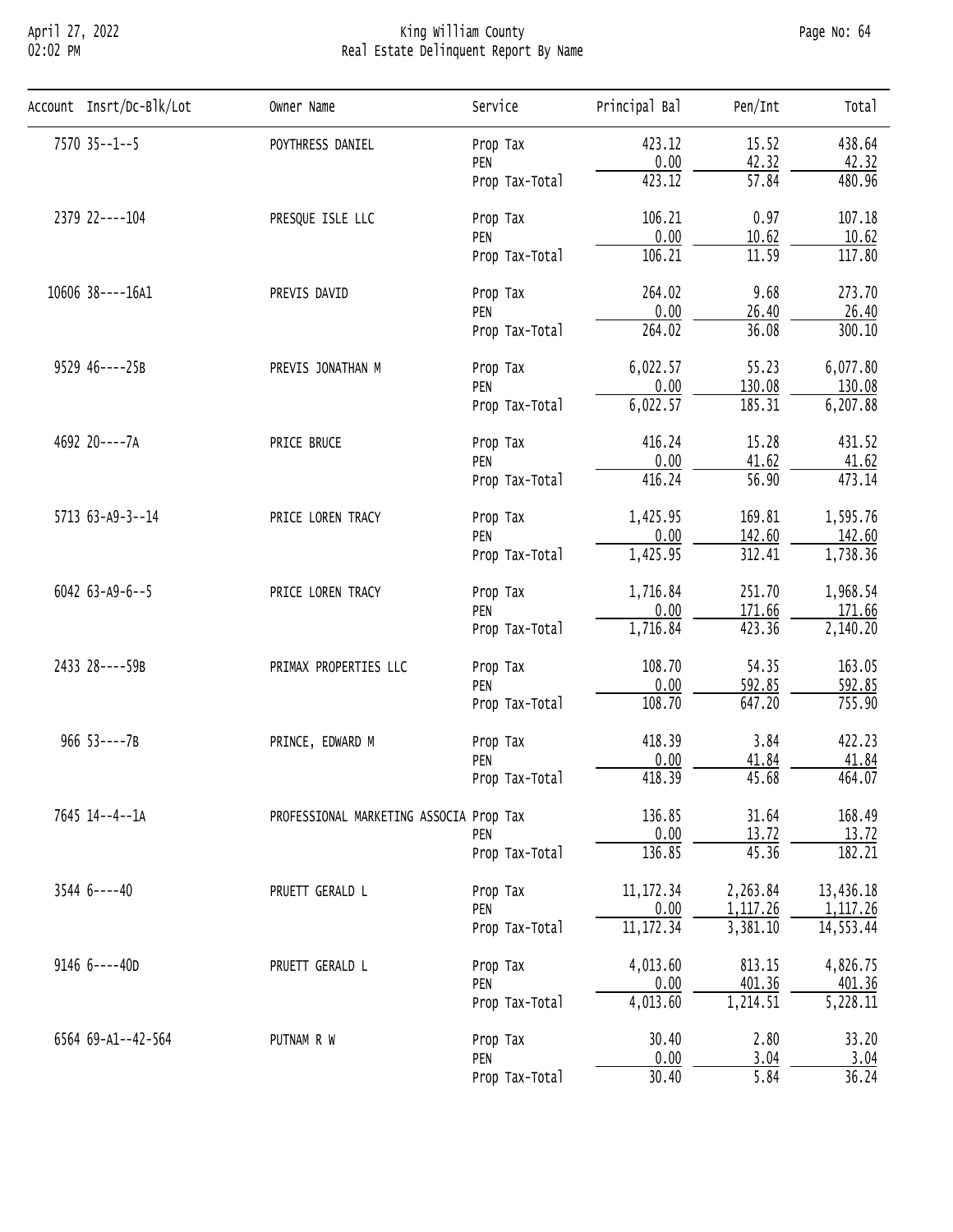## April 27, 2022 King William County Page No: 65 02:02 PM Real Estate Delinquent Report By Name

| Account Insrt/Dc-Blk/Lot | Owner Name                                                                                                                                                                                                                                                                                   | Service                                                                                                                                                                                                                                                                                                                                                                                                                                                                                                                                                                                                                                                                                                                                                                                                                                                                                                                                                                                                                                                                                                                                                                | Principal Bal | Pen/Int | Tota <sub>1</sub> |
|--------------------------|----------------------------------------------------------------------------------------------------------------------------------------------------------------------------------------------------------------------------------------------------------------------------------------------|------------------------------------------------------------------------------------------------------------------------------------------------------------------------------------------------------------------------------------------------------------------------------------------------------------------------------------------------------------------------------------------------------------------------------------------------------------------------------------------------------------------------------------------------------------------------------------------------------------------------------------------------------------------------------------------------------------------------------------------------------------------------------------------------------------------------------------------------------------------------------------------------------------------------------------------------------------------------------------------------------------------------------------------------------------------------------------------------------------------------------------------------------------------------|---------------|---------|-------------------|
| 6565 69-A1--42-569       | PUTNAM R W                                                                                                                                                                                                                                                                                   | Prop Tax                                                                                                                                                                                                                                                                                                                                                                                                                                                                                                                                                                                                                                                                                                                                                                                                                                                                                                                                                                                                                                                                                                                                                               | 18.24         | 1.63    | 19.87             |
|                          |                                                                                                                                                                                                                                                                                              | PEN                                                                                                                                                                                                                                                                                                                                                                                                                                                                                                                                                                                                                                                                                                                                                                                                                                                                                                                                                                                                                                                                                                                                                                    |               |         | 1.84              |
|                          |                                                                                                                                                                                                                                                                                              | 0.00<br>1.84<br>18.24<br>3.47<br>Prop Tax-Total<br>18.24<br>1.63<br>Prop Tax<br>0.00<br>1.84<br>PEN<br>18.24<br>3.47<br>Prop Tax-Total<br>6,199.63<br>2,195.65<br>Prop Tax<br>0.00<br>563.37<br>PEN<br>6,199.63<br>2,759.02<br>Prop Tax-Total<br>0.63<br>68.80<br>Prop Tax<br>0.00<br>6.88<br>PEN<br>68.80<br>7.51<br>Prop Tax-Total<br>9.44<br>258.00<br>Prop Tax<br>0.00<br>25.80<br>PEN<br>258.00<br>35.24<br>Prop Tax-Total<br>11.66<br>1,272.75<br>Prop Tax<br>0.00<br>33.97<br>PEN<br>45.63<br>1,272.75<br>Prop Tax-Total<br>941.42<br>102,704.48<br>0.00<br>10,270.45<br>PEN<br>102,704.48<br>11, 211.87<br>Prop Tax-Total<br>323.38<br>2.96<br>Prop Tax<br>0.00<br>32.34<br>PEN<br>323.38<br>35.30<br>Prop Tax-Total<br>258.00<br>2.37<br>Prop Tax<br>0.00<br>25.80<br>PEN<br>258.00<br>28.17<br>Prop Tax-Total<br>6.32<br>344.00<br>Prop Tax<br>0.00<br>17.20<br>PEN<br>344.00<br>23.52<br>Prop Tax-Total<br>4,834.49<br>44.32<br>Prop Tax<br>0.00<br>483.45<br>PEN<br>4,834.49<br>527.77<br>Prop Tax-Total<br>0.00<br>6.93<br>Prop Tax<br>0.00<br>75.55<br>PEN<br>0.00<br>82.48<br>Prop Tax-Total<br>2,388.95<br>579.73<br>Prop Tax<br>236.63<br>0.00<br>PEN | 21.71         |         |                   |
| 6566 69-A1--42-570       | PUTNAM R W                                                                                                                                                                                                                                                                                   |                                                                                                                                                                                                                                                                                                                                                                                                                                                                                                                                                                                                                                                                                                                                                                                                                                                                                                                                                                                                                                                                                                                                                                        |               |         | 19.87             |
|                          | QUARLES JESSIE ET AL<br>QUIROZ JORGE MONTES<br>RAEBURN PAUL<br>RANDALL SELENA<br>RAPPAHANNOCK ELECTRIC COOPERAT Prop Tax<br>RATCLIFFE, REBECCA C<br>RCI BUILDERS LLC<br>RCI BUILDERS LLC<br>REDCO PROPERTIES LLC<br>REED CHELSEA<br>REED HARRY W 111<br>816.36<br>2,388.95<br>Prop Tax-Total | 1.84                                                                                                                                                                                                                                                                                                                                                                                                                                                                                                                                                                                                                                                                                                                                                                                                                                                                                                                                                                                                                                                                                                                                                                   |               |         |                   |
|                          |                                                                                                                                                                                                                                                                                              |                                                                                                                                                                                                                                                                                                                                                                                                                                                                                                                                                                                                                                                                                                                                                                                                                                                                                                                                                                                                                                                                                                                                                                        |               |         | 21.71             |
| 3109 27----31A           |                                                                                                                                                                                                                                                                                              |                                                                                                                                                                                                                                                                                                                                                                                                                                                                                                                                                                                                                                                                                                                                                                                                                                                                                                                                                                                                                                                                                                                                                                        |               |         | 8,395.28          |
|                          |                                                                                                                                                                                                                                                                                              | 563.37                                                                                                                                                                                                                                                                                                                                                                                                                                                                                                                                                                                                                                                                                                                                                                                                                                                                                                                                                                                                                                                                                                                                                                 |               |         |                   |
|                          |                                                                                                                                                                                                                                                                                              |                                                                                                                                                                                                                                                                                                                                                                                                                                                                                                                                                                                                                                                                                                                                                                                                                                                                                                                                                                                                                                                                                                                                                                        |               |         | 8,958.65          |
| $574$ $35---3$           |                                                                                                                                                                                                                                                                                              |                                                                                                                                                                                                                                                                                                                                                                                                                                                                                                                                                                                                                                                                                                                                                                                                                                                                                                                                                                                                                                                                                                                                                                        |               |         | 69.43             |
|                          |                                                                                                                                                                                                                                                                                              |                                                                                                                                                                                                                                                                                                                                                                                                                                                                                                                                                                                                                                                                                                                                                                                                                                                                                                                                                                                                                                                                                                                                                                        |               |         | 6.88              |
|                          |                                                                                                                                                                                                                                                                                              | 76.31                                                                                                                                                                                                                                                                                                                                                                                                                                                                                                                                                                                                                                                                                                                                                                                                                                                                                                                                                                                                                                                                                                                                                                  |               |         |                   |
| 2817 21-A-1--2           |                                                                                                                                                                                                                                                                                              |                                                                                                                                                                                                                                                                                                                                                                                                                                                                                                                                                                                                                                                                                                                                                                                                                                                                                                                                                                                                                                                                                                                                                                        |               |         | 267.44            |
|                          |                                                                                                                                                                                                                                                                                              |                                                                                                                                                                                                                                                                                                                                                                                                                                                                                                                                                                                                                                                                                                                                                                                                                                                                                                                                                                                                                                                                                                                                                                        |               |         | 25.80             |
|                          |                                                                                                                                                                                                                                                                                              |                                                                                                                                                                                                                                                                                                                                                                                                                                                                                                                                                                                                                                                                                                                                                                                                                                                                                                                                                                                                                                                                                                                                                                        |               |         | 293.24            |
| 4419 61----13B           |                                                                                                                                                                                                                                                                                              |                                                                                                                                                                                                                                                                                                                                                                                                                                                                                                                                                                                                                                                                                                                                                                                                                                                                                                                                                                                                                                                                                                                                                                        |               |         | 1,284.41          |
|                          | $10$ PS- $10$ ---                                                                                                                                                                                                                                                                            | 33.97                                                                                                                                                                                                                                                                                                                                                                                                                                                                                                                                                                                                                                                                                                                                                                                                                                                                                                                                                                                                                                                                                                                                                                  |               |         |                   |
|                          |                                                                                                                                                                                                                                                                                              |                                                                                                                                                                                                                                                                                                                                                                                                                                                                                                                                                                                                                                                                                                                                                                                                                                                                                                                                                                                                                                                                                                                                                                        |               |         | 1,318.38          |
|                          |                                                                                                                                                                                                                                                                                              |                                                                                                                                                                                                                                                                                                                                                                                                                                                                                                                                                                                                                                                                                                                                                                                                                                                                                                                                                                                                                                                                                                                                                                        |               |         | 103,645.90        |
|                          |                                                                                                                                                                                                                                                                                              |                                                                                                                                                                                                                                                                                                                                                                                                                                                                                                                                                                                                                                                                                                                                                                                                                                                                                                                                                                                                                                                                                                                                                                        |               |         | 10,270.45         |
|                          |                                                                                                                                                                                                                                                                                              |                                                                                                                                                                                                                                                                                                                                                                                                                                                                                                                                                                                                                                                                                                                                                                                                                                                                                                                                                                                                                                                                                                                                                                        |               |         | 113,916.35        |
| 5839 69-A1--7-51A        |                                                                                                                                                                                                                                                                                              |                                                                                                                                                                                                                                                                                                                                                                                                                                                                                                                                                                                                                                                                                                                                                                                                                                                                                                                                                                                                                                                                                                                                                                        |               |         | 326.34            |
|                          |                                                                                                                                                                                                                                                                                              |                                                                                                                                                                                                                                                                                                                                                                                                                                                                                                                                                                                                                                                                                                                                                                                                                                                                                                                                                                                                                                                                                                                                                                        |               |         | 32.34             |
|                          |                                                                                                                                                                                                                                                                                              |                                                                                                                                                                                                                                                                                                                                                                                                                                                                                                                                                                                                                                                                                                                                                                                                                                                                                                                                                                                                                                                                                                                                                                        |               |         | 358.68            |
| 9743 22--11-1-47         |                                                                                                                                                                                                                                                                                              |                                                                                                                                                                                                                                                                                                                                                                                                                                                                                                                                                                                                                                                                                                                                                                                                                                                                                                                                                                                                                                                                                                                                                                        |               |         | 260.37            |
|                          |                                                                                                                                                                                                                                                                                              |                                                                                                                                                                                                                                                                                                                                                                                                                                                                                                                                                                                                                                                                                                                                                                                                                                                                                                                                                                                                                                                                                                                                                                        |               |         | 25.80             |
|                          |                                                                                                                                                                                                                                                                                              |                                                                                                                                                                                                                                                                                                                                                                                                                                                                                                                                                                                                                                                                                                                                                                                                                                                                                                                                                                                                                                                                                                                                                                        |               |         | 286.17            |
| 11223 18--8--2           |                                                                                                                                                                                                                                                                                              |                                                                                                                                                                                                                                                                                                                                                                                                                                                                                                                                                                                                                                                                                                                                                                                                                                                                                                                                                                                                                                                                                                                                                                        |               | 350.32  |                   |
|                          |                                                                                                                                                                                                                                                                                              |                                                                                                                                                                                                                                                                                                                                                                                                                                                                                                                                                                                                                                                                                                                                                                                                                                                                                                                                                                                                                                                                                                                                                                        |               |         | 17.20             |
|                          |                                                                                                                                                                                                                                                                                              |                                                                                                                                                                                                                                                                                                                                                                                                                                                                                                                                                                                                                                                                                                                                                                                                                                                                                                                                                                                                                                                                                                                                                                        |               |         | 367.52            |
| $8601$ $28--3--6$        |                                                                                                                                                                                                                                                                                              |                                                                                                                                                                                                                                                                                                                                                                                                                                                                                                                                                                                                                                                                                                                                                                                                                                                                                                                                                                                                                                                                                                                                                                        |               |         | 4,878.81          |
|                          |                                                                                                                                                                                                                                                                                              |                                                                                                                                                                                                                                                                                                                                                                                                                                                                                                                                                                                                                                                                                                                                                                                                                                                                                                                                                                                                                                                                                                                                                                        |               |         | 483.45            |
|                          |                                                                                                                                                                                                                                                                                              |                                                                                                                                                                                                                                                                                                                                                                                                                                                                                                                                                                                                                                                                                                                                                                                                                                                                                                                                                                                                                                                                                                                                                                        |               |         | 5,362.26          |
| 7039 13--1-B-7           |                                                                                                                                                                                                                                                                                              |                                                                                                                                                                                                                                                                                                                                                                                                                                                                                                                                                                                                                                                                                                                                                                                                                                                                                                                                                                                                                                                                                                                                                                        |               |         | 6.93              |
|                          |                                                                                                                                                                                                                                                                                              |                                                                                                                                                                                                                                                                                                                                                                                                                                                                                                                                                                                                                                                                                                                                                                                                                                                                                                                                                                                                                                                                                                                                                                        |               |         | 75.55             |
|                          |                                                                                                                                                                                                                                                                                              |                                                                                                                                                                                                                                                                                                                                                                                                                                                                                                                                                                                                                                                                                                                                                                                                                                                                                                                                                                                                                                                                                                                                                                        |               |         | 82.48             |
| 3528 20----22            |                                                                                                                                                                                                                                                                                              |                                                                                                                                                                                                                                                                                                                                                                                                                                                                                                                                                                                                                                                                                                                                                                                                                                                                                                                                                                                                                                                                                                                                                                        |               |         | 2,968.68          |
|                          |                                                                                                                                                                                                                                                                                              |                                                                                                                                                                                                                                                                                                                                                                                                                                                                                                                                                                                                                                                                                                                                                                                                                                                                                                                                                                                                                                                                                                                                                                        |               |         | 236.63            |
|                          |                                                                                                                                                                                                                                                                                              |                                                                                                                                                                                                                                                                                                                                                                                                                                                                                                                                                                                                                                                                                                                                                                                                                                                                                                                                                                                                                                                                                                                                                                        |               |         | 3,205.31          |
|                          |                                                                                                                                                                                                                                                                                              |                                                                                                                                                                                                                                                                                                                                                                                                                                                                                                                                                                                                                                                                                                                                                                                                                                                                                                                                                                                                                                                                                                                                                                        |               |         |                   |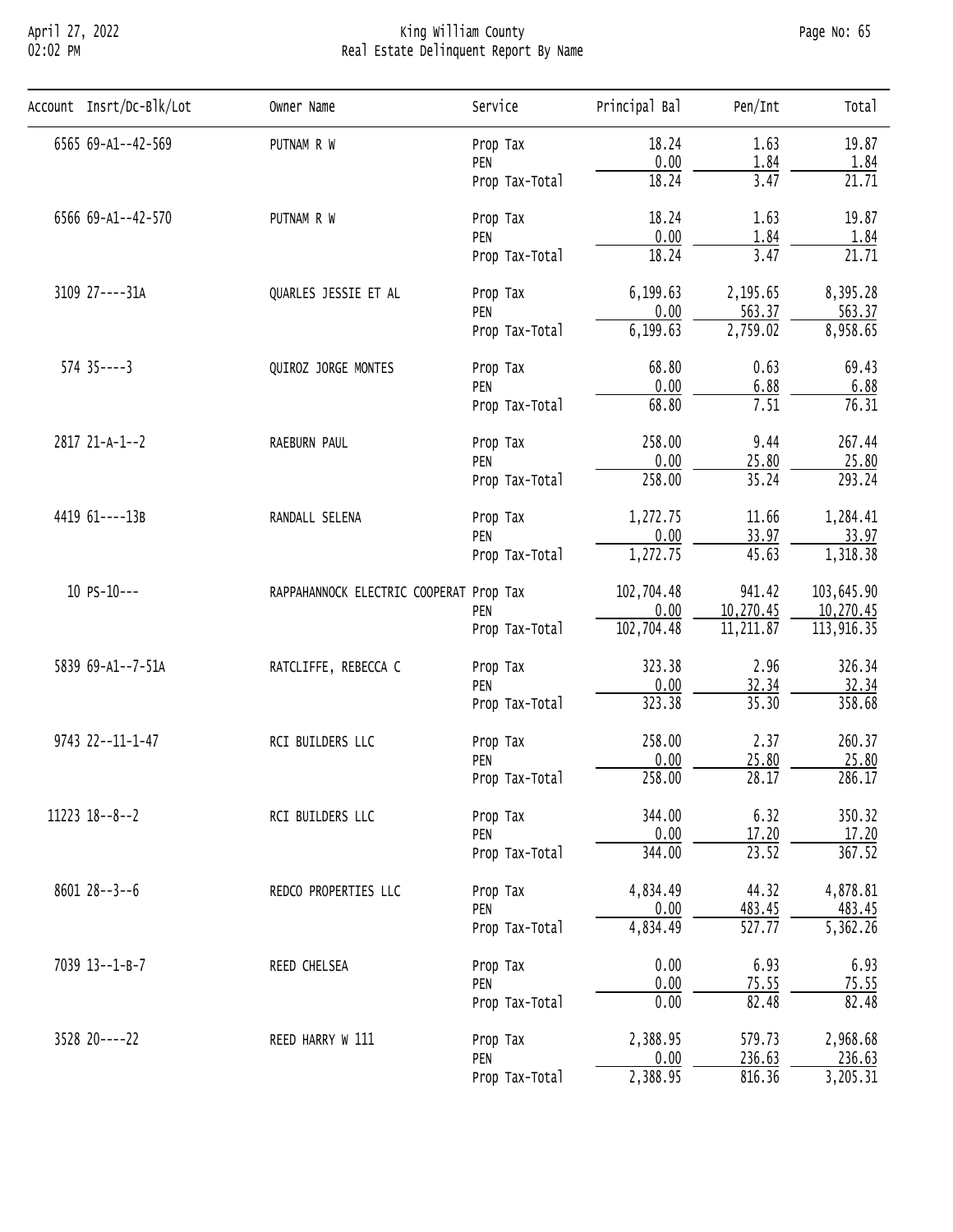# April 27, 2022 King William County Page No: 66 02:02 PM Real Estate Delinquent Report By Name

| Account Insrt/Dc-Blk/Lot | Owner Name                                                                                                                                                                                                                                                                                                                                                                                                                                                                                                                                                                                                                                                                                                                                                                                                                                                                                                                                                                                                                                                                                                                                                                                                                                                                                                                                                                                                                                                          | Service                          | Principal Bal | Pen/Int  | Total    |
|--------------------------|---------------------------------------------------------------------------------------------------------------------------------------------------------------------------------------------------------------------------------------------------------------------------------------------------------------------------------------------------------------------------------------------------------------------------------------------------------------------------------------------------------------------------------------------------------------------------------------------------------------------------------------------------------------------------------------------------------------------------------------------------------------------------------------------------------------------------------------------------------------------------------------------------------------------------------------------------------------------------------------------------------------------------------------------------------------------------------------------------------------------------------------------------------------------------------------------------------------------------------------------------------------------------------------------------------------------------------------------------------------------------------------------------------------------------------------------------------------------|----------------------------------|---------------|----------|----------|
| 7948 20----22C           | REED HARRY W 111                                                                                                                                                                                                                                                                                                                                                                                                                                                                                                                                                                                                                                                                                                                                                                                                                                                                                                                                                                                                                                                                                                                                                                                                                                                                                                                                                                                                                                                    | Prop Tax                         | 2,759.75      | 715.33   | 3,475.08 |
|                          |                                                                                                                                                                                                                                                                                                                                                                                                                                                                                                                                                                                                                                                                                                                                                                                                                                                                                                                                                                                                                                                                                                                                                                                                                                                                                                                                                                                                                                                                     |                                  |               |          | 275.99   |
|                          |                                                                                                                                                                                                                                                                                                                                                                                                                                                                                                                                                                                                                                                                                                                                                                                                                                                                                                                                                                                                                                                                                                                                                                                                                                                                                                                                                                                                                                                                     |                                  |               |          | 3,751.07 |
| 8636 20----22D           | REED HARRY W III                                                                                                                                                                                                                                                                                                                                                                                                                                                                                                                                                                                                                                                                                                                                                                                                                                                                                                                                                                                                                                                                                                                                                                                                                                                                                                                                                                                                                                                    | Prop Tax                         | 4,893.83      | 1,021.68 | 5,915.51 |
|                          | 0.00<br>275.99<br>PEN<br>2,759.75<br>991.32<br>Prop Tax-Total<br>0.00<br>475.06<br>PEN<br>4,893.83<br>1,496.74<br>Prop Tax-Total<br>297.56<br>10.88<br>REED PAUL DAVID<br>Prop Tax<br>0.00<br>29.76<br>PEN<br>297.56<br>40.64<br>Prop Tax-Total<br>798.00<br>73.17<br>REEVES LACEY<br>Prop Tax<br>0.00<br>79.80<br>PEN<br>152.97<br>798.00<br>Prop Tax-Total<br>112.32<br>35.55<br>REID MILES ALVIN ESTATE<br>Prop Tax<br>0.00<br>11.22<br>PEN<br>112.32<br>46.77<br>Prop Tax-Total<br>478.50<br>245.86<br>REID W E<br>Prop Tax<br>0.00<br>47.88<br>PEN<br>$\overline{293.74}$<br>478.50<br>Prop Tax-Total<br>6.34<br>691.87<br>REID, DAVID KEITH<br>Prop Tax<br>0.00<br>69.19<br>PEN<br>75.53<br>691.87<br>Prop Tax-Total<br>2.13<br>231.80<br>RENDON CARLOS M<br>Prop Tax<br>0.00<br>23.18<br>PEN<br>231.80<br>25.31<br>Prop Tax-Total<br>0.00<br>3.15<br>RICE EDWARD FRANKLIN ET AL<br>Prop Tax<br>0.00<br>34.36<br>PEN<br>37.51<br>0.00<br>Prop Tax-Total<br>402.91<br>3.69<br>RICE EDWARD R JR<br>Prop Tax<br>0.00<br>40.29<br>PEN<br>402.91<br>43.98<br>Prop Tax-Total<br>359.04<br>104.62<br>RICE RICHARD F ET ALS<br>Prop Tax<br>1,610.00<br>555.55<br>RICHARDSON CAZANDRA<br>Prop Tax<br>0.00<br>161.00<br>PEN<br>1,610.00<br>716.55<br>Prop Tax-Total<br>279.07<br>2.56<br>Prop Tax<br>RICHARDSON KENNETH ERIK<br>0.00<br>27.91<br>PEN<br>279.07<br>30.47<br>Prop Tax-Total<br>40.84<br>27.66<br>RICHARDSON MARGARET H<br>Prop Tax<br>0.00<br>4.09<br>PEN | 475.06                           |               |          |          |
|                          |                                                                                                                                                                                                                                                                                                                                                                                                                                                                                                                                                                                                                                                                                                                                                                                                                                                                                                                                                                                                                                                                                                                                                                                                                                                                                                                                                                                                                                                                     |                                  |               |          | 6,390.57 |
| 10236 63----16B          |                                                                                                                                                                                                                                                                                                                                                                                                                                                                                                                                                                                                                                                                                                                                                                                                                                                                                                                                                                                                                                                                                                                                                                                                                                                                                                                                                                                                                                                                     |                                  |               |          | 308.44   |
|                          |                                                                                                                                                                                                                                                                                                                                                                                                                                                                                                                                                                                                                                                                                                                                                                                                                                                                                                                                                                                                                                                                                                                                                                                                                                                                                                                                                                                                                                                                     |                                  |               |          | 29.76    |
|                          |                                                                                                                                                                                                                                                                                                                                                                                                                                                                                                                                                                                                                                                                                                                                                                                                                                                                                                                                                                                                                                                                                                                                                                                                                                                                                                                                                                                                                                                                     |                                  |               |          | 338.20   |
| 5324 63-A4-1--94C        |                                                                                                                                                                                                                                                                                                                                                                                                                                                                                                                                                                                                                                                                                                                                                                                                                                                                                                                                                                                                                                                                                                                                                                                                                                                                                                                                                                                                                                                                     | 871.17                           |               |          |          |
|                          |                                                                                                                                                                                                                                                                                                                                                                                                                                                                                                                                                                                                                                                                                                                                                                                                                                                                                                                                                                                                                                                                                                                                                                                                                                                                                                                                                                                                                                                                     |                                  |               |          | 79.80    |
|                          |                                                                                                                                                                                                                                                                                                                                                                                                                                                                                                                                                                                                                                                                                                                                                                                                                                                                                                                                                                                                                                                                                                                                                                                                                                                                                                                                                                                                                                                                     |                                  |               |          | 950.97   |
| 6067 69-A1--51-706       |                                                                                                                                                                                                                                                                                                                                                                                                                                                                                                                                                                                                                                                                                                                                                                                                                                                                                                                                                                                                                                                                                                                                                                                                                                                                                                                                                                                                                                                                     |                                  |               |          | 147.87   |
|                          |                                                                                                                                                                                                                                                                                                                                                                                                                                                                                                                                                                                                                                                                                                                                                                                                                                                                                                                                                                                                                                                                                                                                                                                                                                                                                                                                                                                                                                                                     |                                  |               |          | 11.22    |
|                          |                                                                                                                                                                                                                                                                                                                                                                                                                                                                                                                                                                                                                                                                                                                                                                                                                                                                                                                                                                                                                                                                                                                                                                                                                                                                                                                                                                                                                                                                     |                                  |               |          | 159.09   |
| 6069 69-A1-34--446A      |                                                                                                                                                                                                                                                                                                                                                                                                                                                                                                                                                                                                                                                                                                                                                                                                                                                                                                                                                                                                                                                                                                                                                                                                                                                                                                                                                                                                                                                                     |                                  |               |          | 724.36   |
|                          |                                                                                                                                                                                                                                                                                                                                                                                                                                                                                                                                                                                                                                                                                                                                                                                                                                                                                                                                                                                                                                                                                                                                                                                                                                                                                                                                                                                                                                                                     | 47.88                            |               |          |          |
|                          |                                                                                                                                                                                                                                                                                                                                                                                                                                                                                                                                                                                                                                                                                                                                                                                                                                                                                                                                                                                                                                                                                                                                                                                                                                                                                                                                                                                                                                                                     |                                  |               |          | 772.24   |
| 11023 22--11-3A-N2       |                                                                                                                                                                                                                                                                                                                                                                                                                                                                                                                                                                                                                                                                                                                                                                                                                                                                                                                                                                                                                                                                                                                                                                                                                                                                                                                                                                                                                                                                     |                                  |               |          | 698.21   |
|                          |                                                                                                                                                                                                                                                                                                                                                                                                                                                                                                                                                                                                                                                                                                                                                                                                                                                                                                                                                                                                                                                                                                                                                                                                                                                                                                                                                                                                                                                                     |                                  |               |          | 69.19    |
|                          |                                                                                                                                                                                                                                                                                                                                                                                                                                                                                                                                                                                                                                                                                                                                                                                                                                                                                                                                                                                                                                                                                                                                                                                                                                                                                                                                                                                                                                                                     |                                  |               |          | 767.40   |
| 6242 63-A4-6-2-7         |                                                                                                                                                                                                                                                                                                                                                                                                                                                                                                                                                                                                                                                                                                                                                                                                                                                                                                                                                                                                                                                                                                                                                                                                                                                                                                                                                                                                                                                                     |                                  |               |          | 233.93   |
|                          |                                                                                                                                                                                                                                                                                                                                                                                                                                                                                                                                                                                                                                                                                                                                                                                                                                                                                                                                                                                                                                                                                                                                                                                                                                                                                                                                                                                                                                                                     |                                  |               |          | 23.18    |
|                          |                                                                                                                                                                                                                                                                                                                                                                                                                                                                                                                                                                                                                                                                                                                                                                                                                                                                                                                                                                                                                                                                                                                                                                                                                                                                                                                                                                                                                                                                     |                                  |               |          | 257.11   |
| 1308 6----71B            |                                                                                                                                                                                                                                                                                                                                                                                                                                                                                                                                                                                                                                                                                                                                                                                                                                                                                                                                                                                                                                                                                                                                                                                                                                                                                                                                                                                                                                                                     |                                  |               |          | 3.15     |
|                          |                                                                                                                                                                                                                                                                                                                                                                                                                                                                                                                                                                                                                                                                                                                                                                                                                                                                                                                                                                                                                                                                                                                                                                                                                                                                                                                                                                                                                                                                     |                                  |               |          | 34.36    |
|                          |                                                                                                                                                                                                                                                                                                                                                                                                                                                                                                                                                                                                                                                                                                                                                                                                                                                                                                                                                                                                                                                                                                                                                                                                                                                                                                                                                                                                                                                                     |                                  |               |          | 37.51    |
| 1732 5----24A            |                                                                                                                                                                                                                                                                                                                                                                                                                                                                                                                                                                                                                                                                                                                                                                                                                                                                                                                                                                                                                                                                                                                                                                                                                                                                                                                                                                                                                                                                     | 40.84<br>31.75<br>Prop Tax-Total | 406.60        |          |          |
|                          |                                                                                                                                                                                                                                                                                                                                                                                                                                                                                                                                                                                                                                                                                                                                                                                                                                                                                                                                                                                                                                                                                                                                                                                                                                                                                                                                                                                                                                                                     |                                  |               |          | 40.29    |
|                          |                                                                                                                                                                                                                                                                                                                                                                                                                                                                                                                                                                                                                                                                                                                                                                                                                                                                                                                                                                                                                                                                                                                                                                                                                                                                                                                                                                                                                                                                     |                                  |               |          | 446.89   |
| 3569 20----17            |                                                                                                                                                                                                                                                                                                                                                                                                                                                                                                                                                                                                                                                                                                                                                                                                                                                                                                                                                                                                                                                                                                                                                                                                                                                                                                                                                                                                                                                                     |                                  |               |          | 463.66   |
| 2063 44 ---- 102         |                                                                                                                                                                                                                                                                                                                                                                                                                                                                                                                                                                                                                                                                                                                                                                                                                                                                                                                                                                                                                                                                                                                                                                                                                                                                                                                                                                                                                                                                     |                                  |               |          | 2,165.55 |
|                          |                                                                                                                                                                                                                                                                                                                                                                                                                                                                                                                                                                                                                                                                                                                                                                                                                                                                                                                                                                                                                                                                                                                                                                                                                                                                                                                                                                                                                                                                     |                                  |               |          | 161.00   |
|                          |                                                                                                                                                                                                                                                                                                                                                                                                                                                                                                                                                                                                                                                                                                                                                                                                                                                                                                                                                                                                                                                                                                                                                                                                                                                                                                                                                                                                                                                                     |                                  |               |          | 2,326.55 |
| $357362---9$             |                                                                                                                                                                                                                                                                                                                                                                                                                                                                                                                                                                                                                                                                                                                                                                                                                                                                                                                                                                                                                                                                                                                                                                                                                                                                                                                                                                                                                                                                     |                                  |               |          | 281.63   |
|                          |                                                                                                                                                                                                                                                                                                                                                                                                                                                                                                                                                                                                                                                                                                                                                                                                                                                                                                                                                                                                                                                                                                                                                                                                                                                                                                                                                                                                                                                                     |                                  |               |          | 27.91    |
|                          |                                                                                                                                                                                                                                                                                                                                                                                                                                                                                                                                                                                                                                                                                                                                                                                                                                                                                                                                                                                                                                                                                                                                                                                                                                                                                                                                                                                                                                                                     |                                  |               |          | 309.54   |
| 6079 69-A1-7--57A        |                                                                                                                                                                                                                                                                                                                                                                                                                                                                                                                                                                                                                                                                                                                                                                                                                                                                                                                                                                                                                                                                                                                                                                                                                                                                                                                                                                                                                                                                     |                                  |               |          | 68.50    |
|                          |                                                                                                                                                                                                                                                                                                                                                                                                                                                                                                                                                                                                                                                                                                                                                                                                                                                                                                                                                                                                                                                                                                                                                                                                                                                                                                                                                                                                                                                                     |                                  |               |          | 4.09     |
|                          |                                                                                                                                                                                                                                                                                                                                                                                                                                                                                                                                                                                                                                                                                                                                                                                                                                                                                                                                                                                                                                                                                                                                                                                                                                                                                                                                                                                                                                                                     |                                  |               |          | 72.59    |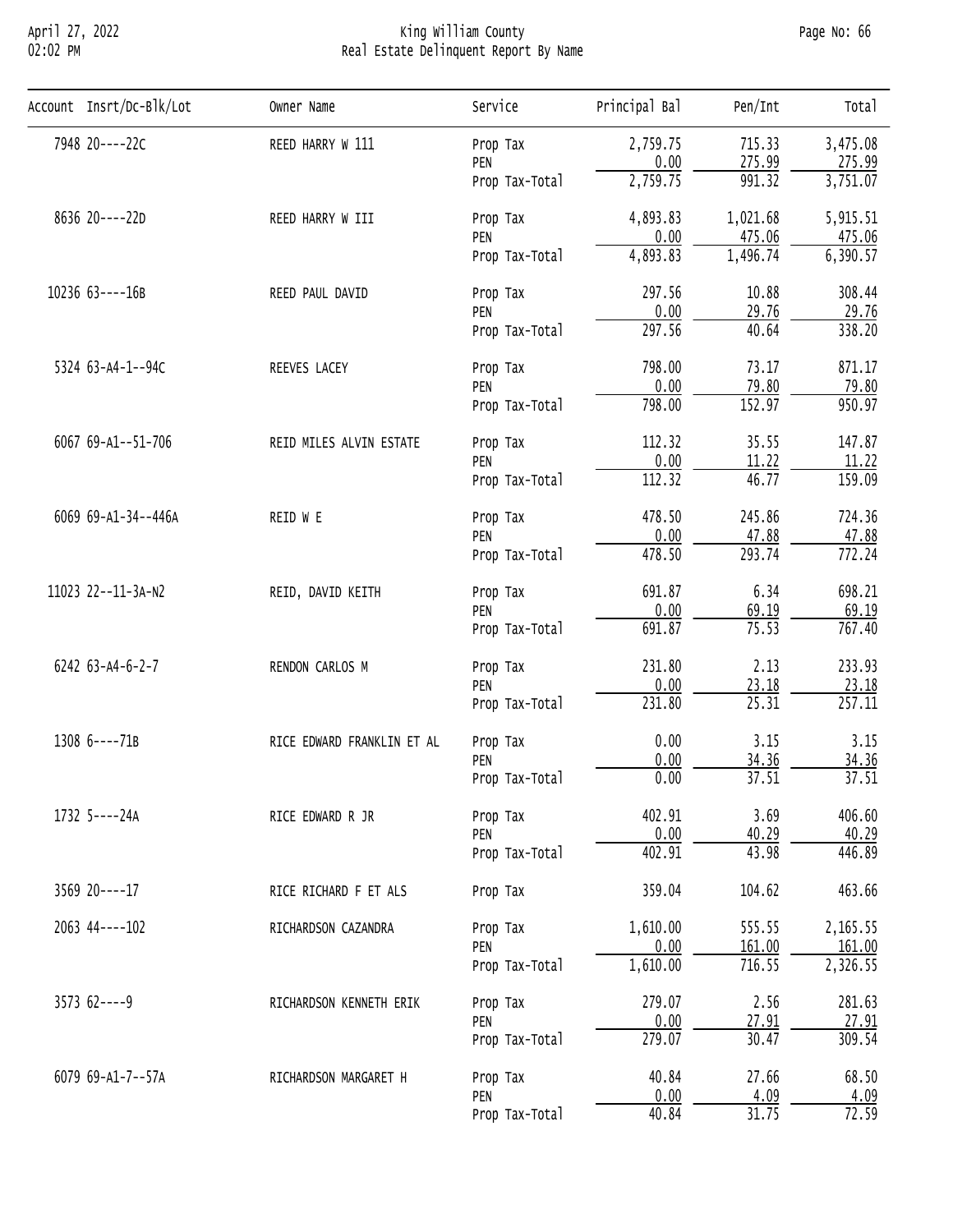## April 27, 2022 King William County Page No: 67 02:02 PM Real Estate Delinquent Report By Name

| Account Insrt/Dc-Blk/Lot | Owner Name                                                                                                                                                                                                                                                           | Service        | Principal Bal | Pen/Int            | Total     |
|--------------------------|----------------------------------------------------------------------------------------------------------------------------------------------------------------------------------------------------------------------------------------------------------------------|----------------|---------------|--------------------|-----------|
| 3588 15-A-1-B-1          | RIFFE STEPHEN WAYNE                                                                                                                                                                                                                                                  | Prop Tax       | 465.12        | 4.26               | 469.38    |
|                          |                                                                                                                                                                                                                                                                      | PEN            | 0.00          | 46.51              | 46.51     |
|                          |                                                                                                                                                                                                                                                                      | Prop Tax-Total | 465.12        | 50.77              | 515.89    |
| 7255 6--4--12A           | RINDAHL NICOLE                                                                                                                                                                                                                                                       | Prop Tax       | 4,197.08      | 684.59             | 4,881.67  |
|                          |                                                                                                                                                                                                                                                                      | PEN            | 0.00          | 419.68             | 419.68    |
|                          |                                                                                                                                                                                                                                                                      | Prop Tax-Total | 4,197.08      | 1,104.27           | 5,301.35  |
| 5295 69-A3-1-09-1617     | RISTAINO MICHAEL P                                                                                                                                                                                                                                                   | Prop Tax       | 19.00         | 0.72               | 19.72     |
|                          |                                                                                                                                                                                                                                                                      | PEN            | 0.00          | 1.90               | 1.90      |
|                          |                                                                                                                                                                                                                                                                      | Prop Tax-Total | 19.00         | 2.62               | 21.62     |
| 3940 29-B-1--27A         | RITT JANET S                                                                                                                                                                                                                                                         | Prop Tax       | 2.40          | 10.13              | 12.53     |
|                          |                                                                                                                                                                                                                                                                      | PEN            | 0.00          | 110.51             | 110.51    |
|                          |                                                                                                                                                                                                                                                                      | Prop Tax-Total | 2.40          | 120.64             | 123.04    |
| $3600$ $51---13$         | ROANE CHARLES HENRY EST                                                                                                                                                                                                                                              | Prop Tax       | 4,768.55      | 3,474.76           | 8,243.31  |
|                          |                                                                                                                                                                                                                                                                      | PEN            | 0.00          | 476.85             | 476.85    |
|                          |                                                                                                                                                                                                                                                                      | Prop Tax-Total |               |                    | 8,720.16  |
| $3606$ 44 - - - - 58     | ROANE DOROTHEA MICHELLE                                                                                                                                                                                                                                              | Prop Tax       | 847.03        | 325.31             | 1,172.34  |
|                          | 4,768.55<br>3,951.61<br>0.00<br>85.70<br>PEN<br>847.03<br>411.01<br>Prop Tax-Total<br>7,888.67<br>2,780.10<br>ROANE DOROTHEA MICHELLE<br>Prop Tax<br>724.87<br>0.00<br>PEN<br>7,888.67<br>3,504.97<br>Prop Tax-Total<br>481.27<br>4.41<br>ROANE EDWARD C<br>Prop Tax | 85.70          |               |                    |           |
|                          |                                                                                                                                                                                                                                                                      |                |               |                    | 1,258.04  |
| 3616 44 ---- 58A         |                                                                                                                                                                                                                                                                      |                |               |                    | 10,668.77 |
|                          |                                                                                                                                                                                                                                                                      |                |               |                    | 724.87    |
|                          |                                                                                                                                                                                                                                                                      |                |               |                    | 11,393.64 |
| 8166 63-A9-3--13F        |                                                                                                                                                                                                                                                                      |                |               |                    | 485.68    |
|                          |                                                                                                                                                                                                                                                                      | PEN            | 0.00          | 48.13              | 48.13     |
|                          |                                                                                                                                                                                                                                                                      | Prop Tax-Total | 481.27        |                    | 533.81    |
| 3602 44----118           | $\overline{52.54}$<br>966.00<br>195.06<br>ROANE HARRIETTE<br>Prop Tax<br>96.60<br>0.00<br>PEN<br>966.00<br>291.66<br>Prop Tax-Total                                                                                                                                  |                | 1,161.06      |                    |           |
|                          |                                                                                                                                                                                                                                                                      |                |               |                    | 96.60     |
|                          |                                                                                                                                                                                                                                                                      |                |               |                    | 1,257.66  |
| 3607 44----69            | ROANE JAMES EST                                                                                                                                                                                                                                                      | Prop Tax       | 139.28        | 9.00               | 148.28    |
|                          |                                                                                                                                                                                                                                                                      | PEN            | 0.00          | 13.92              | 13.92     |
|                          |                                                                                                                                                                                                                                                                      | Prop Tax-Total | 139.28        | $\overline{22.92}$ | 162.20    |
| 3608 44----70            | ROANE JAMES EST                                                                                                                                                                                                                                                      | Prop Tax       | 162.45        | 10.47              | 172.92    |
|                          |                                                                                                                                                                                                                                                                      | PEN            | 0.00          | 16.25              | 16.25     |
|                          |                                                                                                                                                                                                                                                                      | Prop Tax-Total | 162.45        | 26.72              | 189.17    |
| 3609 44 ---- 89          | ROANE JAMES EST                                                                                                                                                                                                                                                      | Prop Tax       | 64.48         | 4.18               | 68.66     |
|                          |                                                                                                                                                                                                                                                                      | PEN            | 0.00          | 6.45               | 6.45      |
|                          |                                                                                                                                                                                                                                                                      | Prop Tax-Total | 64.48         | 10.63              | 75.11     |
| 7531 30----46J           | ROANE LOU ANDERSON                                                                                                                                                                                                                                                   | Prop Tax       | 910.95        | 57.01              | 967.96    |
|                          |                                                                                                                                                                                                                                                                      | PEN            | 0.00          | 91.09              | 91.09     |
|                          |                                                                                                                                                                                                                                                                      | Prop Tax-Total | 910.95        | 148.10             | 1,059.05  |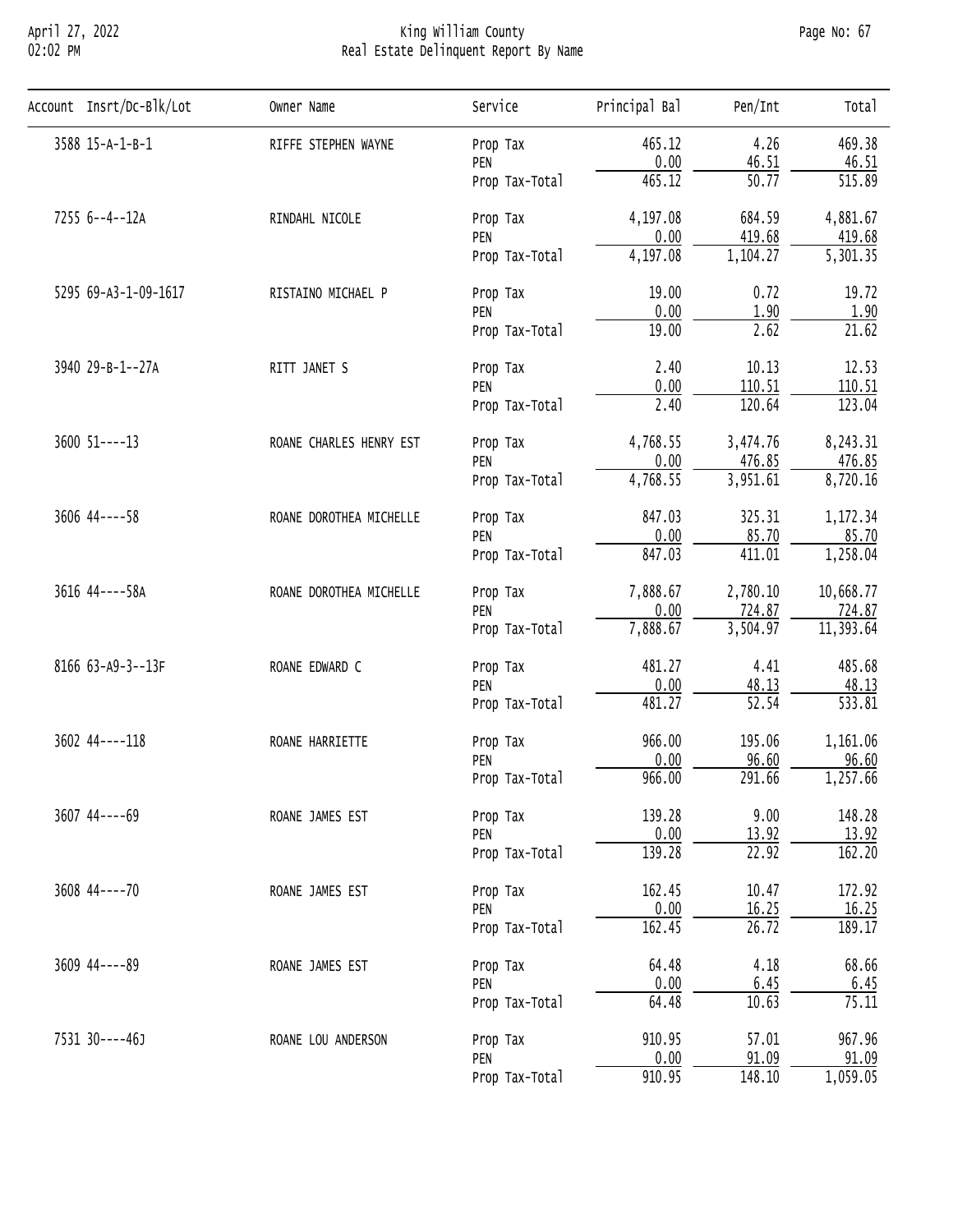## April 27, 2022 King William County Page No: 68 02:02 PM Real Estate Delinquent Report By Name

| Account Insrt/Dc-Blk/Lot | Owner Name                                                                                                                                                                                                                                                                                                                                                                             | Service        | Principal Bal | Pen/Int      | Tota <sub>1</sub>     |
|--------------------------|----------------------------------------------------------------------------------------------------------------------------------------------------------------------------------------------------------------------------------------------------------------------------------------------------------------------------------------------------------------------------------------|----------------|---------------|--------------|-----------------------|
| 3625 28----19A           | ROANE MARK                                                                                                                                                                                                                                                                                                                                                                             | Prop Tax       | 3,220.36      | 708.62       | 3,928.98              |
|                          |                                                                                                                                                                                                                                                                                                                                                                                        | PEN            | 0.00          | 322.01       | 322.01                |
|                          |                                                                                                                                                                                                                                                                                                                                                                                        | Prop Tax-Total | 3,220.36      | 1,030.63     | 4,250.99              |
| $9997$ 44--2--5          | ROANE SARAH                                                                                                                                                                                                                                                                                                                                                                            | Prop Tax       | 689.72        | 25.28        | 715.00                |
|                          |                                                                                                                                                                                                                                                                                                                                                                                        | PEN            | 0.00          | 68.98        | 68.98                 |
|                          |                                                                                                                                                                                                                                                                                                                                                                                        | Prop Tax-Total | 689.72        | 94.26        | 783.98                |
| 2467 29----17A           | ROANE SHIRLEY DELOIS                                                                                                                                                                                                                                                                                                                                                                   | Prop Tax       | 4,344.25      | 1,248.03     | 5,592.28              |
|                          |                                                                                                                                                                                                                                                                                                                                                                                        | PEN            | 0.00          | 390.48       | 390.48                |
|                          |                                                                                                                                                                                                                                                                                                                                                                                        | Prop Tax-Total | 4,344.25      | 1,638.51     | 5,982.76              |
| $3620$ $54---30$         | ROANE SHIRLEY GAINES                                                                                                                                                                                                                                                                                                                                                                   | Prop Tax       | 3,305.76      | 2,032.97     | 5,338.73              |
|                          |                                                                                                                                                                                                                                                                                                                                                                                        | PEN            | 0.00          | 330.58       | 330.58                |
|                          |                                                                                                                                                                                                                                                                                                                                                                                        | Prop Tax-Total | 3,305.76      | 2,363.55     | $\overline{5,669.31}$ |
| 8582 11--5--3            | ROBERTS KENNETH D                                                                                                                                                                                                                                                                                                                                                                      | Prop Tax       | 0.00          | 14.98        | 14.98                 |
|                          |                                                                                                                                                                                                                                                                                                                                                                                        | PEN            |               | 163.44       | 163.44                |
|                          |                                                                                                                                                                                                                                                                                                                                                                                        |                |               |              | 178.42                |
| 6096 69-A1--59-831       | ROBERTS MARGARET ASHLEY                                                                                                                                                                                                                                                                                                                                                                | Prop Tax       | 354.16        | 3.25         | 357.41                |
|                          | 0.00<br>0.00<br>178.42<br>Prop Tax-Total<br>0.00<br>35.42<br>PEN<br>38.67<br>354.16<br>Prop Tax-Total<br>431.72<br>3.96<br>ROBESON, HAROLD J<br>Prop Tax<br>0.00<br>43.17<br>PEN<br>47.13<br>431.72<br>Prop Tax-Total<br>143.89<br>1,308.06<br>ROBINS CHRISTIAN PAUL<br>Prop Tax<br>25.00<br>0.00<br><b>NSF</b>                                                                        | 35.42          |               |              |                       |
|                          |                                                                                                                                                                                                                                                                                                                                                                                        |                |               |              | 392.83                |
| $2794$ 34 ----6          |                                                                                                                                                                                                                                                                                                                                                                                        |                |               |              | 435.68                |
|                          |                                                                                                                                                                                                                                                                                                                                                                                        |                |               |              | 43.17                 |
|                          |                                                                                                                                                                                                                                                                                                                                                                                        |                |               |              | 478.85                |
| 2503 22----58            |                                                                                                                                                                                                                                                                                                                                                                                        |                |               |              | 1,451.95              |
|                          |                                                                                                                                                                                                                                                                                                                                                                                        |                |               |              | 25.00                 |
|                          |                                                                                                                                                                                                                                                                                                                                                                                        |                |               |              | 1,476.95              |
| 3635 15----1             | ROBINSON CARRIE                                                                                                                                                                                                                                                                                                                                                                        | Prop Tax       | 3,344.72      | 87.96        | 3,432.68              |
|                          |                                                                                                                                                                                                                                                                                                                                                                                        | PEN            |               |              | 22.23                 |
|                          |                                                                                                                                                                                                                                                                                                                                                                                        |                |               |              | 3,454.91              |
| 3637 14----18A           | 1,333.06<br>143.89<br>Prop Tax-Total<br>0.00<br>22.23<br>3,344.72<br>110.19<br>Prop Tax-Total<br>79.19<br>464.40<br>ROBINSON CHRISTOPHER<br>Prop Tax<br>0.00<br>1.03<br>PEN<br>80.22<br>464.40<br>Prop Tax-Total<br>18.64<br>509.12<br>ROBINSON HARVEY E<br>Prop Tax<br>0.00<br>50.92<br>PEN<br>69.56<br>509.12<br>Prop Tax-Total<br>9.03<br>324.94<br>ROBINSON JOHN LLOYD<br>Prop Tax | 543.59         |               |              |                       |
|                          |                                                                                                                                                                                                                                                                                                                                                                                        |                |               |              | 1.03                  |
|                          |                                                                                                                                                                                                                                                                                                                                                                                        |                |               |              | 544.62                |
| $3661$ 7----31           |                                                                                                                                                                                                                                                                                                                                                                                        |                |               |              | 527.76                |
|                          |                                                                                                                                                                                                                                                                                                                                                                                        |                |               |              | 50.92                 |
|                          |                                                                                                                                                                                                                                                                                                                                                                                        |                |               |              | 578.68                |
| 6941 7----29B            |                                                                                                                                                                                                                                                                                                                                                                                        |                |               |              | 333.97                |
|                          |                                                                                                                                                                                                                                                                                                                                                                                        | PEN            | 0.00          | <u>14.10</u> | 14.10                 |
|                          |                                                                                                                                                                                                                                                                                                                                                                                        | Prop Tax-Total | 324.94        | 23.13        | 348.07                |
| 10770 6----23E           | ROBINSON KIMBERLY                                                                                                                                                                                                                                                                                                                                                                      | Prop Tax       | 279.50        | 10.24        | 289.74                |
|                          |                                                                                                                                                                                                                                                                                                                                                                                        | PEN            | 0.00          | 27.96        | 27.96                 |
|                          |                                                                                                                                                                                                                                                                                                                                                                                        | Prop Tax-Total | 279.50        | 38.20        | 317.70                |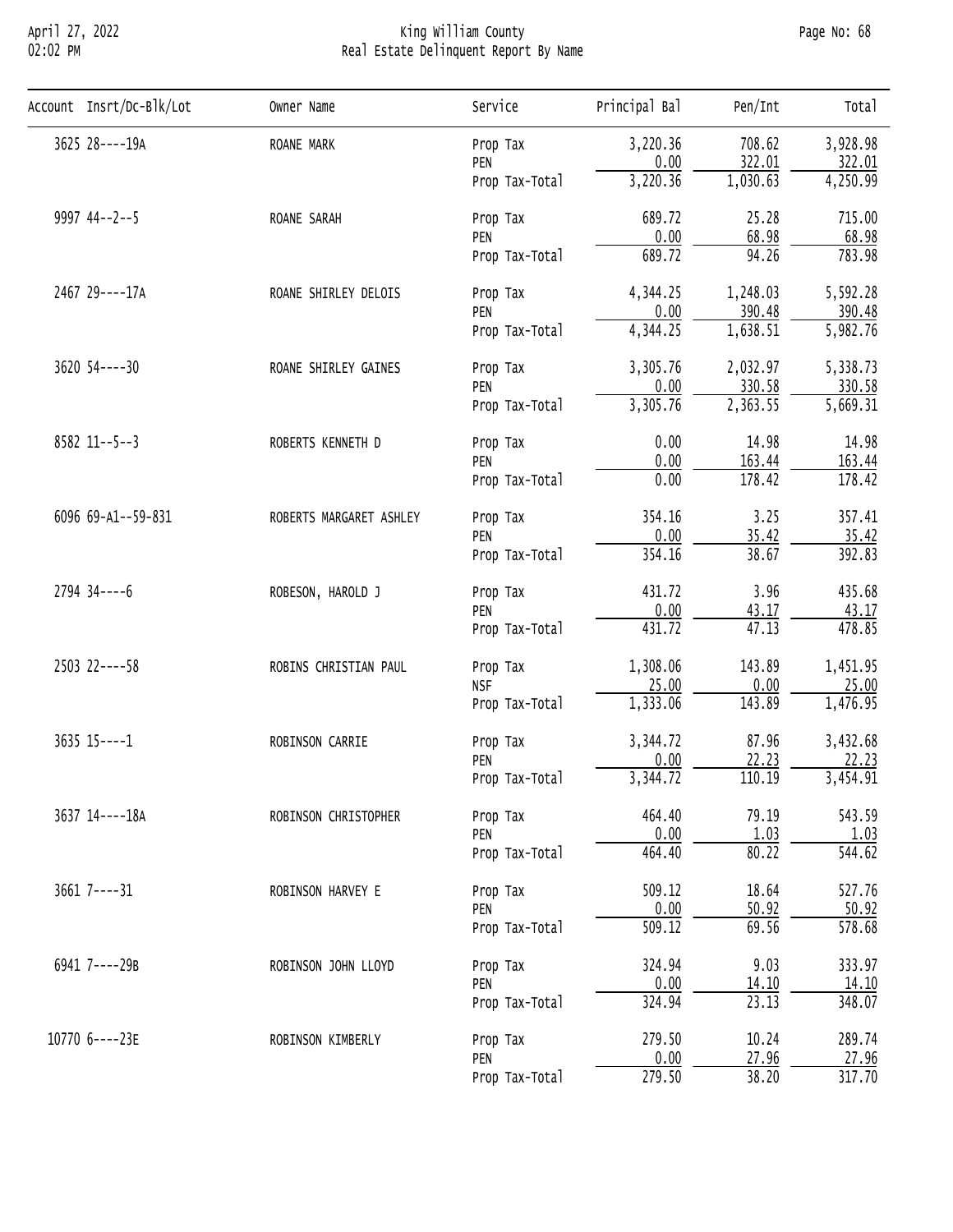## April 27, 2022 King William County Page No: 69 02:02 PM Real Estate Delinquent Report By Name

| Account Insrt/Dc-Blk/Lot | Owner Name                                                                                                                                               | Service                                                                                                                                                                                                                                                                                                                                                                                                                                                                                                                                                                                                                                                                                                                                                                                                                                                                                                                                                                                                                                                                                                                                                                                                    | Principal Bal | Pen/Int  | Total    |
|--------------------------|----------------------------------------------------------------------------------------------------------------------------------------------------------|------------------------------------------------------------------------------------------------------------------------------------------------------------------------------------------------------------------------------------------------------------------------------------------------------------------------------------------------------------------------------------------------------------------------------------------------------------------------------------------------------------------------------------------------------------------------------------------------------------------------------------------------------------------------------------------------------------------------------------------------------------------------------------------------------------------------------------------------------------------------------------------------------------------------------------------------------------------------------------------------------------------------------------------------------------------------------------------------------------------------------------------------------------------------------------------------------------|---------------|----------|----------|
| 1870 52----27            | ROBINSON MARETTA H                                                                                                                                       | Prop Tax                                                                                                                                                                                                                                                                                                                                                                                                                                                                                                                                                                                                                                                                                                                                                                                                                                                                                                                                                                                                                                                                                                                                                                                                   | 1,520.32      | 14.12    | 1,534.44 |
|                          |                                                                                                                                                          | PEN                                                                                                                                                                                                                                                                                                                                                                                                                                                                                                                                                                                                                                                                                                                                                                                                                                                                                                                                                                                                                                                                                                                                                                                                        |               |          | 38.49    |
|                          |                                                                                                                                                          | Prop Tax-Total                                                                                                                                                                                                                                                                                                                                                                                                                                                                                                                                                                                                                                                                                                                                                                                                                                                                                                                                                                                                                                                                                                                                                                                             |               |          | 1,572.93 |
| $3658$ $62-A-3--1$       | ROBINSON MICHAEL A ET AL                                                                                                                                 | Prop Tax                                                                                                                                                                                                                                                                                                                                                                                                                                                                                                                                                                                                                                                                                                                                                                                                                                                                                                                                                                                                                                                                                                                                                                                                   | 2,512.80      | 1,414.18 | 3,926.98 |
|                          |                                                                                                                                                          | 0.00<br>38.49<br>1,520.32<br>$\overline{52.61}$<br>0.00<br>251.29<br>PEN<br>2,512.80<br>1,665.47<br>Prop Tax-Total<br>394.74<br>3.62<br>Prop Tax<br>0.00<br>39.47<br>PEN<br>394.74<br>43.09<br>Prop Tax-Total<br>318.01<br>16.74<br>Prop Tax<br>0.00<br>31.79<br>PEN<br>48.53<br>318.01<br>Prop Tax-Total<br>1,446.00<br>416.16<br>Prop Tax<br>0.00<br>144.60<br>PEN<br>1,446.00<br>560.76<br>Prop Tax-Total<br>405.92<br>3.72<br>Prop Tax<br>0.00<br>PEN<br>40.59<br>405.92<br>44.31<br>Prop Tax-Total<br>2,141.40<br>137.36<br>Prop Tax<br>0.00<br>214.14<br>PEN<br>351.50<br>2,141.40<br>Prop Tax-Total<br>0.00<br>4.22<br>Prop Tax<br>0.00<br>46.06<br>PEN<br>0.00<br>50.28<br>Prop Tax-Total<br>0.17<br>18.46<br>Prop Tax<br>0.00<br>1.85<br>PEN<br>18.46<br>2.02<br>Prop Tax-Total<br>0.00<br>691.01<br>Prop Tax<br>2,005.52<br>18.39<br>Prop Tax<br>0.00<br>200.55<br>PEN<br>2,005.52<br>218.94<br>Prop Tax-Total<br>2.51<br>273.48<br>Prop Tax<br>0.00<br>27.35<br>PEN<br>273.48<br>29.86<br>Prop Tax-Total<br>2.06<br>224.37<br>Prop Tax<br>0.00<br>22.44<br>PEN<br>224.37<br>24.50<br>Prop Tax-Total<br>277.08<br>11.35<br>Prop Tax<br>0.00<br>27.71<br>PEN<br>39.06<br>277.08<br>Prop Tax-Total | 251.29        |          |          |
|                          |                                                                                                                                                          |                                                                                                                                                                                                                                                                                                                                                                                                                                                                                                                                                                                                                                                                                                                                                                                                                                                                                                                                                                                                                                                                                                                                                                                                            |               |          | 4,178.27 |
| 3673 7----19A            | ROBINSON ROGER N                                                                                                                                         |                                                                                                                                                                                                                                                                                                                                                                                                                                                                                                                                                                                                                                                                                                                                                                                                                                                                                                                                                                                                                                                                                                                                                                                                            |               |          | 398.36   |
|                          |                                                                                                                                                          |                                                                                                                                                                                                                                                                                                                                                                                                                                                                                                                                                                                                                                                                                                                                                                                                                                                                                                                                                                                                                                                                                                                                                                                                            |               |          | 39.47    |
|                          |                                                                                                                                                          |                                                                                                                                                                                                                                                                                                                                                                                                                                                                                                                                                                                                                                                                                                                                                                                                                                                                                                                                                                                                                                                                                                                                                                                                            |               |          | 437.83   |
| 4598 26----25B           | ROBINSON SHOCKIA                                                                                                                                         |                                                                                                                                                                                                                                                                                                                                                                                                                                                                                                                                                                                                                                                                                                                                                                                                                                                                                                                                                                                                                                                                                                                                                                                                            |               |          | 334.75   |
|                          |                                                                                                                                                          |                                                                                                                                                                                                                                                                                                                                                                                                                                                                                                                                                                                                                                                                                                                                                                                                                                                                                                                                                                                                                                                                                                                                                                                                            |               |          | 31.79    |
|                          |                                                                                                                                                          |                                                                                                                                                                                                                                                                                                                                                                                                                                                                                                                                                                                                                                                                                                                                                                                                                                                                                                                                                                                                                                                                                                                                                                                                            |               |          | 366.54   |
| 6979 22-D-1--14          | RODGERS RANDOLPH L                                                                                                                                       |                                                                                                                                                                                                                                                                                                                                                                                                                                                                                                                                                                                                                                                                                                                                                                                                                                                                                                                                                                                                                                                                                                                                                                                                            |               |          | 1,862.16 |
|                          |                                                                                                                                                          |                                                                                                                                                                                                                                                                                                                                                                                                                                                                                                                                                                                                                                                                                                                                                                                                                                                                                                                                                                                                                                                                                                                                                                                                            |               |          | 144.60   |
|                          |                                                                                                                                                          |                                                                                                                                                                                                                                                                                                                                                                                                                                                                                                                                                                                                                                                                                                                                                                                                                                                                                                                                                                                                                                                                                                                                                                                                            |               |          | 2,006.76 |
| 1500 37----11E           | ROGERS JESSE A                                                                                                                                           |                                                                                                                                                                                                                                                                                                                                                                                                                                                                                                                                                                                                                                                                                                                                                                                                                                                                                                                                                                                                                                                                                                                                                                                                            |               |          | 409.64   |
|                          | ROGERS JESSE AUGUSTA<br>ROGERS RICHARD B<br>ROLLS ELVIN R<br>ROSE BETTY J<br>ROSE DANA GREGORY<br>ROSE DANA GREGORY ET ALS<br>ROSE PHILLIP<br>ROSS LAURA | 40.59                                                                                                                                                                                                                                                                                                                                                                                                                                                                                                                                                                                                                                                                                                                                                                                                                                                                                                                                                                                                                                                                                                                                                                                                      |               |          |          |
|                          |                                                                                                                                                          |                                                                                                                                                                                                                                                                                                                                                                                                                                                                                                                                                                                                                                                                                                                                                                                                                                                                                                                                                                                                                                                                                                                                                                                                            |               |          | 450.23   |
| $1964$ $37---2$          |                                                                                                                                                          |                                                                                                                                                                                                                                                                                                                                                                                                                                                                                                                                                                                                                                                                                                                                                                                                                                                                                                                                                                                                                                                                                                                                                                                                            |               |          | 2,278.76 |
|                          |                                                                                                                                                          |                                                                                                                                                                                                                                                                                                                                                                                                                                                                                                                                                                                                                                                                                                                                                                                                                                                                                                                                                                                                                                                                                                                                                                                                            |               |          | 214.14   |
|                          |                                                                                                                                                          |                                                                                                                                                                                                                                                                                                                                                                                                                                                                                                                                                                                                                                                                                                                                                                                                                                                                                                                                                                                                                                                                                                                                                                                                            |               |          | 2,492.90 |
| 5520 69-A1--53-739       |                                                                                                                                                          |                                                                                                                                                                                                                                                                                                                                                                                                                                                                                                                                                                                                                                                                                                                                                                                                                                                                                                                                                                                                                                                                                                                                                                                                            |               |          | 4.22     |
|                          |                                                                                                                                                          |                                                                                                                                                                                                                                                                                                                                                                                                                                                                                                                                                                                                                                                                                                                                                                                                                                                                                                                                                                                                                                                                                                                                                                                                            |               |          | 46.06    |
|                          |                                                                                                                                                          |                                                                                                                                                                                                                                                                                                                                                                                                                                                                                                                                                                                                                                                                                                                                                                                                                                                                                                                                                                                                                                                                                                                                                                                                            |               |          | 50.28    |
| $628$ $21---16B$         |                                                                                                                                                          |                                                                                                                                                                                                                                                                                                                                                                                                                                                                                                                                                                                                                                                                                                                                                                                                                                                                                                                                                                                                                                                                                                                                                                                                            |               |          | 18.63    |
|                          |                                                                                                                                                          |                                                                                                                                                                                                                                                                                                                                                                                                                                                                                                                                                                                                                                                                                                                                                                                                                                                                                                                                                                                                                                                                                                                                                                                                            |               |          | 1.85     |
|                          |                                                                                                                                                          |                                                                                                                                                                                                                                                                                                                                                                                                                                                                                                                                                                                                                                                                                                                                                                                                                                                                                                                                                                                                                                                                                                                                                                                                            |               |          | 20.48    |
| 10190 22--11-K-4         |                                                                                                                                                          |                                                                                                                                                                                                                                                                                                                                                                                                                                                                                                                                                                                                                                                                                                                                                                                                                                                                                                                                                                                                                                                                                                                                                                                                            |               |          | 691.01   |
| $986$ 30----73           |                                                                                                                                                          |                                                                                                                                                                                                                                                                                                                                                                                                                                                                                                                                                                                                                                                                                                                                                                                                                                                                                                                                                                                                                                                                                                                                                                                                            |               |          | 2,023.91 |
|                          |                                                                                                                                                          |                                                                                                                                                                                                                                                                                                                                                                                                                                                                                                                                                                                                                                                                                                                                                                                                                                                                                                                                                                                                                                                                                                                                                                                                            |               |          | 200.55   |
|                          |                                                                                                                                                          |                                                                                                                                                                                                                                                                                                                                                                                                                                                                                                                                                                                                                                                                                                                                                                                                                                                                                                                                                                                                                                                                                                                                                                                                            |               |          | 2,224.46 |
| 3334 30----73A           |                                                                                                                                                          |                                                                                                                                                                                                                                                                                                                                                                                                                                                                                                                                                                                                                                                                                                                                                                                                                                                                                                                                                                                                                                                                                                                                                                                                            |               |          | 275.99   |
|                          |                                                                                                                                                          |                                                                                                                                                                                                                                                                                                                                                                                                                                                                                                                                                                                                                                                                                                                                                                                                                                                                                                                                                                                                                                                                                                                                                                                                            |               |          | 27.35    |
|                          |                                                                                                                                                          |                                                                                                                                                                                                                                                                                                                                                                                                                                                                                                                                                                                                                                                                                                                                                                                                                                                                                                                                                                                                                                                                                                                                                                                                            |               |          | 303.34   |
| 4497 37----5D            |                                                                                                                                                          |                                                                                                                                                                                                                                                                                                                                                                                                                                                                                                                                                                                                                                                                                                                                                                                                                                                                                                                                                                                                                                                                                                                                                                                                            |               |          | 226.43   |
|                          |                                                                                                                                                          |                                                                                                                                                                                                                                                                                                                                                                                                                                                                                                                                                                                                                                                                                                                                                                                                                                                                                                                                                                                                                                                                                                                                                                                                            |               |          | 22.44    |
|                          |                                                                                                                                                          |                                                                                                                                                                                                                                                                                                                                                                                                                                                                                                                                                                                                                                                                                                                                                                                                                                                                                                                                                                                                                                                                                                                                                                                                            |               |          | 248.87   |
| 3697 52----31A           |                                                                                                                                                          |                                                                                                                                                                                                                                                                                                                                                                                                                                                                                                                                                                                                                                                                                                                                                                                                                                                                                                                                                                                                                                                                                                                                                                                                            |               |          | 288.43   |
|                          |                                                                                                                                                          |                                                                                                                                                                                                                                                                                                                                                                                                                                                                                                                                                                                                                                                                                                                                                                                                                                                                                                                                                                                                                                                                                                                                                                                                            |               |          | 27.71    |
|                          |                                                                                                                                                          |                                                                                                                                                                                                                                                                                                                                                                                                                                                                                                                                                                                                                                                                                                                                                                                                                                                                                                                                                                                                                                                                                                                                                                                                            |               |          | 316.14   |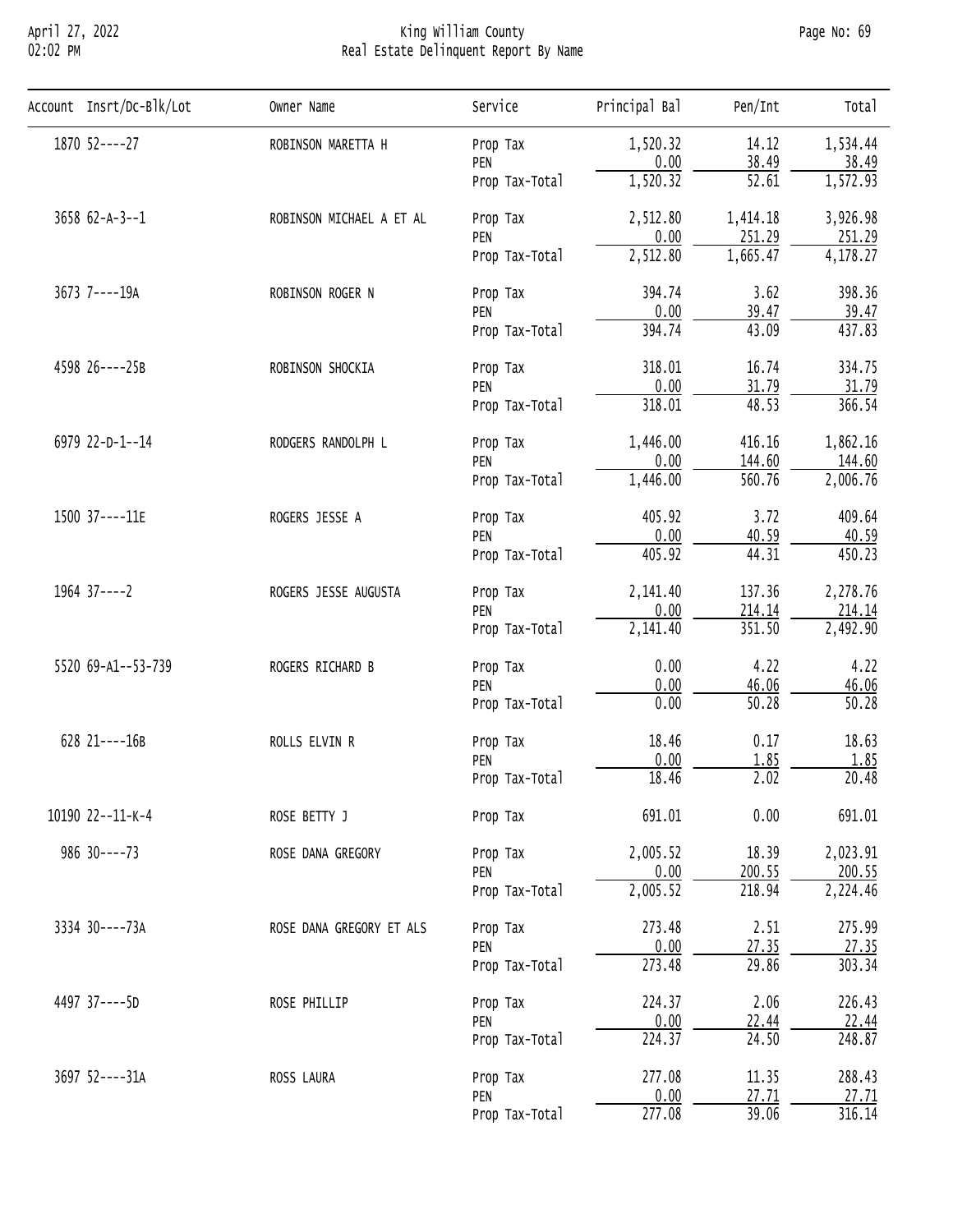## April 27, 2022 King William County Page No: 70 02:02 PM Real Estate Delinquent Report By Name

| Account Insrt/Dc-Blk/Lot | Owner Name                                                                                                                                                                                                                                                                                       | Service        | Principal Bal      | Pen/Int            | Total               |
|--------------------------|--------------------------------------------------------------------------------------------------------------------------------------------------------------------------------------------------------------------------------------------------------------------------------------------------|----------------|--------------------|--------------------|---------------------|
| 8155 30----28A           | ROSS MELISSA E                                                                                                                                                                                                                                                                                   | Prop Tax       | 474.96             | 8.96               | 483.92              |
|                          |                                                                                                                                                                                                                                                                                                  | PEN            | 0.00               | 13.93              | 13.93               |
|                          |                                                                                                                                                                                                                                                                                                  | Prop Tax-Total | 474.96             | 22.89              | 497.85              |
| 4959 63-A9-3--15E        | ROUSE DONALD ROGERS JR                                                                                                                                                                                                                                                                           | Prop Tax       | 588.34             | 68.62              | 656.96              |
|                          |                                                                                                                                                                                                                                                                                                  | PEN            | 0.00               | 53.49              | 53.49               |
|                          |                                                                                                                                                                                                                                                                                                  | Prop Tax-Total | 588.34             | 122.11             | 710.45              |
| 1305 63----5A            | ROWLETT LAUREN                                                                                                                                                                                                                                                                                   | Prop Tax       | 435.63             | 29.04              | 464.67              |
|                          |                                                                                                                                                                                                                                                                                                  | PEN            | 0.00               | 39.60              | 39.60               |
|                          |                                                                                                                                                                                                                                                                                                  | Prop Tax-Total | 435.63             | 68.64              | 504.27              |
| 4219 18----58A           | ROYAL JANET TRUEHEART                                                                                                                                                                                                                                                                            | Prop Tax       | 4,716.92           | 1,581.05           | 6,297.97            |
|                          |                                                                                                                                                                                                                                                                                                  | PEN            | 0.00               | 413.77             | 413.77              |
|                          |                                                                                                                                                                                                                                                                                                  | Prop Tax-Total | 4,716.92           | 1,994.82           | 6,711.74            |
| 5831 69-A3-1-01-1367     | RS BROTHERS                                                                                                                                                                                                                                                                                      | Prop Tax       | 495.47             | 4.54               | 500.01              |
|                          |                                                                                                                                                                                                                                                                                                  | PEN            |                    |                    | 49.55               |
|                          |                                                                                                                                                                                                                                                                                                  | Prop Tax-Total |                    |                    | $\overline{549.56}$ |
| $1657$ 2----4            | RUCKER RAY, GINA                                                                                                                                                                                                                                                                                 | Prop Tax       | 5.38               | 2.69               | 8.07                |
|                          |                                                                                                                                                                                                                                                                                                  | PEN            |                    |                    | 29.33               |
|                          |                                                                                                                                                                                                                                                                                                  | Prop Tax-Total |                    |                    | 37.40               |
| 70 28----42E             | RUE THOMAS STEPHENS                                                                                                                                                                                                                                                                              | Prop Tax       | 0.00               | 468.10-            | $468.10 -$          |
|                          |                                                                                                                                                                                                                                                                                                  | PEN            |                    |                    | 515.36              |
|                          |                                                                                                                                                                                                                                                                                                  |                |                    |                    | 47.26               |
| 3722 11----62B           | RUFFIN CHARLIE                                                                                                                                                                                                                                                                                   | Prop Tax       | 2,549.48           | 1,254.37           | 3,803.85            |
|                          |                                                                                                                                                                                                                                                                                                  |                |                    |                    | 261.96              |
|                          |                                                                                                                                                                                                                                                                                                  |                |                    |                    | 4,065.81            |
| 1254 27----4A            | 0.00<br>29.33<br>$\overline{5.38}$<br>32.02<br>0.00<br>515.36<br>47.26<br>0.00<br>Prop Tax-Total<br>0.00<br>261.96<br>PEN<br>2,549.48<br>1,516.33<br>Prop Tax-Total<br>1,686.29<br>27.94<br>RUFFIN ENRIE<br>Prop Tax<br>0.00<br>27.31<br>PEN<br>1,686.29<br>$\overline{55.25}$<br>Prop Tax-Total |                | 1,714.23           |                    |                     |
|                          |                                                                                                                                                                                                                                                                                                  |                |                    |                    | 27.31               |
|                          |                                                                                                                                                                                                                                                                                                  |                |                    |                    | 1,741.54            |
| 260 11----62F            | RUFFIN ROBERT                                                                                                                                                                                                                                                                                    | Prop Tax       | 518.58             | 33.21              | 551.79              |
|                          | 0.00<br>49.55<br>$\overline{54.09}$<br>495.47<br>0.00<br>51.87<br>PEN<br>518.58<br>85.08<br>Prop Tax-Total<br>0.88<br>96.14<br>RUSSELL BILL D<br>Prop Tax<br>0.00<br>9.61<br>PEN<br>96.14<br>10.49<br>Prop Tax-Total                                                                             | 51.87          |                    |                    |                     |
|                          |                                                                                                                                                                                                                                                                                                  |                |                    |                    | 603.66              |
| 5425 63-A3-5--436        |                                                                                                                                                                                                                                                                                                  |                |                    |                    | 97.02               |
|                          |                                                                                                                                                                                                                                                                                                  |                |                    |                    | 9.61                |
|                          |                                                                                                                                                                                                                                                                                                  |                |                    |                    | 106.63              |
| 10217 69-A3-1-72-2514    | SANDERS KARA K                                                                                                                                                                                                                                                                                   | Prop Tax       | 39.74              | 0.36               | 40.10               |
|                          |                                                                                                                                                                                                                                                                                                  | PEN            | 0.00               | 3.97               | 3.97                |
|                          |                                                                                                                                                                                                                                                                                                  | Prop Tax-Total | 39.74              | 4.33               | 44.07               |
| 6176 63-A4-1--89B        | SANDERS ROBERT J                                                                                                                                                                                                                                                                                 | Prop Tax       | 27.22              | 1.86               | 29.08               |
|                          |                                                                                                                                                                                                                                                                                                  | PEN            | 0.00               | 20.25              | 20.25               |
|                          |                                                                                                                                                                                                                                                                                                  | Prop Tax-Total | $\overline{27.22}$ | $\overline{22.11}$ | 49.33               |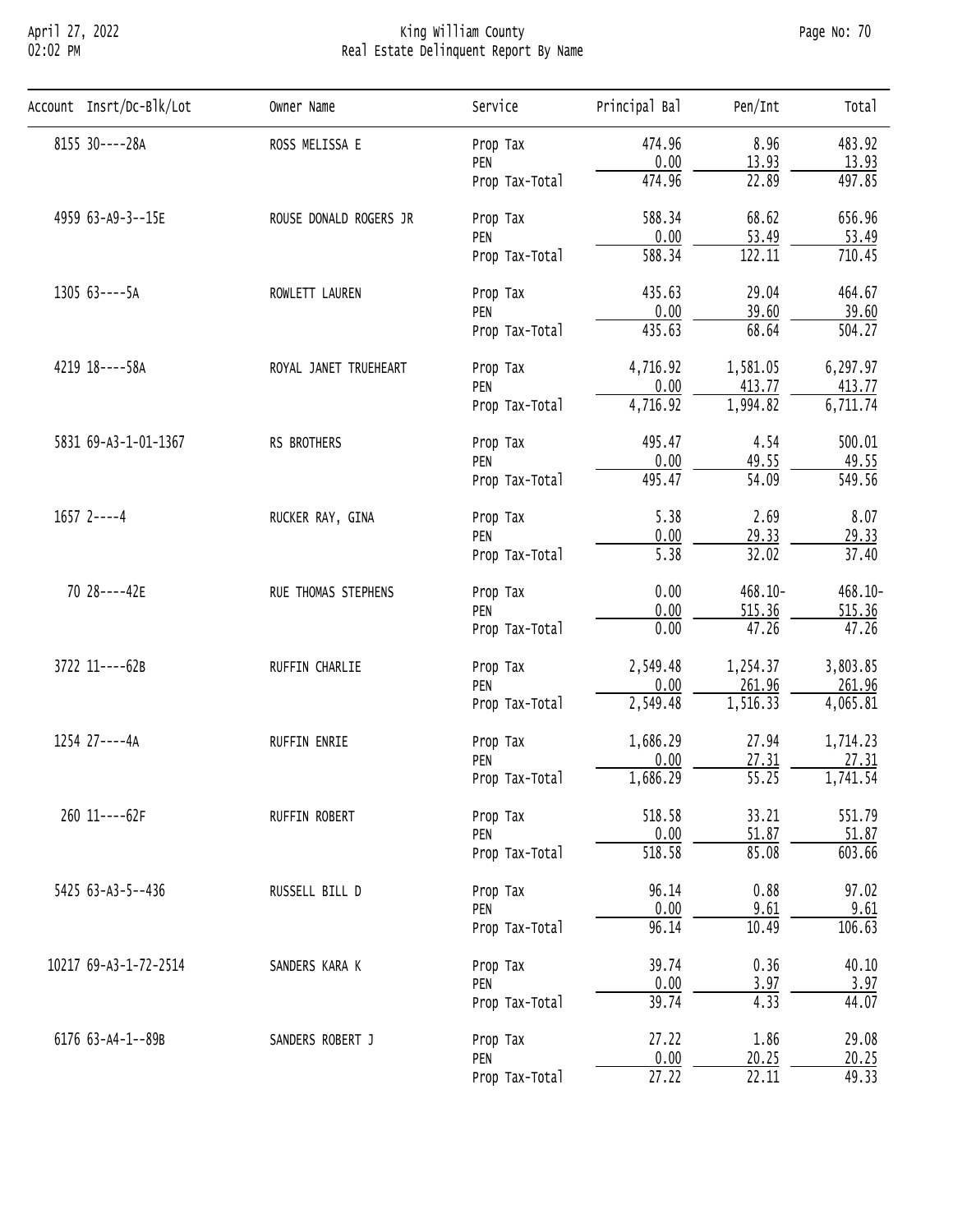## April 27, 2022 King William County Page No: 71 02:02 PM Real Estate Delinquent Report By Name

| Account Insrt/Dc-Blk/Lot | Owner Name       | Service                                                                                                                                                                                                                                                                                                                                                                                                                                                                                                                                                                                                                                                                                                                                                                                                                                                                                                                                                                                                                                                                                                                                                                                                                                                                                                                                                                                    | Principal Bal | Pen/Int | Total    |
|--------------------------|------------------|--------------------------------------------------------------------------------------------------------------------------------------------------------------------------------------------------------------------------------------------------------------------------------------------------------------------------------------------------------------------------------------------------------------------------------------------------------------------------------------------------------------------------------------------------------------------------------------------------------------------------------------------------------------------------------------------------------------------------------------------------------------------------------------------------------------------------------------------------------------------------------------------------------------------------------------------------------------------------------------------------------------------------------------------------------------------------------------------------------------------------------------------------------------------------------------------------------------------------------------------------------------------------------------------------------------------------------------------------------------------------------------------|---------------|---------|----------|
| 3852 21-E---37           | SANFORD, KEVIN S | Prop Tax                                                                                                                                                                                                                                                                                                                                                                                                                                                                                                                                                                                                                                                                                                                                                                                                                                                                                                                                                                                                                                                                                                                                                                                                                                                                                                                                                                                   | 731.86        | 6.71    | 738.57   |
|                          |                  | PEN                                                                                                                                                                                                                                                                                                                                                                                                                                                                                                                                                                                                                                                                                                                                                                                                                                                                                                                                                                                                                                                                                                                                                                                                                                                                                                                                                                                        | 0.00          |         | 73.19    |
|                          |                  | Prop Tax-Total                                                                                                                                                                                                                                                                                                                                                                                                                                                                                                                                                                                                                                                                                                                                                                                                                                                                                                                                                                                                                                                                                                                                                                                                                                                                                                                                                                             |               | 79.90   | 811.76   |
| 9420 26----47C           | SANKEY MARK E TR | Prop Tax                                                                                                                                                                                                                                                                                                                                                                                                                                                                                                                                                                                                                                                                                                                                                                                                                                                                                                                                                                                                                                                                                                                                                                                                                                                                                                                                                                                   | 1,204.00      | 11.04   | 1,215.04 |
|                          |                  | 73.19<br>731.86<br>0.00<br>120.40<br>PEN<br>1,204.00<br>131.44<br>Prop Tax-Total<br>1,237.04<br>2.54<br>SAULMAN WAYNE EDWARD II<br>Prop Tax<br>0.00<br>27.74<br>PEN<br>30.28<br>1,237.04<br>Prop Tax-Total<br>255.36<br>2.34<br>SCANLAN CHARLOTTE GARRETT<br>Prop Tax<br>0.00<br>25.54<br>PEN<br>255.36<br>27.88<br>Prop Tax-Total<br>1,612.07<br>14.78<br>SCHRECK RICHARD J<br>Prop Tax<br>0.00<br>161.21<br>PEN<br>1,612.07<br>175.99<br>Prop Tax-Total<br>111.85<br>1.03<br>SCHROEDER KIM F<br>Prop Tax<br>0.00<br>PEN<br>11.19<br>12.22<br>111.85<br>Prop Tax-Total<br>67.94<br>0.62<br>SCHROEDER KIM F<br>Prop Tax<br>0.00<br>6.79<br>PEN<br>67.94<br>7.41<br>Prop Tax-Total<br>0.67<br>73.44<br>SCHUBERT ING LEE<br>Prop Tax<br>0.00<br>7.34<br>PEN<br>73.44<br>8.01<br>Prop Tax-Total<br>705.84<br>142.85<br>SCHUTT HERMAN H III<br>Prop Tax<br>0.00<br>70.58<br>PEN<br>705.84<br>213.43<br>Prop Tax-Total<br>1,080.59<br>9.91<br>SCOTT ERTLE BRUCE<br>Prop Tax<br>0.00<br>108.06<br>PEN<br>1,080.59<br>117.97<br>Prop Tax-Total<br>4.80<br>131.58<br>SCOTT GILBERT L<br>Prop Tax<br>0.00<br>13.16<br>PEN<br>131.58<br>17.96<br>Prop Tax-Total<br>208.98<br>7.68<br>SCOTT GILBERT L<br>Prop Tax<br>0.00<br>20.90<br>PEN<br>208.98<br>28.58<br>Prop Tax-Total<br>344.86<br>12.64<br>SEAY JR., ROBERT LESLIE<br>Prop Tax<br>0.00<br>34.48<br>PEN<br>47.12<br>344.86<br>Prop Tax-Total | 120.40        |         |          |
|                          |                  | 1,335.44                                                                                                                                                                                                                                                                                                                                                                                                                                                                                                                                                                                                                                                                                                                                                                                                                                                                                                                                                                                                                                                                                                                                                                                                                                                                                                                                                                                   |               |         |          |
| 10671 55----40           |                  |                                                                                                                                                                                                                                                                                                                                                                                                                                                                                                                                                                                                                                                                                                                                                                                                                                                                                                                                                                                                                                                                                                                                                                                                                                                                                                                                                                                            |               |         | 1,239.58 |
|                          |                  |                                                                                                                                                                                                                                                                                                                                                                                                                                                                                                                                                                                                                                                                                                                                                                                                                                                                                                                                                                                                                                                                                                                                                                                                                                                                                                                                                                                            |               |         | 27.74    |
|                          |                  |                                                                                                                                                                                                                                                                                                                                                                                                                                                                                                                                                                                                                                                                                                                                                                                                                                                                                                                                                                                                                                                                                                                                                                                                                                                                                                                                                                                            |               |         | 1,267.32 |
| 6198 69-A1--23-290       |                  |                                                                                                                                                                                                                                                                                                                                                                                                                                                                                                                                                                                                                                                                                                                                                                                                                                                                                                                                                                                                                                                                                                                                                                                                                                                                                                                                                                                            |               |         | 257.70   |
|                          |                  |                                                                                                                                                                                                                                                                                                                                                                                                                                                                                                                                                                                                                                                                                                                                                                                                                                                                                                                                                                                                                                                                                                                                                                                                                                                                                                                                                                                            |               |         | 25.54    |
|                          |                  | 283.24                                                                                                                                                                                                                                                                                                                                                                                                                                                                                                                                                                                                                                                                                                                                                                                                                                                                                                                                                                                                                                                                                                                                                                                                                                                                                                                                                                                     |               |         |          |
| 3748 17----1A            |                  |                                                                                                                                                                                                                                                                                                                                                                                                                                                                                                                                                                                                                                                                                                                                                                                                                                                                                                                                                                                                                                                                                                                                                                                                                                                                                                                                                                                            |               |         | 1,626.85 |
|                          |                  |                                                                                                                                                                                                                                                                                                                                                                                                                                                                                                                                                                                                                                                                                                                                                                                                                                                                                                                                                                                                                                                                                                                                                                                                                                                                                                                                                                                            |               |         | 161.21   |
|                          |                  |                                                                                                                                                                                                                                                                                                                                                                                                                                                                                                                                                                                                                                                                                                                                                                                                                                                                                                                                                                                                                                                                                                                                                                                                                                                                                                                                                                                            |               |         | 1,788.06 |
| 3598 44----113           |                  |                                                                                                                                                                                                                                                                                                                                                                                                                                                                                                                                                                                                                                                                                                                                                                                                                                                                                                                                                                                                                                                                                                                                                                                                                                                                                                                                                                                            |               |         | 112.88   |
|                          |                  |                                                                                                                                                                                                                                                                                                                                                                                                                                                                                                                                                                                                                                                                                                                                                                                                                                                                                                                                                                                                                                                                                                                                                                                                                                                                                                                                                                                            |               |         | 11.19    |
|                          |                  |                                                                                                                                                                                                                                                                                                                                                                                                                                                                                                                                                                                                                                                                                                                                                                                                                                                                                                                                                                                                                                                                                                                                                                                                                                                                                                                                                                                            |               |         | 124.07   |
| 3680 44 --- - 16         |                  |                                                                                                                                                                                                                                                                                                                                                                                                                                                                                                                                                                                                                                                                                                                                                                                                                                                                                                                                                                                                                                                                                                                                                                                                                                                                                                                                                                                            |               |         | 68.56    |
|                          |                  | 6.79                                                                                                                                                                                                                                                                                                                                                                                                                                                                                                                                                                                                                                                                                                                                                                                                                                                                                                                                                                                                                                                                                                                                                                                                                                                                                                                                                                                       |               |         |          |
|                          |                  |                                                                                                                                                                                                                                                                                                                                                                                                                                                                                                                                                                                                                                                                                                                                                                                                                                                                                                                                                                                                                                                                                                                                                                                                                                                                                                                                                                                            |               |         | 75.35    |
| 10961 22--11-3A-C2       |                  |                                                                                                                                                                                                                                                                                                                                                                                                                                                                                                                                                                                                                                                                                                                                                                                                                                                                                                                                                                                                                                                                                                                                                                                                                                                                                                                                                                                            |               |         | 74.11    |
|                          |                  |                                                                                                                                                                                                                                                                                                                                                                                                                                                                                                                                                                                                                                                                                                                                                                                                                                                                                                                                                                                                                                                                                                                                                                                                                                                                                                                                                                                            |               |         | 7.34     |
|                          |                  |                                                                                                                                                                                                                                                                                                                                                                                                                                                                                                                                                                                                                                                                                                                                                                                                                                                                                                                                                                                                                                                                                                                                                                                                                                                                                                                                                                                            |               |         | 81.45    |
| 2275 22-C-2-A-18         |                  |                                                                                                                                                                                                                                                                                                                                                                                                                                                                                                                                                                                                                                                                                                                                                                                                                                                                                                                                                                                                                                                                                                                                                                                                                                                                                                                                                                                            | 848.69        |         |          |
|                          |                  |                                                                                                                                                                                                                                                                                                                                                                                                                                                                                                                                                                                                                                                                                                                                                                                                                                                                                                                                                                                                                                                                                                                                                                                                                                                                                                                                                                                            |               |         | 70.58    |
|                          |                  |                                                                                                                                                                                                                                                                                                                                                                                                                                                                                                                                                                                                                                                                                                                                                                                                                                                                                                                                                                                                                                                                                                                                                                                                                                                                                                                                                                                            |               |         | 919.27   |
| $8779$ 36--4--1          |                  | 1,090.50                                                                                                                                                                                                                                                                                                                                                                                                                                                                                                                                                                                                                                                                                                                                                                                                                                                                                                                                                                                                                                                                                                                                                                                                                                                                                                                                                                                   |               |         |          |
|                          |                  |                                                                                                                                                                                                                                                                                                                                                                                                                                                                                                                                                                                                                                                                                                                                                                                                                                                                                                                                                                                                                                                                                                                                                                                                                                                                                                                                                                                            |               | 108.06  |          |
|                          |                  |                                                                                                                                                                                                                                                                                                                                                                                                                                                                                                                                                                                                                                                                                                                                                                                                                                                                                                                                                                                                                                                                                                                                                                                                                                                                                                                                                                                            |               |         | 1,198.56 |
| 3752 43----21            |                  |                                                                                                                                                                                                                                                                                                                                                                                                                                                                                                                                                                                                                                                                                                                                                                                                                                                                                                                                                                                                                                                                                                                                                                                                                                                                                                                                                                                            |               |         | 136.38   |
|                          |                  |                                                                                                                                                                                                                                                                                                                                                                                                                                                                                                                                                                                                                                                                                                                                                                                                                                                                                                                                                                                                                                                                                                                                                                                                                                                                                                                                                                                            |               |         | 13.16    |
|                          |                  |                                                                                                                                                                                                                                                                                                                                                                                                                                                                                                                                                                                                                                                                                                                                                                                                                                                                                                                                                                                                                                                                                                                                                                                                                                                                                                                                                                                            |               |         | 149.54   |
| $3756$ $43---20$         |                  |                                                                                                                                                                                                                                                                                                                                                                                                                                                                                                                                                                                                                                                                                                                                                                                                                                                                                                                                                                                                                                                                                                                                                                                                                                                                                                                                                                                            |               |         | 216.66   |
|                          |                  |                                                                                                                                                                                                                                                                                                                                                                                                                                                                                                                                                                                                                                                                                                                                                                                                                                                                                                                                                                                                                                                                                                                                                                                                                                                                                                                                                                                            |               |         | 20.90    |
|                          |                  |                                                                                                                                                                                                                                                                                                                                                                                                                                                                                                                                                                                                                                                                                                                                                                                                                                                                                                                                                                                                                                                                                                                                                                                                                                                                                                                                                                                            |               |         | 237.56   |
| 8729 22----8C            |                  |                                                                                                                                                                                                                                                                                                                                                                                                                                                                                                                                                                                                                                                                                                                                                                                                                                                                                                                                                                                                                                                                                                                                                                                                                                                                                                                                                                                            |               |         | 357.50   |
|                          |                  |                                                                                                                                                                                                                                                                                                                                                                                                                                                                                                                                                                                                                                                                                                                                                                                                                                                                                                                                                                                                                                                                                                                                                                                                                                                                                                                                                                                            |               |         | 34.48    |
|                          |                  |                                                                                                                                                                                                                                                                                                                                                                                                                                                                                                                                                                                                                                                                                                                                                                                                                                                                                                                                                                                                                                                                                                                                                                                                                                                                                                                                                                                            |               |         | 391.98   |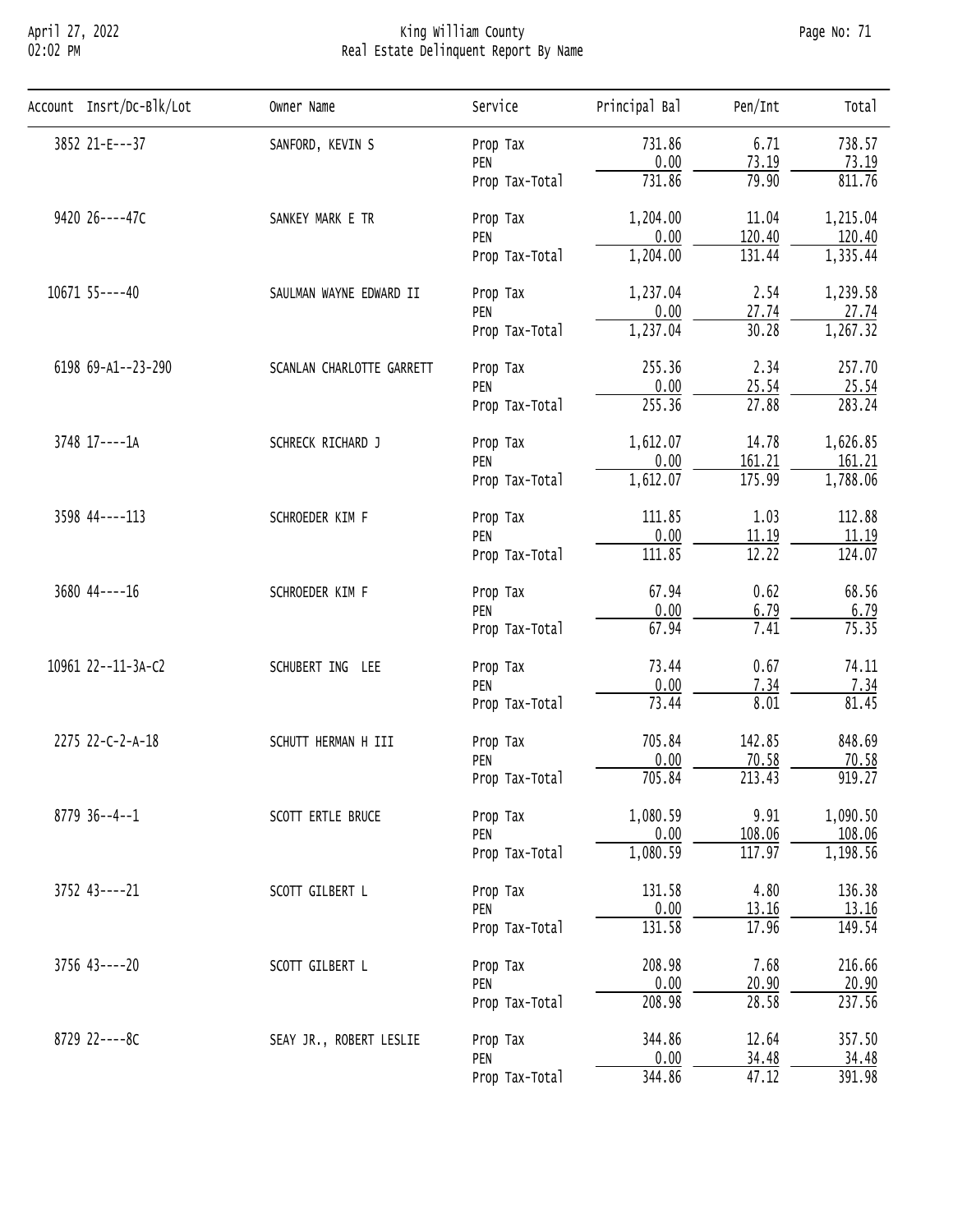# April 27, 2022 King William County Page No: 72 02:02 PM Real Estate Delinquent Report By Name

| Account Insrt/Dc-Blk/Lot | Owner Name                                                                                                                                                                                                                                                                                                                                                                                                                                                                                                                                                                                                                                                                                                                                                                                                                                                                                                                                                                                                                                                                                                                                                                                                                                          | Service                                                                                                        | Principal Bal | Pen/Int | Total    |
|--------------------------|-----------------------------------------------------------------------------------------------------------------------------------------------------------------------------------------------------------------------------------------------------------------------------------------------------------------------------------------------------------------------------------------------------------------------------------------------------------------------------------------------------------------------------------------------------------------------------------------------------------------------------------------------------------------------------------------------------------------------------------------------------------------------------------------------------------------------------------------------------------------------------------------------------------------------------------------------------------------------------------------------------------------------------------------------------------------------------------------------------------------------------------------------------------------------------------------------------------------------------------------------------|----------------------------------------------------------------------------------------------------------------|---------------|---------|----------|
| 3772 27-B-2-C-30         |                                                                                                                                                                                                                                                                                                                                                                                                                                                                                                                                                                                                                                                                                                                                                                                                                                                                                                                                                                                                                                                                                                                                                                                                                                                     |                                                                                                                | 1,109.40      | 40.71   | 1,150.11 |
|                          |                                                                                                                                                                                                                                                                                                                                                                                                                                                                                                                                                                                                                                                                                                                                                                                                                                                                                                                                                                                                                                                                                                                                                                                                                                                     | PEN                                                                                                            |               |         | 110.94   |
|                          |                                                                                                                                                                                                                                                                                                                                                                                                                                                                                                                                                                                                                                                                                                                                                                                                                                                                                                                                                                                                                                                                                                                                                                                                                                                     | Prop Tax-Total                                                                                                 | 1,109.40      | 151.65  | 1,261.05 |
| 414 54 ---- 79           | SEMONES JEFFREY F JR                                                                                                                                                                                                                                                                                                                                                                                                                                                                                                                                                                                                                                                                                                                                                                                                                                                                                                                                                                                                                                                                                                                                                                                                                                | Prop Tax                                                                                                       | 2,682.96      | 422.22  | 3,105.18 |
|                          |                                                                                                                                                                                                                                                                                                                                                                                                                                                                                                                                                                                                                                                                                                                                                                                                                                                                                                                                                                                                                                                                                                                                                                                                                                                     | PEN                                                                                                            |               |         | 268.32   |
|                          |                                                                                                                                                                                                                                                                                                                                                                                                                                                                                                                                                                                                                                                                                                                                                                                                                                                                                                                                                                                                                                                                                                                                                                                                                                                     | Prop Tax-Total                                                                                                 |               |         | 3,373.50 |
| 2205 54 ---- 80          | SEMONES JEFFREY FRANKLIN JR                                                                                                                                                                                                                                                                                                                                                                                                                                                                                                                                                                                                                                                                                                                                                                                                                                                                                                                                                                                                                                                                                                                                                                                                                         | Prop Tax                                                                                                       | 4,209.67      | 721.98  | 4,931.65 |
|                          |                                                                                                                                                                                                                                                                                                                                                                                                                                                                                                                                                                                                                                                                                                                                                                                                                                                                                                                                                                                                                                                                                                                                                                                                                                                     |                                                                                                                |               |         | 420.95   |
|                          | SECRETARY OF HOUSING & URBAN D Prop Tax<br>0.00<br>110.94<br>0.00<br>268.32<br>2,682.96<br>690.54<br>0.00<br>420.95<br>PEN<br>1,142.93<br>4,209.67<br>Prop Tax-Total<br>626.08<br>22.96<br>SEXTON, GALEN B<br>Prop Tax<br>0.00<br>62.60<br>PEN<br>626.08<br>85.56<br>Prop Tax-Total<br>338.20<br>12.40<br>SHA'S COMPUTER RESOURCE CENTER Prop Tax<br>0.00<br>33.82<br>PEN<br>338.20<br>46.22<br>Prop Tax-Total<br>268.10<br>16.26<br>SHAFFER BARBARA M<br>Prop Tax<br>0.00<br>26.81<br>PEN<br>268.10<br>43.07<br>Prop Tax-Total<br>2.18<br>237.69<br>SHEFFER DAVID C<br>Prop Tax<br>0.00<br>23.77<br>PEN<br>237.69<br>25.95<br>Prop Tax-Total<br>886.38<br>25.70<br>SHEFFER HEATHER L<br>Prop Tax<br>0.00<br>24.66<br>PEN<br>886.38<br>50.36<br>Prop Tax-Total<br>2.96<br>323.00<br>SHEFFIELD EDWARD R JR<br>Prop Tax<br>0.00<br>32.30<br>PEN<br>323.00<br>35.26<br>Prop Tax-Total<br>1,254.74<br>46.00<br>SHEHANE JENNIFER LINDSAY<br>Prop Tax<br>0.00<br>125.48<br>PEN<br>1,254.74<br>171.48<br>Prop Tax-Total<br>5.54<br>5.54<br>SHELTON DAVID R<br>Prop Tax<br>0.00<br>60.42<br>PEN<br>5.54<br>65.96<br>Prop Tax-Total<br>4.03<br>439.89<br>SHEOVIC LISA THOMAS<br>Prop Tax<br>0.00<br><u>43.99</u><br>PEN<br>439.89<br>48.02<br>Prop Tax-Total | 5,352.60                                                                                                       |               |         |          |
| 2593 44----25            |                                                                                                                                                                                                                                                                                                                                                                                                                                                                                                                                                                                                                                                                                                                                                                                                                                                                                                                                                                                                                                                                                                                                                                                                                                                     |                                                                                                                |               |         | 649.04   |
|                          |                                                                                                                                                                                                                                                                                                                                                                                                                                                                                                                                                                                                                                                                                                                                                                                                                                                                                                                                                                                                                                                                                                                                                                                                                                                     |                                                                                                                |               |         | 62.60    |
|                          |                                                                                                                                                                                                                                                                                                                                                                                                                                                                                                                                                                                                                                                                                                                                                                                                                                                                                                                                                                                                                                                                                                                                                                                                                                                     | 711.64                                                                                                         |               |         |          |
| 6572 69-A3--83-1095      |                                                                                                                                                                                                                                                                                                                                                                                                                                                                                                                                                                                                                                                                                                                                                                                                                                                                                                                                                                                                                                                                                                                                                                                                                                                     |                                                                                                                |               |         | 350.60   |
|                          |                                                                                                                                                                                                                                                                                                                                                                                                                                                                                                                                                                                                                                                                                                                                                                                                                                                                                                                                                                                                                                                                                                                                                                                                                                                     |                                                                                                                |               |         | 33.82    |
|                          |                                                                                                                                                                                                                                                                                                                                                                                                                                                                                                                                                                                                                                                                                                                                                                                                                                                                                                                                                                                                                                                                                                                                                                                                                                                     |                                                                                                                |               |         | 384.42   |
| 6230 63-A4-1--95         |                                                                                                                                                                                                                                                                                                                                                                                                                                                                                                                                                                                                                                                                                                                                                                                                                                                                                                                                                                                                                                                                                                                                                                                                                                                     |                                                                                                                |               |         | 284.36   |
|                          |                                                                                                                                                                                                                                                                                                                                                                                                                                                                                                                                                                                                                                                                                                                                                                                                                                                                                                                                                                                                                                                                                                                                                                                                                                                     |                                                                                                                |               |         | 26.81    |
|                          |                                                                                                                                                                                                                                                                                                                                                                                                                                                                                                                                                                                                                                                                                                                                                                                                                                                                                                                                                                                                                                                                                                                                                                                                                                                     |                                                                                                                |               |         | 311.17   |
| 9199 63-A4-6-3-10        |                                                                                                                                                                                                                                                                                                                                                                                                                                                                                                                                                                                                                                                                                                                                                                                                                                                                                                                                                                                                                                                                                                                                                                                                                                                     |                                                                                                                |               |         | 239.87   |
|                          |                                                                                                                                                                                                                                                                                                                                                                                                                                                                                                                                                                                                                                                                                                                                                                                                                                                                                                                                                                                                                                                                                                                                                                                                                                                     |                                                                                                                |               |         | 23.77    |
|                          |                                                                                                                                                                                                                                                                                                                                                                                                                                                                                                                                                                                                                                                                                                                                                                                                                                                                                                                                                                                                                                                                                                                                                                                                                                                     |                                                                                                                |               |         | 263.64   |
| 126 63-A4-6-3-9          |                                                                                                                                                                                                                                                                                                                                                                                                                                                                                                                                                                                                                                                                                                                                                                                                                                                                                                                                                                                                                                                                                                                                                                                                                                                     |                                                                                                                |               |         | 912.08   |
|                          |                                                                                                                                                                                                                                                                                                                                                                                                                                                                                                                                                                                                                                                                                                                                                                                                                                                                                                                                                                                                                                                                                                                                                                                                                                                     |                                                                                                                |               |         | 24.66    |
|                          |                                                                                                                                                                                                                                                                                                                                                                                                                                                                                                                                                                                                                                                                                                                                                                                                                                                                                                                                                                                                                                                                                                                                                                                                                                                     |                                                                                                                |               |         | 936.74   |
| 5002 63-A9-4--109        |                                                                                                                                                                                                                                                                                                                                                                                                                                                                                                                                                                                                                                                                                                                                                                                                                                                                                                                                                                                                                                                                                                                                                                                                                                                     | 666.77<br>93.57<br>SHEPPARD WARFIELD<br>Prop Tax<br>0.00<br>66.68<br>PEN<br>160.25<br>666.77<br>Prop Tax-Total | 325.96        |         |          |
|                          |                                                                                                                                                                                                                                                                                                                                                                                                                                                                                                                                                                                                                                                                                                                                                                                                                                                                                                                                                                                                                                                                                                                                                                                                                                                     |                                                                                                                |               |         | 32.30    |
|                          |                                                                                                                                                                                                                                                                                                                                                                                                                                                                                                                                                                                                                                                                                                                                                                                                                                                                                                                                                                                                                                                                                                                                                                                                                                                     |                                                                                                                |               |         | 358.26   |
| $8653$ 37--5--6          |                                                                                                                                                                                                                                                                                                                                                                                                                                                                                                                                                                                                                                                                                                                                                                                                                                                                                                                                                                                                                                                                                                                                                                                                                                                     |                                                                                                                |               |         | 1,300.74 |
|                          |                                                                                                                                                                                                                                                                                                                                                                                                                                                                                                                                                                                                                                                                                                                                                                                                                                                                                                                                                                                                                                                                                                                                                                                                                                                     |                                                                                                                |               |         | 125.48   |
|                          |                                                                                                                                                                                                                                                                                                                                                                                                                                                                                                                                                                                                                                                                                                                                                                                                                                                                                                                                                                                                                                                                                                                                                                                                                                                     |                                                                                                                |               |         | 1,426.22 |
| 3039 10-A-1--11          |                                                                                                                                                                                                                                                                                                                                                                                                                                                                                                                                                                                                                                                                                                                                                                                                                                                                                                                                                                                                                                                                                                                                                                                                                                                     |                                                                                                                |               |         | 11.08    |
|                          |                                                                                                                                                                                                                                                                                                                                                                                                                                                                                                                                                                                                                                                                                                                                                                                                                                                                                                                                                                                                                                                                                                                                                                                                                                                     |                                                                                                                |               |         | 60.42    |
|                          |                                                                                                                                                                                                                                                                                                                                                                                                                                                                                                                                                                                                                                                                                                                                                                                                                                                                                                                                                                                                                                                                                                                                                                                                                                                     |                                                                                                                |               |         | 71.50    |
| $3794$ 60 ---- 12        |                                                                                                                                                                                                                                                                                                                                                                                                                                                                                                                                                                                                                                                                                                                                                                                                                                                                                                                                                                                                                                                                                                                                                                                                                                                     |                                                                                                                |               |         | 443.92   |
|                          |                                                                                                                                                                                                                                                                                                                                                                                                                                                                                                                                                                                                                                                                                                                                                                                                                                                                                                                                                                                                                                                                                                                                                                                                                                                     |                                                                                                                |               |         | 43.99    |
|                          |                                                                                                                                                                                                                                                                                                                                                                                                                                                                                                                                                                                                                                                                                                                                                                                                                                                                                                                                                                                                                                                                                                                                                                                                                                                     |                                                                                                                |               |         | 487.91   |
| 3796 63----17A           |                                                                                                                                                                                                                                                                                                                                                                                                                                                                                                                                                                                                                                                                                                                                                                                                                                                                                                                                                                                                                                                                                                                                                                                                                                                     |                                                                                                                |               |         | 760.34   |
|                          |                                                                                                                                                                                                                                                                                                                                                                                                                                                                                                                                                                                                                                                                                                                                                                                                                                                                                                                                                                                                                                                                                                                                                                                                                                                     |                                                                                                                |               |         | 66.68    |
|                          |                                                                                                                                                                                                                                                                                                                                                                                                                                                                                                                                                                                                                                                                                                                                                                                                                                                                                                                                                                                                                                                                                                                                                                                                                                                     |                                                                                                                |               |         | 827.02   |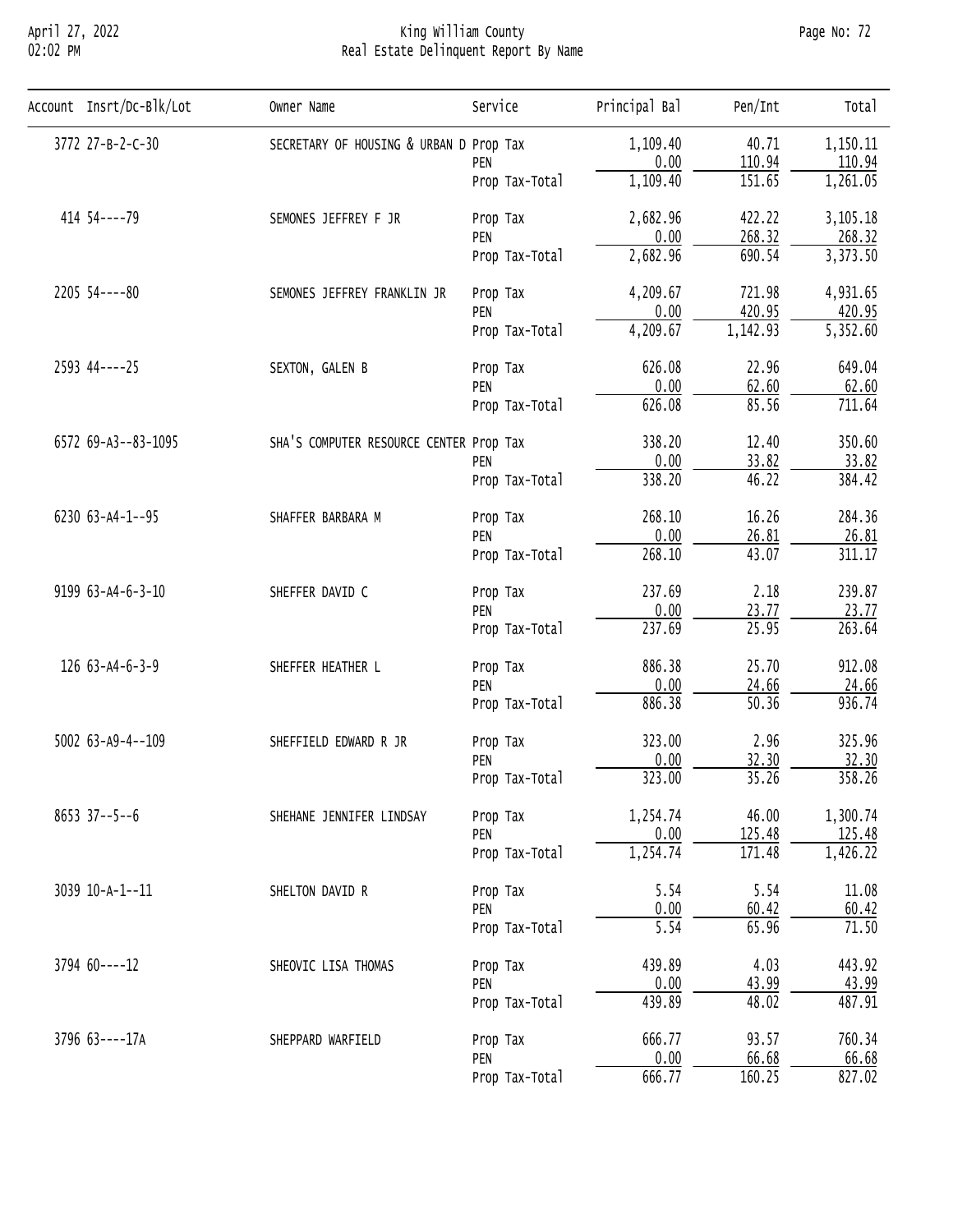## April 27, 2022 King William County Page No: 73 02:02 PM Real Estate Delinquent Report By Name

| Account Insrt/Dc-Blk/Lot | Owner Name                    | Service        | Principal Bal | Pen/Int            | Total               |
|--------------------------|-------------------------------|----------------|---------------|--------------------|---------------------|
| 10016 45 ---- 27A        | SIMAL CHRISTOPHER E           | Prop Tax       | 626.08        | 5.74               | 631.82              |
|                          |                               | PEN            | 0.00          | 62.61              | 62.61               |
|                          |                               | Prop Tax-Total | 626.08        | 68.35              | 694.43              |
| 3810 26----30C           | SIMMS EVA L                   | Prop Tax       | 807.77        | 10.59              | 818.36              |
|                          |                               | PEN            | 0.00          | 45.97              | 45.97               |
|                          |                               | Prop Tax-Total | 807.77        | $\overline{56.56}$ | 864.33              |
| 7518 26----34F           | SIMMS JOSEPH W                | Prop Tax       | 120.40        | 1.10               | 121.50              |
|                          |                               | PEN            | 0.00          | 12.04              | 12.04               |
|                          |                               | Prop Tax-Total | 120.40        | 13.14              | 133.54              |
| 3818 21-C-1-B-3          | SIMONS JOHN J                 | Prop Tax       | 3,319.60      | 304.34             | 3,623.94            |
|                          |                               | PEN            | 0.00          | 331.96             | 331.96              |
|                          |                               | Prop Tax-Total | 3,319.60      | 636.30             | 3,955.90            |
| 3709 31----20A           | SIMS DOUGLAS A JR & LANA RENE | Prop Tax       | 3,660.16      | 33.56              | 3,693.72            |
|                          |                               | PEN            | 0.00          | 366.02             | 366.02              |
|                          |                               | Prop Tax-Total | 3,660.16      | 399.58             | 4,059.74            |
| 3840 26----67A           | SLATER LINDA A                | Prop Tax       | 377.97        | 3.47               | 381.44              |
|                          |                               | PEN            | 0.00          | 37.80              | 37.80               |
|                          |                               | Prop Tax-Total | 377.97        | 41.27              | 419.24              |
| $7290$ $26--1--3$        | SMALLWOOD CHARLIE BILL JR     | Prop Tax       | 1,094.78      | 40.16              | 1,134.94            |
|                          |                               | PEN            | 0.00          | 109.48             | 109.48              |
|                          |                               | Prop Tax-Total | 1,094.78      | 149.64             | 1,244.42            |
| 11200 7----16B           | SMITH CHRISTOPHER S JR        | Prop Tax       | 340.56        | 0.00               | 340.56              |
| $303$ $29 - B - 1 - 5$   | SMITH CLAUDE F JR AND JOSI    | Prop Tax       | 833.34        | 7.64               | 840.98              |
|                          |                               | PEN            | 0.00          | 83.33              | 83.33               |
|                          |                               | Prop Tax-Total | 833.34        | 90.97              | 924.31              |
| 10658 39----5B           | SMITH CRYSTAL G               | Prop Tax       | 0.00          | 2.44               | 2.44                |
|                          |                               | PEN            | 0.00          | 26.66              | 26.66               |
|                          |                               | Prop Tax-Total | 0.00          | 29.10              | 29.10               |
| 4700 63-A9-1--196C       | SMITH ELLEN L                 | Prop Tax       | 190.00        | 17.51              | 207.51              |
|                          |                               | PEN            | 0.00          | 19.00              | 19.00               |
|                          |                               | Prop Tax-Total | 190.00        | 36.51              | $\overline{226.51}$ |
| $3863$ $30---85$         | SMITH FOSTER L                | Prop Tax       | 240.80        | 8.80               | 249.60              |
|                          |                               | PEN            | 0.00          | 24.08              | 24.08               |
|                          |                               | Prop Tax-Total | 240.80        | 32.88              | 273.68              |
| 4052 21----27            | SMITH JAPATA TAYLOR           | Prop Tax       | 908.16        | 58.33              | 966.49              |
|                          |                               | PEN            | 0.00          | 90.81              | 90.81               |
|                          |                               | Prop Tax-Total | 908.16        | 149.14             | 1,057.30            |
|                          |                               |                |               |                    |                     |
| 10718 18--3--1H          | SMITH KIMBERLY N              | Prop Tax       | 504.90        | 32.18              | 537.08              |
|                          |                               | PEN            | 0.00          | 50.49              | 50.49               |
|                          |                               | Prop Tax-Total | 504.90        | 82.67              | $\overline{587.57}$ |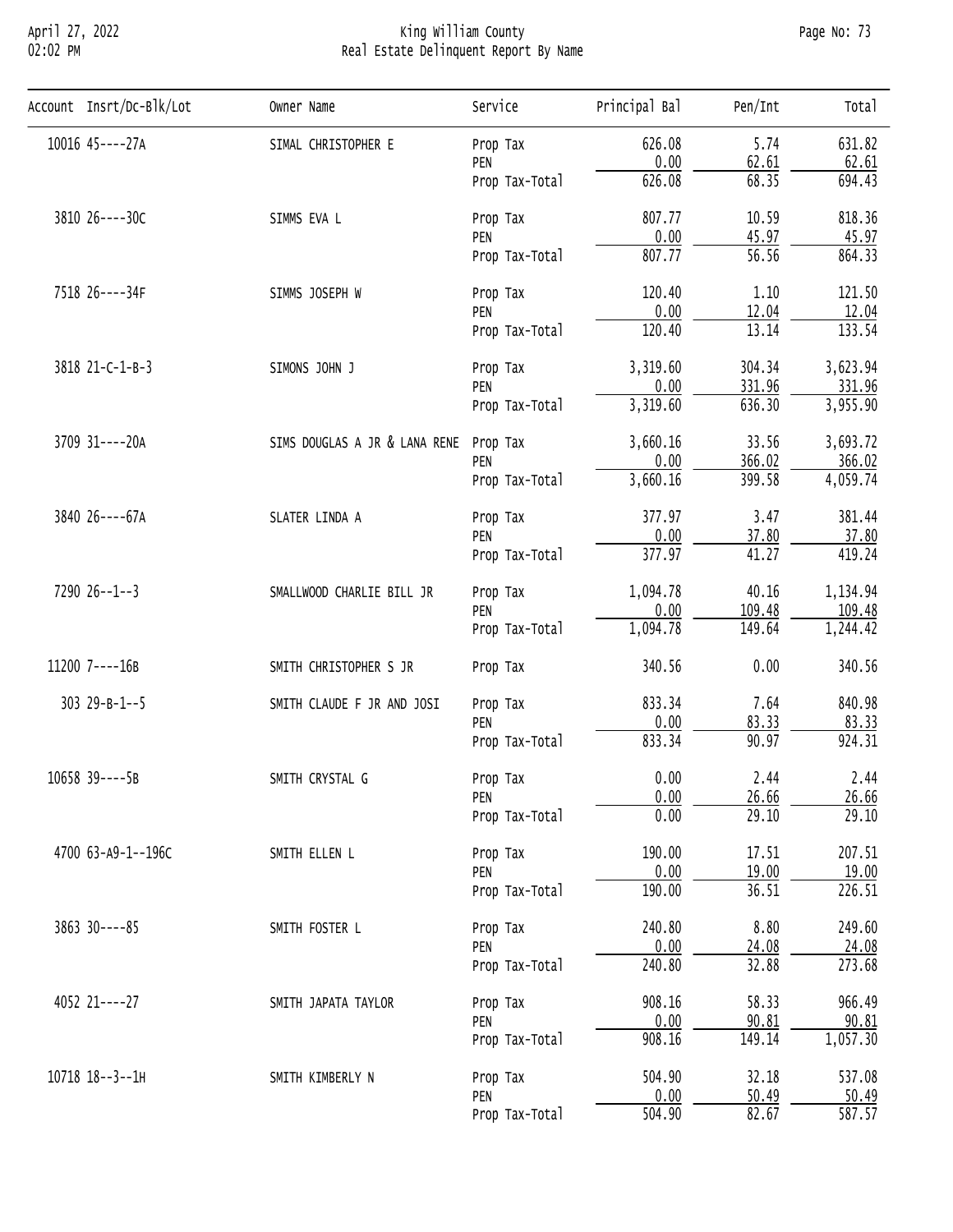## April 27, 2022 King William County Page No: 74 02:02 PM Real Estate Delinquent Report By Name

| Account Insrt/Dc-Blk/Lot | Owner Name            | Service        | Principal Bal       | Pen/Int  | Total                 |
|--------------------------|-----------------------|----------------|---------------------|----------|-----------------------|
| 10802 28--9--4           | SMITH KODY LTAL H     | Prop Tax       | 702.62              | 6.44     | 709.06                |
|                          |                       | PEN            | 0.00                | 70.26    | 70.26                 |
|                          |                       | Prop Tax-Total | 702.62              | 76.70    | 779.32                |
| 6263 69-A1--62-874       | SMITH LAURA A ESTATE  | Prop Tax       | 579.00              | 150.22   | 729.22                |
|                          |                       | PEN            | 0.00                | 57.90    | 57.90                 |
|                          |                       | Prop Tax-Total | 579.00              | 208.12   | 787.12                |
| 3884 30----40            | SMITH RHODA           | Prop Tax       | 1,481.05            | 48.22    | 1,529.27              |
|                          |                       | PEN            | 0.00                | 62.26    | 62.26                 |
|                          |                       | Prop Tax-Total | 1,481.05            | 110.48   | 1,591.53              |
| 2164 27----39A           | SMITH TYRICE R        | Prop Tax       | 2,455.06            | 1,292.68 | 3,747.74              |
|                          |                       | PEN            | 0.00                | 245.57   | 245.57                |
|                          |                       | Prop Tax-Total | 2,455.06            | 1,538.25 | 3,993.31              |
| 6272 69-A1--62-871       | SMITH VAN H ESTATE    | Prop Tax       | 579.00              | 150.22   | 729.22                |
|                          |                       | PEN            | 0.00                | 57.90    | 57.90                 |
|                          |                       | Prop Tax-Total | 579.00              | 208.12   | 787.12                |
| 3862 36----22A           | SMITH, HATTIE M       | Prop Tax       | 4,021.78            | 816.68   | 4,838.46              |
|                          |                       | PEN            | 0.00                | 418.69   | 418.69                |
|                          |                       | Prop Tax-Total | 4,021.78            | 1,235.37 | $\overline{5,257.15}$ |
| 3872 36----22            | SMITH, HATTIE M       | Prop Tax       | 3,583.51            | 677.05   | 4,260.56              |
|                          |                       | PEN            | 0.00                | 365.73   | 365.73                |
|                          |                       | Prop Tax-Total | 3,583.51            | 1,042.78 | 4,626.29              |
| 10334 28-B-4--48         | SMITH, KATELYN TANNER | Prop Tax       | 599.42              | 5.50     | 604.92                |
|                          |                       | PEN            | 0.00                | 59.94    | 59.94                 |
|                          |                       | Prop Tax-Total | 599.42              | 65.44    | 664.86                |
| 3899 28-B-1-A-2          | SNEAD PHYLLIS G       | Prop Tax       | 7.08                | 1.77     | 8.85                  |
|                          |                       | PEN            | 0.00                | 19.35    | 19.35                 |
|                          |                       | Prop Tax-Total | 7.08                | 21.12    | 28.20                 |
| 3900 28-B-1-A-3          | SNEAD PHYLLIS G       | Prop Tax       | 26.64               | 6.66     | 33.30                 |
|                          |                       | PEN            | 0.00                | 72.63    | 72.63                 |
|                          |                       | Prop Tax-Total | 26.64               | 79.29    | 105.93                |
| $903960--1--4$           | SOFFIN STEPHEN Y      | Prop Tax       | 1,017.81            | 9.33     | 1,027.14              |
|                          |                       | PEN            | 0.00                | 101.78   | 101.78                |
|                          |                       | Prop Tax-Total | 1,017.81            | 111.11   | 1,128.92              |
| $3204$ 6----69           | SOLES NANCY P         | Prop Tax       | 167.27              | 1.53     | 168.80                |
|                          |                       | PEN            | 0.00                | 16.73    | 16.73                 |
|                          |                       | Prop Tax-Total | 167.27              | 18.26    | 185.53                |
| 5942 69-A1--33-422       | SOUDER BRIAN O        | Prop Tax       | 564.30              | 5.17     | 569.47                |
|                          |                       | PEN            | 0.00                | 56.43    | 56.43                 |
|                          |                       | Prop Tax-Total | $\overline{564.30}$ | 61.60    | 625.90                |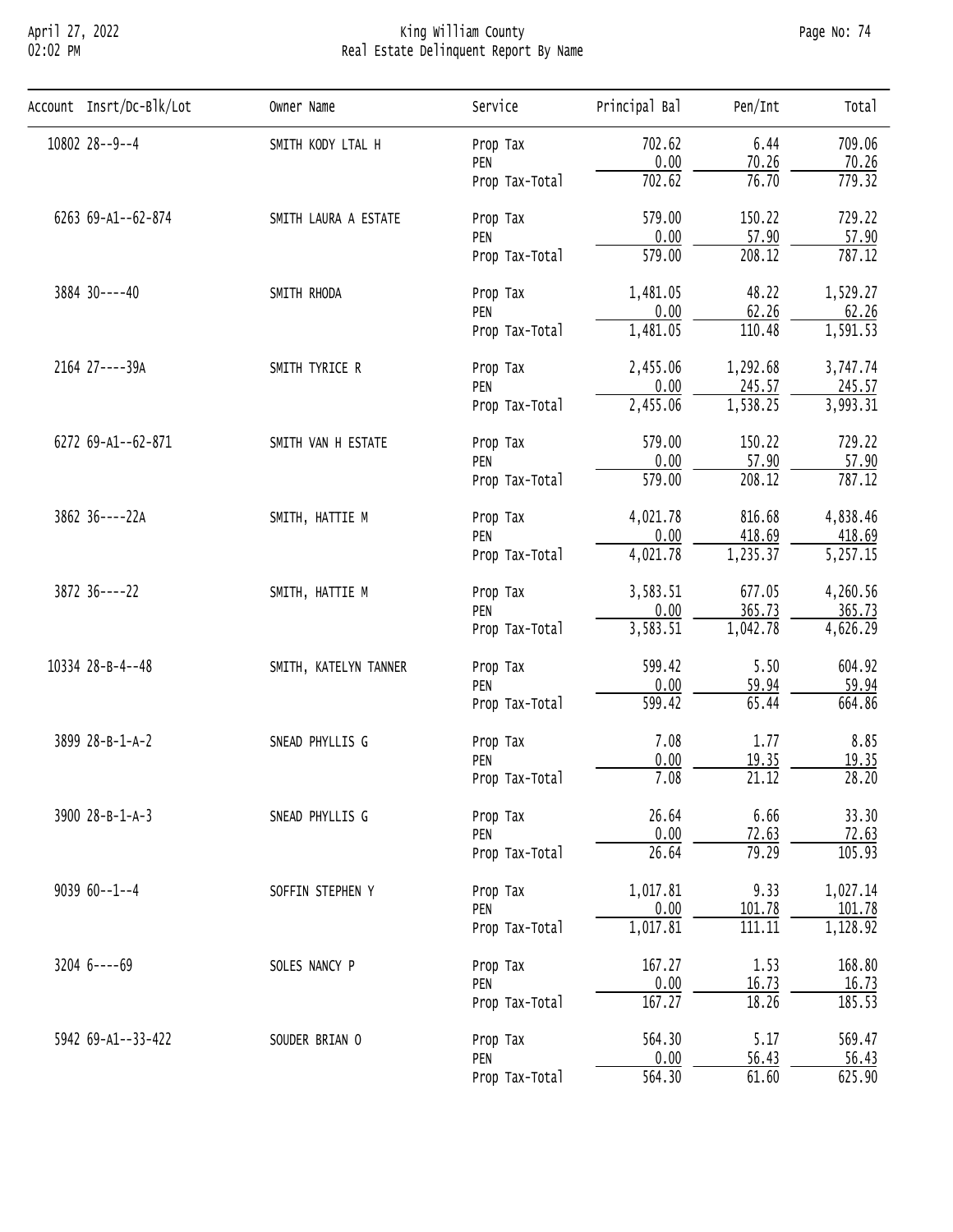### April 27, 2022 King William County Page No: 75 02:02 PM Real Estate Delinquent Report By Name

| Account Insrt/Dc-Blk/Lot | Owner Name                | Service        | Principal Bal | Pen/Int  | Total     |
|--------------------------|---------------------------|----------------|---------------|----------|-----------|
| $857$ 45----8            | SP KING WILLIAM 735 LLC   | Prop Tax       | 1,535.53      | 14.08    | 1,549.61  |
|                          |                           | PEN            | 0.00          | 153.55   | 153.55    |
|                          |                           | Prop Tax-Total | 1, 535.53     | 167.63   | 1,703.16  |
| 8330 21----16G           | SPAIN CHRISTOPHER A       | Prop Tax       | 665.65        | 54.86    | 720.51    |
|                          |                           | PEN            | 0.00          | 58.09    | 58.09     |
|                          |                           | Prop Tax-Total | 665.65        | 112.95   | 778.60    |
| $7090$ 4--2--20          | SPENCER ERIN RUBY         | Prop Tax       | 5,944.32      | 871.76   | 6,816.08  |
|                          |                           | PEN            | 0.00          | 594.42   | 594.42    |
|                          |                           | Prop Tax-Total | 5,944.32      | 1,466.18 | 7,410.50  |
| 3993 49-A---4            | SPRENKLE SYDNEY A         | Prop Tax       | 8,338.99      | 993.60   | 9,332.59  |
|                          |                           | PEN            | 0.00          | 833.91   | 833.91    |
|                          |                           | Prop Tax-Total | 8,338.99      | 1,827.51 | 10,166.50 |
| 7104 26----26C           | SPURLOCK ANTRON L         | Prop Tax       | 438.29        | 11.30    | 449.59    |
|                          |                           | PEN            | 0.00          | 12.34    | 12.34     |
|                          |                           | Prop Tax-Total | 438.29        | 23.64    | 461.93    |
| 3929 10----28E           | SPURLOCK MAJOR L          | Prop Tax       | 383.99        | 3.52     | 387.51    |
|                          |                           | PEN            | 0.00          | 38.40    | 38.40     |
|                          |                           | Prop Tax-Total | 383.99        | 41.92    | 425.91    |
| 7466 10----28G           | SPURLOCK MAURICE B SR     | Prop Tax       | 1,323.54      | 84.87    | 1,408.41  |
|                          |                           | PEN            | 0.00          | 132.36   | 132.36    |
|                          |                           | Prop Tax-Total | 1,323.54      | 217.23   | 1,540.77  |
| 3930 10----28            | SPURLOCK RONDEU MCCOY     | Prop Tax       | 3,758.37      | 543.75   | 4,302.12  |
|                          |                           | PEN            | 0.00          | 375.81   | 375.81    |
|                          |                           | Prop Tax-Total | 3,758.37      | 919.56   | 4,677.93  |
| 4397 44----118B          | SPURLOCK, CHAKIRIS TANAKA | Prop Tax       | 862.58        | 31.60    | 894.18    |
|                          |                           | PEN            | 0.00          | 86.26    | 86.26     |
|                          |                           | Prop Tax-Total | 862.58        | 117.86   | 980.44    |
| $27866 - - -53$          | STANLEY, SETH             | Prop Tax       | 473.00        | 17.36    | 490.36    |
|                          |                           | PEN            | 0.00          | 47.30    | 47.30     |
|                          |                           | Prop Tax-Total | 473.00        | 64.66    | 537.66    |
| 4266 28-B-1-B-13         | STEPHENS CAROLYN L        | Prop Tax       | 669.94        | 6.14     | 676.08    |
|                          |                           | PEN            | 0.00          | 66.99    | 66.99     |
|                          |                           | Prop Tax-Total | 669.94        | 73.13    | 743.07    |
| 1164 15-A-1-B-10         | STEPHENS HENRY DANIEL     | Prop Tax       | 1,164.87      | 74.75    | 1,239.62  |
|                          |                           | PEN            | 0.00          | 116.49   | 116.49    |
|                          |                           | Prop Tax-Total | 1,164.87      | 191.24   | 1,356.11  |
| 9599 22--10--2           | STEPHENS JAMES            | Prop Tax       | 265.74        | 2.44     | 268.18    |
|                          |                           | PEN            | 0.00          | 26.57    | 26.57     |
|                          |                           | Prop Tax-Total | 265.74        | 29.01    | 294.75    |
|                          |                           |                |               |          |           |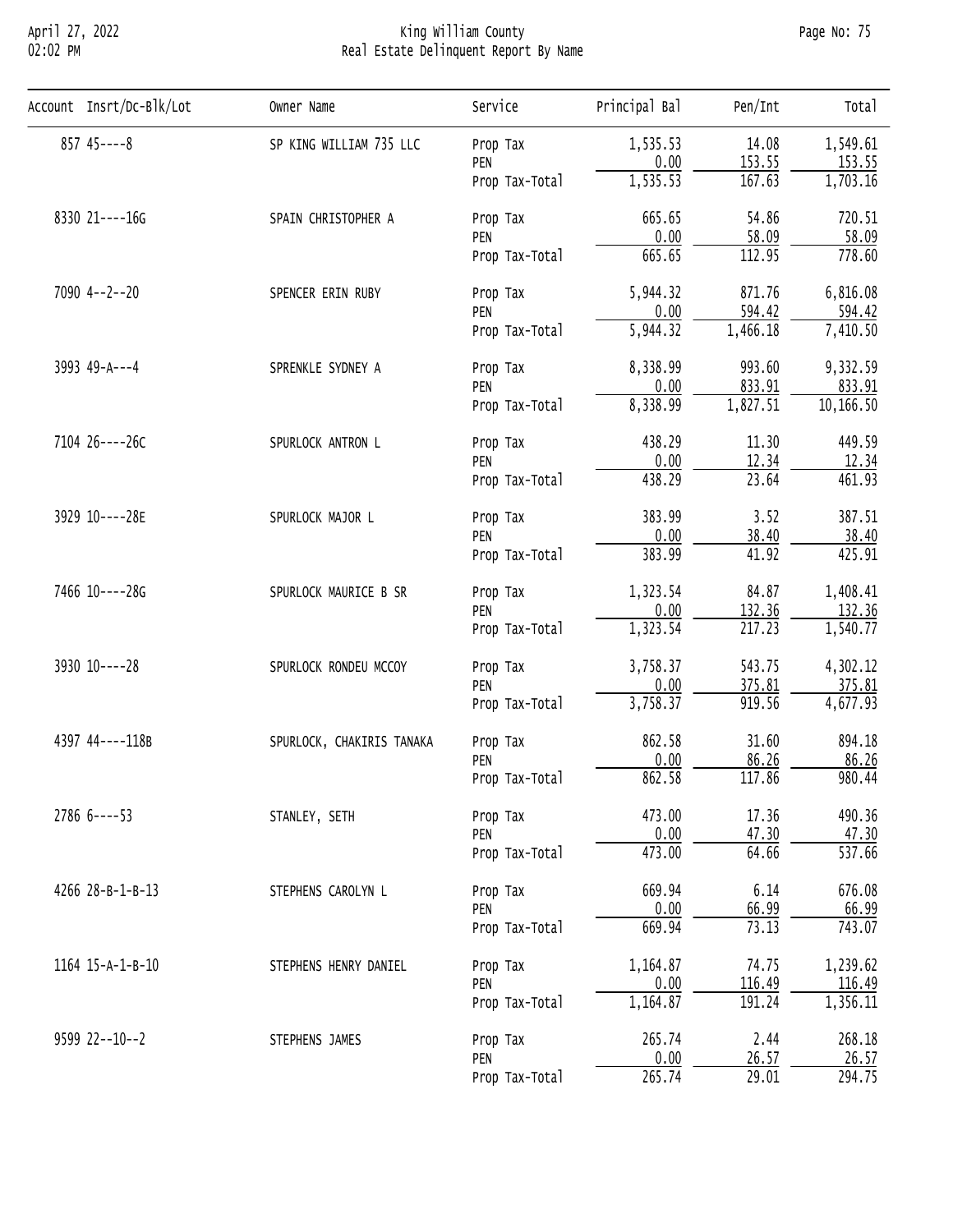## April 27, 2022 King William County Page No: 76 02:02 PM Real Estate Delinquent Report By Name

| Account Insrt/Dc-Blk/Lot | Owner Name                              | Service        | Principal Bal | Pen/Int  | Total                 |
|--------------------------|-----------------------------------------|----------------|---------------|----------|-----------------------|
| 3952 30-A-1--5           | STEWART CHARLES E                       | Prop Tax       | 2,138.70      | 715.86   | 2,854.56              |
|                          |                                         | PEN            | 0.00          | 213.86   | 213.86                |
|                          |                                         | Prop Tax-Total | 2,138.70      | 929.72   | 3,068.42              |
| 3989 30-A-1--7           | STEWART EMERLINE                        | Prop Tax       | 139.32        | 1.28     | 140.60                |
|                          |                                         | PEN            | 0.00          | 13.93    | 13.93                 |
|                          |                                         | Prop Tax-Total | 139.32        | 15.21    | 154.53                |
| 3957 44----30            | STEWART MARIA WORTHAM                   | Prop Tax       | 4,106.49      | 1,476.80 | 5,583.29              |
|                          |                                         | PEN            | 0.00          | 388.12   | 388.12                |
|                          |                                         | Prop Tax-Total | 4,106.49      | 1,864.92 | 5,971.41              |
| 1921 44----97A           | STEWART MARTHA H                        | Prop Tax       | 1,941.83      | 580.04   | 2,521.87              |
|                          |                                         | PEN            | 0.00          | 173.60   | 173.60                |
|                          |                                         | Prop Tax-Total | 1,941.83      | 753.64   | 2,695.47              |
| 3958 44----48A           | STEWART MARTHA H                        | Prop Tax       | 4,234.30      | 1,402.73 | 5,637.03              |
|                          |                                         | PEN            | 0.00          | 382.54   | 382.54                |
|                          |                                         | Prop Tax-Total | 4,234.30      | 1,785.27 | 6,019.57              |
| 1971 44----121A          | STEWART MARY SUSAN HOLMES               | Prop Tax       | 3,891.36      | 1,406.35 | 5,297.71              |
|                          |                                         | PEN            | 0.00          | 399.66   | 399.66                |
|                          |                                         | Prop Tax-Total | 3,891.36      | 1,806.01 | $\overline{5,697.37}$ |
| 8417 54 ---- 30C1        | STREET BENZINA G                        | Prop Tax       | 1,371.67      | 92.69    | 1,464.36              |
|                          |                                         | PEN            | 0.00          | 132.48   | 132.48                |
|                          |                                         | Prop Tax-Total | 1,371.67      | 225.17   | 1,596.84              |
| $8115$ 5--6--4           | SULLIVAN DANIEL R TR UA                 | Prop Tax       | 41.77         | 0.38     | 42.15                 |
|                          |                                         | PEN            | 0.00          | 4.18     | 4.18                  |
|                          |                                         | Prop Tax-Total | 41.77         | 4.56     | 46.33                 |
| 194 18----10             | SUNTRUST BANK                           | Prop Tax       | 1,130.47      | 10.36    | 1,140.83              |
|                          |                                         | PEN            | 0.00          | 113.05   | 113.05                |
|                          |                                         | Prop Tax-Total | 1,130.47      | 123.41   | 1,253.88              |
| 3194 61----11            | SURESH GHARSE MD PC PROFIT SHA Prop Tax |                | 2,066.58      | 75.76    | 2,142.34              |
|                          |                                         | PEN            | 0.00          | 206.66   | 206.66                |
|                          |                                         | Prop Tax-Total | 2,066.58      | 282.42   | 2,349.00              |
| 8540 29 - - 5 - - 4      | SUTTLES JONATHAN BOYD                   | Prop Tax       | 239.08        | 2.19     | 241.27                |
|                          |                                         | PEN            | 0.00          | 23.91    | 23.91                 |
|                          |                                         | Prop Tax-Total | 239.08        | 26.10    | 265.18                |
| 4004 43----33C           | SUTTON JOHN E                           | Prop Tax       | 595.55        | 5.46     | 601.01                |
|                          |                                         | PEN            | 0.00          | 59.56    | 59.56                 |
|                          |                                         | Prop Tax-Total | 595.55        | 65.02    | 660.57                |
| 6345 63-A7-2--112C       | SWEET JOYCE K                           | Prop Tax       | 755.44        | 69.23    | 824.67                |
|                          |                                         | PEN            | 0.00          | 75.56    | 75.56                 |
|                          |                                         | Prop Tax-Total | 755.44        | 144.79   | 900.23                |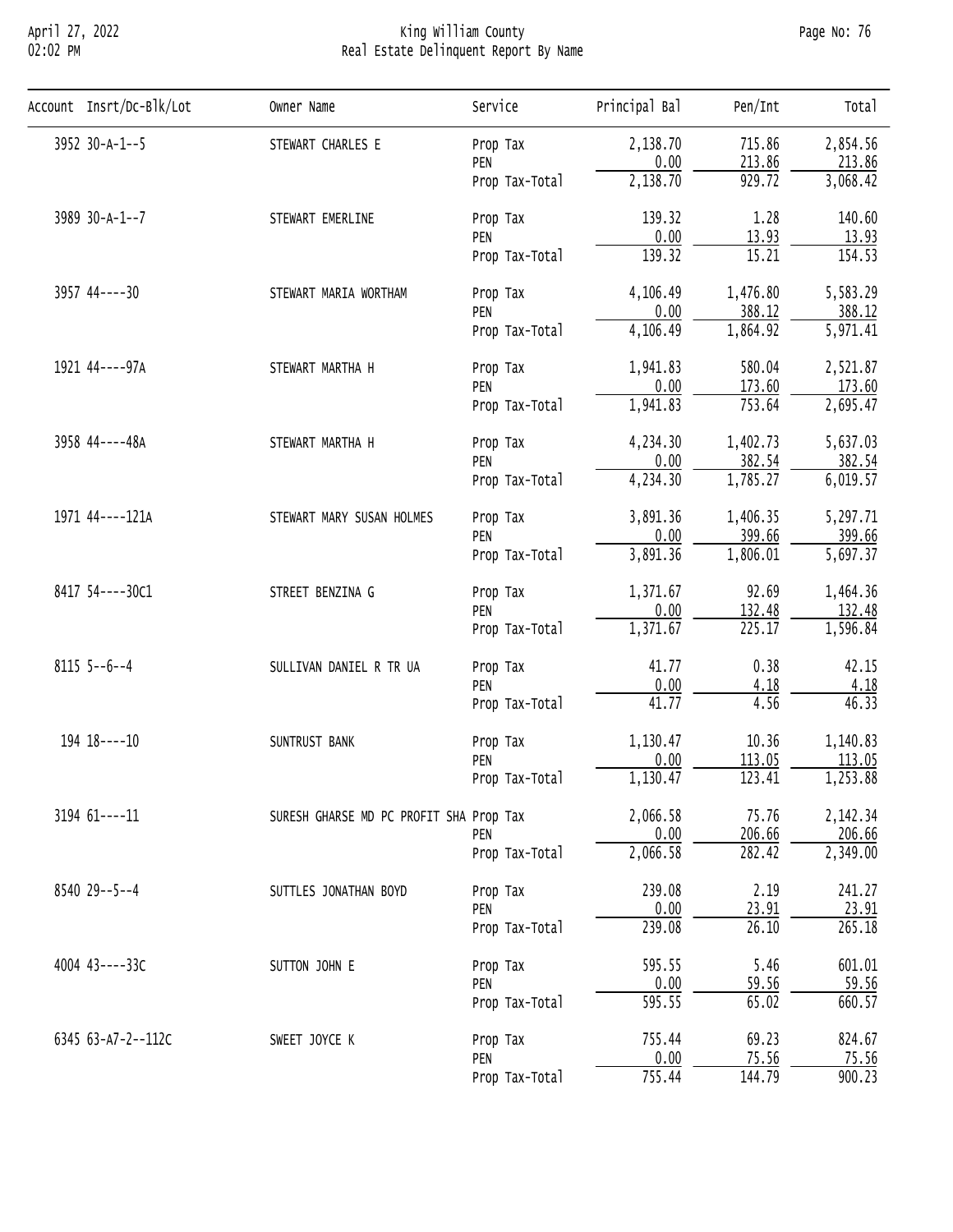## April 27, 2022 King William County Page No: 77 02:02 PM Real Estate Delinquent Report By Name

| Account Insrt/Dc-Blk/Lot | Owner Name               | Service        | Principal Bal | Pen/Int            | Total    |
|--------------------------|--------------------------|----------------|---------------|--------------------|----------|
| 9596 7----20C            | SWIGER JASON LEE         | Prop Tax       | 874.73        | 11.42              | 886.15   |
|                          |                          | PEN            | 0.00          | 78.22              | 78.22    |
|                          |                          | Prop Tax-Total | 874.73        | 89.64              | 964.37   |
| 6348 63-A7-2--113B       | SYDNOR ALLEN D JR ESTATE | Prop Tax       | 210.33        | 1.93               | 212.26   |
|                          |                          | PEN            | 0.00          | 21.03              | 21.03    |
|                          |                          | Prop Tax-Total | 210.33        | 22.96              | 233.29   |
| 11224 18--8--3           | SZALAY TROY              | Prop Tax       | 1,320.10      | 1.58               | 1,321.68 |
|                          |                          | PEN            | 0.00          | 17.20              | 17.20    |
|                          |                          | Prop Tax-Total | 1,320.10      | 18.78              | 1,338.88 |
| 4680 54----86A           | TAFT CURTIS CHARLES      | Prop Tax       | 948.58        | 34.80              | 983.38   |
|                          |                          | PEN            | 0.00          | 94.86              | 94.86    |
|                          |                          | Prop Tax-Total | 948.58        | 129.66             | 1,078.24 |
| 5664 63-A4-6-5-14        | TALIAFERRO RICHARD JR    | Prop Tax       | 353.14        | 22.82              | 375.96   |
|                          |                          | PEN            | 0.00          | 35.31              | 35.31    |
|                          |                          | Prop Tax-Total | 353.14        | $\overline{58.13}$ | 411.27   |
| 1339 22----81            | TALLEY EDWARD G          | Prop Tax       | 0.00          | 4.24               | 4.24     |
|                          |                          | PEN            | 0.00          | 46.23              | 46.23    |
|                          |                          | Prop Tax-Total | 0.00          | 50.47              | 50.47    |
| $8144$ 35 - - - - 33     | TALLEY, JOSEPH LEE       | Prop Tax       | 168.10        | 11.36              | 179.46   |
|                          |                          | PEN            | 0.00          | 17.66              | 17.66    |
|                          |                          | Prop Tax-Total | 168.10        | $\overline{29.02}$ | 197.12   |
| 4032 30----43A           | Taylor Archie T          | Prop Tax       | 2,190.06      | 468.96             | 2,659.02 |
|                          |                          | PEN            | 0.00          | 155.99             | 155.99   |
|                          |                          | Prop Tax-Total | 2,190.06      | 624.95             | 2,815.01 |
| 7334 14--3--6            | TAYLOR DAVID M           | Prop Tax       | 1,269.36      | 46.56              | 1,315.92 |
|                          |                          | PEN            | 0.00          | 126.94             | 126.94   |
|                          |                          | Prop Tax-Total | 1,269.36      | 173.50             | 1,442.86 |
| 5432 63-A6-1--191C       | TAYLOR JASON D           | Prop Tax       | 28.50         | 1.04               | 29.54    |
|                          |                          | PEN            | 0.00          | 2.86               | 2.86     |
|                          |                          | Prop Tax-Total | 28.50         | 3.90               | 32.40    |
| 7520 38----1A            | TAYLOR JOSLYN M          | Prop Tax       | 1,099.80      | 5.86               | 1,105.66 |
|                          |                          | PEN            | 0.00          | 63.90              | 63.90    |
|                          |                          | Prop Tax-Total | 1,099.80      | 69.76              | 1,169.56 |
| 10605 19----55A          | TAYLOR M W               | Prop Tax       | 1,826.57      | 1,195.51           | 3,022.08 |
|                          |                          | PEN            | 0.00          | 182.73             | 182.73   |
|                          |                          | Prop Tax-Total | 1,826.57      | 1,378.24           | 3,204.81 |
| 8671 21--9--12           | TAYLOR MICHAEL W         | Prop Tax       | 0.00          | 7.24               | 7.24     |
|                          |                          | PEN            | 0.00          | 78.99              | 78.99    |
|                          |                          | Prop Tax-Total | 0.00          | 86.23              | 86.23    |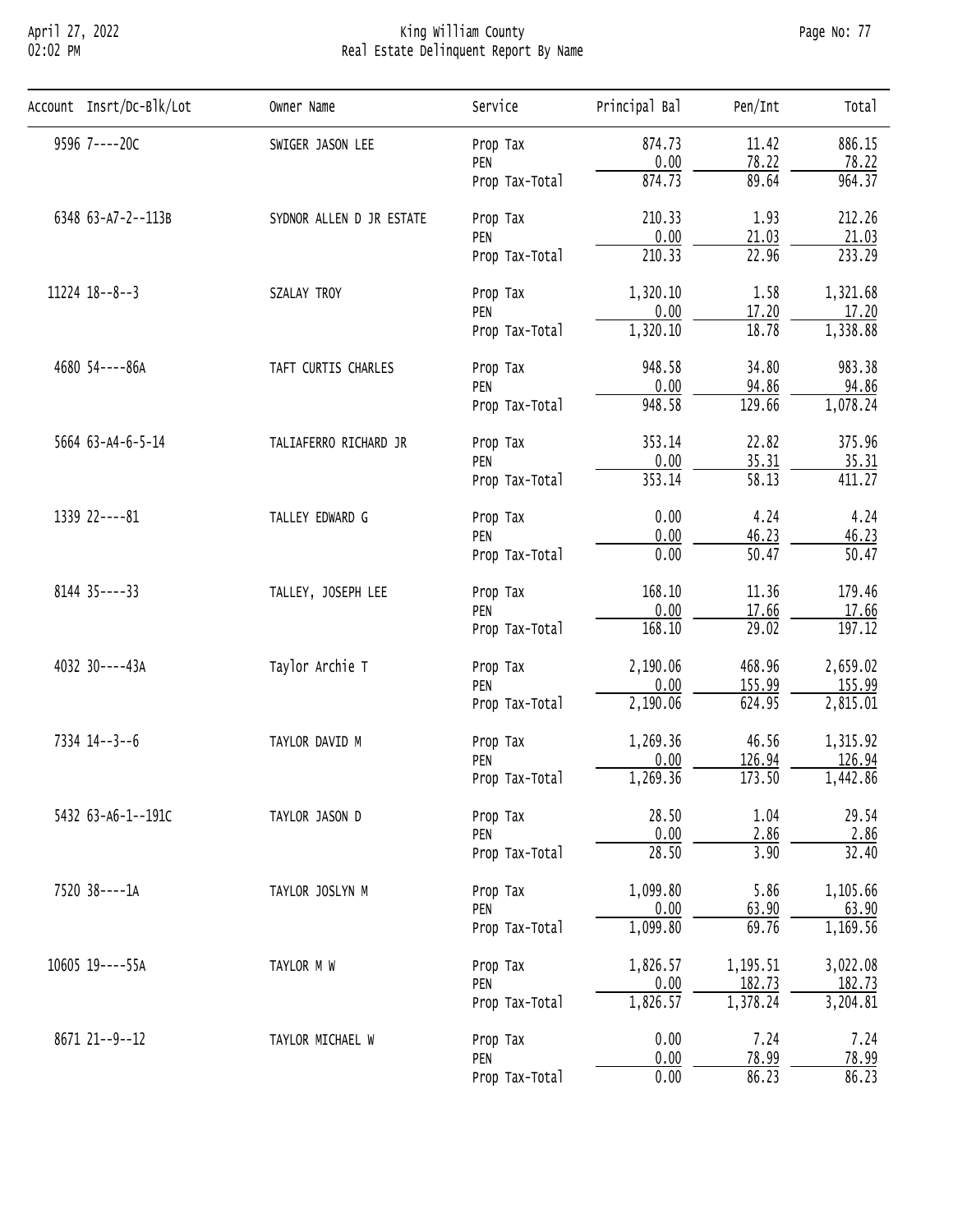## April 27, 2022 King William County Page No: 78 02:02 PM Real Estate Delinquent Report By Name

| Account Insrt/Dc-Blk/Lot | Owner Name                              | Service        | Principal Bal | Pen/Int             | Total                 |
|--------------------------|-----------------------------------------|----------------|---------------|---------------------|-----------------------|
| 4053 21----28            | TAYLOR SAMMY                            | Prop Tax       | 2,533.50      | 374.75              | 2,908.25              |
|                          |                                         | PEN            | 0.00          | 141.85              | 141.85                |
|                          |                                         | Prop Tax-Total | 2,533.50      | $\overline{516.60}$ | $\overline{3,050.10}$ |
| 4825 69-A3-1-84-2544     | TBCH CORPORATION                        | Prop Tax       | 95.00         | 0.87                | 95.87                 |
|                          |                                         | PEN            | 0.00          | 9.50                | 9.50                  |
|                          |                                         | Prop Tax-Total | 95.00         | 10.37               | 105.37                |
| 4827 69-A3-1-84-2550     | TBCH CORPORATION                        | Prop Tax       | 119.70        | 1.10                | 120.80                |
|                          |                                         | PEN            | 0.00          | 11.97               | 11.97                 |
|                          |                                         | Prop Tax-Total | 119.70        | 13.07               | 132.77                |
| 4828 69-A3-1-84-2555     | TBCH CORPORATION                        | Prop Tax       | 437.00        | 4.01                | 441.01                |
|                          |                                         | PEN            | 0.00          | 43.70               | 43.70                 |
|                          |                                         | Prop Tax-Total | 437.00        | 47.71               | 484.71                |
| 4139 25 ---- 24          | TEMPLE ALBERTA LOUISE ESTATE O Prop Tax |                | 1,041.00      | 9.55                | 1,050.55              |
|                          |                                         | PEN            | 0.00          | 25.93               | 25.93                 |
|                          |                                         | Prop Tax-Total | 1,041.00      | 35.48               | 1,076.48              |
| $4061$ $25---36$         | TEMPLE HENRY                            | Prop Tax       | 350.45        | 3.21                | 353.66                |
|                          |                                         | PEN            | 0.00          | 35.05               | 35.05                 |
|                          |                                         | Prop Tax-Total | 350.45        | 38.26               | 388.71                |
| 4069 18----17            | TEMPLE HENRY CLEVELAND                  | Prop Tax       | 403.77        | 3.70                | 407.47                |
|                          |                                         | PEN            | 0.00          | 40.38               | 40.38                 |
|                          |                                         | Prop Tax-Total | 403.77        | 44.08               | 447.85                |
| 4070 18----30A           | TEMPLE JAMES                            | Prop Tax       | 1,931.54      | 308.89              | 2,240.43              |
|                          |                                         | PEN            | 0.00          | 186.78              | 186.78                |
|                          |                                         | Prop Tax-Total | 1,931.54      | 495.67              | 2,427.21              |
| $405$ $55--2--2$         | THE MODR TRUST                          | Prop Tax       | 184.90        | 1.70                | 186.60                |
|                          |                                         | PEN            | 0.00          | 18.49               | 18.49                 |
|                          |                                         | Prop Tax-Total | 184.90        | 20.19               | 205.09                |
| 2935 62----2B            | THE MODR TRUST                          | Prop Tax       | 774.00        | 7.10                | 781.10                |
|                          |                                         | PEN            | 0.00          | 77.40               | 77.40                 |
|                          |                                         | Prop Tax-Total | 774.00        | 84.50               | 858.50                |
| 7721 62----2G            | THE MODR TRUST                          | Prop Tax       | 633.07        | 5.80                | 638.87                |
|                          |                                         | PEN            | 0.00          | 63.31               | 63.31                 |
|                          |                                         | Prop Tax-Total | 633.07        | 69.11               | 702.18                |
| 10392 63-A2-3--10        | THEIL JOSHUA                            | Prop Tax       | 684.00        | 43.89               | 727.89                |
|                          |                                         | PEN            | 0.00          | 68.40               | 68.40                 |
|                          |                                         | Prop Tax-Total | 684.00        | 112.29              | 796.29                |
| 4115 27----29            | THOMAS EMORY MORTON                     | Prop Tax       | 2,044.22      | 18.74               | 2,062.96              |
|                          |                                         | PEN            | 0.00          | 204.42              | 204.42                |
|                          |                                         | Prop Tax-Total | 2,044.22      | $\overline{223.16}$ | 2,267.38              |
|                          |                                         |                |               |                     |                       |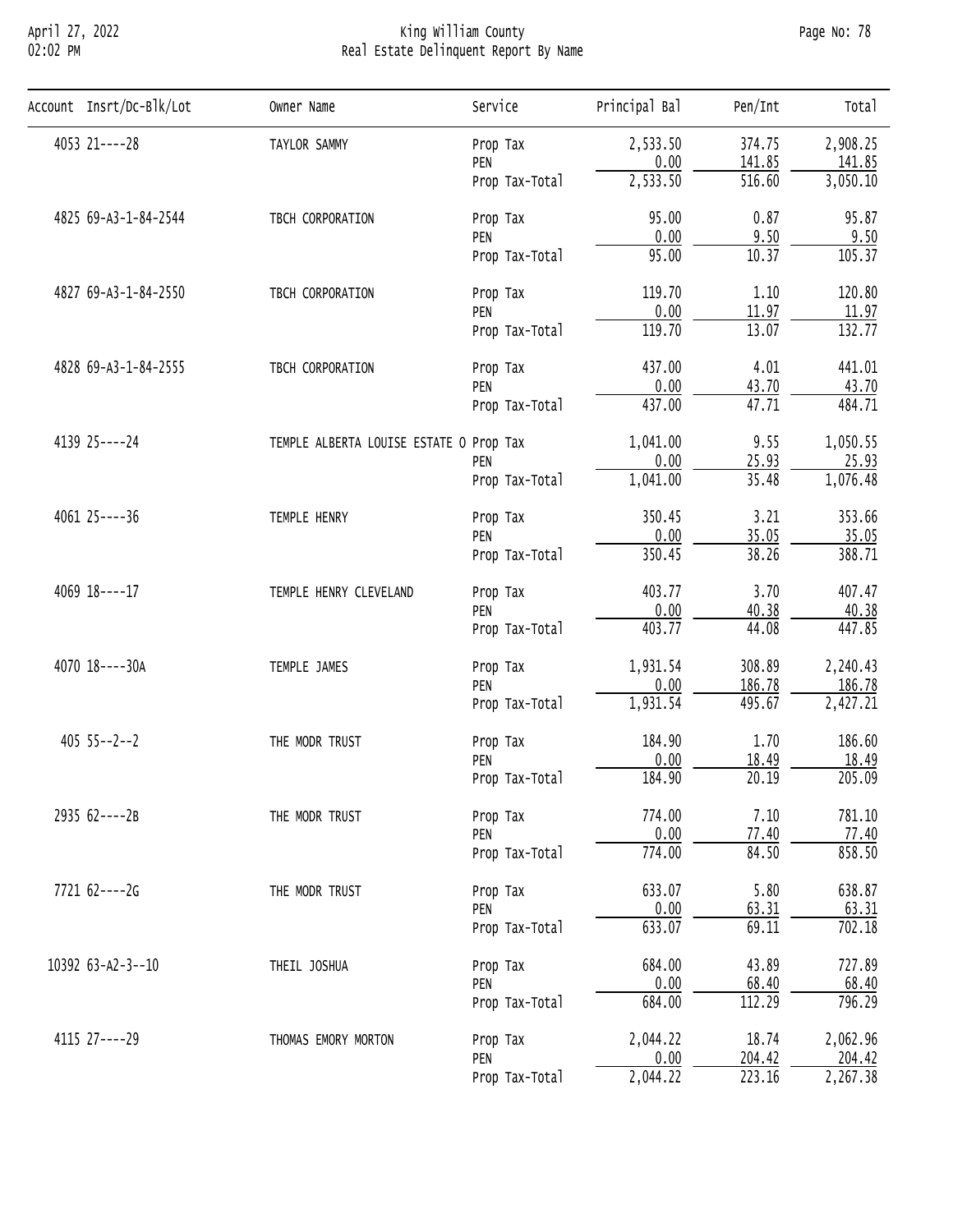## April 27, 2022 King William County Page No: 79 02:02 PM Real Estate Delinquent Report By Name

| 4116 27----29A<br>65.96<br>65.36<br>0.60<br>THOMAS EMORY MORTON<br>Prop Tax<br>0.00<br>6.54<br>6.54<br>PEN<br>65.36<br>7.14<br>72.50<br>Prop Tax-Total<br>7620 37----75D<br>1,108.75<br>67.15<br>THOMAS RONALD W<br>Prop Tax<br>0.00<br>112.27<br>112.27<br>PEN<br>1,108.75<br>179.42<br>Prop Tax-Total<br>$2811$ 5-C---2<br>1,139.50<br>10.45<br>THOMAS, EDWARD A<br>Prop Tax<br>113.95<br>0.00<br>PEN<br>1,139.50<br>124.40<br>Prop Tax-Total<br>$304$ $29 - B - 1 - 6$<br>544.38<br>34.88<br>THOMPSON WILLIE H<br>Prop Tax<br>0.00<br>54.45<br>PEN<br>$\overline{544.38}$<br>89.33<br>Prop Tax-Total |
|---------------------------------------------------------------------------------------------------------------------------------------------------------------------------------------------------------------------------------------------------------------------------------------------------------------------------------------------------------------------------------------------------------------------------------------------------------------------------------------------------------------------------------------------------------------------------------------------------------|
|                                                                                                                                                                                                                                                                                                                                                                                                                                                                                                                                                                                                         |
| 1,175.90<br>1,288.17<br>1,149.95<br>113.95<br>1,263.90<br>579.26<br>54.45<br>633.71                                                                                                                                                                                                                                                                                                                                                                                                                                                                                                                     |
|                                                                                                                                                                                                                                                                                                                                                                                                                                                                                                                                                                                                         |
|                                                                                                                                                                                                                                                                                                                                                                                                                                                                                                                                                                                                         |
|                                                                                                                                                                                                                                                                                                                                                                                                                                                                                                                                                                                                         |
|                                                                                                                                                                                                                                                                                                                                                                                                                                                                                                                                                                                                         |
|                                                                                                                                                                                                                                                                                                                                                                                                                                                                                                                                                                                                         |
|                                                                                                                                                                                                                                                                                                                                                                                                                                                                                                                                                                                                         |
|                                                                                                                                                                                                                                                                                                                                                                                                                                                                                                                                                                                                         |
|                                                                                                                                                                                                                                                                                                                                                                                                                                                                                                                                                                                                         |
|                                                                                                                                                                                                                                                                                                                                                                                                                                                                                                                                                                                                         |
|                                                                                                                                                                                                                                                                                                                                                                                                                                                                                                                                                                                                         |
| 1140 21----95E<br>5,750.68<br>615.06<br>6,365.74<br>THORNTON ANDREW J<br>Prop Tax                                                                                                                                                                                                                                                                                                                                                                                                                                                                                                                       |
| 518.32<br>0.00<br>518.32<br>PEN                                                                                                                                                                                                                                                                                                                                                                                                                                                                                                                                                                         |
| 1, 133.38<br>6,884.06<br>5,750.68<br>Prop Tax-Total                                                                                                                                                                                                                                                                                                                                                                                                                                                                                                                                                     |
| 5919 69-A1--62-867<br>1,156.68<br>234.61<br>1,391.29<br>THORNTON FRANCES A<br>Prop Tax                                                                                                                                                                                                                                                                                                                                                                                                                                                                                                                  |
| 0.00<br>115.64<br>115.64<br>PEN                                                                                                                                                                                                                                                                                                                                                                                                                                                                                                                                                                         |
| 1,156.68<br>350.25<br>1,506.93<br>Prop Tax-Total                                                                                                                                                                                                                                                                                                                                                                                                                                                                                                                                                        |
| 4132 26----12<br>1,922.49<br>39.04<br>1,961.53<br>THORNTON JOHN DOUGLAS<br>Prop Tax                                                                                                                                                                                                                                                                                                                                                                                                                                                                                                                     |
| 0.00<br>54.72<br>54.72<br>PEN                                                                                                                                                                                                                                                                                                                                                                                                                                                                                                                                                                           |
| 93.76<br>2,016.25<br>1,922.49<br>Prop Tax-Total                                                                                                                                                                                                                                                                                                                                                                                                                                                                                                                                                         |
| 2955 26----26<br>1,461.14<br>53.60<br>1,514.74<br>THORNTON KIMISHA D<br>Prop Tax                                                                                                                                                                                                                                                                                                                                                                                                                                                                                                                        |
| 0.00<br>146.12<br>146.12<br>PEN                                                                                                                                                                                                                                                                                                                                                                                                                                                                                                                                                                         |
| 199.72<br>1,660.86<br>1,461.14<br>Prop Tax-Total                                                                                                                                                                                                                                                                                                                                                                                                                                                                                                                                                        |
| 4136 18----68<br>2,147.81<br>314.72<br>2,462.53<br>THORNTON MAGGIE<br>Prop Tax                                                                                                                                                                                                                                                                                                                                                                                                                                                                                                                          |
| 214.79<br>0.00<br>214.79<br>PEN                                                                                                                                                                                                                                                                                                                                                                                                                                                                                                                                                                         |
| 2,677.32<br>$\overline{2,147.81}$<br>529.51<br>Prop Tax-Total                                                                                                                                                                                                                                                                                                                                                                                                                                                                                                                                           |
| 3.93<br>432.21<br>$3149$ $31---5$<br>428.28<br>THORPE BRANDON KEITH<br>Prop Tax                                                                                                                                                                                                                                                                                                                                                                                                                                                                                                                         |
| 42.83<br>0.00<br>42.83<br>PEN                                                                                                                                                                                                                                                                                                                                                                                                                                                                                                                                                                           |
| 428.28<br>475.04<br>46.76<br>Prop Tax-Total                                                                                                                                                                                                                                                                                                                                                                                                                                                                                                                                                             |
| 6.85<br>476.23<br>6360 63-A7-6-F-1<br>469.38<br>THORPE DAVID W<br>Prop Tax                                                                                                                                                                                                                                                                                                                                                                                                                                                                                                                              |
| 0.00<br>13.81<br>13.81<br>PEN                                                                                                                                                                                                                                                                                                                                                                                                                                                                                                                                                                           |
| 469.38<br>20.66<br>490.04<br>Prop Tax-Total                                                                                                                                                                                                                                                                                                                                                                                                                                                                                                                                                             |
| 667.57<br>656.34<br>11.23<br>10870 13----40A<br>TIGNOR, BRIAN K<br>Prop Tax                                                                                                                                                                                                                                                                                                                                                                                                                                                                                                                             |
| 0.00<br>65.63<br>65.63<br>PEN                                                                                                                                                                                                                                                                                                                                                                                                                                                                                                                                                                           |
| 656.34<br>76.86<br>733.20<br>Prop Tax-Total                                                                                                                                                                                                                                                                                                                                                                                                                                                                                                                                                             |
| 5.72<br>629.22<br>623.50<br>3939 52----57D<br>TOLSON ROBERT W<br>Prop Tax                                                                                                                                                                                                                                                                                                                                                                                                                                                                                                                               |
| 0.00<br>62.35<br>62.35<br>PEN                                                                                                                                                                                                                                                                                                                                                                                                                                                                                                                                                                           |
| 623.50<br>691.57<br>68.07<br>Prop Tax-Total                                                                                                                                                                                                                                                                                                                                                                                                                                                                                                                                                             |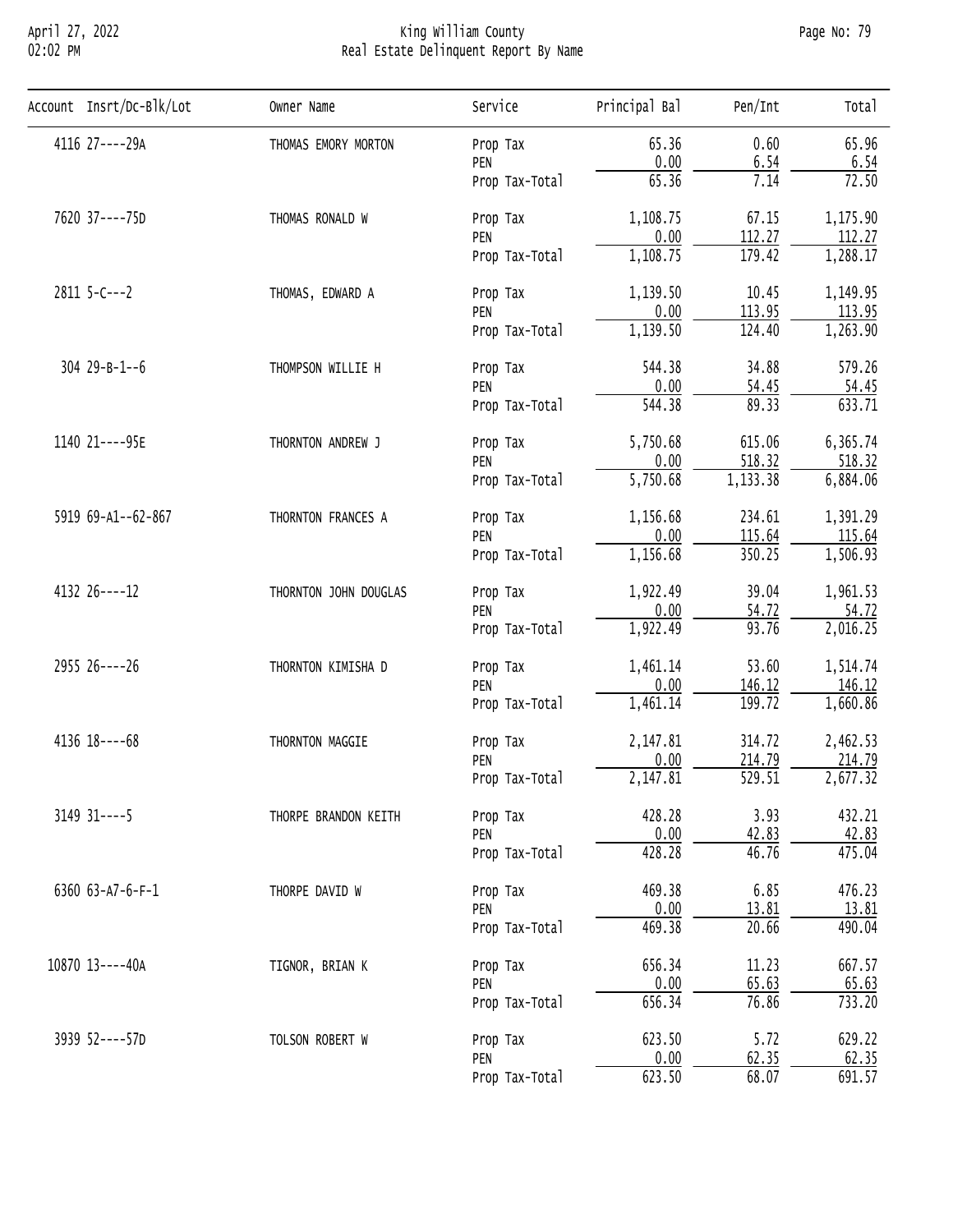## April 27, 2022 King William County Page No: 80 02:02 PM Real Estate Delinquent Report By Name

| Account Insrt/Dc-Blk/Lot | Owner Name             | Service        | Principal Bal | Pen/Int            | Total     |
|--------------------------|------------------------|----------------|---------------|--------------------|-----------|
| 3187 30----39            | TOPAZIO ELIJAH         | Prop Tax       | 1,234.96      | 45.28              | 1,280.24  |
|                          |                        | PEN            | 0.00          | 123.50             | 123.50    |
|                          |                        | Prop Tax-Total | 1,234.96      | 168.78             | 1,403.74  |
| 4175 44----106B          | TORRENCE VINCENT L     | Prop Tax       | 2,561.94      | 375.61             | 2,937.55  |
|                          |                        | PEN            | 0.00          | 256.20             | 256.20    |
|                          |                        | Prop Tax-Total | 2,561.94      | 631.81             | 3, 193.75 |
| 3379 26----46            | TOWNSEND HUGH B III    | Prop Tax       | 567.60        | 5.20               | 572.80    |
|                          |                        | PEN            | 0.00          | 56.76              | 56.76     |
|                          |                        | Prop Tax-Total | 567.60        | 61.96              | 629.56    |
| 8349 32----2D            | TOWNSEND HUGH B III    | Prop Tax       | 1,207.87      | 11.07              | 1,218.94  |
|                          |                        | PEN            | 0.00          | 120.79             | 120.79    |
|                          |                        | Prop Tax-Total | 1,207.87      | 131.86             | 1,339.73  |
| 3472 33----2A            | TOWNSEND REBECCA G     | Prop Tax       | 1,032.43      | 9.47               | 1,041.90  |
|                          |                        | PEN            | 0.00          | 103.24             | 103.24    |
|                          |                        | Prop Tax-Total | 1,032.43      | 112.71             | 1,145.14  |
| 2753 30----88A           | TRAINER MIKE           | Prop Tax       | 1,979.29      | 18.15              | 1,997.44  |
|                          |                        | PEN            | 0.00          | 197.93             | 197.93    |
|                          |                        | Prop Tax-Total | 1,979.29      | 216.08             | 2,195.37  |
| 6430 69-A1-24--305       | TREAT MORGAN           | Prop Tax       | 46.75         | 38.18              | 84.93     |
|                          |                        | PEN            | 0.00          | 4.68               | 4.68      |
|                          |                        | Prop Tax-Total | 46.75         | 42.86              | 89.61     |
| 3492 20----35B           | TRIMMER CALVIN F       | Prop Tax       | 287.24        | 2.63               | 289.87    |
|                          |                        | PEN            | 0.00          | 28.72              | 28.72     |
|                          |                        | Prop Tax-Total | 287.24        | 31.35              | 318.59    |
| 4217 22-A-1--2           | TRIVETT RAYMOND E      | Prop Tax       | 1,112.84      | 40.80              | 1,153.64  |
|                          |                        | PEN            | 0.00          | 111.28             | 111.28    |
|                          |                        | Prop Tax-Total | 1,112.84      | 152.08             | 1,264.92  |
| 4521 25----36A           | TRUEHART, SHERRI LYNN  | Prop Tax       | 391.73        | 10.15              | 401.88    |
|                          |                        | PEN            | 0.00          | 39.79              | 39.79     |
|                          |                        | Prop Tax-Total | 391.73        | 49.94              | 441.67    |
| 1895 18-A-1--2           | TRUEHEART DOROTHY H    | Prop Tax       | 513.56        | 11.51              | 525.07    |
|                          |                        | PEN            | 0.00          | 42.05              | 42.05     |
|                          |                        | Prop Tax-Total | 513.56        | $\overline{53.56}$ | 567.12    |
| 8286 18----58C           | TRUEHEART HERMAN ET AL | Prop Tax       | 3,183.87      | 312.06             | 3,495.93  |
|                          |                        | PEN            | 0.00          | 253.08             | 253.08    |
|                          |                        | Prop Tax-Total | 3,183.87      | 565.14             | 3,749.01  |
| 4135 18----42            | TRUEHEART MARILYN      | Prop Tax       | 265.46        | 3.48               | 268.94    |
|                          |                        | PEN            | 0.00          | 23.74              | 23.74     |
|                          |                        | Prop Tax-Total | 265.46        | 27.22              | 292.68    |
|                          |                        |                |               |                    |           |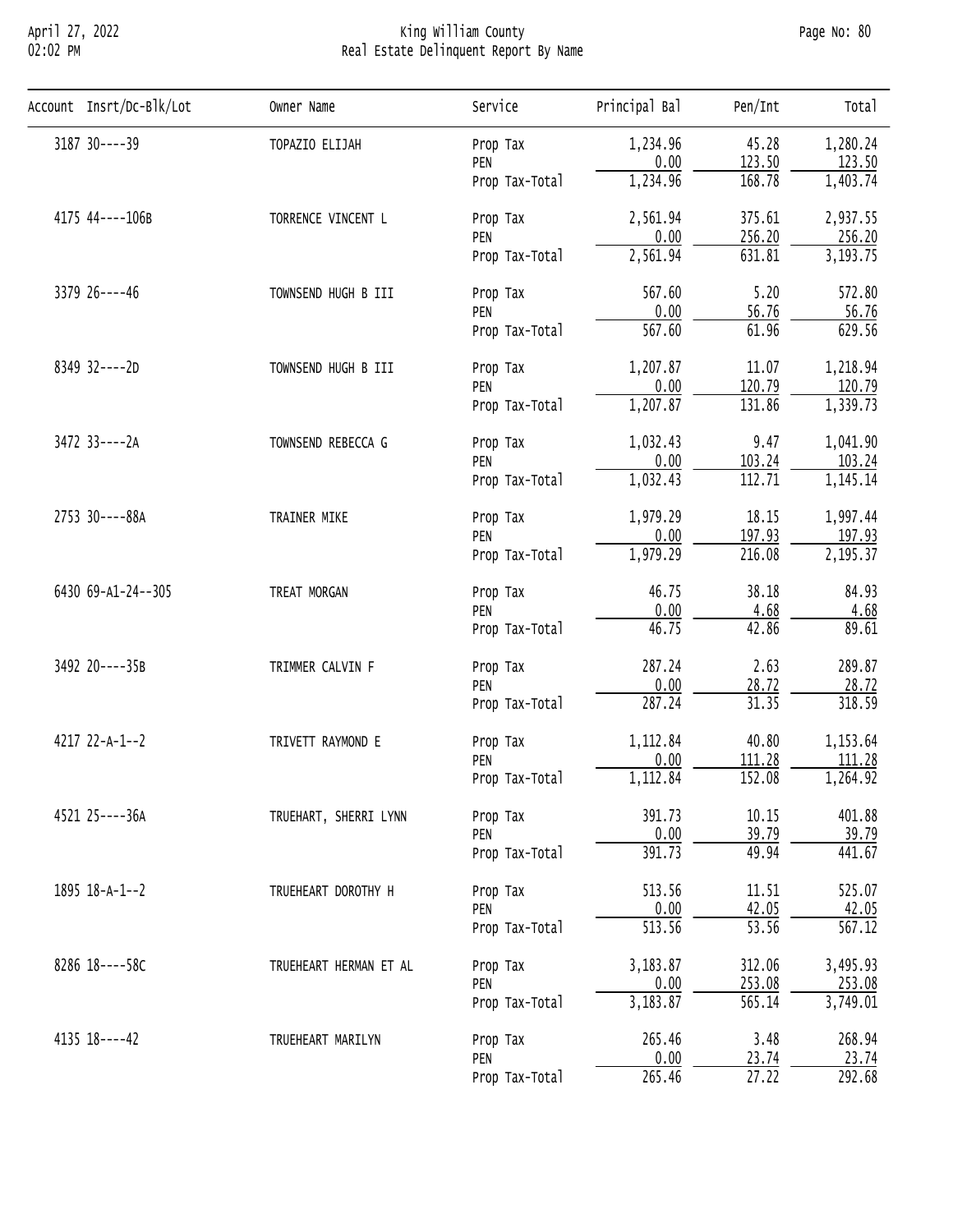### April 27, 2022 King William County Page No: 81 02:02 PM Real Estate Delinquent Report By Name

| Account Insrt/Dc-Blk/Lot | Owner Name                              | Service        | Principal Bal | Pen/Int            | Total    |
|--------------------------|-----------------------------------------|----------------|---------------|--------------------|----------|
| 4233 25----27            | TRUEHEART THELMA W                      | Prop Tax       | 325.07        | 4.26               | 329.33   |
|                          |                                         | PEN            | 0.00          | 29.07              | 29.07    |
|                          |                                         | Prop Tax-Total | 325.07        | 33.33              | 358.40   |
| 8282 29--4--1            | TRUJILLO SANDRA M                       | Prop Tax       | 996.74        | 36.56              | 1,033.30 |
|                          |                                         | PEN            | 0.00          | 99.68              | 99.68    |
|                          |                                         | Prop Tax-Total | 996.74        | 136.24             | 1,132.98 |
| 4244 27-A-1--13          | TUNKETT RANDY                           | Prop Tax       | 3,267.59      | 57.66              | 3,325.25 |
|                          |                                         | PEN            | 0.00          | 36.38              | 36.38    |
|                          |                                         | Prop Tax-Total | 3,267.59      | 94.04              | 3,361.63 |
| 2100 21----27A           | TURNER ANNETTE JACKSON ET AL            | Prop Tax       | 150.29        | 2.77               | 153.06   |
|                          |                                         | PEN            | 0.00          | 30.23              | 30.23    |
|                          |                                         | Prop Tax-Total | 150.29        | 33.00              | 183.29   |
| 4255 10----28D           | TYLER ELDRIDGE                          | Prop Tax       | 509.90        | 125.16             | 635.06   |
|                          |                                         | PEN            | 0.00          | 50.99              | 50.99    |
|                          |                                         | Prop Tax-Total | 509.90        | 176.15             | 686.05   |
| 3562 4----12C            | U S BANK NATIONAL ASSOCIATION           | Prop Tax       | 4,272.80      | 1,107.27           | 5,380.07 |
|                          |                                         | PEN            | 0.00          | 427.28             | 427.28   |
|                          |                                         | Prop Tax-Total | 4,272.80      | 1,534.55           | 5,807.35 |
| 4269 44----29D           | UNDERWOOD CHAUNCEY R                    | Prop Tax       | 5,161.77      | 2,555.56           | 7,717.33 |
|                          |                                         | PEN            | 0.00          | 489.46             | 489.46   |
|                          |                                         | Prop Tax-Total | 5,161.77      | 3,045.02           | 8,206.79 |
| 174 29 ---- 51           | UPPER MATTAPONI INDIAN TRIBE            | Prop Tax       | 321.64        | 2.95               | 324.59   |
|                          |                                         | PEN            | 0.00          | 32.16              | 32.16    |
|                          |                                         | Prop Tax-Total | 321.64        | 35.11              | 356.75   |
| 1322 29----56            | UPPER MATTAPONI INDIAN TRIBE            | Prop Tax       | 1,368.26      | 0.00               | 1,368.26 |
| 1880 29 ---- 52          | UPPER MATTAPONI INDIAN TRIBE Prop Tax   |                | 238.65        | 2.19               | 240.84   |
|                          |                                         | PEN            | 0.00          | 23.87              | 23.87    |
|                          |                                         | Prop Tax-Total | 238.65        | 26.06              | 264.71   |
| $2122$ $29---8$          | UPPER MATTAPONI INDIAN TRIBE            | Prop Tax       | 626.08        | 5.74               | 631.82   |
|                          |                                         | PEN            | 0.00          | 62.61              | 62.61    |
|                          |                                         | Prop Tax-Total | 626.08        | 68.35              | 694.43   |
| 4356 29----13            | UPPER MATTAPONI INDIAN TRIBE            | Prop Tax       | 185.76        | 1.70               | 187.46   |
|                          |                                         | PEN            | 0.00          | 18.58              | 18.58    |
|                          |                                         | Prop Tax-Total | 185.76        | 20.28              | 206.04   |
| 2500 22----34B           | UPPER MATTAPONI INDIAN TRIBE I Prop Tax |                | 4,404.90      | 282.65             | 4,687.55 |
|                          |                                         | PEN            | 0.00          | 440.49             | 440.49   |
|                          |                                         | Prop Tax-Total | 4,404.90      | 723.14             | 5,128.04 |
| 2531 49-A---7            | UPSHAW E PICKETT & JONI                 | Prop Tax       | 531.58        | 4.87               | 536.45   |
|                          |                                         | PEN            | 0.00          | 53.16              | 53.16    |
|                          |                                         | Prop Tax-Total | 531.58        | $\overline{58.03}$ | 589.61   |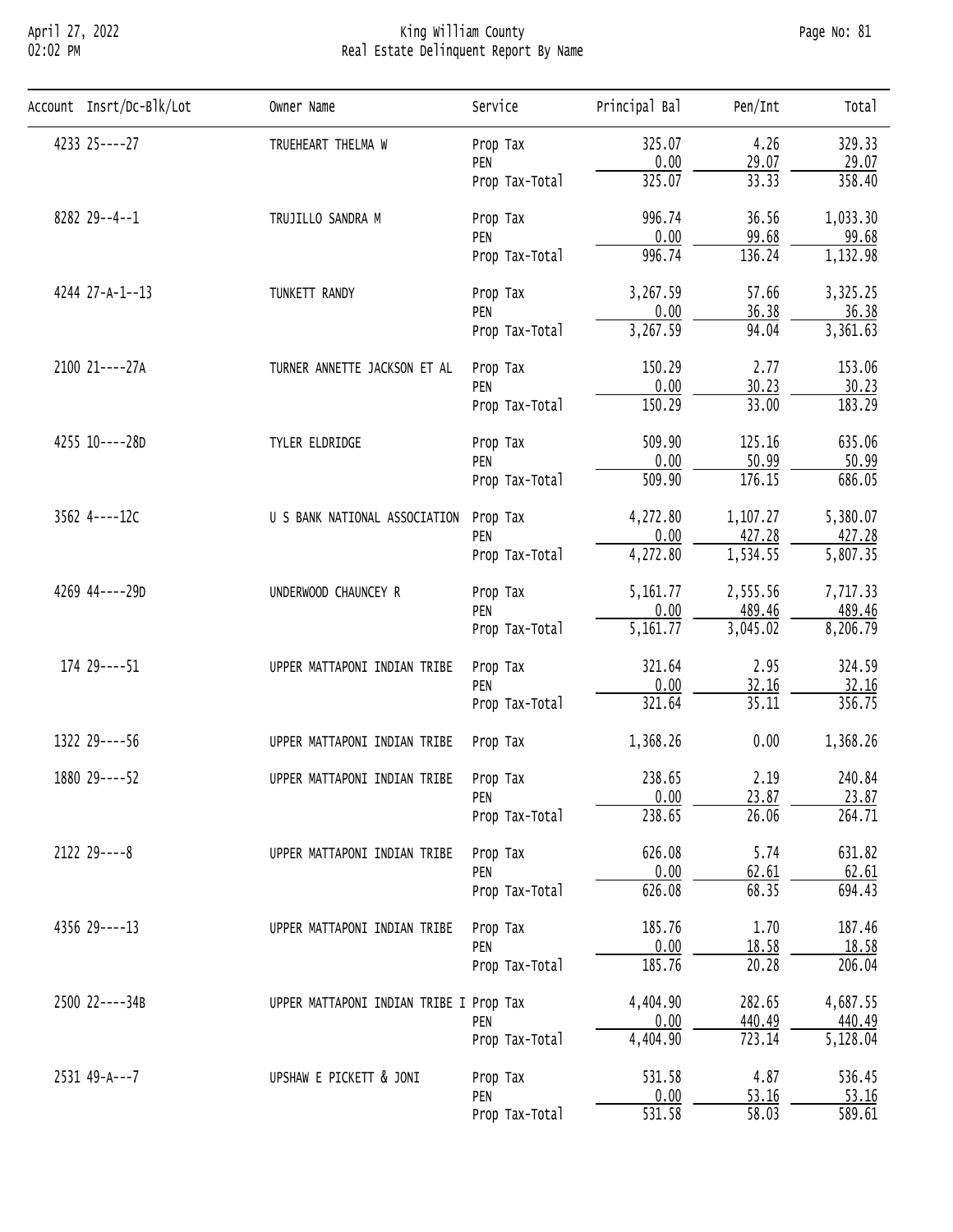## April 27, 2022 King William County Page No: 82 02:02 PM Real Estate Delinquent Report By Name

| Account Insrt/Dc-Blk/Lot | Owner Name                   | Service        | Principal Bal | Pen/Int            | Total              |
|--------------------------|------------------------------|----------------|---------------|--------------------|--------------------|
| 3739 30----87            | UPSHAW EMMETT M              | Prop Tax       | 0.00          | 22.09              | 22.09              |
|                          |                              | PEN            | 0.00          | 240.97             | 240.97             |
|                          |                              | Prop Tax-Total | 0.00          | 263.06             | 263.06             |
| 916 30----64A            | UPSHAW MARION F              | Prop Tax       | 0.00          | 3.76               | 3.76               |
|                          |                              | PEN            | 0.00          | 40.98              | 40.98              |
|                          |                              | Prop Tax-Total | 0.00          | 44.74              | 44.74              |
| 2668 30----77            | UPSHAW MARION F              | Prop Tax       | 0.00          | 3.00               | 3.00               |
|                          |                              | PEN            | 0.00          | 32.77              | 32.77              |
|                          |                              | Prop Tax-Total | 0.00          | 35.77              | 35.77              |
| 2669 30----77A           | UPSHAW MARION F              | Prop Tax       | 545.24        | $54.70 -$          | 490.54             |
|                          |                              | PEN            | 0.00          | 54.70              | 54.70              |
|                          |                              | Prop Tax-Total | 545.24        | 0.00               | 545.24             |
| 4275 30----18            | UPSHAW MARION F              | Prop Tax       | 0.00          | 10.50              | 10.50              |
|                          |                              | PEN            | 0.00          | 114.54             | 114.54             |
|                          |                              | Prop Tax-Total | 0.00          | 125.04             | 125.04             |
| 7496 37----76D           | UPSHAW MARION F              | Prop Tax       | 0.00          | 4.42               | 4.42               |
|                          |                              | PEN            | 0.00          | 48.16              | 48.16              |
|                          |                              | Prop Tax-Total | 0.00          | $\overline{52.58}$ | 52.58              |
| 1279 38----100           | UPSHAW THOMAS B              | Prop Tax       | 0.00          | 4.53               | 4.53               |
|                          |                              | PEN            | 0.00          | 49.45              | 49.45              |
|                          |                              | Prop Tax-Total | 0.00          | $\overline{53.98}$ | $\overline{53.98}$ |
| 2897 31----16C           | US BANK NATIONAL ASSOCIATION | Prop Tax       | 1,739.57      | 649.39             | 2,388.96           |
|                          |                              | PEN            | 0.00          | 173.96             | 173.96             |
|                          |                              | Prop Tax-Total | 1,739.57      | 823.35             | 2,562.92           |
| $2171$ 55 - - - - 6      | VALENTI, MICHAEL             | Prop Tax       | 749.23        | 44.30              | 793.53             |
|                          |                              | PEN            | 0.00          | 68.11              | 68.11              |
|                          |                              | Prop Tax-Total | 749.23        | 112.41             | 861.64             |
| 10486 63-A3-10--16       | VANHOOK WILLIE D             | Prop Tax       | 2.23          | 2.23               | 4.46               |
|                          |                              | PEN            | 0.00          | 24.32              | 24.32              |
|                          |                              | Prop Tax-Total | 2.23          | 26.55              | 28.78              |
| 4302 28----13            | VAUGHAN SAMUEL EST           | Prop Tax       | 1,266.30      | 698.69             | 1,964.99           |
|                          |                              | PEN            | 0.00          | 126.63             | 126.63             |
|                          |                              | Prop Tax-Total | 1,266.30      | 825.32             | 2,091.62           |
| 1993 37----10            | VAUGHAN YVONNE H ET ALS      | Prop Tax       | 1,795.25      | 213.90             | 2,009.15           |
|                          |                              | PEN            | 0.00          | 179.55             | 179.55             |
|                          |                              | Prop Tax-Total | 1,795.25      | 393.45             | 2,188.70           |
| 5871 63-A4-6-10-11       | VENEER ACQUISITION, INC      | Prop Tax       | 118.75        | 1.09               | 119.84             |
|                          |                              | PEN            | 0.00          | 11.88              | 11.88              |
|                          |                              | Prop Tax-Total | 118.75        | 12.97              | 131.72             |
|                          |                              |                |               |                    |                    |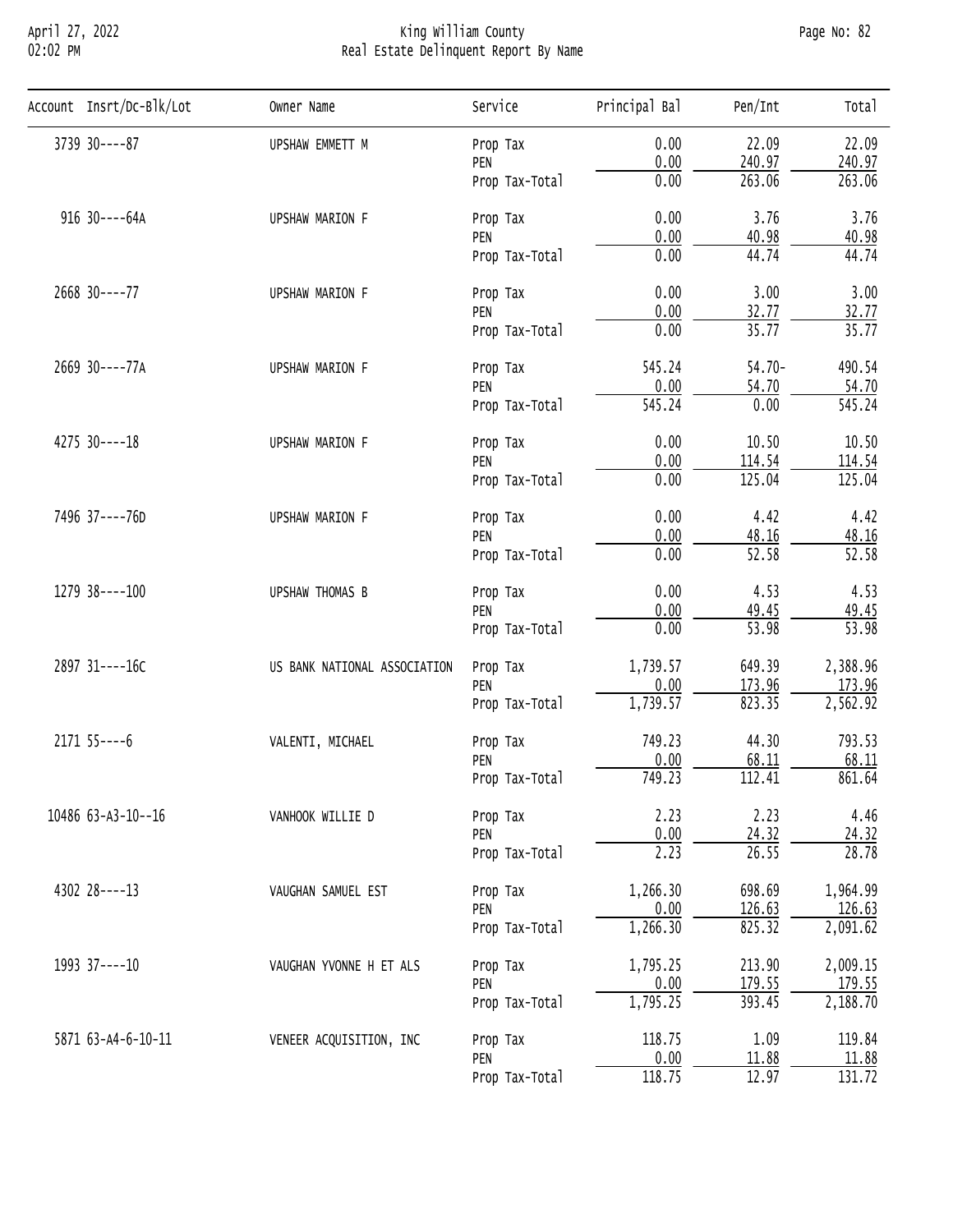## April 27, 2022 King William County Page No: 83 02:02 PM Real Estate Delinquent Report By Name

| 5336 63-A4-6-7-14<br>156.37<br>1.43<br>VENEER ACQUISITIONS, LLC<br>Prop Tax<br>0.00<br>15.64<br>15.64<br>PEN<br>17.07<br>156.37<br>173.44<br>Prop Tax-Total<br>16 PS-14---<br>0.00<br>188.37<br>VERIZON SOUTH INC<br>Prop Tax<br>0.00<br>2,055.01<br>PEN<br>0.00<br>2,243.38<br>Prop Tax-Total<br>0.00<br>2.14<br>10536 14----9B<br>VESSELS ANGELA<br>Prop Tax<br>0.00<br>23.35<br>PEN<br>0.00<br>25.49<br>Prop Tax-Total<br>3.50<br>4309 12----18B<br>381.84<br>VESSELS CAROLYN D<br>Prop Tax<br>0.00<br>38.18<br>PEN<br>381.84<br>41.68<br>Prop Tax-Total<br>0.00<br>2.64<br>4316 14----12<br>VESSELS MACKES H<br>Prop Tax<br>0.00<br>28.82<br>PEN<br>0.00<br>31.46<br>Prop Tax-Total<br>4319 21 ---- 4<br>1,237.11<br>23.86<br>VESSELS WILLIE THOMAS<br>Prop Tax<br>0.00<br>30.01<br>PEN<br>1,237.11<br>$\overline{53.87}$<br>Prop Tax-Total<br>170.28<br>1.56<br>10537 13----64H<br>VESSELS, ROBERT EUGENE<br>Prop Tax<br>0.00<br>17.03<br>PEN<br>18.59<br>170.28<br>188.87<br>Prop Tax-Total<br>379.26<br>13.92<br>11061 2--2--1A<br>VICKERY, DEVON C<br>Prop Tax<br>0.00<br>37.92<br>PEN<br>51.84<br>379.26<br>Prop Tax-Total<br>12 PS-11---<br>0.00<br>1,728.40<br>VIRGINIA ELECTRIC & POWER COMP Prop Tax<br>0.00<br>18,856.04<br>18,856.04<br>PEN<br>0.00<br>20,584.44<br>Prop Tax-Total<br>0.00<br>14 PS-12---<br>372.01<br>VIRGINIA ELECTRIC & POWER COMP Prop Tax<br>0.00<br>4,058.45<br>PEN<br>0.00<br>4,430.46<br>Prop Tax-Total<br>3,090.55<br>86.87<br>$3090$ $10---4$<br>VREELAND KRISTINE M TRUST<br>Prop Tax<br>$\frac{0.00}{3,090.55}$<br>236.84<br>PEN<br>323.71<br>Prop Tax-Total<br>4,053.18<br>148.64<br>$7136$ $56--2--3$<br>WADE AARON J<br>Prop Tax<br>0.00<br>405.32<br>PEN<br>4,053.18<br>553.96<br>Prop Tax-Total<br>67.84<br>1,849.86<br>$114356--1--2$<br>WADE AARON JOSEPH ET ALS<br>Prop Tax | Account Insrt/Dc-Blk/Lot | Owner Name | Service | Principal Bal | Pen/Int | Total  |
|--------------------------------------------------------------------------------------------------------------------------------------------------------------------------------------------------------------------------------------------------------------------------------------------------------------------------------------------------------------------------------------------------------------------------------------------------------------------------------------------------------------------------------------------------------------------------------------------------------------------------------------------------------------------------------------------------------------------------------------------------------------------------------------------------------------------------------------------------------------------------------------------------------------------------------------------------------------------------------------------------------------------------------------------------------------------------------------------------------------------------------------------------------------------------------------------------------------------------------------------------------------------------------------------------------------------------------------------------------------------------------------------------------------------------------------------------------------------------------------------------------------------------------------------------------------------------------------------------------------------------------------------------------------------------------------------------------------------------------------------------------------------------------------------------------------------------------|--------------------------|------------|---------|---------------|---------|--------|
| 188.37<br>2,055.01<br>2,243.38<br>2.14<br>23.35<br>25.49<br>385.34<br>38.18<br>423.52<br>2.64<br>28.82<br>31.46<br>1,260.97<br>30.01<br>171.84<br>17.03<br>393.18<br>37.92<br>431.10<br>1,728.40<br>20,584.44<br>3, 177.42<br>236.84<br>405.32<br>4,607.14<br>1,917.70                                                                                                                                                                                                                                                                                                                                                                                                                                                                                                                                                                                                                                                                                                                                                                                                                                                                                                                                                                                                                                                                                                                                                                                                                                                                                                                                                                                                                                                                                                                                                         |                          |            |         |               |         | 157.80 |
|                                                                                                                                                                                                                                                                                                                                                                                                                                                                                                                                                                                                                                                                                                                                                                                                                                                                                                                                                                                                                                                                                                                                                                                                                                                                                                                                                                                                                                                                                                                                                                                                                                                                                                                                                                                                                                |                          |            |         |               |         |        |
|                                                                                                                                                                                                                                                                                                                                                                                                                                                                                                                                                                                                                                                                                                                                                                                                                                                                                                                                                                                                                                                                                                                                                                                                                                                                                                                                                                                                                                                                                                                                                                                                                                                                                                                                                                                                                                |                          |            |         |               |         |        |
| 1,290.98<br>372.01<br>4,058.45<br>4,430.46<br>3,414.26<br>4,201.82                                                                                                                                                                                                                                                                                                                                                                                                                                                                                                                                                                                                                                                                                                                                                                                                                                                                                                                                                                                                                                                                                                                                                                                                                                                                                                                                                                                                                                                                                                                                                                                                                                                                                                                                                             |                          |            |         |               |         |        |
|                                                                                                                                                                                                                                                                                                                                                                                                                                                                                                                                                                                                                                                                                                                                                                                                                                                                                                                                                                                                                                                                                                                                                                                                                                                                                                                                                                                                                                                                                                                                                                                                                                                                                                                                                                                                                                |                          |            |         |               |         |        |
|                                                                                                                                                                                                                                                                                                                                                                                                                                                                                                                                                                                                                                                                                                                                                                                                                                                                                                                                                                                                                                                                                                                                                                                                                                                                                                                                                                                                                                                                                                                                                                                                                                                                                                                                                                                                                                |                          |            |         |               |         |        |
|                                                                                                                                                                                                                                                                                                                                                                                                                                                                                                                                                                                                                                                                                                                                                                                                                                                                                                                                                                                                                                                                                                                                                                                                                                                                                                                                                                                                                                                                                                                                                                                                                                                                                                                                                                                                                                |                          |            |         |               |         |        |
|                                                                                                                                                                                                                                                                                                                                                                                                                                                                                                                                                                                                                                                                                                                                                                                                                                                                                                                                                                                                                                                                                                                                                                                                                                                                                                                                                                                                                                                                                                                                                                                                                                                                                                                                                                                                                                |                          |            |         |               |         |        |
|                                                                                                                                                                                                                                                                                                                                                                                                                                                                                                                                                                                                                                                                                                                                                                                                                                                                                                                                                                                                                                                                                                                                                                                                                                                                                                                                                                                                                                                                                                                                                                                                                                                                                                                                                                                                                                |                          |            |         |               |         |        |
|                                                                                                                                                                                                                                                                                                                                                                                                                                                                                                                                                                                                                                                                                                                                                                                                                                                                                                                                                                                                                                                                                                                                                                                                                                                                                                                                                                                                                                                                                                                                                                                                                                                                                                                                                                                                                                |                          |            |         |               |         |        |
|                                                                                                                                                                                                                                                                                                                                                                                                                                                                                                                                                                                                                                                                                                                                                                                                                                                                                                                                                                                                                                                                                                                                                                                                                                                                                                                                                                                                                                                                                                                                                                                                                                                                                                                                                                                                                                |                          |            |         |               |         |        |
|                                                                                                                                                                                                                                                                                                                                                                                                                                                                                                                                                                                                                                                                                                                                                                                                                                                                                                                                                                                                                                                                                                                                                                                                                                                                                                                                                                                                                                                                                                                                                                                                                                                                                                                                                                                                                                |                          |            |         |               |         |        |
|                                                                                                                                                                                                                                                                                                                                                                                                                                                                                                                                                                                                                                                                                                                                                                                                                                                                                                                                                                                                                                                                                                                                                                                                                                                                                                                                                                                                                                                                                                                                                                                                                                                                                                                                                                                                                                |                          |            |         |               |         |        |
|                                                                                                                                                                                                                                                                                                                                                                                                                                                                                                                                                                                                                                                                                                                                                                                                                                                                                                                                                                                                                                                                                                                                                                                                                                                                                                                                                                                                                                                                                                                                                                                                                                                                                                                                                                                                                                |                          |            |         |               |         |        |
|                                                                                                                                                                                                                                                                                                                                                                                                                                                                                                                                                                                                                                                                                                                                                                                                                                                                                                                                                                                                                                                                                                                                                                                                                                                                                                                                                                                                                                                                                                                                                                                                                                                                                                                                                                                                                                |                          |            |         |               |         |        |
|                                                                                                                                                                                                                                                                                                                                                                                                                                                                                                                                                                                                                                                                                                                                                                                                                                                                                                                                                                                                                                                                                                                                                                                                                                                                                                                                                                                                                                                                                                                                                                                                                                                                                                                                                                                                                                |                          |            |         |               |         |        |
|                                                                                                                                                                                                                                                                                                                                                                                                                                                                                                                                                                                                                                                                                                                                                                                                                                                                                                                                                                                                                                                                                                                                                                                                                                                                                                                                                                                                                                                                                                                                                                                                                                                                                                                                                                                                                                |                          |            |         |               |         |        |
|                                                                                                                                                                                                                                                                                                                                                                                                                                                                                                                                                                                                                                                                                                                                                                                                                                                                                                                                                                                                                                                                                                                                                                                                                                                                                                                                                                                                                                                                                                                                                                                                                                                                                                                                                                                                                                |                          |            |         |               |         |        |
|                                                                                                                                                                                                                                                                                                                                                                                                                                                                                                                                                                                                                                                                                                                                                                                                                                                                                                                                                                                                                                                                                                                                                                                                                                                                                                                                                                                                                                                                                                                                                                                                                                                                                                                                                                                                                                |                          |            |         |               |         |        |
|                                                                                                                                                                                                                                                                                                                                                                                                                                                                                                                                                                                                                                                                                                                                                                                                                                                                                                                                                                                                                                                                                                                                                                                                                                                                                                                                                                                                                                                                                                                                                                                                                                                                                                                                                                                                                                |                          |            |         |               |         |        |
|                                                                                                                                                                                                                                                                                                                                                                                                                                                                                                                                                                                                                                                                                                                                                                                                                                                                                                                                                                                                                                                                                                                                                                                                                                                                                                                                                                                                                                                                                                                                                                                                                                                                                                                                                                                                                                |                          |            |         |               |         |        |
|                                                                                                                                                                                                                                                                                                                                                                                                                                                                                                                                                                                                                                                                                                                                                                                                                                                                                                                                                                                                                                                                                                                                                                                                                                                                                                                                                                                                                                                                                                                                                                                                                                                                                                                                                                                                                                |                          |            |         |               |         |        |
|                                                                                                                                                                                                                                                                                                                                                                                                                                                                                                                                                                                                                                                                                                                                                                                                                                                                                                                                                                                                                                                                                                                                                                                                                                                                                                                                                                                                                                                                                                                                                                                                                                                                                                                                                                                                                                |                          |            |         |               |         |        |
|                                                                                                                                                                                                                                                                                                                                                                                                                                                                                                                                                                                                                                                                                                                                                                                                                                                                                                                                                                                                                                                                                                                                                                                                                                                                                                                                                                                                                                                                                                                                                                                                                                                                                                                                                                                                                                |                          |            |         |               |         |        |
|                                                                                                                                                                                                                                                                                                                                                                                                                                                                                                                                                                                                                                                                                                                                                                                                                                                                                                                                                                                                                                                                                                                                                                                                                                                                                                                                                                                                                                                                                                                                                                                                                                                                                                                                                                                                                                |                          |            |         |               |         |        |
|                                                                                                                                                                                                                                                                                                                                                                                                                                                                                                                                                                                                                                                                                                                                                                                                                                                                                                                                                                                                                                                                                                                                                                                                                                                                                                                                                                                                                                                                                                                                                                                                                                                                                                                                                                                                                                |                          |            |         |               |         |        |
|                                                                                                                                                                                                                                                                                                                                                                                                                                                                                                                                                                                                                                                                                                                                                                                                                                                                                                                                                                                                                                                                                                                                                                                                                                                                                                                                                                                                                                                                                                                                                                                                                                                                                                                                                                                                                                |                          |            |         |               |         |        |
|                                                                                                                                                                                                                                                                                                                                                                                                                                                                                                                                                                                                                                                                                                                                                                                                                                                                                                                                                                                                                                                                                                                                                                                                                                                                                                                                                                                                                                                                                                                                                                                                                                                                                                                                                                                                                                |                          |            |         |               |         |        |
|                                                                                                                                                                                                                                                                                                                                                                                                                                                                                                                                                                                                                                                                                                                                                                                                                                                                                                                                                                                                                                                                                                                                                                                                                                                                                                                                                                                                                                                                                                                                                                                                                                                                                                                                                                                                                                |                          |            |         |               |         |        |
|                                                                                                                                                                                                                                                                                                                                                                                                                                                                                                                                                                                                                                                                                                                                                                                                                                                                                                                                                                                                                                                                                                                                                                                                                                                                                                                                                                                                                                                                                                                                                                                                                                                                                                                                                                                                                                |                          |            |         |               |         |        |
|                                                                                                                                                                                                                                                                                                                                                                                                                                                                                                                                                                                                                                                                                                                                                                                                                                                                                                                                                                                                                                                                                                                                                                                                                                                                                                                                                                                                                                                                                                                                                                                                                                                                                                                                                                                                                                |                          |            |         |               |         |        |
|                                                                                                                                                                                                                                                                                                                                                                                                                                                                                                                                                                                                                                                                                                                                                                                                                                                                                                                                                                                                                                                                                                                                                                                                                                                                                                                                                                                                                                                                                                                                                                                                                                                                                                                                                                                                                                |                          |            |         |               |         |        |
|                                                                                                                                                                                                                                                                                                                                                                                                                                                                                                                                                                                                                                                                                                                                                                                                                                                                                                                                                                                                                                                                                                                                                                                                                                                                                                                                                                                                                                                                                                                                                                                                                                                                                                                                                                                                                                |                          |            |         |               |         |        |
|                                                                                                                                                                                                                                                                                                                                                                                                                                                                                                                                                                                                                                                                                                                                                                                                                                                                                                                                                                                                                                                                                                                                                                                                                                                                                                                                                                                                                                                                                                                                                                                                                                                                                                                                                                                                                                |                          |            |         |               |         |        |
|                                                                                                                                                                                                                                                                                                                                                                                                                                                                                                                                                                                                                                                                                                                                                                                                                                                                                                                                                                                                                                                                                                                                                                                                                                                                                                                                                                                                                                                                                                                                                                                                                                                                                                                                                                                                                                |                          |            |         |               |         |        |
|                                                                                                                                                                                                                                                                                                                                                                                                                                                                                                                                                                                                                                                                                                                                                                                                                                                                                                                                                                                                                                                                                                                                                                                                                                                                                                                                                                                                                                                                                                                                                                                                                                                                                                                                                                                                                                |                          |            |         |               |         |        |
|                                                                                                                                                                                                                                                                                                                                                                                                                                                                                                                                                                                                                                                                                                                                                                                                                                                                                                                                                                                                                                                                                                                                                                                                                                                                                                                                                                                                                                                                                                                                                                                                                                                                                                                                                                                                                                |                          |            |         |               |         |        |
|                                                                                                                                                                                                                                                                                                                                                                                                                                                                                                                                                                                                                                                                                                                                                                                                                                                                                                                                                                                                                                                                                                                                                                                                                                                                                                                                                                                                                                                                                                                                                                                                                                                                                                                                                                                                                                |                          |            | PEN     | 0.00          | 184.98  | 184.98 |
| 1,849.86<br>252.82<br>2,102.68<br>Prop Tax-Total                                                                                                                                                                                                                                                                                                                                                                                                                                                                                                                                                                                                                                                                                                                                                                                                                                                                                                                                                                                                                                                                                                                                                                                                                                                                                                                                                                                                                                                                                                                                                                                                                                                                                                                                                                               |                          |            |         |               |         |        |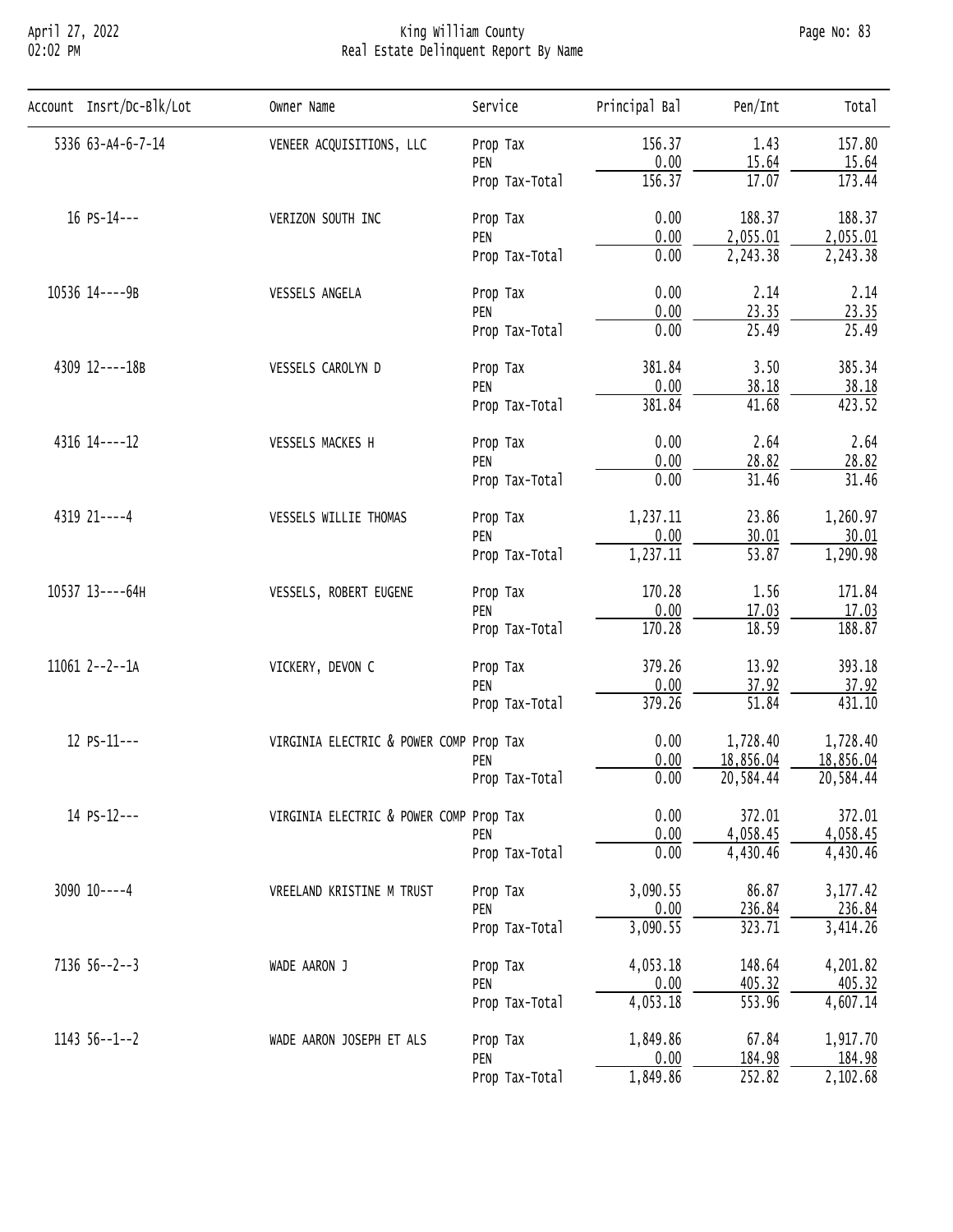## April 27, 2022 King William County Page No: 84 02:02 PM Real Estate Delinquent Report By Name

| Account Insrt/Dc-Blk/Lot | Owner Name                    | Service        | Principal Bal | Pen/Int                | Total    |
|--------------------------|-------------------------------|----------------|---------------|------------------------|----------|
| 931 20----42A            | WAITMAN LISA G                | Prop Tax       | 2,229.69      | 38.94                  | 2,268.63 |
|                          |                               | PEN            | 0.00          | 62.31                  | 62.31    |
|                          |                               | Prop Tax-Total | 2,229.69      | 101.25                 | 2,330.94 |
| 1815 29----28A           | WALKER HATTIE                 | Prop Tax       | 824.75        | 175.09                 | 999.84   |
|                          |                               | PEN            | 0.00          | 82.47                  | 82.47    |
|                          |                               | Prop Tax-Total | 824.75        | 257.56                 | 1,082.31 |
| 225 11----63D            | WALLER RODNEY WILLIS          | Prop Tax       | 531.91        | 4.88                   | 536.79   |
|                          |                               | PEN            | 0.00          | 53.19                  | 53.19    |
|                          |                               | Prop Tax-Total | 531.91        | 58.07                  | 589.98   |
| 10299 28-B-4--13         | WALLIN GARY E                 | Prop Tax       | 730.57        | 6.70                   | 737.27   |
|                          |                               | PEN            | 0.00          | 73.06                  | 73.06    |
|                          |                               | Prop Tax-Total | 730.57        | 79.76                  | 810.33   |
| 5617 69-A3-1-09-1626     | WALTERS DONALD S SR & DEBORAH | Prop Tax       | 1,995.83      | 348.70                 | 2,344.53 |
|                          |                               | PEN            | 0.00          | 199.61                 | 199.61   |
|                          |                               | Prop Tax-Total | 1,995.83      | 548.31                 | 2,544.14 |
| 10087 22--11-S-3         | WALTON, BRIAN                 | Prop Tax       | 736.59        | 6.75                   | 743.34   |
|                          |                               | PEN            | 0.00          | 73.66                  | 73.66    |
|                          |                               | Prop Tax-Total | 736.59        | 80.41                  | 817.00   |
| 4387 25----20            | WARNER DAISY A                | Prop Tax       | 1,472.32      | 134.88                 | 1,607.20 |
|                          |                               | PEN            | 0.00          | 147.24                 | 147.24   |
|                          |                               | Prop Tax-Total | 1,472.32      | 282.12                 | 1,754.44 |
| 6625 69-A3-1-28-1747     | WARRINGER G STEVEN            | Prop Tax       | 463.03        | 4.25                   | 467.28   |
|                          |                               | PEN            | 0.00          | 46.30                  | 46.30    |
|                          |                               | Prop Tax-Total | 463.03        | $\overline{50.55}$     | 513.58   |
| 6420 63-A3-5--238        | WASHINGTON BARBARA SCOTT      | Prop Tax       | 18.81         | 0.17                   | 18.98    |
|                          |                               | PEN            | 0.00          | 1.88                   | 1.88     |
|                          |                               | Prop Tax-Total | 18.81         | 2.05                   | 20.86    |
| 8490 18--4--3A           | WASHINGTON BERTHA             | Prop Tax       | 745.68        | 44.00                  | 789.68   |
|                          |                               | PEN            | 0.00          |                        | 77.31    |
|                          |                               | Prop Tax-Total | 745.68        | $\frac{77.31}{121.31}$ | 866.99   |
| 7598 35----14D           | WASHINGTON BRUCE A            | Prop Tax       | 544.80        | 63.23                  | 608.03   |
|                          |                               | <b>NSF</b>     | 30.00         | 0.00                   | 30.00    |
|                          |                               | Prop Tax-Total | 574.80        | 63.23                  | 638.03   |
| $3107$ $55---3B$         | WASHINGTON CARRIE N           | Prop Tax       | 534.92        | 4.90                   | 539.82   |
|                          |                               | PEN            | 0.00          | 53.49                  | 53.49    |
|                          |                               | Prop Tax-Total | 534.92        | 58.39                  | 593.31   |
| 10768 6----23D           | WASHINGTON ELSIE H            | Prop Tax       | 1,081.92      | 166.72                 | 1,248.64 |
|                          |                               | PEN            | 0.00          | 88.49                  | 88.49    |
|                          |                               | Prop Tax-Total | 1,081.92      | 255.21                 | 1,337.13 |
|                          |                               |                |               |                        |          |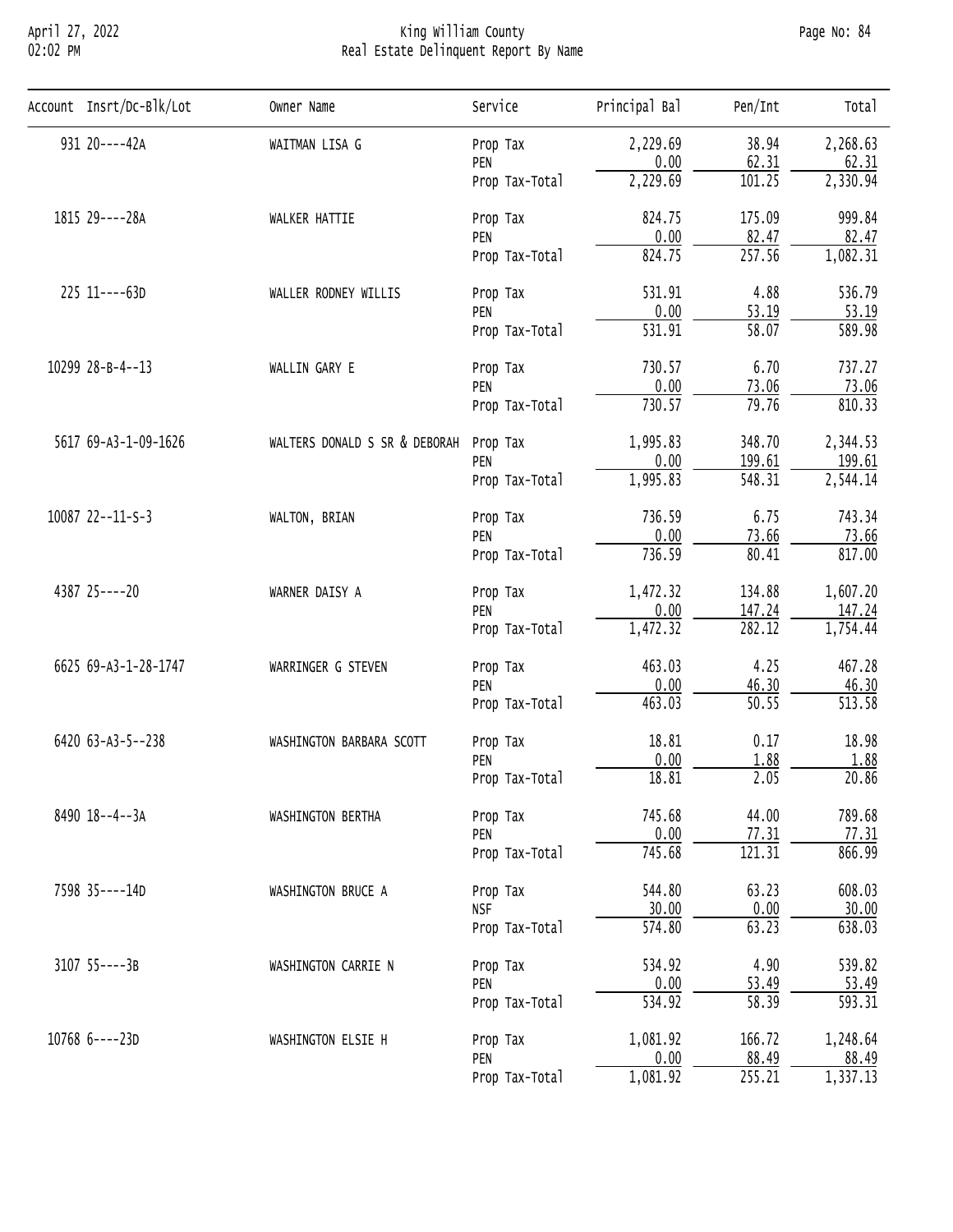## April 27, 2022 King William County Page No: 85 02:02 PM Real Estate Delinquent Report By Name

| Account Insrt/Dc-Blk/Lot | Owner Name                   | Service        | Principal Bal | Pen/Int   | Total    |
|--------------------------|------------------------------|----------------|---------------|-----------|----------|
| 382 21----40G            | WASHINGTON ELSIE M           | Prop Tax       | 2,888.71      | 448.73    | 3,337.44 |
|                          |                              | PEN            | 0.00          | 204.41    | 204.41   |
|                          |                              | Prop Tax-Total | 2,888.71      | 653.14    | 3,541.85 |
| 1774 35----7B            | WASHINGTON EMILY             | Prop Tax       | 348.80        | 90.52     | 439.32   |
|                          |                              | PEN            | 0.00          | 34.88     | 34.88    |
|                          |                              | Prop Tax-Total | 348.80        | 125.40    | 474.20   |
| 1775 35----7C            | WASHINGTON EMILY             | Prop Tax       | 4,512.36      | 1,683.20  | 6,195.56 |
|                          |                              | PEN            | 0.00          | 451.24    | 451.24   |
|                          |                              | Prop Tax-Total | 4,512.36      | 2,134.44  | 6,646.80 |
| $3740$ $35---25$         | WASHINGTON EUGENE M ESTATE   | Prop Tax       | 4,449.60      | 1, 116.35 | 5,565.95 |
|                          |                              | PEN            | 0.00          | 450.99    | 450.99   |
|                          |                              | Prop Tax-Total | 4,449.60      | 1,567.34  | 6,016.94 |
| 3741 35 ---- 20          | WASHINGTON EUGENE M ESTATE   | Prop Tax       | 112.55        | 4.32      | 116.87   |
|                          |                              | PEN            | 0.00          | 11.29     | 11.29    |
|                          |                              | Prop Tax-Total | 112.55        | 15.61     | 128.16   |
| 3742 35 ---- 21          | WASHINGTON EUGENE M ESTATE   | Prop Tax       | 34.08         | 0.31      | 34.39    |
|                          |                              | PEN            | 0.00          | 1.76      | 1.76     |
|                          |                              | Prop Tax-Total | 34.08         | 2.07      | 36.15    |
| 4402 35----26            | WASHINGTON EUGENE M ESTATE   | Prop Tax       | 1,882.11      | 229.56    | 2,111.67 |
|                          |                              | PEN            | 0.00          | 197.49    | 197.49   |
|                          |                              | Prop Tax-Total | 1,882.11      | 427.05    | 2,309.16 |
| 8358 35----23A           | WASHINGTON EUGENE M II       | Prop Tax       | 3,286.84      | 51.94     | 3,338.78 |
|                          |                              | PEN            | 0.00          | 90.95     | 90.95    |
|                          |                              | Prop Tax-Total | 3,286.84      | 142.89    | 3,429.73 |
| $196$ 43----36           | WASHINGTON EUGENE MCDEWEY II | Prop Tax       | 327.23        | 3.00      | 330.23   |
|                          |                              | PEN            | 0.00          | 32.72     | 32.72    |
|                          |                              | Prop Tax-Total | 327.23        | 35.72     | 362.95   |
| $1814$ $43---3$          | WASHINGTON EUGENE MCDEWEY II | Prop Tax       | 374.53        | 3.43      | 377.96   |
|                          |                              | PEN            | 0.00          | 37.45     | 37.45    |
|                          |                              | Prop Tax-Total | 374.53        | 40.88     | 415.41   |
| 1914 43----36A           | WASHINGTON EUGENE MCDEWEY II | Prop Tax       | 298.85        | 2.74      | 301.59   |
|                          |                              | PEN            | 0.00          | 29.89     | 29.89    |
|                          |                              | Prop Tax-Total | 298.85        | 32.63     | 331.48   |
| 4406 27----31            | WASHINGTON GEORGE A JR       | Prop Tax       | 1,752.00      | 181.51    | 1,933.51 |
|                          |                              | PEN            | 0.00          | 175.20    | 175.20   |
|                          |                              | Prop Tax-Total | 1,752.00      | 356.71    | 2,108.71 |
| $1819$ 43----4           | WASHINGTON II, EUGENE        | Prop Tax       | 128.56        | 1.18      | 129.74   |
|                          |                              | PEN            | 0.00          | 12.86     | 12.86    |
|                          |                              | Prop Tax-Total | 128.56        | 14.04     | 142.60   |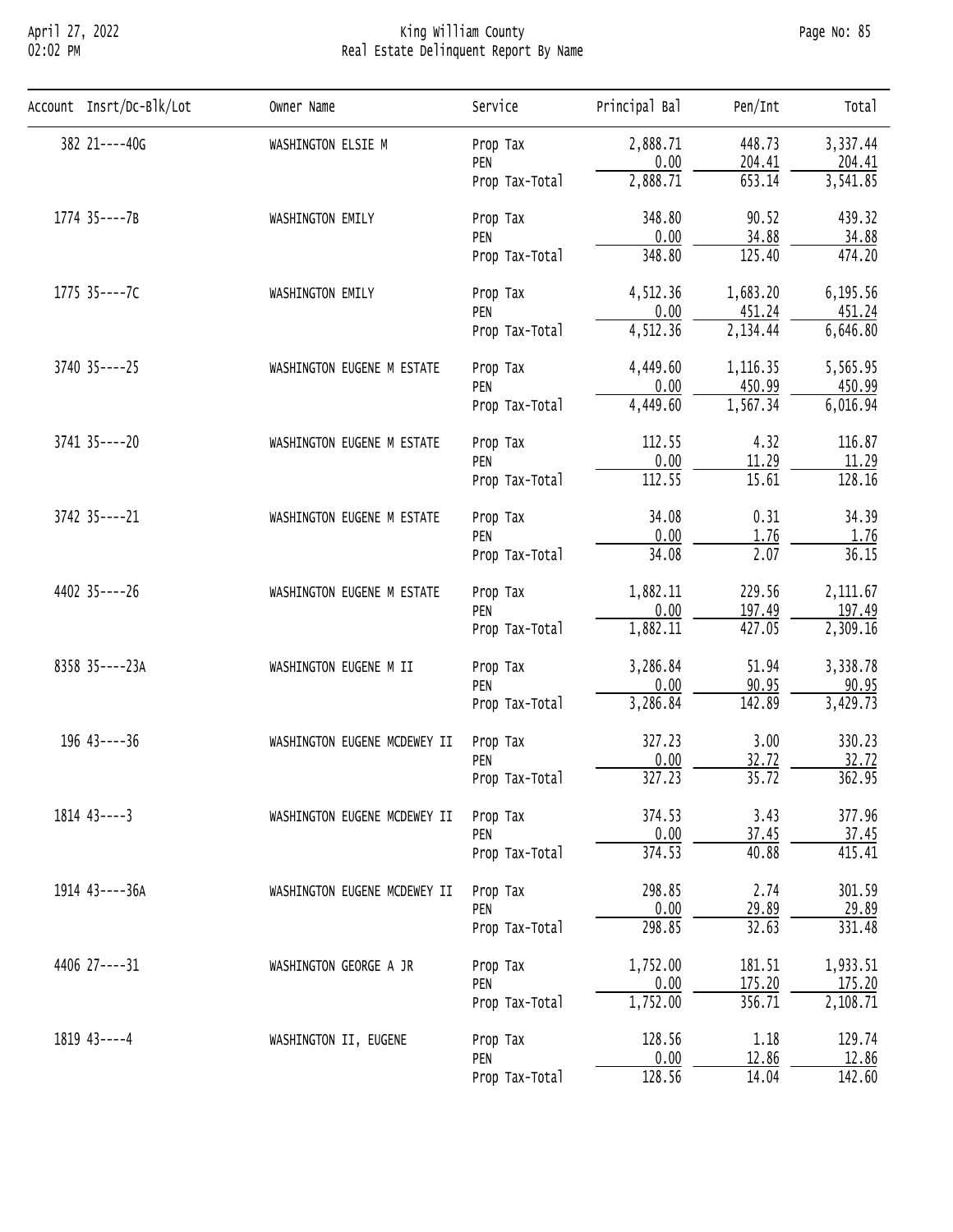## April 27, 2022 King William County Page No: 86 02:02 PM Real Estate Delinquent Report By Name

| Account Insrt/Dc-Blk/Lot | Owner Name                              | Service        | Principal Bal | Pen/Int  | Total    |
|--------------------------|-----------------------------------------|----------------|---------------|----------|----------|
| 4434 44----48            | WASHINGTON JACQUELYN G                  | Prop Tax       | 3,362.60      | 776.76   | 4,139.36 |
|                          |                                         | PEN            | 0.00          | 336.26   | 336.26   |
|                          |                                         | Prop Tax-Total | 3,362.60      | 1,113.02 | 4,475.62 |
| 4410 54 ---- 86          | WASHINGTON JAMES EARL ET ALS            | Prop Tax       | 2,258.62      | 553.37   | 2,811.99 |
|                          |                                         | PEN            | 0.00          | 225.83   | 225.83   |
|                          |                                         | Prop Tax-Total | 2,258.62      | 779.20   | 3,037.82 |
| 4412 44 ---- 126         | WASHINGTON JAMES THOMAS ESTATE Prop Tax |                | 0.00          | 6.62     | 6.62     |
|                          |                                         | PEN            | 0.00          | 72.15    | 72.15    |
|                          |                                         | Prop Tax-Total | 0.00          | 78.77    | 78.77    |
| $9055$ 43----14          | WASHINGTON KEVIN A                      | Prop Tax       | 1,945.32      | 178.35   | 2,123.67 |
|                          |                                         | PEN            | 0.00          | 194.52   | 194.52   |
|                          |                                         | Prop Tax-Total | 1,945.32      | 372.87   | 2,318.19 |
| 2461 43----33D           | WASHINGTON LARRY A                      | Prop Tax       | 447.27        | 47.99    | 495.26   |
|                          |                                         | PEN            | 0.00          | 45.93    | 45.93    |
|                          |                                         | Prop Tax-Total | 447.27        | 93.92    | 541.19   |
| 4413 43----30            | WASHINGTON LARRY A                      | Prop Tax       | 1,618.41      | 173.85   | 1,792.26 |
|                          |                                         | PEN            | 0.00          | 166.20   | 166.20   |
|                          |                                         | Prop Tax-Total | 1,618.41      | 340.05   | 1,958.46 |
| 4416 35----22            | WASHINGTON LARRY A                      | Prop Tax       | 1,053.71      | 112.97   | 1,166.68 |
|                          |                                         | PEN            | 0.00          | 108.17   | 108.17   |
|                          |                                         | Prop Tax-Total | 1,053.71      | 221.14   | 1,274.85 |
| 1776 35----7D            | WASHINGTON LORENZO                      | Prop Tax       | 364.14        | 41.92    | 406.06   |
|                          |                                         | PEN            | 0.00          | 26.30    | 26.30    |
|                          |                                         | Prop Tax-Total | 364.14        | 68.22    | 432.36   |
| 4421 18----39A           | WASHINGTON MABLE TEMPLE                 | Prop Tax       | 6,170.43      | 3,120.20 | 9,290.63 |
|                          |                                         | PEN            | 0.00          | 599.58   | 599.58   |
|                          |                                         | Prop Tax-Total | 6,170.43      | 3,719.78 | 9,890.21 |
| 6616 63-A3-6--92A        | WATERFRONT CONSTRUCTION & DESI Prop Tax |                | 106.40        | 3.92     | 110.32   |
|                          |                                         | PEN            | 0.00          | 10.64    | 10.64    |
|                          |                                         | Prop Tax-Total | 106.40        | 14.56    | 120.96   |
| 2901 18 ---- 84          | WATERS DAWN M                           | Prop Tax       | 923.64        | 33.84    | 957.48   |
|                          |                                         | PEN            | 0.00          | 92.36    | 92.36    |
|                          |                                         | Prop Tax-Total | 923.64        | 126.20   | 1,049.84 |
| $4529$ 5-B---8           | WATSON DEBRA PERRY                      | Prop Tax       | 405.49        | 3.72     | 409.21   |
|                          |                                         | PEN            | 0.00          | 40.55    | 40.55    |
|                          |                                         | Prop Tax-Total | 405.49        | 44.27    | 449.76   |
| 10538 13----64F          | WEBB CHERYL V ET ALS                    | Prop Tax       | 262.73        | 2.41     | 265.14   |
|                          |                                         | PEN            | 0.00          | 26.27    | 26.27    |
|                          |                                         | Prop Tax-Total | 262.73        | 28.68    | 291.41   |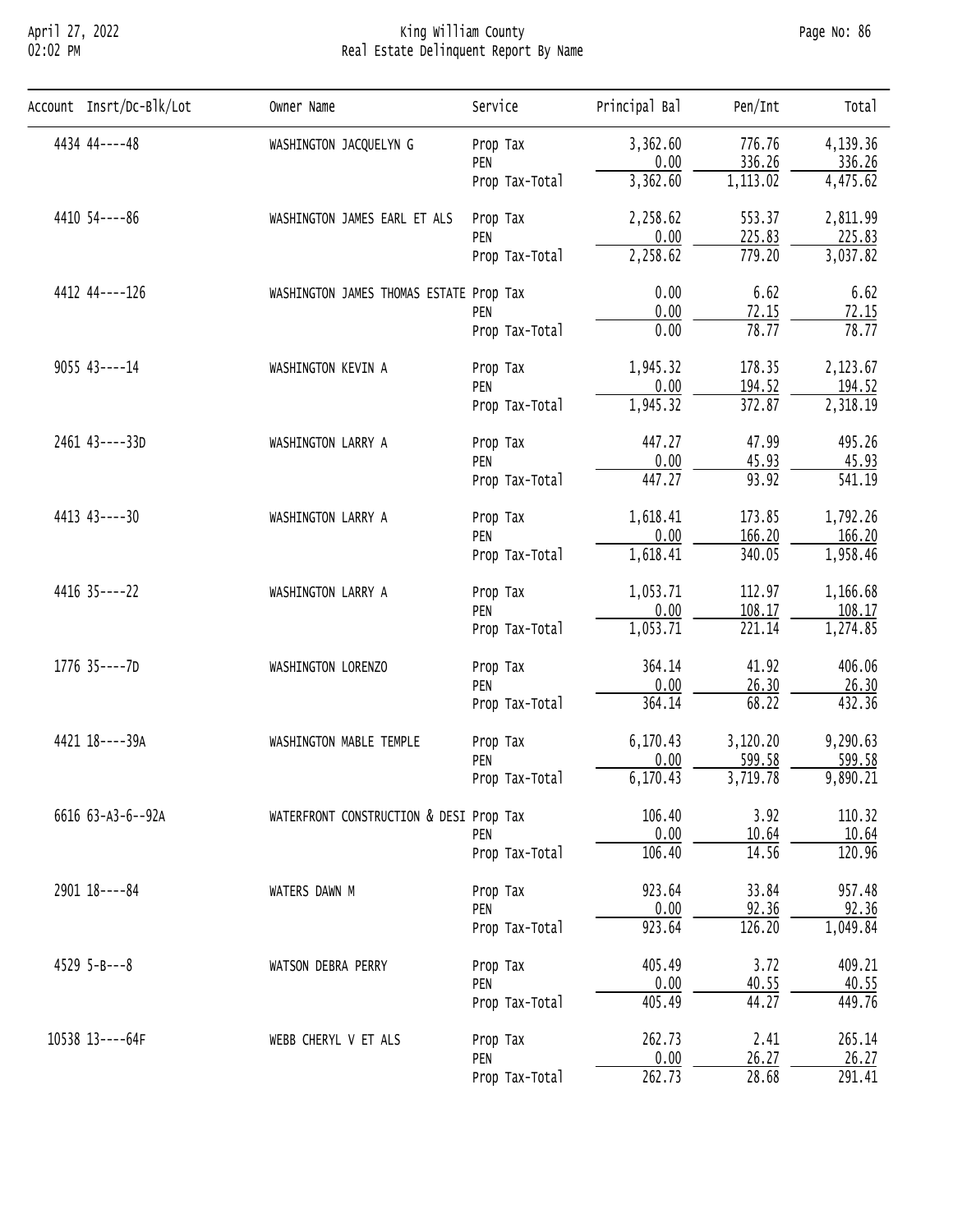## April 27, 2022 King William County Page No: 87 02:02 PM Real Estate Delinquent Report By Name

| Account Insrt/Dc-Blk/Lot | Owner Name                  | Service        | Principal Bal | Pen/Int | Total    |
|--------------------------|-----------------------------|----------------|---------------|---------|----------|
| $10700$ $12--3--2$       | WEBB CREEK ESTATES LLC      | Prop Tax       | 673.79        | 20.01   | 693.80   |
|                          |                             | PEN            | 0.00          | 29.58   | 29.58    |
|                          |                             | Prop Tax-Total | 673.79        | 49.59   | 723.38   |
| $10701$ $12--3--3$       | WEBB CREEK ESTATES LLC      | Prop Tax       | 677.55        | 21.24   | 698.79   |
|                          |                             | PEN            | 0.00          | 26.66   | 26.66    |
|                          |                             | Prop Tax-Total | 677.55        | 47.90   | 725.45   |
| $10703$ $12--3--5$       | WEBB CREEK ESTATES LLC      | Prop Tax       | 793.35        | 50.85   | 844.20   |
|                          |                             | PEN            | 0.00          | 79.35   | 79.35    |
|                          |                             | Prop Tax-Total | 793.35        | 130.20  | 923.55   |
| $10704$ $12--3--6$       | WEBB CREEK ESTATES LLC      | Prop Tax       | 790.77        | 50.79   | 841.56   |
|                          |                             | PEN            | 0.00          | 79.08   | 79.08    |
|                          |                             | Prop Tax-Total | 790.77        | 129.87  | 920.64   |
| 10709 12----19B          | WEBB CREEK ESTATES LLC      | Prop Tax       | 632.10        | 40.54   | 672.64   |
|                          |                             | PEN            | 0.00          | 63.21   | 63.21    |
|                          |                             | Prop Tax-Total | 632.10        | 103.75  | 735.85   |
| 7647 55----15C           | WEBB JACQUELINE             | Prop Tax       | 1,100.80      | 40.40   | 1,141.20 |
|                          |                             | PEN            | 0.00          | 110.08  | 110.08   |
|                          |                             | Prop Tax-Total | 1,100.80      | 150.48  | 1,251.28 |
| 6529 63-A4-6-4-11        | WEBB, THOMAS FRANKLIN       | Prop Tax       | 292.98        | 10.72   | 303.70   |
|                          |                             | PEN            | 0.00          | 29.30   | 29.30    |
|                          |                             | Prop Tax-Total | 292.98        | 40.02   | 333.00   |
| 4459 30----39A           | WEEDEN JAMES-KAREN          | Prop Tax       | 879.78        | 77.91   | 957.69   |
|                          |                             | PEN            | 0.00          | 89.82   | 89.82    |
|                          |                             | Prop Tax-Total | 879.78        | 167.73  | 1,047.51 |
| $9995$ 44--2--3          | WEEDEN MICHAEL A            | Prop Tax       | 1,032.45      | 66.23   | 1,098.68 |
|                          |                             | PEN            | 0.00          | 103.24  | 103.24   |
|                          |                             | Prop Tax-Total | 1,032.45      | 169.47  | 1,201.92 |
| 3785 27-B-2-D-6          | WELDON CHRISTOPHER D        | Prop Tax       | 933.10        | 34.24   | 967.34   |
|                          |                             | PEN            | 0.00          | 93.32   | 93.32    |
|                          |                             | Prop Tax-Total | 933.10        | 127.56  | 1,060.66 |
| 9635 21--11-3-19         | WENDT STEVE A               | Prop Tax       | 843.23        | 7.73    | 850.96   |
|                          |                             | PEN            | 0.00          | 84.32   | 84.32    |
|                          |                             | Prop Tax-Total | 843.23        | 92.05   | 935.28   |
| 6463 63-A3-6--77         | WEST POINT CHRISTIAN CHURCH | Prop Tax       | 65.20         | 98.09   | 163.29   |
|                          |                             | PEN            | 0.00          | 6.56    | 6.56     |
|                          |                             | Prop Tax-Total | 65.20         | 104.65  | 169.85   |
| 5816 69-A3--83-1096      | WESTROCK CP LLC             | Prop Tax       | 307.04        | 11.28   | 318.32   |
|                          |                             | PEN            | 0.00          | 30.70   | 30.70    |
|                          |                             | Prop Tax-Total | 307.04        | 41.98   | 349.02   |
|                          |                             |                |               |         |          |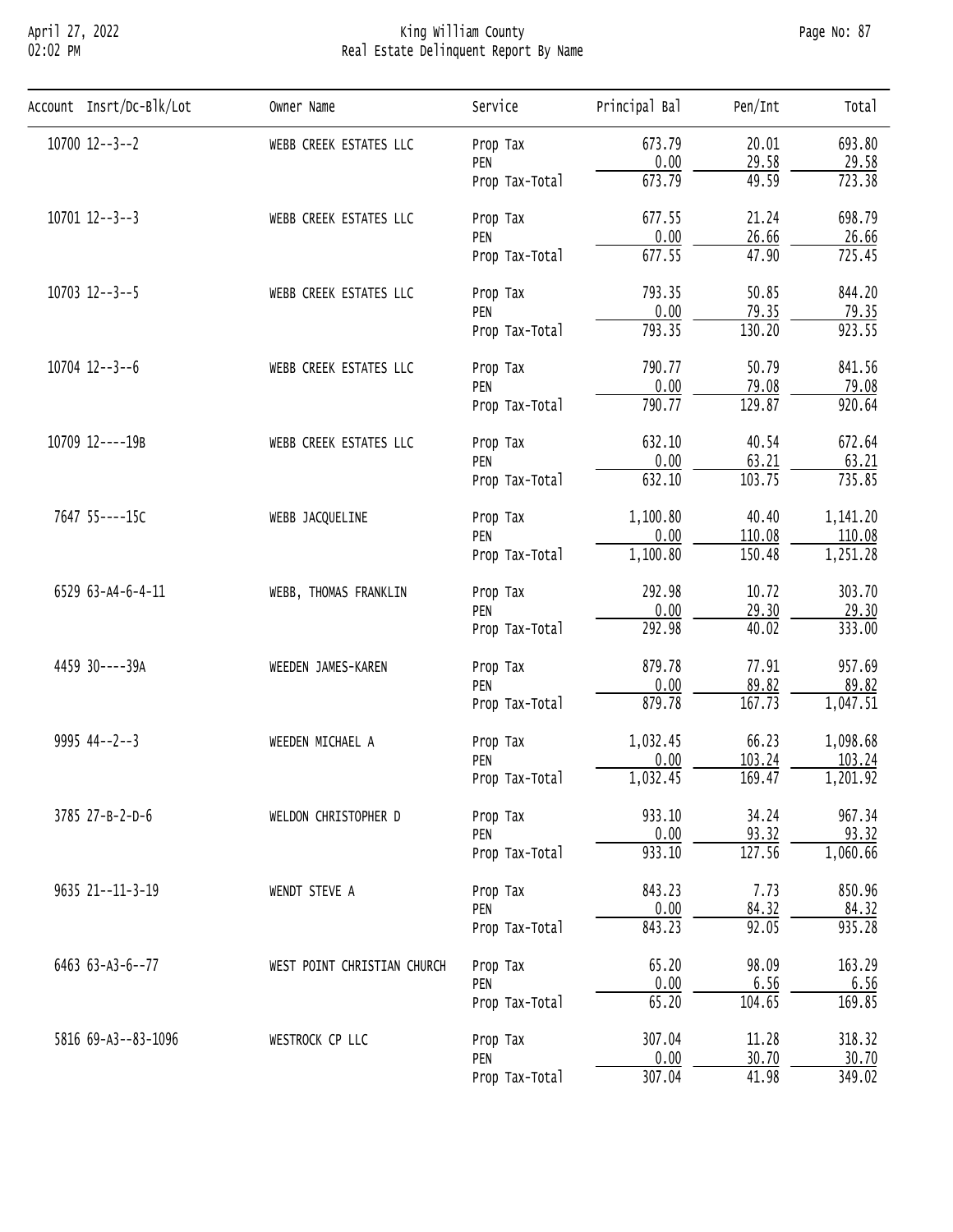## April 27, 2022 King William County Page No: 88 02:02 PM Real Estate Delinquent Report By Name

| Account Insrt/Dc-Blk/Lot | Owner Name               | Service        | Principal Bal | Pen/Int  | Total     |
|--------------------------|--------------------------|----------------|---------------|----------|-----------|
| 5056 63-A2-7--V1         | WESTROCK CP, LLC         | Prop Tax       | 38.00         | 0.35     | 38.35     |
|                          |                          | PEN            | 0.00          | 3.80     | 3.80      |
|                          |                          | Prop Tax-Total | 38.00         | 4.15     | 42.15     |
| 9179 45----56B           | WHITAKER RICHARD         | Prop Tax       | 0.64          | 2.95     | 3.59      |
|                          |                          | PEN            | 0.00          | 32.16    | 32.16     |
|                          |                          | Prop Tax-Total | 0.64          | 35.11    | 35.75     |
| $5725$ 63-A5-5--6        | WHITAKER STEVEN D        | Prop Tax       | 548.34        | 20.08    | 568.42    |
|                          |                          | PEN            | 0.00          | 54.84    | 54.84     |
|                          |                          | Prop Tax-Total | 548.34        | 74.92    | 623.26    |
| 4503 38----32            | WHITE OAK MARSH CLUB INC | Prop Tax       | 19.14         | 0.18     | 19.32     |
|                          |                          | PEN            | 0.00          | 1.91     | 1.91      |
|                          |                          | Prop Tax-Total | 19.14         | 2.09     | 21.23     |
| $4504$ 2----5            | WHITE VIRGINIA G         | Prop Tax       | 1,172.73      | 32.50    | 1,205.23  |
|                          |                          | PEN            | 0.00          | 35.43    | 35.43     |
|                          |                          | Prop Tax-Total | 1,172.73      | 67.93    | 1,240.66  |
| 8391 21-K-4--37          | WHITESIDE PHILLIP KYLE   | Prop Tax       | 889.24        | 59.28    | 948.52    |
|                          |                          | PEN            | 0.00          | 80.84    | 80.84     |
|                          |                          | Prop Tax-Total | 889.24        | 140.12   | 1,029.36  |
| 282 38----102            | WHITTAKER, MICHAEL       | Prop Tax       | 438.60        | 4.02     | 442.62    |
|                          |                          | PEN            | 0.00          | 43.86    | 43.86     |
|                          |                          | Prop Tax-Total | 438.60        | 47.88    | 486.48    |
| 8624 18----82            | WILKERSON CAROLYN DEAN   | Prop Tax       | 141.04        | 1.29     | 142.33    |
|                          |                          | PEN            | 0.00          | 14.10    | 14.10     |
|                          |                          | Prop Tax-Total | 141.04        | 15.39    | 156.43    |
| 4522 11----45C           | WILKERSON GLADYS POWELL  | Prop Tax       | 358.62        | 3.29     | 361.91    |
|                          |                          | PEN            | 0.00          | 35.86    | 35.86     |
|                          |                          | Prop Tax-Total | 358.62        | 39.15    | 397.77    |
| 4523 25----30A           | WILKERSON HATTIE         | Prop Tax       | 6,691.50      | 3,291.95 | 9,983.45  |
|                          |                          | PEN            | 0.00          | 669.17   | 669.17    |
|                          |                          | Prop Tax-Total | 6,691.50      | 3,961.12 | 10,652.62 |
| $8085$ 18--1--4          | WILKERSON PHILIP ALAN    | Prop Tax       | 0.00          | 4.00     | 4.00      |
|                          |                          | PEN            | 0.00          | 43.60    | 43.60     |
|                          |                          | Prop Tax-Total | 0.00          | 47.60    | 47.60     |
| 4526 18----82E           | WILKERSON PHILLIP A      | Prop Tax       | 0.00          | 10.49    | 10.49     |
|                          |                          | PEN            | 0.00          | 114.42   | 114.42    |
|                          |                          | Prop Tax-Total | 0.00          | 124.91   | 124.91    |
| 4528 29 ---- 19          | WILKES RICO LAMAR TR UA  | Prop Tax       | 1,053.50      | 38.64    | 1,092.14  |
|                          |                          | PEN            | 0.00          | 105.36   | 105.36    |
|                          |                          | Prop Tax-Total | 1,053.50      | 144.00   | 1,197.50  |
|                          |                          |                |               |          |           |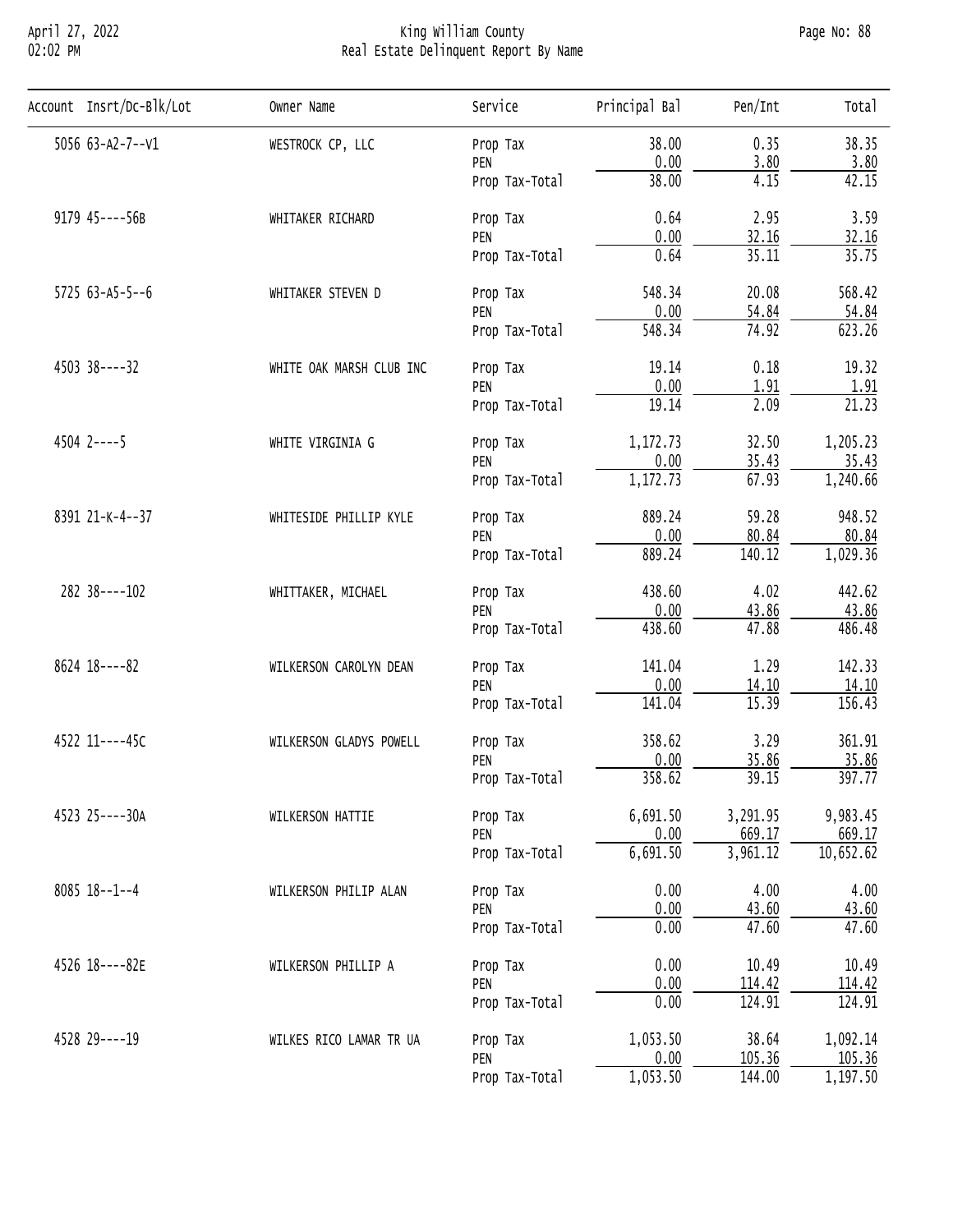## April 27, 2022 King William County Page No: 89 02:02 PM Real Estate Delinquent Report By Name

| Account Insrt/Dc-Blk/Lot | Owner Name                    | Service        | Principal Bal | Pen/Int   | Total      |
|--------------------------|-------------------------------|----------------|---------------|-----------|------------|
| $8086$ 18 - - 1 - - 5    | WILKINSON WILLIAM H ET AL     | Prop Tax       | 3,463.63      | 581.23    | 4,044.86   |
|                          |                               | PEN            | 0.00          | 346.40    | 346.40     |
|                          |                               | Prop Tax-Total | 3,463.63      | 927.63    | 4,391.26   |
| 4535 7----30             | WILLIAMS ANN MICHELLE         | Prop Tax       | 1,145.32      | 640.83    | 1,786.15   |
|                          |                               | PEN            | 0.00          | 114.59    | 114.59     |
|                          |                               | Prop Tax-Total | 1,145.32      | 755.42    | 1,900.74   |
| 10319 28-B-4--33         | WILLIAMS DONETTA M            | Prop Tax       | 795.87        | 20.84     | 816.71     |
|                          |                               | PEN            | 0.00          | 79.59     | 79.59      |
|                          |                               | Prop Tax-Total | 795.87        | 100.43    | 896.30     |
| 8333 7----29D            | WILLIAMS ELLEN LOUISE         | Prop Tax       | 384.46-       | 415.77    | 31.31      |
|                          |                               | PEN            | 0.00          | 61.14     | 61.14      |
|                          |                               | Prop Tax-Total | 384.46-       | 476.91    | 92.45      |
| 2070 28----16A           | WILLIAMS LARRY                | Prop Tax       | 730.26        | 89.96     | 820.22     |
|                          |                               | PEN            | 0.00          | 73.01     | 73.01      |
|                          |                               | Prop Tax-Total | 730.26        | 162.97    | 893.23     |
| 4564 52----57            | WILLIAMS ROBERT EDWARD ET ALS | Prop Tax       | 14,061.20     | 9,061.18  | 23, 122.38 |
|                          |                               | PEN            | 0.00          | 1,406.15  | 1,406.15   |
|                          |                               | Prop Tax-Total | 14,061.20     | 10,467.33 | 24,528.53  |
| 4565 7----30A            | WILLIAMS ROBERT L             | Prop Tax       | 3,615.88      | 911.39    | 4,527.27   |
|                          |                               | PEN            | 0.00          | 312.82    | 312.82     |
|                          |                               | Prop Tax-Total | 3,615.88      | 1,224.21  | 4,840.09   |
| 460 7----31A             | WILLIAMS ROBERT, LUE BERRY JR | Prop Tax       | 742.54        | 13.32     | 755.86     |
|                          |                               | PEN            | 0.00          | 6.79      | 6.79       |
|                          |                               | Prop Tax-Total | 742.54        | 20.11     | 762.65     |
| 7307 13--2--4            | WILLIAMS WILLIAM B            | Prop Tax       | 3,595.87      | 548.73    | 4,144.60   |
|                          |                               | PEN            | 0.00          | 359.57    | 359.57     |
|                          |                               | Prop Tax-Total | 3,595.87      | 908.30    | 4,504.17   |
| $69096 - -1 - -9$        | WILLIAMS, HUNTER              | Prop Tax       | 2,910.24      | 186.70    | 3,096.94   |
|                          |                               | PEN            | 0.00          | 291.03    | 291.03     |
|                          |                               | Prop Tax-Total | 2,910.24      | 477.73    | 3,387.97   |
| $17046---41$             | WILLIAMS, KEVIN K             | Prop Tax       | 204.68        | 1.88      | 206.56     |
|                          |                               | PEN            | 0.00          | 20.47     | 20.47      |
|                          |                               | Prop Tax-Total | 204.68        | 22.35     | 227.03     |
| 1564 47----39A           | WILLS ANSEL H                 | Prop Tax       | 1,536.82      | 56.32     | 1,593.14   |
|                          |                               | PEN            | 0.00          | 153.68    | 153.68     |
|                          |                               | Prop Tax-Total | 1,536.82      | 210.00    | 1,746.82   |
| 4580 10----30            | WILLS GERALDINE ET ALS        | Prop Tax       | 1,673.56      | 153.51    | 1,827.07   |
|                          |                               | PEN            | 0.00          | 167.36    | 167.36     |
|                          |                               | Prop Tax-Total | 1,673.56      | 320.87    | 1,994.43   |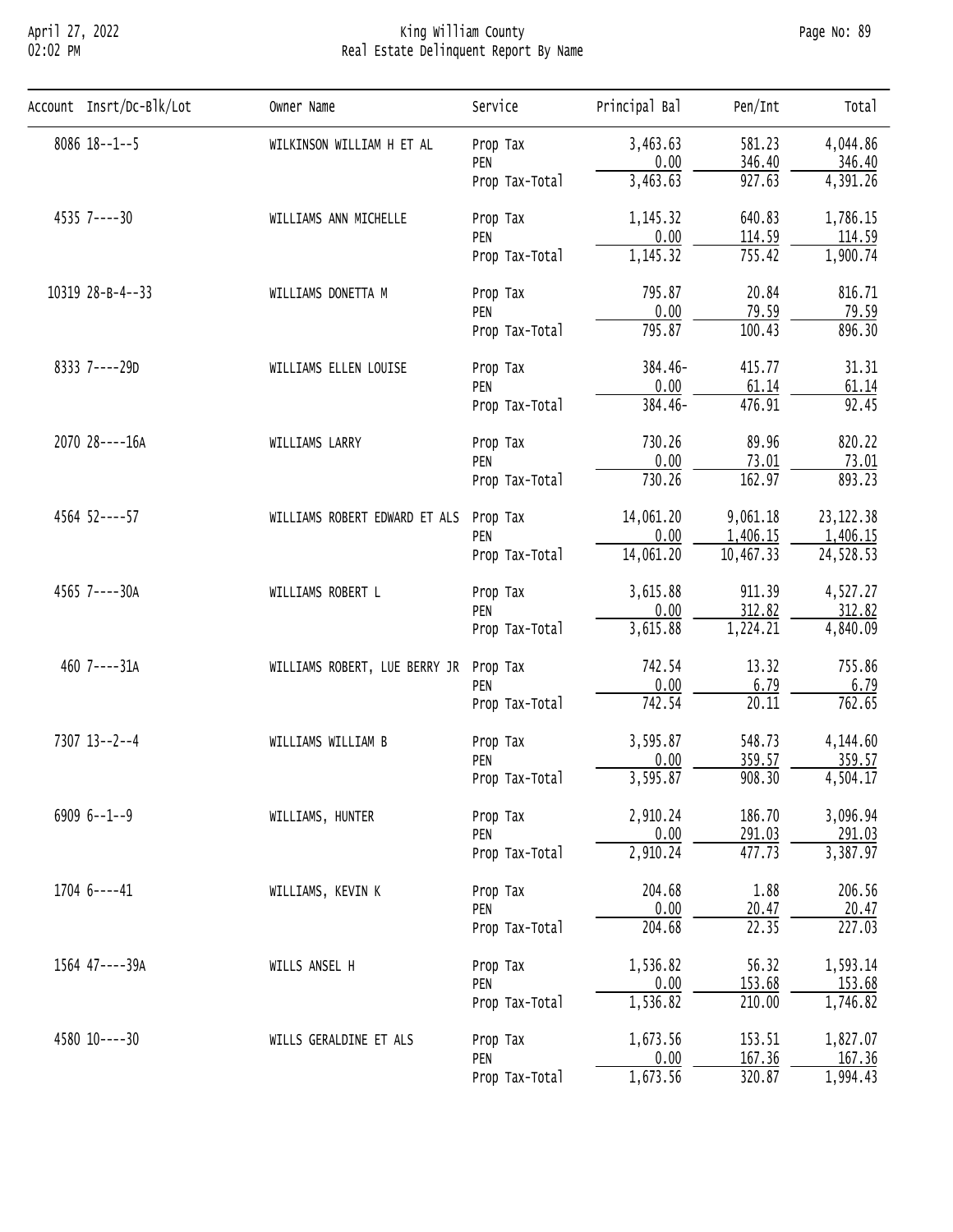## April 27, 2022 King William County Page No: 90 02:02 PM Real Estate Delinquent Report By Name

| Account Insrt/Dc-Blk/Lot | Owner Name             | Service        | Principal Bal           | Pen/Int           | Total    |
|--------------------------|------------------------|----------------|-------------------------|-------------------|----------|
| 4772 69-A1--51-710       | WILSON KIMBERLY MAY    | Prop Tax       | 2,227.20                | 908.72            | 3,135.92 |
|                          |                        | PEN            | 0.00                    | 222.72            | 222.72   |
|                          |                        | Prop Tax-Total | 2,227.20                | 1,131.44          | 3,358.64 |
| $8461$ $48--1--7$        | WILSON WILLIAM E       | Prop Tax       | 2,490.13                | 22.83             | 2,512.96 |
|                          |                        | PEN            | 0.00                    | 249.01            | 249.01   |
|                          |                        | Prop Tax-Total | 2,490.13                | 271.84            | 2,761.97 |
| 11065 22----89A3         | WILSON, CHRISTOPHER L  | Prop Tax       | 1,723.30                | 0.00              | 1,723.30 |
| $8113$ 5--6--2           | WINEBARGER MARK W      | Prop Tax       | 3,888.23                | 1,835.03          | 5,723.26 |
|                          |                        | PEN            | 0.00                    | 388.83            | 388.83   |
|                          |                        | Prop Tax-Total | 3,888.23                | 2,223.86          | 6,112.09 |
| 5503 69-A1--33-434       | WISE GEORGE V III      | Prop Tax       | 213.98                  | 1.96              | 215.94   |
|                          |                        | PEN            | 0.00                    | 21.40             | 21.40    |
|                          |                        | Prop Tax-Total | 213.98                  | 23.36             | 237.34   |
| 9335 45----10F           | WISHFIELD CONCEPTS INC | Prop Tax       | 3,859.70                | 2,396.11          | 6,255.81 |
|                          |                        | PEN            | 0.00                    | 385.96            | 385.96   |
|                          |                        | Prop Tax-Total | 3,859.70                | 2,782.07          | 6,641.77 |
| 10018 45 ---- 34         | WOODS JONATHAN PAUL    | Prop Tax       | 20.18                   | 0.19              | 20.37    |
|                          |                        | PEN            | 0.00                    | 2.02              | 2.02     |
|                          |                        | Prop Tax-Total | 20.18                   | 2.21              | 22.39    |
| 4399 44----3A            | WOOLARD SALLY V        | Prop Tax       | 549.97                  | 5.04              | 555.01   |
|                          |                        | PEN            | 0.00                    | 55.00             | 55.00    |
|                          |                        | Prop Tax-Total | 549.97                  | 60.04             | 610.01   |
| $5695$ 63-A4-3--55       | WRIGHT ELLA J          | Prop Tax       | 214.70                  | 7.84              | 222.54   |
|                          |                        | PEN            | 0.00                    | 21.48             | 21.48    |
|                          |                        | Prop Tax-Total | 214.70                  | 29.32             | 244.02   |
| 9815 27--4-F-14          | WRIGHT, CHRISTINA      | Prop Tax       | 22.32                   | 0.20              | 22.52    |
|                          |                        | PEN            | 0.00                    | 2.23              | 2.23     |
|                          |                        | Prop Tax-Total | $\overline{22.32}$      | 2.43              | 24.75    |
| 7102 37----34B           | WYATT CAROLYN Y        | Prop Tax       | 441.61                  | 4.05              | 445.66   |
|                          |                        | PEN            | 0.00                    | 44.16             | 44.16    |
|                          |                        | Prop Tax-Total | 441.61                  | 48.21             | 489.82   |
| 4665 57-A-1--12A         | WYATT DEBORA B TRUST   | Prop Tax       | 34.40                   | 1.28              | 35.68    |
|                          |                        | PEN            | 0.00                    | 3.44              | 3.44     |
|                          |                        | Prop Tax-Total | 34.40                   | 4.72              | 39.12    |
| 4394 29----6B            | YEATMAN TORY A         | Prop Tax       | 1,722.67                | 245.19            | 1,967.86 |
|                          |                        | PEN            | $\frac{0.00}{1,722.67}$ | 172.29            | 172.29   |
|                          |                        | Prop Tax-Total |                         | 417.48            | 2,140.15 |
| 4689 15 ---- 12          | YOUNG JOHN HARDING     | Prop Tax       | 34.40                   | 0.32              | 34.72    |
|                          |                        | PEN            | 0.00                    | 3.44              | 3.44     |
|                          |                        | Prop Tax-Total | 34.40                   | $\overline{3.76}$ | 38.16    |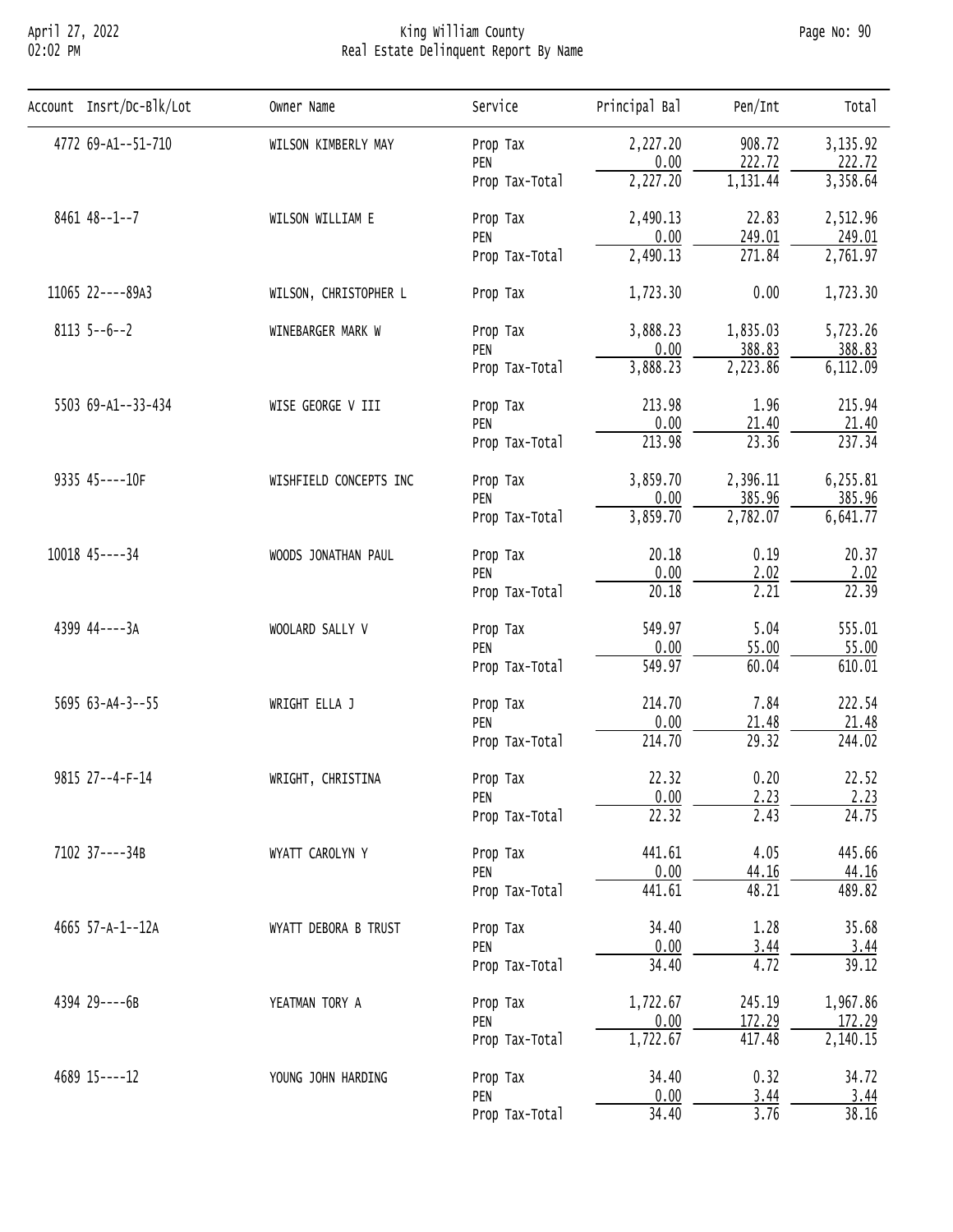# April 27, 2022 King William County Page No: 91 02:02 PM Real Estate Delinquent Report By Name

| Account Insrt/Dc-Blk/Lot | Owner Name        | Service         | Principal Bal | Pen/Int | Total    |  |
|--------------------------|-------------------|-----------------|---------------|---------|----------|--|
| 6684 69-A1--62-868A      | YOUNG LUCILLE S & |                 | 579.00        | 150.22  | 729.22   |  |
|                          |                   | Prop Tax<br>PEN | 0.00          | 57.90   | 57.90    |  |
|                          |                   | Prop Tax-Total  | 579.00        | 208.12  | 787.12   |  |
| 4695 14----15B           | ZETTL ALBERT M    | Prop Tax        | 1,239.26      | 11.36   | 1,250.62 |  |
|                          |                   | PEN             | 0.00          | 123.93  | 123.93   |  |
|                          |                   | Prop Tax-Total  | 1,239.26      | 135.29  | 1,374.55 |  |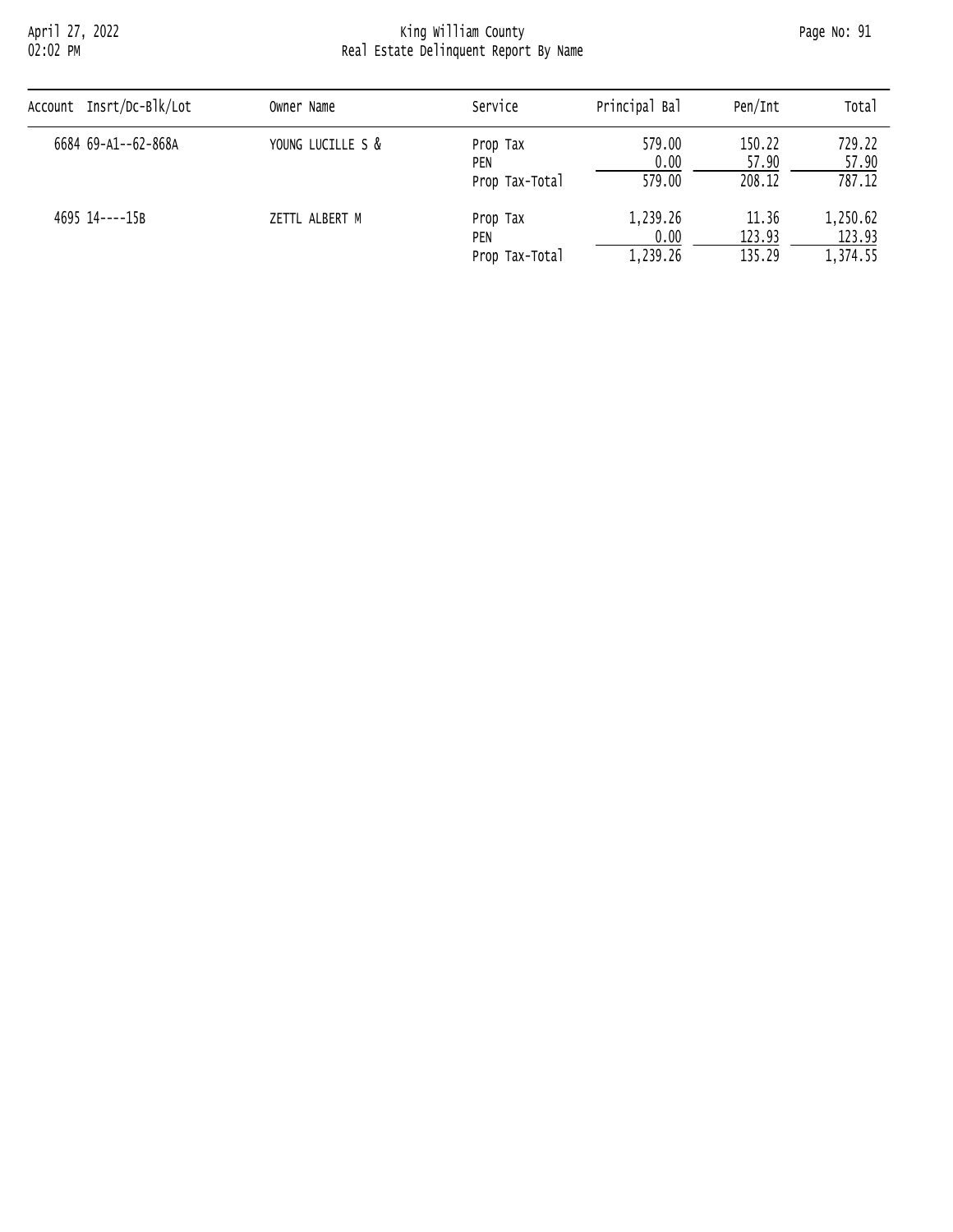# April 27, 2022 King William County Page No: 92 02:02 PM Real Estate Delinquent Report Totals Page

| Accounts<br>Type<br>Service | Principal Bal             | Pen/Int            | Total                  |
|-----------------------------|---------------------------|--------------------|------------------------|
| $00\,$<br>8                 |                           |                    |                        |
| Prop Tax                    | 4,148.93                  | 181.92             | 4,330.85               |
| PEN                         | 0.00                      | 250.47             | 250.47                 |
| Prop Tax-Total              | 4,148.93                  | 432.39             | 4,581.32               |
| 212<br>$01\,$               |                           |                    |                        |
| Prop Tax                    | 91,446.81                 | 20,174.04          | 111,620.85             |
| PEN                         | 0.00                      | 8,931.00           | 8,931.00               |
| Prop Tax-Total              | 91,446.81                 | 29,105.04          | 120,551.85             |
|                             |                           |                    |                        |
| 769<br>$02\,$               |                           |                    |                        |
| Prop Tax                    | 1, 112, 010.25            | 274, 543.76        | 1,386,554.01           |
| <b>NSF</b>                  | 275.96                    | 0.00               | 275.96                 |
| PEN                         | 0.00                      | 102,866.44         | 102,866.44             |
| Prop Tax-Total              | $1,1\overline{12,286.21}$ | 377,410.20         | 1,489,696.41           |
| 03<br>$\overline{2}$        |                           |                    |                        |
| Prop Tax                    | 1,718.75                  | 15.76              | 1,734.51               |
| PEN                         | 0.00                      | 171.87             | 171.87                 |
| Prop Tax-Total              | 1,718.75                  | 187.63             | 1,906.38               |
|                             |                           |                    |                        |
| 04<br>46<br>Prop Tax        | 96,719.56                 | 8,855.85           | 105, 575.41            |
| PEN                         | 0.00                      | 8,465.43           | 8,465.43               |
| Prop Tax-Total              | 96,719.56                 | 17,321.28          | 114,040.84             |
|                             |                           |                    |                        |
| 109<br>05                   |                           |                    |                        |
| Prop Tax                    | 182,428.24                | 50,919.23          | 233, 347.47            |
| PEN                         | 0.00                      | 17,066.48          | 17,066.48              |
| Prop Tax-Total              | 182,428.24                | 67,985.71          | 250,413.95             |
| 29<br>06                    |                           |                    |                        |
| Prop Tax                    | 115, 368.73               | 25, 383. 77        | 140,752.50             |
| PEN                         | 0.00                      | 12,442.68          | 12,442.68              |
| Prop Tax-Total              | 115,368.73                | 37,826.45          | 153, 195. 18           |
|                             |                           |                    |                        |
| 07<br>$\overline{2}$        |                           |                    |                        |
| Prop Tax                    | 99.60                     | 103.16             | 202.76                 |
| PEN                         | 0.00                      | 10.00              | 10.00                  |
| Prop Tax-Total              | 99.60                     | 113.16             | 212.76                 |
| $10\,$<br>08R               |                           |                    |                        |
| Prop Tax                    | 109,078.07                | 3,501.16           | 112,579.23             |
| PEN                         | 0.00                      | 38, 195.99         | 38,195.99              |
| Prop Tax-Total              | 109,078.07                | 41,697.15          | 150,775.22             |
|                             |                           |                    |                        |
| 1187<br>A11                 |                           |                    |                        |
| Prop Tax<br><b>NSF</b>      | 1,713,018.94<br>275.96    | 383,678.65<br>0.00 | 2,096,697.59<br>275.96 |
| PEN                         | 0.00                      | 188,400.36         | 188,400.36             |
| Prop Tax-Total              | 1,713,294.90              | 572,079.01         | 2,285,373.91           |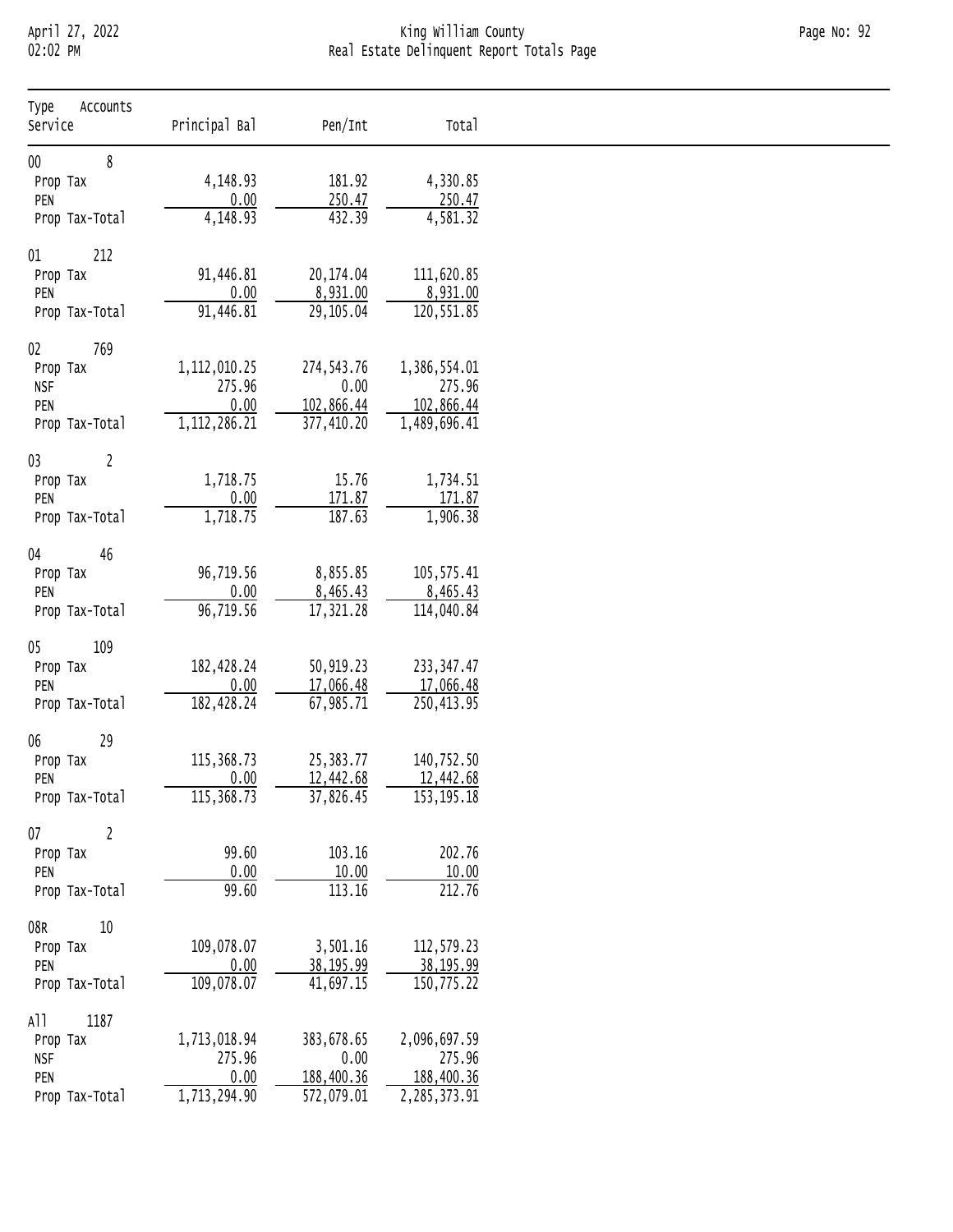# April 27, 2022 King William County Page No: 93 02:02 PM Property Tax Totals by Tax Year

| Tax Year              | Service                |                                |                           |             |              |                           |             |               |
|-----------------------|------------------------|--------------------------------|---------------------------|-------------|--------------|---------------------------|-------------|---------------|
|                       |                        | Prev Pen/Int Bal Prev Prin Bal |                           | Calc Billed | Bal Adj Prin | Pay Prin                  | Pay Pen/Int | Prin Balance  |
|                       |                        |                                | Pen/Int Chrg Total Billed | Adjust Bill |              | Adj Pen/Int Apply Overpay | Pen/Int Bal | Total Balance |
| Overpayments Prop Tax |                        | 0.00                           | 0.00                      | 0.00        | 0.00         | 5,244.84-                 | 0.00        | 178.45-       |
|                       |                        | 0.00                           | 0.00                      | 0.00        | 0.00         | 5,066.39                  | 0.00        | 178.45-       |
|                       | Total for Overpayments | 0.00                           | 0.00                      | 0.00        | 0.00         | 5,244.84-                 | 0.00        | 178.45-       |
|                       |                        | 0.00                           | 0.00                      | 0.00        | 0.00         | 5,066.39                  | 0.00        | 178.45-       |
| 2000                  | Prop Tax               | 0.00                           | 0.00                      | 82.61       | 0.00         | $13.20 -$                 | $21.66 -$   | 69.41         |
|                       |                        | 181.98                         | 82.61                     | 0.00        | 0.00         | 0.00                      | 160.32      | 229.73        |
|                       | PEN                    | 0.00                           | 0.00                      | 0.00        | 0.00         | 0.00                      | $1.32 -$    | 0.00          |
|                       |                        | 6.95                           | 0.00                      | 0.00        | 1.32         | 0.00                      | 6.95        | 6.95          |
| Total for 2000        |                        | 0.00                           | 0.00                      | 82.61       | 0.00         | $13.20 -$                 | 22.98-      | 69.41         |
|                       |                        | 188.93                         | 82.61                     | 0.00        | 1.32         | 0.00                      | 167.27      | 236.68        |
| 2001                  | Prop Tax               | 0.00                           | 0.00                      | 87.20       | 0.00         | 14.08-                    | $21.56 -$   | 73.12         |
|                       |                        | 183.03                         | 87.20                     | 0.00        | 0.00         | 0.00                      | 161.47      | 234.59        |
|                       | PEN                    | 0.00                           | 0.00                      | 0.00        | 0.00         | 0.00                      | $1.41 -$    | 0.00          |
|                       |                        | 7.31                           | 0.00                      | 0.00        | 1.41         | 0.00                      | 7.31        | 7.31          |
| Total for 2001        |                        | 0.00                           | 0.00                      | 87.20       | 0.00         | 14.08-                    | $22.97 -$   | 73.12         |
|                       |                        | 190.34                         | 87.20                     | 0.00        | 1.41         | 0.00                      | 168.78      | 241.90        |
| 2002                  | Prop Tax               | 0.00                           | 0.00                      | 93.02       | 0.00         | $15.04 -$                 | $21.78 -$   | 77.98         |
|                       |                        | 187.64                         | 93.02                     | 0.00        | 0.00         | 0.00                      | 165.86      | 243.84        |
|                       | PEN                    | 0.00                           | 0.00                      | 0.00        | 0.00         | 0.00                      | $1.50 -$    | 0.00          |
|                       |                        | 7.80                           | 0.00                      | 0.00        | 1.50         | 0.00                      | 7.80        | 7.80          |
| Total for 2002        |                        | 0.00                           | 0.00                      | 93.02       | 0.00         | $15.04 -$                 | $23.28 -$   | 77.98         |
|                       |                        | 195.44                         | 93.02                     | 0.00        | 1.50         | 0.00                      | 173.66      | 251.64        |
| 2003                  | Prop Tax               | 0.00                           | 0.00                      | 93.04       | 0.00         | $15.04 -$                 | $20.12 -$   | 78.00         |
|                       |                        | 177.44                         | 93.04                     | 0.00        | 0.00         | 0.00                      | 157.32      | 235.32        |
|                       | PEN                    | 0.00                           | 0.00                      | 0.00        | 0.00         | 0.00                      | $1.50 -$    | 0.00          |
|                       |                        | 7.80                           | 0.00                      | 0.00        | 1.50         | 0.00                      | 7.80        | 7.80          |
| Total for 2003        |                        | 0.00                           | 0.00                      | 93.04       | 0.00         | $15.04 -$                 | $21.62 -$   | 78.00         |
|                       |                        | 185.24                         | 93.04                     | 0.00        | 1.50         | 0.00                      | 165.12      | 243.12        |
| 2004                  | Prop Tax               | 0.00                           | 0.00                      | 1,202.82    | 0.00         | 1, 113.48-                | 1,628.33-   | 89.34         |
|                       |                        | 1,798.65                       | 1,202.82                  | 0.00        | 0.00         | 0.00                      | 170.32      | 259.66        |
|                       | PEN                    | 0.00                           | 0.00                      | 0.00        | 0.00         | 0.00                      | 111.34-     | 0.00          |
|                       |                        | 8.92                           | 0.00                      | 0.00        | 111.34       | 0.00                      | 8.92        | 8.92          |
| Total for 2004        |                        | 0.00                           | 0.00                      | 1,202.82    | 0.00         | 1, 113.48-                | 1,739.67-   | 89.34         |
|                       |                        | 1,807.57                       | 1,202.82                  | 0.00        | 111.34       | 0.00                      | 179.24      | 268.58        |
| 2005                  | Prop Tax               | 0.00                           | 0.00                      | 1,310.36    | 0.00         | 1,211.04-                 | $1,679.75-$ | 99.32         |
|                       |                        | 1,858.26                       | 1,310.36                  | 0.00        | 0.00         | 0.00                      | 178.51      | 277.83        |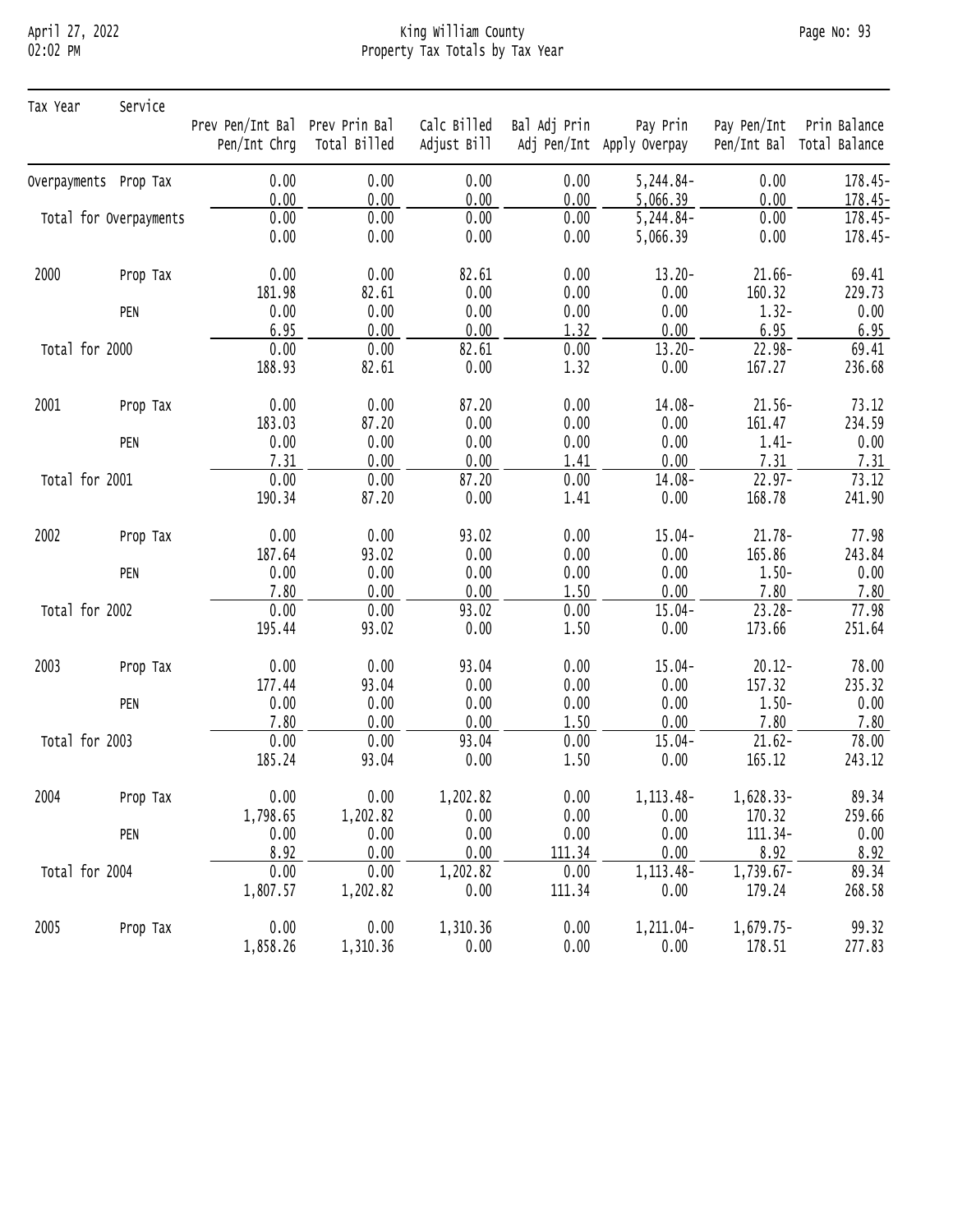## April 27, 2022 King William County Page No: 94 02:02 PM Property Tax Totals by Tax Year

| Tax Year       | Service  |                                |                           |             |              |                           |               |                           |
|----------------|----------|--------------------------------|---------------------------|-------------|--------------|---------------------------|---------------|---------------------------|
|                |          | Prev Pen/Int Bal Prev Prin Bal |                           | Calc Billed | Bal Adj Prin | Pay Prin                  | Pay Pen/Int   | Prin Balance              |
|                |          |                                | Pen/Int Chrg Total Billed | Adjust Bill |              | Adj Pen/Int Apply Overpay |               | Pen/Int Bal Total Balance |
|                | PEN      | 0.00                           | 0.00                      | 0.00        | 0.00         | 0.00                      | $121.10 -$    | 0.00                      |
|                |          | 9.94                           | 0.00                      | 0.00        | 121.10       | 0.00                      | 9.94          | 9.94                      |
| Total for 2005 |          | 0.00                           | 0.00                      | 1,310.36    | 0.00         | 1,211.04-                 | 1,800.85-     | 99.32                     |
|                |          | 1,868.20                       | 1,310.36                  | 0.00        | 121.10       | 0.00                      | 188.45        | 287.77                    |
| 2006           | Prop Tax | 0.00                           | 0.00                      | 1,599.28    | 0.00         | 1,494.08-                 | 1,864.73-     | 105.20                    |
|                |          | 2,042.13                       | 1,599.28                  | 0.00        | 0.00         | 0.00                      | 177.40        | 282.60                    |
|                | PEN      | 0.00                           | 0.00                      | 0.00        | 0.00         | 0.00                      | 149.40-       | 0.00                      |
|                |          | 10.52                          | 0.00                      | 0.00        | 149.40       | 0.00                      | 10.52         | 10.52                     |
| Total for 2006 |          | 0.00                           | 0.00                      | 1,599.28    | 0.00         | 1,494.08-                 | 2,014.13-     | 105.20                    |
|                |          | 2,052.65                       | 1,599.28                  | 0.00        | 149.40       | 0.00                      | 187.92        | 293.12                    |
| 2007           | Prop Tax | 0.00                           | 0.00                      | 184,621.48  | 0.00         | 184, 188.07-              | 1,939.03-     | 433.41                    |
|                |          | 2,676.82                       | 184,621.48                | 0.00        | 0.00         | 0.00                      | 737.79        | 1,171.20                  |
|                | PEN      | 0.00                           | 0.00                      | 0.00        | 0.00         | 0.00                      | 479.93-       | 0.00                      |
|                |          | 50.40                          | 0.00                      | 0.00        | 475.10       | 0.00                      | 45.57         | 45.57                     |
| Total for 2007 |          | 0.00                           | 0.00                      | 184,621.48  | 0.00         | 184, 188.07-              | 2,418.96-     | 433.41                    |
|                |          | 2,727.22                       | 184,621.48                | 0.00        | 475.10       | 0.00                      | 783.36        | 1,216.77                  |
| 2008           | Prop Tax | 0.00                           | 0.00                      | 211,697.76  | 245.15-      | 210, 221.85-              | $5,163.03-$   | 1,543.64                  |
|                |          | 7,414.57                       | 212,010.64                | 312.88      | 0.00         | 0.00                      | 2,251.54      | 3,795.18                  |
|                | PEN      | 0.00                           | 0.00                      | 0.00        | 0.00         | 0.00                      | 701.44-       | 0.00                      |
|                |          | 154.40                         | 0.00                      | 0.00        | 701.44       | 0.00                      | 154.40        | 154.40                    |
| Total for 2008 |          | 0.00                           | 0.00                      | 211,697.76  | 245.15-      | 210, 221.85-              | $5,864.47-$   | 1,543.64                  |
|                |          | 7,568.97                       | 212,010.64                | 312.88      | 701.44       | 0.00                      | 2,405.94      | 3,949.58                  |
| 2009           | Prop Tax | 0.00                           | 0.00                      | 198,811.62  | 921.62       | 196,360.62-               | $9,691.90 -$  | 4,758.10                  |
|                |          | 15,092.95                      | 200,197.10                | 1,385.48    | 987.16       | 0.00                      | 6,388.21      | 11, 146. 31               |
|                | PEN      | 0.00                           | 0.00                      | 0.00        | 0.00         | 0.00                      | $1,092.17-$   | 0.00                      |
|                |          | 515.13                         | 0.00                      | 0.00        | 1,052.89     | 0.00                      | 475.85        | 475.85                    |
| Total for 2009 |          | 0.00                           | 0.00                      | 198,811.62  | 921.62       | $196, 360.62 -$           | $10,784.07 -$ | 4,758.10                  |
|                |          | 15,608.08                      | 200, 197. 10              | 1,385.48    | 2,040.05     | 0.00                      | 6,864.06      | 11,622.16                 |
| 2010           | Prop Tax | 0.00                           | 0.00                      | 214,400.24  | 24, 123.82   | 228,076.55-               | 12,959.35-    | 10,581.16                 |
|                |          | 24,098.21                      | 214,533.89                | 133.65      | 1,281.31     | 0.00                      | 12,420.17     | 23,001.33                 |
|                | PEN      | 0.00                           | 0.00                      | 0.00        | 0.00         | 0.00                      | 1,961.08-     | 0.00                      |
|                |          | 1, 193.97                      | 0.00                      | 0.00        | 1,764.96     | 0.00                      | 997.85        | 997.85                    |
| Total for 2010 |          | 0.00                           | 0.00                      | 214,400.24  | 24, 123.82   | 228,076.55-               | 14,920.43-    | 10,581.16                 |
|                |          | 25, 292. 18                    | 214,533.89                | 133.65      | 3,046.27     | 0.00                      | 13,418.02     | 23,999.18                 |
| 2011           | Prop Tax | 0.00                           | 0.00                      | 222,339.01  | 35,022.31    | 241, 346. 25-             | 16,725.72-    | 16, 148. 72               |
|                |          | 32,780.69                      | 222,472.66                | 133.65      | 1,122.23     | 0.00                      | 17, 177.20    | 33, 325.92                |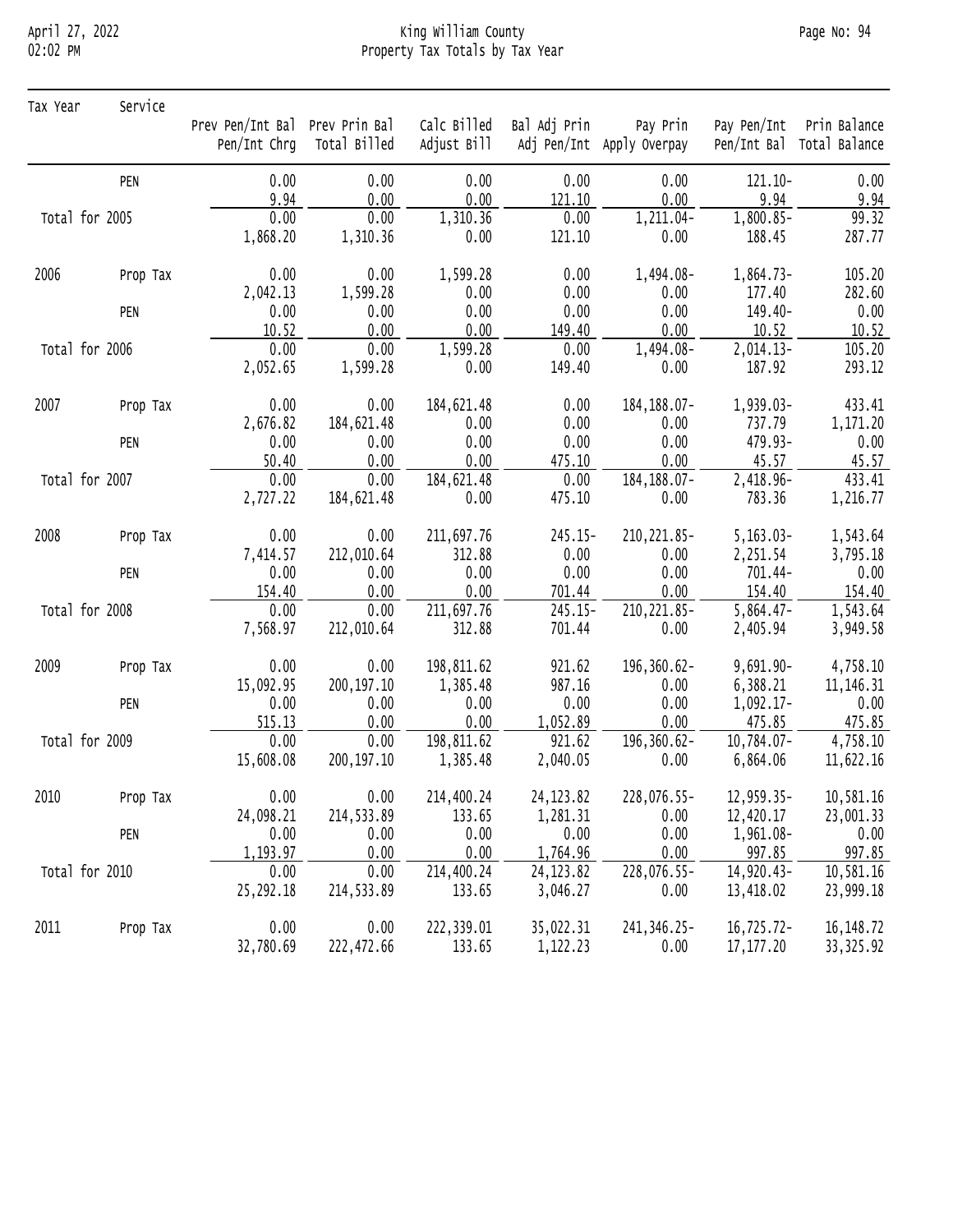## April 27, 2022 King William County Page No: 95 02:02 PM Property Tax Totals by Tax Year

| Tax Year       | Service  |                  |                              |              |              |                                 |                |                           |
|----------------|----------|------------------|------------------------------|--------------|--------------|---------------------------------|----------------|---------------------------|
|                |          | Prev Pen/Int Bal | Prev Prin Bal                | Calc Billed  | Bal Adj Prin | Pay Prin                        |                | Pay Pen/Int Prin Balance  |
|                |          |                  | Pen/Int Chrg Total Billed    | Adjust Bill  |              | Adj Pen/Int Apply Overpay       |                | Pen/Int Bal Total Balance |
|                | PEN      | 0.00             | 0.00                         | 0.00         | 0.00         | 0.00                            | $2,020.57-$    | 0.00                      |
|                |          | 1,916.03         | 0.00                         | 0.00         | 1,586.15     | 0.00                            | 1,481.61       | 1,481.61                  |
| Total for 2011 |          | 0.00             | 0.00                         | 222,339.01   | 35,022.31    | 241, 346. 25-                   | 18,746.29-     | 16, 148.72                |
|                |          | 34,696.72        | 222,472.66                   | 133.65       | 2,708.38     | 0.00                            | 18,658.81      | 34,807.53                 |
| 2012           | Prop Tax | 0.00             | 0.00                         | 222,784.71   | 66,532.44    | 261,980.96-                     | 29,672.92-     | 27,336.19                 |
|                |          | 54,967.77        | 222,784.71                   | 0.00         | 1,734.40     | 0.00                            | 27,029.25      | 54, 365.44                |
|                | PEN      | 0.00             | 0.00                         | 0.00         | 0.00         | 0.00                            | 4,073.92-      | 0.00                      |
|                |          | 3,207.30         | 0.00                         | 0.00         | 3,447.81     | 0.00                            | 2,581.19       | 2,581.19                  |
| Total for 2012 |          | 0.00             | 0.00                         | 222,784.71   | 66,532.44    | 261,980.96-                     | 33,746.84-     | 27,336.19                 |
|                |          | 58,175.07        | 222,784.71                   | 0.00         | 5,182.21     | 0.00                            | 29,610.44      | 56,946.63                 |
| 2013           | Prop Tax | 0.00             | 0.00                         | 271,615.80   | 82,748.09    | 318,038.52-                     | 33,699.44-     | 36, 325.37                |
|                |          | 64, 117.44       | 271,615.80                   | 0.00         | 1,374.78     | 0.00                            | 31,792.78      | 68, 118. 15               |
|                | PEN      | 0.00             | 0.00                         | 0.00         | 0.00         | 0.00                            | 4,720.18-      | 0.00                      |
|                |          | 4,314.24         | 0.00                         | 0.00         | 3,864.66     | 0.00                            | 3,458.72       | 3,458.72                  |
| Total for 2013 |          | 0.00             | 0.00                         | 271,615.80   | 82,748.09    | 318,038.52-                     | 38,419.62-     | 36, 325.37                |
|                |          | 68,431.68        | 271,615.80                   | 0.00         | 5,239.44     | 0.00                            | 35,251.50      | 71,576.87                 |
| 2014           | Prop Tax | 0.00             | 0.00                         | 247,725.44   | 113,432.53   | 315,483.12-                     | $43, 145.57 -$ | 45,674.85                 |
|                |          | 74,268.81        | 247,725.44                   | 0.00         | 860.06       | 0.00                            | 31,983.30      | 77,658.15                 |
|                | PEN      | 0.00             | 0.00                         | 0.00         | 0.00         | 0.00                            | 7,388.52-      | 0.00                      |
|                |          | 5,569.51         | 0.00                         | 0.00         | 5,761.32     | 0.00                            | 3,942.31       | 3,942.31                  |
| Total for 2014 |          | 0.00             | 0.00                         | 247,725.44   | 113,432.53   | 315,483.12-                     | 50,534.09-     | 45,674.85                 |
|                |          | 79,838.32        | 247,725.44                   | 0.00         | 6,621.38     | 0.00                            | 35,925.61      | 81,600.46                 |
| 2015           | Prop Tax | 0.00             | 0.00                         | 290,403.98   | 104, 373.85  | 344, 265.88-                    | 34, 263. 34 -  | 50,775.15                 |
|                |          | 65,642.50        | 290,667.18                   | 263.20       | 468.05       | 0.00                            | 31,847.21      | 82,622.36                 |
|                | PEN      | 0.00             | 0.00                         | 0.00         | 0.00         | 0.00                            | $5,977.72-$    | 0.00                      |
|                |          | 6,536.46         | 0.00                         | 0.00         | 3,955.56     | 0.00                            | 4,514.30       | 4,514.30                  |
| Total for 2015 |          | 0.00             | 0.00                         | 290,403.98   | 104, 373.85  | 344, 265.88-                    | 40,241.06-     | 50,775.15                 |
|                |          | 72,178.96        | 290,667.18                   | 263.20       | 4,423.61     | 0.00                            | 36, 361.51     | 87,136.66                 |
| 2016           | Prop Tax | 0.00             | 0.00                         | 370, 122. 15 |              | 946, 247.68 1, 259, 579.87-     | 62,741.02-     | 67,274.60                 |
|                |          | 97, 322.34       | 380,606.79                   | 10,484.64    | 1,055.19     | 0.00                            | 35,636.51      | 102, 911.11               |
|                | PEN      | 0.00             | 0.00                         | 0.00         | 0.00         | 0.00                            | 32,048.60-     | 0.00                      |
|                |          | 8,392.25         | 0.00                         | 0.00         | 29,438.57    | 0.00                            | 5,782.22       | 5,782.22                  |
| Total for 2016 |          | 0.00             | 0.00                         | 370, 122. 15 | 946, 247.68  | 1,259,579.87-                   | 94,789.62-     | 67,274.60                 |
|                |          | 105,714.59       | 380,606.79                   | 10,484.64    | 30,493.76    | 0.00                            | 41, 418.73     | 108,693.33                |
| 2017           | Prop Tax | 0.00             | 0.00                         | 1,338,672.74 |              | 29, 175. 63 - 1, 213, 266. 09 - | 56, 246. 17-   | 108,877.32                |
|                |          |                  | 100, 489. 76 1, 351, 319. 04 | 12,646.30    | 425.12       | 0.00                            | 44,668.71      | 153,546.03                |